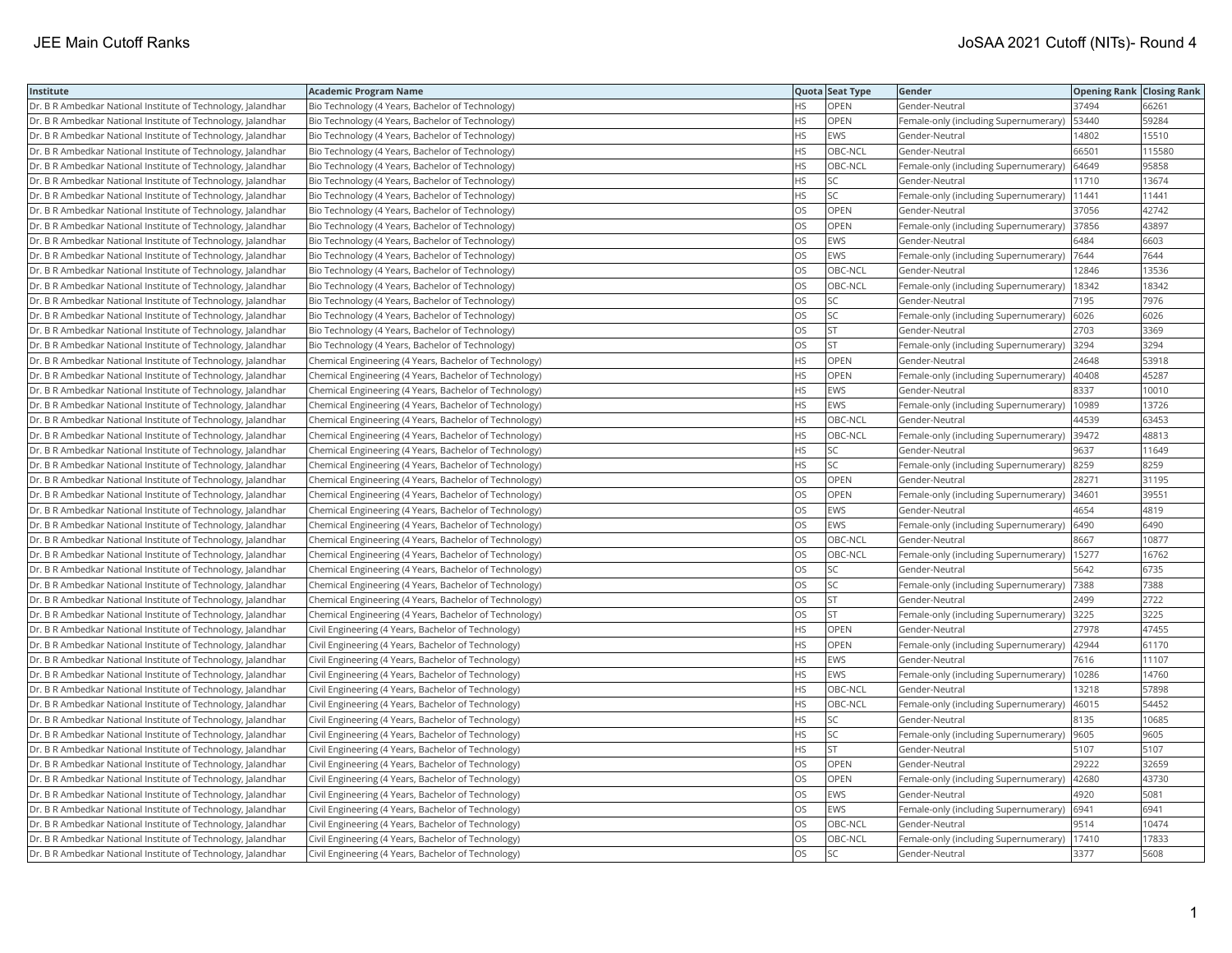| Institute                                                    | <b>Academic Program Name</b>                                                |           | Quota Seat Type | Gender                                              | <b>Opening Rank Closing Rank</b> |       |
|--------------------------------------------------------------|-----------------------------------------------------------------------------|-----------|-----------------|-----------------------------------------------------|----------------------------------|-------|
| Dr. B R Ambedkar National Institute of Technology, Jalandhar | Civil Engineering (4 Years, Bachelor of Technology)                         | <b>OS</b> | <b>ST</b>       | Gender-Neutral                                      | 1170                             | 1271  |
| Dr. B R Ambedkar National Institute of Technology, Jalandhar | Civil Engineering (4 Years, Bachelor of Technology)                         | OS        | <b>ST</b>       | Female-only (including Supernumerary)               | 2108                             | 2108  |
| Dr. B R Ambedkar National Institute of Technology, Jalandhar | Computer Science and Engineering (4 Years, Bachelor of Technology)          | <b>HS</b> | OPEN            | Gender-Neutral                                      | 2654                             | 11794 |
| Dr. B R Ambedkar National Institute of Technology, Jalandhar | Computer Science and Engineering (4 Years, Bachelor of Technology)          | <b>HS</b> | OPEN            | Female-only (including Supernumerary)               | 4409                             | 10787 |
| Dr. B R Ambedkar National Institute of Technology, Jalandhar | Computer Science and Engineering (4 Years, Bachelor of Technology)          | <b>HS</b> | OPEN (PwD)      | Gender-Neutral                                      | 173                              | 199   |
| Dr. B R Ambedkar National Institute of Technology, Jalandhar | Computer Science and Engineering (4 Years, Bachelor of Technology)          | HS        | <b>EWS</b>      | Gender-Neutral                                      | 1953                             | 2389  |
| Dr. B R Ambedkar National Institute of Technology, Jalandhar | Computer Science and Engineering (4 Years, Bachelor of Technology)          | <b>HS</b> | <b>EWS</b>      | Female-only (including Supernumerary)               | 4231                             | 4577  |
| Dr. B R Ambedkar National Institute of Technology, Jalandhar | Computer Science and Engineering (4 Years, Bachelor of Technology)          | <b>HS</b> | OBC-NCL         | Gender-Neutral                                      | 2407                             | 10956 |
| Dr. B R Ambedkar National Institute of Technology, Jalandhar | Computer Science and Engineering (4 Years, Bachelor of Technology)          | HS        | OBC-NCL         | Female-only (including Supernumerary)               | 5441                             | 11337 |
| Dr. B R Ambedkar National Institute of Technology, Jalandhar | Computer Science and Engineering (4 Years, Bachelor of Technology)          | HS        | SC.             | Gender-Neutral                                      | 1508                             | 2414  |
| Dr. B R Ambedkar National Institute of Technology, Jalandhar | Computer Science and Engineering (4 Years, Bachelor of Technology)          | <b>HS</b> | <b>SC</b>       | Female-only (including Supernumerary)               | 1755                             | 2117  |
| Dr. B R Ambedkar National Institute of Technology, Jalandhar | Computer Science and Engineering (4 Years, Bachelor of Technology)          | <b>HS</b> | <b>ST</b>       | Gender-Neutral                                      | 2831                             | 9007  |
| Dr. B R Ambedkar National Institute of Technology, Jalandhar | Computer Science and Engineering (4 Years, Bachelor of Technology)          | <b>HS</b> | <b>ST</b>       | Female-only (including Supernumerary)               | 9924                             | 9924  |
| Dr. B R Ambedkar National Institute of Technology, Jalandhar | Computer Science and Engineering (4 Years, Bachelor of Technology)          | <b>OS</b> | OPEN            | Gender-Neutral                                      | 6192                             | 8309  |
| Dr. B R Ambedkar National Institute of Technology, Jalandhar | Computer Science and Engineering (4 Years, Bachelor of Technology)          | OS        | OPEN            | Female-only (including Supernumerary)   10432       |                                  | 12507 |
| Dr. B R Ambedkar National Institute of Technology, Jalandhar | Computer Science and Engineering (4 Years, Bachelor of Technology)          | OS        | OPEN (PwD)      | Gender-Neutral                                      | 320                              | 320   |
| Dr. B R Ambedkar National Institute of Technology, Jalandhar | Computer Science and Engineering (4 Years, Bachelor of Technology)          | <b>OS</b> | <b>EWS</b>      | Gender-Neutral                                      | 1075                             | 1148  |
| Dr. B R Ambedkar National Institute of Technology, Jalandhar | Computer Science and Engineering (4 Years, Bachelor of Technology)          | OS        | EWS             | Female-only (including Supernumerary)               | 2169                             | 2169  |
| Dr. B R Ambedkar National Institute of Technology, Jalandhar | Computer Science and Engineering (4 Years, Bachelor of Technology)          | OS        | EWS (PwD)       | Gender-Neutral                                      | 36                               | 36    |
| Dr. B R Ambedkar National Institute of Technology, Jalandhar | Computer Science and Engineering (4 Years, Bachelor of Technology)          | <b>OS</b> | OBC-NCL         | Gender-Neutral                                      | 2455                             | 2843  |
| Dr. B R Ambedkar National Institute of Technology, Jalandhar | Computer Science and Engineering (4 Years, Bachelor of Technology)          | <b>OS</b> | OBC-NCL         | Female-only (including Supernumerary)               | 4185                             | 6182  |
| Dr. B R Ambedkar National Institute of Technology, Jalandhar | Computer Science and Engineering (4 Years, Bachelor of Technology)          | OS        |                 | OBC-NCL (PwD) Female-only (including Supernumerary) | 466                              | 466   |
| Dr. B R Ambedkar National Institute of Technology, Jalandhar | Computer Science and Engineering (4 Years, Bachelor of Technology)          | OS        | <b>SC</b>       | Gender-Neutral                                      | 1283                             | 1988  |
| Dr. B R Ambedkar National Institute of Technology, Jalandhar | Computer Science and Engineering (4 Years, Bachelor of Technology)          | OS        | <b>SC</b>       | Female-only (including Supernumerary)               | 2896                             | 3132  |
| Dr. B R Ambedkar National Institute of Technology, Jalandhar | Computer Science and Engineering (4 Years, Bachelor of Technology)          | OS        | SC (PwD)        | Gender-Neutral                                      | 69                               | 69    |
| Dr. B R Ambedkar National Institute of Technology, Jalandhar | Computer Science and Engineering (4 Years, Bachelor of Technology)          | <b>OS</b> | İst             | Gender-Neutral                                      | 429                              | 812   |
| Dr. B R Ambedkar National Institute of Technology, Jalandhar | Computer Science and Engineering (4 Years, Bachelor of Technology)          | OS        | <b>ST</b>       | Female-only (including Supernumerary)               | 660                              | 660   |
| Dr. B R Ambedkar National Institute of Technology, Jalandhar | Electrical Engineering (4 Years, Bachelor of Technology)                    | <b>HS</b> | OPEN            | Gender-Neutral                                      | 18879                            | 24212 |
| Dr. B R Ambedkar National Institute of Technology, Jalandhar | Electrical Engineering (4 Years, Bachelor of Technology)                    | <b>HS</b> | <b>OPEN</b>     | Female-only (including Supernumerary)               | 24598                            | 25255 |
| Dr. B R Ambedkar National Institute of Technology, Jalandhar | Electrical Engineering (4 Years, Bachelor of Technology)                    | HS        | <b>EWS</b>      | Gender-Neutral                                      | 4288                             | 4533  |
| Dr. B R Ambedkar National Institute of Technology, Jalandhar | Electrical Engineering (4 Years, Bachelor of Technology)                    | <b>HS</b> | OBC-NCL         | Gender-Neutral                                      | 25818                            | 31797 |
| Dr. B R Ambedkar National Institute of Technology, Jalandhar | Electrical Engineering (4 Years, Bachelor of Technology)                    | HS        | OBC-NCL         | Female-only (including Supernumerary)               | 26052                            | 30045 |
| Dr. B R Ambedkar National Institute of Technology, Jalandhar | Electrical Engineering (4 Years, Bachelor of Technology)                    | HS        | SC.             | Gender-Neutral                                      | 5633                             | 6763  |
| Dr. B R Ambedkar National Institute of Technology, Jalandhar | Electrical Engineering (4 Years, Bachelor of Technology)                    | <b>HS</b> | <b>SC</b>       | Female-only (including Supernumerary)               | 6989                             | 6989  |
| Dr. B R Ambedkar National Institute of Technology, Jalandhar | Electrical Engineering (4 Years, Bachelor of Technology)                    | OS        | OPEN            | Gender-Neutral                                      | 11505                            | 17671 |
| Dr. B R Ambedkar National Institute of Technology, Jalandhar | Electrical Engineering (4 Years, Bachelor of Technology)                    | OS        | <b>OPEN</b>     | Female-only (including Supernumerary)               | 24927                            | 24958 |
| Dr. B R Ambedkar National Institute of Technology, Jalandhar | Electrical Engineering (4 Years, Bachelor of Technology)                    | OS        | OPEN (PwD)      | Gender-Neutral                                      | 1086                             | 1086  |
| Dr. B R Ambedkar National Institute of Technology, Jalandhar | Electrical Engineering (4 Years, Bachelor of Technology)                    | OS        | EWS             | Gender-Neutral                                      | 2696                             | 2883  |
| Dr. B R Ambedkar National Institute of Technology, Jalandhar | Electrical Engineering (4 Years, Bachelor of Technology)                    | OS        | <b>EWS</b>      | Female-only (including Supernumerary)               | 3853                             | 3853  |
| Dr. B R Ambedkar National Institute of Technology, Jalandhar | Electrical Engineering (4 Years, Bachelor of Technology)                    | OS        | OBC-NCL         | Gender-Neutral                                      | 6377                             | 6536  |
| Dr. B R Ambedkar National Institute of Technology, Jalandhar | Electrical Engineering (4 Years, Bachelor of Technology)                    | OS        | OBC-NCL         | Female-only (including Supernumerary)               | 11575                            | 11676 |
| Dr. B R Ambedkar National Institute of Technology, Jalandhar | Electrical Engineering (4 Years, Bachelor of Technology)                    | <b>OS</b> | <b>SC</b>       | Gender-Neutral                                      | 3035                             | 4171  |
| Dr. B R Ambedkar National Institute of Technology, Jalandhar | Electrical Engineering (4 Years, Bachelor of Technology)                    | <b>OS</b> | <b>SC</b>       | Female-only (including Supernumerary)               | 5948                             | 5948  |
| Dr. B R Ambedkar National Institute of Technology, Jalandhar | Electrical Engineering (4 Years, Bachelor of Technology)                    | <b>OS</b> | lst.            | Gender-Neutral                                      | 1391                             | 1491  |
| Dr. B R Ambedkar National Institute of Technology, Jalandhar | Electronics and Communication Engineering (4 Years, Bachelor of Technology) | HS        | <b>OPEN</b>     | Gender-Neutral                                      | 15269                            | 18756 |
| Dr. B R Ambedkar National Institute of Technology, Jalandhar | Electronics and Communication Engineering (4 Years, Bachelor of Technology) | <b>HS</b> | OPEN            | Female-only (including Supernumerary)               | 19906                            | 24383 |
| Dr. B R Ambedkar National Institute of Technology, Jalandhar | Electronics and Communication Engineering (4 Years, Bachelor of Technology) | HS        | <b>EWS</b>      | Gender-Neutral                                      | 2905                             | 3231  |
| Dr. B R Ambedkar National Institute of Technology, Jalandhar | Electronics and Communication Engineering (4 Years, Bachelor of Technology) | HS        | <b>EWS</b>      | Female-only (including Supernumerary)               | 5130                             | 5130  |
| Dr. B R Ambedkar National Institute of Technology, Jalandhar | Electronics and Communication Engineering (4 Years, Bachelor of Technology) | HS        | OBC-NCL         | Gender-Neutral                                      | 8634                             | 24972 |
| Dr. B R Ambedkar National Institute of Technology, Jalandhar | Electronics and Communication Engineering (4 Years, Bachelor of Technology) | <b>HS</b> | OBC-NCL         | Female-only (including Supernumerary)               | 17666                            | 25285 |
| Dr. B R Ambedkar National Institute of Technology, Jalandhar | Electronics and Communication Engineering (4 Years, Bachelor of Technology) | <b>HS</b> | <b>SC</b>       | Gender-Neutral                                      | 4850                             | 5450  |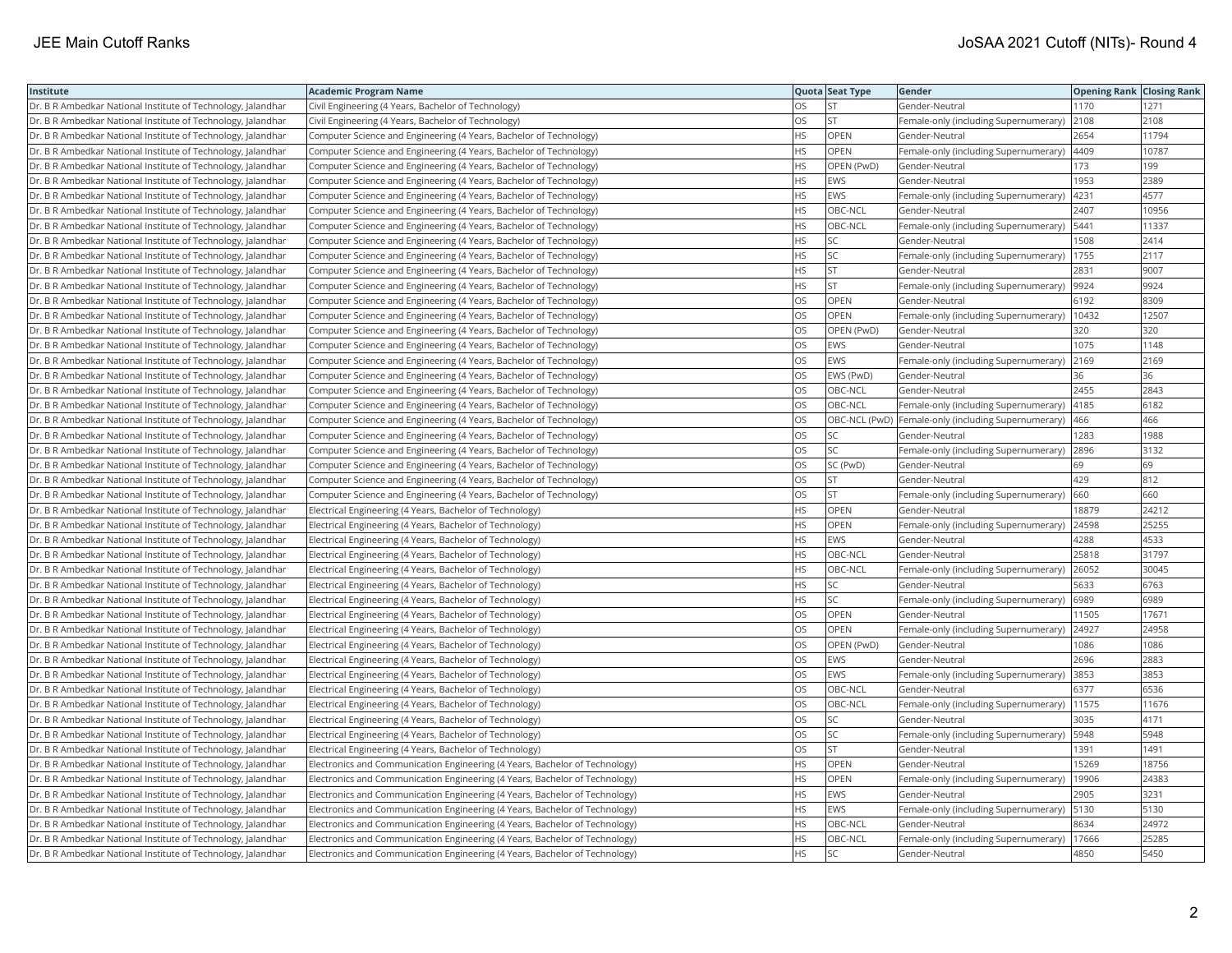| Institute                                                    | <b>Academic Program Name</b>                                                |           | Quota Seat Type              | Gender                                       | <b>Opening Rank Closing Rank</b> |        |
|--------------------------------------------------------------|-----------------------------------------------------------------------------|-----------|------------------------------|----------------------------------------------|----------------------------------|--------|
| Dr. B R Ambedkar National Institute of Technology, Jalandhar | Electronics and Communication Engineering (4 Years, Bachelor of Technology) | HS.       | <b>SC</b>                    | Female-only (including Supernumerary)        | 4395                             | 5030   |
| Dr. B R Ambedkar National Institute of Technology, Jalandhar | Electronics and Communication Engineering (4 Years, Bachelor of Technology) | ΗS        | <b>ST</b>                    | Gender-Neutral                               | 19355                            | 19355  |
| Dr. B R Ambedkar National Institute of Technology, Jalandhar | Electronics and Communication Engineering (4 Years, Bachelor of Technology) | OS        | OPEN                         | Gender-Neutral                               | 8773                             | 13419  |
| Dr. B R Ambedkar National Institute of Technology, Jalandhar | Electronics and Communication Engineering (4 Years, Bachelor of Technology) | OS        | OPEN                         | Female-only (including Supernumerary)        | 17358                            | 19182  |
| Dr. B R Ambedkar National Institute of Technology, Jalandhar | Electronics and Communication Engineering (4 Years, Bachelor of Technology) | OS.       | OPEN (PwD)                   | Gender-Neutral                               | 440                              | 440    |
| Dr. B R Ambedkar National Institute of Technology, Jalandhar | Electronics and Communication Engineering (4 Years, Bachelor of Technology) | OS        | OPEN (PwD)                   | Female-only (including Supernumerary)        | 1445                             | 1445   |
| Dr. B R Ambedkar National Institute of Technology, Jalandhar | Electronics and Communication Engineering (4 Years, Bachelor of Technology) | OS        | EWS                          | Gender-Neutral                               | 1826                             | 1880   |
| Dr. B R Ambedkar National Institute of Technology, Jalandhar | Electronics and Communication Engineering (4 Years, Bachelor of Technology) | OS        | <b>EWS</b>                   | Female-only (including Supernumerary)        | 3560                             | 3560   |
| Dr. B R Ambedkar National Institute of Technology, Jalandhar | Electronics and Communication Engineering (4 Years, Bachelor of Technology) | OS        | EWS (PwD)                    | Gender-Neutral                               | 89                               | 89     |
| Dr. B R Ambedkar National Institute of Technology, Jalandhar | Electronics and Communication Engineering (4 Years, Bachelor of Technology) | OS        | OBC-NCL                      | Gender-Neutral                               | 4094                             | 4902   |
| Dr. B R Ambedkar National Institute of Technology, Jalandhar | Electronics and Communication Engineering (4 Years, Bachelor of Technology) | OS        | OBC-NCL                      | Female-only (including Supernumerary)        | 8424                             | 9388   |
| Dr. B R Ambedkar National Institute of Technology, Jalandhar | Electronics and Communication Engineering (4 Years, Bachelor of Technology) | OS        | OBC-NCL (PwD) Gender-Neutral |                                              | 383                              | 383    |
| Dr. B R Ambedkar National Institute of Technology, Jalandhar | Electronics and Communication Engineering (4 Years, Bachelor of Technology) | OS        | <b>SC</b>                    | Gender-Neutral                               | 2492                             | 2965   |
| Dr. B R Ambedkar National Institute of Technology, Jalandhar | Electronics and Communication Engineering (4 Years, Bachelor of Technology) | OS        | <b>SC</b>                    | Female-only (including Supernumerary)        | 4270                             | 5128   |
| Dr. B R Ambedkar National Institute of Technology, Jalandhar | Electronics and Communication Engineering (4 Years, Bachelor of Technology) | OS        | <b>ST</b>                    | Gender-Neutral                               | 953                              | 1316   |
| Dr. B R Ambedkar National Institute of Technology, Jalandhar | Industrial and Production Engineering (4 Years, Bachelor of Technology)     | ΗS        | OPEN                         | Gender-Neutral                               | 43065                            | 63668  |
| Dr. B R Ambedkar National Institute of Technology, Jalandhar | Industrial and Production Engineering (4 Years, Bachelor of Technology)     | <b>HS</b> | <b>OPEN</b>                  | Female-only (including Supernumerary)        | 52265                            | 66878  |
| Dr. B R Ambedkar National Institute of Technology, Jalandhar | Industrial and Production Engineering (4 Years, Bachelor of Technology)     | HS        | EWS                          | Gender-Neutral                               | 11553                            | 14607  |
| Dr. B R Ambedkar National Institute of Technology, Jalandhar | Industrial and Production Engineering (4 Years, Bachelor of Technology)     | <b>HS</b> | OBC-NCL                      | Gender-Neutral                               | 35442                            | 142050 |
| Dr. B R Ambedkar National Institute of Technology, Jalandhar | Industrial and Production Engineering (4 Years, Bachelor of Technology)     | HS        | OBC-NCL                      | Female-only (including Supernumerary)        | 86449                            | 90829  |
| Dr. B R Ambedkar National Institute of Technology, Jalandhar | Industrial and Production Engineering (4 Years, Bachelor of Technology)     | HS.       | <b>SC</b>                    | Gender-Neutral                               | 8661                             | 17479  |
| Dr. B R Ambedkar National Institute of Technology, Jalandhar | Industrial and Production Engineering (4 Years, Bachelor of Technology)     | HS.       | lsc                          | Female-only (including Supernumerary)        | 17407                            | 18150  |
| Dr. B R Ambedkar National Institute of Technology, Jalandhar | Industrial and Production Engineering (4 Years, Bachelor of Technology)     | OS        | <b>OPEN</b>                  | Gender-Neutral                               | 33213                            | 40661  |
| Dr. B R Ambedkar National Institute of Technology, Jalandhar | Industrial and Production Engineering (4 Years, Bachelor of Technology)     | OS        | <b>OPEN</b>                  | Female-only (including Supernumerary)  41149 |                                  | 46963  |
| Dr. B R Ambedkar National Institute of Technology, Jalandhar | Industrial and Production Engineering (4 Years, Bachelor of Technology)     | OS.       | <b>EWS</b>                   | Gender-Neutral                               | 6142                             | 6286   |
| Dr. B R Ambedkar National Institute of Technology, Jalandhar | Industrial and Production Engineering (4 Years, Bachelor of Technology)     | OS        | EWS                          | Female-only (including Supernumerary)        | 8752                             | 8752   |
| Dr. B R Ambedkar National Institute of Technology, Jalandhar | Industrial and Production Engineering (4 Years, Bachelor of Technology)     | OS        | OBC-NCL                      | Gender-Neutral                               | 10979                            | 13090  |
| Dr. B R Ambedkar National Institute of Technology, Jalandhar | Industrial and Production Engineering (4 Years, Bachelor of Technology)     | OS        | OBC-NCL                      | Female-only (including Supernumerary)        | 16601                            | 19256  |
| Dr. B R Ambedkar National Institute of Technology, Jalandhar | Industrial and Production Engineering (4 Years, Bachelor of Technology)     | <b>OS</b> | lsc                          | Gender-Neutral                               | 6858                             | 7567   |
| Dr. B R Ambedkar National Institute of Technology, Jalandhar | Industrial and Production Engineering (4 Years, Bachelor of Technology)     | OS.       | lsc                          | Female-only (including Supernumerary)        | 9689                             | 9689   |
| Dr. B R Ambedkar National Institute of Technology, Jalandhar | Industrial and Production Engineering (4 Years, Bachelor of Technology)     | OS        | <b>ST</b>                    | Gender-Neutral                               | 2922                             | 3192   |
| Dr. B R Ambedkar National Institute of Technology, Jalandhar | Industrial and Production Engineering (4 Years, Bachelor of Technology)     | OS        | <b>ST</b>                    | Female-only (including Supernumerary)        | 3831                             | 3831   |
| Dr. B R Ambedkar National Institute of Technology, Jalandhar | Information Technology (4 Years, Bachelor of Technology)                    | <b>HS</b> | <b>OPEN</b>                  | Gender-Neutral                               | 12171                            | 15971  |
| Dr. B R Ambedkar National Institute of Technology, Jalandhar | Information Technology (4 Years, Bachelor of Technology)                    | НS        | OPEN                         | Female-only (including Supernumerary)        | 14612                            | 19252  |
| Dr. B R Ambedkar National Institute of Technology, Jalandhar | Information Technology (4 Years, Bachelor of Technology)                    | HS        | OPEN (PwD)                   | Gender-Neutral                               | 246                              | 246    |
| Dr. B R Ambedkar National Institute of Technology, Jalandhar | Information Technology (4 Years, Bachelor of Technology)                    | HS.       | <b>EWS</b>                   | Gender-Neutral                               | 2527                             | 2835   |
| Dr. B R Ambedkar National Institute of Technology, Jalandhar | Information Technology (4 Years, Bachelor of Technology)                    | HS.       | <b>EWS</b>                   | Female-only (including Supernumerary)        | 4647                             | 4647   |
| Dr. B R Ambedkar National Institute of Technology, Jalandhar | Information Technology (4 Years, Bachelor of Technology)                    | HS        | OBC-NCL                      | Gender-Neutral                               | 10985                            | 17548  |
| Dr. B R Ambedkar National Institute of Technology, Jalandhar | Information Technology (4 Years, Bachelor of Technology)                    | HS        | OBC-NCL                      | Female-only (including Supernumerary)        | 12316                            | 19846  |
| Dr. B R Ambedkar National Institute of Technology, Jalandhar | Information Technology (4 Years, Bachelor of Technology)                    | НS        | <b>SC</b>                    | Gender-Neutral                               | 2585                             | 3749   |
| Dr. B R Ambedkar National Institute of Technology, Jalandhar | Information Technology (4 Years, Bachelor of Technology)                    | HS        | SC                           | Female-only (including Supernumerary)        | 4099                             | 4271   |
| Dr. B R Ambedkar National Institute of Technology, Jalandhar | Information Technology (4 Years, Bachelor of Technology)                    | HS        | <b>ST</b>                    | Gender-Neutral                               | 14671                            | 31558  |
| Dr. B R Ambedkar National Institute of Technology, Jalandhar | Information Technology (4 Years, Bachelor of Technology)                    | OS        | <b>OPEN</b>                  | Gender-Neutral                               | 8365                             | 10011  |
| Dr. B R Ambedkar National Institute of Technology, Jalandhar | Information Technology (4 Years, Bachelor of Technology)                    | OS        | <b>OPEN</b>                  | Female-only (including Supernumerary)        | 13363                            | 14876  |
| Dr. B R Ambedkar National Institute of Technology, Jalandhar | Information Technology (4 Years, Bachelor of Technology)                    | OS.       | OPEN (PwD)                   | Gender-Neutral                               | 409                              | 409    |
| Dr. B R Ambedkar National Institute of Technology, Jalandhar | Information Technology (4 Years, Bachelor of Technology)                    | OS        | <b>EWS</b>                   | Gender-Neutral                               | 1312                             | 1427   |
| Dr. B R Ambedkar National Institute of Technology, Jalandhar | Information Technology (4 Years, Bachelor of Technology)                    | OS        | EWS                          | Female-only (including Supernumerary)        | 2315                             | 2582   |
| Dr. B R Ambedkar National Institute of Technology, Jalandhar | Information Technology (4 Years, Bachelor of Technology)                    | OS        | OBC-NCL                      | Gender-Neutral                               | 2902                             | 3453   |
| Dr. B R Ambedkar National Institute of Technology, Jalandhar | Information Technology (4 Years, Bachelor of Technology)                    | OS.       | OBC-NCL                      | Female-only (including Supernumerary)        | 6282                             | 6635   |
| Dr. B R Ambedkar National Institute of Technology, Jalandhar | Information Technology (4 Years, Bachelor of Technology)                    | OS        | OBC-NCL (PwD) Gender-Neutral |                                              | 237                              | 237    |
| Dr. B R Ambedkar National Institute of Technology, Jalandhar | Information Technology (4 Years, Bachelor of Technology)                    | OS        | lsc                          | Gender-Neutral                               | 1588                             | 2494   |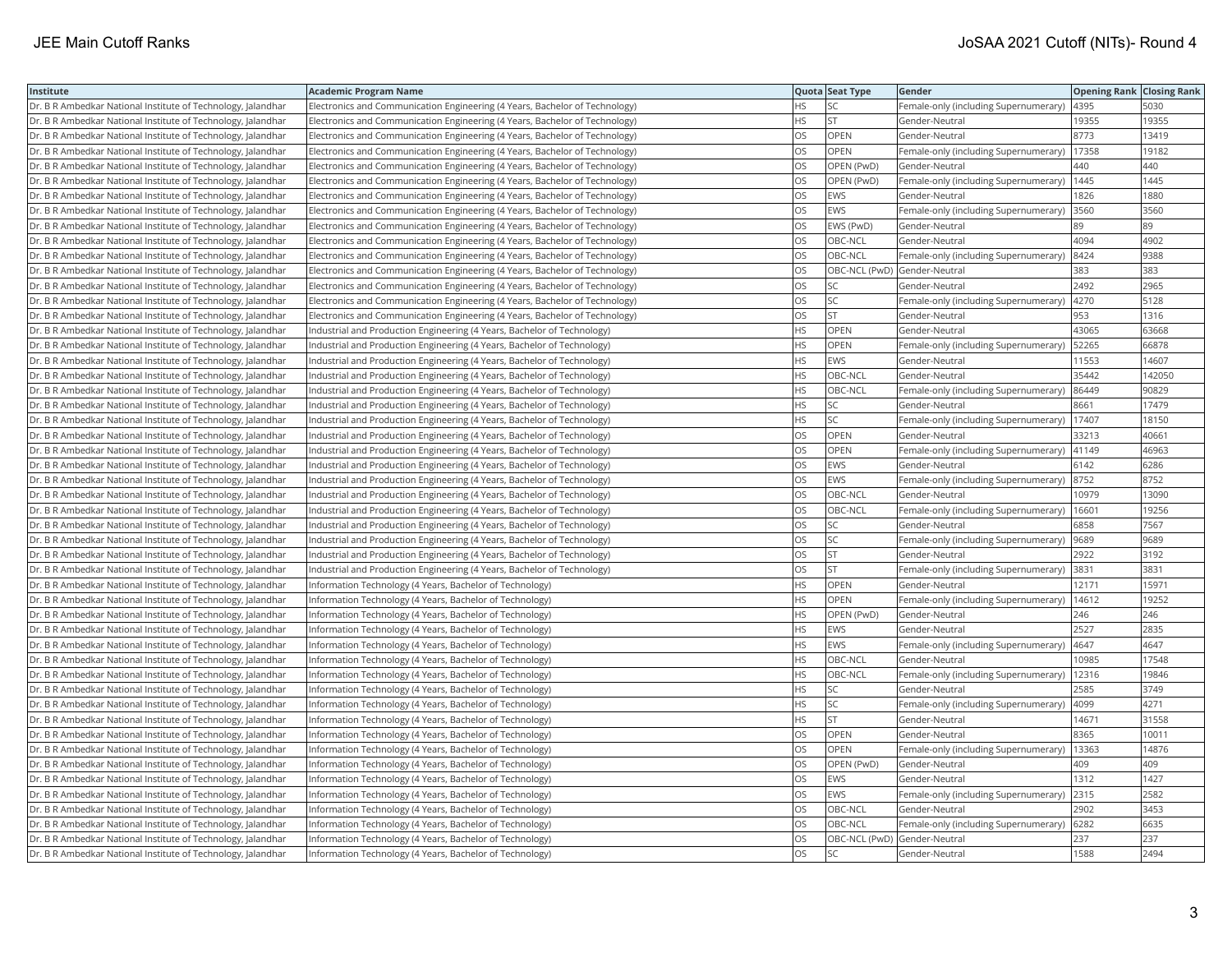| Institute                                                    | <b>Academic Program Name</b>                                              |           | Quota Seat Type | Gender                                      | <b>Opening Rank Closing Rank</b> |        |
|--------------------------------------------------------------|---------------------------------------------------------------------------|-----------|-----------------|---------------------------------------------|----------------------------------|--------|
| Dr. B R Ambedkar National Institute of Technology, Jalandhar | Information Technology (4 Years, Bachelor of Technology)                  | OS.       | SC              | Female-only (including Supernumerary)       | 3466                             | 3486   |
| Dr. B R Ambedkar National Institute of Technology, Jalandhar | Information Technology (4 Years, Bachelor of Technology)                  | OS        | ST              | Gender-Neutral                              | 922                              | 1102   |
| Dr. B R Ambedkar National Institute of Technology, Jalandhar | Instrumentation and Control Engineering (4 Years, Bachelor of Technology) | HS        | OPEN            | Gender-Neutral                              | 25499                            | 40628  |
| Dr. B R Ambedkar National Institute of Technology, Jalandhar | Instrumentation and Control Engineering (4 Years, Bachelor of Technology) | HS        | OPEN            | Female-only (including Supernumerary)       | 27160                            | 33803  |
| Dr. B R Ambedkar National Institute of Technology, Jalandhar | Instrumentation and Control Engineering (4 Years, Bachelor of Technology) | HS        | EWS             | Gender-Neutral                              | 6135                             | 8538   |
| Dr. B R Ambedkar National Institute of Technology, Jalandhar | Instrumentation and Control Engineering (4 Years, Bachelor of Technology) | HS        | OBC-NCL         | Gender-Neutral                              | 37507                            | 84586  |
| Dr. B R Ambedkar National Institute of Technology, Jalandhar | Instrumentation and Control Engineering (4 Years, Bachelor of Technology) | HS        | OBC-NCL         | Female-only (including Supernumerary)       | 47907                            | 58771  |
| Dr. B R Ambedkar National Institute of Technology, Jalandhar | Instrumentation and Control Engineering (4 Years, Bachelor of Technology) | НS        | SC              | Gender-Neutral                              | 8284                             | 15379  |
| Dr. B R Ambedkar National Institute of Technology, Jalandhar | Instrumentation and Control Engineering (4 Years, Bachelor of Technology) | HS.       | SC              | Female-only (including Supernumerary)       | 10138                            | 13135  |
| Dr. B R Ambedkar National Institute of Technology, Jalandhar | Instrumentation and Control Engineering (4 Years, Bachelor of Technology) | OS        | OPEN            | Gender-Neutral                              | 17530                            | 30556  |
| Dr. B R Ambedkar National Institute of Technology, Jalandhar | Instrumentation and Control Engineering (4 Years, Bachelor of Technology) | OS        | OPEN            | Female-only (including Supernumerary)       | 21941                            | 30625  |
| Dr. B R Ambedkar National Institute of Technology, Jalandhar | Instrumentation and Control Engineering (4 Years, Bachelor of Technology) | OS.       | EWS             | Gender-Neutral                              | 4623                             | 5042   |
| Dr. B R Ambedkar National Institute of Technology, Jalandhar | Instrumentation and Control Engineering (4 Years, Bachelor of Technology) | OS        | EWS             | Female-only (including Supernumerary)       | 6516                             | 6516   |
| Dr. B R Ambedkar National Institute of Technology, Jalandhar | Instrumentation and Control Engineering (4 Years, Bachelor of Technology) | OS        | OBC-NCL         | Gender-Neutral                              | 8608                             | 10491  |
| Dr. B R Ambedkar National Institute of Technology, Jalandhar | Instrumentation and Control Engineering (4 Years, Bachelor of Technology) | OS        | OBC-NCL         | Female-only (including Supernumerary)       | 14745                            | 15623  |
| Dr. B R Ambedkar National Institute of Technology, Jalandhar | Instrumentation and Control Engineering (4 Years, Bachelor of Technology) | OS        | SC              | Gender-Neutral                              | 5295                             | 6716   |
| Dr. B R Ambedkar National Institute of Technology, Jalandhar | Instrumentation and Control Engineering (4 Years, Bachelor of Technology) | OS.       | SC              | Female-only (including Supernumerary)       | 7686                             | 9545   |
| Dr. B R Ambedkar National Institute of Technology, Jalandhar | Instrumentation and Control Engineering (4 Years, Bachelor of Technology) | OS        | <b>ST</b>       | Gender-Neutral                              | 2521                             | 3120   |
| Dr. B R Ambedkar National Institute of Technology, Jalandhar | Mechanical Engineering (4 Years, Bachelor of Technology)                  | HS        | OPEN            | Gender-Neutral                              | 20870                            | 36632  |
| Dr. B R Ambedkar National Institute of Technology, Jalandhar | Mechanical Engineering (4 Years, Bachelor of Technology)                  | HS.       | OPEN            | Female-only (including Supernumerary)       | 41005                            | 60594  |
| Dr. B R Ambedkar National Institute of Technology, Jalandhar | Mechanical Engineering (4 Years, Bachelor of Technology)                  | <b>HS</b> | <b>EWS</b>      | Gender-Neutral                              | 5704                             | 7437   |
| Dr. B R Ambedkar National Institute of Technology, Jalandhar | Mechanical Engineering (4 Years, Bachelor of Technology)                  | HS        | EWS             | Female-only (including Supernumerary)       | 14588                            | 14588  |
| Dr. B R Ambedkar National Institute of Technology, Jalandhar | Mechanical Engineering (4 Years, Bachelor of Technology)                  | HS        | OBC-NCL         | Gender-Neutral                              | 27517                            | 42030  |
| Dr. B R Ambedkar National Institute of Technology, Jalandhar | Mechanical Engineering (4 Years, Bachelor of Technology)                  | HS        | OBC-NCL         | Female-only (including Supernumerary)       | 37631                            | 50373  |
| Dr. B R Ambedkar National Institute of Technology, Jalandhar | Mechanical Engineering (4 Years, Bachelor of Technology)                  | HS        | SC              | Gender-Neutral                              | 7298                             | 8062   |
| Dr. B R Ambedkar National Institute of Technology, Jalandhar | Mechanical Engineering (4 Years, Bachelor of Technology)                  | HS.       | SC              | Female-only (including Supernumerary)       | 10205                            | 11000  |
| Dr. B R Ambedkar National Institute of Technology, Jalandhar | Mechanical Engineering (4 Years, Bachelor of Technology)                  | HS        | lst.            | Gender-Neutral                              | 5752                             | 5752   |
| Dr. B R Ambedkar National Institute of Technology, Jalandhar | Mechanical Engineering (4 Years, Bachelor of Technology)                  | OS        | OPEN            | Gender-Neutral                              | 20169                            | 26169  |
| Dr. B R Ambedkar National Institute of Technology, Jalandhar | Mechanical Engineering (4 Years, Bachelor of Technology)                  | OS        | <b>OPEN</b>     | Female-only (including Supernumerary)       | 34164                            | 37909  |
| Dr. B R Ambedkar National Institute of Technology, Jalandhar | Mechanical Engineering (4 Years, Bachelor of Technology)                  | OS        | OPEN (PwD)      | Gender-Neutral                              | 1663                             | 1663   |
| Dr. B R Ambedkar National Institute of Technology, Jalandhar | Mechanical Engineering (4 Years, Bachelor of Technology)                  | OS        | EWS             | Gender-Neutral                              | 3841                             | 3932   |
| Dr. B R Ambedkar National Institute of Technology, Jalandhar | Mechanical Engineering (4 Years, Bachelor of Technology)                  | OS.       | EWS             | Female-only (including Supernumerary)       | 6174                             | 6174   |
| Dr. B R Ambedkar National Institute of Technology, Jalandhar | Mechanical Engineering (4 Years, Bachelor of Technology)                  | OS        | OBC-NCL         | Gender-Neutral                              | 8081                             | 8970   |
| Dr. B R Ambedkar National Institute of Technology, Jalandhar | Mechanical Engineering (4 Years, Bachelor of Technology)                  | OS        | OBC-NCL         | Female-only (including Supernumerary)       | 16415                            | 16573  |
| Dr. B R Ambedkar National Institute of Technology, Jalandhar | Mechanical Engineering (4 Years, Bachelor of Technology)                  | OS        | SC              | Gender-Neutral                              | 4603                             | 5602   |
| Dr. B R Ambedkar National Institute of Technology, Jalandhar | Mechanical Engineering (4 Years, Bachelor of Technology)                  | <b>OS</b> | <b>SC</b>       | Female-only (including Supernumerary)       | 7278                             | 8353   |
| Dr. B R Ambedkar National Institute of Technology, Jalandhar | Mechanical Engineering (4 Years, Bachelor of Technology)                  | OS        | <b>ST</b>       | Gender-Neutral                              | 1655                             | 2060   |
| Dr. B R Ambedkar National Institute of Technology, Jalandhar | Mechanical Engineering (4 Years, Bachelor of Technology)                  | OS        | lst.            | Female-only (including Supernumerary)       | 2668                             | 2668   |
| Dr. B R Ambedkar National Institute of Technology, Jalandhar | Textile Technology (4 Years, Bachelor of Technology)                      | HS        | <b>OPEN</b>     | Gender-Neutral                              | 61507                            | 81649  |
| Dr. B R Ambedkar National Institute of Technology, Jalandhar | Textile Technology (4 Years, Bachelor of Technology)                      | HS        | OPEN            | Female-only (including Supernumerary)       | 43191                            | 74960  |
| Dr. B R Ambedkar National Institute of Technology, Jalandhar | Textile Technology (4 Years, Bachelor of Technology)                      | HS        | <b>EWS</b>      | Gender-Neutral                              | 15254                            | 18841  |
| Dr. B R Ambedkar National Institute of Technology, Jalandhar | Textile Technology (4 Years, Bachelor of Technology)                      | HS        | EWS             | Female-only (including Supernumerary)       | 13731                            | 13731  |
| Dr. B R Ambedkar National Institute of Technology, Jalandhar | Textile Technology (4 Years, Bachelor of Technology)                      | HS        | OBC-NCL         | Gender-Neutral                              | 82026                            | 278389 |
| Dr. B R Ambedkar National Institute of Technology, Jalandhar | Textile Technology (4 Years, Bachelor of Technology)                      | <b>HS</b> | OBC-NCL         | Female-only (including Supernumerary)       | 158156                           | 158156 |
| Dr. B R Ambedkar National Institute of Technology, Jalandhar | Textile Technology (4 Years, Bachelor of Technology)                      | HS        | SC              | Gender-Neutral                              | 12365                            | 17793  |
| Dr. B R Ambedkar National Institute of Technology, Jalandhar | Textile Technology (4 Years, Bachelor of Technology)                      | HS        | SC              | Female-only (including Supernumerary)       | 15904                            | 15904  |
| Dr. B R Ambedkar National Institute of Technology, Jalandhar | Textile Technology (4 Years, Bachelor of Technology)                      | HS        | <b>ST</b>       | Female-only (including Supernumerary)       | 27312                            | 27312  |
| Dr. B R Ambedkar National Institute of Technology, Jalandhar | Textile Technology (4 Years, Bachelor of Technology)                      | OS        | <b>OPEN</b>     | Gender-Neutral                              | 32670                            | 43210  |
| Dr. B R Ambedkar National Institute of Technology, Jalandhar | Textile Technology (4 Years, Bachelor of Technology)                      | OS        | OPEN            | Female-only (including Supernumerary)       | 35926                            | 50218  |
| Dr. B R Ambedkar National Institute of Technology, Jalandhar | Textile Technology (4 Years, Bachelor of Technology)                      | OS.       | <b>EWS</b>      | Gender-Neutral                              | 6568                             | 6775   |
| Dr. B R Ambedkar National Institute of Technology, Jalandhar | Textile Technology (4 Years, Bachelor of Technology)                      | <b>OS</b> | EWS             | Female-only (including Supernumerary)  8775 |                                  | 8775   |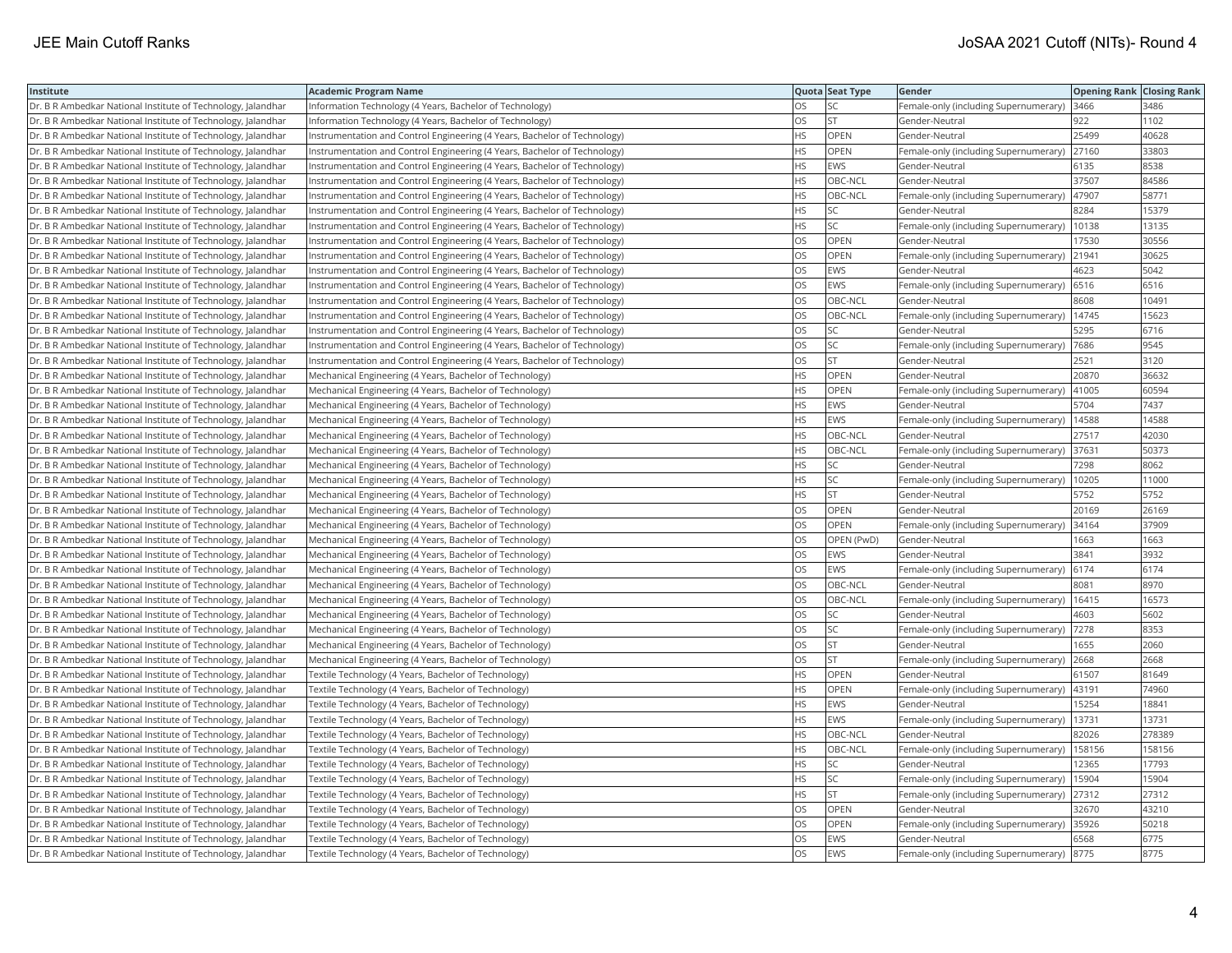| Institute                                                    | <b>Academic Program Name</b>                           |           | Quota Seat Type              | <b>Gender</b>                             | <b>Opening Rank   Closing Rank</b> |       |
|--------------------------------------------------------------|--------------------------------------------------------|-----------|------------------------------|-------------------------------------------|------------------------------------|-------|
| Dr. B R Ambedkar National Institute of Technology, Jalandhar | Textile Technology (4 Years, Bachelor of Technology)   | OS        | OBC-NCL                      | Gender-Neutral                            | 11832                              | 13864 |
| Dr. B R Ambedkar National Institute of Technology, Jalandhar | Textile Technology (4 Years, Bachelor of Technology)   | OS        | OBC-NCL                      | Female-only (including Supernumerary)     | 19405                              | 20226 |
| Dr. B R Ambedkar National Institute of Technology, Jalandhar | Textile Technology (4 Years, Bachelor of Technology)   | OS        | SC                           | Gender-Neutral                            | 7775                               | 8314  |
| Dr. B R Ambedkar National Institute of Technology, Jalandhar | Textile Technology (4 Years, Bachelor of Technology)   | OS        | SC                           | Female-only (including Supernumerary)     | 8518                               | 8518  |
| Dr. B R Ambedkar National Institute of Technology, Jalandhar | Textile Technology (4 Years, Bachelor of Technology)   | OS        | <b>ST</b>                    | Gender-Neutral                            | 3354                               | 3627  |
| Dr. B R Ambedkar National Institute of Technology, Jalandhar | Textile Technology (4 Years, Bachelor of Technology)   | OS        | lst                          | Female-only (including Supernumerary)     | 4517                               | 4517  |
| Malaviya National Institute of Technology Jaipur             | Architecture (5 Years, Bachelor of Architecture)       | <b>HS</b> | OPEN                         | Gender-Neutral                            | 286                                | 3040  |
| Malaviya National Institute of Technology Jaipur             | Architecture (5 Years, Bachelor of Architecture)       | <b>HS</b> | OPEN                         | Female-only (including Supernumerary) 634 |                                    | 1189  |
| Malaviya National Institute of Technology Jaipur             | Architecture (5 Years, Bachelor of Architecture)       | <b>HS</b> | EWS                          | Gender-Neutral                            | 294                                | 371   |
| Malaviya National Institute of Technology Jaipur             | Architecture (5 Years, Bachelor of Architecture)       | <b>HS</b> | OBC-NCL                      | Gender-Neutral                            | 960                                | 3519  |
| Malaviya National Institute of Technology Jaipur             | Architecture (5 Years, Bachelor of Architecture)       | <b>HS</b> | OBC-NCL                      | Female-only (including Supernumerary)     | 990                                | 2409  |
| Malaviya National Institute of Technology Jaipur             | Architecture (5 Years, Bachelor of Architecture)       | <b>HS</b> | SC                           | Gender-Neutral                            | 304                                | 1314  |
| Malaviya National Institute of Technology Jaipur             | Architecture (5 Years, Bachelor of Architecture)       | <b>HS</b> | <b>SC</b>                    | Female-only (including Supernumerary)     | 773                                | 773   |
| Malaviya National Institute of Technology Jaipur             | Architecture (5 Years, Bachelor of Architecture)       | <b>HS</b> | lst                          | Gender-Neutral                            | 136                                | 329   |
| Malaviya National Institute of Technology Jaipur             | Architecture (5 Years, Bachelor of Architecture)       | <b>HS</b> | lst                          | Female-only (including Supernumerary)     | 408                                | 408   |
| Malaviya National Institute of Technology Jaipur             | Architecture (5 Years, Bachelor of Architecture)       | OS        | OPEN                         | Gender-Neutral                            | 478                                | 748   |
| Malaviya National Institute of Technology Jaipur             | Architecture (5 Years, Bachelor of Architecture)       | OS        | OPEN                         | Female-only (including Supernumerary)     | 323                                | 507   |
| Malaviya National Institute of Technology Jaipur             | Architecture (5 Years, Bachelor of Architecture)       | OS.       | EWS                          | Gender-Neutral                            | 213                                | 274   |
| Malaviya National Institute of Technology Jaipur             | Architecture (5 Years, Bachelor of Architecture)       | OS        | EWS                          | Female-only (including Supernumerary)     | 171                                | 171   |
| Malaviya National Institute of Technology Jaipur             | Architecture (5 Years, Bachelor of Architecture)       | OS        | OBC-NCL                      | Gender-Neutral                            | 321                                | 488   |
| Malaviya National Institute of Technology Jaipur             | Architecture (5 Years, Bachelor of Architecture)       | <b>OS</b> | OBC-NCL                      | Female-only (including Supernumerary)     | 420                                | 436   |
| Malaviya National Institute of Technology Jaipur             | Architecture (5 Years, Bachelor of Architecture)       | OS        | SC                           | Gender-Neutral                            | 138                                | 208   |
| Malaviya National Institute of Technology Jaipur             | Architecture (5 Years, Bachelor of Architecture)       | <b>OS</b> | <b>SC</b>                    | Female-only (including Supernumerary) 85  |                                    | 85    |
| Malaviya National Institute of Technology Jaipur             | Architecture (5 Years, Bachelor of Architecture)       | OS        | <b>ST</b>                    | Gender-Neutral                            | 66                                 | 104   |
| Malaviya National Institute of Technology Jaipur             | Architecture (5 Years, Bachelor of Architecture)       | <b>OS</b> | lst                          | Female-only (including Supernumerary)     | 96                                 | 96    |
| Malaviya National Institute of Technology Jaipur             | Chemical Engineering (4 Years, Bachelor of Technology) | <b>HS</b> | OPEN                         | Gender-Neutral                            | 13913                              | 22754 |
| Malaviya National Institute of Technology Jaipur             | Chemical Engineering (4 Years, Bachelor of Technology) | <b>HS</b> | OPEN                         | Female-only (including Supernumerary)     | 14083                              | 23478 |
| Malaviya National Institute of Technology Jaipur             | Chemical Engineering (4 Years, Bachelor of Technology) | <b>HS</b> | OPEN (PwD)                   | Gender-Neutral                            | 2473                               | 2473  |
| Malaviya National Institute of Technology Jaipur             | Chemical Engineering (4 Years, Bachelor of Technology) | <b>HS</b> | EWS                          | Gender-Neutral                            | 3500                               | 3806  |
| Malaviya National Institute of Technology Jaipur             | Chemical Engineering (4 Years, Bachelor of Technology) | <b>HS</b> | EWS                          | Female-only (including Supernumerary)     | 6001                               | 6001  |
| Malaviya National Institute of Technology Jaipur             | Chemical Engineering (4 Years, Bachelor of Technology) | <b>HS</b> | OBC-NCL                      | Gender-Neutral                            | 6668                               | 8633  |
| Malaviya National Institute of Technology Jaipur             | Chemical Engineering (4 Years, Bachelor of Technology) | <b>HS</b> | OBC-NCL                      | Female-only (including Supernumerary)     | 8996                               | 14196 |
| Malaviya National Institute of Technology Jaipur             | Chemical Engineering (4 Years, Bachelor of Technology) | HS        | SC                           | Gender-Neutral                            | 3484                               | 4545  |
| Malaviya National Institute of Technology Jaipur             | Chemical Engineering (4 Years, Bachelor of Technology) | HS        | <b>SC</b>                    | Female-only (including Supernumerary)     | 5387                               | 5537  |
| Malaviya National Institute of Technology Jaipur             | Chemical Engineering (4 Years, Bachelor of Technology) | <b>HS</b> | <b>ST</b>                    | Gender-Neutral                            | 1608                               | 1947  |
| Malaviya National Institute of Technology Jaipur             | Chemical Engineering (4 Years, Bachelor of Technology) | <b>HS</b> | lst                          | Female-only (including Supernumerary)     | 1413                               | 1413  |
| Malaviya National Institute of Technology Jaipur             | Chemical Engineering (4 Years, Bachelor of Technology) | OS        | OPEN                         | Gender-Neutral                            | 14801                              | 21503 |
| Malaviya National Institute of Technology Jaipur             | Chemical Engineering (4 Years, Bachelor of Technology) | <b>OS</b> | OPEN                         | Female-only (including Supernumerary)     | 22814                              | 26366 |
| Malaviya National Institute of Technology Jaipur             | Chemical Engineering (4 Years, Bachelor of Technology) | OS        | OPEN (PwD)                   | Gender-Neutral                            | 1517                               | 1517  |
| Malaviya National Institute of Technology Jaipur             | Chemical Engineering (4 Years, Bachelor of Technology) | <b>OS</b> | EWS                          | Gender-Neutral                            | 3096                               | 3511  |
| Malaviya National Institute of Technology Jaipur             | Chemical Engineering (4 Years, Bachelor of Technology) | OS        | EWS                          | Female-only (including Supernumerary)     | 5420                               | 5420  |
| Malaviya National Institute of Technology Jaipur             | Chemical Engineering (4 Years, Bachelor of Technology) | OS        | OBC-NCL                      | Gender-Neutral                            | 6852                               | 7507  |
| Malaviya National Institute of Technology Jaipur             | Chemical Engineering (4 Years, Bachelor of Technology) | OS        | OBC-NCL                      | Female-only (including Supernumerary)     | 12029                              | 13825 |
| Malaviya National Institute of Technology Jaipur             | Chemical Engineering (4 Years, Bachelor of Technology) | OS        | OBC-NCL (PwD) Gender-Neutral |                                           | 980                                | 980   |
| Malaviya National Institute of Technology Jaipur             | Chemical Engineering (4 Years, Bachelor of Technology) | OS        | SC.                          | Gender-Neutral                            | 4129                               | 5198  |
| Malaviya National Institute of Technology Jaipur             | Chemical Engineering (4 Years, Bachelor of Technology) | OS        | SC.                          | Female-only (including Supernumerary)     | 5984                               | 6383  |
| Malaviya National Institute of Technology Jaipur             | Chemical Engineering (4 Years, Bachelor of Technology) | OS        | <b>ST</b>                    | Gender-Neutral                            | 1308                               | 2388  |
| Malaviya National Institute of Technology Jaipur             | Chemical Engineering (4 Years, Bachelor of Technology) | OS        | ST                           | Female-only (including Supernumerary)     | 2958                               | 2958  |
| Malaviya National Institute of Technology Jaipur             | Civil Engineering (4 Years, Bachelor of Technology)    | <b>HS</b> | <b>OPEN</b>                  | Gender-Neutral                            | 14075                              | 24543 |
| Malaviya National Institute of Technology Jaipur             | Civil Engineering (4 Years, Bachelor of Technology)    | <b>HS</b> | OPEN                         | Female-only (including Supernumerary)     | 22196                              | 31095 |
| Malaviya National Institute of Technology Jaipur             | Civil Engineering (4 Years, Bachelor of Technology)    | <b>HS</b> | OPEN (PwD)                   | Gender-Neutral                            | 1153                               | 1215  |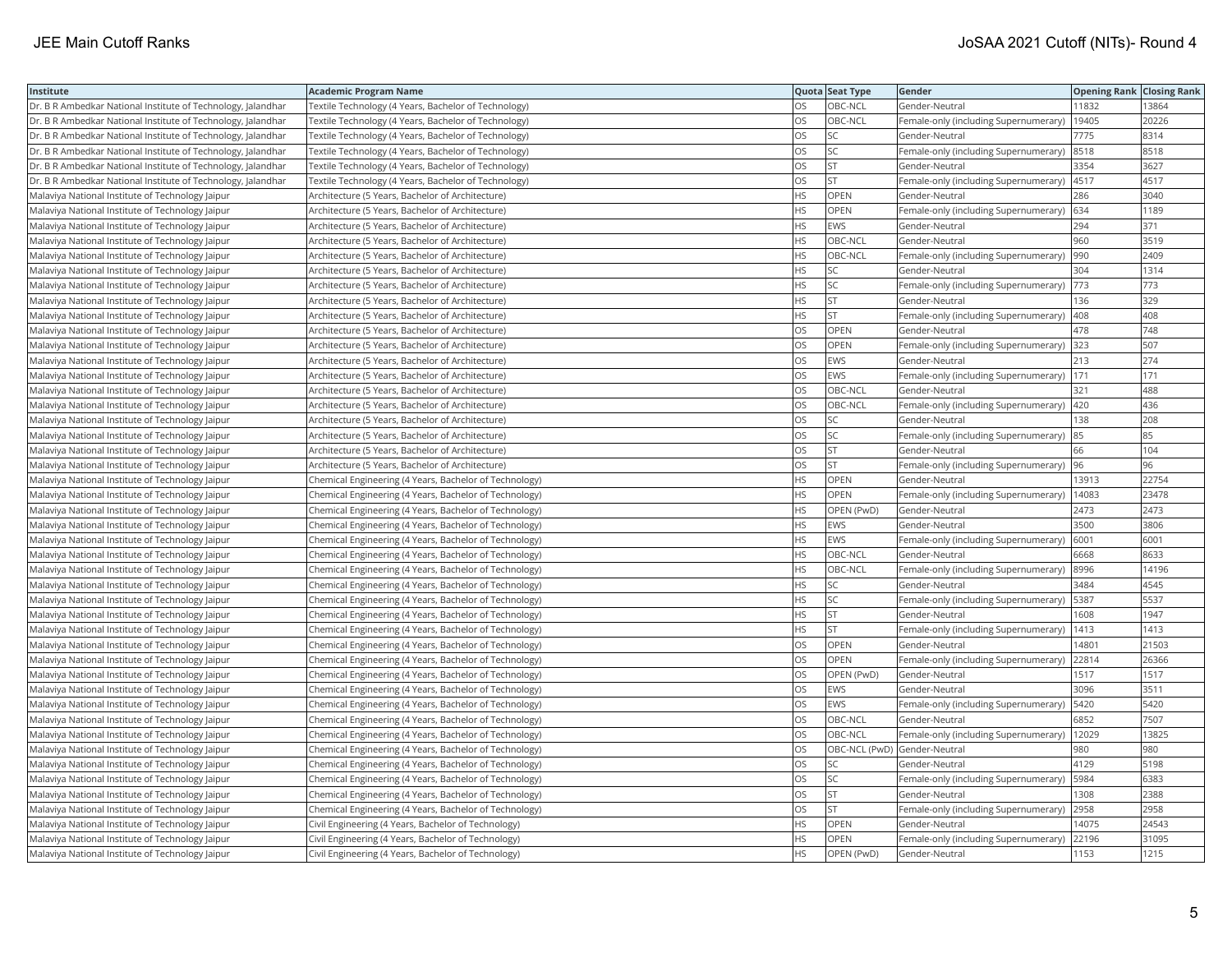| Institute                                        | <b>Academic Program Name</b>                                       |           | Quota Seat Type              | Gender                                      | <b>Opening Rank Closing Rank</b> |       |
|--------------------------------------------------|--------------------------------------------------------------------|-----------|------------------------------|---------------------------------------------|----------------------------------|-------|
| Malaviya National Institute of Technology Jaipur | Civil Engineering (4 Years, Bachelor of Technology)                | HS        | <b>EWS</b>                   | Gender-Neutral                              | 3756                             | 3960  |
| Malaviya National Institute of Technology Jaipur | Civil Engineering (4 Years, Bachelor of Technology)                | <b>HS</b> | EWS                          | Female-only (including Supernumerary)       | 5037                             | 5037  |
| Malaviya National Institute of Technology Jaipur | Civil Engineering (4 Years, Bachelor of Technology)                | <b>HS</b> | OBC-NCL                      | Gender-Neutral                              | 5663                             | 7441  |
| Malaviya National Institute of Technology Jaipur | Civil Engineering (4 Years, Bachelor of Technology)                | <b>HS</b> | OBC-NCL                      | Female-only (including Supernumerary)       | 10855                            | 13834 |
| Malaviya National Institute of Technology Jaipur | Civil Engineering (4 Years, Bachelor of Technology)                | <b>HS</b> | SC                           | Gender-Neutral                              | 1226                             | 3110  |
| Malaviya National Institute of Technology Jaipur | Civil Engineering (4 Years, Bachelor of Technology)                | <b>HS</b> | SC.                          | Female-only (including Supernumerary) 3917  |                                  | 3969  |
| Malaviya National Institute of Technology Jaipur | Civil Engineering (4 Years, Bachelor of Technology)                | <b>HS</b> | <b>ST</b>                    | Gender-Neutral                              | 208                              | 424   |
| Malaviya National Institute of Technology Jaipur | Civil Engineering (4 Years, Bachelor of Technology)                | <b>HS</b> | lst                          | Female-only (including Supernumerary)       | 631                              | 631   |
| Malaviya National Institute of Technology Jaipur | Civil Engineering (4 Years, Bachelor of Technology)                | OS        | OPEN                         | Gender-Neutral                              | 11345                            | 26118 |
| Malaviya National Institute of Technology Jaipur | Civil Engineering (4 Years, Bachelor of Technology)                | OS        | OPEN                         | Female-only (including Supernumerary) 33760 |                                  | 36162 |
| Malaviya National Institute of Technology Jaipur | Civil Engineering (4 Years, Bachelor of Technology)                | OS        | OPEN (PwD)                   | Gender-Neutral                              | 980                              | 980   |
| Malaviya National Institute of Technology Jaipur | Civil Engineering (4 Years, Bachelor of Technology)                | <b>OS</b> | EWS                          | Gender-Neutral                              | 3833                             | 3948  |
| Malaviya National Institute of Technology Jaipur | Civil Engineering (4 Years, Bachelor of Technology)                | OS        | EWS                          | Female-only (including Supernumerary)       | 6700                             | 6700  |
| Malaviya National Institute of Technology Jaipur | Civil Engineering (4 Years, Bachelor of Technology)                | OS        | EWS (PwD)                    | Gender-Neutral                              | 132                              | 132   |
| Malaviya National Institute of Technology Jaipur | Civil Engineering (4 Years, Bachelor of Technology)                | OS        | OBC-NCL                      | Gender-Neutral                              | 6784                             | 8652  |
| Malaviya National Institute of Technology Jaipur | Civil Engineering (4 Years, Bachelor of Technology)                | OS        | OBC-NCL                      | Female-only (including Supernumerary)       | 13970                            | 14917 |
| Malaviya National Institute of Technology Jaipur | Civil Engineering (4 Years, Bachelor of Technology)                | OS        | SC                           | Gender-Neutral                              | 2648                             | 3962  |
| Malaviya National Institute of Technology Jaipur | Civil Engineering (4 Years, Bachelor of Technology)                | OS        | <b>SC</b>                    | Female-only (including Supernumerary)       | 6036                             | 6223  |
| Malaviya National Institute of Technology Jaipur | Civil Engineering (4 Years, Bachelor of Technology)                | OS        | <b>ST</b>                    | Gender-Neutral                              | 462                              | 795   |
| Malaviya National Institute of Technology Jaipur | Civil Engineering (4 Years, Bachelor of Technology)                | <b>OS</b> | lst                          | Female-only (including Supernumerary)       | 1390                             | 1390  |
| Malaviya National Institute of Technology Jaipur | Computer Science and Engineering (4 Years, Bachelor of Technology) | <b>HS</b> | OPEN                         | Gender-Neutral                              | 340                              | 3567  |
| Malaviya National Institute of Technology Jaipur | Computer Science and Engineering (4 Years, Bachelor of Technology) | <b>HS</b> | <b>OPEN</b>                  | Female-only (including Supernumerary) 3412  |                                  | 6843  |
| Malaviya National Institute of Technology Jaipur | Computer Science and Engineering (4 Years, Bachelor of Technology) | <b>HS</b> | OPEN (PwD)                   | Gender-Neutral                              | 215                              | 215   |
| Malaviya National Institute of Technology Jaipur | Computer Science and Engineering (4 Years, Bachelor of Technology) | <b>HS</b> | EWS                          | Gender-Neutral                              | 558                              | 612   |
| Malaviya National Institute of Technology Jaipur | Computer Science and Engineering (4 Years, Bachelor of Technology) | <b>HS</b> | EWS                          | Female-only (including Supernumerary)       | 1563                             | 1563  |
| Malaviya National Institute of Technology Jaipur | Computer Science and Engineering (4 Years, Bachelor of Technology) | <b>HS</b> | EWS (PwD)                    | Gender-Neutral                              | 111                              | 111   |
| Malaviya National Institute of Technology Jaipur | Computer Science and Engineering (4 Years, Bachelor of Technology) | <b>HS</b> | OBC-NCL                      | Gender-Neutral                              | 1025                             | 2212  |
| Malaviya National Institute of Technology Jaipur | Computer Science and Engineering (4 Years, Bachelor of Technology) | <b>HS</b> | OBC-NCL                      | Female-only (including Supernumerary)       | 2753                             | 3003  |
| Malaviya National Institute of Technology Jaipur | Computer Science and Engineering (4 Years, Bachelor of Technology) | <b>HS</b> | OBC-NCL (PwD) Gender-Neutral |                                             | 105                              | 105   |
| Malaviya National Institute of Technology Jaipur | Computer Science and Engineering (4 Years, Bachelor of Technology) | HS        | SC                           | Gender-Neutral                              | 431                              | 1124  |
| Malaviya National Institute of Technology Jaipur | Computer Science and Engineering (4 Years, Bachelor of Technology) | HS        | SC.                          | Female-only (including Supernumerary)       | 1059                             | 2777  |
| Malaviya National Institute of Technology Jaipur | Computer Science and Engineering (4 Years, Bachelor of Technology) | <b>HS</b> | İst                          | Gender-Neutral                              | 369                              | 410   |
| Malaviya National Institute of Technology Jaipur | Computer Science and Engineering (4 Years, Bachelor of Technology) | <b>HS</b> | <b>ST</b>                    | Female-only (including Supernumerary)       | 425                              | 425   |
| Malaviya National Institute of Technology Jaipur | Computer Science and Engineering (4 Years, Bachelor of Technology) | OS        | OPEN                         | Gender-Neutral                              | 24                               | 2728  |
| Malaviya National Institute of Technology Jaipur | Computer Science and Engineering (4 Years, Bachelor of Technology) | <b>OS</b> | OPEN                         | Female-only (including Supernumerary)       | 1863                             | 5106  |
| Malaviya National Institute of Technology Jaipur | Computer Science and Engineering (4 Years, Bachelor of Technology) | <b>OS</b> | OPEN (PwD)                   | Gender-Neutral                              | 191                              | 91    |
| Malaviya National Institute of Technology Jaipur | Computer Science and Engineering (4 Years, Bachelor of Technology) | OS        | OPEN (PwD)                   | Female-only (including Supernumerary)       | 163                              | 163   |
| Malaviya National Institute of Technology Jaipur | Computer Science and Engineering (4 Years, Bachelor of Technology) | OS        | EWS                          | Gender-Neutral                              | 288                              | 420   |
| Malaviya National Institute of Technology Jaipur | Computer Science and Engineering (4 Years, Bachelor of Technology) | OS        | EWS                          | Female-only (including Supernumerary)   575 |                                  | 575   |
| Malaviya National Institute of Technology Jaipur | Computer Science and Engineering (4 Years, Bachelor of Technology) | OS        | OBC-NCL                      | Gender-Neutral                              | 1023                             | 1389  |
| Malaviya National Institute of Technology Jaipur | Computer Science and Engineering (4 Years, Bachelor of Technology) | OS        | OBC-NCL                      | Female-only (including Supernumerary)       | 1327                             | 2984  |
| Malaviya National Institute of Technology Jaipur | Computer Science and Engineering (4 Years, Bachelor of Technology) | OS        | OBC-NCL (PwD) Gender-Neutral |                                             | 85                               | 85    |
| Malaviya National Institute of Technology Jaipur | Computer Science and Engineering (4 Years, Bachelor of Technology) | OS        | SC                           | Gender-Neutral                              | 197                              | 996   |
| Malaviya National Institute of Technology Jaipur | Computer Science and Engineering (4 Years, Bachelor of Technology) | OS        | SC                           | Female-only (including Supernumerary)       | 1113                             | 1113  |
| Malaviya National Institute of Technology Jaipur | Computer Science and Engineering (4 Years, Bachelor of Technology) | OS        | SC (PwD)                     | Gender-Neutral                              | 78                               | 78    |
| Malaviya National Institute of Technology Jaipur | Computer Science and Engineering (4 Years, Bachelor of Technology) | OS        | ST                           | Gender-Neutral                              | 237                              | 290   |
| Malaviya National Institute of Technology Jaipur | Computer Science and Engineering (4 Years, Bachelor of Technology) | OS        | <b>ST</b>                    | Female-only (including Supernumerary)       | 335                              | 335   |
| Malaviya National Institute of Technology Jaipur | Electrical Engineering (4 Years, Bachelor of Technology)           | HS.       | OPEN                         | Gender-Neutral                              | 8522                             | 12427 |
| Malaviya National Institute of Technology Jaipur | Electrical Engineering (4 Years, Bachelor of Technology)           | <b>HS</b> | OPEN                         | Female-only (including Supernumerary)       | 13526                            | 17741 |
| Malaviya National Institute of Technology Jaipur | Electrical Engineering (4 Years, Bachelor of Technology)           | <b>HS</b> | OPEN (PwD)                   | Female-only (including Supernumerary)       | 241                              | 241   |
| Malaviya National Institute of Technology Jaipur | Electrical Engineering (4 Years, Bachelor of Technology)           | <b>HS</b> | <b>EWS</b>                   | Gender-Neutral                              | 1664                             | 1843  |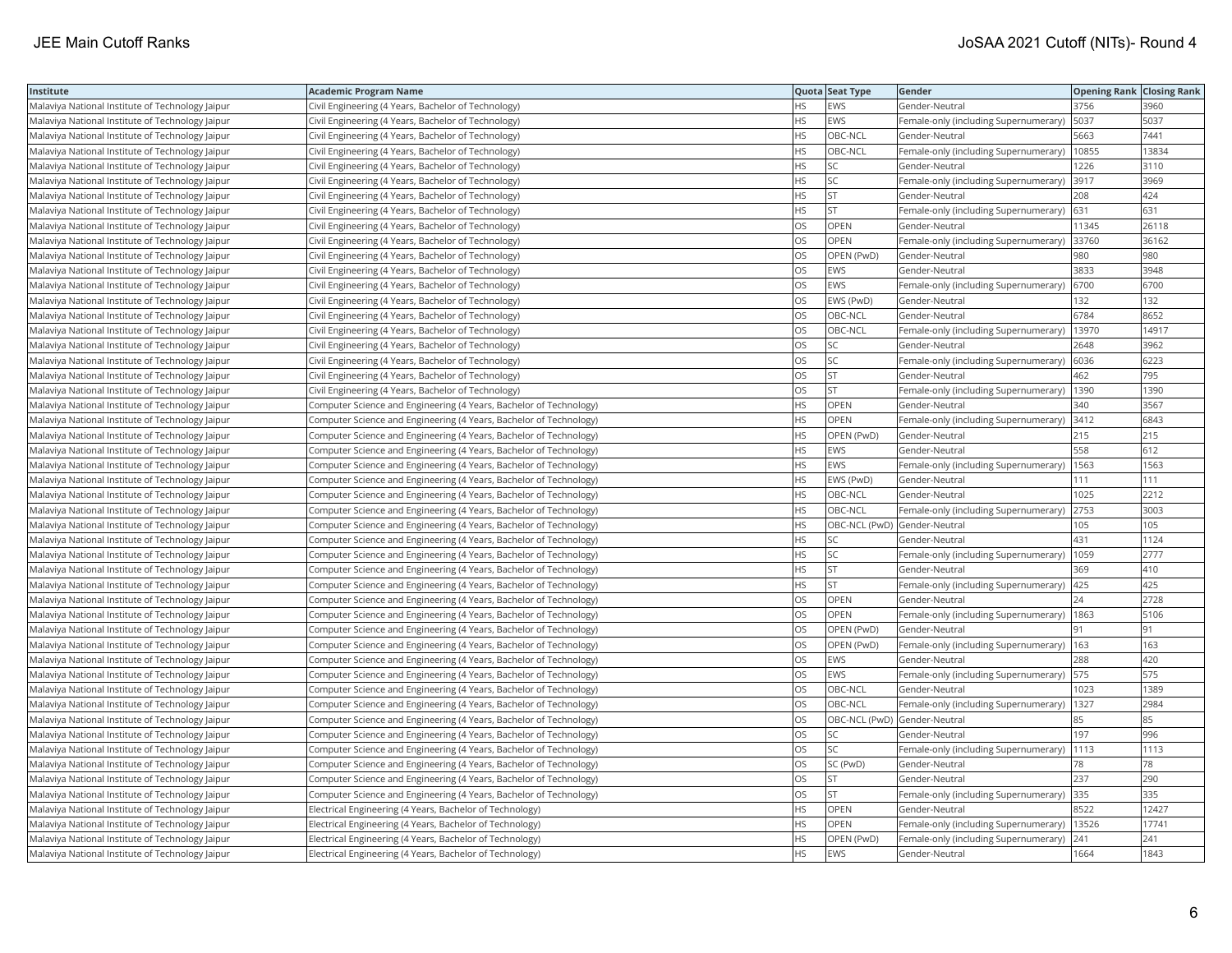| Institute                                        | <b>Academic Program Name</b>                                                |           | Quota Seat Type              | Gender                                       | <b>Opening Rank Closing Rank</b> |       |
|--------------------------------------------------|-----------------------------------------------------------------------------|-----------|------------------------------|----------------------------------------------|----------------------------------|-------|
| Malaviya National Institute of Technology Jaipur | Electrical Engineering (4 Years, Bachelor of Technology)                    | <b>HS</b> | EWS                          | Female-only (including Supernumerary) 2769   |                                  | 2769  |
| Malaviya National Institute of Technology Jaipur | Electrical Engineering (4 Years, Bachelor of Technology)                    | ΗS        | OBC-NCL                      | Gender-Neutral                               | 2864                             | 4388  |
| Malaviya National Institute of Technology Jaipur | Electrical Engineering (4 Years, Bachelor of Technology)                    | <b>HS</b> | OBC-NCL                      | Female-only (including Supernumerary)  7868  |                                  | 7920  |
| Malaviya National Institute of Technology Jaipur | Electrical Engineering (4 Years, Bachelor of Technology)                    | НS        | OBC-NCL (PwD) Gender-Neutral |                                              | 641                              | 641   |
| Malaviya National Institute of Technology Jaipur | Electrical Engineering (4 Years, Bachelor of Technology)                    | HS        | SC                           | Gender-Neutral                               | 1287                             | 2500  |
| Malaviya National Institute of Technology Jaipur | Electrical Engineering (4 Years, Bachelor of Technology)                    | ΗS        | SC                           | Female-only (including Supernumerary)        | 3401                             | 3401  |
| Malaviya National Institute of Technology Jaipur | Electrical Engineering (4 Years, Bachelor of Technology)                    | HS        | <b>ST</b>                    | Gender-Neutral                               | 367                              | 496   |
| Malaviya National Institute of Technology Jaipur | Electrical Engineering (4 Years, Bachelor of Technology)                    | HS        | <b>ST</b>                    | Female-only (including Supernumerary)  949   |                                  | 949   |
| Malaviya National Institute of Technology Jaipur | Electrical Engineering (4 Years, Bachelor of Technology)                    | OS        | <b>OPEN</b>                  | Gender-Neutral                               | 10012                            | 13091 |
| Malaviya National Institute of Technology Jaipur | Electrical Engineering (4 Years, Bachelor of Technology)                    | OS        | OPEN                         | Female-only (including Supernumerary)        | 14425                            | 20121 |
| Malaviya National Institute of Technology Jaipur | Electrical Engineering (4 Years, Bachelor of Technology)                    | OS        | OPEN (PwD)                   | Gender-Neutral                               | 588                              | 588   |
| Malaviya National Institute of Technology Jaipur | Electrical Engineering (4 Years, Bachelor of Technology)                    | OS        | EWS                          | Gender-Neutral                               | 1763                             | 1872  |
| Malaviya National Institute of Technology Jaipur | Electrical Engineering (4 Years, Bachelor of Technology)                    | OS        | <b>EWS</b>                   | Female-only (including Supernumerary)        | 3306                             | 3306  |
| Malaviya National Institute of Technology Jaipur | Electrical Engineering (4 Years, Bachelor of Technology)                    | OS        | OBC-NCL                      | Gender-Neutral                               | 3924                             | 4909  |
| Malaviya National Institute of Technology Jaipur | Electrical Engineering (4 Years, Bachelor of Technology)                    | OS        | OBC-NCL                      | Female-only (including Supernumerary) 8494   |                                  | 9609  |
| Malaviya National Institute of Technology Jaipur | Electrical Engineering (4 Years, Bachelor of Technology)                    | OS        | OBC-NCL (PwD) Gender-Neutral |                                              | 438                              | 438   |
| Malaviya National Institute of Technology Jaipur | Electrical Engineering (4 Years, Bachelor of Technology)                    | OS        | SC                           | Gender-Neutral                               | 2052                             | 3076  |
| Malaviya National Institute of Technology Jaipur | Electrical Engineering (4 Years, Bachelor of Technology)                    | OS        | <b>SC</b>                    | Female-only (including Supernumerary)        | 3993                             | 4081  |
| Malaviya National Institute of Technology Jaipur | Electrical Engineering (4 Years, Bachelor of Technology)                    | OS        | <b>ST</b>                    | Gender-Neutral                               | 401                              | 1054  |
| Malaviya National Institute of Technology Jaipur | Electrical Engineering (4 Years, Bachelor of Technology)                    | OS        | <b>ST</b>                    | Female-only (including Supernumerary)        | 1339                             | 1339  |
| Malaviya National Institute of Technology Jaipur | Electronics and Communication Engineering (4 Years, Bachelor of Technology) | HS        | <b>OPEN</b>                  | Gender-Neutral                               | 4695                             | 8327  |
| Malaviya National Institute of Technology Jaipur | Electronics and Communication Engineering (4 Years, Bachelor of Technology) | HS        | OPEN                         | Female-only (including Supernumerary)  8467  |                                  | 11395 |
| Malaviya National Institute of Technology Jaipur | Electronics and Communication Engineering (4 Years, Bachelor of Technology) | ΗS        | OPEN (PwD)                   | Female-only (including Supernumerary)   562  |                                  | 562   |
| Malaviya National Institute of Technology Jaipur | Electronics and Communication Engineering (4 Years, Bachelor of Technology) | HS        | EWS                          | Gender-Neutral                               | 1065                             | 1132  |
| Malaviya National Institute of Technology Jaipur | Electronics and Communication Engineering (4 Years, Bachelor of Technology) | ΗS        | EWS                          | Female-only (including Supernumerary)        | 2173                             | 2173  |
| Malaviya National Institute of Technology Jaipur | Electronics and Communication Engineering (4 Years, Bachelor of Technology) | HS        | OBC-NCL                      | Gender-Neutral                               | 2524                             | 3281  |
| Malaviya National Institute of Technology Jaipur | Electronics and Communication Engineering (4 Years, Bachelor of Technology) | HS        | OBC-NCL                      | Female-only (including Supernumerary)        | 3019                             | 5076  |
| Malaviya National Institute of Technology Jaipur | Electronics and Communication Engineering (4 Years, Bachelor of Technology) | <b>HS</b> | OBC-NCL (PwD) Gender-Neutral |                                              | 245                              | 245   |
| Malaviya National Institute of Technology Jaipur | Electronics and Communication Engineering (4 Years, Bachelor of Technology) | HS        | SC                           | Gender-Neutral                               | 869                              | 2357  |
| Malaviya National Institute of Technology Jaipur | Electronics and Communication Engineering (4 Years, Bachelor of Technology) | ΗS        | SC                           | Female-only (including Supernumerary) 3087   |                                  | 3087  |
| Malaviya National Institute of Technology Jaipur | Electronics and Communication Engineering (4 Years, Bachelor of Technology) | ΗS        | <b>ST</b>                    | Gender-Neutral                               | 523                              | 789   |
| Malaviya National Institute of Technology Jaipur | Electronics and Communication Engineering (4 Years, Bachelor of Technology) | HS        | <b>ST</b>                    | Female-only (including Supernumerary)  943   |                                  | 943   |
| Malaviya National Institute of Technology Jaipur | Electronics and Communication Engineering (4 Years, Bachelor of Technology) | OS        | OPEN                         | Gender-Neutral                               | 3420                             | 8770  |
| Malaviya National Institute of Technology Jaipur | Electronics and Communication Engineering (4 Years, Bachelor of Technology) | OS        | OPEN                         | Female-only (including Supernumerary)   6541 |                                  | 12575 |
| Malaviya National Institute of Technology Jaipur | Electronics and Communication Engineering (4 Years, Bachelor of Technology) | <b>OS</b> | OPEN (PwD)                   | Female-only (including Supernumerary)  945   |                                  | 945   |
| Malaviya National Institute of Technology Jaipur | Electronics and Communication Engineering (4 Years, Bachelor of Technology) | OS        | <b>EWS</b>                   | Gender-Neutral                               | 1219                             | 1269  |
| Malaviya National Institute of Technology Jaipur | Electronics and Communication Engineering (4 Years, Bachelor of Technology) | OS        | <b>EWS</b>                   | Female-only (including Supernumerary)   1756 |                                  | 1756  |
| Malaviya National Institute of Technology Jaipur | Electronics and Communication Engineering (4 Years, Bachelor of Technology) | OS        | EWS (PwD)                    | Gender-Neutral                               | 57                               | 57    |
| Malaviya National Institute of Technology Jaipur | Electronics and Communication Engineering (4 Years, Bachelor of Technology) | OS        | OBC-NCL                      | Gender-Neutral                               | 2979                             | 3352  |
| Malaviya National Institute of Technology Jaipur | Electronics and Communication Engineering (4 Years, Bachelor of Technology) | OS        | OBC-NCL                      | Female-only (including Supernumerary)        | 5561                             | 6321  |
| Malaviya National Institute of Technology Jaipur | Electronics and Communication Engineering (4 Years, Bachelor of Technology) | OS        | OBC-NCL (PwD) Gender-Neutral |                                              | 164                              | 164   |
| Malaviya National Institute of Technology Jaipur | Electronics and Communication Engineering (4 Years, Bachelor of Technology) | OS        | SC                           | Gender-Neutral                               | 1225                             | 2209  |
| Malaviya National Institute of Technology Jaipur | Electronics and Communication Engineering (4 Years, Bachelor of Technology) | OS        | <b>SC</b>                    | Female-only (including Supernumerary)        | 2649                             | 2649  |
| Malaviya National Institute of Technology Jaipur | Electronics and Communication Engineering (4 Years, Bachelor of Technology) | OS        | <b>ST</b>                    | Gender-Neutral                               | 604                              | 772   |
| Malaviya National Institute of Technology Jaipur | Electronics and Communication Engineering (4 Years, Bachelor of Technology) | OS        | <b>ST</b>                    | Female-only (including Supernumerary)  976   |                                  | 976   |
| Malaviya National Institute of Technology Jaipur | Mechanical Engineering (4 Years, Bachelor of Technology)                    | ΗS        | OPEN                         | Gender-Neutral                               | 12673                            | 16637 |
| Malaviya National Institute of Technology Jaipur | Mechanical Engineering (4 Years, Bachelor of Technology)                    | <b>HS</b> | OPEN                         | Female-only (including Supernumerary)        | 24768                            | 26712 |
| Malaviya National Institute of Technology Jaipur | Mechanical Engineering (4 Years, Bachelor of Technology)                    | ΗS        | OPEN (PwD)                   | Gender-Neutral                               | 1245                             | 1245  |
| Malaviya National Institute of Technology Jaipur | Mechanical Engineering (4 Years, Bachelor of Technology)                    | HS        | EWS                          | Gender-Neutral                               | 2583                             | 2892  |
| Malaviya National Institute of Technology Jaipur | Mechanical Engineering (4 Years, Bachelor of Technology)                    | HS.       | EWS                          | Female-only (including Supernumerary)        | 5484                             | 5484  |
| Malaviya National Institute of Technology Jaipur | Mechanical Engineering (4 Years, Bachelor of Technology)                    | <b>HS</b> | OBC-NCL                      | Gender-Neutral                               | 4660                             | 6436  |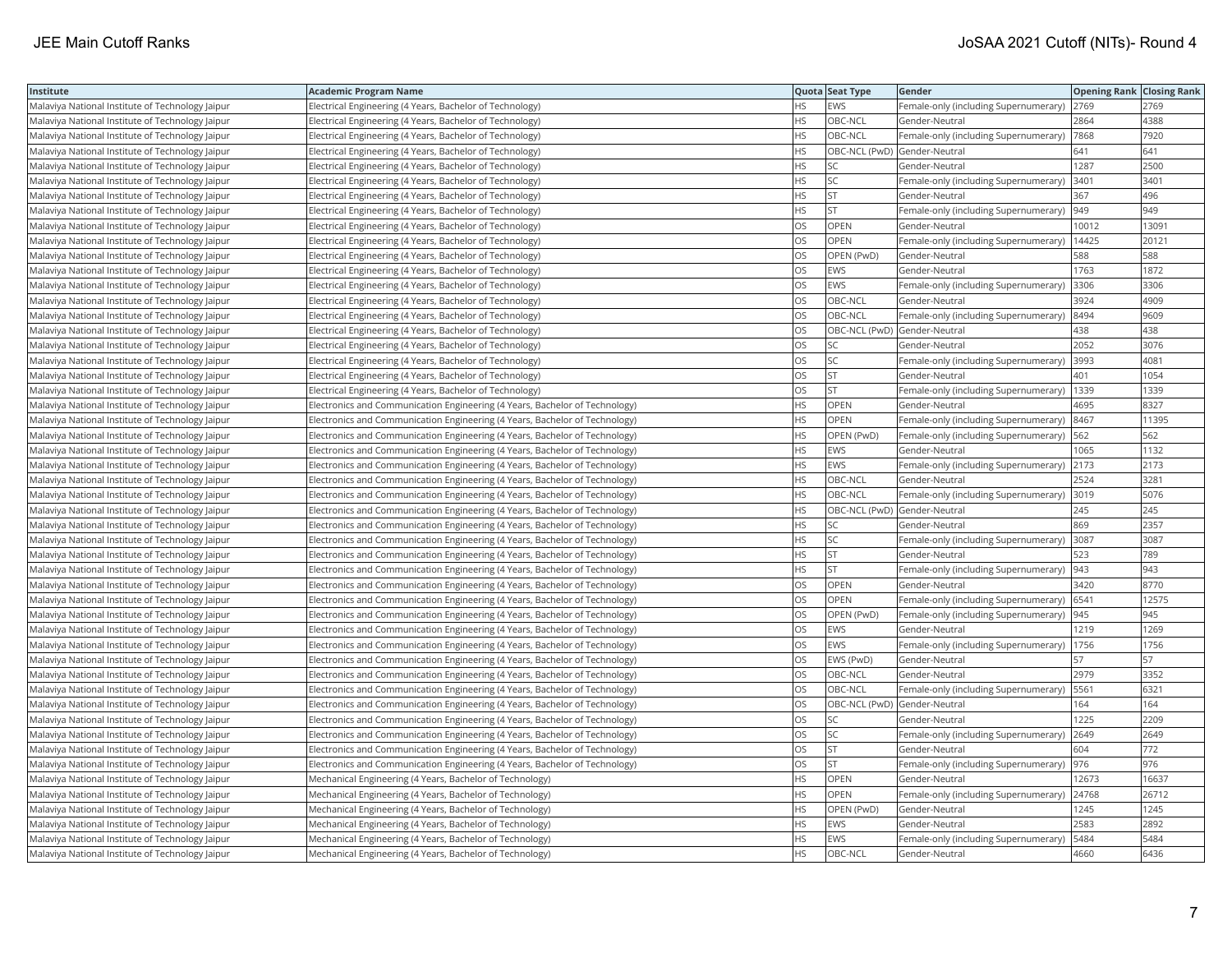| Institute                                            | <b>Academic Program Name</b>                                              |           | Quota Seat Type | Gender                                       | <b>Opening Rank Closing Rank</b> |       |
|------------------------------------------------------|---------------------------------------------------------------------------|-----------|-----------------|----------------------------------------------|----------------------------------|-------|
| Malaviya National Institute of Technology Jaipur     | Mechanical Engineering (4 Years, Bachelor of Technology)                  | <b>HS</b> | OBC-NCL         | Female-only (including Supernumerary) 6385   |                                  | 14228 |
| Malaviya National Institute of Technology Jaipur     | Mechanical Engineering (4 Years, Bachelor of Technology)                  | HS.       | SC              | Gender-Neutral                               | 2957                             | 3538  |
| Malaviya National Institute of Technology Jaipur     | Mechanical Engineering (4 Years, Bachelor of Technology)                  | <b>HS</b> | SC.             | Female-only (including Supernumerary)   5650 |                                  | 5888  |
| Malaviya National Institute of Technology Jaipur     | Mechanical Engineering (4 Years, Bachelor of Technology)                  | <b>HS</b> | <b>ST</b>       | Gender-Neutral                               | 741                              | 1057  |
| Malaviya National Institute of Technology Jaipur     | Mechanical Engineering (4 Years, Bachelor of Technology)                  | <b>HS</b> | <b>ST</b>       | Female-only (including Supernumerary)        | 1137                             | 1137  |
| Malaviya National Institute of Technology Jaipur     | Mechanical Engineering (4 Years, Bachelor of Technology)                  | OS        | OPEN            | Gender-Neutral                               | 9779                             | 17563 |
| Malaviya National Institute of Technology Jaipur     | Mechanical Engineering (4 Years, Bachelor of Technology)                  | OS        | OPEN            | Female-only (including Supernumerary)        | 23395                            | 26592 |
| Malaviya National Institute of Technology Jaipur     | Mechanical Engineering (4 Years, Bachelor of Technology)                  | <b>OS</b> | OPEN (PwD)      | Gender-Neutral                               | 901                              | 901   |
| Malaviya National Institute of Technology Jaipur     | Mechanical Engineering (4 Years, Bachelor of Technology)                  | OS        | EWS             | Gender-Neutral                               | 2658                             | 2781  |
| Malaviya National Institute of Technology Jaipur     | Mechanical Engineering (4 Years, Bachelor of Technology)                  | OS        | EWS             | Female-only (including Supernumerary)        | 5060                             | 5060  |
| Malaviya National Institute of Technology Jaipur     | Mechanical Engineering (4 Years, Bachelor of Technology)                  | OS        | EWS (PwD)       | Gender-Neutral                               | 217                              | 217   |
| Malaviya National Institute of Technology Jaipur     | Mechanical Engineering (4 Years, Bachelor of Technology)                  | OS        | OBC-NCL         | Gender-Neutral                               | 5083                             | 6563  |
| Malaviya National Institute of Technology Jaipur     | Mechanical Engineering (4 Years, Bachelor of Technology)                  | <b>OS</b> | OBC-NCL         | Female-only (including Supernumerary)        | 14258                            | 14802 |
| Malaviya National Institute of Technology Jaipur     | Mechanical Engineering (4 Years, Bachelor of Technology)                  | <b>OS</b> | SC              | Gender-Neutral                               | 3036                             | 4156  |
| Malaviya National Institute of Technology Jaipur     | Mechanical Engineering (4 Years, Bachelor of Technology)                  | OS        | SC.             | Female-only (including Supernumerary)        | 5944                             | 5944  |
| Malaviya National Institute of Technology Jaipur     | Mechanical Engineering (4 Years, Bachelor of Technology)                  | OS        | <b>ST</b>       | Gender-Neutral                               | 687                              | 1238  |
| Malaviya National Institute of Technology Jaipur     | Mechanical Engineering (4 Years, Bachelor of Technology)                  | <b>OS</b> | lst             | Female-only (including Supernumerary)        | 2635                             | 2635  |
| Malaviya National Institute of Technology Jaipur     | Metallurgical and Materials Engineering (4 Years, Bachelor of Technology) | <b>HS</b> | OPEN            | Gender-Neutral                               | 25466                            | 33937 |
| Malaviya National Institute of Technology Jaipur     | Metallurgical and Materials Engineering (4 Years, Bachelor of Technology) | <b>HS</b> | OPEN            | Female-only (including Supernumerary)        | 34496                            | 38817 |
| Malaviya National Institute of Technology Jaipur     | Metallurgical and Materials Engineering (4 Years, Bachelor of Technology) | <b>HS</b> | <b>EWS</b>      | Gender-Neutral                               | 5134                             | 5400  |
| Malaviya National Institute of Technology Jaipur     | Metallurgical and Materials Engineering (4 Years, Bachelor of Technology) | <b>HS</b> | EWS             | Female-only (including Supernumerary)        | 6746                             | 7824  |
| Malaviya National Institute of Technology Jaipur     | Metallurgical and Materials Engineering (4 Years, Bachelor of Technology) | <b>HS</b> | OBC-NCL         | Gender-Neutral                               | 10124                            | 11329 |
| Malaviya National Institute of Technology Jaipur     | Metallurgical and Materials Engineering (4 Years, Bachelor of Technology) | <b>HS</b> | OBC-NCL         | Female-only (including Supernumerary)        | 15081                            | 16841 |
| Malaviya National Institute of Technology Jaipur     | Metallurgical and Materials Engineering (4 Years, Bachelor of Technology) | <b>HS</b> | SC.             | Gender-Neutral                               | 5114                             | 7073  |
| Malaviya National Institute of Technology Jaipur     | Metallurgical and Materials Engineering (4 Years, Bachelor of Technology) | HS        | SC              | Female-only (including Supernumerary)        | 6103                             | 7222  |
| Malaviya National Institute of Technology Jaipur     | Metallurgical and Materials Engineering (4 Years, Bachelor of Technology) | <b>HS</b> | lst             | Gender-Neutral                               | 2159                             | 2462  |
| Malaviya National Institute of Technology Jaipur     | Metallurgical and Materials Engineering (4 Years, Bachelor of Technology) | <b>HS</b> | <b>ST</b>       | Female-only (including Supernumerary)        | 2827                             | 3447  |
| Malaviya National Institute of Technology Jaipur     | Metallurgical and Materials Engineering (4 Years, Bachelor of Technology) | <b>OS</b> | OPEN            | Gender-Neutral                               | 26258                            | 32861 |
| Malaviya National Institute of Technology Jaipur     | Metallurgical and Materials Engineering (4 Years, Bachelor of Technology) | <b>OS</b> | <b>OPEN</b>     | Female-only (including Supernumerary)        | 37253                            | 41188 |
| Malaviya National Institute of Technology Jaipur     | Metallurgical and Materials Engineering (4 Years, Bachelor of Technology) | OS        | OPEN (PwD)      | Gender-Neutral                               | 1225                             | 1225  |
| Malaviya National Institute of Technology Jaipur     | Metallurgical and Materials Engineering (4 Years, Bachelor of Technology) | OS        | EWS             | Gender-Neutral                               | 4959                             | 5207  |
| Malaviya National Institute of Technology Jaipur     | Metallurgical and Materials Engineering (4 Years, Bachelor of Technology) | OS        | EWS             | Female-only (including Supernumerary)        | 7023                             | 7084  |
| Malaviya National Institute of Technology Jaipur     | Metallurgical and Materials Engineering (4 Years, Bachelor of Technology) | OS        | OBC-NCL         | Gender-Neutral                               | 9736                             | 11625 |
| Malaviya National Institute of Technology Jaipur     | Metallurgical and Materials Engineering (4 Years, Bachelor of Technology) | OS        | OBC-NCL         | Female-only (including Supernumerary)        | 17500                            | 19207 |
| Malaviya National Institute of Technology Jaipur     | Metallurgical and Materials Engineering (4 Years, Bachelor of Technology) | OS        | SC              | Gender-Neutral                               | 5257                             | 6619  |
| Malaviya National Institute of Technology Jaipur     | Metallurgical and Materials Engineering (4 Years, Bachelor of Technology) | <b>OS</b> | lsc             | Female-only (including Supernumerary)        | 8243                             | 8517  |
| Malaviya National Institute of Technology Jaipur     | Metallurgical and Materials Engineering (4 Years, Bachelor of Technology) | OS        | <b>ST</b>       | Gender-Neutral                               | 2579                             | 2789  |
| Malaviya National Institute of Technology Jaipur     | Metallurgical and Materials Engineering (4 Years, Bachelor of Technology) | <b>OS</b> | lst             | Female-only (including Supernumerary) 3469   |                                  | 3469  |
| Maulana Azad National Institute of Technology Bhopal | Architecture (5 Years, Bachelor of Architecture)                          | <b>HS</b> | OPEN            | Gender-Neutral                               | 502                              | 2792  |
| Maulana Azad National Institute of Technology Bhopal | Architecture (5 Years, Bachelor of Architecture)                          | HS.       | OPEN            | Female-only (including Supernumerary)        | 176                              | 1604  |
| Maulana Azad National Institute of Technology Bhopal | Architecture (5 Years, Bachelor of Architecture)                          | <b>HS</b> | <b>EWS</b>      | Gender-Neutral                               | 289                              | 478   |
| Maulana Azad National Institute of Technology Bhopal | Architecture (5 Years, Bachelor of Architecture)                          | <b>HS</b> | EWS             | Female-only (including Supernumerary)  453   |                                  | 453   |
| Maulana Azad National Institute of Technology Bhopal | Architecture (5 Years, Bachelor of Architecture)                          | <b>HS</b> | OBC-NCL         | Gender-Neutral                               | 812                              | 2964  |
| Maulana Azad National Institute of Technology Bhopal | Architecture (5 Years, Bachelor of Architecture)                          | <b>HS</b> | OBC-NCL         | Female-only (including Supernumerary) 805    |                                  | 1018  |
| Maulana Azad National Institute of Technology Bhopal | Architecture (5 Years, Bachelor of Architecture)                          | <b>HS</b> | <b>SC</b>       | Gender-Neutral                               | 249                              | 503   |
| Maulana Azad National Institute of Technology Bhopal | Architecture (5 Years, Bachelor of Architecture)                          | <b>HS</b> | <b>SC</b>       | Female-only (including Supernumerary) 354    |                                  | 354   |
| Maulana Azad National Institute of Technology Bhopal | Architecture (5 Years, Bachelor of Architecture)                          | <b>HS</b> | <b>ST</b>       | Gender-Neutral                               | 301                              | 388   |
| Maulana Azad National Institute of Technology Bhopal | Architecture (5 Years, Bachelor of Architecture)                          | <b>HS</b> | <b>ST</b>       | Female-only (including Supernumerary)        | 287                              | 287   |
| Maulana Azad National Institute of Technology Bhopal | Architecture (5 Years, Bachelor of Architecture)                          | OS        | OPEN            | Gender-Neutral                               | 732                              | 865   |
| Maulana Azad National Institute of Technology Bhopal | Architecture (5 Years, Bachelor of Architecture)                          | OS        | OPEN            | Female-only (including Supernumerary)        | 534                              | 671   |
| Maulana Azad National Institute of Technology Bhopal | Architecture (5 Years, Bachelor of Architecture)                          | <b>OS</b> | <b>EWS</b>      | Gender-Neutral                               | 170                              | 205   |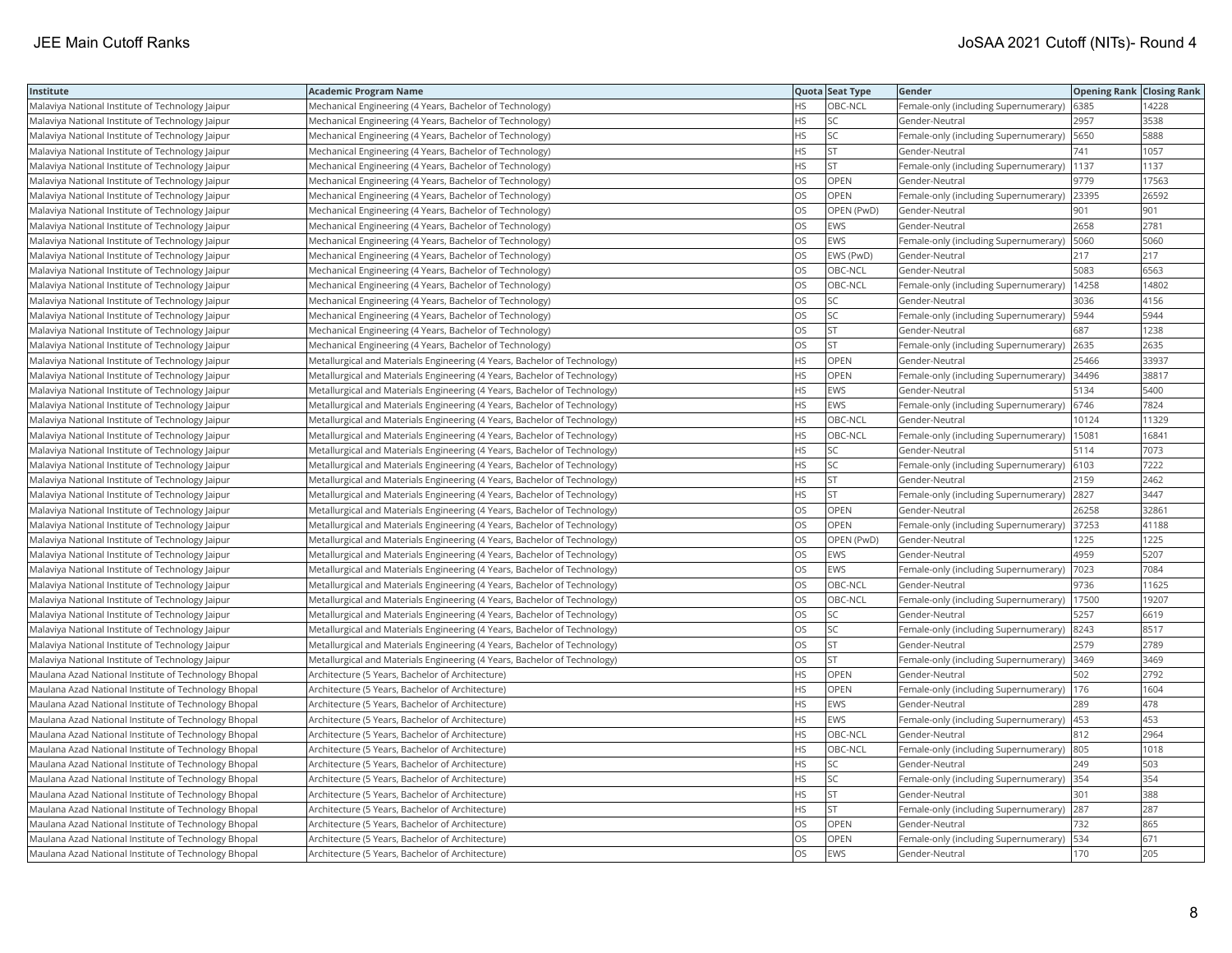| Institute                                            | <b>Academic Program Name</b>                           |           | Quota Seat Type              | Gender                                       | <b>Opening Rank Closing Rank</b> |       |
|------------------------------------------------------|--------------------------------------------------------|-----------|------------------------------|----------------------------------------------|----------------------------------|-------|
| Maulana Azad National Institute of Technology Bhopal | Architecture (5 Years, Bachelor of Architecture)       | OS        | <b>EWS</b>                   | Female-only (including Supernumerary)        | 116                              | 116   |
| Maulana Azad National Institute of Technology Bhopal | Architecture (5 Years, Bachelor of Architecture)       | <b>OS</b> | OBC-NCL                      | Gender-Neutral                               | 242                              | 474   |
| Maulana Azad National Institute of Technology Bhopal | Architecture (5 Years, Bachelor of Architecture)       | OS        | OBC-NCL                      | Female-only (including Supernumerary)        | 392                              | 430   |
| Maulana Azad National Institute of Technology Bhopal | Architecture (5 Years, Bachelor of Architecture)       | <b>OS</b> | <b>SC</b>                    | Gender-Neutral                               | 219                              | 253   |
| Maulana Azad National Institute of Technology Bhopal | Architecture (5 Years, Bachelor of Architecture)       | <b>OS</b> | lsc                          | Female-only (including Supernumerary)        | 233                              | 254   |
| Maulana Azad National Institute of Technology Bhopal | Architecture (5 Years, Bachelor of Architecture)       | OS        | <b>ST</b>                    | Gender-Neutral                               | 83                               | 107   |
| Maulana Azad National Institute of Technology Bhopal | Architecture (5 Years, Bachelor of Architecture)       | OS        | <b>ST</b>                    | Female-only (including Supernumerary)  93    |                                  | 93    |
| Maulana Azad National Institute of Technology Bhopal | Chemical Engineering (4 Years, Bachelor of Technology) | <b>HS</b> | <b>OPEN</b>                  | Gender-Neutral                               | 11335                            | 29850 |
| Maulana Azad National Institute of Technology Bhopal | Chemical Engineering (4 Years, Bachelor of Technology) | HS        | OPEN                         | Female-only (including Supernumerary)        | 36872                            | 39102 |
| Maulana Azad National Institute of Technology Bhopal | Chemical Engineering (4 Years, Bachelor of Technology) | <b>HS</b> | <b>EWS</b>                   | Gender-Neutral                               | 4595                             | 4752  |
| Maulana Azad National Institute of Technology Bhopal | Chemical Engineering (4 Years, Bachelor of Technology) | <b>HS</b> | <b>EWS</b>                   | Female-only (including Supernumerary)        | 6195                             | 6195  |
| Maulana Azad National Institute of Technology Bhopal | Chemical Engineering (4 Years, Bachelor of Technology) | <b>HS</b> | OBC-NCL                      | Gender-Neutral                               | 8456                             | 12228 |
| Maulana Azad National Institute of Technology Bhopal | Chemical Engineering (4 Years, Bachelor of Technology) | <b>HS</b> | OBC-NCL                      | Female-only (including Supernumerary)        | 14273                            | 15586 |
| Maulana Azad National Institute of Technology Bhopal | Chemical Engineering (4 Years, Bachelor of Technology) | <b>HS</b> | <b>SC</b>                    | Gender-Neutral                               | 5214                             | 6636  |
| Maulana Azad National Institute of Technology Bhopal | Chemical Engineering (4 Years, Bachelor of Technology) | <b>HS</b> | <b>SC</b>                    | Female-only (including Supernumerary)        | 4842                             | 4842  |
| Maulana Azad National Institute of Technology Bhopal | Chemical Engineering (4 Years, Bachelor of Technology) | <b>HS</b> | İst                          | Gender-Neutral                               | 2670                             | 2911  |
| Maulana Azad National Institute of Technology Bhopal | Chemical Engineering (4 Years, Bachelor of Technology) | HS        | <b>ST</b>                    | Female-only (including Supernumerary)        | 2233                             | 2233  |
| Maulana Azad National Institute of Technology Bhopal | Chemical Engineering (4 Years, Bachelor of Technology) | OS        | OPEN                         | Gender-Neutral                               | 24255                            | 28237 |
| Maulana Azad National Institute of Technology Bhopal | Chemical Engineering (4 Years, Bachelor of Technology) | OS        | <b>OPEN</b>                  | Female-only (including Supernumerary)        | 30420                            | 33416 |
| Maulana Azad National Institute of Technology Bhopal | Chemical Engineering (4 Years, Bachelor of Technology) | <b>OS</b> | OPEN (PwD)                   | Gender-Neutral                               | 1920                             | 1920  |
| Maulana Azad National Institute of Technology Bhopal | Chemical Engineering (4 Years, Bachelor of Technology) | OS        | <b>EWS</b>                   | Gender-Neutral                               | 4194                             | 4297  |
| Maulana Azad National Institute of Technology Bhopal | Chemical Engineering (4 Years, Bachelor of Technology) | OS        | <b>EWS</b>                   | Female-only (including Supernumerary)   6063 |                                  | 6063  |
| Maulana Azad National Institute of Technology Bhopal | Chemical Engineering (4 Years, Bachelor of Technology) | OS        | OBC-NCL                      | Gender-Neutral                               | 8873                             | 10031 |
| Maulana Azad National Institute of Technology Bhopal | Chemical Engineering (4 Years, Bachelor of Technology) | OS        | OBC-NCL                      | Female-only (including Supernumerary)        | 14240                            | 14309 |
| Maulana Azad National Institute of Technology Bhopal | Chemical Engineering (4 Years, Bachelor of Technology) | OS        | SC.                          | Gender-Neutral                               | 4436                             | 5838  |
| Maulana Azad National Institute of Technology Bhopal | Chemical Engineering (4 Years, Bachelor of Technology) | OS        | <b>SC</b>                    | Female-only (including Supernumerary)        | 8006                             | 8006  |
| Maulana Azad National Institute of Technology Bhopal | Chemical Engineering (4 Years, Bachelor of Technology) | OS        | <b>ST</b>                    | Gender-Neutral                               | 2476                             | 2818  |
| Maulana Azad National Institute of Technology Bhopal | Civil Engineering (4 Years, Bachelor of Technology)    | <b>HS</b> | <b>OPEN</b>                  | Gender-Neutral                               | 27959                            | 35071 |
| Maulana Azad National Institute of Technology Bhopal | Civil Engineering (4 Years, Bachelor of Technology)    | <b>HS</b> | OPEN                         | Female-only (including Supernumerary)        | 39376                            | 44836 |
| Maulana Azad National Institute of Technology Bhopal | Civil Engineering (4 Years, Bachelor of Technology)    | HS        | OPEN (PwD)                   | Gender-Neutral                               | 1513                             | 1513  |
| Maulana Azad National Institute of Technology Bhopal | Civil Engineering (4 Years, Bachelor of Technology)    | HS        | <b>EWS</b>                   | Gender-Neutral                               | 5301                             | 5733  |
| Maulana Azad National Institute of Technology Bhopal | Civil Engineering (4 Years, Bachelor of Technology)    | HS        | <b>EWS</b>                   | Female-only (including Supernumerary)        | 6829                             | 6829  |
| Maulana Azad National Institute of Technology Bhopal | Civil Engineering (4 Years, Bachelor of Technology)    | <b>HS</b> | OBC-NCL                      | Gender-Neutral                               | 11096                            | 13570 |
| Maulana Azad National Institute of Technology Bhopal | Civil Engineering (4 Years, Bachelor of Technology)    | <b>HS</b> | OBC-NCL                      | Female-only (including Supernumerary)        | 17487                            | 18987 |
| Maulana Azad National Institute of Technology Bhopal | Civil Engineering (4 Years, Bachelor of Technology)    | <b>HS</b> | SC                           | Gender-Neutral                               | 5052                             | 6778  |
| Maulana Azad National Institute of Technology Bhopal | Civil Engineering (4 Years, Bachelor of Technology)    | <b>HS</b> | lsc                          | Female-only (including Supernumerary)        | 7606                             | 7624  |
| Maulana Azad National Institute of Technology Bhopal | Civil Engineering (4 Years, Bachelor of Technology)    | <b>HS</b> | <b>ST</b>                    | Gender-Neutral                               | 1218                             | 1970  |
| Maulana Azad National Institute of Technology Bhopal | Civil Engineering (4 Years, Bachelor of Technology)    | <b>HS</b> | <b>ST</b>                    | Female-only (including Supernumerary)        | 1222                             | 1222  |
| Maulana Azad National Institute of Technology Bhopal | Civil Engineering (4 Years, Bachelor of Technology)    | OS        | OPEN                         | Gender-Neutral                               | 26158                            | 30576 |
| Maulana Azad National Institute of Technology Bhopal | Civil Engineering (4 Years, Bachelor of Technology)    | <b>OS</b> | <b>OPEN</b>                  | Female-only (including Supernumerary)        | 36703                            | 42212 |
| Maulana Azad National Institute of Technology Bhopal | Civil Engineering (4 Years, Bachelor of Technology)    | <b>OS</b> | OPEN (PwD)                   | Gender-Neutral                               | 1095                             | 1095  |
| Maulana Azad National Institute of Technology Bhopal | Civil Engineering (4 Years, Bachelor of Technology)    | OS        | <b>EWS</b>                   | Gender-Neutral                               | 4571                             | 4744  |
| Maulana Azad National Institute of Technology Bhopal | Civil Engineering (4 Years, Bachelor of Technology)    | <b>OS</b> | <b>EWS</b>                   | Female-only (including Supernumerary)        | 6623                             | 6623  |
| Maulana Azad National Institute of Technology Bhopal | Civil Engineering (4 Years, Bachelor of Technology)    | <b>OS</b> | EWS (PwD)                    | Gender-Neutral                               | 153                              | 153   |
| Maulana Azad National Institute of Technology Bhopal | Civil Engineering (4 Years, Bachelor of Technology)    | OS        | OBC-NCL                      | Gender-Neutral                               | 7596                             | 10164 |
| Maulana Azad National Institute of Technology Bhopal | Civil Engineering (4 Years, Bachelor of Technology)    | OS        | OBC-NCL                      | Female-only (including Supernumerary)        | 16434                            | 17143 |
| Maulana Azad National Institute of Technology Bhopal | Civil Engineering (4 Years, Bachelor of Technology)    | <b>OS</b> | OBC-NCL (PwD) Gender-Neutral |                                              | 577                              | 577   |
| Maulana Azad National Institute of Technology Bhopal | Civil Engineering (4 Years, Bachelor of Technology)    | OS        | <b>SC</b>                    | Gender-Neutral                               | 3952                             | 5434  |
| Maulana Azad National Institute of Technology Bhopal | Civil Engineering (4 Years, Bachelor of Technology)    | OS        | <b>SC</b>                    | Female-only (including Supernumerary)        | 5715                             | 5979  |
| Maulana Azad National Institute of Technology Bhopal | Civil Engineering (4 Years, Bachelor of Technology)    | OS        | <b>ST</b>                    | Gender-Neutral                               | 1252                             | 1348  |
| Maulana Azad National Institute of Technology Bhopal | Civil Engineering (4 Years, Bachelor of Technology)    | <b>OS</b> | <b>ST</b>                    | Female-only (including Supernumerary) 2117   |                                  | 2117  |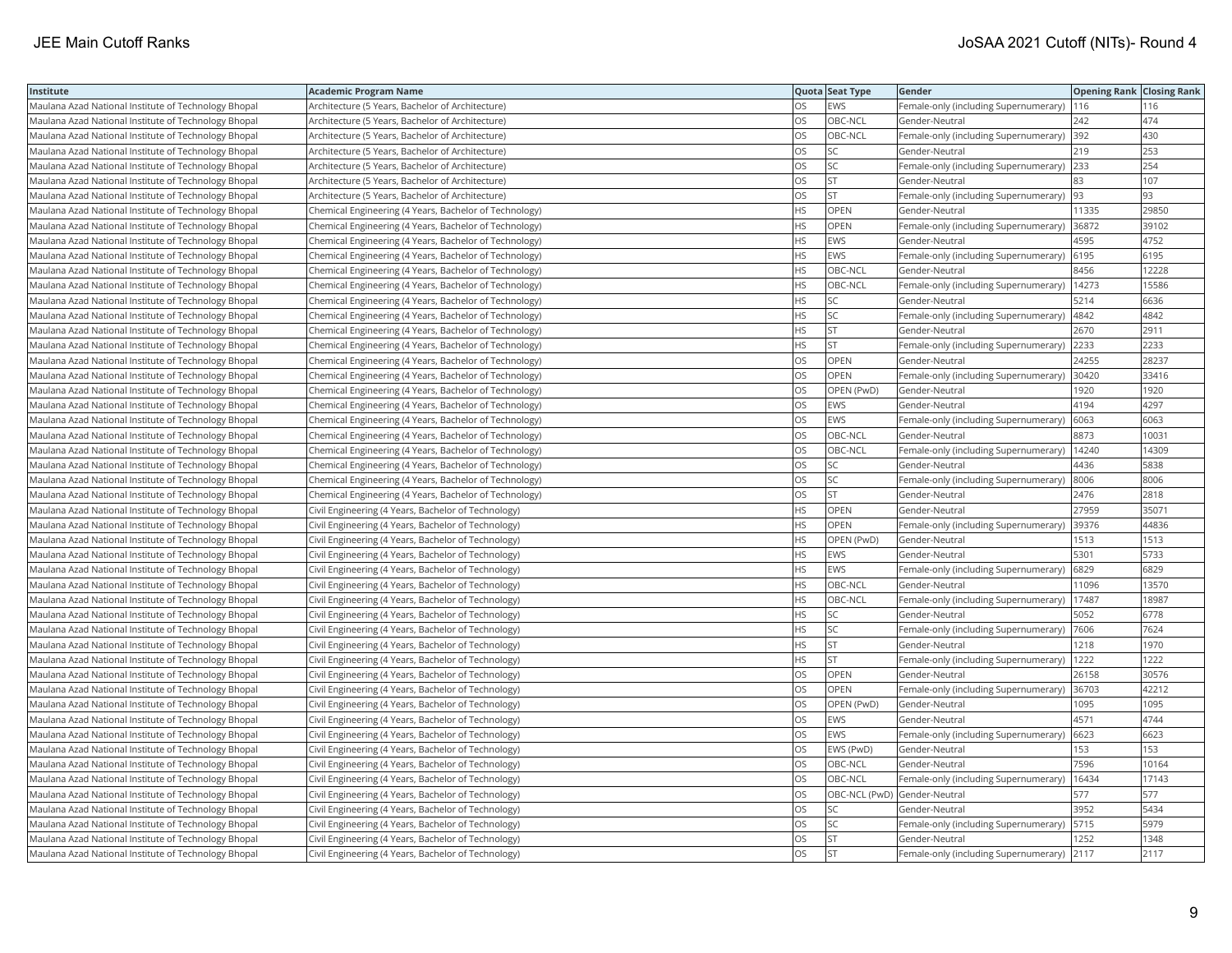| Institute                                            | <b>Academic Program Name</b>                                       |           | Quota Seat Type              | Gender                                       | <b>Opening Rank Closing Rank</b> |       |
|------------------------------------------------------|--------------------------------------------------------------------|-----------|------------------------------|----------------------------------------------|----------------------------------|-------|
| Maulana Azad National Institute of Technology Bhopal | Computer Science and Engineering (4 Years, Bachelor of Technology) | <b>HS</b> | OPEN                         | Gender-Neutral                               | 4094                             | 9142  |
| Maulana Azad National Institute of Technology Bhopal | Computer Science and Engineering (4 Years, Bachelor of Technology) | HS.       | <b>OPEN</b>                  | Female-only (including Supernumerary)        | 11046                            | 17138 |
| Maulana Azad National Institute of Technology Bhopal | Computer Science and Engineering (4 Years, Bachelor of Technology) | HS        | OPEN (PwD)                   | Gender-Neutral                               | 259                              | 310   |
| Maulana Azad National Institute of Technology Bhopal | Computer Science and Engineering (4 Years, Bachelor of Technology) | <b>HS</b> | OPEN (PwD)                   | Female-only (including Supernumerary)        | 481                              | 481   |
| Maulana Azad National Institute of Technology Bhopal | Computer Science and Engineering (4 Years, Bachelor of Technology) | <b>HS</b> | <b>EWS</b>                   | Gender-Neutral                               | 1164                             | 1352  |
| Maulana Azad National Institute of Technology Bhopal | Computer Science and Engineering (4 Years, Bachelor of Technology) | <b>HS</b> | <b>EWS</b>                   | Female-only (including Supernumerary) 2378   |                                  | 2801  |
| Maulana Azad National Institute of Technology Bhopal | Computer Science and Engineering (4 Years, Bachelor of Technology) | <b>HS</b> | OBC-NCL                      | Gender-Neutral                               | 2382                             | 3620  |
| Maulana Azad National Institute of Technology Bhopal | Computer Science and Engineering (4 Years, Bachelor of Technology) | <b>HS</b> | OBC-NCL                      | Female-only (including Supernumerary)  4086  |                                  | 6482  |
| Maulana Azad National Institute of Technology Bhopal | Computer Science and Engineering (4 Years, Bachelor of Technology) | НS        | OBC-NCL (PwD) Gender-Neutral |                                              | 160                              | 220   |
| Maulana Azad National Institute of Technology Bhopal | Computer Science and Engineering (4 Years, Bachelor of Technology) | <b>HS</b> | SC.                          | Gender-Neutral                               | 1114                             | 2271  |
| Maulana Azad National Institute of Technology Bhopal | Computer Science and Engineering (4 Years, Bachelor of Technology) | <b>HS</b> | <b>SC</b>                    | Female-only (including Supernumerary)        | 1834                             | 3298  |
| Maulana Azad National Institute of Technology Bhopal | Computer Science and Engineering (4 Years, Bachelor of Technology) | <b>HS</b> | SC (PwD)                     | Gender-Neutral                               | 114                              | 114   |
| Maulana Azad National Institute of Technology Bhopal | Computer Science and Engineering (4 Years, Bachelor of Technology) | HS        | <b>ST</b>                    | Gender-Neutral                               | 731                              | 1096  |
| Maulana Azad National Institute of Technology Bhopal | Computer Science and Engineering (4 Years, Bachelor of Technology) | <b>HS</b> | <b>ST</b>                    | Female-only (including Supernumerary)        | 539                              | 920   |
| Maulana Azad National Institute of Technology Bhopal | Computer Science and Engineering (4 Years, Bachelor of Technology) | OS        | OPEN                         | Gender-Neutral                               | 3926                             | 6493  |
| Maulana Azad National Institute of Technology Bhopal | Computer Science and Engineering (4 Years, Bachelor of Technology) | <b>OS</b> | <b>OPEN</b>                  | Female-only (including Supernumerary)  7877  |                                  | 10052 |
| Maulana Azad National Institute of Technology Bhopal | Computer Science and Engineering (4 Years, Bachelor of Technology) | OS        | OPEN (PwD)                   | Gender-Neutral                               | 221                              | 314   |
| Maulana Azad National Institute of Technology Bhopal | Computer Science and Engineering (4 Years, Bachelor of Technology) | OS        | <b>EWS</b>                   | Gender-Neutral                               | 823                              | 929   |
| Maulana Azad National Institute of Technology Bhopal | Computer Science and Engineering (4 Years, Bachelor of Technology) | OS        | <b>EWS</b>                   | Female-only (including Supernumerary)        | 1934                             | 1978  |
| Maulana Azad National Institute of Technology Bhopal | Computer Science and Engineering (4 Years, Bachelor of Technology) | <b>OS</b> | EWS (PwD)                    | Gender-Neutral                               | 40                               | 40    |
| Maulana Azad National Institute of Technology Bhopal | Computer Science and Engineering (4 Years, Bachelor of Technology) | OS        | OBC-NCL                      | Gender-Neutral                               | 1485                             | 2425  |
| Maulana Azad National Institute of Technology Bhopal | Computer Science and Engineering (4 Years, Bachelor of Technology) | <b>OS</b> | OBC-NCL                      | Female-only (including Supernumerary) 3746   |                                  | 4899  |
| Maulana Azad National Institute of Technology Bhopal | Computer Science and Engineering (4 Years, Bachelor of Technology) | OS        | OBC-NCL (PwD) Gender-Neutral |                                              | 142                              | 142   |
| Maulana Azad National Institute of Technology Bhopal | Computer Science and Engineering (4 Years, Bachelor of Technology) | OS        | SC                           | Gender-Neutral                               | 1306                             | 1740  |
| Maulana Azad National Institute of Technology Bhopal | Computer Science and Engineering (4 Years, Bachelor of Technology) | OS        | SC.                          | Female-only (including Supernumerary)        | 1711                             | 2695  |
| Maulana Azad National Institute of Technology Bhopal | Computer Science and Engineering (4 Years, Bachelor of Technology) | OS        | <b>ST</b>                    | Gender-Neutral                               | 493                              | 692   |
| Maulana Azad National Institute of Technology Bhopal | Computer Science and Engineering (4 Years, Bachelor of Technology) | OS        | <b>ST</b>                    | Female-only (including Supernumerary)        | 790                              | 919   |
| Maulana Azad National Institute of Technology Bhopal | Computer Science and Engineering (4 Years, Bachelor of Technology) | <b>OS</b> | ST (PwD)                     | Gender-Neutral                               | 18                               | 18    |
| Maulana Azad National Institute of Technology Bhopal | Electrical Engineering (4 Years, Bachelor of Technology)           | <b>HS</b> | OPEN                         | Gender-Neutral                               | 14137                            | 19009 |
| Maulana Azad National Institute of Technology Bhopal | Electrical Engineering (4 Years, Bachelor of Technology)           | <b>HS</b> | <b>OPEN</b>                  | Female-only (including Supernumerary) 21441  |                                  | 28879 |
| Maulana Azad National Institute of Technology Bhopal | Electrical Engineering (4 Years, Bachelor of Technology)           | HS        | OPEN (PwD)                   | Gender-Neutral                               | 914                              | 1739  |
| Maulana Azad National Institute of Technology Bhopal | Electrical Engineering (4 Years, Bachelor of Technology)           | HS        | <b>EWS</b>                   | Gender-Neutral                               | 2766                             | 2980  |
| Maulana Azad National Institute of Technology Bhopal | Electrical Engineering (4 Years, Bachelor of Technology)           | <b>HS</b> | <b>EWS</b>                   | Female-only (including Supernumerary)        | 4334                             | 4334  |
| Maulana Azad National Institute of Technology Bhopal | Electrical Engineering (4 Years, Bachelor of Technology)           | HS        | EWS (PwD)                    | Gender-Neutral                               | 194                              | 194   |
| Maulana Azad National Institute of Technology Bhopal | Electrical Engineering (4 Years, Bachelor of Technology)           | <b>HS</b> | OBC-NCL                      | Gender-Neutral                               | 6028                             | 7593  |
| Maulana Azad National Institute of Technology Bhopal | Electrical Engineering (4 Years, Bachelor of Technology)           | <b>HS</b> | OBC-NCL                      | Female-only (including Supernumerary)        | 10836                            | 14206 |
| Maulana Azad National Institute of Technology Bhopal | Electrical Engineering (4 Years, Bachelor of Technology)           | HS        | OBC-NCL (PwD) Gender-Neutral |                                              | 663                              | 663   |
| Maulana Azad National Institute of Technology Bhopal | Electrical Engineering (4 Years, Bachelor of Technology)           | <b>HS</b> | <b>SC</b>                    | Gender-Neutral                               | 3472                             | 4809  |
| Maulana Azad National Institute of Technology Bhopal | Electrical Engineering (4 Years, Bachelor of Technology)           | <b>HS</b> | SC                           | Female-only (including Supernumerary)        | 4563                             | 4763  |
| Maulana Azad National Institute of Technology Bhopal | Electrical Engineering (4 Years, Bachelor of Technology)           | <b>HS</b> | <b>ST</b>                    | Gender-Neutral                               | 1077                             | 1950  |
| Maulana Azad National Institute of Technology Bhopal | Electrical Engineering (4 Years, Bachelor of Technology)           | <b>HS</b> | lst                          | Female-only (including Supernumerary)        | 2042                             | 2042  |
| Maulana Azad National Institute of Technology Bhopal | Electrical Engineering (4 Years, Bachelor of Technology)           | OS        | <b>OPEN</b>                  | Gender-Neutral                               | 13698                            | 16063 |
| Maulana Azad National Institute of Technology Bhopal | Electrical Engineering (4 Years, Bachelor of Technology)           | OS        | OPEN                         | Female-only (including Supernumerary)        | 20980                            | 23670 |
| Maulana Azad National Institute of Technology Bhopal | Electrical Engineering (4 Years, Bachelor of Technology)           | <b>OS</b> | OPEN (PwD)                   | Gender-Neutral                               | 748                              | 748   |
| Maulana Azad National Institute of Technology Bhopal | Electrical Engineering (4 Years, Bachelor of Technology)           | OS        | <b>EWS</b>                   | Gender-Neutral                               | 2234                             | 2679  |
| Maulana Azad National Institute of Technology Bhopal | Electrical Engineering (4 Years, Bachelor of Technology)           | OS        | <b>EWS</b>                   | Female-only (including Supernumerary)        | 3593                             | 3593  |
| Maulana Azad National Institute of Technology Bhopal | Electrical Engineering (4 Years, Bachelor of Technology)           | <b>OS</b> | OBC-NCL                      | Gender-Neutral                               | 5257                             | 6198  |
| Maulana Azad National Institute of Technology Bhopal | Electrical Engineering (4 Years, Bachelor of Technology)           | OS.       | OBC-NCL                      | Female-only (including Supernumerary)        | 8343                             | 11450 |
| Maulana Azad National Institute of Technology Bhopal | Electrical Engineering (4 Years, Bachelor of Technology)           | OS        | OBC-NCL (PwD) Gender-Neutral |                                              | 530                              | 530   |
| Maulana Azad National Institute of Technology Bhopal | Electrical Engineering (4 Years, Bachelor of Technology)           | OS        | SC.                          | Gender-Neutral                               | 3297                             | 3858  |
| Maulana Azad National Institute of Technology Bhopal | Electrical Engineering (4 Years, Bachelor of Technology)           | <b>OS</b> | <b>SC</b>                    | Female-only (including Supernumerary)   5296 |                                  | 5566  |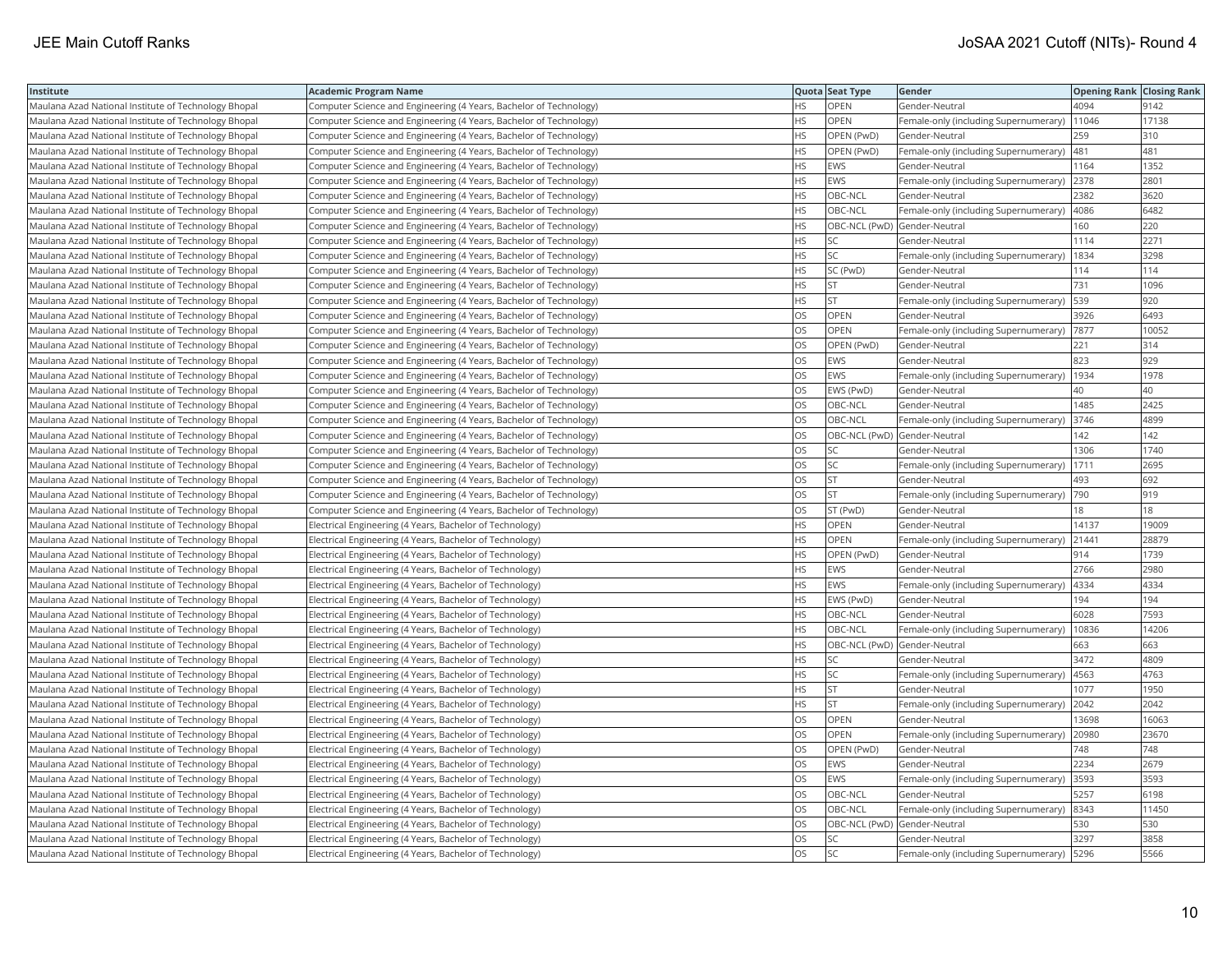| Institute                                            | <b>Academic Program Name</b>                                                            |           | Quota Seat Type              | Gender                                        | <b>Opening Rank Closing Rank</b> |       |
|------------------------------------------------------|-----------------------------------------------------------------------------------------|-----------|------------------------------|-----------------------------------------------|----------------------------------|-------|
| Maulana Azad National Institute of Technology Bhopal | Electrical Engineering (4 Years, Bachelor of Technology)                                | OS        | <b>ST</b>                    | Gender-Neutral                                | 1430                             | 1672  |
| Maulana Azad National Institute of Technology Bhopal | Electrical Engineering (4 Years, Bachelor of Technology)                                | OS        | <b>ST</b>                    | Female-only (including Supernumerary)         | 1855                             | 1855  |
| Maulana Azad National Institute of Technology Bhopal | Electronics and Communication Engineering (4 Years, Bachelor of Technology)             | <b>HS</b> | <b>OPEN</b>                  | Gender-Neutral                                | 10722                            | 14835 |
| Maulana Azad National Institute of Technology Bhopal | Electronics and Communication Engineering (4 Years, Bachelor of Technology)             | <b>HS</b> | <b>OPEN</b>                  | Female-only (including Supernumerary)         | 17564                            | 20931 |
| Maulana Azad National Institute of Technology Bhopal | Electronics and Communication Engineering (4 Years, Bachelor of Technology)             | HS        | OPEN (PwD)                   | Gender-Neutral                                | 500                              | 775   |
| Maulana Azad National Institute of Technology Bhopal | Electronics and Communication Engineering (4 Years, Bachelor of Technology)             | <b>HS</b> | <b>EWS</b>                   | Gender-Neutral                                | 2048                             | 2448  |
| Maulana Azad National Institute of Technology Bhopal | Electronics and Communication Engineering (4 Years, Bachelor of Technology)             | HS        | EWS                          | Female-only (including Supernumerary)         | 3469                             | 4278  |
| Maulana Azad National Institute of Technology Bhopal | Electronics and Communication Engineering (4 Years, Bachelor of Technology)             | <b>HS</b> | OBC-NCL                      | Gender-Neutral                                | 4084                             | 5978  |
| Maulana Azad National Institute of Technology Bhopal | Electronics and Communication Engineering (4 Years, Bachelor of Technology)             | <b>HS</b> | OBC-NCL                      | Female-only (including Supernumerary)         | 8437                             | 10119 |
| Maulana Azad National Institute of Technology Bhopal | Electronics and Communication Engineering (4 Years, Bachelor of Technology)             | <b>HS</b> | OBC-NCL (PwD) Gender-Neutral |                                               | 404                              | 404   |
| Maulana Azad National Institute of Technology Bhopal | Electronics and Communication Engineering (4 Years, Bachelor of Technology)             | <b>HS</b> | <b>SC</b>                    | Gender-Neutral                                | 2941                             | 3664  |
| Maulana Azad National Institute of Technology Bhopal | Electronics and Communication Engineering (4 Years, Bachelor of Technology)             | <b>HS</b> | lsc                          | Female-only (including Supernumerary)         | 3696                             | 4299  |
| Maulana Azad National Institute of Technology Bhopal | Electronics and Communication Engineering (4 Years, Bachelor of Technology)             | <b>HS</b> | <b>ST</b>                    | Gender-Neutral                                | 1438                             | 1697  |
| Maulana Azad National Institute of Technology Bhopal | Electronics and Communication Engineering (4 Years, Bachelor of Technology)             | <b>HS</b> | <b>ST</b>                    | Female-only (including Supernumerary)   1595  |                                  | 1595  |
| Maulana Azad National Institute of Technology Bhopal | Electronics and Communication Engineering (4 Years, Bachelor of Technology)             | OS        | <b>OPEN</b>                  | Gender-Neutral                                | 9842                             | 12568 |
| Maulana Azad National Institute of Technology Bhopal | Electronics and Communication Engineering (4 Years, Bachelor of Technology)             | OS        | OPEN                         | Female-only (including Supernumerary)         | 13305                            | 17608 |
| Maulana Azad National Institute of Technology Bhopal | Electronics and Communication Engineering (4 Years, Bachelor of Technology)             | <b>OS</b> | OPEN (PwD)                   | Gender-Neutral                                | 357                              | 695   |
| Maulana Azad National Institute of Technology Bhopal | Electronics and Communication Engineering (4 Years, Bachelor of Technology)             | <b>OS</b> | <b>EWS</b>                   | Gender-Neutral                                | 1724                             | 1798  |
| Maulana Azad National Institute of Technology Bhopal | Electronics and Communication Engineering (4 Years, Bachelor of Technology)             | OS        | <b>EWS</b>                   | Female-only (including Supernumerary)         | 2677                             | 2878  |
| Maulana Azad National Institute of Technology Bhopal | Electronics and Communication Engineering (4 Years, Bachelor of Technology)             | <b>OS</b> | OBC-NCL                      | Gender-Neutral                                | 3166                             | 4641  |
| Maulana Azad National Institute of Technology Bhopal | Electronics and Communication Engineering (4 Years, Bachelor of Technology)             | OS        | OBC-NCL                      | Female-only (including Supernumerary)         | 7224                             | 7823  |
| Maulana Azad National Institute of Technology Bhopal | Electronics and Communication Engineering (4 Years, Bachelor of Technology)             | los       | OBC-NCL (PwD) Gender-Neutral |                                               | 324                              | 324   |
| Maulana Azad National Institute of Technology Bhopal | Electronics and Communication Engineering (4 Years, Bachelor of Technology)             | <b>OS</b> | SC                           | Gender-Neutral                                | 2683                             | 3261  |
| Maulana Azad National Institute of Technology Bhopal | Electronics and Communication Engineering (4 Years, Bachelor of Technology)             | OS        | <b>SC</b>                    | Female-only (including Supernumerary)         | 3723                             | 4172  |
| Maulana Azad National Institute of Technology Bhopal | Electronics and Communication Engineering (4 Years, Bachelor of Technology)             | OS        | İst                          | Gender-Neutral                                | 989                              | 1172  |
| Maulana Azad National Institute of Technology Bhopal | Electronics and Communication Engineering (4 Years, Bachelor of Technology)             | OS        | <b>ST</b>                    | Female-only (including Supernumerary)         | 1090                             | 1090  |
| Maulana Azad National Institute of Technology Bhopal | Materials Science and Metallurgical Engineering (4 Years, Bachelor of Technology)       | <b>HS</b> | OPEN                         | Gender-Neutral                                | 34500                            | 40267 |
| Maulana Azad National Institute of Technology Bhopal | Materials Science and Metallurgical Engineering (4 Years, Bachelor of Technology)       | <b>HS</b> | <b>OPEN</b>                  | Female-only (including Supernumerary)         | 45240                            | 46790 |
| Maulana Azad National Institute of Technology Bhopal | Materials Science and Metallurgical Engineering (4 Years, Bachelor of Technology)       | <b>HS</b> | <b>EWS</b>                   | Gender-Neutral                                | 6420                             | 6578  |
| Maulana Azad National Institute of Technology Bhopal | Materials Science and Metallurgical Engineering (4 Years, Bachelor of Technology)       | <b>HS</b> | <b>EWS</b>                   | Female-only (including Supernumerary)  7320   |                                  | 7320  |
| Maulana Azad National Institute of Technology Bhopal | Materials Science and Metallurgical Engineering (4 Years, Bachelor of Technology)       | <b>HS</b> | OBC-NCL                      | Gender-Neutral                                | 11685                            | 14840 |
| Maulana Azad National Institute of Technology Bhopal | Materials Science and Metallurgical Engineering (4 Years, Bachelor of Technology)       | HS        | OBC-NCL                      | Female-only (including Supernumerary)         | 19547                            | 19549 |
| Maulana Azad National Institute of Technology Bhopal | Materials Science and Metallurgical Engineering (4 Years, Bachelor of Technology)       | HS        | SC.                          | Gender-Neutral                                | 6823                             | 8500  |
| Maulana Azad National Institute of Technology Bhopal | Materials Science and Metallurgical Engineering (4 Years, Bachelor of Technology)       | <b>HS</b> | <b>SC</b>                    | Female-only (including Supernumerary) 8210    |                                  | 8210  |
| Maulana Azad National Institute of Technology Bhopal | Materials Science and Metallurgical Engineering (4 Years, Bachelor of Technology)       | <b>HS</b> | <b>ST</b>                    | Gender-Neutral                                | 3104                             | 3237  |
| Maulana Azad National Institute of Technology Bhopal | Materials Science and Metallurgical Engineering (4 Years, Bachelor of Technology)       | <b>HS</b> | lst.                         | Female-only (including Supernumerary)         | 3131                             | 3131  |
| Maulana Azad National Institute of Technology Bhopal | Materials Science and Metallurgical Engineering (4 Years, Bachelor of Technology)       | OS        | OPEN                         | Gender-Neutral                                | 31669                            | 38257 |
| Maulana Azad National Institute of Technology Bhopal | Materials Science and Metallurgical Engineering (4 Years, Bachelor of Technology)       | OS        | <b>OPEN</b>                  | Female-only (including Supernumerary)  41690  |                                  | 45002 |
| Maulana Azad National Institute of Technology Bhopal | Materials Science and Metallurgical Engineering (4 Years, Bachelor of Technology)       | OS        | EWS                          | Gender-Neutral                                | 5773                             | 5822  |
| Maulana Azad National Institute of Technology Bhopal | Materials Science and Metallurgical Engineering (4 Years, Bachelor of Technology)       | <b>OS</b> | <b>EWS</b>                   | Female-only (including Supernumerary)  8142   |                                  | 8142  |
| Maulana Azad National Institute of Technology Bhopal | Materials Science and Metallurgical Engineering (4 Years, Bachelor of Technology)       | OS        | OBC-NCL                      | Gender-Neutral                                | 11559                            | 12751 |
| Maulana Azad National Institute of Technology Bhopal | Materials Science and Metallurgical Engineering (4 Years, Bachelor of Technology)       | OS        | OBC-NCL                      | Female-only (including Supernumerary)         | 17555                            | 18721 |
| Maulana Azad National Institute of Technology Bhopal | Materials Science and Metallurgical Engineering (4 Years, Bachelor of Technology)       | OS        | <b>SC</b>                    | Gender-Neutral                                | 6851                             | 7387  |
| Maulana Azad National Institute of Technology Bhopal | Materials Science and Metallurgical Engineering (4 Years, Bachelor of Technology)       | OS        | <b>SC</b>                    | Female-only (including Supernumerary)         | 9052                             | 9052  |
| Maulana Azad National Institute of Technology Bhopal | Materials Science and Metallurgical Engineering (4 Years, Bachelor of Technology)       | <b>OS</b> | lst.                         | lGender-Neutral                               | 2540                             | 2912  |
| Maulana Azad National Institute of Technology Bhopal | Mathematics and Data Science (5 Years, Bachelor and Master of Technology (Dual Degree)) | HS        | <b>OPEN</b>                  | Gender-Neutral                                | 10955                            | 12876 |
| Maulana Azad National Institute of Technology Bhopal | Mathematics and Data Science (5 Years, Bachelor and Master of Technology (Dual Degree)) | <b>HS</b> | OPEN                         | Female-only (including Supernumerary)         | 23692                            | 23692 |
| Maulana Azad National Institute of Technology Bhopal | Mathematics and Data Science (5 Years, Bachelor and Master of Technology (Dual Degree)) | HS        | <b>EWS</b>                   | Gender-Neutral                                | 1732                             | 1732  |
| Maulana Azad National Institute of Technology Bhopal | Mathematics and Data Science (5 Years, Bachelor and Master of Technology (Dual Degree)) | <b>HS</b> | <b>EWS</b>                   | Female-only (including Supernumerary)         | 5611                             | 5611  |
| Maulana Azad National Institute of Technology Bhopal | Mathematics and Data Science (5 Years, Bachelor and Master of Technology (Dual Degree)) | <b>HS</b> | OBC-NCL                      | Gender-Neutral                                | 3844                             | 4040  |
| Maulana Azad National Institute of Technology Bhopal | Mathematics and Data Science (5 Years, Bachelor and Master of Technology (Dual Degree)) | <b>HS</b> | OBC-NCL                      | Female-only (including Supernumerary)   10364 |                                  | 10364 |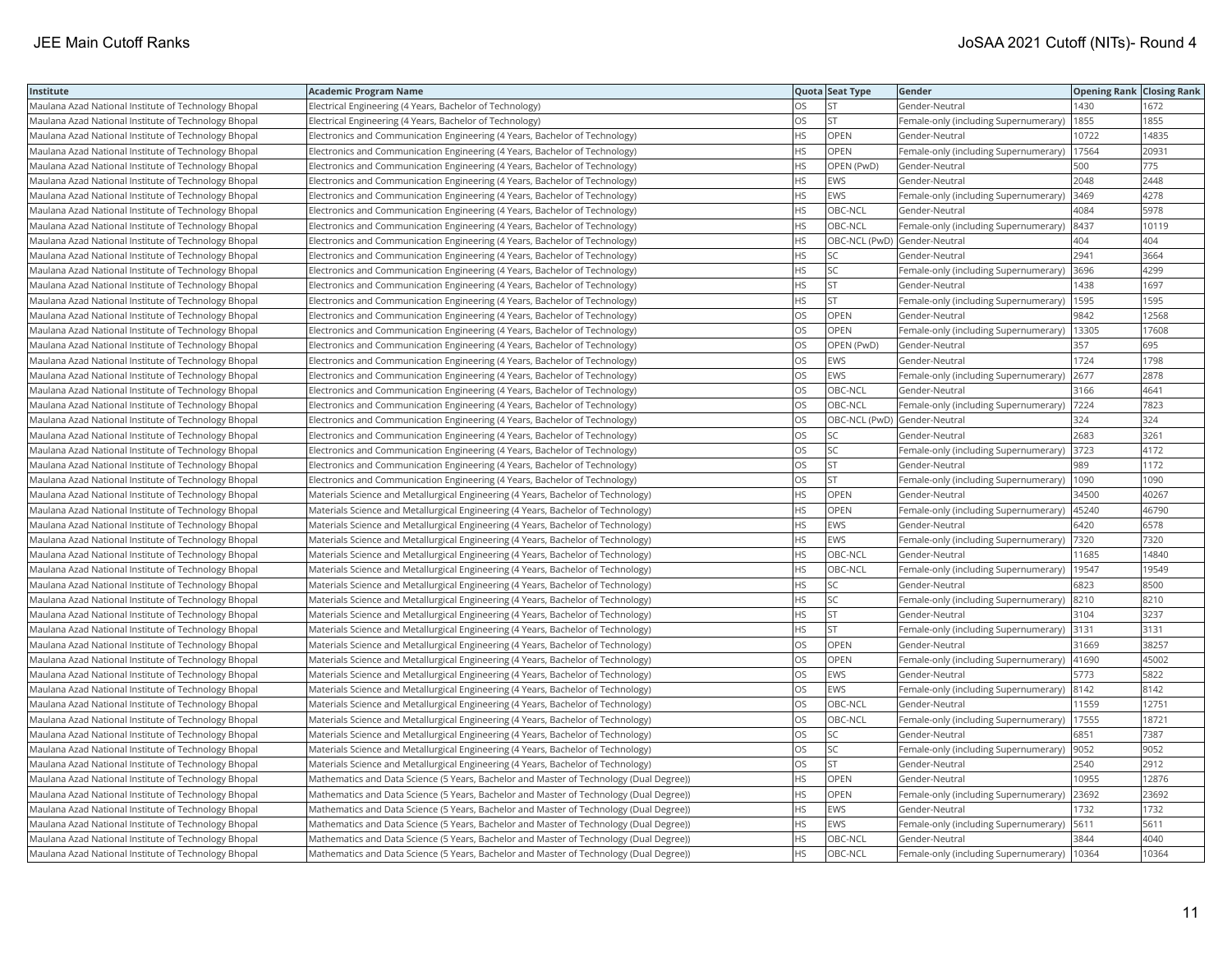| Institute                                            | <b>Academic Program Name</b>                                                            |           | Quota Seat Type              | Gender                                      | <b>Opening Rank Closing Rank</b> |       |
|------------------------------------------------------|-----------------------------------------------------------------------------------------|-----------|------------------------------|---------------------------------------------|----------------------------------|-------|
| Maulana Azad National Institute of Technology Bhopal | Mathematics and Data Science (5 Years, Bachelor and Master of Technology (Dual Degree)) | HS        | <b>SC</b>                    | Gender-Neutral                              | 2763                             | 4373  |
| Maulana Azad National Institute of Technology Bhopal | Mathematics and Data Science (5 Years, Bachelor and Master of Technology (Dual Degree)) | <b>HS</b> | <b>ST</b>                    | Gender-Neutral                              | 2913                             | 2913  |
| Maulana Azad National Institute of Technology Bhopal | Mathematics and Data Science (5 Years, Bachelor and Master of Technology (Dual Degree)) | <b>OS</b> | <b>OPEN</b>                  | Gender-Neutral                              | 8231                             | 12908 |
| Maulana Azad National Institute of Technology Bhopal | Mathematics and Data Science (5 Years, Bachelor and Master of Technology (Dual Degree)) | OS        | OPEN                         | Female-only (including Supernumerary)       | 14496                            | 14496 |
| Maulana Azad National Institute of Technology Bhopal | Mathematics and Data Science (5 Years, Bachelor and Master of Technology (Dual Degree)) | OS        | <b>EWS</b>                   | Gender-Neutral                              | 1808                             | 1808  |
| Maulana Azad National Institute of Technology Bhopal | Mathematics and Data Science (5 Years, Bachelor and Master of Technology (Dual Degree)) | OS        | OBC-NCL                      | Gender-Neutral                              | 3969                             | 4817  |
| Maulana Azad National Institute of Technology Bhopal | Mathematics and Data Science (5 Years, Bachelor and Master of Technology (Dual Degree)) | OS        | OBC-NCL                      | Female-only (including Supernumerary)       | 11148                            | 11148 |
| Maulana Azad National Institute of Technology Bhopal | Mathematics and Data Science (5 Years, Bachelor and Master of Technology (Dual Degree)) | OS        | SC.                          | Gender-Neutral                              | 2333                             | 3422  |
| Maulana Azad National Institute of Technology Bhopal | Mathematics and Data Science (5 Years, Bachelor and Master of Technology (Dual Degree)) | OS        | <b>SC</b>                    | Female-only (including Supernumerary)       | 4316                             | 4316  |
| Maulana Azad National Institute of Technology Bhopal | Mathematics and Data Science (5 Years, Bachelor and Master of Technology (Dual Degree)) | OS        | <b>ST</b>                    | Gender-Neutral                              | 1646                             | 1646  |
| Maulana Azad National Institute of Technology Bhopal | Mechanical Engineering (4 Years, Bachelor of Technology)                                | <b>HS</b> | <b>OPEN</b>                  | Gender-Neutral                              | 18598                            | 26448 |
| Maulana Azad National Institute of Technology Bhopal | Mechanical Engineering (4 Years, Bachelor of Technology)                                | <b>HS</b> | <b>OPEN</b>                  | Female-only (including Supernumerary)       | 33351                            | 41165 |
| Maulana Azad National Institute of Technology Bhopal | Mechanical Engineering (4 Years, Bachelor of Technology)                                | <b>HS</b> | OPEN (PwD)                   | Gender-Neutral                              | 579                              | 1499  |
| Maulana Azad National Institute of Technology Bhopal | Mechanical Engineering (4 Years, Bachelor of Technology)                                | HS        | <b>EWS</b>                   | Gender-Neutral                              | 3891                             | 4240  |
| Maulana Azad National Institute of Technology Bhopal | Mechanical Engineering (4 Years, Bachelor of Technology)                                | <b>HS</b> | <b>EWS</b>                   | Female-only (including Supernumerary)       | 6699                             | 6740  |
| Maulana Azad National Institute of Technology Bhopal | Mechanical Engineering (4 Years, Bachelor of Technology)                                | <b>HS</b> | OBC-NCL                      | Gender-Neutral                              | 7580                             | 10549 |
| Maulana Azad National Institute of Technology Bhopal | Mechanical Engineering (4 Years, Bachelor of Technology)                                | HS        | OBC-NCL                      | Female-only (including Supernumerary)       | 14589                            | 17961 |
| Maulana Azad National Institute of Technology Bhopal | Mechanical Engineering (4 Years, Bachelor of Technology)                                | <b>HS</b> | OBC-NCL (PwD) Gender-Neutral |                                             | 667                              | 667   |
| Maulana Azad National Institute of Technology Bhopal | Mechanical Engineering (4 Years, Bachelor of Technology)                                | <b>HS</b> | lsc                          | Gender-Neutral                              | 4895                             | 6713  |
| Maulana Azad National Institute of Technology Bhopal | Mechanical Engineering (4 Years, Bachelor of Technology)                                | HS        | <b>SC</b>                    | Female-only (including Supernumerary)       | 4569                             | 7936  |
| Maulana Azad National Institute of Technology Bhopal | Mechanical Engineering (4 Years, Bachelor of Technology)                                | <b>HS</b> | <b>ST</b>                    | Gender-Neutral                              | 1362                             | 2813  |
| Maulana Azad National Institute of Technology Bhopal | Mechanical Engineering (4 Years, Bachelor of Technology)                                | <b>HS</b> | <b>ST</b>                    | Female-only (including Supernumerary)       | 2065                             | 2065  |
| Maulana Azad National Institute of Technology Bhopal | Mechanical Engineering (4 Years, Bachelor of Technology)                                | OS        | OPEN                         | Gender-Neutral                              | 16403                            | 23377 |
| Maulana Azad National Institute of Technology Bhopal | Mechanical Engineering (4 Years, Bachelor of Technology)                                | OS        | OPEN                         | Female-only (including Supernumerary)       | 29182                            | 35179 |
| Maulana Azad National Institute of Technology Bhopal | Mechanical Engineering (4 Years, Bachelor of Technology)                                | OS        | OPEN (PwD)                   | Gender-Neutral                              | 1457                             | 1608  |
| Maulana Azad National Institute of Technology Bhopal | Mechanical Engineering (4 Years, Bachelor of Technology)                                | OS        | <b>EWS</b>                   | Gender-Neutral                              | 3372                             | 3652  |
| Maulana Azad National Institute of Technology Bhopal | Mechanical Engineering (4 Years, Bachelor of Technology)                                | <b>OS</b> | <b>EWS</b>                   | Female-only (including Supernumerary)       | 5959                             | 6222  |
| Maulana Azad National Institute of Technology Bhopal | Mechanical Engineering (4 Years, Bachelor of Technology)                                | OS        | EWS (PwD)                    | Gender-Neutral                              | 219                              | 219   |
| Maulana Azad National Institute of Technology Bhopal | Mechanical Engineering (4 Years, Bachelor of Technology)                                | OS        | OBC-NCL                      | Gender-Neutral                              | 7163                             | 8765  |
| Maulana Azad National Institute of Technology Bhopal | Mechanical Engineering (4 Years, Bachelor of Technology)                                | OS        | OBC-NCL                      | Female-only (including Supernumerary)       | 14168                            | 16307 |
| Maulana Azad National Institute of Technology Bhopal | Mechanical Engineering (4 Years, Bachelor of Technology)                                | OS        | SC.                          | Gender-Neutral                              | 4024                             | 5299  |
| Maulana Azad National Institute of Technology Bhopal | Mechanical Engineering (4 Years, Bachelor of Technology)                                | OS        | SC.                          | Female-only (including Supernumerary)       | 6666                             | 7793  |
| Maulana Azad National Institute of Technology Bhopal | Mechanical Engineering (4 Years, Bachelor of Technology)                                | OS        | <b>ST</b>                    | Gender-Neutral                              | 1395                             | 2127  |
| Maulana Azad National Institute of Technology Bhopal | Mechanical Engineering (4 Years, Bachelor of Technology)                                | OS        | <b>ST</b>                    | Female-only (including Supernumerary)       | 2659                             | 2659  |
| Maulana Azad National Institute of Technology Bhopal | Planning (4 Years, Bachelor of Planning)                                                | <b>HS</b> | OPEN                         | Gender-Neutral                              | 1203                             | 4165  |
| Maulana Azad National Institute of Technology Bhopal | Planning (4 Years, Bachelor of Planning)                                                | <b>HS</b> | <b>OPEN</b>                  | Female-only (including Supernumerary)       | 2518                             | 2557  |
| Maulana Azad National Institute of Technology Bhopal | Planning (4 Years, Bachelor of Planning)                                                | <b>HS</b> | <b>EWS</b>                   | Gender-Neutral                              | 901                              | 1273  |
| Maulana Azad National Institute of Technology Bhopal | Planning (4 Years, Bachelor of Planning)                                                | <b>HS</b> | <b>EWS</b>                   | Female-only (including Supernumerary)   508 |                                  | 508   |
| Maulana Azad National Institute of Technology Bhopal | Planning (4 Years, Bachelor of Planning)                                                | HS.       | OBC-NCL                      | Gender-Neutral                              | 1380                             | 3947  |
| Maulana Azad National Institute of Technology Bhopal | Planning (4 Years, Bachelor of Planning)                                                | HS.       | OBC-NCL                      | Female-only (including Supernumerary)       | 1791                             | 1791  |
| Maulana Azad National Institute of Technology Bhopal | Planning (4 Years, Bachelor of Planning)                                                | <b>HS</b> | <b>SC</b>                    | Gender-Neutral                              | 329                              | 500   |
| Maulana Azad National Institute of Technology Bhopal | Planning (4 Years, Bachelor of Planning)                                                | HS        | <b>SC</b>                    | Female-only (including Supernumerary)       | 296                              | 296   |
| Maulana Azad National Institute of Technology Bhopal | Planning (4 Years, Bachelor of Planning)                                                | <b>HS</b> | <b>ST</b>                    | Gender-Neutral                              | 159                              | 696   |
| Maulana Azad National Institute of Technology Bhopal | Planning (4 Years, Bachelor of Planning)                                                | OS        | <b>OPEN</b>                  | Gender-Neutral                              | 284                              | 641   |
| Maulana Azad National Institute of Technology Bhopal | Planning (4 Years, Bachelor of Planning)                                                | <b>OS</b> | OPEN                         | Female-only (including Supernumerary)       | 451                              | 539   |
| Maulana Azad National Institute of Technology Bhopal | Planning (4 Years, Bachelor of Planning)                                                | OS        | <b>EWS</b>                   | Gender-Neutral                              | 73                               | 106   |
| Maulana Azad National Institute of Technology Bhopal | Planning (4 Years, Bachelor of Planning)                                                | <b>OS</b> | OBC-NCL                      | Gender-Neutral                              | 238                              | 428   |
| Maulana Azad National Institute of Technology Bhopal | Planning (4 Years, Bachelor of Planning)                                                | OS        | OBC-NCL                      | Female-only (including Supernumerary)       | 254                              | 296   |
| Maulana Azad National Institute of Technology Bhopal | Planning (4 Years, Bachelor of Planning)                                                | OS        | SC.                          | Gender-Neutral                              | 68                               | 144   |
| Maulana Azad National Institute of Technology Bhopal | Planning (4 Years, Bachelor of Planning)                                                | OS        | <b>SC</b>                    | Female-only (including Supernumerary)       | 125                              | 125   |
| Maulana Azad National Institute of Technology Bhopal | Planning (4 Years, Bachelor of Planning)                                                | <b>OS</b> | <b>ST</b>                    | Gender-Neutral                              | 106                              | 106   |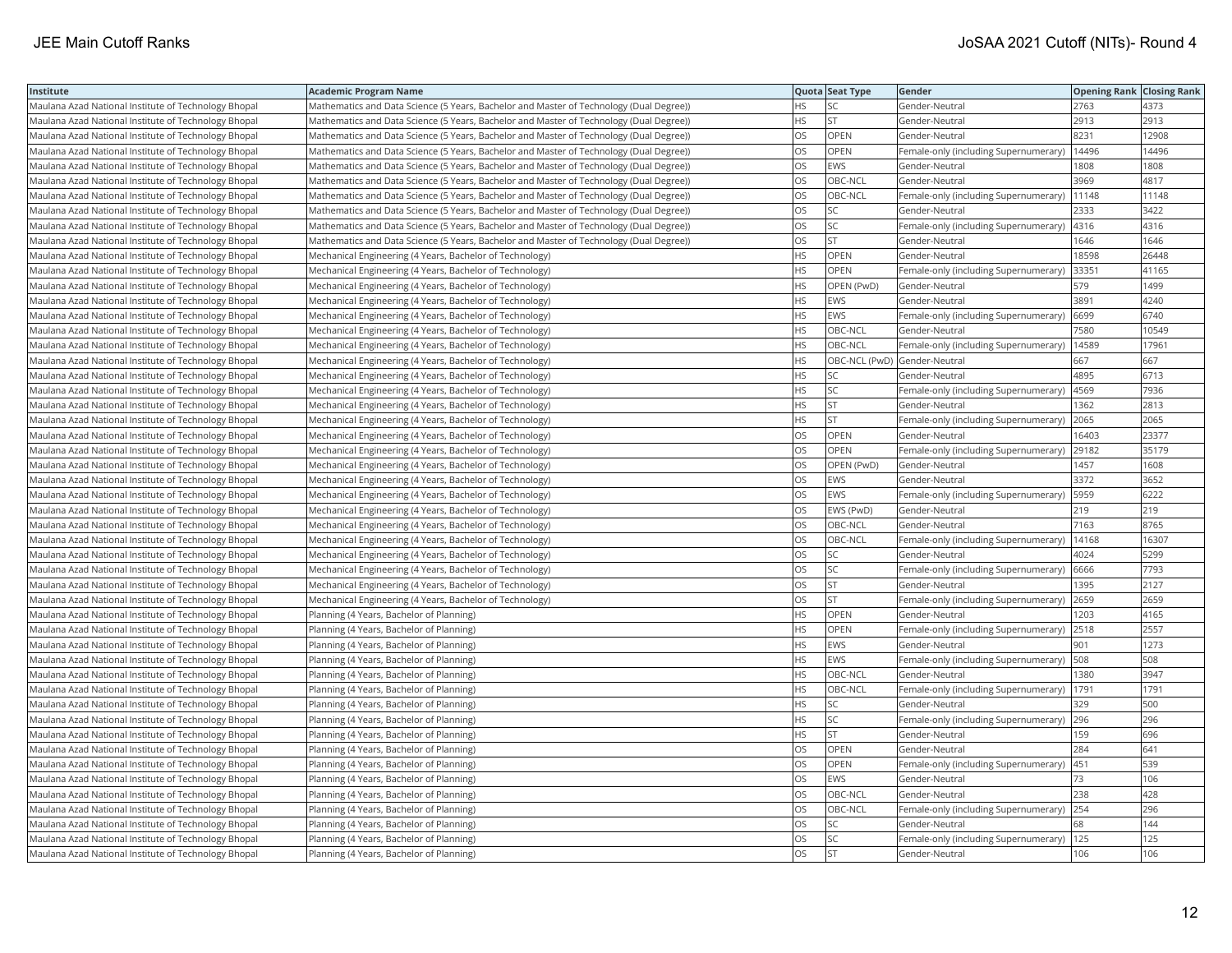| Institute                                                | <b>Academic Program Name</b>                           |           | Quota Seat Type              | Gender                                | <b>Opening Rank Closing Rank</b> |       |
|----------------------------------------------------------|--------------------------------------------------------|-----------|------------------------------|---------------------------------------|----------------------------------|-------|
| Maulana Azad National Institute of Technology Bhopal     | Planning (4 Years, Bachelor of Planning)               | OS        | <b>ST</b>                    | Female-only (including Supernumerary) |                                  |       |
| Motilal Nehru National Institute of Technology Allahabad | Bio Technology (4 Years, Bachelor of Technology)       | HS.       | <b>OPEN</b>                  | Gender-Neutral                        | 19411                            | 29125 |
| Motilal Nehru National Institute of Technology Allahabad | Bio Technology (4 Years, Bachelor of Technology)       | HS        | <b>OPEN</b>                  | Female-only (including Supernumerary) | 26951                            | 30386 |
| Motilal Nehru National Institute of Technology Allahabad | Bio Technology (4 Years, Bachelor of Technology)       | <b>HS</b> | EWS                          | Gender-Neutral                        | 4398                             | 4413  |
| Motilal Nehru National Institute of Technology Allahabad | Bio Technology (4 Years, Bachelor of Technology)       | <b>HS</b> | <b>EWS</b>                   | Female-only (including Supernumerary) | 8833                             | 8833  |
| Motilal Nehru National Institute of Technology Allahabad | Bio Technology (4 Years, Bachelor of Technology)       | HS        | OBC-NCL                      | Gender-Neutral                        | 8039                             | 10897 |
| Motilal Nehru National Institute of Technology Allahabad | Bio Technology (4 Years, Bachelor of Technology)       | <b>HS</b> | OBC-NCL                      | Female-only (including Supernumerary) | 14757                            | 14757 |
| Motilal Nehru National Institute of Technology Allahabad | Bio Technology (4 Years, Bachelor of Technology)       | <b>HS</b> | lsc                          | Gender-Neutral                        | 4152                             | 5918  |
| Motilal Nehru National Institute of Technology Allahabad | Bio Technology (4 Years, Bachelor of Technology)       | HS.       | SC.                          | Female-only (including Supernumerary) | 6941                             | 6941  |
| Motilal Nehru National Institute of Technology Allahabad | Bio Technology (4 Years, Bachelor of Technology)       | <b>HS</b> | <b>ST</b>                    | Gender-Neutral                        | 4086                             | 4137  |
| Motilal Nehru National Institute of Technology Allahabad | Bio Technology (4 Years, Bachelor of Technology)       | OS        | <b>OPEN</b>                  | Gender-Neutral                        | 24630                            | 31168 |
| Motilal Nehru National Institute of Technology Allahabad | Bio Technology (4 Years, Bachelor of Technology)       | <b>OS</b> | OPEN                         | Female-only (including Supernumerary) | 30558                            | 31625 |
| Motilal Nehru National Institute of Technology Allahabad | Bio Technology (4 Years, Bachelor of Technology)       | OS        | OPEN (PwD)                   | Gender-Neutral                        | 2200                             | 2200  |
| Motilal Nehru National Institute of Technology Allahabad | Bio Technology (4 Years, Bachelor of Technology)       | OS        | <b>EWS</b>                   | Gender-Neutral                        | 4984                             | 5244  |
| Motilal Nehru National Institute of Technology Allahabad | Bio Technology (4 Years, Bachelor of Technology)       | OS        | <b>EWS</b>                   | Female-only (including Supernumerary) | 6139                             | 6139  |
| Motilal Nehru National Institute of Technology Allahabad | Bio Technology (4 Years, Bachelor of Technology)       | <b>OS</b> | OBC-NCL                      | Gender-Neutral                        | 10376                            | 11627 |
| Motilal Nehru National Institute of Technology Allahabad | Bio Technology (4 Years, Bachelor of Technology)       | OS        | OBC-NCL                      | Female-only (including Supernumerary) | 14964                            | 14964 |
| Motilal Nehru National Institute of Technology Allahabad | Bio Technology (4 Years, Bachelor of Technology)       | OS        | <b>SC</b>                    | Gender-Neutral                        | 6255                             | 6794  |
| Motilal Nehru National Institute of Technology Allahabad | Bio Technology (4 Years, Bachelor of Technology)       | OS        | <b>SC</b>                    | Female-only (including Supernumerary) | 7727                             | 7727  |
| Motilal Nehru National Institute of Technology Allahabad | Bio Technology (4 Years, Bachelor of Technology)       | OS.       | <b>ST</b>                    | Gender-Neutral                        | 2746                             | 2857  |
| Motilal Nehru National Institute of Technology Allahabad | Bio Technology (4 Years, Bachelor of Technology)       | OS        | <b>ST</b>                    | Female-only (including Supernumerary) | 3127                             | 3127  |
| Motilal Nehru National Institute of Technology Allahabad | Chemical Engineering (4 Years, Bachelor of Technology) | <b>HS</b> | OPEN                         | Gender-Neutral                        | 7761                             | 17329 |
| Motilal Nehru National Institute of Technology Allahabad | Chemical Engineering (4 Years, Bachelor of Technology) | <b>HS</b> | <b>OPEN</b>                  | Female-only (including Supernumerary) | 22629                            | 22723 |
| Motilal Nehru National Institute of Technology Allahabad | Chemical Engineering (4 Years, Bachelor of Technology) | <b>HS</b> | OPEN (PwD)                   | Gender-Neutral                        | 975                              | 975   |
| Motilal Nehru National Institute of Technology Allahabad | Chemical Engineering (4 Years, Bachelor of Technology) | HS        | EWS                          | Gender-Neutral                        | 2480                             | 2483  |
| Motilal Nehru National Institute of Technology Allahabad | Chemical Engineering (4 Years, Bachelor of Technology) | <b>HS</b> | <b>EWS</b>                   | Female-only (including Supernumerary) | 4629                             | 4629  |
| Motilal Nehru National Institute of Technology Allahabad | Chemical Engineering (4 Years, Bachelor of Technology) | <b>HS</b> | OBC-NCL                      | Gender-Neutral                        | 4122                             | 6704  |
| Motilal Nehru National Institute of Technology Allahabad | Chemical Engineering (4 Years, Bachelor of Technology) | <b>HS</b> | OBC-NCL                      | Female-only (including Supernumerary) | 11060                            | 11060 |
| Motilal Nehru National Institute of Technology Allahabad | Chemical Engineering (4 Years, Bachelor of Technology) | <b>HS</b> | <b>SC</b>                    | Gender-Neutral                        | 3679                             | 4007  |
| Motilal Nehru National Institute of Technology Allahabad | Chemical Engineering (4 Years, Bachelor of Technology) | <b>HS</b> | <b>SC</b>                    | Female-only (including Supernumerary) | 4712                             | 5506  |
| Motilal Nehru National Institute of Technology Allahabad | Chemical Engineering (4 Years, Bachelor of Technology) | HS        | <b>ST</b>                    | Gender-Neutral                        | 1938                             | 2842  |
| Motilal Nehru National Institute of Technology Allahabad | Chemical Engineering (4 Years, Bachelor of Technology) | OS        | <b>OPEN</b>                  | Gender-Neutral                        | 15711                            | 19059 |
| Motilal Nehru National Institute of Technology Allahabad | Chemical Engineering (4 Years, Bachelor of Technology) | OS.       | OPEN                         | Female-only (including Supernumerary) | 23906                            | 25829 |
| Motilal Nehru National Institute of Technology Allahabad | Chemical Engineering (4 Years, Bachelor of Technology) | OS        | <b>EWS</b>                   | Gender-Neutral                        | 2732                             | 2732  |
| Motilal Nehru National Institute of Technology Allahabad | Chemical Engineering (4 Years, Bachelor of Technology) | OS        | <b>EWS</b>                   | Female-only (including Supernumerary) | 5777                             | 5777  |
| Motilal Nehru National Institute of Technology Allahabad | Chemical Engineering (4 Years, Bachelor of Technology) | <b>OS</b> | EWS (PwD)                    | Gender-Neutral                        | 204                              | 204   |
| Motilal Nehru National Institute of Technology Allahabad | Chemical Engineering (4 Years, Bachelor of Technology) | OS        | OBC-NCL                      | Gender-Neutral                        | 5889                             | 6681  |
| Motilal Nehru National Institute of Technology Allahabad | Chemical Engineering (4 Years, Bachelor of Technology) | OS        | OBC-NCL                      | Female-only (including Supernumerary) | 9888                             | 9888  |
| Motilal Nehru National Institute of Technology Allahabad | Chemical Engineering (4 Years, Bachelor of Technology) | OS        | OBC-NCL (PwD) Gender-Neutral |                                       | 410                              | 410   |
| Motilal Nehru National Institute of Technology Allahabad | Chemical Engineering (4 Years, Bachelor of Technology) | <b>OS</b> | SC.                          | Gender-Neutral                        | 4260                             | 4718  |
| Motilal Nehru National Institute of Technology Allahabad | Chemical Engineering (4 Years, Bachelor of Technology) | <b>OS</b> | SC                           | Female-only (including Supernumerary) | 6087                             | 6087  |
| Motilal Nehru National Institute of Technology Allahabad | Chemical Engineering (4 Years, Bachelor of Technology) | OS        | <b>ST</b>                    | Gender-Neutral                        | 1871                             | 2182  |
| Motilal Nehru National Institute of Technology Allahabad | Civil Engineering (4 Years, Bachelor of Technology)    | <b>HS</b> | OPEN                         | Gender-Neutral                        | 9065                             | 21986 |
| Motilal Nehru National Institute of Technology Allahabad | Civil Engineering (4 Years, Bachelor of Technology)    | <b>HS</b> | <b>OPEN</b>                  | Female-only (including Supernumerary) | 30446                            | 32878 |
| Motilal Nehru National Institute of Technology Allahabad | Civil Engineering (4 Years, Bachelor of Technology)    | <b>HS</b> | OPEN (PwD)                   | Gender-Neutral                        | 1205                             | 1205  |
| Motilal Nehru National Institute of Technology Allahabad | Civil Engineering (4 Years, Bachelor of Technology)    | <b>HS</b> | <b>EWS</b>                   | Gender-Neutral                        | 3171                             | 3639  |
| Motilal Nehru National Institute of Technology Allahabad | Civil Engineering (4 Years, Bachelor of Technology)    | HS        | <b>EWS</b>                   | Female-only (including Supernumerary) | 6551                             | 6551  |
| Motilal Nehru National Institute of Technology Allahabad | Civil Engineering (4 Years, Bachelor of Technology)    | <b>HS</b> | OBC-NCL                      | Gender-Neutral                        | 5101                             | 7059  |
| Motilal Nehru National Institute of Technology Allahabad | Civil Engineering (4 Years, Bachelor of Technology)    | HS        | OBC-NCL                      | Female-only (including Supernumerary) | 12368                            | 13938 |
| Motilal Nehru National Institute of Technology Allahabad | Civil Engineering (4 Years, Bachelor of Technology)    | <b>HS</b> | OBC-NCL (PwD) Gender-Neutral |                                       | 646                              | 646   |
| Motilal Nehru National Institute of Technology Allahabad | Civil Engineering (4 Years, Bachelor of Technology)    | <b>HS</b> | <b>SC</b>                    | Gender-Neutral                        | 2118                             | 3221  |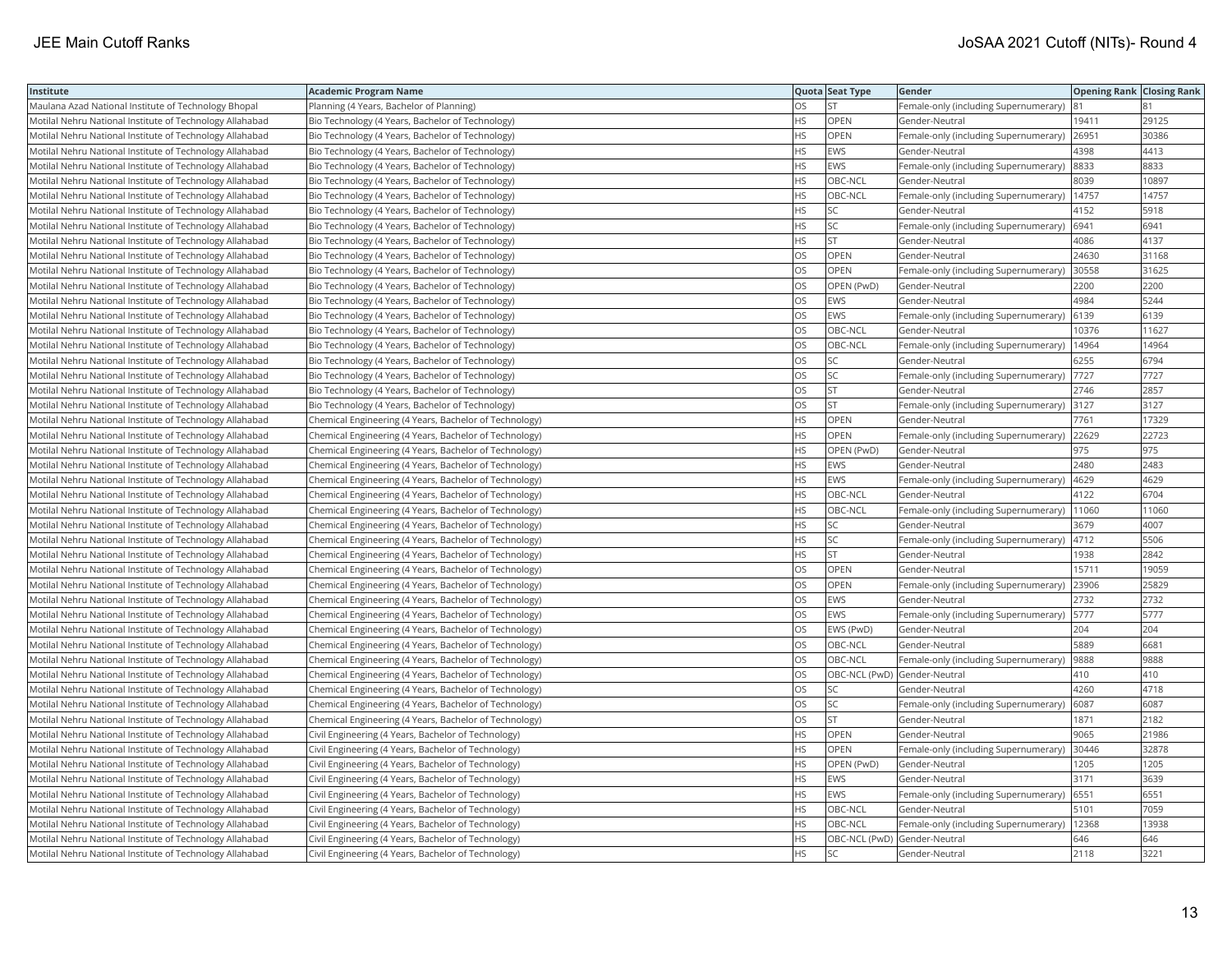| Institute                                                | <b>Academic Program Name</b>                                       |           | Quota Seat Type              | Gender                                              | <b>Opening Rank Closing Rank</b> |       |
|----------------------------------------------------------|--------------------------------------------------------------------|-----------|------------------------------|-----------------------------------------------------|----------------------------------|-------|
| Motilal Nehru National Institute of Technology Allahabad | Civil Engineering (4 Years, Bachelor of Technology)                | <b>HS</b> | <b>SC</b>                    | Female-only (including Supernumerary)               | 4925                             | 5396  |
| Motilal Nehru National Institute of Technology Allahabad | Civil Engineering (4 Years, Bachelor of Technology)                | HS        | <b>ST</b>                    | Gender-Neutral                                      | 2285                             | 2846  |
| Motilal Nehru National Institute of Technology Allahabad | Civil Engineering (4 Years, Bachelor of Technology)                | <b>HS</b> | <b>ST</b>                    | Female-only (including Supernumerary)               | 4316                             | 4316  |
| Motilal Nehru National Institute of Technology Allahabad | Civil Engineering (4 Years, Bachelor of Technology)                | OS        | OPEN                         | Gender-Neutral                                      | 16455                            | 24404 |
| Motilal Nehru National Institute of Technology Allahabad | Civil Engineering (4 Years, Bachelor of Technology)                | OS        | OPEN                         | Female-only (including Supernumerary)               | 33895                            | 34948 |
| Motilal Nehru National Institute of Technology Allahabad | Civil Engineering (4 Years, Bachelor of Technology)                | OS        | OPEN (PwD)                   | Gender-Neutral                                      | 783                              | 783   |
| Motilal Nehru National Institute of Technology Allahabad | Civil Engineering (4 Years, Bachelor of Technology)                | OS        | OPEN (PwD)                   | Female-only (including Supernumerary)               | 2081                             | 2081  |
| Motilal Nehru National Institute of Technology Allahabad | Civil Engineering (4 Years, Bachelor of Technology)                | OS        | <b>EWS</b>                   | Gender-Neutral                                      | 3556                             | 3647  |
| Motilal Nehru National Institute of Technology Allahabad | Civil Engineering (4 Years, Bachelor of Technology)                | OS.       | EWS                          | Female-only (including Supernumerary)               | 5919                             | 5919  |
| Motilal Nehru National Institute of Technology Allahabad | Civil Engineering (4 Years, Bachelor of Technology)                | OS.       | EWS (PwD)                    | Gender-Neutral                                      | 113                              | 113   |
| Motilal Nehru National Institute of Technology Allahabad | Civil Engineering (4 Years, Bachelor of Technology)                | <b>OS</b> | OBC-NCL                      | Gender-Neutral                                      | 5770                             | 7645  |
| Motilal Nehru National Institute of Technology Allahabad | Civil Engineering (4 Years, Bachelor of Technology)                | <b>OS</b> | OBC-NCL                      | Female-only (including Supernumerary)               | 13656                            | 15359 |
| Motilal Nehru National Institute of Technology Allahabad | Civil Engineering (4 Years, Bachelor of Technology)                | <b>OS</b> | lsc                          | Gender-Neutral                                      | 1977                             | 4048  |
| Motilal Nehru National Institute of Technology Allahabad | Civil Engineering (4 Years, Bachelor of Technology)                | OS        | <b>SC</b>                    | Female-only (including Supernumerary)               | 5609                             | 5765  |
| Motilal Nehru National Institute of Technology Allahabad | Civil Engineering (4 Years, Bachelor of Technology)                | OS        | <b>ST</b>                    | Gender-Neutral                                      | 690                              | 1040  |
| Motilal Nehru National Institute of Technology Allahabad | Civil Engineering (4 Years, Bachelor of Technology)                | OS        | <b>ST</b>                    | Female-only (including Supernumerary)               | 1594                             | 1594  |
| Motilal Nehru National Institute of Technology Allahabad | Computer Science and Engineering (4 Years, Bachelor of Technology) | <b>HS</b> | OPEN                         | Gender-Neutral                                      | 1077                             | 4553  |
| Motilal Nehru National Institute of Technology Allahabad | Computer Science and Engineering (4 Years, Bachelor of Technology) | <b>HS</b> | <b>OPEN</b>                  | Female-only (including Supernumerary)               | 4025                             | 9606  |
| Motilal Nehru National Institute of Technology Allahabad | Computer Science and Engineering (4 Years, Bachelor of Technology) | HS        | OPEN (PwD)                   | Gender-Neutral                                      | 168                              | 207   |
| Motilal Nehru National Institute of Technology Allahabad | Computer Science and Engineering (4 Years, Bachelor of Technology) | <b>HS</b> | OPEN (PwD)                   | Female-only (including Supernumerary)               | 375                              | 375   |
| Motilal Nehru National Institute of Technology Allahabad | Computer Science and Engineering (4 Years, Bachelor of Technology) | <b>HS</b> | <b>EWS</b>                   | Gender-Neutral                                      | 511                              | 775   |
| Motilal Nehru National Institute of Technology Allahabad | Computer Science and Engineering (4 Years, Bachelor of Technology) | <b>HS</b> | <b>EWS</b>                   | Female-only (including Supernumerary)   1272        |                                  | 1890  |
| Motilal Nehru National Institute of Technology Allahabad | Computer Science and Engineering (4 Years, Bachelor of Technology) | <b>HS</b> | OBC-NCL                      | Gender-Neutral                                      | 830                              | 1821  |
| Motilal Nehru National Institute of Technology Allahabad | Computer Science and Engineering (4 Years, Bachelor of Technology) | <b>HS</b> | OBC-NCL                      | Female-only (including Supernumerary)               | 2162                             | 3637  |
| Motilal Nehru National Institute of Technology Allahabad | Computer Science and Engineering (4 Years, Bachelor of Technology) | HS        | OBC-NCL (PwD) Gender-Neutral |                                                     | 73                               | 88    |
| Motilal Nehru National Institute of Technology Allahabad | Computer Science and Engineering (4 Years, Bachelor of Technology) | <b>HS</b> |                              | OBC-NCL (PwD) Female-only (including Supernumerary) | 234                              | 234   |
| Motilal Nehru National Institute of Technology Allahabad | Computer Science and Engineering (4 Years, Bachelor of Technology) | <b>HS</b> | <b>SC</b>                    | Gender-Neutral                                      | 330                              | 881   |
| Motilal Nehru National Institute of Technology Allahabad | Computer Science and Engineering (4 Years, Bachelor of Technology) | <b>HS</b> | lsc                          | Female-only (including Supernumerary)               | 1770                             | 2441  |
| Motilal Nehru National Institute of Technology Allahabad | Computer Science and Engineering (4 Years, Bachelor of Technology) | HS.       | SC (PwD)                     | Gender-Neutral                                      | 14                               | 14    |
| Motilal Nehru National Institute of Technology Allahabad | Computer Science and Engineering (4 Years, Bachelor of Technology) | <b>HS</b> | <b>ST</b>                    | Gender-Neutral                                      | 76                               | 864   |
| Motilal Nehru National Institute of Technology Allahabad | Computer Science and Engineering (4 Years, Bachelor of Technology) | <b>HS</b> | lst.                         | Female-only (including Supernumerary)               | 2077                             | 3133  |
| Motilal Nehru National Institute of Technology Allahabad | Computer Science and Engineering (4 Years, Bachelor of Technology) | OS        | <b>OPEN</b>                  | Gender-Neutral                                      | 408                              | 2594  |
| Motilal Nehru National Institute of Technology Allahabad | Computer Science and Engineering (4 Years, Bachelor of Technology) | OS        | OPEN                         | Female-only (including Supernumerary)               | 1509                             | 3863  |
| Motilal Nehru National Institute of Technology Allahabad | Computer Science and Engineering (4 Years, Bachelor of Technology) | OS        | OPEN (PwD)                   | Gender-Neutral                                      | 75                               | 138   |
| Motilal Nehru National Institute of Technology Allahabad | Computer Science and Engineering (4 Years, Bachelor of Technology) | OS        | <b>EWS</b>                   | Gender-Neutral                                      | 264                              | 367   |
| Motilal Nehru National Institute of Technology Allahabad | Computer Science and Engineering (4 Years, Bachelor of Technology) | OS        | <b>EWS</b>                   | Female-only (including Supernumerary)               | 1224                             | 1287  |
| Motilal Nehru National Institute of Technology Allahabad | Computer Science and Engineering (4 Years, Bachelor of Technology) | <b>OS</b> | EWS (PwD)                    | Female-only (including Supernumerary)               | 80                               | 180   |
| Motilal Nehru National Institute of Technology Allahabad | Computer Science and Engineering (4 Years, Bachelor of Technology) | OS        | OBC-NCL                      | Gender-Neutral                                      | 546                              | 1214  |
| Motilal Nehru National Institute of Technology Allahabad | Computer Science and Engineering (4 Years, Bachelor of Technology) | OS        | OBC-NCL                      | Female-only (including Supernumerary)               | 1496                             | 2983  |
| Motilal Nehru National Institute of Technology Allahabad | Computer Science and Engineering (4 Years, Bachelor of Technology) | <b>OS</b> | OBC-NCL (PwD) Gender-Neutral |                                                     | 48                               | 69    |
| Motilal Nehru National Institute of Technology Allahabad | Computer Science and Engineering (4 Years, Bachelor of Technology) | OS        | <b>SC</b>                    | Gender-Neutral                                      | 42                               | 906   |
| Motilal Nehru National Institute of Technology Allahabad | Computer Science and Engineering (4 Years, Bachelor of Technology) | OS        | <b>SC</b>                    | Female-only (including Supernumerary)               | 1241                             | 1809  |
| Motilal Nehru National Institute of Technology Allahabad | Computer Science and Engineering (4 Years, Bachelor of Technology) | <b>OS</b> | SC (PwD)                     | Gender-Neutral                                      | 18                               | 18    |
| Motilal Nehru National Institute of Technology Allahabad | Computer Science and Engineering (4 Years, Bachelor of Technology) | OS        | <b>ST</b>                    | Gender-Neutral                                      | 180                              | 391   |
| Motilal Nehru National Institute of Technology Allahabad | Computer Science and Engineering (4 Years, Bachelor of Technology) | OS        | <b>ST</b>                    | Female-only (including Supernumerary)               | 456                              | 599   |
| Motilal Nehru National Institute of Technology Allahabad | Computer Science and Engineering (4 Years, Bachelor of Technology) | OS        | ST (PwD)                     | Gender-Neutral                                      |                                  |       |
| Motilal Nehru National Institute of Technology Allahabad | Electrical Engineering (4 Years, Bachelor of Technology)           | <b>HS</b> | <b>OPEN</b>                  | Gender-Neutral                                      | 8402                             | 10661 |
| Motilal Nehru National Institute of Technology Allahabad | Electrical Engineering (4 Years, Bachelor of Technology)           | HS        | OPEN                         | Female-only (including Supernumerary)               | 15060                            | 20379 |
| Motilal Nehru National Institute of Technology Allahabad | Electrical Engineering (4 Years, Bachelor of Technology)           | <b>HS</b> | OPEN (PwD)                   | Gender-Neutral                                      | 727                              | 727   |
| Motilal Nehru National Institute of Technology Allahabad | Electrical Engineering (4 Years, Bachelor of Technology)           | HS        | <b>EWS</b>                   | Gender-Neutral                                      | 1480                             | 1618  |
| Motilal Nehru National Institute of Technology Allahabad | Electrical Engineering (4 Years, Bachelor of Technology)           | <b>HS</b> | <b>EWS</b>                   | Female-only (including Supernumerary)               | 2986                             | 2986  |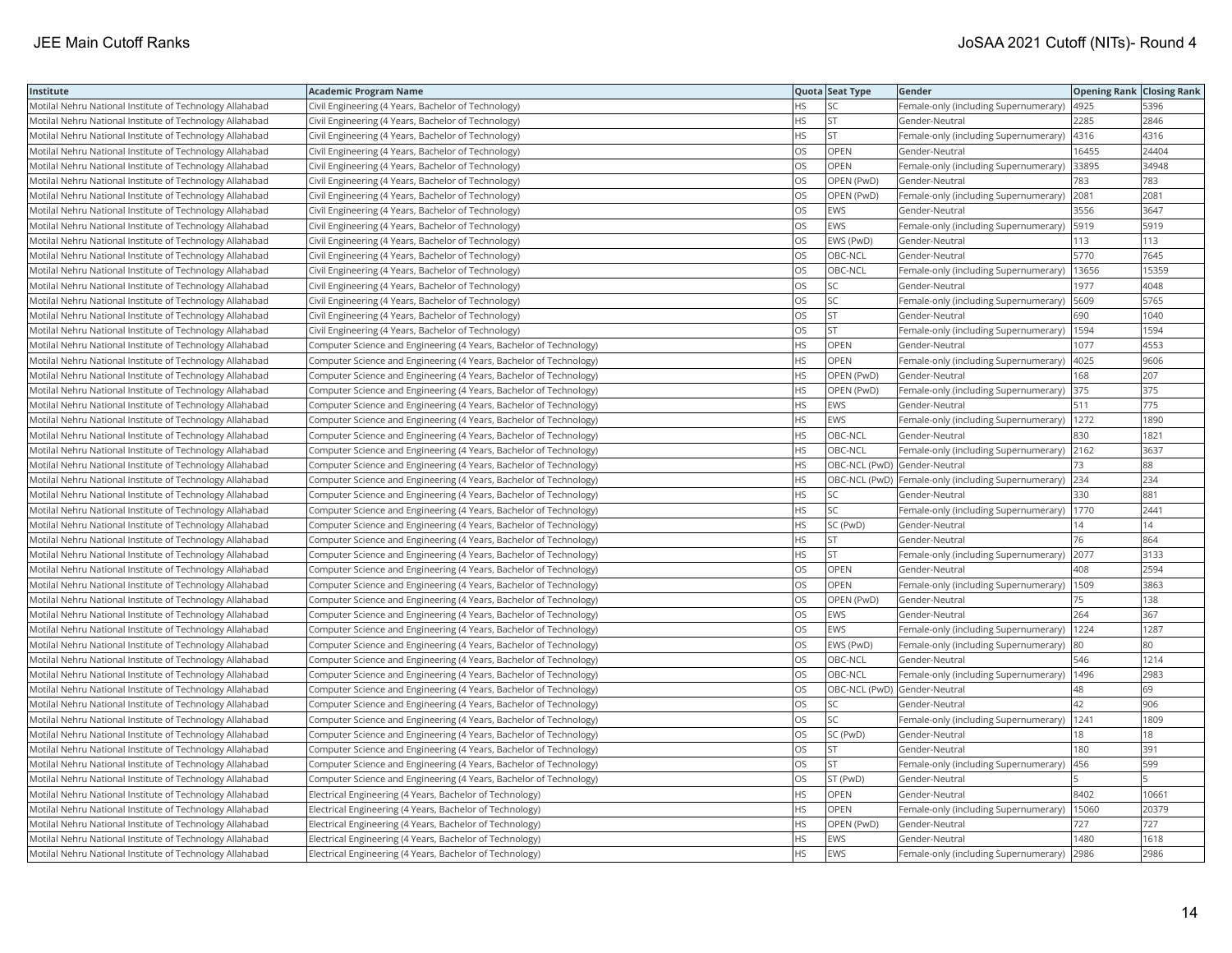| Institute                                                | Academic Program Name                                                       |           | Quota Seat Type              | Gender                                     | <b>Opening Rank Closing Rank</b> |       |
|----------------------------------------------------------|-----------------------------------------------------------------------------|-----------|------------------------------|--------------------------------------------|----------------------------------|-------|
| Motilal Nehru National Institute of Technology Allahabad | Electrical Engineering (4 Years, Bachelor of Technology)                    | HS.       | OBC-NCL                      | Gender-Neutral                             | 3247                             | 4286  |
| Motilal Nehru National Institute of Technology Allahabad | Electrical Engineering (4 Years, Bachelor of Technology)                    | HS        | OBC-NCL                      | Female-only (including Supernumerary)      | 5715                             | 6290  |
| Motilal Nehru National Institute of Technology Allahabad | Electrical Engineering (4 Years, Bachelor of Technology)                    | <b>HS</b> | OBC-NCL (PwD) Gender-Neutral |                                            | 455                              | 455   |
| Motilal Nehru National Institute of Technology Allahabad | Electrical Engineering (4 Years, Bachelor of Technology)                    | HS        | <b>SC</b>                    | Gender-Neutral                             | 1647                             | 2039  |
| Motilal Nehru National Institute of Technology Allahabad | Electrical Engineering (4 Years, Bachelor of Technology)                    | HS        | <b>SC</b>                    | Female-only (including Supernumerary)      | 3891                             | 3897  |
| Motilal Nehru National Institute of Technology Allahabad | Electrical Engineering (4 Years, Bachelor of Technology)                    | HS.       | <b>ST</b>                    | Gender-Neutral                             | 1922                             | 2130  |
| Motilal Nehru National Institute of Technology Allahabad | Electrical Engineering (4 Years, Bachelor of Technology)                    | НS        | <b>ST</b>                    | Female-only (including Supernumerary)      | 3997                             | 3997  |
| Motilal Nehru National Institute of Technology Allahabad | Electrical Engineering (4 Years, Bachelor of Technology)                    | OS.       | OPEN                         | Gender-Neutral                             | 8417                             | 10776 |
| Motilal Nehru National Institute of Technology Allahabad | Electrical Engineering (4 Years, Bachelor of Technology)                    | OS        | <b>OPEN</b>                  | Female-only (including Supernumerary)      | 15802                            | 16505 |
| Motilal Nehru National Institute of Technology Allahabad | Electrical Engineering (4 Years, Bachelor of Technology)                    | OS        | OPEN (PwD)                   | Gender-Neutral                             | 468                              | 468   |
| Motilal Nehru National Institute of Technology Allahabad | Electrical Engineering (4 Years, Bachelor of Technology)                    | OS        | OPEN (PwD)                   | Female-only (including Supernumerary)      | 1340                             | 1340  |
| Motilal Nehru National Institute of Technology Allahabad | Electrical Engineering (4 Years, Bachelor of Technology)                    | OS.       | <b>EWS</b>                   | Gender-Neutral                             | 1409                             | 1677  |
| Motilal Nehru National Institute of Technology Allahabad | Electrical Engineering (4 Years, Bachelor of Technology)                    | OS.       | <b>EWS</b>                   | Female-only (including Supernumerary)      | 3341                             | 3341  |
| Motilal Nehru National Institute of Technology Allahabad | Electrical Engineering (4 Years, Bachelor of Technology)                    | OS        | OBC-NCL                      | Gender-Neutral                             | 3078                             | 3905  |
| Motilal Nehru National Institute of Technology Allahabad | Electrical Engineering (4 Years, Bachelor of Technology)                    | OS        | OBC-NCL                      | Female-only (including Supernumerary) 8067 |                                  | 8727  |
| Motilal Nehru National Institute of Technology Allahabad | Electrical Engineering (4 Years, Bachelor of Technology)                    | OS        | OBC-NCL (PwD) Gender-Neutral |                                            | 202                              | 202   |
| Motilal Nehru National Institute of Technology Allahabad | Electrical Engineering (4 Years, Bachelor of Technology)                    | OS        | SC                           | Gender-Neutral                             | 2329                             | 3097  |
| Motilal Nehru National Institute of Technology Allahabad | Electrical Engineering (4 Years, Bachelor of Technology)                    | OS.       | <b>SC</b>                    | Female-only (including Supernumerary)      | 4237                             | 4248  |
| Motilal Nehru National Institute of Technology Allahabad | Electrical Engineering (4 Years, Bachelor of Technology)                    | OS        | <b>ST</b>                    | Gender-Neutral                             | 607                              | 838   |
| Motilal Nehru National Institute of Technology Allahabad | Electrical Engineering (4 Years, Bachelor of Technology)                    | OS.       | <b>ST</b>                    | Female-only (including Supernumerary)      | 1742                             | 1742  |
| Motilal Nehru National Institute of Technology Allahabad | Electronics and Communication Engineering (4 Years, Bachelor of Technology) | HS        | <b>OPEN</b>                  | Gender-Neutral                             | 4608                             | 8606  |
| Motilal Nehru National Institute of Technology Allahabad | Electronics and Communication Engineering (4 Years, Bachelor of Technology) | HS.       | OPEN                         | Female-only (including Supernumerary)      | 10804                            | 12828 |
| Motilal Nehru National Institute of Technology Allahabad | Electronics and Communication Engineering (4 Years, Bachelor of Technology) | HS        | OPEN (PwD)                   | Gender-Neutral                             | 288                              | 288   |
| Motilal Nehru National Institute of Technology Allahabad | Electronics and Communication Engineering (4 Years, Bachelor of Technology) | HS        | OPEN (PwD)                   | Female-only (including Supernumerary)      | 969                              | 969   |
| Motilal Nehru National Institute of Technology Allahabad | Electronics and Communication Engineering (4 Years, Bachelor of Technology) | HS        | <b>EWS</b>                   | Gender-Neutral                             | 082                              | 1267  |
| Motilal Nehru National Institute of Technology Allahabad | Electronics and Communication Engineering (4 Years, Bachelor of Technology) | HS        | EWS                          | Female-only (including Supernumerary)      | 2313                             | 2974  |
| Motilal Nehru National Institute of Technology Allahabad | Electronics and Communication Engineering (4 Years, Bachelor of Technology) | HS        | OBC-NCL                      | Gender-Neutral                             | 2253                             | 3161  |
| Motilal Nehru National Institute of Technology Allahabad | Electronics and Communication Engineering (4 Years, Bachelor of Technology) | <b>HS</b> | OBC-NCL                      | Female-only (including Supernumerary)      | 3894                             | 5415  |
| Motilal Nehru National Institute of Technology Allahabad | Electronics and Communication Engineering (4 Years, Bachelor of Technology) | HS        | OBC-NCL (PwD) Gender-Neutral |                                            | 194                              | 194   |
| Motilal Nehru National Institute of Technology Allahabad | Electronics and Communication Engineering (4 Years, Bachelor of Technology) | ΗS        | SC                           | Gender-Neutral                             | 1296                             | 1929  |
| Motilal Nehru National Institute of Technology Allahabad | Electronics and Communication Engineering (4 Years, Bachelor of Technology) | HS        | <b>SC</b>                    | Female-only (including Supernumerary)      | 3071                             | 3150  |
| Motilal Nehru National Institute of Technology Allahabad | Electronics and Communication Engineering (4 Years, Bachelor of Technology) | HS.       | <b>ST</b>                    | Gender-Neutral                             | 1116                             | 1788  |
| Motilal Nehru National Institute of Technology Allahabad | Electronics and Communication Engineering (4 Years, Bachelor of Technology) | HS        | <b>ST</b>                    | Female-only (including Supernumerary)      | 4049                             | 4049  |
| Motilal Nehru National Institute of Technology Allahabad | Electronics and Communication Engineering (4 Years, Bachelor of Technology) | OS        | OPEN                         | Gender-Neutral                             | 4220                             | 7811  |
| Motilal Nehru National Institute of Technology Allahabad | Electronics and Communication Engineering (4 Years, Bachelor of Technology) | <b>OS</b> | <b>OPEN</b>                  | Female-only (including Supernumerary)      | 6246                             | 13058 |
| Motilal Nehru National Institute of Technology Allahabad | Electronics and Communication Engineering (4 Years, Bachelor of Technology) | OS        | OPEN (PwD)                   | Gender-Neutral                             | 431                              | 431   |
| Motilal Nehru National Institute of Technology Allahabad | Electronics and Communication Engineering (4 Years, Bachelor of Technology) | OS        | OPEN (PwD)                   | Female-only (including Supernumerary)  871 |                                  | 871   |
| Motilal Nehru National Institute of Technology Allahabad | Electronics and Communication Engineering (4 Years, Bachelor of Technology) | OS        | EWS                          | Gender-Neutral                             | 995                              | 1203  |
| Motilal Nehru National Institute of Technology Allahabad | Electronics and Communication Engineering (4 Years, Bachelor of Technology) | OS        | EWS                          | Female-only (including Supernumerary) 2115 |                                  | 2115  |
| Motilal Nehru National Institute of Technology Allahabad | Electronics and Communication Engineering (4 Years, Bachelor of Technology) | OS.       | EWS (PwD)                    | Female-only (including Supernumerary)      | 1140                             | 140   |
| Motilal Nehru National Institute of Technology Allahabad | Electronics and Communication Engineering (4 Years, Bachelor of Technology) | OS        | OBC-NCL                      | Gender-Neutral                             | 2133                             | 3004  |
| Motilal Nehru National Institute of Technology Allahabad | Electronics and Communication Engineering (4 Years, Bachelor of Technology) | OS        | OBC-NCL                      | Female-only (including Supernumerary) 3710 |                                  | 5428  |
| Motilal Nehru National Institute of Technology Allahabad | Electronics and Communication Engineering (4 Years, Bachelor of Technology) | OS.       | OBC-NCL (PwD) Gender-Neutral |                                            | 162                              | 162   |
| Motilal Nehru National Institute of Technology Allahabad | Electronics and Communication Engineering (4 Years, Bachelor of Technology) | OS        | <b>SC</b>                    | Gender-Neutral                             | 1235                             | 2140  |
| Motilal Nehru National Institute of Technology Allahabad | Electronics and Communication Engineering (4 Years, Bachelor of Technology) | OS        | SC                           | Female-only (including Supernumerary)      | 2741                             | 3488  |
| Motilal Nehru National Institute of Technology Allahabad | Electronics and Communication Engineering (4 Years, Bachelor of Technology) | OS        | ST                           | Gender-Neutral                             | 665                              | 806   |
| Motilal Nehru National Institute of Technology Allahabad | Electronics and Communication Engineering (4 Years, Bachelor of Technology) | OS.       | <b>ST</b>                    | Female-only (including Supernumerary)      | 879                              | 1075  |
| Motilal Nehru National Institute of Technology Allahabad | Mechanical Engineering (4 Years, Bachelor of Technology)                    | ΗS        | OPEN                         | Gender-Neutral                             | 12304                            | 16376 |
| Motilal Nehru National Institute of Technology Allahabad | Mechanical Engineering (4 Years, Bachelor of Technology)                    | HS        | <b>OPEN</b>                  | Female-only (including Supernumerary)      | 22044                            | 26636 |
| Motilal Nehru National Institute of Technology Allahabad | Mechanical Engineering (4 Years, Bachelor of Technology)                    | HS.       | OPEN (PwD)                   | Gender-Neutral                             | 883                              | 883   |
| Motilal Nehru National Institute of Technology Allahabad | Mechanical Engineering (4 Years, Bachelor of Technology)                    | <b>HS</b> | <b>EWS</b>                   | lGender-Neutral                            | 2352                             | 2439  |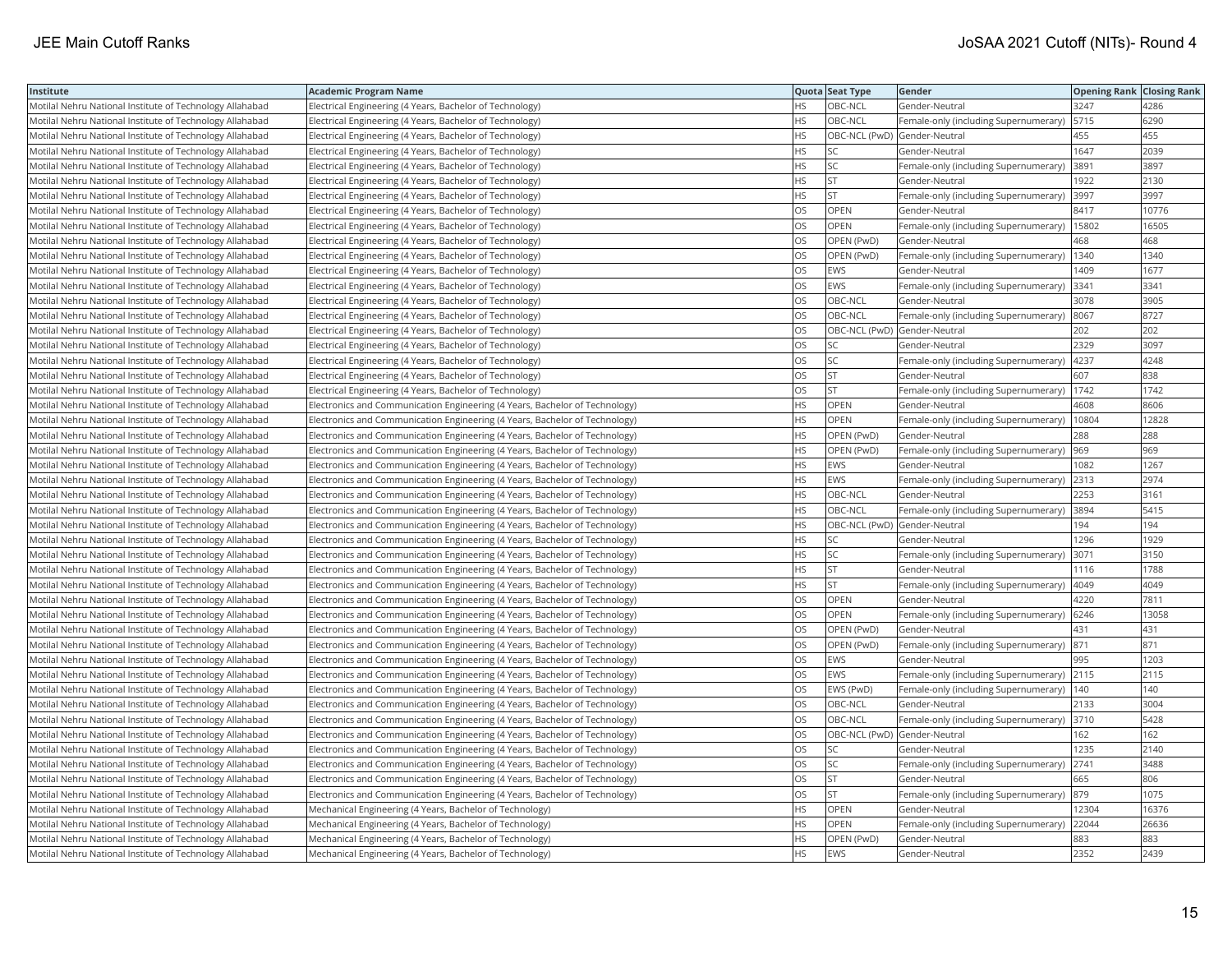| Institute                                                | <b>Academic Program Name</b>                                                |           | Quota Seat Type              | Gender                                        | <b>Opening Rank Closing Rank</b> |        |
|----------------------------------------------------------|-----------------------------------------------------------------------------|-----------|------------------------------|-----------------------------------------------|----------------------------------|--------|
| Motilal Nehru National Institute of Technology Allahabad | Mechanical Engineering (4 Years, Bachelor of Technology)                    | <b>HS</b> | <b>EWS</b>                   | Female-only (including Supernumerary)   4710  |                                  | 4823   |
| Motilal Nehru National Institute of Technology Allahabad | Mechanical Engineering (4 Years, Bachelor of Technology)                    | HS        | EWS (PwD)                    | Gender-Neutral                                | 212                              | 212    |
| Motilal Nehru National Institute of Technology Allahabad | Mechanical Engineering (4 Years, Bachelor of Technology)                    | <b>HS</b> | OBC-NCL                      | Gender-Neutral                                | 3477                             | 6095   |
| Motilal Nehru National Institute of Technology Allahabad | Mechanical Engineering (4 Years, Bachelor of Technology)                    | <b>HS</b> | OBC-NCL                      | Female-only (including Supernumerary)         | 11794                            | 12817  |
| Motilal Nehru National Institute of Technology Allahabad | Mechanical Engineering (4 Years, Bachelor of Technology)                    | <b>HS</b> | OBC-NCL (PwD) Gender-Neutral |                                               | 468                              | 468    |
| Motilal Nehru National Institute of Technology Allahabad | Mechanical Engineering (4 Years, Bachelor of Technology)                    | <b>HS</b> | lsc                          | Gender-Neutral                                | 391                              | 3819   |
| Motilal Nehru National Institute of Technology Allahabad | Mechanical Engineering (4 Years, Bachelor of Technology)                    | <b>HS</b> | SC.                          | Female-only (including Supernumerary)         | 5399                             | 5844   |
| Motilal Nehru National Institute of Technology Allahabad | Mechanical Engineering (4 Years, Bachelor of Technology)                    | <b>HS</b> | İst                          | Gender-Neutral                                | 2149                             | 3453   |
| Motilal Nehru National Institute of Technology Allahabad | Mechanical Engineering (4 Years, Bachelor of Technology)                    | HS.       | Ist                          | Female-only (including Supernumerary)         | 5614                             | 5614   |
| Motilal Nehru National Institute of Technology Allahabad | Mechanical Engineering (4 Years, Bachelor of Technology)                    | OS        | OPEN                         | Gender-Neutral                                | 10310                            | 16221  |
| Motilal Nehru National Institute of Technology Allahabad | Mechanical Engineering (4 Years, Bachelor of Technology)                    | OS        | OPEN                         | Female-only (including Supernumerary)         | 16831                            | 26213  |
| Motilal Nehru National Institute of Technology Allahabad | Mechanical Engineering (4 Years, Bachelor of Technology)                    | <b>OS</b> | OPEN (PwD)                   | Gender-Neutral                                | 729                              | 729    |
| Motilal Nehru National Institute of Technology Allahabad | Mechanical Engineering (4 Years, Bachelor of Technology)                    | <b>OS</b> | OPEN (PwD)                   | [Female-only (including Supernumerary)        | 1179                             | 1179   |
| Motilal Nehru National Institute of Technology Allahabad | Mechanical Engineering (4 Years, Bachelor of Technology)                    | <b>OS</b> | EWS                          | Gender-Neutral                                | 2307                             | 2676   |
| Motilal Nehru National Institute of Technology Allahabad | Mechanical Engineering (4 Years, Bachelor of Technology)                    | OS        | <b>EWS</b>                   | Female-only (including Supernumerary)   5565  |                                  | 5813   |
| Motilal Nehru National Institute of Technology Allahabad | Mechanical Engineering (4 Years, Bachelor of Technology)                    | OS        | OBC-NCL                      | Gender-Neutral                                | 4404                             | 5919   |
| Motilal Nehru National Institute of Technology Allahabad | Mechanical Engineering (4 Years, Bachelor of Technology)                    | <b>OS</b> | OBC-NCL                      | Female-only (including Supernumerary)   12048 |                                  | 14287  |
| Motilal Nehru National Institute of Technology Allahabad | Mechanical Engineering (4 Years, Bachelor of Technology)                    | OS        | OBC-NCL (PwD) Gender-Neutral |                                               | 294                              | 294    |
| Motilal Nehru National Institute of Technology Allahabad | Mechanical Engineering (4 Years, Bachelor of Technology)                    | OS        | SC                           | Gender-Neutral                                | 3113                             | 3812   |
| Motilal Nehru National Institute of Technology Allahabad | Mechanical Engineering (4 Years, Bachelor of Technology)                    | <b>OS</b> | lsc                          | Female-only (including Supernumerary)         | 4374                             | 6521   |
| Motilal Nehru National Institute of Technology Allahabad | Mechanical Engineering (4 Years, Bachelor of Technology)                    | <b>OS</b> | Ist                          | Gender-Neutral                                | 1214                             | 1476   |
| Motilal Nehru National Institute of Technology Allahabad | Mechanical Engineering (4 Years, Bachelor of Technology)                    | OS        | <b>ST</b>                    | Female-only (including Supernumerary)         | 2562                             | 2562   |
| Motilal Nehru National Institute of Technology Allahabad | Production and Industrial Engineering (4 Years, Bachelor of Technology)     | <b>HS</b> | <b>OPEN</b>                  | Gender-Neutral                                | 19878                            | 27259  |
| Motilal Nehru National Institute of Technology Allahabad | Production and Industrial Engineering (4 Years, Bachelor of Technology)     | <b>HS</b> | <b>OPEN</b>                  | Female-only (including Supernumerary)         | 34843                            | 39252  |
| Motilal Nehru National Institute of Technology Allahabad | Production and Industrial Engineering (4 Years, Bachelor of Technology)     | HS.       | <b>EWS</b>                   | Gender-Neutral                                | 4037                             | 4076   |
| Motilal Nehru National Institute of Technology Allahabad | Production and Industrial Engineering (4 Years, Bachelor of Technology)     | <b>HS</b> | <b>EWS</b>                   | Female-only (including Supernumerary)         | 6862                             | 6862   |
| Motilal Nehru National Institute of Technology Allahabad | Production and Industrial Engineering (4 Years, Bachelor of Technology)     | <b>HS</b> | OBC-NCL                      | Gender-Neutral                                | 7063                             | 9675   |
| Motilal Nehru National Institute of Technology Allahabad | Production and Industrial Engineering (4 Years, Bachelor of Technology)     | <b>HS</b> | OBC-NCL                      | Female-only (including Supernumerary)         | 15132                            | 15132  |
| Motilal Nehru National Institute of Technology Allahabad | Production and Industrial Engineering (4 Years, Bachelor of Technology)     | <b>HS</b> | lsc                          | lGender-Neutral                               | 5168                             | 5594   |
| Motilal Nehru National Institute of Technology Allahabad | Production and Industrial Engineering (4 Years, Bachelor of Technology)     | <b>HS</b> | SC.                          | Female-only (including Supernumerary)   7426  |                                  | 7426   |
| Motilal Nehru National Institute of Technology Allahabad | Production and Industrial Engineering (4 Years, Bachelor of Technology)     | <b>HS</b> | <b>ST</b>                    | Gender-Neutral                                | 3507                             | 4091   |
| Motilal Nehru National Institute of Technology Allahabad | Production and Industrial Engineering (4 Years, Bachelor of Technology)     | OS        | <b>OPEN</b>                  | Gender-Neutral                                | 17673                            | 26844  |
| Motilal Nehru National Institute of Technology Allahabad | Production and Industrial Engineering (4 Years, Bachelor of Technology)     | OS        | <b>OPEN</b>                  | Female-only (including Supernumerary)         | 36432                            | 40064  |
| Motilal Nehru National Institute of Technology Allahabad | Production and Industrial Engineering (4 Years, Bachelor of Technology)     | OS        | OPEN (PwD)                   | Gender-Neutral                                | 1414                             | 1414   |
| Motilal Nehru National Institute of Technology Allahabad | Production and Industrial Engineering (4 Years, Bachelor of Technology)     | OS        | EWS                          | Gender-Neutral                                | 4195                             | 4499   |
| Motilal Nehru National Institute of Technology Allahabad | Production and Industrial Engineering (4 Years, Bachelor of Technology)     | <b>OS</b> | EWS                          | Female-only (including Supernumerary)         | 7056                             | 7056   |
| Motilal Nehru National Institute of Technology Allahabad | Production and Industrial Engineering (4 Years, Bachelor of Technology)     | OS        | OBC-NCL                      | Gender-Neutral                                | 8523                             | 10029  |
| Motilal Nehru National Institute of Technology Allahabad | Production and Industrial Engineering (4 Years, Bachelor of Technology)     | <b>OS</b> | OBC-NCL                      | Female-only (including Supernumerary)         | 16697                            | 16697  |
| Motilal Nehru National Institute of Technology Allahabad | Production and Industrial Engineering (4 Years, Bachelor of Technology)     | OS        | SC.                          | Gender-Neutral                                | 5161                             | 6335   |
| Motilal Nehru National Institute of Technology Allahabad | Production and Industrial Engineering (4 Years, Bachelor of Technology)     | OS        | SC.                          | Female-only (including Supernumerary)         | 8760                             | 8760   |
| Motilal Nehru National Institute of Technology Allahabad | Production and Industrial Engineering (4 Years, Bachelor of Technology)     | OS        | İst                          | Gender-Neutral                                | 2502                             | 2502   |
| Motilal Nehru National Institute of Technology Allahabad | Production and Industrial Engineering (4 Years, Bachelor of Technology)     | OS        | <b>ST</b>                    | Female-only (including Supernumerary)         | 4119                             | 4119   |
| National Institute of Technology Agartala                | Biotechnology and Biochemical Engineering (4 Years, Bachelor of Technology) | <b>HS</b> | OPEN                         | Gender-Neutral                                | 75769                            | 190608 |
| National Institute of Technology Agartala                | Biotechnology and Biochemical Engineering (4 Years, Bachelor of Technology) | <b>HS</b> | <b>OPEN</b>                  | Female-only (including Supernumerary)         | 124038                           | 132413 |
| National Institute of Technology Agartala                | Biotechnology and Biochemical Engineering (4 Years, Bachelor of Technology) | <b>HS</b> | <b>EWS</b>                   | Gender-Neutral                                | 40498                            | 59084  |
| National Institute of Technology Agartala                | Biotechnology and Biochemical Engineering (4 Years, Bachelor of Technology) | <b>HS</b> | SC                           | Gender-Neutral                                | 21495                            | 30495  |
| National Institute of Technology Agartala                | Biotechnology and Biochemical Engineering (4 Years, Bachelor of Technology) | <b>HS</b> | SC.                          | Female-only (including Supernumerary)         | 20192                            | 20192  |
| National Institute of Technology Agartala                | Biotechnology and Biochemical Engineering (4 Years, Bachelor of Technology) | HS        | <b>ST</b>                    | Gender-Neutral                                | 8662                             | 19278  |
| National Institute of Technology Agartala                | Biotechnology and Biochemical Engineering (4 Years, Bachelor of Technology) | HS.       | <b>ST</b>                    | Female-only (including Supernumerary)         | 12375                            | 14243  |
| National Institute of Technology Agartala                | Biotechnology and Biochemical Engineering (4 Years, Bachelor of Technology) | <b>OS</b> | OPEN                         | Gender-Neutral                                | 40740                            | 49610  |
| National Institute of Technology Agartala                | Biotechnology and Biochemical Engineering (4 Years, Bachelor of Technology) | <b>OS</b> | OPEN                         | Female-only (including Supernumerary)         | 48017                            | 49617  |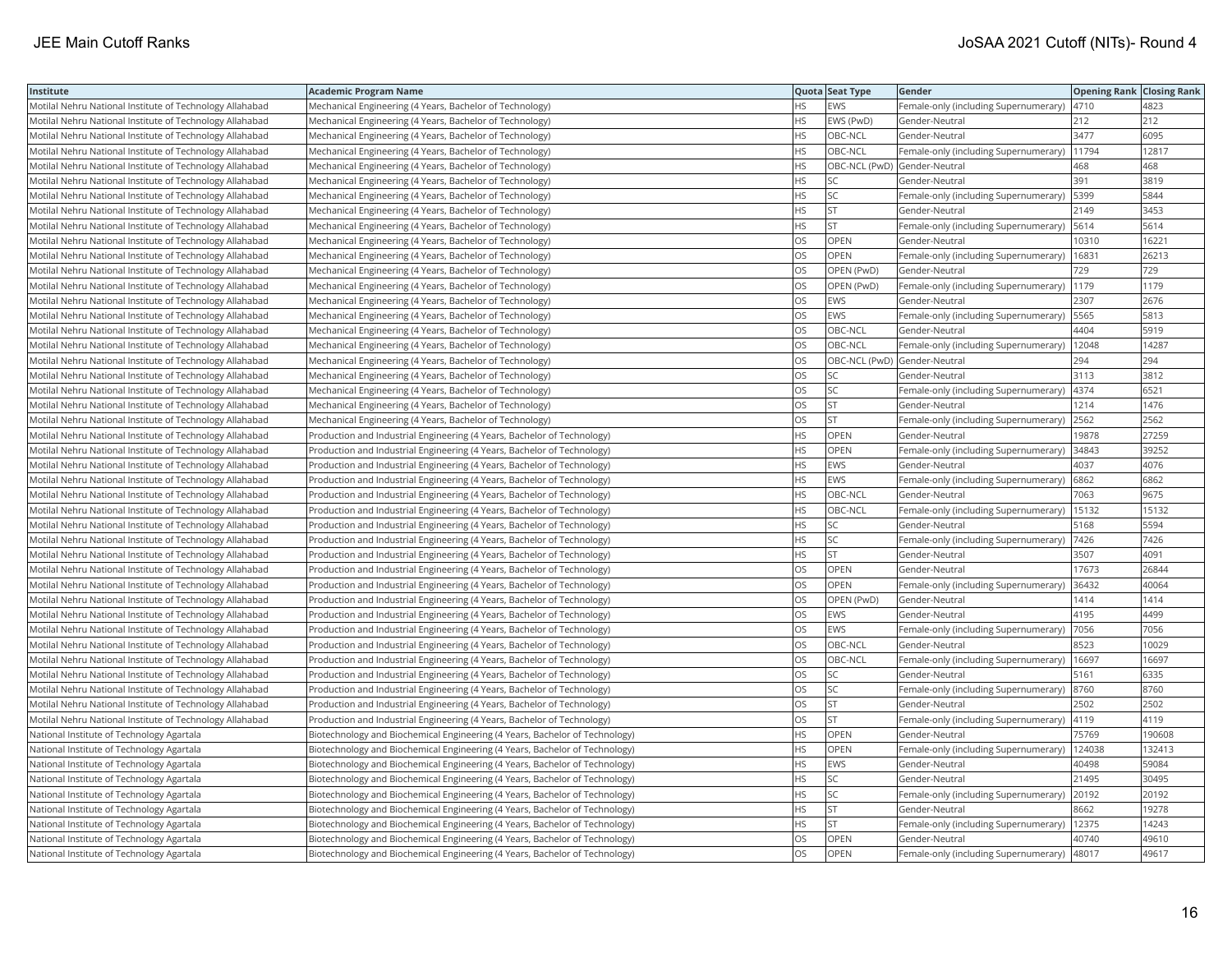| Institute                                 | Academic Program Name                                                         |           | Quota Seat Type | Gender                                       | <b>Opening Rank Closing Rank</b> |        |
|-------------------------------------------|-------------------------------------------------------------------------------|-----------|-----------------|----------------------------------------------|----------------------------------|--------|
| National Institute of Technology Agartala | Biotechnology and Biochemical Engineering (4 Years, Bachelor of Technology)   | OS        | EWS             | Gender-Neutral                               | 7603                             | 7836   |
| National Institute of Technology Agartala | Biotechnology and Biochemical Engineering (4 Years, Bachelor of Technology)   | OS        | OBC-NCL         | Gender-Neutral                               | 15204                            | 15650  |
| National Institute of Technology Agartala | Biotechnology and Biochemical Engineering (4 Years, Bachelor of Technology)   | <b>OS</b> | OBC-NCL         | Female-only (including Supernumerary)        | 19360                            | 21104  |
| National Institute of Technology Agartala | Biotechnology and Biochemical Engineering (4 Years, Bachelor of Technology)   | OS        | SC              | Gender-Neutral                               | 7648                             | 8726   |
| National Institute of Technology Agartala | Biotechnology and Biochemical Engineering (4 Years, Bachelor of Technology)   | OS        | SC              | Female-only (including Supernumerary)        | 10322                            | 10322  |
| National Institute of Technology Agartala | Biotechnology and Biochemical Engineering (4 Years, Bachelor of Technology)   | OS        | <b>ST</b>       | Gender-Neutral                               | 3570                             | 3572   |
| National Institute of Technology Agartala | Chemical Engineering (4 Years, Bachelor of Technology)                        | HS        | OPEN            | Gender-Neutral                               | 138535                           | 178510 |
| National Institute of Technology Agartala | Chemical Engineering (4 Years, Bachelor of Technology)                        | HS        | OPEN            | Female-only (including Supernumerary)        | 143402                           | 168680 |
| National Institute of Technology Agartala | Chemical Engineering (4 Years, Bachelor of Technology)                        | HS        | EWS             | Gender-Neutral                               | 27750                            | 46866  |
| National Institute of Technology Agartala | Chemical Engineering (4 Years, Bachelor of Technology)                        | HS.       | EWS             | Female-only (including Supernumerary)        | 49860                            | 49860  |
| National Institute of Technology Agartala | Chemical Engineering (4 Years, Bachelor of Technology)                        | HS        | <b>SC</b>       | Gender-Neutral                               | 21861                            | 27098  |
| National Institute of Technology Agartala | Chemical Engineering (4 Years, Bachelor of Technology)                        | HS        | SC              | Female-only (including Supernumerary)        | 32131                            | 32131  |
| National Institute of Technology Agartala | Chemical Engineering (4 Years, Bachelor of Technology)                        | HS        | <b>ST</b>       | Gender-Neutral                               | 14481                            | 30240  |
| National Institute of Technology Agartala | Chemical Engineering (4 Years, Bachelor of Technology)                        | ΗS        | <b>ST</b>       | Female-only (including Supernumerary)        | 13685                            | 13685  |
| National Institute of Technology Agartala | Chemical Engineering (4 Years, Bachelor of Technology)                        | OS        | OPEN            | Gender-Neutral                               | 39596                            | 43747  |
| National Institute of Technology Agartala | Chemical Engineering (4 Years, Bachelor of Technology)                        | OS.       | <b>OPEN</b>     | Female-only (including Supernumerary)        | 39607                            | 51731  |
| National Institute of Technology Agartala | Chemical Engineering (4 Years, Bachelor of Technology)                        | OS        | EWS             | Gender-Neutral                               | 6649                             | 6824   |
| National Institute of Technology Agartala | Chemical Engineering (4 Years, Bachelor of Technology)                        | OS        | EWS             | Female-only (including Supernumerary)        | 7886                             | 7886   |
| National Institute of Technology Agartala | Chemical Engineering (4 Years, Bachelor of Technology)                        | OS        | OBC-NCL         | Gender-Neutral                               | 11842                            | 13648  |
| National Institute of Technology Agartala | Chemical Engineering (4 Years, Bachelor of Technology)                        | OS        | OBC-NCL         | Female-only (including Supernumerary)        | 19675                            | 20156  |
| National Institute of Technology Agartala | Chemical Engineering (4 Years, Bachelor of Technology)                        | OS        | <b>SC</b>       | Gender-Neutral                               | 7728                             | 8222   |
| National Institute of Technology Agartala | Chemical Engineering (4 Years, Bachelor of Technology)                        | OS        | SC.             | Female-only (including Supernumerary)   5752 |                                  | 5752   |
| National Institute of Technology Agartala | Chemical Engineering (4 Years, Bachelor of Technology)                        | OS        | ST              | Gender-Neutral                               | 2864                             | 2901   |
| National Institute of Technology Agartala | Chemical Engineering (4 Years, Bachelor of Technology)                        | OS        | <b>ST</b>       | Female-only (including Supernumerary)        | 3436                             | 3436   |
| National Institute of Technology Agartala | Chemistry (5 Years, Bachelor of Science and Master of Science (Dual Degree))  | HS        | OPEN            | Gender-Neutral                               | 97019                            | 180310 |
| National Institute of Technology Agartala | Chemistry (5 Years, Bachelor of Science and Master of Science (Dual Degree))  | HS.       | EWS             | Gender-Neutral                               | 41059                            | 41059  |
| National Institute of Technology Agartala | (Chemistry (5 Years, Bachelor of Science and Master of Science (Dual Degree)) | HS        | SC              | Gender-Neutral                               | 13184                            | 18910  |
| National Institute of Technology Agartala | Chemistry (5 Years, Bachelor of Science and Master of Science (Dual Degree))  | HS.       | <b>ST</b>       | Gender-Neutral                               | 11407                            | 15003  |
| National Institute of Technology Agartala | (Chemistry (5 Years, Bachelor of Science and Master of Science (Dual Degree)) | OS        | OPEN            | Gender-Neutral                               | 51766                            | 53589  |
| National Institute of Technology Agartala | Chemistry (5 Years, Bachelor of Science and Master of Science (Dual Degree))  | OS        | EWS             | Gender-Neutral                               | 8216                             | 8258   |
| National Institute of Technology Agartala | Chemistry (5 Years, Bachelor of Science and Master of Science (Dual Degree))  | <b>OS</b> | OBC-NCL         | Gender-Neutral                               | 16129                            | 16403  |
| National Institute of Technology Agartala | Chemistry (5 Years, Bachelor of Science and Master of Science (Dual Degree))  | OS        | SC              | Gender-Neutral                               | 9703                             | 10053  |
| National Institute of Technology Agartala | Chemistry (5 Years, Bachelor of Science and Master of Science (Dual Degree))  | OS        | <b>ST</b>       | Gender-Neutral                               | 3645                             | 3645   |
| National Institute of Technology Agartala | Civil Engineering (4 Years, Bachelor of Technology)                           | HS        | OPEN            | Gender-Neutral                               | 89232                            | 168179 |
| National Institute of Technology Agartala | Civil Engineering (4 Years, Bachelor of Technology)                           | HS        | <b>OPEN</b>     | Female-only (including Supernumerary)        | 86933                            | 151357 |
| National Institute of Technology Agartala | Civil Engineering (4 Years, Bachelor of Technology)                           | HS        | EWS             | Gender-Neutral                               | 27172                            | 55155  |
| National Institute of Technology Agartala | Civil Engineering (4 Years, Bachelor of Technology)                           | HS        | EWS             | Female-only (including Supernumerary)        | 34805                            | 34805  |
| National Institute of Technology Agartala | Civil Engineering (4 Years, Bachelor of Technology)                           | HS        | SC              | Gender-Neutral                               | 14782                            | 19703  |
| National Institute of Technology Agartala | Civil Engineering (4 Years, Bachelor of Technology)                           | ΗS        | SC              | Female-only (including Supernumerary)        | 13874                            | 16920  |
| National Institute of Technology Agartala | Civil Engineering (4 Years, Bachelor of Technology)                           | HS.       | <b>ST</b>       | Gender-Neutral                               | 2145                             | 7666   |
| National Institute of Technology Agartala | Civil Engineering (4 Years, Bachelor of Technology)                           | HS        | <b>ST</b>       | Female-only (including Supernumerary)        | 3661                             | 8199   |
| National Institute of Technology Agartala | Civil Engineering (4 Years, Bachelor of Technology)                           | OS        | OPEN            | Gender-Neutral                               | 38398                            | 43612  |
| National Institute of Technology Agartala | Civil Engineering (4 Years, Bachelor of Technology)                           | OS        | OPEN            | Female-only (including Supernumerary)        | 48600                            | 54211  |
| National Institute of Technology Agartala | Civil Engineering (4 Years, Bachelor of Technology)                           | OS        | OPEN (PwD)      | Gender-Neutral                               | 1234                             | 2075   |
| National Institute of Technology Agartala | Civil Engineering (4 Years, Bachelor of Technology)                           | OS        | EWS             | Gender-Neutral                               | 6807                             | 6925   |
| National Institute of Technology Agartala | Civil Engineering (4 Years, Bachelor of Technology)                           | OS        | EWS             | Female-only (including Supernumerary)        | 8286                             | 8286   |
| National Institute of Technology Agartala | Civil Engineering (4 Years, Bachelor of Technology)                           | <b>OS</b> | OBC-NCL         | Gender-Neutral                               | 11917                            | 13229  |
| National Institute of Technology Agartala | Civil Engineering (4 Years, Bachelor of Technology)                           | OS        | OBC-NCL         | Female-only (including Supernumerary)        | 20221                            | 20227  |
| National Institute of Technology Agartala | Civil Engineering (4 Years, Bachelor of Technology)                           | OS        |                 | OBC-NCL (PwD) Gender-Neutral                 | 859                              | 859    |
| National Institute of Technology Agartala | Civil Engineering (4 Years, Bachelor of Technology)                           | OS        | <b>SC</b>       | Gender-Neutral                               | 6746                             | 7530   |
| National Institute of Technology Agartala | Civil Engineering (4 Years, Bachelor of Technology)                           | OS        | <b>SC</b>       | Female-only (including Supernumerary)  8487  |                                  | 8568   |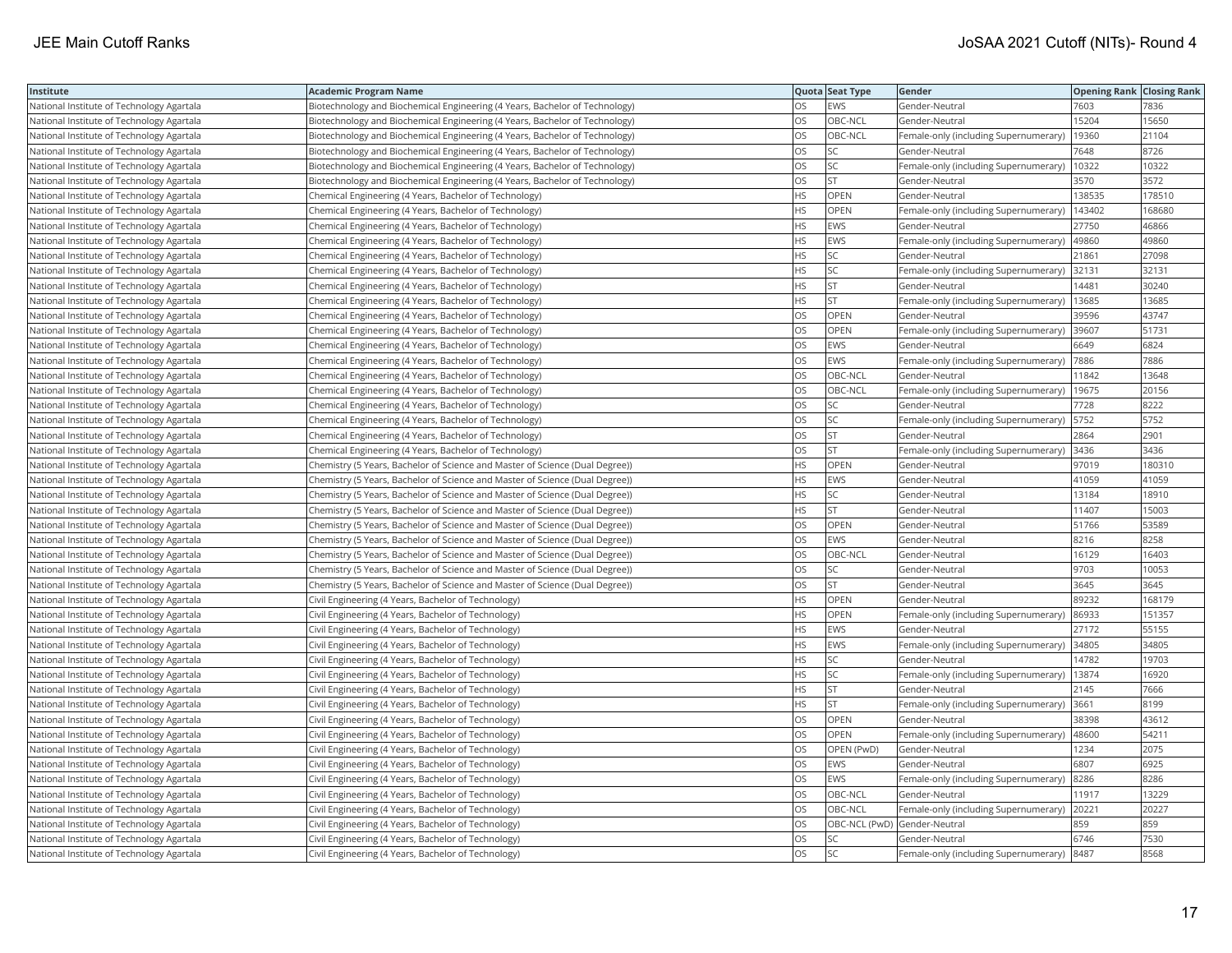| Institute                                 | Academic Program Name                                                                 |           | Quota Seat Type              | Gender                                       | <b>Opening Rank   Closing Rank</b> |        |
|-------------------------------------------|---------------------------------------------------------------------------------------|-----------|------------------------------|----------------------------------------------|------------------------------------|--------|
| National Institute of Technology Agartala | Civil Engineering (4 Years, Bachelor of Technology)                                   | OS.       | <b>ST</b>                    | Gender-Neutral                               | 2086                               | 2290   |
| National Institute of Technology Agartala | Civil Engineering (4 Years, Bachelor of Technology)                                   | OS        | <b>ST</b>                    | Female-only (including Supernumerary)        | 2015                               | 2015   |
| National Institute of Technology Agartala | Computational Mathematics (5 Years, Bachelor and Master of Technology (Dual Degree))  | HS.       | OPEN                         | Gender-Neutral                               | 114455                             | 190377 |
| National Institute of Technology Agartala | Computational Mathematics (5 Years, Bachelor and Master of Technology (Dual Degree))  | HS.       | EWS                          | Gender-Neutral                               | 46823                              | 46823  |
| National Institute of Technology Agartala | (Computational Mathematics (5 Years, Bachelor and Master of Technology (Dual Degree)) | HS        | SC                           | Gender-Neutral                               | 23345                              | 24742  |
| National Institute of Technology Agartala | (Computational Mathematics (5 Years, Bachelor and Master of Technology (Dual Degree)) | HS.       | <b>ST</b>                    | Gender-Neutral                               | 2841                               | 21024  |
| National Institute of Technology Agartala | (Computational Mathematics (5 Years, Bachelor and Master of Technology (Dual Degree)) | OS        | <b>OPEN</b>                  | Gender-Neutral                               | 16735                              | 32796  |
| National Institute of Technology Agartala | Computational Mathematics (5 Years, Bachelor and Master of Technology (Dual Degree))  | OS        | EWS                          | Gender-Neutral                               | 5467                               | 5467   |
| National Institute of Technology Agartala | (Computational Mathematics (5 Years, Bachelor and Master of Technology (Dual Degree)) | OS        | OBC-NCL                      | Gender-Neutral                               | 8288                               | 11020  |
| National Institute of Technology Agartala | (Computational Mathematics (5 Years, Bachelor and Master of Technology (Dual Degree)) | OS        | SC                           | Gender-Neutral                               | 6773                               | 8279   |
| National Institute of Technology Agartala | (Computational Mathematics (5 Years, Bachelor and Master of Technology (Dual Degree)) | OS.       | <b>ST</b>                    | Gender-Neutral                               | 2538                               | 2538   |
| National Institute of Technology Agartala | Computer Science and Engineering (4 Years, Bachelor of Technology)                    | HS        | <b>OPEN</b>                  | Gender-Neutral                               | 15366                              | 62900  |
| National Institute of Technology Agartala | Computer Science and Engineering (4 Years, Bachelor of Technology)                    | HS.       | OPEN                         | Female-only (including Supernumerary)        | 29525                              | 47397  |
| National Institute of Technology Agartala | Computer Science and Engineering (4 Years, Bachelor of Technology)                    | НS        | OPEN (PwD)                   | Gender-Neutral                               | 756                                | 756    |
| National Institute of Technology Agartala | Computer Science and Engineering (4 Years, Bachelor of Technology)                    | HS.       | EWS                          | Gender-Neutral                               | 10895                              | 21268  |
| National Institute of Technology Agartala | Computer Science and Engineering (4 Years, Bachelor of Technology)                    | HS        | <b>EWS</b>                   | Female-only (including Supernumerary)        | 14504                              | 16667  |
| National Institute of Technology Agartala | Computer Science and Engineering (4 Years, Bachelor of Technology)                    | HS        | SC                           | Gender-Neutral                               | 3385                               | 7429   |
| National Institute of Technology Agartala | Computer Science and Engineering (4 Years, Bachelor of Technology)                    | HS        | SC                           | Female-only (including Supernumerary)        | 5265                               | 7456   |
| National Institute of Technology Agartala | Computer Science and Engineering (4 Years, Bachelor of Technology)                    | <b>HS</b> | <b>ST</b>                    | Gender-Neutral                               | 819                                | 6459   |
| National Institute of Technology Agartala | Computer Science and Engineering (4 Years, Bachelor of Technology)                    | HS.       | lst                          | Female-only (including Supernumerary) 2513   |                                    | 4923   |
| National Institute of Technology Agartala | Computer Science and Engineering (4 Years, Bachelor of Technology)                    | OS        | OPEN                         | Gender-Neutral                               | 12074                              | 18138  |
| National Institute of Technology Agartala | Computer Science and Engineering (4 Years, Bachelor of Technology)                    | OS        | OPEN                         | Female-only (including Supernumerary) 26126  |                                    | 30078  |
| National Institute of Technology Agartala | Computer Science and Engineering (4 Years, Bachelor of Technology)                    | OS        | OPEN (PwD)                   | Gender-Neutral                               | 225                                | 225    |
| National Institute of Technology Agartala | Computer Science and Engineering (4 Years, Bachelor of Technology)                    | OS.       | <b>EWS</b>                   | Gender-Neutral                               | 2535                               | 2804   |
| National Institute of Technology Agartala | Computer Science and Engineering (4 Years, Bachelor of Technology)                    | OS        | EWS                          | Female-only (including Supernumerary)        | 5251                               | 5450   |
| National Institute of Technology Agartala | Computer Science and Engineering (4 Years, Bachelor of Technology)                    | OS        | OBC-NCL                      | Gender-Neutral                               | 4341                               | 6370   |
| National Institute of Technology Agartala | Computer Science and Engineering (4 Years, Bachelor of Technology)                    | OS        | OBC-NCL                      | Female-only (including Supernumerary)        | 8888                               | 9771   |
| National Institute of Technology Agartala | Computer Science and Engineering (4 Years, Bachelor of Technology)                    | OS.       | <b>SC</b>                    | Gender-Neutral                               | 2296                               | 3482   |
| National Institute of Technology Agartala | Computer Science and Engineering (4 Years, Bachelor of Technology)                    | OS        | SC                           | Female-only (including Supernumerary)        | 4006                               | 4852   |
| National Institute of Technology Agartala | Computer Science and Engineering (4 Years, Bachelor of Technology)                    | OS        | <b>ST</b>                    | Gender-Neutral                               | 1281                               | 1361   |
| National Institute of Technology Agartala | Computer Science and Engineering (4 Years, Bachelor of Technology)                    | OS        | <b>ST</b>                    | Female-only (including Supernumerary)   1220 |                                    | 1220   |
| National Institute of Technology Agartala | Electrical Engineering (4 Years, Bachelor of Technology)                              | HS        | OPEN                         | Gender-Neutral                               | 86652                              | 104296 |
| National Institute of Technology Agartala | Electrical Engineering (4 Years, Bachelor of Technology)                              | HS.       | <b>OPEN</b>                  | Female-only (including Supernumerary)        | 78247                              | 88986  |
| National Institute of Technology Agartala | Electrical Engineering (4 Years, Bachelor of Technology)                              | HS        | EWS                          | Gender-Neutral                               | 30192                              | 32257  |
| National Institute of Technology Agartala | Electrical Engineering (4 Years, Bachelor of Technology)                              | HS.       | EWS                          | Female-only (including Supernumerary)        | 28967                              | 28967  |
| National Institute of Technology Agartala | Electrical Engineering (4 Years, Bachelor of Technology)                              | <b>HS</b> | <b>SC</b>                    | Gender-Neutral                               | 9588                               | 14448  |
| National Institute of Technology Agartala | Electrical Engineering (4 Years, Bachelor of Technology)                              | HS        | SC                           | Female-only (including Supernumerary)        | 17295                              | 25119  |
| National Institute of Technology Agartala | Electrical Engineering (4 Years, Bachelor of Technology)                              | ΗS        | lst                          | Gender-Neutral                               | 6784                               | 12722  |
| National Institute of Technology Agartala | Electrical Engineering (4 Years, Bachelor of Technology)                              | НS        | <b>ST</b>                    | Female-only (including Supernumerary)        | 7068                               | 11332  |
| National Institute of Technology Agartala | Electrical Engineering (4 Years, Bachelor of Technology)                              | OS        | OPEN                         | Gender-Neutral                               | 26831                              | 33699  |
| National Institute of Technology Agartala | Electrical Engineering (4 Years, Bachelor of Technology)                              | OS        | <b>OPEN</b>                  | Female-only (including Supernumerary)        | 42620                              | 45591  |
| National Institute of Technology Agartala | Electrical Engineering (4 Years, Bachelor of Technology)                              | OS        | EWS                          | Gender-Neutral                               | 5090                               | 5290   |
| National Institute of Technology Agartala | Electrical Engineering (4 Years, Bachelor of Technology)                              | OS        | EWS                          | Female-only (including Supernumerary)        | 7032                               | 7032   |
| National Institute of Technology Agartala | Electrical Engineering (4 Years, Bachelor of Technology)                              | <b>OS</b> | OBC-NCL                      | Gender-Neutral                               | 8615                               | 9841   |
| National Institute of Technology Agartala | Electrical Engineering (4 Years, Bachelor of Technology)                              | OS        | OBC-NCL                      | Female-only (including Supernumerary)        | 15677                              | 17495  |
| National Institute of Technology Agartala | Electrical Engineering (4 Years, Bachelor of Technology)                              | OS.       | OBC-NCL (PwD) Gender-Neutral |                                              | 721                                | 721    |
| National Institute of Technology Agartala | Electrical Engineering (4 Years, Bachelor of Technology)                              | OS        | SC                           | Gender-Neutral                               | 5167                               | 6169   |
| National Institute of Technology Agartala | Electrical Engineering (4 Years, Bachelor of Technology)                              | OS        | SC                           | Female-only (including Supernumerary)  7432  |                                    | 8980   |
| National Institute of Technology Agartala | Electrical Engineering (4 Years, Bachelor of Technology)                              | OS.       | <b>ST</b>                    | Gender-Neutral                               | 2105                               | 2292   |
| National Institute of Technology Agartala | Electrical Engineering (4 Years, Bachelor of Technology)                              | OS.       | <b>ST</b>                    | Female-only (including Supernumerary)        | 2488                               | 2488   |
| National Institute of Technology Agartala | Electronics and Communication Engineering (4 Years, Bachelor of Technology)           | <b>HS</b> | OPEN                         | Gender-Neutral                               | 62972                              | 84386  |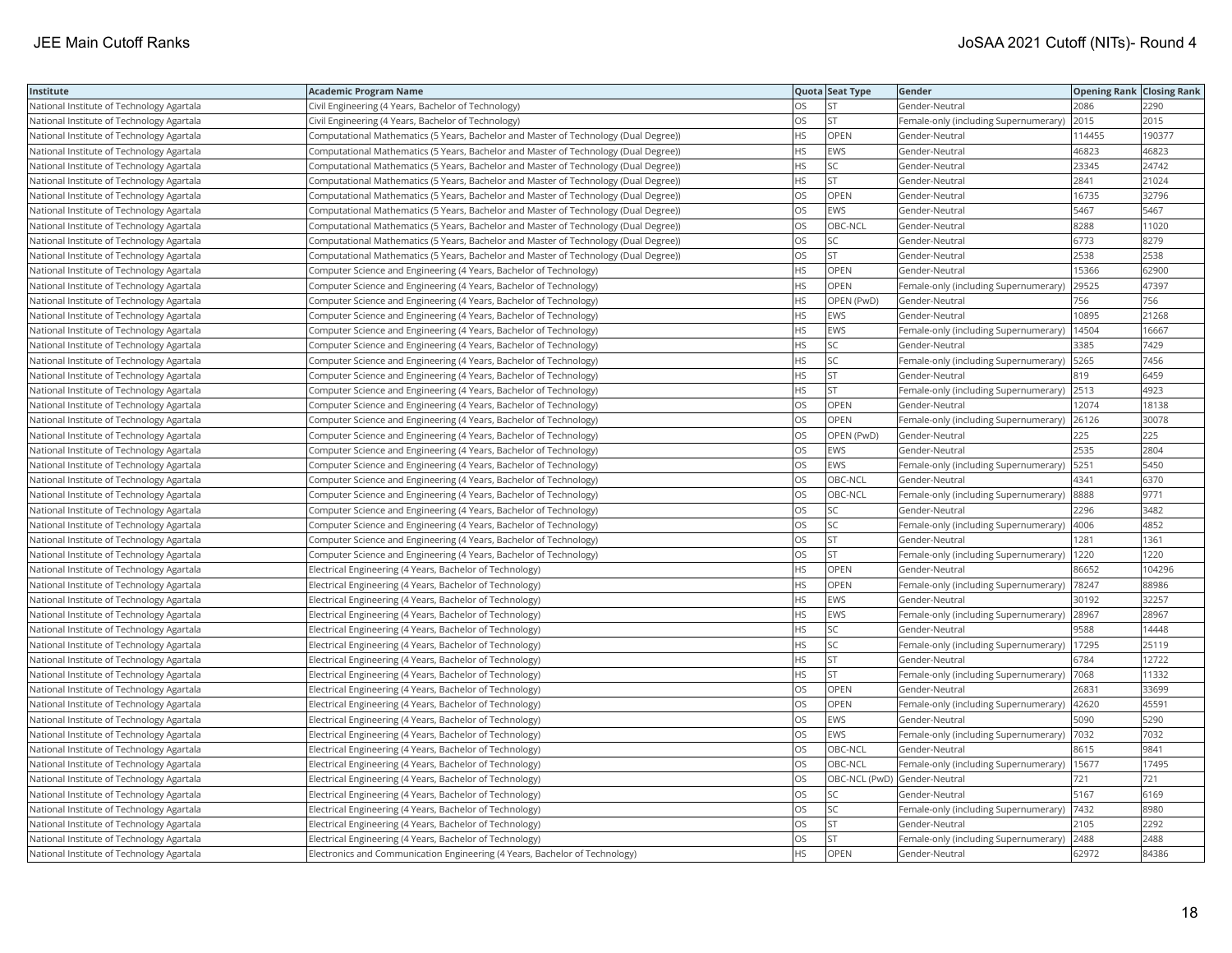| Institute                                 | <b>Academic Program Name</b>                                                               |           | Quota Seat Type | Gender                                      | <b>Opening Rank   Closing Rank</b> |        |
|-------------------------------------------|--------------------------------------------------------------------------------------------|-----------|-----------------|---------------------------------------------|------------------------------------|--------|
| National Institute of Technology Agartala | Electronics and Communication Engineering (4 Years, Bachelor of Technology)                | НS        | OPEN            | Female-only (including Supernumerary)       | 63757                              | 7898   |
| National Institute of Technology Agartala | Electronics and Communication Engineering (4 Years, Bachelor of Technology)                | <b>HS</b> | OPEN (PwD)      | Gender-Neutral                              | 1646                               | 1646   |
| National Institute of Technology Agartala | Electronics and Communication Engineering (4 Years, Bachelor of Technology)                | <b>HS</b> | <b>EWS</b>      | Gender-Neutral                              | 21273                              | 28824  |
| National Institute of Technology Agartala | Electronics and Communication Engineering (4 Years, Bachelor of Technology)                | HS        | <b>EWS</b>      | Female-only (including Supernumerary)       | 27195                              | 27195  |
| National Institute of Technology Agartala | Electronics and Communication Engineering (4 Years, Bachelor of Technology)                | ΗS        | <b>SC</b>       | Gender-Neutral                              | 7485                               | 11113  |
| National Institute of Technology Agartala | Electronics and Communication Engineering (4 Years, Bachelor of Technology)                | НS        | SC              | Female-only (including Supernumerary) 8306  |                                    | 12784  |
| National Institute of Technology Agartala | Electronics and Communication Engineering (4 Years, Bachelor of Technology)                | ΗS        | ST              | Gender-Neutral                              | 6707                               | 13604  |
| National Institute of Technology Agartala | Electronics and Communication Engineering (4 Years, Bachelor of Technology)                | HS        | <b>ST</b>       | Female-only (including Supernumerary)       | 6763                               | 8084   |
| National Institute of Technology Agartala | Electronics and Communication Engineering (4 Years, Bachelor of Technology)                | OS        | OPEN            | Gender-Neutral                              | 19779                              | 26770  |
| National Institute of Technology Agartala | Electronics and Communication Engineering (4 Years, Bachelor of Technology)                | OS        | OPEN            | Female-only (including Supernumerary)       | 31916                              | 38260  |
| National Institute of Technology Agartala | Electronics and Communication Engineering (4 Years, Bachelor of Technology)                | <b>OS</b> | <b>EWS</b>      | Gender-Neutral                              | 3952                               | 4264   |
| National Institute of Technology Agartala | Electronics and Communication Engineering (4 Years, Bachelor of Technology)                | OS        | <b>EWS</b>      | Female-only (including Supernumerary)       | 6483                               | 6483   |
| National Institute of Technology Agartala | Electronics and Communication Engineering (4 Years, Bachelor of Technology)                | OS        | OBC-NCL         | Gender-Neutral                              | 6379                               | 8495   |
| National Institute of Technology Agartala | Electronics and Communication Engineering (4 Years, Bachelor of Technology)                | OS        | OBC-NCL         | Female-only (including Supernumerary)       | 11903                              | 13494  |
| National Institute of Technology Agartala | Electronics and Communication Engineering (4 Years, Bachelor of Technology)                | OS        | SC              | Gender-Neutral                              | 4207                               | 4870   |
| National Institute of Technology Agartala | Electronics and Communication Engineering (4 Years, Bachelor of Technology)                | OS        | <b>SC</b>       | Female-only (including Supernumerary)       | 6581                               | 7308   |
| National Institute of Technology Agartala | Electronics and Communication Engineering (4 Years, Bachelor of Technology)                | OS        | <b>ST</b>       | Gender-Neutral                              | 1574                               | 2088   |
| National Institute of Technology Agartala | Electronics and Communication Engineering (4 Years, Bachelor of Technology)                | OS        | <b>ST</b>       | Female-only (including Supernumerary)       | 2437                               | 2437   |
| National Institute of Technology Agartala | Electronics and Instrumentation Engineering (4 Years, Bachelor of Technology)              | <b>HS</b> | OPEN            | Gender-Neutral                              | 100653                             | 122222 |
| National Institute of Technology Agartala | Electronics and Instrumentation Engineering (4 Years, Bachelor of Technology)              | HS        | <b>OPEN</b>     | Female-only (including Supernumerary)       | 90705                              | 110954 |
| National Institute of Technology Agartala | Electronics and Instrumentation Engineering (4 Years, Bachelor of Technology)              | HS        | <b>EWS</b>      | Gender-Neutral                              | 36211                              | 46855  |
| National Institute of Technology Agartala | Electronics and Instrumentation Engineering (4 Years, Bachelor of Technology)              | НS        | EWS             | Female-only (including Supernumerary) 33272 |                                    | 33272  |
| National Institute of Technology Agartala | Electronics and Instrumentation Engineering (4 Years, Bachelor of Technology)              | ΗS        | <b>SC</b>       | Gender-Neutral                              | 16372                              | 21201  |
| National Institute of Technology Agartala | Electronics and Instrumentation Engineering (4 Years, Bachelor of Technology)              | <b>HS</b> | SC              | Female-only (including Supernumerary)       | 25087                              | 32601  |
| National Institute of Technology Agartala | Electronics and Instrumentation Engineering (4 Years, Bachelor of Technology)              | HS        | <b>ST</b>       | Gender-Neutral                              | 16244                              | 29183  |
| National Institute of Technology Agartala | Electronics and Instrumentation Engineering (4 Years, Bachelor of Technology)              | OS        | OPEN            | Gender-Neutral                              | 27070                              | 37136  |
| National Institute of Technology Agartala | Electronics and Instrumentation Engineering (4 Years, Bachelor of Technology)              | OS        | OPEN            | Female-only (including Supernumerary)       | 33573                              | 44174  |
| National Institute of Technology Agartala | Electronics and Instrumentation Engineering (4 Years, Bachelor of Technology)              | OS        | <b>EWS</b>      | Gender-Neutral                              | 5727                               | 5918   |
| National Institute of Technology Agartala | Electronics and Instrumentation Engineering (4 Years, Bachelor of Technology)              | OS        | <b>EWS</b>      | Female-only (including Supernumerary)       | 7287                               | 7287   |
| National Institute of Technology Agartala | [Electronics and Instrumentation Engineering (4 Years, Bachelor of Technology)             | OS        | OBC-NCL         | Gender-Neutral                              | 10283                              | 11481  |
| National Institute of Technology Agartala | Electronics and Instrumentation Engineering (4 Years, Bachelor of Technology)              | OS        | OBC-NCL         | Female-only (including Supernumerary)       | 15057                              | 15644  |
| National Institute of Technology Agartala | Electronics and Instrumentation Engineering (4 Years, Bachelor of Technology)              | OS        | SC              | Gender-Neutral                              | 5988                               | 6378   |
| National Institute of Technology Agartala | Electronics and Instrumentation Engineering (4 Years, Bachelor of Technology)              | OS        | SC              | Female-only (including Supernumerary)       | 9830                               | 9830   |
| National Institute of Technology Agartala | Electronics and Instrumentation Engineering (4 Years, Bachelor of Technology)              | OS        | <b>ST</b>       | Gender-Neutral                              | 2632                               | 2676   |
| National Institute of Technology Agartala | Electronics and Instrumentation Engineering (4 Years, Bachelor of Technology)              | OS        | <b>ST</b>       | Female-only (including Supernumerary)       | 4039                               | 4039   |
| National Institute of Technology Agartala | Engineering Physics (5 Years, Bachelor and Master of Technology (Dual Degree))             | HS        | OPEN            | Gender-Neutral                              | 143729                             | 202152 |
| National Institute of Technology Agartala | Engineering Physics (5 Years, Bachelor and Master of Technology (Dual Degree))             | HS        | <b>EWS</b>      | Gender-Neutral                              | 57208                              | 57208  |
| National Institute of Technology Agartala | Engineering Physics (5 Years, Bachelor and Master of Technology (Dual Degree))             | HS        | SC              | Gender-Neutral                              | 19760                              | 29299  |
| National Institute of Technology Agartala | Engineering Physics (5 Years, Bachelor and Master of Technology (Dual Degree))             | ΗS        | ST              | Gender-Neutral                              | 13310                              | 24757  |
| National Institute of Technology Agartala | Engineering Physics (5 Years, Bachelor and Master of Technology (Dual Degree))             | OS        | <b>OPEN</b>     | Gender-Neutral                              | 32789                              | 39911  |
| National Institute of Technology Agartala | Engineering Physics (5 Years, Bachelor and Master of Technology (Dual Degree))             | OS        | <b>EWS</b>      | Gender-Neutral                              | 7136                               | 7136   |
| National Institute of Technology Agartala | Engineering Physics (5 Years, Bachelor and Master of Technology (Dual Degree))             | OS        | OBC-NCL         | Gender-Neutral                              | 12691                              | 14448  |
| National Institute of Technology Agartala | Engineering Physics (5 Years, Bachelor and Master of Technology (Dual Degree))             | OS        | <b>SC</b>       | Gender-Neutral                              | 7942                               | 7961   |
| National Institute of Technology Agartala | Engineering Physics (5 Years, Bachelor and Master of Technology (Dual Degree))             | OS        | <b>ST</b>       | Gender-Neutral                              | 3939                               | 3939   |
| National Institute of Technology Agartala | Mathematics & Computing (5 Years, Bachelor of Science and Master of Science (Dual Degree)) | HS        | OPEN            | Gender-Neutral                              | 87366                              | 152659 |
| National Institute of Technology Agartala | Mathematics & Computing (5 Years, Bachelor of Science and Master of Science (Dual Degree)) | HS        | <b>EWS</b>      | Gender-Neutral                              | 67571                              | 67571  |
| National Institute of Technology Agartala | Mathematics & Computing (5 Years, Bachelor of Science and Master of Science (Dual Degree)) | HS        | <b>SC</b>       | Gender-Neutral                              | 24355                              | 31106  |
| National Institute of Technology Agartala | Mathematics & Computing (5 Years, Bachelor of Science and Master of Science (Dual Degree)) | ΗS        | <b>ST</b>       | Gender-Neutral                              | 5486                               | 12190  |
| National Institute of Technology Agartala | Mathematics & Computing (5 Years, Bachelor of Science and Master of Science (Dual Degree)) | OS        | OPEN            | Gender-Neutral                              | 14200                              | 33375  |
| National Institute of Technology Agartala | Mathematics & Computing (5 Years, Bachelor of Science and Master of Science (Dual Degree)) | OS        | <b>EWS</b>      | Gender-Neutral                              | 5322                               | 5322   |
| National Institute of Technology Agartala | Mathematics & Computing (5 Years, Bachelor of Science and Master of Science (Dual Degree)) | <b>OS</b> | OBC-NCL         | Gender-Neutral                              | 11054                              | 12066  |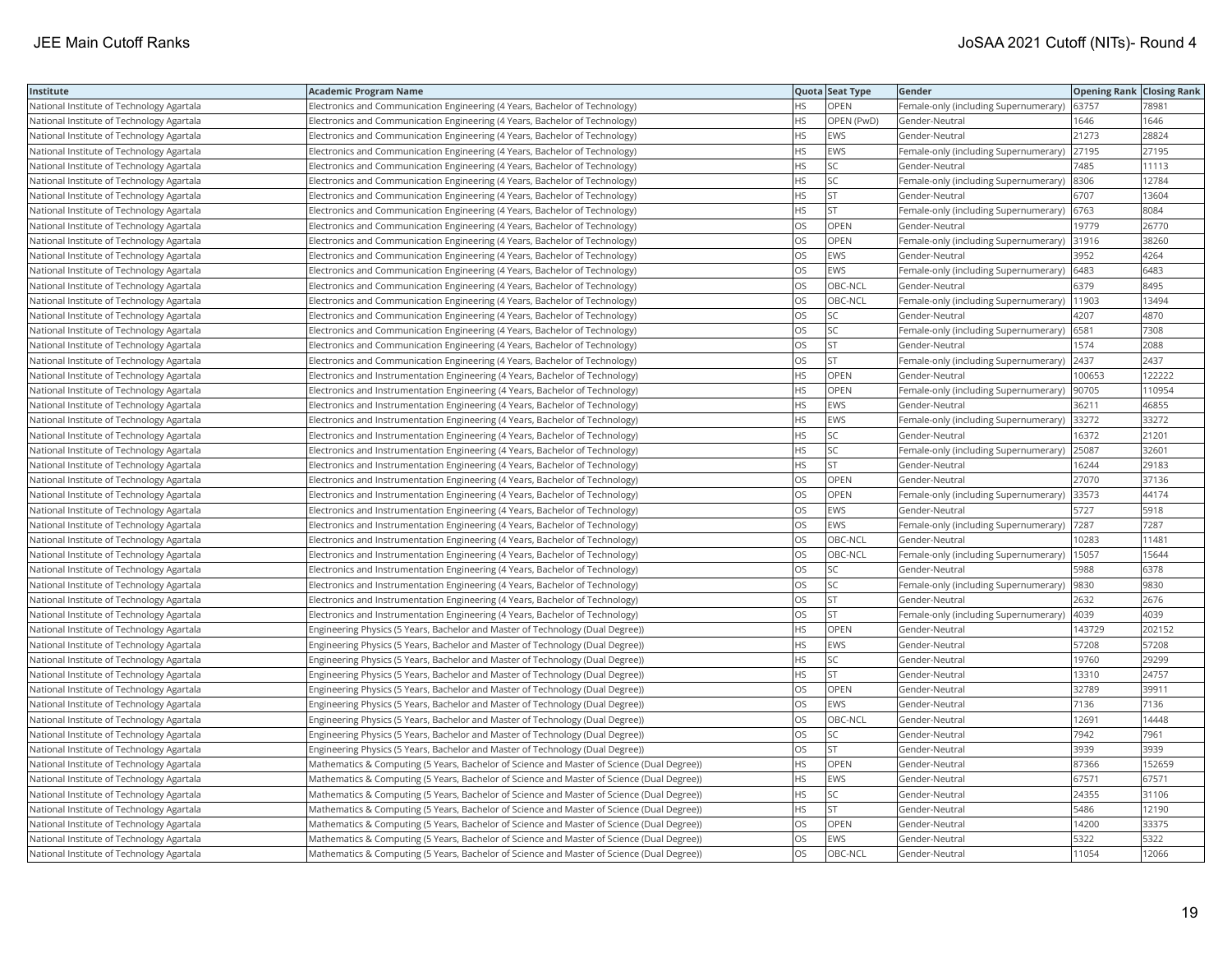| Institute                                 | <b>Academic Program Name</b>                                                               |           | Quota Seat Type | Gender                                      | <b>Opening Rank Closing Rank</b> |        |
|-------------------------------------------|--------------------------------------------------------------------------------------------|-----------|-----------------|---------------------------------------------|----------------------------------|--------|
| National Institute of Technology Agartala | Mathematics & Computing (5 Years, Bachelor of Science and Master of Science (Dual Degree)) | OS        | SC              | Gender-Neutral                              | 6510                             | 6634   |
| National Institute of Technology Agartala | Mathematics & Computing (5 Years, Bachelor of Science and Master of Science (Dual Degree)) | ЭS        | <b>ST</b>       | Gender-Neutral                              | 1700                             | 1700   |
| National Institute of Technology Agartala | Mechanical Engineering (4 Years, Bachelor of Technology)                                   | HS        | OPEN            | Gender-Neutral                              | 90714                            | 137081 |
| National Institute of Technology Agartala | Mechanical Engineering (4 Years, Bachelor of Technology)                                   | НS        | <b>OPEN</b>     | Female-only (including Supernumerary)       | 115136                           | 134595 |
| National Institute of Technology Agartala | Mechanical Engineering (4 Years, Bachelor of Technology)                                   | HS        | <b>EWS</b>      | Gender-Neutral                              | 33216                            | 40415  |
| National Institute of Technology Agartala | Mechanical Engineering (4 Years, Bachelor of Technology)                                   | HS.       | <b>EWS</b>      | Female-only (including Supernumerary) 33741 |                                  | 33741  |
| National Institute of Technology Agartala | Mechanical Engineering (4 Years, Bachelor of Technology)                                   | HS        | SC              | Gender-Neutral                              | 14550                            | 18430  |
| National Institute of Technology Agartala | Mechanical Engineering (4 Years, Bachelor of Technology)                                   | HS        | SC              | Female-only (including Supernumerary)       | 15850                            | 29867  |
| National Institute of Technology Agartala | Mechanical Engineering (4 Years, Bachelor of Technology)                                   | HS        | <b>ST</b>       | Gender-Neutral                              | 9491                             | 19373  |
| National Institute of Technology Agartala | Mechanical Engineering (4 Years, Bachelor of Technology)                                   | HS        | <b>ST</b>       | Female-only (including Supernumerary)       | 10402                            | 23897  |
| National Institute of Technology Agartala | Mechanical Engineering (4 Years, Bachelor of Technology)                                   | OS        | OPEN            | Gender-Neutral                              | 31053                            | 37451  |
| National Institute of Technology Agartala | Mechanical Engineering (4 Years, Bachelor of Technology)                                   | OS        | OPEN            | Female-only (including Supernumerary)       | 48395                            | 51028  |
| National Institute of Technology Agartala | Mechanical Engineering (4 Years, Bachelor of Technology)                                   | OS        | OPEN (PwD)      | Gender-Neutral                              | 1441                             | 1953   |
| National Institute of Technology Agartala | Mechanical Engineering (4 Years, Bachelor of Technology)                                   | OS        | <b>EWS</b>      | Gender-Neutral                              | 5797                             | 6213   |
| National Institute of Technology Agartala | Mechanical Engineering (4 Years, Bachelor of Technology)                                   | OS        | EWS             | Female-only (including Supernumerary)       | 7822                             | 7822   |
| National Institute of Technology Agartala | Mechanical Engineering (4 Years, Bachelor of Technology)                                   | OS        | OBC-NCL         | Gender-Neutral                              | 10609                            | 12351  |
| National Institute of Technology Agartala | Mechanical Engineering (4 Years, Bachelor of Technology)                                   | OS        | OBC-NCL         | Female-only (including Supernumerary)       | 17553                            | 18750  |
| National Institute of Technology Agartala | Mechanical Engineering (4 Years, Bachelor of Technology)                                   | OS        | <b>SC</b>       | Gender-Neutral                              | 5769                             | 7240   |
| National Institute of Technology Agartala | Mechanical Engineering (4 Years, Bachelor of Technology)                                   | OS        | SC              | Female-only (including Supernumerary)       | 9172                             | 9690   |
| National Institute of Technology Agartala | Mechanical Engineering (4 Years, Bachelor of Technology)                                   | <b>OS</b> | <b>ST</b>       | Gender-Neutral                              | 2708                             | 2811   |
| National Institute of Technology Agartala | Mechanical Engineering (4 Years, Bachelor of Technology)                                   | OS        | <b>ST</b>       | Female-only (including Supernumerary) 3511  |                                  | 3511   |
| National Institute of Technology Agartala | (Physics (5 Years, Bachelor of Science and Master of Science (Dual Degree)                 | HS        | OPEN            | Gender-Neutral                              | 63570                            | 145701 |
| National Institute of Technology Agartala | Physics (5 Years, Bachelor of Science and Master of Science (Dual Degree))                 | ΗS        | <b>EWS</b>      | Gender-Neutral                              | 56603                            | 61059  |
| National Institute of Technology Agartala | Physics (5 Years, Bachelor of Science and Master of Science (Dual Degree))                 | HS        | SC              | Gender-Neutral                              | 13502                            | 14516  |
| National Institute of Technology Agartala | Physics (5 Years, Bachelor of Science and Master of Science (Dual Degree))                 | HS        | <b>ST</b>       | Gender-Neutral                              | 9304                             | 16348  |
| National Institute of Technology Agartala | (Physics (5 Years, Bachelor of Science and Master of Science (Dual Degree)                 | OS        | OPEN            | Gender-Neutral                              | 37444                            | 42593  |
| National Institute of Technology Agartala | Physics (5 Years, Bachelor of Science and Master of Science (Dual Degree))                 | OS        | <b>EWS</b>      | Gender-Neutral                              | 7911                             | 7911   |
| National Institute of Technology Agartala | Physics (5 Years, Bachelor of Science and Master of Science (Dual Degree))                 | OS        | OBC-NCL         | Gender-Neutral                              | 15671                            | 16067  |
| National Institute of Technology Agartala | Physics (5 Years, Bachelor of Science and Master of Science (Dual Degree))                 | OS        | SC              | Gender-Neutral                              | 9587                             | 9799   |
| National Institute of Technology Agartala | Physics (5 Years, Bachelor of Science and Master of Science (Dual Degree))                 | OS        | ST              | Gender-Neutral                              | 4064                             | 4064   |
| National Institute of Technology Agartala | Production Engineering (4 Years, Bachelor of Technology)                                   | HS        | OPEN            | Gender-Neutral                              | 178017                           | 218718 |
| National Institute of Technology Agartala | Production Engineering (4 Years, Bachelor of Technology)                                   | ΗS        | <b>OPEN</b>     | Female-only (including Supernumerary)       | 182777                           | 211091 |
| National Institute of Technology Agartala | Production Engineering (4 Years, Bachelor of Technology)                                   | HS        | EWS             | Gender-Neutral                              | 48521                            | 62262  |
| National Institute of Technology Agartala | Production Engineering (4 Years, Bachelor of Technology)                                   | HS        | <b>EWS</b>      | Female-only (including Supernumerary)       | 59450                            | 59450  |
| National Institute of Technology Agartala | Production Engineering (4 Years, Bachelor of Technology)                                   | HS        | <b>SC</b>       | Gender-Neutral                              | 23250                            | 30918  |
| National Institute of Technology Agartala | Production Engineering (4 Years, Bachelor of Technology)                                   | HS        | SC              | Female-only (including Supernumerary)       | 38702                            | 41696  |
| National Institute of Technology Agartala | Production Engineering (4 Years, Bachelor of Technology)                                   | HS        | <b>ST</b>       | Gender-Neutral                              | 31221                            | 31221  |
| National Institute of Technology Agartala | Production Engineering (4 Years, Bachelor of Technology)                                   | HS        | <b>ST</b>       | Female-only (including Supernumerary) 22798 |                                  | 22798  |
| National Institute of Technology Agartala | Production Engineering (4 Years, Bachelor of Technology)                                   | OS        | OPEN            | Gender-Neutral                              | 44966                            | 49496  |
| National Institute of Technology Agartala | Production Engineering (4 Years, Bachelor of Technology)                                   | OS        | <b>OPEN</b>     | Female-only (including Supernumerary)       | 55626                            | 58167  |
| National Institute of Technology Agartala | Production Engineering (4 Years, Bachelor of Technology)                                   | OS        | <b>EWS</b>      | Gender-Neutral                              | 7527                             | 7715   |
| National Institute of Technology Agartala | Production Engineering (4 Years, Bachelor of Technology)                                   | OS        | EWS             | Female-only (including Supernumerary)  9146 |                                  | 9146   |
| National Institute of Technology Agartala | Production Engineering (4 Years, Bachelor of Technology)                                   | OS        | OBC-NCL         | Gender-Neutral                              | 13663                            | 15214  |
| National Institute of Technology Agartala | Production Engineering (4 Years, Bachelor of Technology)                                   | OS        | OBC-NCL         | Female-only (including Supernumerary)       | 20607                            | 21350  |
| National Institute of Technology Agartala | Production Engineering (4 Years, Bachelor of Technology)                                   | OS        | SC              | Gender-Neutral                              | 8051                             | 9147   |
| National Institute of Technology Agartala | Production Engineering (4 Years, Bachelor of Technology)                                   | OS        | SC              | Female-only (including Supernumerary)       | 9855                             | 10377  |
| National Institute of Technology Agartala | Production Engineering (4 Years, Bachelor of Technology)                                   | OS        | <b>ST</b>       | Gender-Neutral                              | 3126                             | 3858   |
| National Institute of Technology Agartala | Production Engineering (4 Years, Bachelor of Technology)                                   | ЭS        | <b>ST</b>       | Female-only (including Supernumerary)       | 4719                             | 4719   |
| National Institute of Technology Calicut  | Architecture (5 Years, Bachelor of Architecture)                                           | HS        | OPEN            | Gender-Neutral                              | 181                              | 433    |
| National Institute of Technology Calicut  | Architecture (5 Years, Bachelor of Architecture)                                           | HS.       | OPEN            | Female-only (including Supernumerary)       | 25                               | 178    |
| National Institute of Technology Calicut  | Architecture (5 Years, Bachelor of Architecture)                                           | <b>HS</b> | OPEN (PwD)      | Gender-Neutral                              |                                  | 12     |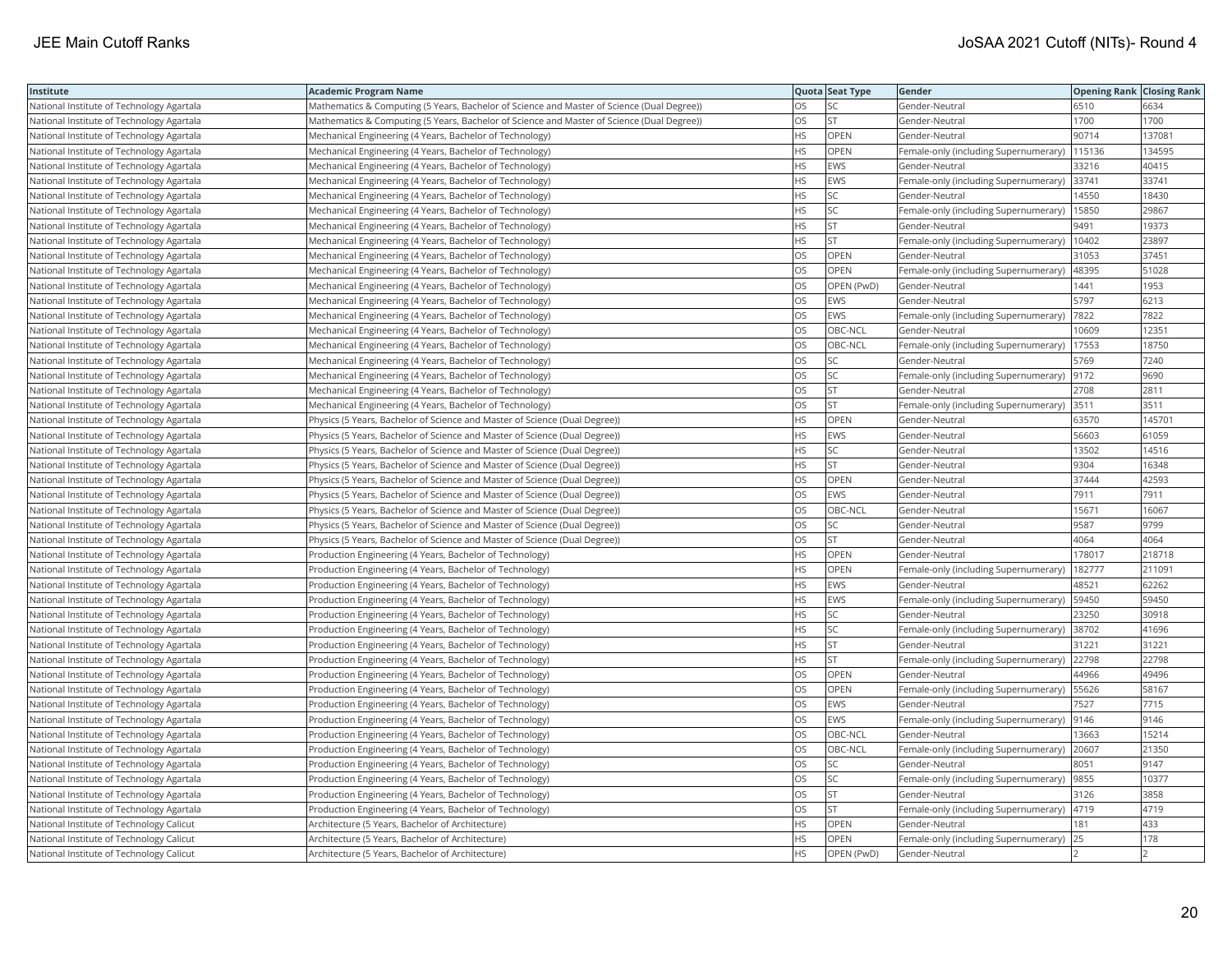| Institute                                | <b>Academic Program Name</b>                           |           | Quota Seat Type | Gender                                        | <b>Opening Rank Closing Rank</b> |       |
|------------------------------------------|--------------------------------------------------------|-----------|-----------------|-----------------------------------------------|----------------------------------|-------|
| National Institute of Technology Calicut | Architecture (5 Years, Bachelor of Architecture)       | НS        | EWS             | Gender-Neutral                                | 187                              | 540   |
| National Institute of Technology Calicut | Architecture (5 Years, Bachelor of Architecture)       | <b>HS</b> | <b>EWS</b>      | Female-only (including Supernumerary)         | 95                               | 95    |
| National Institute of Technology Calicut | Architecture (5 Years, Bachelor of Architecture)       | HS        | OBC-NCL         | Gender-Neutral                                | 119                              | 169   |
| National Institute of Technology Calicut | Architecture (5 Years, Bachelor of Architecture)       | <b>HS</b> | OBC-NCL         | Female-only (including Supernumerary)         | 118                              | 118   |
| National Institute of Technology Calicut | Architecture (5 Years, Bachelor of Architecture)       | НS        | SC              | Gender-Neutral                                | 181                              | 182   |
| National Institute of Technology Calicut | Architecture (5 Years, Bachelor of Architecture)       | НS        | SC              | Female-only (including Supernumerary)   18    |                                  | 18    |
| National Institute of Technology Calicut | Architecture (5 Years, Bachelor of Architecture)       | ΗS        | <b>ST</b>       | Gender-Neutral                                | 718                              | 718   |
| National Institute of Technology Calicut | Architecture (5 Years, Bachelor of Architecture)       | OS        | OPEN            | Gender-Neutral                                | 45                               | 417   |
| National Institute of Technology Calicut | Architecture (5 Years, Bachelor of Architecture)       | OS        | OPEN            | Female-only (including Supernumerary)         | 99                               | 168   |
| National Institute of Technology Calicut | Architecture (5 Years, Bachelor of Architecture)       | OS        | OPEN (PwD)      | Gender-Neutral                                | 31                               | 31    |
| National Institute of Technology Calicut | Architecture (5 Years, Bachelor of Architecture)       | OS        | <b>EWS</b>      | Gender-Neutral                                | 51                               | 125   |
| National Institute of Technology Calicut | Architecture (5 Years, Bachelor of Architecture)       | OS        | <b>EWS</b>      | Female-only (including Supernumerary)  150    |                                  | 150   |
| National Institute of Technology Calicut | Architecture (5 Years, Bachelor of Architecture)       | OS        | OBC-NCL         | Gender-Neutral                                | 148                              | 312   |
| National Institute of Technology Calicut | Architecture (5 Years, Bachelor of Architecture)       | OS        | OBC-NCL         | Female-only (including Supernumerary) 284     |                                  | 284   |
| National Institute of Technology Calicut | Architecture (5 Years, Bachelor of Architecture)       | OS        | SC              | Gender-Neutral                                | 50                               | 113   |
| National Institute of Technology Calicut | Architecture (5 Years, Bachelor of Architecture)       | OS        | <b>SC</b>       | Female-only (including Supernumerary)   59    |                                  | 59    |
| National Institute of Technology Calicut | Architecture (5 Years, Bachelor of Architecture)       | OS        | <b>ST</b>       | Gender-Neutral                                | 58                               | 58    |
| National Institute of Technology Calicut | Architecture (5 Years, Bachelor of Architecture)       | OS        | <b>ST</b>       | Female-only (including Supernumerary)         | 28                               | 28    |
| National Institute of Technology Calicut | Bio Technology (4 Years, Bachelor of Technology)       | НS        | OPEN            | Gender-Neutral                                | 32485                            | 45080 |
| National Institute of Technology Calicut | Bio Technology (4 Years, Bachelor of Technology)       | <b>HS</b> | OPEN            | Female-only (including Supernumerary)         | 26335                            | 26335 |
| National Institute of Technology Calicut | Bio Technology (4 Years, Bachelor of Technology)       | <b>HS</b> | <b>EWS</b>      | Gender-Neutral                                | 22510                            | 22510 |
| National Institute of Technology Calicut | Bio Technology (4 Years, Bachelor of Technology)       | HS        | OBC-NCL         | Gender-Neutral                                | 14121                            | 16978 |
| National Institute of Technology Calicut | Bio Technology (4 Years, Bachelor of Technology)       | ΗS        | OBC-NCL         | Female-only (including Supernumerary)         | 12496                            | 12496 |
| National Institute of Technology Calicut | Bio Technology (4 Years, Bachelor of Technology)       | HS.       | SC              | Gender-Neutral                                | 7045                             | 10514 |
| National Institute of Technology Calicut | Bio Technology (4 Years, Bachelor of Technology)       | HS        | SC              | Female-only (including Supernumerary)         | 5682                             | 5682  |
| National Institute of Technology Calicut | Bio Technology (4 Years, Bachelor of Technology)       | OS        | OPEN            | Gender-Neutral                                | 25290                            | 29104 |
| National Institute of Technology Calicut | Bio Technology (4 Years, Bachelor of Technology)       | OS        | OPEN            | Female-only (including Supernumerary)         | 27661                            | 28954 |
| National Institute of Technology Calicut | Bio Technology (4 Years, Bachelor of Technology)       | OS        | <b>EWS</b>      | Gender-Neutral                                | 5398                             | 5703  |
| National Institute of Technology Calicut | Bio Technology (4 Years, Bachelor of Technology)       | OS        | OBC-NCL         | Gender-Neutral                                | 10487                            | 10873 |
| National Institute of Technology Calicut | Bio Technology (4 Years, Bachelor of Technology)       | OS        | OBC-NCL         | Female-only (including Supernumerary)         | 15775                            | 15775 |
| National Institute of Technology Calicut | Bio Technology (4 Years, Bachelor of Technology)       | OS        |                 | OBC-NCL (PwD) Gender-Neutral                  | 431                              | 431   |
| National Institute of Technology Calicut | Bio Technology (4 Years, Bachelor of Technology)       | OS        | SC              | Gender-Neutral                                | 4604                             | 6092  |
| National Institute of Technology Calicut | Bio Technology (4 Years, Bachelor of Technology)       | OS        | <b>SC</b>       | Female-only (including Supernumerary)         | 5457                             | 5457  |
| National Institute of Technology Calicut | Bio Technology (4 Years, Bachelor of Technology)       | OS        | <b>ST</b>       | Gender-Neutral                                | 990                              | 990   |
| National Institute of Technology Calicut | Chemical Engineering (4 Years, Bachelor of Technology) | HS        | OPEN            | Gender-Neutral                                | 23506                            | 37258 |
| National Institute of Technology Calicut | Chemical Engineering (4 Years, Bachelor of Technology) | <b>HS</b> | OPEN            | Female-only (including Supernumerary)         | 31046                            | 36123 |
| National Institute of Technology Calicut | Chemical Engineering (4 Years, Bachelor of Technology) | <b>HS</b> | OPEN (PwD)      | Gender-Neutral                                | 2198                             | 2198  |
| National Institute of Technology Calicut | Chemical Engineering (4 Years, Bachelor of Technology) | HS        | <b>EWS</b>      | Gender-Neutral                                | 32512                            | 32512 |
| National Institute of Technology Calicut | Chemical Engineering (4 Years, Bachelor of Technology) | HS        | <b>EWS</b>      | Female-only (including Supernumerary) 22277   |                                  | 22277 |
| National Institute of Technology Calicut | Chemical Engineering (4 Years, Bachelor of Technology) | HS        | OBC-NCL         | Gender-Neutral                                | 9521                             | 12919 |
| National Institute of Technology Calicut | Chemical Engineering (4 Years, Bachelor of Technology) | <b>HS</b> | OBC-NCL         | Female-only (including Supernumerary)  9990   |                                  | 12468 |
| National Institute of Technology Calicut | Chemical Engineering (4 Years, Bachelor of Technology) | HS        | SC              | Gender-Neutral                                | 13344                            | 22107 |
| National Institute of Technology Calicut | Chemical Engineering (4 Years, Bachelor of Technology) | HS        | <b>SC</b>       | Female-only (including Supernumerary)         | 7798                             | 15540 |
| National Institute of Technology Calicut | Chemical Engineering (4 Years, Bachelor of Technology) | НS        | <b>ST</b>       | Gender-Neutral                                | 26649                            | 26649 |
| National Institute of Technology Calicut | Chemical Engineering (4 Years, Bachelor of Technology) | OS        | OPEN            | Gender-Neutral                                | 18330                            | 22811 |
| National Institute of Technology Calicut | Chemical Engineering (4 Years, Bachelor of Technology) | OS        | <b>OPEN</b>     | Female-only (including Supernumerary)         | 21692                            | 28445 |
| National Institute of Technology Calicut | Chemical Engineering (4 Years, Bachelor of Technology) | OS        | OPEN (PwD)      | Gender-Neutral                                | 1229                             | 1229  |
| National Institute of Technology Calicut | Chemical Engineering (4 Years, Bachelor of Technology) | OS        | EWS             | Gender-Neutral                                | 3362                             | 3663  |
| National Institute of Technology Calicut | Chemical Engineering (4 Years, Bachelor of Technology) | OS        | <b>EWS</b>      | Female-only (including Supernumerary)  4894   |                                  | 4894  |
| National Institute of Technology Calicut | Chemical Engineering (4 Years, Bachelor of Technology) | OS        | OBC-NCL         | Gender-Neutral                                | 6822                             | 8290  |
| National Institute of Technology Calicut | Chemical Engineering (4 Years, Bachelor of Technology) | OS        | OBC-NCL         | Female-only (including Supernumerary)   12366 |                                  | 14247 |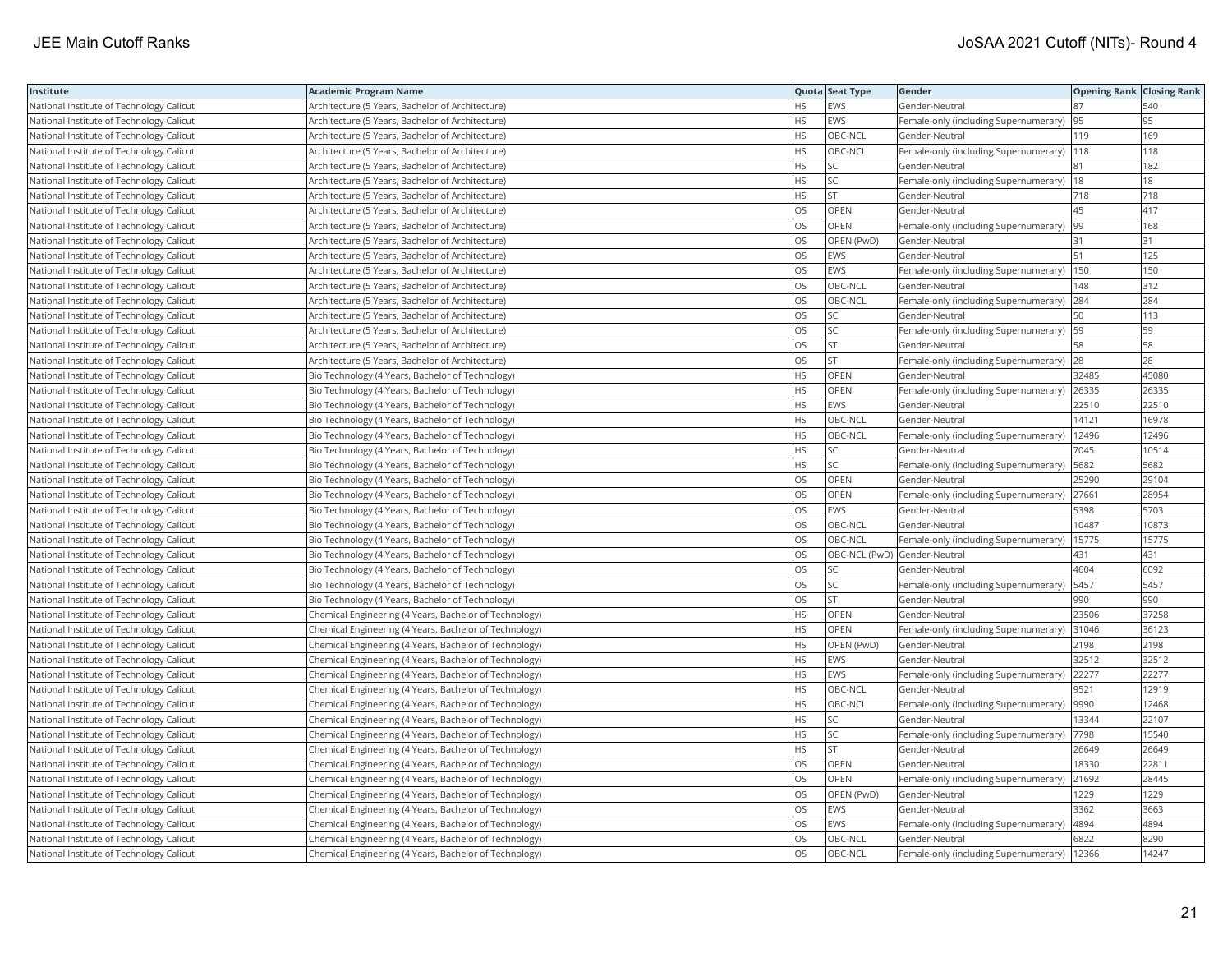| Institute                                | <b>Academic Program Name</b>                                       |           | Quota Seat Type              | Gender                                                   | <b>Opening Rank Closing Rank</b> |       |
|------------------------------------------|--------------------------------------------------------------------|-----------|------------------------------|----------------------------------------------------------|----------------------------------|-------|
| National Institute of Technology Calicut | Chemical Engineering (4 Years, Bachelor of Technology)             | OS        | OBC-NCL (PwD) Gender-Neutral |                                                          | 474                              | 474   |
| National Institute of Technology Calicut | Chemical Engineering (4 Years, Bachelor of Technology)             | ЭS        | SC                           | Gender-Neutral                                           | 4318                             | 4887  |
| National Institute of Technology Calicut | Chemical Engineering (4 Years, Bachelor of Technology)             | OS        | SC                           | Female-only (including Supernumerary)   5343             |                                  | 5480  |
| National Institute of Technology Calicut | Chemical Engineering (4 Years, Bachelor of Technology)             | OS        | <b>ST</b>                    | Gender-Neutral                                           | 1190                             | 1663  |
| National Institute of Technology Calicut | Chemical Engineering (4 Years, Bachelor of Technology)             | OS        | <b>ST</b>                    | Female-only (including Supernumerary)                    | 2734                             | 2734  |
| National Institute of Technology Calicut | Civil Engineering (4 Years, Bachelor of Technology)                | HS        | OPEN                         | Gender-Neutral                                           | 17748                            | 46661 |
| National Institute of Technology Calicut | Civil Engineering (4 Years, Bachelor of Technology)                | HS        | OPEN                         | Female-only (including Supernumerary)                    | 27999                            | 51300 |
| National Institute of Technology Calicut | Civil Engineering (4 Years, Bachelor of Technology)                | <b>HS</b> | EWS                          | Female-only (including Supernumerary)   50982            |                                  | 50982 |
| National Institute of Technology Calicut | Civil Engineering (4 Years, Bachelor of Technology)                | HS        | OBC-NCL                      | Gender-Neutral                                           | 11993                            | 16272 |
| National Institute of Technology Calicut | Civil Engineering (4 Years, Bachelor of Technology)                | HS        | OBC-NCL                      | Female-only (including Supernumerary)                    | 14115                            | 15508 |
| National Institute of Technology Calicut | Civil Engineering (4 Years, Bachelor of Technology)                | ΗS        | <b>SC</b>                    | Gender-Neutral                                           | 14215                            | 27209 |
| National Institute of Technology Calicut | Civil Engineering (4 Years, Bachelor of Technology)                | HS        | SC                           | Female-only (including Supernumerary)                    | 10606                            | 12754 |
| National Institute of Technology Calicut | Civil Engineering (4 Years, Bachelor of Technology)                | <b>HS</b> | <b>ST</b>                    | Gender-Neutral                                           | 8021                             | 19380 |
| National Institute of Technology Calicut | Civil Engineering (4 Years, Bachelor of Technology)                | <b>HS</b> | <b>ST</b>                    | Female-only (including Supernumerary)                    | 9684                             | 9684  |
| National Institute of Technology Calicut | Civil Engineering (4 Years, Bachelor of Technology)                | OS        | OPEN                         | Gender-Neutral                                           | 20070                            | 27251 |
| National Institute of Technology Calicut | Civil Engineering (4 Years, Bachelor of Technology)                | OS        | OPEN                         | Female-only (including Supernumerary) 32730              |                                  | 34368 |
| National Institute of Technology Calicut | Civil Engineering (4 Years, Bachelor of Technology)                | OS.       | OPEN (PwD)                   | Gender-Neutral                                           | 1030                             | 1030  |
| National Institute of Technology Calicut | Civil Engineering (4 Years, Bachelor of Technology)                | OS        | OPEN (PwD)                   | Female-only (including Supernumerary)                    | 1455                             | 1455  |
| National Institute of Technology Calicut | Civil Engineering (4 Years, Bachelor of Technology)                | OS        | EWS                          | Gender-Neutral                                           | 4059                             | 4186  |
| National Institute of Technology Calicut | Civil Engineering (4 Years, Bachelor of Technology)                | <b>OS</b> | <b>EWS</b>                   | Female-only (including Supernumerary)                    | 5464                             | 5464  |
| National Institute of Technology Calicut | Civil Engineering (4 Years, Bachelor of Technology)                | OS        | EWS (PwD)                    | Gender-Neutral                                           | 208                              | 208   |
| National Institute of Technology Calicut | Civil Engineering (4 Years, Bachelor of Technology)                | OS        | OBC-NCL                      | Gender-Neutral                                           | 6995                             | 8423  |
| National Institute of Technology Calicut | Civil Engineering (4 Years, Bachelor of Technology)                | OS        | OBC-NCL                      | Female-only (including Supernumerary)   11156            |                                  | 15475 |
| National Institute of Technology Calicut | Civil Engineering (4 Years, Bachelor of Technology)                | OS        | SC                           | Gender-Neutral                                           | 3553                             | 4274  |
| National Institute of Technology Calicut | Civil Engineering (4 Years, Bachelor of Technology)                | OS        | SC                           | Female-only (including Supernumerary)                    | 5232                             | 5578  |
| National Institute of Technology Calicut | Civil Engineering (4 Years, Bachelor of Technology)                | OS        | <b>ST</b>                    | Gender-Neutral                                           | 1250                             | 1392  |
| National Institute of Technology Calicut | Civil Engineering (4 Years, Bachelor of Technology)                | OS        | <b>ST</b>                    | Female-only (including Supernumerary)                    | 1368                             | 1368  |
| National Institute of Technology Calicut | Computer Science and Engineering (4 Years, Bachelor of Technology) | HS        | OPEN                         | Gender-Neutral                                           | 1404                             | 10158 |
| National Institute of Technology Calicut | Computer Science and Engineering (4 Years, Bachelor of Technology) | <b>HS</b> | <b>OPEN</b>                  | Female-only (including Supernumerary)                    | 7833                             | 13963 |
| National Institute of Technology Calicut | Computer Science and Engineering (4 Years, Bachelor of Technology) | HS        | OPEN (PwD)                   | Gender-Neutral                                           | 242                              | 242   |
| National Institute of Technology Calicut | Computer Science and Engineering (4 Years, Bachelor of Technology) | ΗS        | OPEN (PwD)                   | Female-only (including Supernumerary) 217                |                                  | 217   |
| National Institute of Technology Calicut | Computer Science and Engineering (4 Years, Bachelor of Technology) | ΗS        | <b>EWS</b>                   | Gender-Neutral                                           | 1506                             | 14972 |
| National Institute of Technology Calicut | Computer Science and Engineering (4 Years, Bachelor of Technology) | HS        | <b>EWS</b>                   | Female-only (including Supernumerary)                    | 6586                             | 17634 |
| National Institute of Technology Calicut | Computer Science and Engineering (4 Years, Bachelor of Technology) | HS        | OBC-NCL                      | Gender-Neutral                                           | 2001                             | 3716  |
| National Institute of Technology Calicut | Computer Science and Engineering (4 Years, Bachelor of Technology) | ΗS        | OBC-NCL                      | Female-only (including Supernumerary)                    | 4391                             | 5511  |
| National Institute of Technology Calicut | Computer Science and Engineering (4 Years, Bachelor of Technology) | <b>HS</b> | OBC-NCL (PwD) Gender-Neutral |                                                          | 170                              | 170   |
| National Institute of Technology Calicut | Computer Science and Engineering (4 Years, Bachelor of Technology) | HS        |                              | OBC-NCL (PwD) Female-only (including Supernumerary)  113 |                                  | 113   |
| National Institute of Technology Calicut | Computer Science and Engineering (4 Years, Bachelor of Technology) | ΗS        | <b>SC</b>                    | Gender-Neutral                                           | 1924                             | 5115  |
| National Institute of Technology Calicut | Computer Science and Engineering (4 Years, Bachelor of Technology) | HS        | SC                           | Female-only (including Supernumerary) 2629               |                                  | 5485  |
| National Institute of Technology Calicut | Computer Science and Engineering (4 Years, Bachelor of Technology) | HS        | <b>ST</b>                    | Gender-Neutral                                           | 563                              | 2485  |
| National Institute of Technology Calicut | Computer Science and Engineering (4 Years, Bachelor of Technology) | ΗS        | <b>ST</b>                    | Female-only (including Supernumerary)                    | 3633                             | 3633  |
| National Institute of Technology Calicut | Computer Science and Engineering (4 Years, Bachelor of Technology) | OS        | OPEN                         | Gender-Neutral                                           | 180                              | 3086  |
| National Institute of Technology Calicut | Computer Science and Engineering (4 Years, Bachelor of Technology) | OS        | OPEN                         | Female-only (including Supernumerary)                    | 2646                             | 4964  |
| National Institute of Technology Calicut | Computer Science and Engineering (4 Years, Bachelor of Technology) | OS        | OPEN (PwD)                   | Gender-Neutral                                           | 114                              | 114   |
| National Institute of Technology Calicut | Computer Science and Engineering (4 Years, Bachelor of Technology) | OS        | OPEN (PwD)                   | Female-only (including Supernumerary) 248                |                                  | 248   |
| National Institute of Technology Calicut | Computer Science and Engineering (4 Years, Bachelor of Technology) | OS        | <b>EWS</b>                   | Gender-Neutral                                           | 319                              | 445   |
| National Institute of Technology Calicut | Computer Science and Engineering (4 Years, Bachelor of Technology) | OS        | <b>EWS</b>                   | Female-only (including Supernumerary) 634                |                                  | 647   |
| National Institute of Technology Calicut | Computer Science and Engineering (4 Years, Bachelor of Technology) | OS        | OBC-NCL                      | Gender-Neutral                                           | 592                              | 1292  |
| National Institute of Technology Calicut | Computer Science and Engineering (4 Years, Bachelor of Technology) | OS        | OBC-NCL                      | Female-only (including Supernumerary)                    | 1669                             | 2096  |
| National Institute of Technology Calicut | Computer Science and Engineering (4 Years, Bachelor of Technology) | OS        | OBC-NCL (PwD) Gender-Neutral |                                                          | 56                               | 56    |
| National Institute of Technology Calicut | Computer Science and Engineering (4 Years, Bachelor of Technology) | <b>OS</b> | <b>SC</b>                    | Gender-Neutral                                           | 363                              | 621   |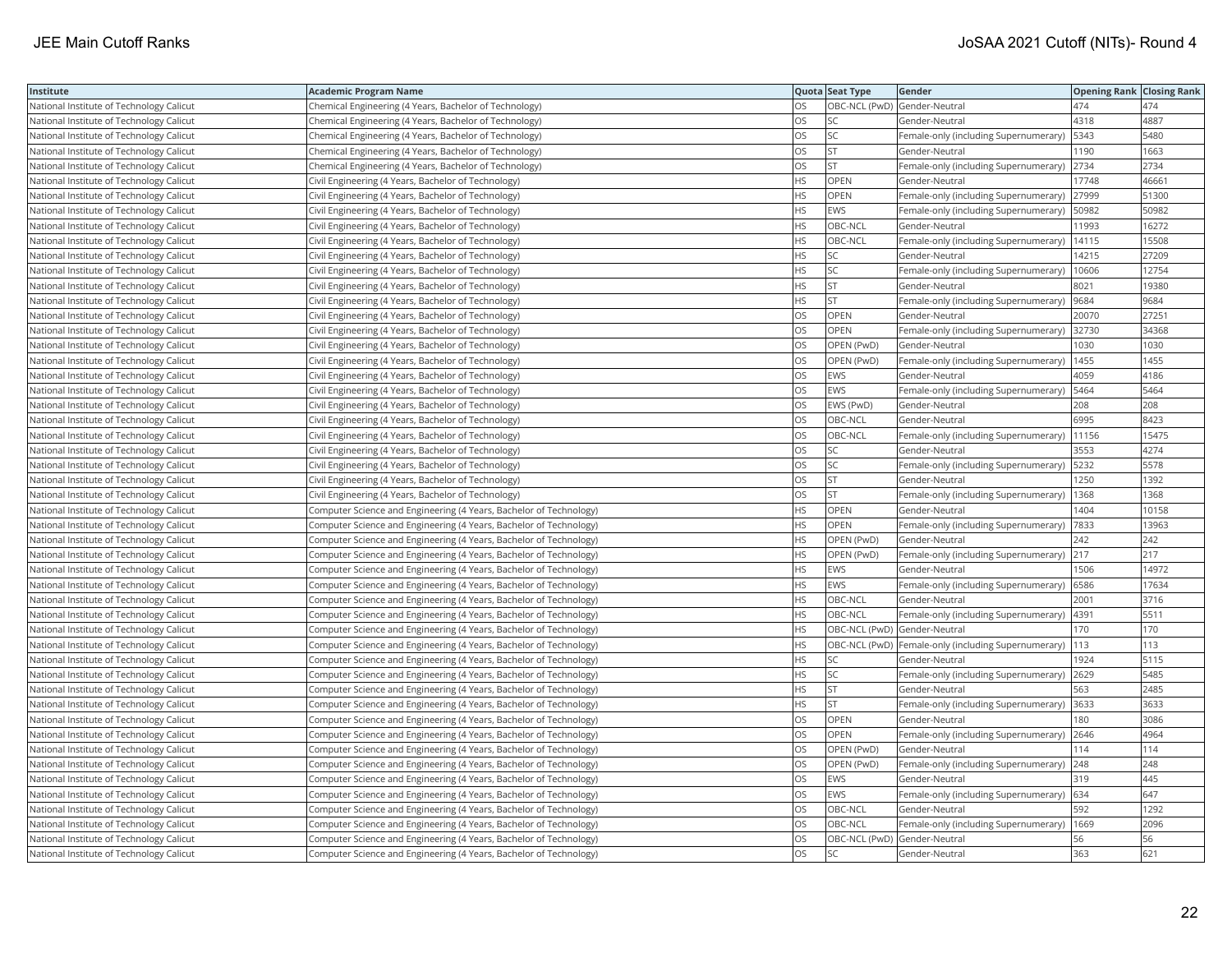| Institute                                | <b>Academic Program Name</b>                                                 |           | Quota Seat Type              | Gender                                                      | <b>Opening Rank Closing Rank</b> |       |
|------------------------------------------|------------------------------------------------------------------------------|-----------|------------------------------|-------------------------------------------------------------|----------------------------------|-------|
| National Institute of Technology Calicut | Computer Science and Engineering (4 Years, Bachelor of Technology)           | OS        | SC                           | Female-only (including Supernumerary)                       | 987                              | 1204  |
| National Institute of Technology Calicut | Computer Science and Engineering (4 Years, Bachelor of Technology)           | OS        | SC (PwD)                     | Gender-Neutral                                              | 15                               | 15    |
| National Institute of Technology Calicut | Computer Science and Engineering (4 Years, Bachelor of Technology)           | OS        | <b>ST</b>                    | Gender-Neutral                                              | 128                              | 230   |
| National Institute of Technology Calicut | Computer Science and Engineering (4 Years, Bachelor of Technology)           | OS        | <b>ST</b>                    | Female-only (including Supernumerary)                       | 358                              | 358   |
| National Institute of Technology Calicut | Computer Science and Engineering (4 Years, Bachelor of Technology)           | OS        | ST (PwD)                     | Gender-Neutral                                              |                                  |       |
| National Institute of Technology Calicut | Electrical and Electronics Engineering (4 Years, Bachelor of Technology)     | <b>HS</b> | OPEN                         | Gender-Neutral                                              | 11592                            | 20257 |
| National Institute of Technology Calicut | Electrical and Electronics Engineering (4 Years, Bachelor of Technology)     | НS        | OPEN                         | Female-only (including Supernumerary)   18439               |                                  | 26287 |
| National Institute of Technology Calicut | Electrical and Electronics Engineering (4 Years, Bachelor of Technology)     | HS        | OPEN (PwD)                   | Gender-Neutral                                              | 1779                             | 1779  |
| National Institute of Technology Calicut | Electrical and Electronics Engineering (4 Years, Bachelor of Technology)     | <b>HS</b> | <b>EWS</b>                   | Gender-Neutral                                              | 5632                             | 41516 |
| National Institute of Technology Calicut | Electrical and Electronics Engineering (4 Years, Bachelor of Technology)     | <b>HS</b> | OBC-NCL                      | Gender-Neutral                                              | 5193                             | 7460  |
| National Institute of Technology Calicut | Electrical and Electronics Engineering (4 Years, Bachelor of Technology)     | <b>HS</b> | OBC-NCL                      | Female-only (including Supernumerary)                       | 6729                             | 8990  |
| National Institute of Technology Calicut | Electrical and Electronics Engineering (4 Years, Bachelor of Technology)     | <b>HS</b> | <b>SC</b>                    | Gender-Neutral                                              | 8113                             | 14582 |
| National Institute of Technology Calicut | Electrical and Electronics Engineering (4 Years, Bachelor of Technology)     | HS        | SC                           | Female-only (including Supernumerary)   6425                |                                  | 9050  |
| National Institute of Technology Calicut | Electrical and Electronics Engineering (4 Years, Bachelor of Technology)     | ΗS        | ST                           | Gender-Neutral                                              | 7900                             | 17540 |
| National Institute of Technology Calicut | Electrical and Electronics Engineering (4 Years, Bachelor of Technology)     | ΗS        | <b>ST</b>                    | Female-only (including Supernumerary) 8309                  |                                  | 8309  |
| National Institute of Technology Calicut | Electrical and Electronics Engineering (4 Years, Bachelor of Technology)     | OS        | OPEN                         | Gender-Neutral                                              | 7653                             | 11569 |
| National Institute of Technology Calicut | Electrical and Electronics Engineering (4 Years, Bachelor of Technology)     | OS        | OPEN                         | Female-only (including Supernumerary)                       | 12944                            | 15293 |
| National Institute of Technology Calicut | Electrical and Electronics Engineering (4 Years, Bachelor of Technology)     | OS        | OPEN (PwD)                   | Female-only (including Supernumerary)                       | 1061                             | 1061  |
| National Institute of Technology Calicut | Electrical and Electronics Engineering (4 Years, Bachelor of Technology)     | OS        | <b>EWS</b>                   | Gender-Neutral                                              | 1555                             | 1777  |
| National Institute of Technology Calicut | Electrical and Electronics Engineering (4 Years, Bachelor of Technology)     | OS        | <b>EWS</b>                   | Female-only (including Supernumerary) 2526                  |                                  | 2526  |
| National Institute of Technology Calicut | Electrical and Electronics Engineering (4 Years, Bachelor of Technology)     | OS        | OBC-NCL                      | Gender-Neutral                                              | 3601                             | 4672  |
| National Institute of Technology Calicut | Electrical and Electronics Engineering (4 Years, Bachelor of Technology)     | OS        | OBC-NCL                      | Female-only (including Supernumerary)   5799                |                                  | 6732  |
| National Institute of Technology Calicut | Electrical and Electronics Engineering (4 Years, Bachelor of Technology)     | OS        |                              | OBC-NCL (PwD) Gender-Neutral                                | 333                              | 333   |
| National Institute of Technology Calicut | Electrical and Electronics Engineering (4 Years, Bachelor of Technology)     | OS        |                              | OBC-NCL (PwD)   Female-only (including Supernumerary)   662 |                                  | 662   |
| National Institute of Technology Calicut | Electrical and Electronics Engineering (4 Years, Bachelor of Technology)     | OS        | SC                           | Gender-Neutral                                              | 2030                             | 2652  |
| National Institute of Technology Calicut | Electrical and Electronics Engineering (4 Years, Bachelor of Technology)     | OS        | SC                           | Female-only (including Supernumerary) 2912                  |                                  | 3139  |
| National Institute of Technology Calicut | Electrical and Electronics Engineering (4 Years, Bachelor of Technology)     | OS        | ST                           | Gender-Neutral                                              | 652                              | 832   |
| National Institute of Technology Calicut | Electrical and Electronics Engineering (4 Years, Bachelor of Technology)     | OS        | <b>ST</b>                    | Female-only (including Supernumerary)   1164                |                                  | 1164  |
| National Institute of Technology Calicut | Electronics and Communication Engineering (4 Years, Bachelor of Technology)  | HS        | <b>OPEN</b>                  | Gender-Neutral                                              | 6875                             | 15273 |
| National Institute of Technology Calicut | Electronics and Communication Engineering (4 Years, Bachelor of Technology)  | <b>HS</b> | OPEN                         | Female-only (including Supernumerary)  8738                 |                                  | 16634 |
| National Institute of Technology Calicut | Electronics and Communication Engineering (4 Years, Bachelor of Technology)  | HS        | OPEN (PwD)                   | Female-only (including Supernumerary)  788                  |                                  | 788   |
| National Institute of Technology Calicut | Electronics and Communication Engineering (4 Years, Bachelor of Technology)  | ΗS        | <b>EWS</b>                   | Gender-Neutral                                              | 3794                             | 25988 |
| National Institute of Technology Calicut | Electronics and Communication Engineering (4 Years, Bachelor of Technology)  | НS        | EWS                          | Female-only (including Supernumerary) 22612                 |                                  | 53129 |
| National Institute of Technology Calicut | Electronics and Communication Engineering (4 Years, Bachelor of Technology)  | HS        | OBC-NCL                      | Gender-Neutral                                              | 3390                             | 5158  |
| National Institute of Technology Calicut | Electronics and Communication Engineering (4 Years, Bachelor of Technology)  | <b>HS</b> | OBC-NCL                      | Female-only (including Supernumerary)   5010                |                                  | 5876  |
| National Institute of Technology Calicut | Electronics and Communication Engineering (4 Years, Bachelor of Technology)  | <b>HS</b> |                              | OBC-NCL (PwD)  Female-only (including Supernumerary)        | 637                              | 637   |
| National Institute of Technology Calicut | Electronics and Communication Engineering (4 Years, Bachelor of Technology)  | HS        | SC                           | Gender-Neutral                                              | 2718                             | 7171  |
| National Institute of Technology Calicut | Electronics and Communication Engineering (4 Years, Bachelor of Technology)  | HS        | SC                           | Female-only (including Supernumerary) 4071                  |                                  | 6349  |
| National Institute of Technology Calicut | [Electronics and Communication Engineering (4 Years, Bachelor of Technology) | HS        | <b>ST</b>                    | Gender-Neutral                                              | 4502                             | 16240 |
| National Institute of Technology Calicut | Electronics and Communication Engineering (4 Years, Bachelor of Technology)  | HS        | <b>ST</b>                    | Female-only (including Supernumerary)   13896               |                                  | 13896 |
| National Institute of Technology Calicut | Electronics and Communication Engineering (4 Years, Bachelor of Technology)  | OS        | <b>OPEN</b>                  | Gender-Neutral                                              | 5280                             | 7592  |
| National Institute of Technology Calicut | Electronics and Communication Engineering (4 Years, Bachelor of Technology)  | OS        | OPEN                         | Female-only (including Supernumerary)                       | 7708                             | 9530  |
| National Institute of Technology Calicut | Electronics and Communication Engineering (4 Years, Bachelor of Technology)  | OS        | OPEN (PwD)                   | Gender-Neutral                                              | 167                              | 167   |
| National Institute of Technology Calicut | Electronics and Communication Engineering (4 Years, Bachelor of Technology)  | OS        | OPEN (PwD)                   | Female-only (including Supernumerary)                       | 603                              | 603   |
| National Institute of Technology Calicut | Electronics and Communication Engineering (4 Years, Bachelor of Technology)  | OS        | <b>EWS</b>                   | Gender-Neutral                                              | 942                              | 1073  |
| National Institute of Technology Calicut | Electronics and Communication Engineering (4 Years, Bachelor of Technology)  | OS        | <b>EWS</b>                   | Female-only (including Supernumerary)   1286                |                                  | 1286  |
| National Institute of Technology Calicut | Electronics and Communication Engineering (4 Years, Bachelor of Technology)  | OS        | EWS (PwD)                    | Female-only (including Supernumerary)   129                 |                                  | 129   |
| National Institute of Technology Calicut | Electronics and Communication Engineering (4 Years, Bachelor of Technology)  | OS        | OBC-NCL                      | Gender-Neutral                                              | 1626                             | 2747  |
| National Institute of Technology Calicut | Electronics and Communication Engineering (4 Years, Bachelor of Technology)  | OS        | OBC-NCL                      | Female-only (including Supernumerary) 3551                  |                                  | 4621  |
| National Institute of Technology Calicut | Electronics and Communication Engineering (4 Years, Bachelor of Technology)  | OS        | OBC-NCL (PwD) Gender-Neutral |                                                             | 140                              | 140   |
| National Institute of Technology Calicut | Electronics and Communication Engineering (4 Years, Bachelor of Technology)  | <b>OS</b> | <b>SC</b>                    | Gender-Neutral                                              | 1185                             | 1767  |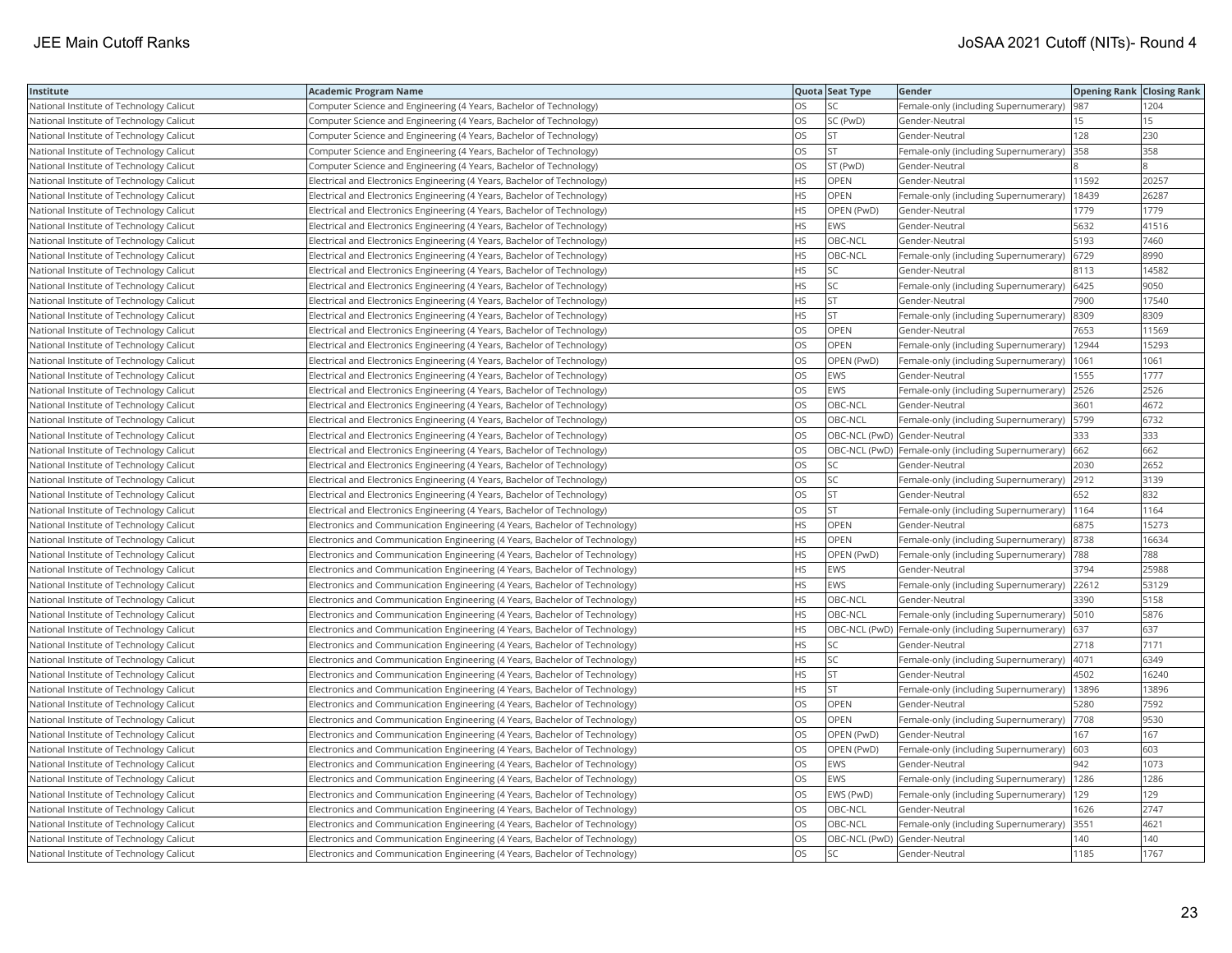| Institute                                | <b>Academic Program Name</b>                                                |           | Quota Seat Type              | Gender                                        | <b>Opening Rank   Closing Rank</b> |       |
|------------------------------------------|-----------------------------------------------------------------------------|-----------|------------------------------|-----------------------------------------------|------------------------------------|-------|
| National Institute of Technology Calicut | Electronics and Communication Engineering (4 Years, Bachelor of Technology) | OS        | SC                           | Female-only (including Supernumerary)         | 2435                               | 2577  |
| National Institute of Technology Calicut | Electronics and Communication Engineering (4 Years, Bachelor of Technology) | OS        | SC (PwD)                     | Gender-Neutral                                | 64                                 | 64    |
| National Institute of Technology Calicut | Electronics and Communication Engineering (4 Years, Bachelor of Technology) | OS        | <b>ST</b>                    | Gender-Neutral                                | 460                                | 596   |
| National Institute of Technology Calicut | Electronics and Communication Engineering (4 Years, Bachelor of Technology) | OS        | <b>ST</b>                    | Female-only (including Supernumerary)         | 709                                | 709   |
| National Institute of Technology Calicut | Engineering Physics (4 Years, Bachelor of Technology)                       | НS        | <b>OPEN</b>                  | Gender-Neutral                                | 24419                              | 33034 |
| National Institute of Technology Calicut | Engineering Physics (4 Years, Bachelor of Technology)                       | HS        | OPEN                         | Female-only (including Supernumerary)   42229 |                                    | 44606 |
| National Institute of Technology Calicut | Engineering Physics (4 Years, Bachelor of Technology)                       | HS        | <b>EWS</b>                   | Gender-Neutral                                | 14156                              | 14156 |
| National Institute of Technology Calicut | Engineering Physics (4 Years, Bachelor of Technology)                       | HS        | OBC-NCL                      | Gender-Neutral                                | 9364                               | 11443 |
| National Institute of Technology Calicut | Engineering Physics (4 Years, Bachelor of Technology)                       | HS        | OBC-NCL                      | Female-only (including Supernumerary)         | 15251                              | 15251 |
| National Institute of Technology Calicut | Engineering Physics (4 Years, Bachelor of Technology)                       | HS        | SC                           | Gender-Neutral                                | 9199                               | 9199  |
| National Institute of Technology Calicut | Engineering Physics (4 Years, Bachelor of Technology)                       | <b>HS</b> | <b>SC</b>                    | Female-only (including Supernumerary)         | 10177                              | 10177 |
| National Institute of Technology Calicut | Engineering Physics (4 Years, Bachelor of Technology)                       | OS        | <b>OPEN</b>                  | Gender-Neutral                                | 12636                              | 17206 |
| National Institute of Technology Calicut | Engineering Physics (4 Years, Bachelor of Technology)                       | OS        | OPEN                         | Female-only (including Supernumerary)         | 22611                              | 22611 |
| National Institute of Technology Calicut | Engineering Physics (4 Years, Bachelor of Technology)                       | OS        | <b>EWS</b>                   | Gender-Neutral                                | 2816                               | 3149  |
| National Institute of Technology Calicut | Engineering Physics (4 Years, Bachelor of Technology)                       | OS        | OBC-NCL                      | Gender-Neutral                                | 6702                               | 7472  |
| National Institute of Technology Calicut | Engineering Physics (4 Years, Bachelor of Technology)                       | OS        | OBC-NCL                      | Female-only (including Supernumerary)   13955 |                                    | 15694 |
| National Institute of Technology Calicut | Engineering Physics (4 Years, Bachelor of Technology)                       | OS        | SC                           | Gender-Neutral                                | 4589                               | 5062  |
| National Institute of Technology Calicut | Engineering Physics (4 Years, Bachelor of Technology)                       | OS        | SC                           | Female-only (including Supernumerary)         | 7359                               | 7359  |
| National Institute of Technology Calicut | Engineering Physics (4 Years, Bachelor of Technology)                       | OS        | <b>ST</b>                    | Gender-Neutral                                | 839                                | 1995  |
| National Institute of Technology Calicut | Materials Science and Engineering (4 Years, Bachelor of Technology)         | <b>HS</b> | OPEN                         | Gender-Neutral                                | 34748                              | 48730 |
| National Institute of Technology Calicut | Materials Science and Engineering (4 Years, Bachelor of Technology)         | <b>HS</b> | <b>OPEN</b>                  | Female-only (including Supernumerary)         | 53686                              | 53686 |
| National Institute of Technology Calicut | Materials Science and Engineering (4 Years, Bachelor of Technology)         | HS        | OBC-NCL                      | Gender-Neutral                                | 13890                              | 17843 |
| National Institute of Technology Calicut | Materials Science and Engineering (4 Years, Bachelor of Technology)         | HS        | OBC-NCL                      | Female-only (including Supernumerary)         | 17641                              | 17641 |
| National Institute of Technology Calicut | Materials Science and Engineering (4 Years, Bachelor of Technology)         | HS        | SC                           | Gender-Neutral                                | 16636                              | 27157 |
| National Institute of Technology Calicut | Materials Science and Engineering (4 Years, Bachelor of Technology)         | HS        | SC                           | Female-only (including Supernumerary)         | 33374                              | 33374 |
| National Institute of Technology Calicut | Materials Science and Engineering (4 Years, Bachelor of Technology)         | OS        | OPEN                         | Gender-Neutral                                | 24861                              | 30801 |
| National Institute of Technology Calicut | Materials Science and Engineering (4 Years, Bachelor of Technology)         | OS        | OPEN                         | Female-only (including Supernumerary)         | 38031                              | 38031 |
| National Institute of Technology Calicut | Materials Science and Engineering (4 Years, Bachelor of Technology)         | OS        | <b>EWS</b>                   | Gender-Neutral                                | 5022                               | 5247  |
| National Institute of Technology Calicut | Materials Science and Engineering (4 Years, Bachelor of Technology)         | OS        | OBC-NCL                      | Gender-Neutral                                | 8640                               | 10525 |
| National Institute of Technology Calicut | Materials Science and Engineering (4 Years, Bachelor of Technology)         | OS        | OBC-NCL                      | Female-only (including Supernumerary)         | 15866                              | 15866 |
| National Institute of Technology Calicut | Materials Science and Engineering (4 Years, Bachelor of Technology)         | OS        | SC                           | Gender-Neutral                                | 6477                               | 6477  |
| National Institute of Technology Calicut | Materials Science and Engineering (4 Years, Bachelor of Technology)         | OS        | SC                           | Female-only (including Supernumerary)  8068   |                                    | 8068  |
| National Institute of Technology Calicut | Materials Science and Engineering (4 Years, Bachelor of Technology)         | OS        | <b>ST</b>                    | Gender-Neutral                                | 2171                               | 2171  |
| National Institute of Technology Calicut | Mechanical Engineering (4 Years, Bachelor of Technology)                    | ΗS        | OPEN                         | Gender-Neutral                                | 13286                              | 28132 |
| National Institute of Technology Calicut | Mechanical Engineering (4 Years, Bachelor of Technology)                    | HS        | OPEN                         | Female-only (including Supernumerary)         | 21770                              | 33105 |
| National Institute of Technology Calicut | Mechanical Engineering (4 Years, Bachelor of Technology)                    | <b>HS</b> | OPEN (PwD)                   | Gender-Neutral                                | 498                                | 498   |
| National Institute of Technology Calicut | Mechanical Engineering (4 Years, Bachelor of Technology)                    | <b>HS</b> | <b>EWS</b>                   | Gender-Neutral                                | 9373                               | 29769 |
| National Institute of Technology Calicut | Mechanical Engineering (4 Years, Bachelor of Technology)                    | HS        | <b>EWS</b>                   | Female-only (including Supernumerary)         | 44891                              | 67965 |
| National Institute of Technology Calicut | Mechanical Engineering (4 Years, Bachelor of Technology)                    | НS        | OBC-NCL                      | Gender-Neutral                                | 6981                               | 8985  |
| National Institute of Technology Calicut | Mechanical Engineering (4 Years, Bachelor of Technology)                    | HS        | OBC-NCL                      | Female-only (including Supernumerary)   11404 |                                    | 15439 |
| National Institute of Technology Calicut | Mechanical Engineering (4 Years, Bachelor of Technology)                    | HS.       | OBC-NCL (PwD) Gender-Neutral |                                               | 981                                | 981   |
| National Institute of Technology Calicut | Mechanical Engineering (4 Years, Bachelor of Technology)                    | HS        | SC                           | Gender-Neutral                                | 8039                               | 27068 |
| National Institute of Technology Calicut | Mechanical Engineering (4 Years, Bachelor of Technology)                    | HS        | <b>SC</b>                    | Female-only (including Supernumerary)         | 16890                              | 30378 |
| National Institute of Technology Calicut | Mechanical Engineering (4 Years, Bachelor of Technology)                    | НS        | <b>ST</b>                    | Gender-Neutral                                | 2660                               | 2660  |
| National Institute of Technology Calicut | Mechanical Engineering (4 Years, Bachelor of Technology)                    | <b>HS</b> | <b>ST</b>                    | Female-only (including Supernumerary)         | 13804                              | 13804 |
| National Institute of Technology Calicut | Mechanical Engineering (4 Years, Bachelor of Technology)                    | OS        | <b>OPEN</b>                  | Gender-Neutral                                | 11041                              | 17040 |
| National Institute of Technology Calicut | Mechanical Engineering (4 Years, Bachelor of Technology)                    | OS        | OPEN                         | Female-only (including Supernumerary) 20988   |                                    | 26575 |
| National Institute of Technology Calicut | Mechanical Engineering (4 Years, Bachelor of Technology)                    | OS        | OPEN (PwD)                   | Gender-Neutral                                | 621                                | 621   |
| National Institute of Technology Calicut | Mechanical Engineering (4 Years, Bachelor of Technology)                    | OS        | OPEN (PwD)                   | Female-only (including Supernumerary)   1905  |                                    | 1905  |
| National Institute of Technology Calicut | Mechanical Engineering (4 Years, Bachelor of Technology)                    | OS        | EWS                          | Gender-Neutral                                | 2357                               | 2695  |
| National Institute of Technology Calicut | Mechanical Engineering (4 Years, Bachelor of Technology)                    | OS        | EWS                          | Female-only (including Supernumerary)         | 4706                               | 4729  |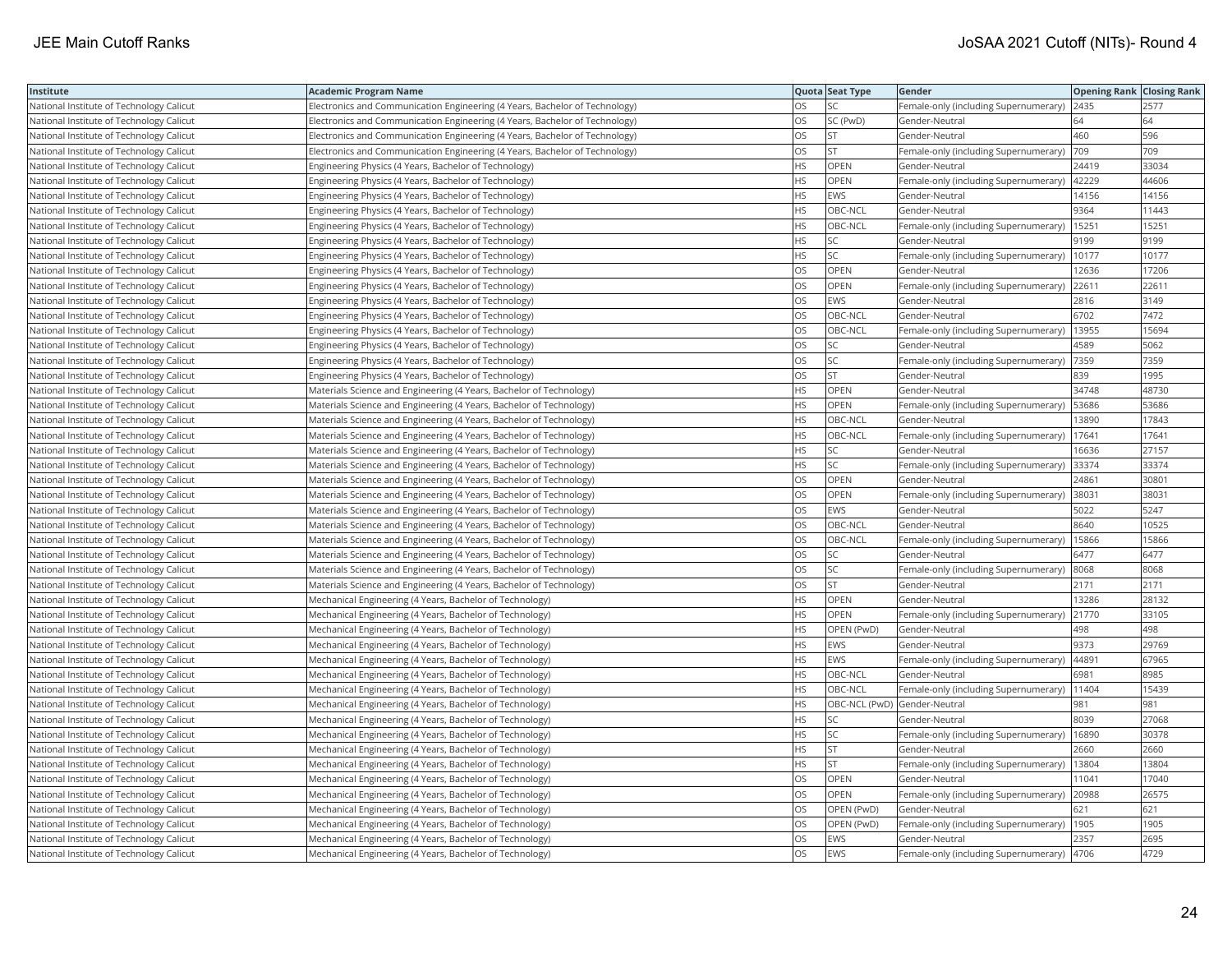| Institute                                | <b>Academic Program Name</b>                                             |           | Quota Seat Type              | Gender                                        | <b>Opening Rank Closing Rank</b> |       |
|------------------------------------------|--------------------------------------------------------------------------|-----------|------------------------------|-----------------------------------------------|----------------------------------|-------|
| National Institute of Technology Calicut | Mechanical Engineering (4 Years, Bachelor of Technology)                 | OS        | EWS (PwD)                    | Gender-Neutral                                | 167                              | 167   |
| National Institute of Technology Calicut | Mechanical Engineering (4 Years, Bachelor of Technology)                 | OS        | OBC-NCL                      | Gender-Neutral                                | 4687                             | 5817  |
| National Institute of Technology Calicut | Mechanical Engineering (4 Years, Bachelor of Technology)                 | OS        | OBC-NCL                      | Female-only (including Supernumerary)  9547   |                                  | 12099 |
| National Institute of Technology Calicut | Mechanical Engineering (4 Years, Bachelor of Technology)                 | OS        | <b>SC</b>                    | Gender-Neutral                                | 2950                             | 3985  |
| National Institute of Technology Calicut | Mechanical Engineering (4 Years, Bachelor of Technology)                 | OS        | SC                           | Female-only (including Supernumerary)         | 5381                             | 5558  |
| National Institute of Technology Calicut | Mechanical Engineering (4 Years, Bachelor of Technology)                 | OS        | <b>ST</b>                    | Gender-Neutral                                | 936                              | 1100  |
| National Institute of Technology Calicut | Mechanical Engineering (4 Years, Bachelor of Technology)                 | OS        | <b>ST</b>                    | Female-only (including Supernumerary)   1706  |                                  | 1729  |
| National Institute of Technology Calicut | Production Engineering (4 Years, Bachelor of Technology)                 | <b>HS</b> | OPEN                         | Gender-Neutral                                | 28638                            | 49852 |
| National Institute of Technology Calicut | Production Engineering (4 Years, Bachelor of Technology)                 | НS        | OPEN                         | Female-only (including Supernumerary)         | 48360                            | 54933 |
| National Institute of Technology Calicut | Production Engineering (4 Years, Bachelor of Technology)                 | HS        | OBC-NCL                      | Gender-Neutral                                | 13021                            | 17708 |
| National Institute of Technology Calicut | Production Engineering (4 Years, Bachelor of Technology)                 | <b>HS</b> | OBC-NCL                      | Female-only (including Supernumerary)         | 18000                            | 18000 |
| National Institute of Technology Calicut | Production Engineering (4 Years, Bachelor of Technology)                 | HS        | <b>SC</b>                    | Gender-Neutral                                | 13714                            | 26133 |
| National Institute of Technology Calicut | Production Engineering (4 Years, Bachelor of Technology)                 | <b>HS</b> | <b>SC</b>                    | Female-only (including Supernumerary)         | 17854                            | 17854 |
| National Institute of Technology Calicut | Production Engineering (4 Years, Bachelor of Technology)                 | OS        | OPEN                         | Gender-Neutral                                | 22651                            | 27444 |
| National Institute of Technology Calicut | Production Engineering (4 Years, Bachelor of Technology)                 | OS        | <b>OPEN</b>                  | Female-only (including Supernumerary) 38526   |                                  | 41330 |
| National Institute of Technology Calicut | Production Engineering (4 Years, Bachelor of Technology)                 | OS        | OPEN (PwD)                   | Gender-Neutral                                | 1306                             | 1306  |
| National Institute of Technology Calicut | Production Engineering (4 Years, Bachelor of Technology)                 | OS        | <b>EWS</b>                   | Gender-Neutral                                | 4919                             | 4955  |
| National Institute of Technology Calicut | Production Engineering (4 Years, Bachelor of Technology)                 | OS        | EWS                          | Female-only (including Supernumerary)         | 7453                             | 7453  |
| National Institute of Technology Calicut | Production Engineering (4 Years, Bachelor of Technology)                 | OS        | OBC-NCL                      | Gender-Neutral                                | 8577                             | 10636 |
| National Institute of Technology Calicut | Production Engineering (4 Years, Bachelor of Technology)                 | OS        | OBC-NCL                      | Female-only (including Supernumerary)         | 14194                            | 14194 |
| National Institute of Technology Calicut | Production Engineering (4 Years, Bachelor of Technology)                 | OS        | <b>SC</b>                    | Gender-Neutral                                | 5658                             | 6721  |
| National Institute of Technology Calicut | Production Engineering (4 Years, Bachelor of Technology)                 | OS        | SC                           | Female-only (including Supernumerary)  9728   |                                  | 9728  |
| National Institute of Technology Calicut | Production Engineering (4 Years, Bachelor of Technology)                 | OS        | ST                           | Gender-Neutral                                | 1678                             | 1775  |
| National Institute of Technology Calicut | Production Engineering (4 Years, Bachelor of Technology)                 | OS        | <b>ST</b>                    | Female-only (including Supernumerary) 3597    |                                  | 3597  |
| National Institute of Technology Delhi   | Computer Science and Engineering (4 Years, Bachelor of Technology)       | HS        | OPEN                         | Gender-Neutral                                | 3093                             | 8281  |
| National Institute of Technology Delhi   | Computer Science and Engineering (4 Years, Bachelor of Technology)       | <b>HS</b> | <b>OPEN</b>                  | Female-only (including Supernumerary)         | 7176                             | 14402 |
| National Institute of Technology Delhi   | Computer Science and Engineering (4 Years, Bachelor of Technology)       | НS        | OPEN (PwD)                   | Gender-Neutral                                | 29                               | 29    |
| National Institute of Technology Delhi   | Computer Science and Engineering (4 Years, Bachelor of Technology)       | <b>HS</b> | <b>EWS</b>                   | Gender-Neutral                                | 2106                             | 3319  |
| National Institute of Technology Delhi   | Computer Science and Engineering (4 Years, Bachelor of Technology)       | <b>HS</b> | OBC-NCL                      | Gender-Neutral                                | 2024                             | 5928  |
| National Institute of Technology Delhi   | Computer Science and Engineering (4 Years, Bachelor of Technology)       | HS        | OBC-NCL                      | Female-only (including Supernumerary)  7546   |                                  | 9145  |
| National Institute of Technology Delhi   | Computer Science and Engineering (4 Years, Bachelor of Technology)       | HS        | OBC-NCL (PwD) Gender-Neutral |                                               | 365                              | 365   |
| National Institute of Technology Delhi   | Computer Science and Engineering (4 Years, Bachelor of Technology)       | ΗS        | SC                           | Gender-Neutral                                | 2233                             | 3191  |
| National Institute of Technology Delhi   | Computer Science and Engineering (4 Years, Bachelor of Technology)       | ΗS        | SC                           | Female-only (including Supernumerary)         | 1871                             | 1871  |
| National Institute of Technology Delhi   | Computer Science and Engineering (4 Years, Bachelor of Technology)       | HS        | <b>ST</b>                    | Gender-Neutral                                | 1547                             | 1901  |
| National Institute of Technology Delhi   | Computer Science and Engineering (4 Years, Bachelor of Technology)       | HS        | ST                           | Female-only (including Supernumerary)         | 3124                             | 3124  |
| National Institute of Technology Delhi   | Computer Science and Engineering (4 Years, Bachelor of Technology)       | OS        | <b>OPEN</b>                  | Gender-Neutral                                | 3329                             | 7129  |
| National Institute of Technology Delhi   | Computer Science and Engineering (4 Years, Bachelor of Technology)       | OS        | <b>OPEN</b>                  | Female-only (including Supernumerary)   5340  |                                  | 11868 |
| National Institute of Technology Delhi   | Computer Science and Engineering (4 Years, Bachelor of Technology)       | OS        | <b>EWS</b>                   | Gender-Neutral                                | 1078                             | 1217  |
| National Institute of Technology Delhi   | Computer Science and Engineering (4 Years, Bachelor of Technology)       | OS        | EWS (PwD)                    | Gender-Neutral                                | 49                               | 49    |
| National Institute of Technology Delhi   | Computer Science and Engineering (4 Years, Bachelor of Technology)       | OS        | OBC-NCL                      | Gender-Neutral                                | 2811                             | 3016  |
| National Institute of Technology Delhi   | Computer Science and Engineering (4 Years, Bachelor of Technology)       | OS        | OBC-NCL                      | Female-only (including Supernumerary)         | 3458                             | 4790  |
| National Institute of Technology Delhi   | Computer Science and Engineering (4 Years, Bachelor of Technology)       | OS        | <b>SC</b>                    | Gender-Neutral                                | 954                              | 1630  |
| National Institute of Technology Delhi   | Computer Science and Engineering (4 Years, Bachelor of Technology)       | OS        | SC (PwD)                     | Gender-Neutral                                | 36                               | 36    |
| National Institute of Technology Delhi   | Computer Science and Engineering (4 Years, Bachelor of Technology)       | OS        | <b>ST</b>                    | Gender-Neutral                                | 235                              | 591   |
| National Institute of Technology Delhi   | Computer Science and Engineering (4 Years, Bachelor of Technology)       | OS        | <b>ST</b>                    | Female-only (including Supernumerary)         | 535                              | 535   |
| National Institute of Technology Delhi   | Electrical and Electronics Engineering (4 Years, Bachelor of Technology) | HS        | OPEN                         | Gender-Neutral                                | 17425                            | 22948 |
| National Institute of Technology Delhi   | Electrical and Electronics Engineering (4 Years, Bachelor of Technology) | HS        | OPEN                         | Female-only (including Supernumerary) 23881   |                                  | 24087 |
| National Institute of Technology Delhi   | Electrical and Electronics Engineering (4 Years, Bachelor of Technology) | НS        | OPEN (PwD)                   | Gender-Neutral                                | 719                              | 719   |
| National Institute of Technology Delhi   | Electrical and Electronics Engineering (4 Years, Bachelor of Technology) | HS        | EWS                          | Gender-Neutral                                | 4513                             | 4757  |
| National Institute of Technology Delhi   | Electrical and Electronics Engineering (4 Years, Bachelor of Technology) | <b>HS</b> | OBC-NCL                      | Gender-Neutral                                | 8051                             | 11638 |
| National Institute of Technology Delhi   | Electrical and Electronics Engineering (4 Years, Bachelor of Technology) | <b>HS</b> | OBC-NCL                      | Female-only (including Supernumerary)   14435 |                                  | 16138 |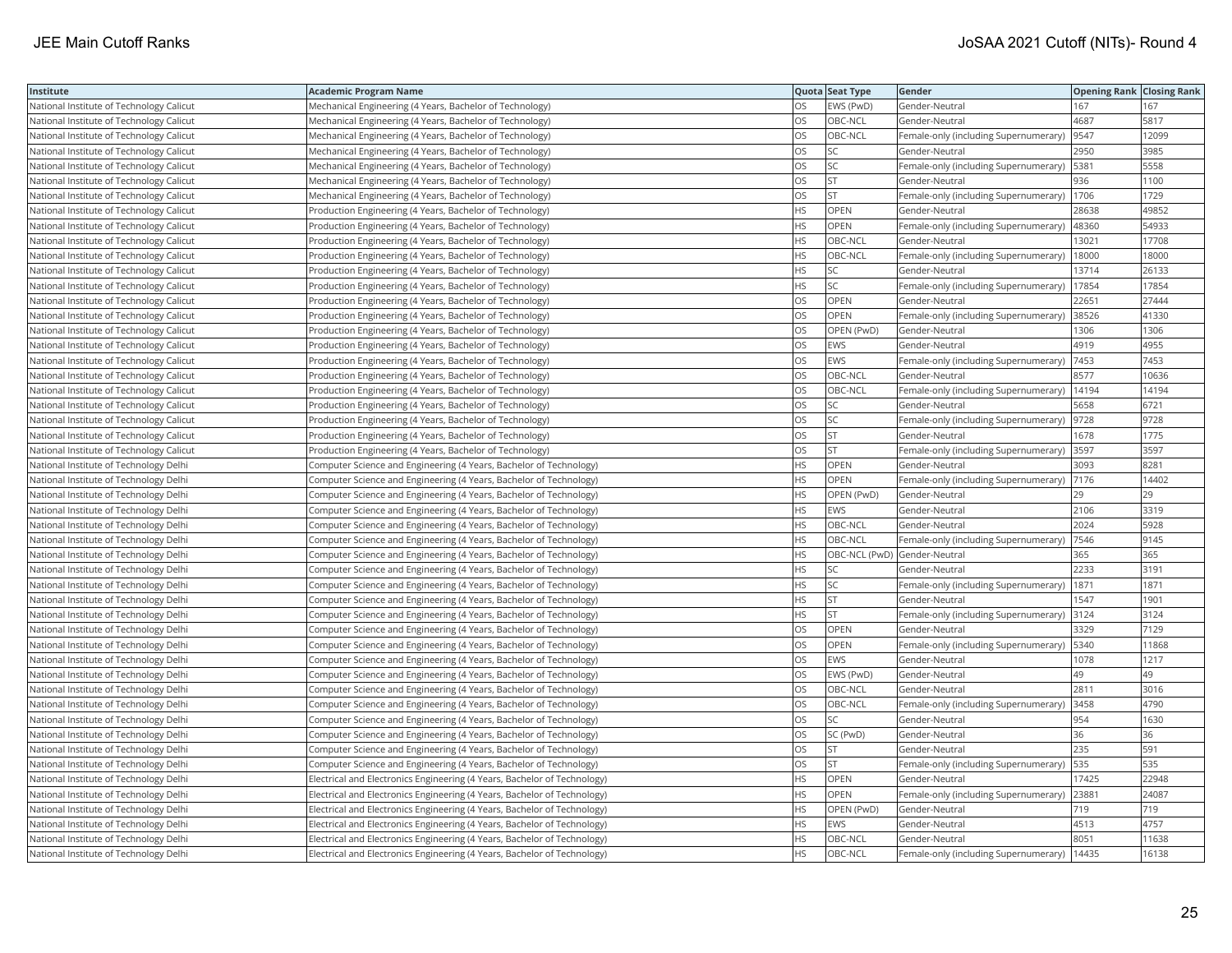| Institute                                 | <b>Academic Program Name</b>                                                 |           | Quota Seat Type | Gender                                        | <b>Opening Rank   Closing Rank</b> |       |
|-------------------------------------------|------------------------------------------------------------------------------|-----------|-----------------|-----------------------------------------------|------------------------------------|-------|
| National Institute of Technology Delhi    | Electrical and Electronics Engineering (4 Years, Bachelor of Technology)     | HS.       | SC              | Gender-Neutral                                | 3798                               | 5898  |
| National Institute of Technology Delhi    | Electrical and Electronics Engineering (4 Years, Bachelor of Technology)     | НS        | SC              | Female-only (including Supernumerary)         | 7947                               | 7947  |
| National Institute of Technology Delhi    | Electrical and Electronics Engineering (4 Years, Bachelor of Technology)     | HS        | ST.             | Gender-Neutral                                | 5200                               | 5387  |
| National Institute of Technology Delhi    | Electrical and Electronics Engineering (4 Years, Bachelor of Technology)     | <b>HS</b> | <b>ST</b>       | Female-only (including Supernumerary)   5794  |                                    | 5794  |
| National Institute of Technology Delhi    | Electrical and Electronics Engineering (4 Years, Bachelor of Technology)     | OS        | <b>OPEN</b>     | Gender-Neutral                                | 13468                              | 17016 |
| National Institute of Technology Delhi    | Electrical and Electronics Engineering (4 Years, Bachelor of Technology)     | OS        | <b>OPEN</b>     | Female-only (including Supernumerary) 21898   |                                    | 22197 |
| National Institute of Technology Delhi    | Electrical and Electronics Engineering (4 Years, Bachelor of Technology)     | OS        | <b>EWS</b>      | Gender-Neutral                                | 2402                               | 2784  |
| National Institute of Technology Delhi    | Electrical and Electronics Engineering (4 Years, Bachelor of Technology)     | OS        | EWS (PwD)       | Gender-Neutral                                | 119                                | 119   |
| National Institute of Technology Delhi    | Electrical and Electronics Engineering (4 Years, Bachelor of Technology)     | OS.       | OBC-NCL         | Gender-Neutral                                | 4856                               | 5971  |
| National Institute of Technology Delhi    | Electrical and Electronics Engineering (4 Years, Bachelor of Technology)     | OS.       | OBC-NCL         | Female-only (including Supernumerary)   9676  |                                    | 11123 |
| National Institute of Technology Delhi    | Electrical and Electronics Engineering (4 Years, Bachelor of Technology)     | OS        | SC              | Gender-Neutral                                | 2516                               | 3556  |
| National Institute of Technology Delhi    | Electrical and Electronics Engineering (4 Years, Bachelor of Technology)     | OS        | SC              | Female-only (including Supernumerary) 3495    |                                    | 3547  |
| National Institute of Technology Delhi    | Electrical and Electronics Engineering (4 Years, Bachelor of Technology)     | OS        | <b>ST</b>       | Gender-Neutral                                | 917                                | 917   |
| National Institute of Technology Delhi    | Electrical and Electronics Engineering (4 Years, Bachelor of Technology)     | OS        | <b>ST</b>       | Female-only (including Supernumerary)   1179  |                                    | 1179  |
| National Institute of Technology Delhi    | Electrical and Electronics Engineering (4 Years, Bachelor of Technology)     | OS.       | ST (PwD)        | Gender-Neutral                                | 40                                 | 40    |
| National Institute of Technology Delhi    | Electronics and Communication Engineering (4 Years, Bachelor of Technology)  | HS        | OPEN            | Gender-Neutral                                | 11622                              | 16633 |
| National Institute of Technology Delhi    | Electronics and Communication Engineering (4 Years, Bachelor of Technology)  | HS.       | OPEN            | Female-only (including Supernumerary)         | 18771                              | 24065 |
| National Institute of Technology Delhi    | [Electronics and Communication Engineering (4 Years, Bachelor of Technology) | HS.       | <b>EWS</b>      | Gender-Neutral                                | 3941                               | 4279  |
| National Institute of Technology Delhi    | Electronics and Communication Engineering (4 Years, Bachelor of Technology)  | <b>HS</b> | EWS (PwD)       | Gender-Neutral                                | 237                                | 237   |
| National Institute of Technology Delhi    | Electronics and Communication Engineering (4 Years, Bachelor of Technology)  | HS.       | OBC-NCL         | Gender-Neutral                                | 6138                               | 8209  |
| National Institute of Technology Delhi    | Electronics and Communication Engineering (4 Years, Bachelor of Technology)  | HS.       | OBC-NCL         | Female-only (including Supernumerary)         | 13087                              | 14010 |
| National Institute of Technology Delhi    | Electronics and Communication Engineering (4 Years, Bachelor of Technology)  | HS        | <b>SC</b>       | Gender-Neutral                                | 3826                               | 4335  |
| National Institute of Technology Delhi    | Electronics and Communication Engineering (4 Years, Bachelor of Technology)  | HS        | SC              | Female-only (including Supernumerary)   6047  |                                    | 6047  |
| National Institute of Technology Delhi    | Electronics and Communication Engineering (4 Years, Bachelor of Technology)  | HS        | <b>ST</b>       | Gender-Neutral                                | 2749                               | 2868  |
| National Institute of Technology Delhi    | Electronics and Communication Engineering (4 Years, Bachelor of Technology)  | HS        | <b>ST</b>       | Female-only (including Supernumerary)         | 3477                               | 3477  |
| National Institute of Technology Delhi    | Electronics and Communication Engineering (4 Years, Bachelor of Technology)  | OS        | OPEN            | Gender-Neutral                                | 7951                               | 13462 |
| National Institute of Technology Delhi    | Electronics and Communication Engineering (4 Years, Bachelor of Technology)  | OS.       | <b>OPEN</b>     | Female-only (including Supernumerary)         | 15112                              | 18450 |
| National Institute of Technology Delhi    | Electronics and Communication Engineering (4 Years, Bachelor of Technology)  | OS        | OPEN (PwD)      | Gender-Neutral                                | 552                                | 552   |
| National Institute of Technology Delhi    | Electronics and Communication Engineering (4 Years, Bachelor of Technology)  | OS        | <b>EWS</b>      | Gender-Neutral                                | 1806                               | 1908  |
| National Institute of Technology Delhi    | [Electronics and Communication Engineering (4 Years, Bachelor of Technology) | OS        | OBC-NCL         | Gender-Neutral                                | 3591                               | 4830  |
| National Institute of Technology Delhi    | Electronics and Communication Engineering (4 Years, Bachelor of Technology)  | OS        | OBC-NCL         | Female-only (including Supernumerary)  7921   |                                    | 8266  |
| National Institute of Technology Delhi    | Electronics and Communication Engineering (4 Years, Bachelor of Technology)  | OS        |                 | OBC-NCL (PwD) Gender-Neutral                  | 204                                | 204   |
| National Institute of Technology Delhi    | Electronics and Communication Engineering (4 Years, Bachelor of Technology)  | OS        | SC              | Gender-Neutral                                | 2825                               | 2977  |
| National Institute of Technology Delhi    | Electronics and Communication Engineering (4 Years, Bachelor of Technology)  | OS        | SC              | Female-only (including Supernumerary)         | 2037                               | 2037  |
| National Institute of Technology Delhi    | Electronics and Communication Engineering (4 Years, Bachelor of Technology)  | OS.       | SC (PwD)        | Gender-Neutral                                | 79                                 | 79    |
| National Institute of Technology Delhi    | Electronics and Communication Engineering (4 Years, Bachelor of Technology)  | OS        | <b>ST</b>       | Gender-Neutral                                | 1198                               | 1206  |
| National Institute of Technology Durgapur | Bio Technology (4 Years, Bachelor of Technology)                             | <b>HS</b> | OPEN            | Gender-Neutral                                | 33277                              | 44652 |
| National Institute of Technology Durgapur | Bio Technology (4 Years, Bachelor of Technology)                             | HS.       | <b>OPEN</b>     | Female-only (including Supernumerary) 35396   |                                    | 43048 |
| National Institute of Technology Durgapur | Bio Technology (4 Years, Bachelor of Technology)                             | HS        | OPEN (PwD)      | Gender-Neutral                                | 1020                               | 1020  |
| National Institute of Technology Durgapur | Bio Technology (4 Years, Bachelor of Technology)                             | HS.       | <b>EWS</b>      | Gender-Neutral                                | 9645                               | 11634 |
| National Institute of Technology Durgapur | Bio Technology (4 Years, Bachelor of Technology)                             | HS.       | <b>EWS</b>      | Female-only (including Supernumerary)         | 25420                              | 25420 |
| National Institute of Technology Durgapur | Bio Technology (4 Years, Bachelor of Technology)                             | <b>HS</b> | OBC-NCL         | Gender-Neutral                                | 20080                              | 38294 |
| National Institute of Technology Durgapur | Bio Technology (4 Years, Bachelor of Technology)                             | HS.       | OBC-NCL         | Female-only (including Supernumerary)         | 16356                              | 28678 |
| National Institute of Technology Durgapur | Bio Technology (4 Years, Bachelor of Technology)                             | HS.       | SC              | Gender-Neutral                                | 5597                               | 8189  |
| National Institute of Technology Durgapur | Bio Technology (4 Years, Bachelor of Technology)                             | HS.       | SC              | Female-only (including Supernumerary)   5591  |                                    | 5591  |
| National Institute of Technology Durgapur | Bio Technology (4 Years, Bachelor of Technology)                             | НS        | <b>ST</b>       | Gender-Neutral                                | 9574                               | 11599 |
| National Institute of Technology Durgapur | Bio Technology (4 Years, Bachelor of Technology)                             | HS        | <b>ST</b>       | Female-only (including Supernumerary)   19973 |                                    | 19973 |
| National Institute of Technology Durgapur | Bio Technology (4 Years, Bachelor of Technology)                             | OS        | <b>OPEN</b>     | Gender-Neutral                                | 31344                              | 40983 |
| National Institute of Technology Durgapur | Bio Technology (4 Years, Bachelor of Technology)                             | OS        | OPEN            | Female-only (including Supernumerary)         | 40721                              | 42826 |
| National Institute of Technology Durgapur | Bio Technology (4 Years, Bachelor of Technology)                             | OS        | <b>EWS</b>      | Gender-Neutral                                | 6259                               | 6446  |
| National Institute of Technology Durgapur | Bio Technology (4 Years, Bachelor of Technology)                             | OS        | <b>EWS</b>      | Female-only (including Supernumerary)         | 6609                               | 6609  |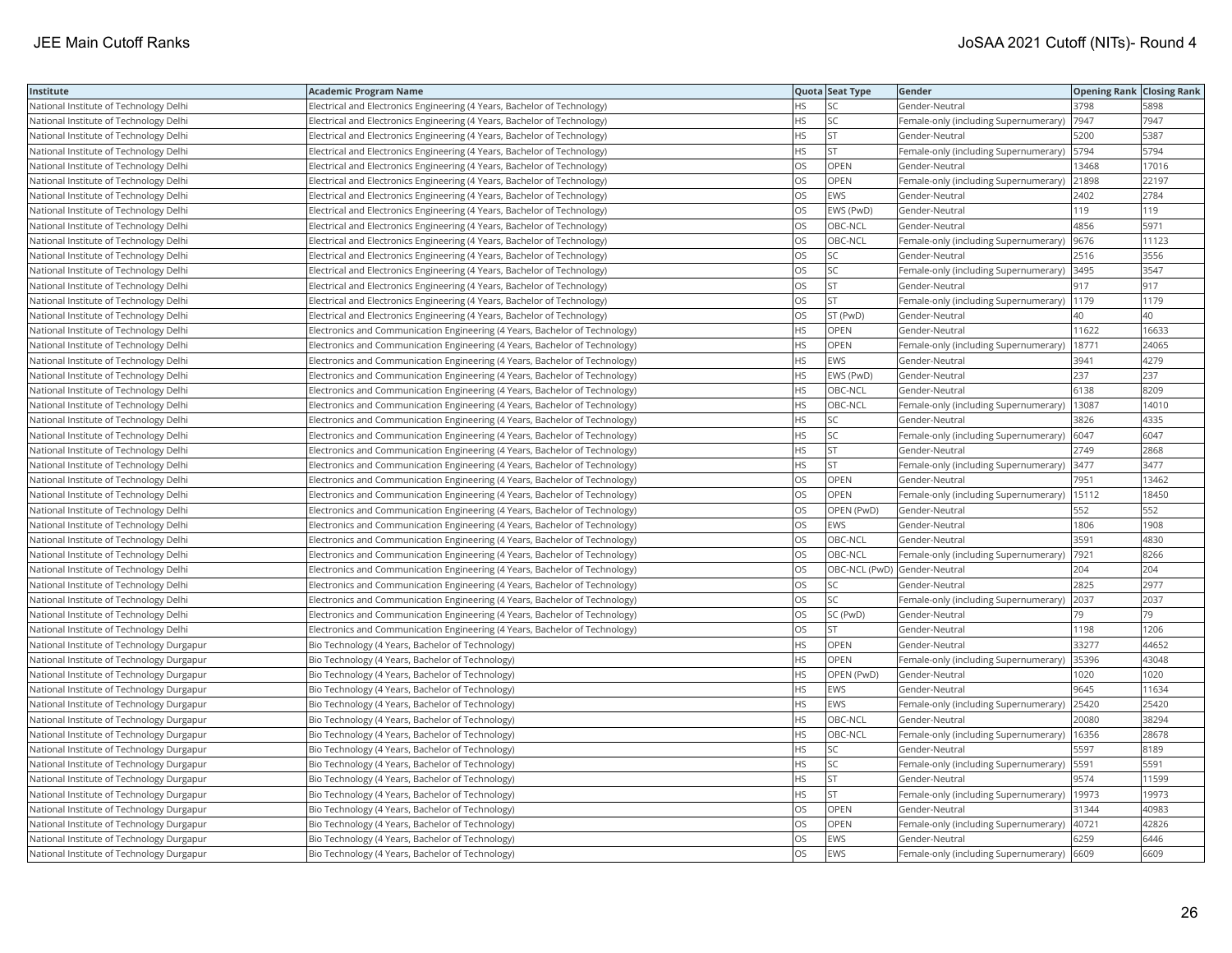| Institute                                 | Academic Program Name                                                            |           | Quota Seat Type | Gender                                | <b>Opening Rank Closing Rank</b> |       |
|-------------------------------------------|----------------------------------------------------------------------------------|-----------|-----------------|---------------------------------------|----------------------------------|-------|
| National Institute of Technology Durgapur | Bio Technology (4 Years, Bachelor of Technology)                                 | OS        | OBC-NCL         | Gender-Neutral                        | 11304                            | 12566 |
| National Institute of Technology Durgapur | Bio Technology (4 Years, Bachelor of Technology)                                 | OS.       | OBC-NCL         | Female-only (including Supernumerary) | 16800                            | 17069 |
| National Institute of Technology Durgapur | Bio Technology (4 Years, Bachelor of Technology)                                 | <b>OS</b> | <b>SC</b>       | Gender-Neutral                        | 6918                             | 7678  |
| National Institute of Technology Durgapur | Bio Technology (4 Years, Bachelor of Technology)                                 | OS        | SC              | Female-only (including Supernumerary) | 6317                             | 6317  |
| National Institute of Technology Durgapur | Bio Technology (4 Years, Bachelor of Technology)                                 | OS        | <b>ST</b>       | Gender-Neutral                        | 2353                             | 2696  |
| National Institute of Technology Durgapur | Biotechnology (5 Years, Bachelor and Master of Technology (Dual Degree))         | HS        | OPEN            | Gender-Neutral                        | 35587                            | 35587 |
| National Institute of Technology Durgapur | Biotechnology (5 Years, Bachelor and Master of Technology (Dual Degree))         | HS        | EWS             | Gender-Neutral                        | 11808                            | 11808 |
| National Institute of Technology Durgapur | Biotechnology (5 Years, Bachelor and Master of Technology (Dual Degree))         | HS        | OBC-NCL         | Gender-Neutral                        | 38314                            | 38314 |
| National Institute of Technology Durgapur | Biotechnology (5 Years, Bachelor and Master of Technology (Dual Degree))         | HS        | SC              | Gender-Neutral                        | 2617                             | 2617  |
| National Institute of Technology Durgapur | Biotechnology (5 Years, Bachelor and Master of Technology (Dual Degree))         | OS        | OPEN            | Gender-Neutral                        | 30419                            | 30419 |
| National Institute of Technology Durgapur | Biotechnology (5 Years, Bachelor and Master of Technology (Dual Degree))         | OS.       | OBC-NCL         | Gender-Neutral                        | 14049                            | 14049 |
| National Institute of Technology Durgapur | Biotechnology (5 Years, Bachelor and Master of Technology (Dual Degree))         | OS        | <b>ST</b>       | Female-only (including Supernumerary) | 4645                             | 4645  |
| National Institute of Technology Durgapur | Chemical Engineering (4 Years, Bachelor of Technology)                           | <b>HS</b> | OPEN            | Gender-Neutral                        | 23615                            | 29296 |
| National Institute of Technology Durgapur | Chemical Engineering (4 Years, Bachelor of Technology)                           | HS        | OPEN            | Female-only (including Supernumerary) | 24844                            | 30335 |
| National Institute of Technology Durgapur | Chemical Engineering (4 Years, Bachelor of Technology)                           | HS        | OPEN (PwD)      | Gender-Neutral                        | 1856                             | 1856  |
| National Institute of Technology Durgapur | Chemical Engineering (4 Years, Bachelor of Technology)                           | HS.       | <b>EWS</b>      | Gender-Neutral                        | 8158                             | 9059  |
| National Institute of Technology Durgapur | Chemical Engineering (4 Years, Bachelor of Technology)                           | HS        | EWS             | Female-only (including Supernumerary) | 14737                            | 14737 |
| National Institute of Technology Durgapur | Chemical Engineering (4 Years, Bachelor of Technology)                           | HS        | OBC-NCL         | Gender-Neutral                        | 13637                            | 25956 |
| National Institute of Technology Durgapur | Chemical Engineering (4 Years, Bachelor of Technology)                           | <b>HS</b> | OBC-NCL         | Female-only (including Supernumerary) | 24146                            | 32272 |
| National Institute of Technology Durgapur | Chemical Engineering (4 Years, Bachelor of Technology)                           | HS        | SC              | Gender-Neutral                        | 3498                             | 4928  |
| National Institute of Technology Durgapur | Chemical Engineering (4 Years, Bachelor of Technology)                           | HS        | SC              | Female-only (including Supernumerary) | 4425                             | 4425  |
| National Institute of Technology Durgapur | Chemical Engineering (4 Years, Bachelor of Technology)                           | HS        | <b>ST</b>       | Gender-Neutral                        | 4809                             | 6925  |
| National Institute of Technology Durgapur | Chemical Engineering (4 Years, Bachelor of Technology)                           | HS        | <b>ST</b>       | Female-only (including Supernumerary) | 9410                             | 9410  |
| National Institute of Technology Durgapur | Chemical Engineering (4 Years, Bachelor of Technology)                           | OS        | OPEN            | Gender-Neutral                        | 17281                            | 28908 |
| National Institute of Technology Durgapur | Chemical Engineering (4 Years, Bachelor of Technology)                           | OS        | OPEN            | Female-only (including Supernumerary) | 32534                            | 35962 |
| National Institute of Technology Durgapur | Chemical Engineering (4 Years, Bachelor of Technology)                           | OS        | OPEN (PwD)      | Gender-Neutral                        | 2242                             | 2242  |
| National Institute of Technology Durgapur | Chemical Engineering (4 Years, Bachelor of Technology)                           | <b>OS</b> | EWS             | Gender-Neutral                        | 4384                             | 4476  |
| National Institute of Technology Durgapur | Chemical Engineering (4 Years, Bachelor of Technology)                           | OS        | EWS             | Female-only (including Supernumerary) | 6224                             | 6224  |
| National Institute of Technology Durgapur | Chemical Engineering (4 Years, Bachelor of Technology)                           | OS        | OBC-NCL         | Gender-Neutral                        | 8607                             | 9922  |
| National Institute of Technology Durgapur | Chemical Engineering (4 Years, Bachelor of Technology)                           | OS        | OBC-NCL         | Female-only (including Supernumerary) | 14177                            | 14177 |
| National Institute of Technology Durgapur | Chemical Engineering (4 Years, Bachelor of Technology)                           | OS        | <b>SC</b>       | Gender-Neutral                        | 5071                             | 6024  |
| National Institute of Technology Durgapur | Chemical Engineering (4 Years, Bachelor of Technology)                           | OS        | SC              | Female-only (including Supernumerary) | 6399                             | 6399  |
| National Institute of Technology Durgapur | Chemical Engineering (4 Years, Bachelor of Technology)                           | OS        | <b>ST</b>       | Gender-Neutral                        | 1692                             | 2084  |
| National Institute of Technology Durgapur | Chemical Engineering (4 Years, Bachelor of Technology)                           | OS        | <b>ST</b>       | Female-only (including Supernumerary) | 2898                             | 2898  |
| National Institute of Technology Durgapur | Chemical Engineering (5 Years, Bachelor and Master of Technology (Dual Degree))  | HS.       | OPEN            | Female-only (including Supernumerary) | 26745                            | 26745 |
| National Institute of Technology Durgapur | (Chemical Engineering (5 Years, Bachelor and Master of Technology (Dual Degree)) | HS.       | OBC-NCL         | Gender-Neutral                        | 17405                            | 17405 |
| National Institute of Technology Durgapur | (Chemical Engineering (5 Years, Bachelor and Master of Technology (Dual Degree)) | HS        | SC              | Gender-Neutral                        | 4971                             | 4971  |
| National Institute of Technology Durgapur | Chemical Engineering (5 Years, Bachelor and Master of Technology (Dual Degree))  | OS        | OPEN            | Gender-Neutral                        | 29014                            | 29014 |
| National Institute of Technology Durgapur | (Chemical Engineering (5 Years, Bachelor and Master of Technology (Dual Degree)) | OS        | <b>EWS</b>      | Female-only (including Supernumerary) | 6964                             | 6964  |
| National Institute of Technology Durgapur | (Chemical Engineering (5 Years, Bachelor and Master of Technology (Dual Degree)) | OS        | OBC-NCL         | Gender-Neutral                        | 11730                            | 11730 |
| National Institute of Technology Durgapur | Chemical Engineering (5 Years, Bachelor and Master of Technology (Dual Degree))  | OS        | <b>ST</b>       | Female-only (including Supernumerary) | 3037                             | 3037  |
| National Institute of Technology Durgapur | Chemistry (5 Years, Integrated Master of Science)                                | HS.       | OPEN            | Gender-Neutral                        | 42072                            | 45141 |
| National Institute of Technology Durgapur | Chemistry (5 Years, Integrated Master of Science)                                | HS        | OPEN            | Female-only (including Supernumerary) | 51602                            | 51602 |
| National Institute of Technology Durgapur | Chemistry (5 Years, Integrated Master of Science)                                | HS        | EWS             | Gender-Neutral                        | 11866                            | 11866 |
| National Institute of Technology Durgapur | Chemistry (5 Years, Integrated Master of Science)                                | HS        | OBC-NCL         | Gender-Neutral                        | 39073                            | 40026 |
| National Institute of Technology Durgapur | Chemistry (5 Years, Integrated Master of Science)                                | HS        | SC              | Gender-Neutral                        | 9916                             | 9916  |
| National Institute of Technology Durgapur | Chemistry (5 Years, Integrated Master of Science)                                | <b>HS</b> | <b>SC</b>       | Female-only (including Supernumerary) | 9320                             | 9320  |
| National Institute of Technology Durgapur | Chemistry (5 Years, Integrated Master of Science)                                | OS        | OPEN            | Gender-Neutral                        | 41246                            | 45515 |
| National Institute of Technology Durgapur | Chemistry (5 Years, Integrated Master of Science)                                | OS        | OPEN            | Female-only (including Supernumerary) | 40229                            | 40229 |
| National Institute of Technology Durgapur | Chemistry (5 Years, Integrated Master of Science)                                | OS.       | EWS             | Gender-Neutral                        | 8204                             | 8204  |
| National Institute of Technology Durgapur | Chemistry (5 Years, Integrated Master of Science)                                | <b>OS</b> | OBC-NCL         | Gender-Neutral                        | 15320                            | 15706 |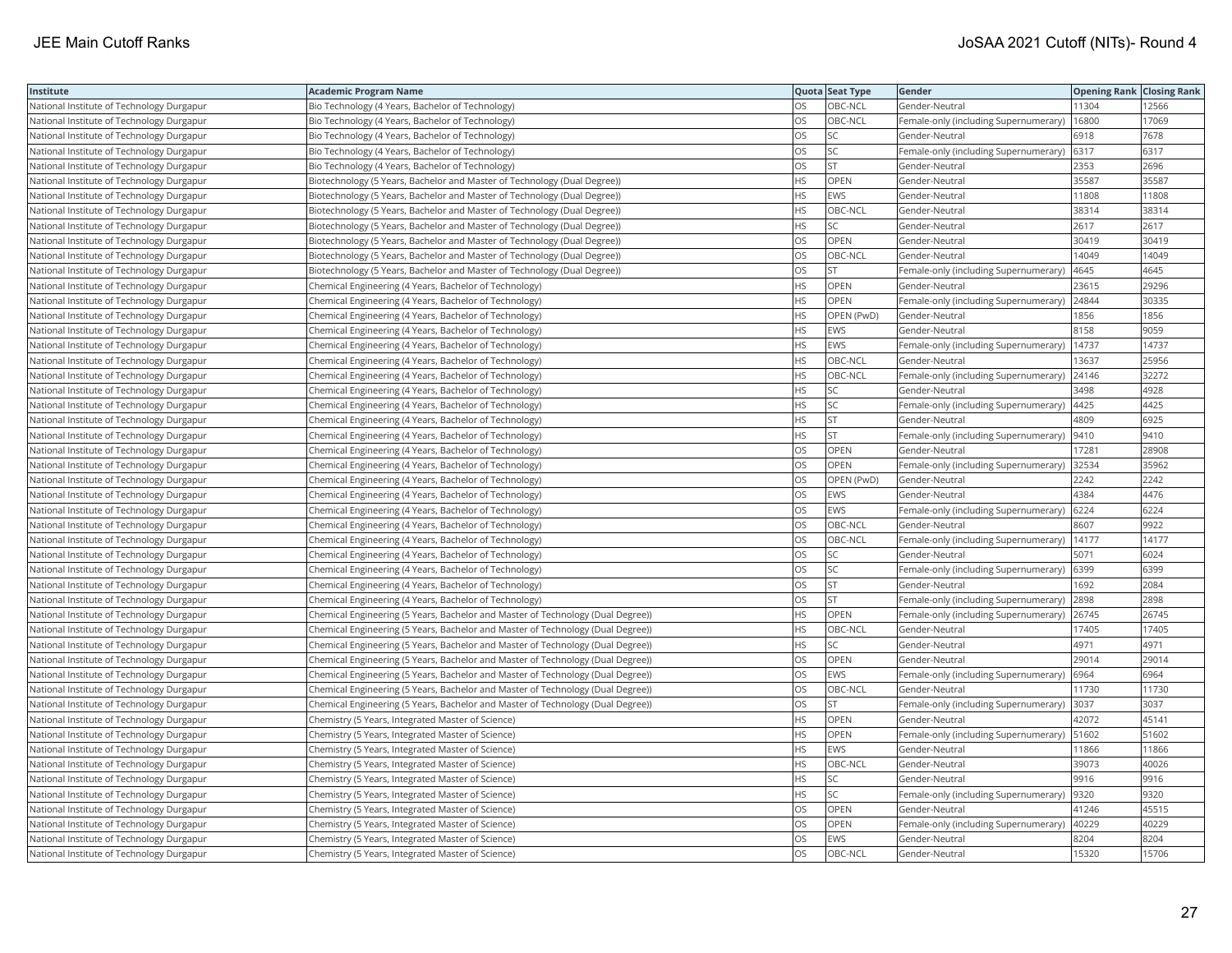| Institute                                 | <b>Academic Program Name</b>                                       |           | Quota Seat Type              | Gender                                        | Opening Rank Closing Rank |       |
|-------------------------------------------|--------------------------------------------------------------------|-----------|------------------------------|-----------------------------------------------|---------------------------|-------|
| National Institute of Technology Durgapur | Chemistry (5 Years, Integrated Master of Science)                  | OS        | OBC-NCL                      | Female-only (including Supernumerary)         | 19470                     | 19470 |
| National Institute of Technology Durgapur | Chemistry (5 Years, Integrated Master of Science)                  | OS        | SC                           | Gender-Neutral                                | 8074                      | 8074  |
| National Institute of Technology Durgapur | Chemistry (5 Years, Integrated Master of Science)                  | OS        | <b>ST</b>                    | Gender-Neutral                                | 1911                      | 1911  |
| National Institute of Technology Durgapur | Civil Engineering (4 Years, Bachelor of Technology)                | <b>HS</b> | <b>OPEN</b>                  | Gender-Neutral                                | 21801                     | 36818 |
| National Institute of Technology Durgapur | Civil Engineering (4 Years, Bachelor of Technology)                | HS        | <b>OPEN</b>                  | Female-only (including Supernumerary)         | 39371                     | 41406 |
| National Institute of Technology Durgapur | Civil Engineering (4 Years, Bachelor of Technology)                | HS        | <b>EWS</b>                   | Gender-Neutral                                | 9181                      | 10577 |
| National Institute of Technology Durgapur | Civil Engineering (4 Years, Bachelor of Technology)                | HS        | <b>EWS</b>                   | Female-only (including Supernumerary) 21994   |                           | 21994 |
| National Institute of Technology Durgapur | Civil Engineering (4 Years, Bachelor of Technology)                | HS        | OBC-NCL                      | Gender-Neutral                                | 16352                     | 28365 |
| National Institute of Technology Durgapur | Civil Engineering (4 Years, Bachelor of Technology)                | HS        | OBC-NCL                      | Female-only (including Supernumerary)         | 32117                     | 42569 |
| National Institute of Technology Durgapur | Civil Engineering (4 Years, Bachelor of Technology)                | HS        | SC                           | Gender-Neutral                                | 5651                      | 6637  |
| National Institute of Technology Durgapur | Civil Engineering (4 Years, Bachelor of Technology)                | HS        | SC                           | Female-only (including Supernumerary)         | 6132                      | 8801  |
| National Institute of Technology Durgapur | Civil Engineering (4 Years, Bachelor of Technology)                | <b>HS</b> | <b>ST</b>                    | Gender-Neutral                                | 2806                      | 7784  |
| National Institute of Technology Durgapur | Civil Engineering (4 Years, Bachelor of Technology)                | HS        | <b>ST</b>                    | Female-only (including Supernumerary)  9461   |                           | 9461  |
| National Institute of Technology Durgapur | Civil Engineering (4 Years, Bachelor of Technology)                | OS        | OPEN                         | Gender-Neutral                                | 23787                     | 31749 |
| National Institute of Technology Durgapur | Civil Engineering (4 Years, Bachelor of Technology)                | OS        | <b>OPEN</b>                  | Female-only (including Supernumerary)   40526 |                           | 41726 |
| National Institute of Technology Durgapur | Civil Engineering (4 Years, Bachelor of Technology)                | OS        | <b>EWS</b>                   | Gender-Neutral                                | 4838                      | 4950  |
| National Institute of Technology Durgapur | Civil Engineering (4 Years, Bachelor of Technology)                | OS        | <b>EWS</b>                   | Female-only (including Supernumerary)         | 6509                      | 6509  |
| National Institute of Technology Durgapur | Civil Engineering (4 Years, Bachelor of Technology)                | OS        | OBC-NCL                      | Gender-Neutral                                | 7919                      | 9654  |
| National Institute of Technology Durgapur | Civil Engineering (4 Years, Bachelor of Technology)                | OS        | OBC-NCL                      | Female-only (including Supernumerary)         | 13013                     | 17059 |
| National Institute of Technology Durgapur | Civil Engineering (4 Years, Bachelor of Technology)                | OS        | OBC-NCL (PwD) Gender-Neutral |                                               | 659                       | 659   |
| National Institute of Technology Durgapur | Civil Engineering (4 Years, Bachelor of Technology)                | OS        | SC                           | Gender-Neutral                                | 2611                      | 4529  |
| National Institute of Technology Durgapur | Civil Engineering (4 Years, Bachelor of Technology)                | OS        | SC                           | Female-only (including Supernumerary)   6449  |                           | 6449  |
| National Institute of Technology Durgapur | Civil Engineering (4 Years, Bachelor of Technology)                | OS        | <b>ST</b>                    | Gender-Neutral                                | 533                       | 1277  |
| National Institute of Technology Durgapur | Civil Engineering (4 Years, Bachelor of Technology)                | OS        | <b>ST</b>                    | Female-only (including Supernumerary)   1359  |                           | 1359  |
| National Institute of Technology Durgapur | Computer Science and Engineering (4 Years, Bachelor of Technology) | ΗS        | OPEN                         | Gender-Neutral                                | 4406                      | 11175 |
| National Institute of Technology Durgapur | Computer Science and Engineering (4 Years, Bachelor of Technology) | HS        | OPEN                         | Female-only (including Supernumerary) 5091    |                           | 16652 |
| National Institute of Technology Durgapur | Computer Science and Engineering (4 Years, Bachelor of Technology) | <b>HS</b> | OPEN (PwD)                   | Gender-Neutral                                | 181                       | 181   |
| National Institute of Technology Durgapur | Computer Science and Engineering (4 Years, Bachelor of Technology) | <b>HS</b> | OPEN (PwD)                   | Female-only (including Supernumerary)   583   |                           | 583   |
| National Institute of Technology Durgapur | Computer Science and Engineering (4 Years, Bachelor of Technology) | HS        | <b>EWS</b>                   | Gender-Neutral                                | 1841                      | 3101  |
| National Institute of Technology Durgapur | Computer Science and Engineering (4 Years, Bachelor of Technology) | HS        | <b>EWS</b>                   | Female-only (including Supernumerary) 6246    |                           | 6711  |
| National Institute of Technology Durgapur | Computer Science and Engineering (4 Years, Bachelor of Technology) | HS        | OBC-NCL                      | Gender-Neutral                                | 2923                      | 10698 |
| National Institute of Technology Durgapur | Computer Science and Engineering (4 Years, Bachelor of Technology) | ΗS        | OBC-NCL                      | Female-only (including Supernumerary) 6911    |                           | 9597  |
| National Institute of Technology Durgapur | Computer Science and Engineering (4 Years, Bachelor of Technology) | HS        | OBC-NCL (PwD) Gender-Neutral |                                               | 117                       | 117   |
| National Institute of Technology Durgapur | Computer Science and Engineering (4 Years, Bachelor of Technology) | HS        | SC                           | Gender-Neutral                                | 256                       | 1789  |
| National Institute of Technology Durgapur | Computer Science and Engineering (4 Years, Bachelor of Technology) | HS        | SC                           | Female-only (including Supernumerary)   1708  |                           | 2871  |
| National Institute of Technology Durgapur | Computer Science and Engineering (4 Years, Bachelor of Technology) | <b>HS</b> | SC (PwD)                     | Gender-Neutral                                | 143                       | 143   |
| National Institute of Technology Durgapur | Computer Science and Engineering (4 Years, Bachelor of Technology) | HS        | <b>ST</b>                    | Gender-Neutral                                | 594                       | 1351  |
| National Institute of Technology Durgapur | Computer Science and Engineering (4 Years, Bachelor of Technology) | HS        | <b>ST</b>                    | Female-only (including Supernumerary)  702    |                           | 1813  |
| National Institute of Technology Durgapur | Computer Science and Engineering (4 Years, Bachelor of Technology) | OS        | OPEN                         | Gender-Neutral                                | 3326                      | 7646  |
| National Institute of Technology Durgapur | Computer Science and Engineering (4 Years, Bachelor of Technology) | OS        | OPEN                         | Female-only (including Supernumerary)   4869  |                           | 10345 |
| National Institute of Technology Durgapur | Computer Science and Engineering (4 Years, Bachelor of Technology) | OS        | OPEN (PwD)                   | Gender-Neutral                                | 109                       | 109   |
| National Institute of Technology Durgapur | Computer Science and Engineering (4 Years, Bachelor of Technology) | OS        | <b>EWS</b>                   | Gender-Neutral                                | 935                       | 1020  |
| National Institute of Technology Durgapur | Computer Science and Engineering (4 Years, Bachelor of Technology) | OS        | <b>EWS</b>                   | Female-only (including Supernumerary)         | 1453                      | 2044  |
| National Institute of Technology Durgapur | Computer Science and Engineering (4 Years, Bachelor of Technology) | OS        | OBC-NCL                      | Gender-Neutral                                | 1498                      | 2530  |
| National Institute of Technology Durgapur | Computer Science and Engineering (4 Years, Bachelor of Technology) | OS        | OBC-NCL                      | Female-only (including Supernumerary)         | 3522                      | 4988  |
| National Institute of Technology Durgapur | Computer Science and Engineering (4 Years, Bachelor of Technology) | OS        | OBC-NCL (PwD) Gender-Neutral |                                               | 108                       | 108   |
| National Institute of Technology Durgapur | Computer Science and Engineering (4 Years, Bachelor of Technology) | OS        | SC                           | Gender-Neutral                                | 1292                      | 1668  |
| National Institute of Technology Durgapur | Computer Science and Engineering (4 Years, Bachelor of Technology) | OS        | SC                           | Female-only (including Supernumerary)   1268  |                           | 2111  |
| National Institute of Technology Durgapur | Computer Science and Engineering (4 Years, Bachelor of Technology) | OS        | SC (PwD)                     | Gender-Neutral                                | 55                        | 55    |
| National Institute of Technology Durgapur | Computer Science and Engineering (4 Years, Bachelor of Technology) | OS        | <b>ST</b>                    | Gender-Neutral                                | 390                       | 528   |
| National Institute of Technology Durgapur | Computer Science and Engineering (4 Years, Bachelor of Technology) | <b>OS</b> | İst                          | Female-only (including Supernumerary) 654     |                           | 727   |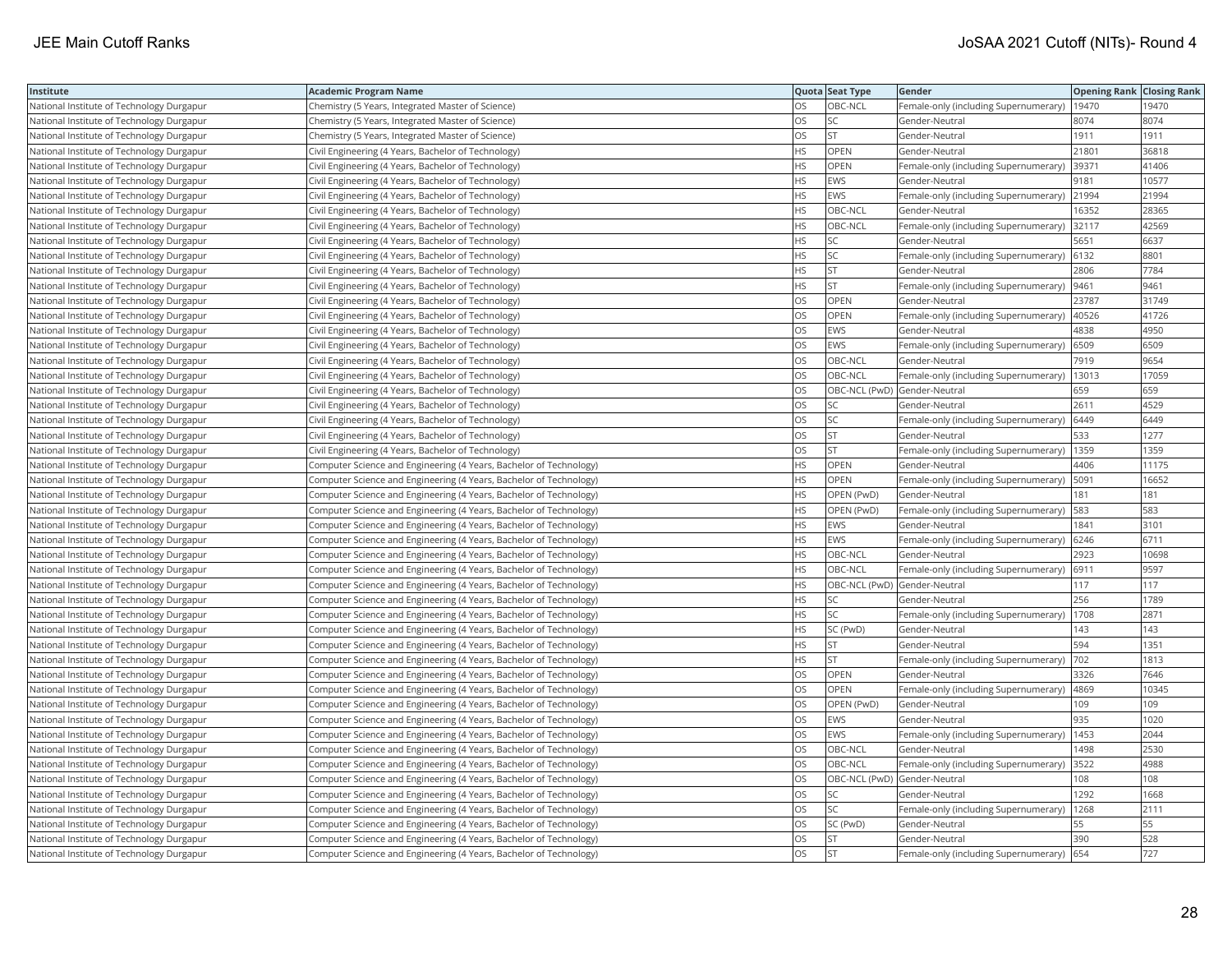| Institute                                 | <b>Academic Program Name</b>                                                |           | Quota Seat Type | Gender                                        | <b>Opening Rank Closing Rank</b> |       |
|-------------------------------------------|-----------------------------------------------------------------------------|-----------|-----------------|-----------------------------------------------|----------------------------------|-------|
| National Institute of Technology Durgapur | Computer Science and Engineering (4 Years, Bachelor of Technology)          | OS        | ST (PwD)        | Female-only (including Supernumerary) 35      |                                  |       |
| National Institute of Technology Durgapur | Electrical Engineering (4 Years, Bachelor of Technology)                    | <b>HS</b> | OPEN            | Gender-Neutral                                | 13906                            | 17976 |
| National Institute of Technology Durgapur | Electrical Engineering (4 Years, Bachelor of Technology)                    | HS.       | <b>OPEN</b>     | Female-only (including Supernumerary)         | 22154                            | 22951 |
| National Institute of Technology Durgapur | Electrical Engineering (4 Years, Bachelor of Technology)                    | HS        | OPEN (PwD)      | Gender-Neutral                                | 1078                             | 1078  |
| National Institute of Technology Durgapur | Electrical Engineering (4 Years, Bachelor of Technology)                    | HS        | <b>EWS</b>      | Gender-Neutral                                | 4510                             | 6052  |
| National Institute of Technology Durgapur | Electrical Engineering (4 Years, Bachelor of Technology)                    | HS        | <b>EWS</b>      | Female-only (including Supernumerary)         | 11803                            | 11803 |
| National Institute of Technology Durgapur | Electrical Engineering (4 Years, Bachelor of Technology)                    | HS        | OBC-NCL         | Gender-Neutral                                | 6417                             | 18078 |
| National Institute of Technology Durgapur | Electrical Engineering (4 Years, Bachelor of Technology)                    | HS        | OBC-NCL         | Female-only (including Supernumerary)         | 25603                            | 27099 |
| National Institute of Technology Durgapur | Electrical Engineering (4 Years, Bachelor of Technology)                    | HS        | SC              | Gender-Neutral                                | 2208                             | 3489  |
| National Institute of Technology Durgapur | Electrical Engineering (4 Years, Bachelor of Technology)                    | HS        | SC              | Female-only (including Supernumerary) 3012    |                                  | 3597  |
| National Institute of Technology Durgapur | Electrical Engineering (4 Years, Bachelor of Technology)                    | <b>HS</b> | <b>ST</b>       | Gender-Neutral                                | 2960                             | 3150  |
| National Institute of Technology Durgapur | Electrical Engineering (4 Years, Bachelor of Technology)                    | HS        | <b>ST</b>       | Female-only (including Supernumerary) 4715    |                                  | 7382  |
| National Institute of Technology Durgapur | Electrical Engineering (4 Years, Bachelor of Technology)                    | OS        | OPEN            | Gender-Neutral                                | 12937                            | 17186 |
| National Institute of Technology Durgapur | Electrical Engineering (4 Years, Bachelor of Technology)                    | OS        | OPEN            | Female-only (including Supernumerary)         | 21983                            | 22746 |
| National Institute of Technology Durgapur | Electrical Engineering (4 Years, Bachelor of Technology)                    | OS        | OPEN (PwD)      | Gender-Neutral                                | 976                              | 976   |
| National Institute of Technology Durgapur | Electrical Engineering (4 Years, Bachelor of Technology)                    | OS        | <b>EWS</b>      | Gender-Neutral                                | 2391                             | 2574  |
| National Institute of Technology Durgapur | Electrical Engineering (4 Years, Bachelor of Technology)                    | OS        | <b>EWS</b>      | Female-only (including Supernumerary)         | 3751                             | 3751  |
| National Institute of Technology Durgapur | Electrical Engineering (4 Years, Bachelor of Technology)                    | OS        | OBC-NCL         | Gender-Neutral                                | 4322                             | 6179  |
| National Institute of Technology Durgapur | Electrical Engineering (4 Years, Bachelor of Technology)                    | OS        | OBC-NCL         | Female-only (including Supernumerary)  7880   |                                  | 11257 |
| National Institute of Technology Durgapur | Electrical Engineering (4 Years, Bachelor of Technology)                    | OS        |                 | OBC-NCL (PwD) Gender-Neutral                  | 546                              | 546   |
| National Institute of Technology Durgapur | Electrical Engineering (4 Years, Bachelor of Technology)                    | OS        | SC              | Gender-Neutral                                | 2674                             | 3282  |
| National Institute of Technology Durgapur | Electrical Engineering (4 Years, Bachelor of Technology)                    | OS        | SC              | Female-only (including Supernumerary)   5117  |                                  | 5748  |
| National Institute of Technology Durgapur | Electrical Engineering (4 Years, Bachelor of Technology)                    | OS        | <b>ST</b>       | Gender-Neutral                                | 1389                             | 1420  |
| National Institute of Technology Durgapur | Electrical Engineering (4 Years, Bachelor of Technology)                    | OS        | <b>ST</b>       | Female-only (including Supernumerary)         | 1619                             | 1619  |
| National Institute of Technology Durgapur | Electronics and Communication Engineering (4 Years, Bachelor of Technology) | HS        | OPEN            | Gender-Neutral                                | 11369                            | 1369  |
| National Institute of Technology Durgapur | Electronics and Communication Engineering (4 Years, Bachelor of Technology) | HS        | OPEN            | Female-only (including Supernumerary)         | 18483                            | 20659 |
| National Institute of Technology Durgapur | Electronics and Communication Engineering (4 Years, Bachelor of Technology) | <b>HS</b> | OPEN (PwD)      | Female-only (including Supernumerary)         | 615                              | 615   |
| National Institute of Technology Durgapur | Electronics and Communication Engineering (4 Years, Bachelor of Technology) | HS        | <b>EWS</b>      | Gender-Neutral                                | 3125                             | 4023  |
| National Institute of Technology Durgapur | Electronics and Communication Engineering (4 Years, Bachelor of Technology) | HS        | <b>EWS</b>      | Female-only (including Supernumerary)  9506   |                                  | 9506  |
| National Institute of Technology Durgapur | Electronics and Communication Engineering (4 Years, Bachelor of Technology) | HS        | OBC-NCL         | Gender-Neutral                                | 6196                             | 13882 |
| National Institute of Technology Durgapur | Electronics and Communication Engineering (4 Years, Bachelor of Technology) | HS        | OBC-NCL         | Female-only (including Supernumerary)   15345 |                                  | 23743 |
| National Institute of Technology Durgapur | Electronics and Communication Engineering (4 Years, Bachelor of Technology) | HS        |                 | OBC-NCL (PwD) Gender-Neutral                  | 122                              | 122   |
| National Institute of Technology Durgapur | Electronics and Communication Engineering (4 Years, Bachelor of Technology) | HS        | SC              | Gender-Neutral                                | 1794                             | 2197  |
| National Institute of Technology Durgapur | Electronics and Communication Engineering (4 Years, Bachelor of Technology) | HS        | SC              | Female-only (including Supernumerary)         | 3463                             | 3463  |
| National Institute of Technology Durgapur | Electronics and Communication Engineering (4 Years, Bachelor of Technology) | HS        | <b>ST</b>       | Gender-Neutral                                | 1836                             | 2544  |
| National Institute of Technology Durgapur | Electronics and Communication Engineering (4 Years, Bachelor of Technology) | HS        | <b>ST</b>       | Female-only (including Supernumerary)         | 6868                             | 6868  |
| National Institute of Technology Durgapur | Electronics and Communication Engineering (4 Years, Bachelor of Technology) | OS        | OPEN            | Gender-Neutral                                | 9921                             | 12316 |
| National Institute of Technology Durgapur | Electronics and Communication Engineering (4 Years, Bachelor of Technology) | OS        | OPEN            | Female-only (including Supernumerary)   12536 |                                  | 16194 |
| National Institute of Technology Durgapur | Electronics and Communication Engineering (4 Years, Bachelor of Technology) | OS        | OPEN (PwD)      | Gender-Neutral                                | 439                              | 439   |
| National Institute of Technology Durgapur | Electronics and Communication Engineering (4 Years, Bachelor of Technology) | OS        | <b>EWS</b>      | Gender-Neutral                                | 1685                             | 1721  |
| National Institute of Technology Durgapur | Electronics and Communication Engineering (4 Years, Bachelor of Technology) | OS        | <b>EWS</b>      | Female-only (including Supernumerary)         | 3404                             | 3404  |
| National Institute of Technology Durgapur | Electronics and Communication Engineering (4 Years, Bachelor of Technology) | OS        | OBC-NCL         | Gender-Neutral                                | 2846                             | 3853  |
| National Institute of Technology Durgapur | Electronics and Communication Engineering (4 Years, Bachelor of Technology) | OS        | OBC-NCL         | Female-only (including Supernumerary)         | 6044                             | 6773  |
| National Institute of Technology Durgapur | Electronics and Communication Engineering (4 Years, Bachelor of Technology) | OS        | <b>SC</b>       | Gender-Neutral                                | 1948                             | 2545  |
| National Institute of Technology Durgapur | Electronics and Communication Engineering (4 Years, Bachelor of Technology) | OS        | SC              | Female-only (including Supernumerary) 2812    |                                  | 3197  |
| National Institute of Technology Durgapur | Electronics and Communication Engineering (4 Years, Bachelor of Technology) | OS        | ST              | Gender-Neutral                                | 799                              | 814   |
| National Institute of Technology Durgapur | Electronics and Communication Engineering (4 Years, Bachelor of Technology) | OS        | <b>ST</b>       | Female-only (including Supernumerary)         | 1581                             | 1581  |
| National Institute of Technology Durgapur | Mechanical Engineering (4 Years, Bachelor of Technology)                    | HS        | OPEN            | Gender-Neutral                                | 18632                            | 26787 |
| National Institute of Technology Durgapur | Mechanical Engineering (4 Years, Bachelor of Technology)                    | HS        | OPEN            | Female-only (including Supernumerary)         | 26453                            | 32256 |
| National Institute of Technology Durgapur | Mechanical Engineering (4 Years, Bachelor of Technology)                    | HS.       | OPEN (PwD)      | Gender-Neutral                                | 1511                             | 1511  |
| National Institute of Technology Durgapur | Mechanical Engineering (4 Years, Bachelor of Technology)                    | <b>HS</b> | <b>EWS</b>      | Gender-Neutral                                | 6659                             | 7496  |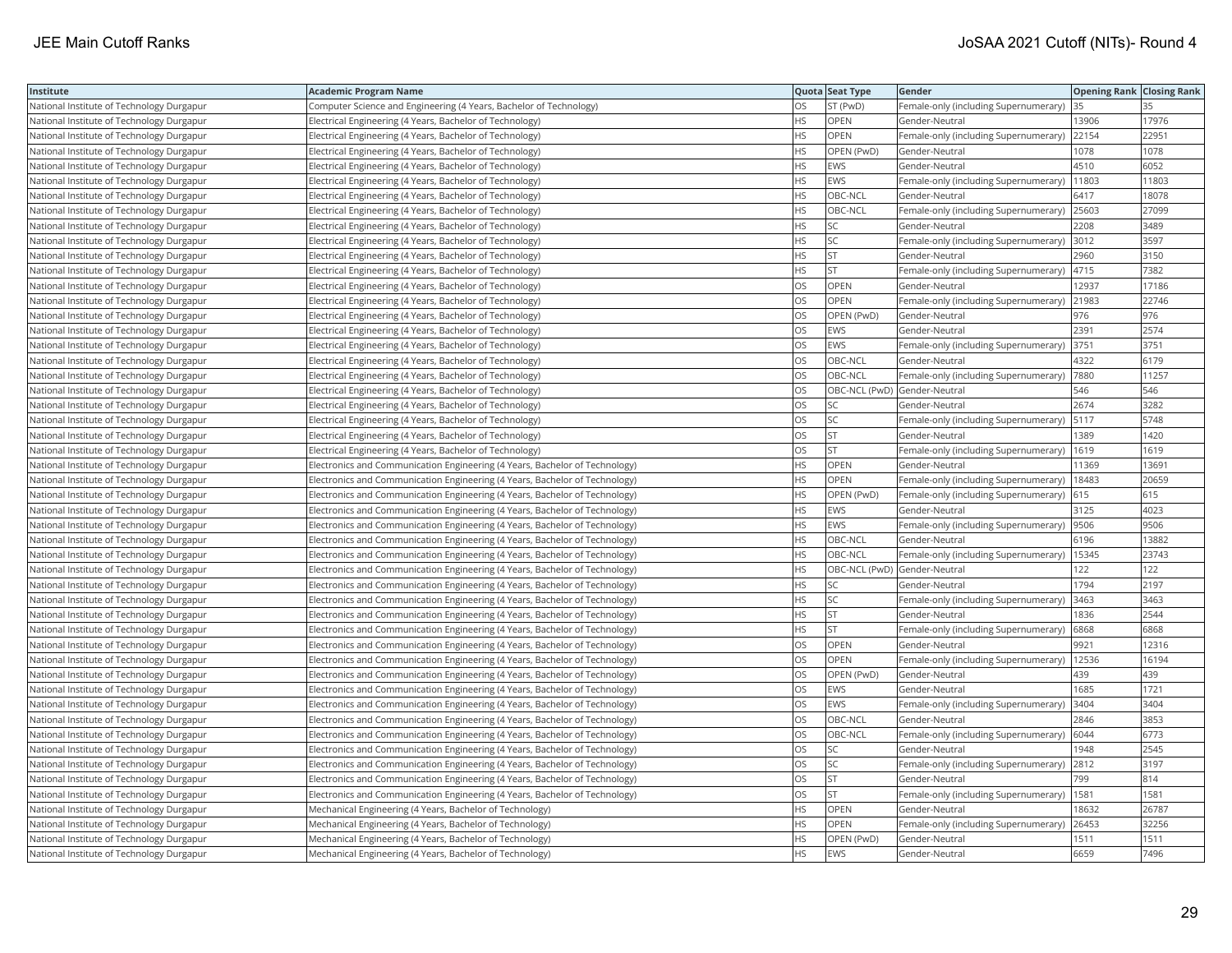| Institute                                 | Academic Program Name                                                     |           | Quota Seat Type              | Gender                                        | <b>Opening Rank Closing Rank</b> |        |
|-------------------------------------------|---------------------------------------------------------------------------|-----------|------------------------------|-----------------------------------------------|----------------------------------|--------|
| National Institute of Technology Durgapur | Mechanical Engineering (4 Years, Bachelor of Technology)                  | HS.       | EWS                          | Female-only (including Supernumerary)   15432 |                                  | 17680  |
| National Institute of Technology Durgapur | Mechanical Engineering (4 Years, Bachelor of Technology)                  | HS        | OBC-NCL                      | Gender-Neutral                                | 8286                             | 25116  |
| National Institute of Technology Durgapur | Mechanical Engineering (4 Years, Bachelor of Technology)                  | <b>HS</b> | OBC-NCL                      | Female-only (including Supernumerary)         | 30389                            | 39001  |
| National Institute of Technology Durgapur | Mechanical Engineering (4 Years, Bachelor of Technology)                  | HS        | SC                           | Gender-Neutral                                | 3644                             | 5097   |
| National Institute of Technology Durgapur | Mechanical Engineering (4 Years, Bachelor of Technology)                  | HS        | SC                           | Female-only (including Supernumerary)         | 5222                             | 7168   |
| National Institute of Technology Durgapur | Mechanical Engineering (4 Years, Bachelor of Technology)                  | HS        | lst                          | Gender-Neutral                                | 2685                             | 4422   |
| National Institute of Technology Durgapur | Mechanical Engineering (4 Years, Bachelor of Technology)                  | HS        | <b>ST</b>                    | Female-only (including Supernumerary)         | 11904                            | 19992  |
| National Institute of Technology Durgapur | Mechanical Engineering (4 Years, Bachelor of Technology)                  | <b>OS</b> | OPEN                         | Gender-Neutral                                | 20129                            | 24752  |
| National Institute of Technology Durgapur | Mechanical Engineering (4 Years, Bachelor of Technology)                  | OS        | <b>OPEN</b>                  | Female-only (including Supernumerary)         | 28777                            | 31420  |
| National Institute of Technology Durgapur | Mechanical Engineering (4 Years, Bachelor of Technology)                  | OS        | OPEN (PwD)                   | Gender-Neutral                                | 1495                             | 1495   |
| National Institute of Technology Durgapur | Mechanical Engineering (4 Years, Bachelor of Technology)                  | OS        | OPEN (PwD)                   | Female-only (including Supernumerary)         | 1810                             | 1810   |
| National Institute of Technology Durgapur | Mechanical Engineering (4 Years, Bachelor of Technology)                  | OS        | EWS                          | Gender-Neutral                                | 3613                             | 3703   |
| National Institute of Technology Durgapur | Mechanical Engineering (4 Years, Bachelor of Technology)                  | <b>OS</b> | EWS                          | Female-only (including Supernumerary)         | 5723                             | 6500   |
| National Institute of Technology Durgapur | Mechanical Engineering (4 Years, Bachelor of Technology)                  | OS        | EWS (PwD)                    | Gender-Neutral                                | 187                              | 187    |
| National Institute of Technology Durgapur | Mechanical Engineering (4 Years, Bachelor of Technology)                  | OS        | OBC-NCL                      | Gender-Neutral                                | 6894                             | 8090   |
| National Institute of Technology Durgapur | Mechanical Engineering (4 Years, Bachelor of Technology)                  | OS        | OBC-NCL                      | Female-only (including Supernumerary)   12822 |                                  | 16087  |
| National Institute of Technology Durgapur | Mechanical Engineering (4 Years, Bachelor of Technology)                  | <b>OS</b> | OBC-NCL (PwD) Gender-Neutral |                                               | 597                              | 597    |
| National Institute of Technology Durgapur | Mechanical Engineering (4 Years, Bachelor of Technology)                  | OS        | <b>SC</b>                    | Gender-Neutral                                | 3877                             | 4869   |
| National Institute of Technology Durgapur | Mechanical Engineering (4 Years, Bachelor of Technology)                  | OS        | SC                           | Female-only (including Supernumerary)         | 6354                             | 7129   |
| National Institute of Technology Durgapur | Mechanical Engineering (4 Years, Bachelor of Technology)                  | OS.       | <b>ST</b>                    | Gender-Neutral                                | 1409                             | 1631   |
| National Institute of Technology Durgapur | Mechanical Engineering (4 Years, Bachelor of Technology)                  | OS.       | <b>ST</b>                    | Female-only (including Supernumerary)         | 2310                             | 2373   |
| National Institute of Technology Durgapur | Metallurgical and Materials Engineering (4 Years, Bachelor of Technology) | HS        | OPEN                         | Gender-Neutral                                | 29973                            | 38700  |
| National Institute of Technology Durgapur | Metallurgical and Materials Engineering (4 Years, Bachelor of Technology) | ΗS        | OPEN                         | Female-only (including Supernumerary)         | 40595                            | 47708  |
| National Institute of Technology Durgapur | Metallurgical and Materials Engineering (4 Years, Bachelor of Technology) | HS        | EWS                          | Gender-Neutral                                | 9153                             | 10124  |
| National Institute of Technology Durgapur | Metallurgical and Materials Engineering (4 Years, Bachelor of Technology) | HS        | EWS                          | Female-only (including Supernumerary)         | 23856                            | 23856  |
| National Institute of Technology Durgapur | Metallurgical and Materials Engineering (4 Years, Bachelor of Technology) | <b>HS</b> | OBC-NCL                      | Gender-Neutral                                | 26517                            | 35612  |
| National Institute of Technology Durgapur | Metallurgical and Materials Engineering (4 Years, Bachelor of Technology) | HS        | OBC-NCL                      | Female-only (including Supernumerary)         | 34542                            | 34542  |
| National Institute of Technology Durgapur | Metallurgical and Materials Engineering (4 Years, Bachelor of Technology) | HS        | <b>SC</b>                    | Gender-Neutral                                | 6816                             | 7589   |
| National Institute of Technology Durgapur | Metallurgical and Materials Engineering (4 Years, Bachelor of Technology) | <b>HS</b> | <b>SC</b>                    | Female-only (including Supernumerary)         | 8900                             | 8900   |
| National Institute of Technology Durgapur | Metallurgical and Materials Engineering (4 Years, Bachelor of Technology) | HS        | <b>ST</b>                    | Gender-Neutral                                | 5697                             | 7778   |
| National Institute of Technology Durgapur | Metallurgical and Materials Engineering (4 Years, Bachelor of Technology) | OS        | OPEN                         | Gender-Neutral                                | 34144                            | 38819  |
| National Institute of Technology Durgapur | Metallurgical and Materials Engineering (4 Years, Bachelor of Technology) | OS        | OPEN                         | Female-only (including Supernumerary)         | 42766                            | 46405  |
| National Institute of Technology Durgapur | Metallurgical and Materials Engineering (4 Years, Bachelor of Technology) | OS        | OPEN (PwD)                   | Gender-Neutral                                | 2224                             | 2224   |
| National Institute of Technology Durgapur | Metallurgical and Materials Engineering (4 Years, Bachelor of Technology) | OS        | EWS                          | Gender-Neutral                                | 6091                             | 6204   |
| National Institute of Technology Durgapur | Metallurgical and Materials Engineering (4 Years, Bachelor of Technology) | OS        | EWS                          | Female-only (including Supernumerary)         | 8428                             | 8428   |
| National Institute of Technology Durgapur | Metallurgical and Materials Engineering (4 Years, Bachelor of Technology) | <b>OS</b> | OBC-NCL                      | Gender-Neutral                                | 10825                            | 12541  |
| National Institute of Technology Durgapur | Metallurgical and Materials Engineering (4 Years, Bachelor of Technology) | OS        | OBC-NCL                      | Female-only (including Supernumerary)         | 18792                            | 18792  |
| National Institute of Technology Durgapur | Metallurgical and Materials Engineering (4 Years, Bachelor of Technology) | OS        | <b>SC</b>                    | Gender-Neutral                                | 7237                             | 7611   |
| National Institute of Technology Durgapur | Metallurgical and Materials Engineering (4 Years, Bachelor of Technology) | OS        | SC                           | Female-only (including Supernumerary)  8677   |                                  | 8677   |
| National Institute of Technology Durgapur | Metallurgical and Materials Engineering (4 Years, Bachelor of Technology) | OS        | <b>ST</b>                    | Gender-Neutral                                | 2165                             | 2618   |
| National Institute of Technology Durgapur | Metallurgical and Materials Engineering (4 Years, Bachelor of Technology) | OS        | <b>ST</b>                    | Female-only (including Supernumerary)         | 3197                             | 3197   |
| National Institute of Technology Goa      | Civil Engineering (4 Years, Bachelor of Technology)                       | GO        | OPEN                         | Gender-Neutral                                | 43382                            | 102541 |
| National Institute of Technology Goa      | Civil Engineering (4 Years, Bachelor of Technology)                       | GO        | OPEN                         | Female-only (including Supernumerary)         | 133971                           | 145271 |
| National Institute of Technology Goa      | Civil Engineering (4 Years, Bachelor of Technology)                       | GO        | <b>EWS</b>                   | Gender-Neutral                                | 59807                            | 59807  |
| National Institute of Technology Goa      | Civil Engineering (4 Years, Bachelor of Technology)                       | GO        | OBC-NCL                      | Gender-Neutral                                | 92560                            | 92560  |
| National Institute of Technology Goa      | Civil Engineering (4 Years, Bachelor of Technology)                       | GO        | OBC-NCL                      | Female-only (including Supernumerary)         | 61699                            | 61699  |
| National Institute of Technology Goa      | Civil Engineering (4 Years, Bachelor of Technology)                       | GO        | <b>ST</b>                    | Gender-Neutral                                | 8772                             | 8772   |
| National Institute of Technology Goa      | Civil Engineering (4 Years, Bachelor of Technology)                       | НS        | OPEN                         | Gender-Neutral                                | 69961                            | 69961  |
| National Institute of Technology Goa      | Civil Engineering (4 Years, Bachelor of Technology)                       | HS        | OBC-NCL                      | Gender-Neutral                                | 41383                            | 41383  |
| National Institute of Technology Goa      | Civil Engineering (4 Years, Bachelor of Technology)                       | <b>HS</b> | <b>SC</b>                    | Gender-Neutral                                | 9684                             | 9684   |
| National Institute of Technology Goa      | Civil Engineering (4 Years, Bachelor of Technology)                       | OS        | OPEN                         | Gender-Neutral                                | 18221                            | 36834  |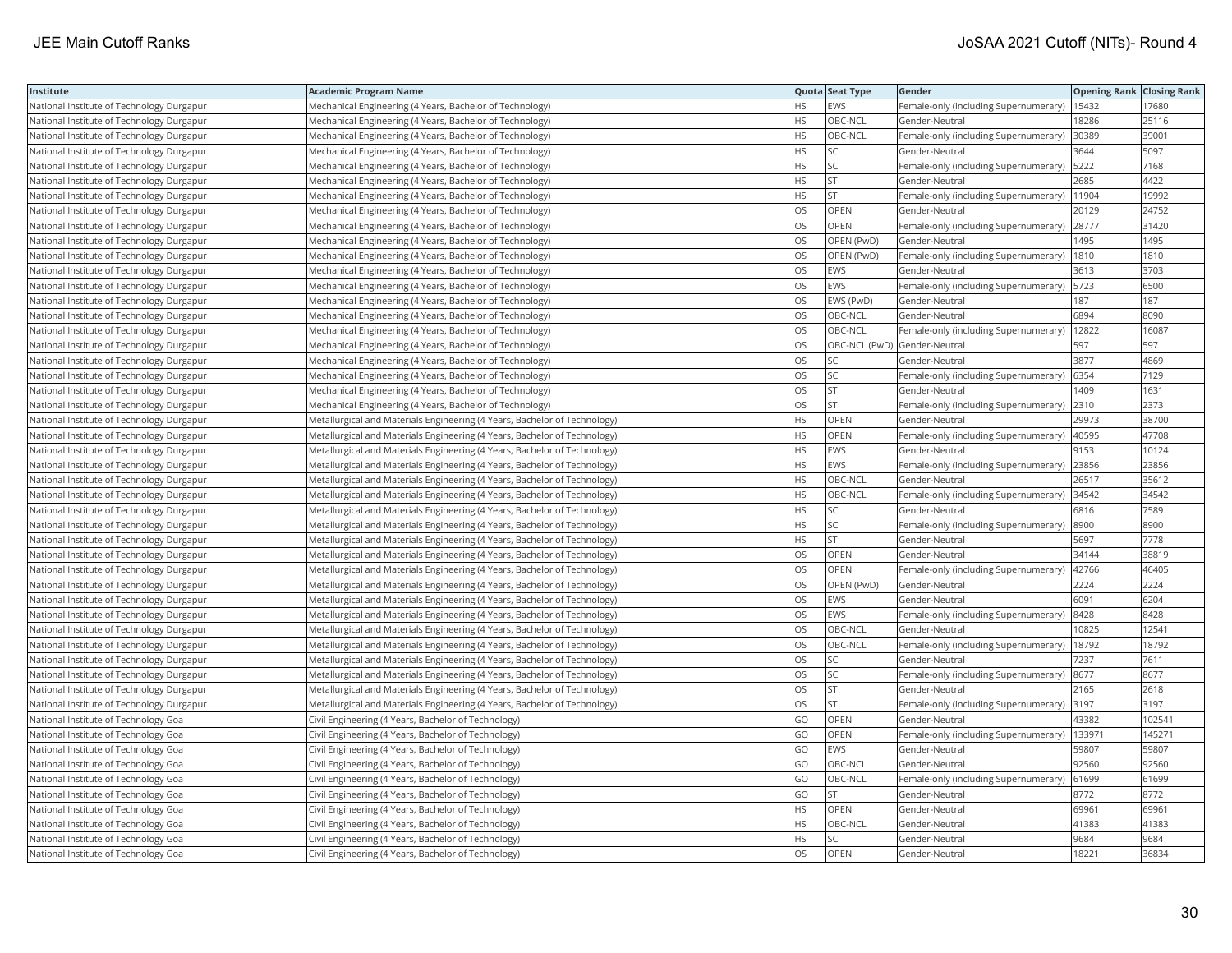| Institute                            | Academic Program Name                                                       |           | Quota Seat Type | Gender                                        | <b>Opening Rank   Closing Rank</b> |        |
|--------------------------------------|-----------------------------------------------------------------------------|-----------|-----------------|-----------------------------------------------|------------------------------------|--------|
| National Institute of Technology Goa | Civil Engineering (4 Years, Bachelor of Technology)                         | OS        | OPEN            | Female-only (including Supernumerary)         | 36321                              | 40341  |
| National Institute of Technology Goa | Civil Engineering (4 Years, Bachelor of Technology)                         | OS.       | OPEN (PwD)      | Gender-Neutral                                | 1667                               | 1667   |
| National Institute of Technology Goa | Civil Engineering (4 Years, Bachelor of Technology)                         | OS        | EWS             | Gender-Neutral                                | 5662                               | 5662   |
| National Institute of Technology Goa | Civil Engineering (4 Years, Bachelor of Technology)                         | OS        | OBC-NCL         | Gender-Neutral                                | 10030                              | 10748  |
| National Institute of Technology Goa | Civil Engineering (4 Years, Bachelor of Technology)                         | OS.       | OBC-NCL         | Female-only (including Supernumerary)         | 18561                              | 18561  |
| National Institute of Technology Goa | Civil Engineering (4 Years, Bachelor of Technology)                         | OS        | SC              | Gender-Neutral                                | 4948                               | 5627   |
| National Institute of Technology Goa | Civil Engineering (4 Years, Bachelor of Technology)                         | OS        | SC              | Female-only (including Supernumerary)         | 7081                               | 7081   |
| National Institute of Technology Goa | Civil Engineering (4 Years, Bachelor of Technology)                         | OS        | <b>ST</b>       | Gender-Neutral                                | 1732                               | 1732   |
| National Institute of Technology Goa | Computer Science and Engineering (4 Years, Bachelor of Technology)          | GO        | OPEN            | Gender-Neutral                                | 17851                              | 22693  |
| National Institute of Technology Goa | Computer Science and Engineering (4 Years, Bachelor of Technology)          | GO        | <b>OPEN</b>     | Female-only (including Supernumerary)         | 17260                              | 17260  |
| National Institute of Technology Goa | Computer Science and Engineering (4 Years, Bachelor of Technology)          | GO        | OPEN (PwD)      | Gender-Neutral                                | 885                                | 885    |
| National Institute of Technology Goa | Computer Science and Engineering (4 Years, Bachelor of Technology)          | GO        | <b>EWS</b>      | Gender-Neutral                                | 5503                               | 7134   |
| National Institute of Technology Goa | Computer Science and Engineering (4 Years, Bachelor of Technology)          | GO        | OBC-NCL         | Gender-Neutral                                | 13244                              | 20310  |
| National Institute of Technology Goa | Computer Science and Engineering (4 Years, Bachelor of Technology)          | GO        | SC              | Gender-Neutral                                | 9850                               | 22617  |
| National Institute of Technology Goa | Computer Science and Engineering (4 Years, Bachelor of Technology)          | GO        | SC              | Female-only (including Supernumerary)         | 20226                              | 20226  |
| National Institute of Technology Goa | Computer Science and Engineering (4 Years, Bachelor of Technology)          | GO        | <b>ST</b>       | Gender-Neutral                                | 6701                               | 6701   |
| National Institute of Technology Goa | Computer Science and Engineering (4 Years, Bachelor of Technology)          | GO        | <b>ST</b>       | Female-only (including Supernumerary)   11662 |                                    | 11662  |
| National Institute of Technology Goa | Computer Science and Engineering (4 Years, Bachelor of Technology)          | НS        | OPEN            | Gender-Neutral                                | 39030                              | 39030  |
| National Institute of Technology Goa | Computer Science and Engineering (4 Years, Bachelor of Technology)          | HS.       | OBC-NCL         | Gender-Neutral                                | 23434                              | 23434  |
| National Institute of Technology Goa | Computer Science and Engineering (4 Years, Bachelor of Technology)          | <b>HS</b> | OBC-NCL         | Female-only (including Supernumerary)         | 16867                              | 16867  |
| National Institute of Technology Goa | Computer Science and Engineering (4 Years, Bachelor of Technology)          | <b>OS</b> | OPEN            | Gender-Neutral                                | 7773                               | 10145  |
| National Institute of Technology Goa | Computer Science and Engineering (4 Years, Bachelor of Technology)          | OS.       | <b>OPEN</b>     | Female-only (including Supernumerary)         | 11251                              | 13995  |
| National Institute of Technology Goa | Computer Science and Engineering (4 Years, Bachelor of Technology)          | OS        | EWS             | Gender-Neutral                                | 1534                               | 1534   |
| National Institute of Technology Goa | Computer Science and Engineering (4 Years, Bachelor of Technology)          | OS        | OBC-NCL         | Gender-Neutral                                | 2653                               | 3841   |
| National Institute of Technology Goa | Computer Science and Engineering (4 Years, Bachelor of Technology)          | OS.       | OBC-NCL         | Female-only (including Supernumerary)         | 8502                               | 8502   |
| National Institute of Technology Goa | Computer Science and Engineering (4 Years, Bachelor of Technology)          | OS        | SC              | Gender-Neutral                                | 1290                               | 1919   |
| National Institute of Technology Goa | Computer Science and Engineering (4 Years, Bachelor of Technology)          | OS        | SC              | Female-only (including Supernumerary)         | 2765                               | 2765   |
| National Institute of Technology Goa | Computer Science and Engineering (4 Years, Bachelor of Technology)          | OS.       | <b>ST</b>       | Gender-Neutral                                | 284                                | 284    |
| National Institute of Technology Goa | Electrical and Electronics Engineering (4 Years, Bachelor of Technology)    | GO        | OPEN            | Gender-Neutral                                | 26823                              | 43894  |
| National Institute of Technology Goa | Electrical and Electronics Engineering (4 Years, Bachelor of Technology)    | GO        | <b>OPEN</b>     | Female-only (including Supernumerary)         | 42126                              | 42126  |
| National Institute of Technology Goa | Electrical and Electronics Engineering (4 Years, Bachelor of Technology)    | GO        | EWS             | Gender-Neutral                                | 60419                              | 60419  |
| National Institute of Technology Goa | Electrical and Electronics Engineering (4 Years, Bachelor of Technology)    | GO        | OBC-NCL         | Gender-Neutral                                | 28943                              | 59927  |
| National Institute of Technology Goa | Electrical and Electronics Engineering (4 Years, Bachelor of Technology)    | GO        | OBC-NCL         | Female-only (including Supernumerary)         | 43363                              | 43363  |
| National Institute of Technology Goa | Electrical and Electronics Engineering (4 Years, Bachelor of Technology)    | GO        | SC              | Gender-Neutral                                | 43076                              | 43076  |
| National Institute of Technology Goa | Electrical and Electronics Engineering (4 Years, Bachelor of Technology)    | GO        | <b>ST</b>       | Gender-Neutral                                | 7714                               | 7714   |
| National Institute of Technology Goa | Electrical and Electronics Engineering (4 Years, Bachelor of Technology)    | HS        | <b>OPEN</b>     | Gender-Neutral                                | 69166                              | 69166  |
| National Institute of Technology Goa | Electrical and Electronics Engineering (4 Years, Bachelor of Technology)    | HS        | OPEN            | Female-only (including Supernumerary)         | 176913                             | 176913 |
| National Institute of Technology Goa | Electrical and Electronics Engineering (4 Years, Bachelor of Technology)    | <b>HS</b> | OBC-NCL         | Gender-Neutral                                | 37799                              | 37799  |
| National Institute of Technology Goa | Electrical and Electronics Engineering (4 Years, Bachelor of Technology)    | HS.       | SC              | Gender-Neutral                                | 11240                              | 11240  |
| National Institute of Technology Goa | Electrical and Electronics Engineering (4 Years, Bachelor of Technology)    | OS        | OPEN            | Gender-Neutral                                | 16322                              | 20497  |
| National Institute of Technology Goa | Electrical and Electronics Engineering (4 Years, Bachelor of Technology)    | OS        | OPEN            | Female-only (including Supernumerary)         | 19491                              | 19491  |
| National Institute of Technology Goa | Electrical and Electronics Engineering (4 Years, Bachelor of Technology)    | OS        | OPEN (PwD)      | Gender-Neutral                                | 763                                | 763    |
| National Institute of Technology Goa | Electrical and Electronics Engineering (4 Years, Bachelor of Technology)    | OS        | EWS             | Gender-Neutral                                | 3161                               | 3301   |
| National Institute of Technology Goa | Electrical and Electronics Engineering (4 Years, Bachelor of Technology)    | OS        | <b>EWS</b>      | Female-only (including Supernumerary)         | 4966                               | 4966   |
| National Institute of Technology Goa | Electrical and Electronics Engineering (4 Years, Bachelor of Technology)    | OS        | OBC-NCL         | Gender-Neutral                                | 7586                               | 8105   |
| National Institute of Technology Goa | Electrical and Electronics Engineering (4 Years, Bachelor of Technology)    | OS.       | OBC-NCL         | Female-only (including Supernumerary)         | 11785                              | 11785  |
| National Institute of Technology Goa | Electrical and Electronics Engineering (4 Years, Bachelor of Technology)    | OS        | SC              | Gender-Neutral                                | 4922                               | 5092   |
| National Institute of Technology Goa | Electrical and Electronics Engineering (4 Years, Bachelor of Technology)    | OS        | SC              | Female-only (including Supernumerary)  5768   |                                    | 5768   |
| National Institute of Technology Goa | Electrical and Electronics Engineering (4 Years, Bachelor of Technology)    | OS        | <b>ST</b>       | Gender-Neutral                                | 1792                               | 1792   |
| National Institute of Technology Goa | Electronics and Communication Engineering (4 Years, Bachelor of Technology) | GO        | OPEN            | Gender-Neutral                                | 31703                              | 40651  |
| National Institute of Technology Goa | Electronics and Communication Engineering (4 Years, Bachelor of Technology) | GO        | OPEN            | Female-only (including Supernumerary)         | 26821                              | 26821  |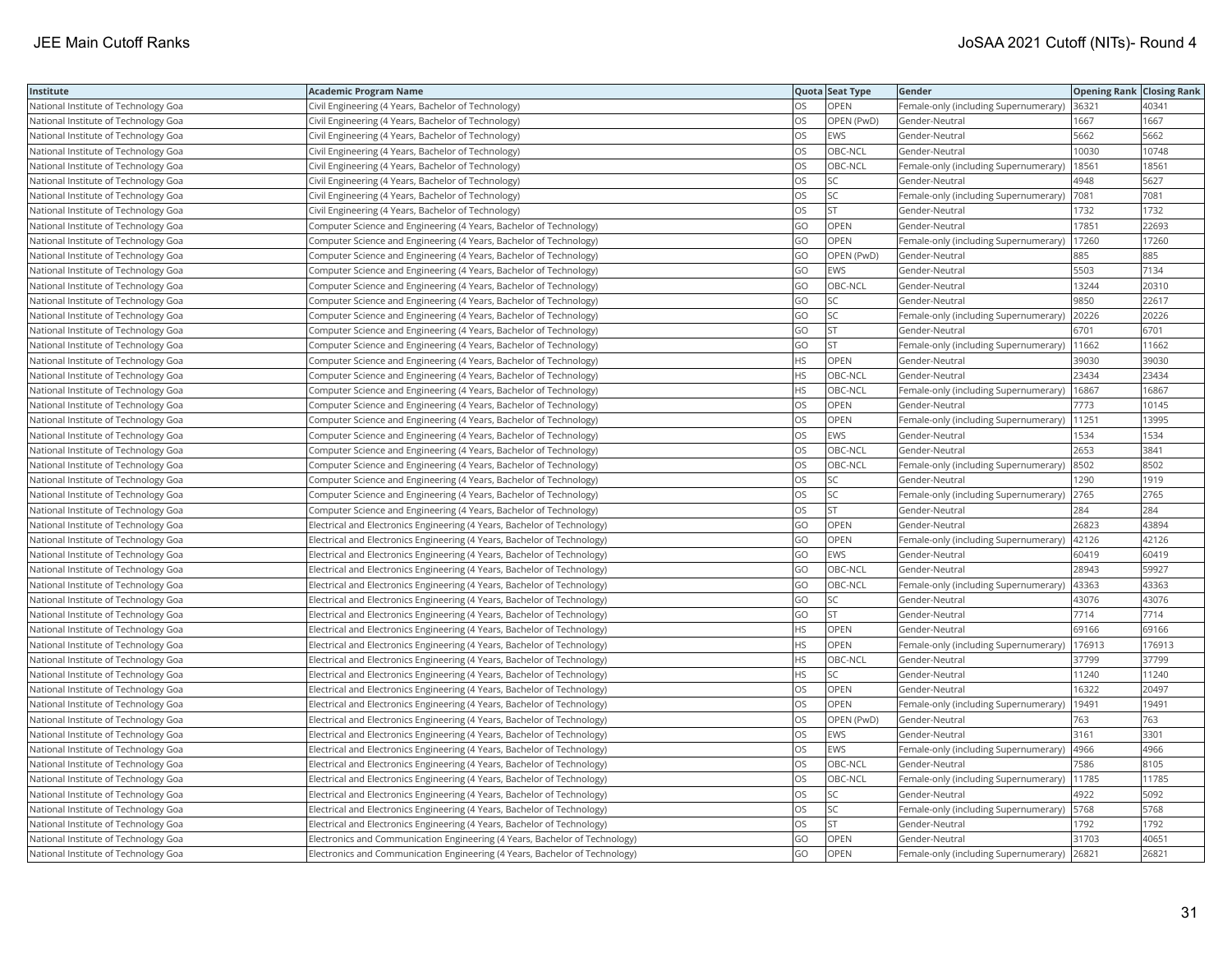| Institute                                 | <b>Academic Program Name</b>                                                |           | Quota Seat Type              | Gender                                       | <b>Opening Rank Closing Rank</b> |        |
|-------------------------------------------|-----------------------------------------------------------------------------|-----------|------------------------------|----------------------------------------------|----------------------------------|--------|
| National Institute of Technology Goa      | Electronics and Communication Engineering (4 Years, Bachelor of Technology) | GO        | EWS                          | Gender-Neutral                               | 37986                            | 37986  |
| National Institute of Technology Goa      | Electronics and Communication Engineering (4 Years, Bachelor of Technology) | GO        | OBC-NCL                      | Gender-Neutral                               | 28646                            | 40808  |
| National Institute of Technology Goa      | Electronics and Communication Engineering (4 Years, Bachelor of Technology) | GO        | OBC-NCL                      | Female-only (including Supernumerary)        | 40555                            | 40555  |
| National Institute of Technology Goa      | Electronics and Communication Engineering (4 Years, Bachelor of Technology) | GO        | SC.                          | Gender-Neutral                               | 26189                            | 31640  |
| National Institute of Technology Goa      | Electronics and Communication Engineering (4 Years, Bachelor of Technology) | GO        | SC                           | Female-only (including Supernumerary)        | 14319                            | 14319  |
| National Institute of Technology Goa      | Electronics and Communication Engineering (4 Years, Bachelor of Technology) | <b>HS</b> | OPEN                         | Gender-Neutral                               | 46113                            | 59590  |
| National Institute of Technology Goa      | Electronics and Communication Engineering (4 Years, Bachelor of Technology) | <b>HS</b> | OPEN                         | Female-only (including Supernumerary)        | 95161                            | 95161  |
| National Institute of Technology Goa      | Electronics and Communication Engineering (4 Years, Bachelor of Technology) | <b>HS</b> | OBC-NCL                      | Gender-Neutral                               | 33648                            | 33648  |
| National Institute of Technology Goa      | Electronics and Communication Engineering (4 Years, Bachelor of Technology) | <b>HS</b> | <b>ST</b>                    | Gender-Neutral                               | 4711                             | 4711   |
| National Institute of Technology Goa      | Electronics and Communication Engineering (4 Years, Bachelor of Technology) | OS        | OPEN                         | Gender-Neutral                               | 11832                            | 14251  |
| National Institute of Technology Goa      | Electronics and Communication Engineering (4 Years, Bachelor of Technology) | <b>OS</b> | <b>OPEN</b>                  | Female-only (including Supernumerary)        | 14091                            | 14091  |
| National Institute of Technology Goa      | Electronics and Communication Engineering (4 Years, Bachelor of Technology) | OS        | <b>EWS</b>                   | Gender-Neutral                               | 2301                             | 2409   |
| National Institute of Technology Goa      | Electronics and Communication Engineering (4 Years, Bachelor of Technology) | OS        | <b>EWS</b>                   | Female-only (including Supernumerary) 3576   |                                  | 3576   |
| National Institute of Technology Goa      | Electronics and Communication Engineering (4 Years, Bachelor of Technology) | <b>OS</b> | OBC-NCL                      | Gender-Neutral                               | 5095                             | 5939   |
| National Institute of Technology Goa      | Electronics and Communication Engineering (4 Years, Bachelor of Technology) | OS        | OBC-NCL                      | Female-only (including Supernumerary)        | 10238                            | 10238  |
| National Institute of Technology Goa      | Electronics and Communication Engineering (4 Years, Bachelor of Technology) | OS.       | SC                           | Gender-Neutral                               | 2187                             | 3581   |
| National Institute of Technology Goa      | Electronics and Communication Engineering (4 Years, Bachelor of Technology) | OS        | <b>ST</b>                    | Gender-Neutral                               | 1746                             | 1765   |
| National Institute of Technology Goa      | Electronics and Communication Engineering (4 Years, Bachelor of Technology) | OS        | <b>ST</b>                    | Female-only (including Supernumerary)        | 1784                             | 1784   |
| National Institute of Technology Goa      | Mechanical Engineering (4 Years, Bachelor of Technology)                    | GO        | <b>OPEN</b>                  | Gender-Neutral                               | 31604                            | 62657  |
| National Institute of Technology Goa      | Mechanical Engineering (4 Years, Bachelor of Technology)                    | GO        | OPEN                         | Female-only (including Supernumerary)        | 54658                            | 62409  |
| National Institute of Technology Goa      | Mechanical Engineering (4 Years, Bachelor of Technology)                    | GO        | OBC-NCL                      | Gender-Neutral                               | 81460                            | 102191 |
| National Institute of Technology Goa      | Mechanical Engineering (4 Years, Bachelor of Technology)                    | GO        | OBC-NCL                      | Female-only (including Supernumerary)  91198 |                                  | 91198  |
| National Institute of Technology Goa      | Mechanical Engineering (4 Years, Bachelor of Technology)                    | GO        | SC                           | Female-only (including Supernumerary)        | 60127                            | 60127  |
| National Institute of Technology Goa      | Mechanical Engineering (4 Years, Bachelor of Technology)                    | GO        | <b>ST</b>                    | Gender-Neutral                               | 13752                            | 13752  |
| National Institute of Technology Goa      | Mechanical Engineering (4 Years, Bachelor of Technology)                    | <b>HS</b> | OPEN                         | Gender-Neutral                               | 69198                            | 108553 |
| National Institute of Technology Goa      | Mechanical Engineering (4 Years, Bachelor of Technology)                    | <b>HS</b> | EWS                          | Gender-Neutral                               | 22748                            | 22748  |
| National Institute of Technology Goa      | Mechanical Engineering (4 Years, Bachelor of Technology)                    | <b>OS</b> | OPEN                         | Gender-Neutral                               | 19096                            | 26040  |
| National Institute of Technology Goa      | Mechanical Engineering (4 Years, Bachelor of Technology)                    | OS        | OPEN                         | Female-only (including Supernumerary)        | 35365                            | 38051  |
| National Institute of Technology Goa      | Mechanical Engineering (4 Years, Bachelor of Technology)                    | OS        | <b>EWS</b>                   | Gender-Neutral                               | 4198                             | 4198   |
| National Institute of Technology Goa      | Mechanical Engineering (4 Years, Bachelor of Technology)                    | OS        | OBC-NCL                      | Gender-Neutral                               | 8361                             | 9742   |
| National Institute of Technology Goa      | Mechanical Engineering (4 Years, Bachelor of Technology)                    | OS        | OBC-NCL                      | Female-only (including Supernumerary)        | 16173                            | 16173  |
| National Institute of Technology Goa      | Mechanical Engineering (4 Years, Bachelor of Technology)                    | OS        | OBC-NCL (PwD) Gender-Neutral |                                              | 756                              | 756    |
| National Institute of Technology Goa      | Mechanical Engineering (4 Years, Bachelor of Technology)                    | OS        | SC                           | Gender-Neutra                                | 5394                             | 5469   |
| National Institute of Technology Goa      | Mechanical Engineering (4 Years, Bachelor of Technology)                    | OS        | <b>ST</b>                    | Gender-Neutral                               | 2352                             | 2352   |
| National Institute of Technology Hamirpur | Architecture (5 Years, Bachelor of Architecture)                            | <b>HS</b> | OPEN                         | Gender-Neutral                               | 2591                             | 8662   |
| National Institute of Technology Hamirpur | Architecture (5 Years, Bachelor of Architecture)                            | <b>HS</b> | <b>OPEN</b>                  | Female-only (including Supernumerary)        | 1540                             | 2338   |
| National Institute of Technology Hamirpur | Architecture (5 Years, Bachelor of Architecture)                            | <b>HS</b> | <b>EWS</b>                   | Gender-Neutral                               | 932                              | 1597   |
| National Institute of Technology Hamirpur | Architecture (5 Years, Bachelor of Architecture)                            | <b>HS</b> | OBC-NCL                      | Gender-Neutral                               | 6609                             | 16715  |
| National Institute of Technology Hamirpur | Architecture (5 Years, Bachelor of Architecture)                            | <b>HS</b> | OBC-NCL                      | Female-only (including Supernumerary)        | 5892                             | 5892   |
| National Institute of Technology Hamirpur | Architecture (5 Years, Bachelor of Architecture)                            | HS        | SC                           | Gender-Neutral                               | 697                              | 1121   |
| National Institute of Technology Hamirpur | Architecture (5 Years, Bachelor of Architecture)                            | <b>HS</b> | SC.                          | Female-only (including Supernumerary)        | 807                              | 807    |
| National Institute of Technology Hamirpur | Architecture (5 Years, Bachelor of Architecture)                            | <b>HS</b> | <b>ST</b>                    | Gender-Neutral                               | 432                              | 432    |
| National Institute of Technology Hamirpur | Architecture (5 Years, Bachelor of Architecture)                            | <b>HS</b> | <b>ST</b>                    | Female-only (including Supernumerary)        | 280                              | 280    |
| National Institute of Technology Hamirpur | Architecture (5 Years, Bachelor of Architecture)                            | OS        | OPEN                         | Gender-Neutral                               | 434                              | 1181   |
| National Institute of Technology Hamirpur | Architecture (5 Years, Bachelor of Architecture)                            | <b>OS</b> | <b>OPEN</b>                  | Female-only (including Supernumerary) 935    |                                  | 1082   |
| National Institute of Technology Hamirpur | Architecture (5 Years, Bachelor of Architecture)                            | OS        | EWS                          | Gender-Neutral                               | 293                              | 295    |
| National Institute of Technology Hamirpur | Architecture (5 Years, Bachelor of Architecture)                            | <b>OS</b> | <b>EWS</b>                   | Female-only (including Supernumerary)        | 1179                             | 179    |
| National Institute of Technology Hamirpur | Architecture (5 Years, Bachelor of Architecture)                            | OS        | OBC-NCL                      | Gender-Neutral                               | 501                              | 537    |
| National Institute of Technology Hamirpur | Architecture (5 Years, Bachelor of Architecture)                            | OS        | OBC-NCL                      | Female-only (including Supernumerary)        | 441                              | 506    |
| National Institute of Technology Hamirpur | Architecture (5 Years, Bachelor of Architecture)                            | OS        | lsc                          | Gender-Neutral                               | 74                               | 236    |
| National Institute of Technology Hamirpur | Architecture (5 Years, Bachelor of Architecture)                            | <b>OS</b> | lsc                          | Female-only (including Supernumerary)   158  |                                  | 158    |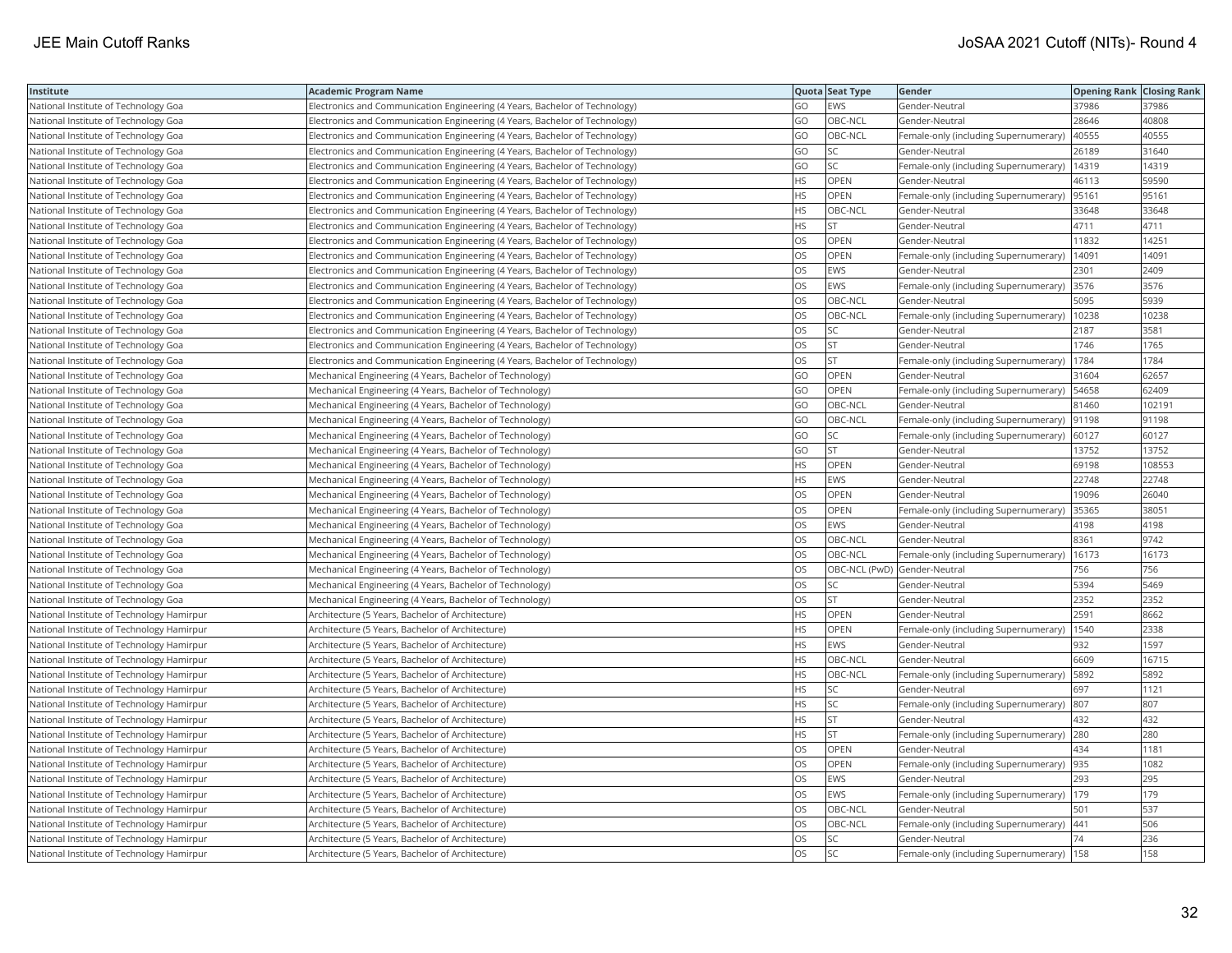| Institute                                 | <b>Academic Program Name</b>                                       |           | Quota Seat Type              | Gender                                        | <b>Opening Rank Closing Rank</b> |        |
|-------------------------------------------|--------------------------------------------------------------------|-----------|------------------------------|-----------------------------------------------|----------------------------------|--------|
| National Institute of Technology Hamirpur | Architecture (5 Years, Bachelor of Architecture)                   | OS        | <b>ST</b>                    | Gender-Neutral                                | 62                               | 117    |
| National Institute of Technology Hamirpur | Chemical Engineering (4 Years, Bachelor of Technology)             | HS        | OPEN                         | Gender-Neutral                                | 61883                            | 79967  |
| National Institute of Technology Hamirpur | Chemical Engineering (4 Years, Bachelor of Technology)             | HS        | OPEN                         | Female-only (including Supernumerary)         | 91382                            | 108055 |
| National Institute of Technology Hamirpur | Chemical Engineering (4 Years, Bachelor of Technology)             | HS        | OPEN (PwD)                   | Gender-Neutral                                | 1767                             | 1767   |
| National Institute of Technology Hamirpur | Chemical Engineering (4 Years, Bachelor of Technology)             | <b>HS</b> | <b>EWS</b>                   | Gender-Neutral                                | 14367                            | 16277  |
| National Institute of Technology Hamirpur | Chemical Engineering (4 Years, Bachelor of Technology)             | HS        | EWS                          | Female-only (including Supernumerary) 22509   |                                  | 22509  |
| National Institute of Technology Hamirpur | Chemical Engineering (4 Years, Bachelor of Technology)             | ΗS        | OBC-NCL                      | Gender-Neutral                                | 79368                            | 99093  |
| National Institute of Technology Hamirpur | Chemical Engineering (4 Years, Bachelor of Technology)             | <b>HS</b> | OBC-NCL                      | Female-only (including Supernumerary) 66971   |                                  | 70118  |
| National Institute of Technology Hamirpur | Chemical Engineering (4 Years, Bachelor of Technology)             | ΗS        | SC                           | Gender-Neutral                                | 5096                             | 11309  |
| National Institute of Technology Hamirpur | Chemical Engineering (4 Years, Bachelor of Technology)             | HS        | SC                           | Female-only (including Supernumerary)   1964  |                                  | 11964  |
| National Institute of Technology Hamirpur | Chemical Engineering (4 Years, Bachelor of Technology)             | HS        | <b>ST</b>                    | Gender-Neutral                                | 3664                             | 5212   |
| National Institute of Technology Hamirpur | Chemical Engineering (4 Years, Bachelor of Technology)             | <b>HS</b> | <b>ST</b>                    | Female-only (including Supernumerary) 4488    |                                  | 4488   |
| National Institute of Technology Hamirpur | Chemical Engineering (4 Years, Bachelor of Technology)             | OS        | OPEN                         | Gender-Neutral                                | 26653                            | 33359  |
| National Institute of Technology Hamirpur | Chemical Engineering (4 Years, Bachelor of Technology)             | OS        | OPEN                         | Female-only (including Supernumerary) 39562   |                                  | 40762  |
| National Institute of Technology Hamirpur | Chemical Engineering (4 Years, Bachelor of Technology)             | OS        | OPEN (PwD)                   | Gender-Neutral                                | 2122                             | 2122   |
| National Institute of Technology Hamirpur | Chemical Engineering (4 Years, Bachelor of Technology)             | OS        | <b>EWS</b>                   | Gender-Neutral                                | 5072                             | 5330   |
| National Institute of Technology Hamirpur | Chemical Engineering (4 Years, Bachelor of Technology)             | OS        | <b>EWS</b>                   | Female-only (including Supernumerary)         | 6837                             | 6837   |
| National Institute of Technology Hamirpur | Chemical Engineering (4 Years, Bachelor of Technology)             | OS        | OBC-NCL                      | Gender-Neutral                                | 10514                            | 11388  |
| National Institute of Technology Hamirpur | Chemical Engineering (4 Years, Bachelor of Technology)             | OS        | OBC-NCL                      | Female-only (including Supernumerary)         | 14899                            | 16822  |
| National Institute of Technology Hamirpur | Chemical Engineering (4 Years, Bachelor of Technology)             | <b>OS</b> | SC                           | Gender-Neutral                                | 5644                             | 6785   |
| National Institute of Technology Hamirpur | Chemical Engineering (4 Years, Bachelor of Technology)             | OS        | SC                           | Female-only (including Supernumerary)  8148   |                                  | 8148   |
| National Institute of Technology Hamirpur | Chemical Engineering (4 Years, Bachelor of Technology)             | OS        | <b>ST</b>                    | Gender-Neutral                                | 2528                             | 2885   |
| National Institute of Technology Hamirpur | Civil Engineering (4 Years, Bachelor of Technology)                | ΗS        | OPEN                         | Gender-Neutral                                | 31332                            | 75446  |
| National Institute of Technology Hamirpur | Civil Engineering (4 Years, Bachelor of Technology)                | HS        | OPEN                         | Female-only (including Supernumerary)         | 79916                            | 98583  |
| National Institute of Technology Hamirpur | Civil Engineering (4 Years, Bachelor of Technology)                | ΗS        | OPEN (PwD)                   | Female-only (including Supernumerary)         | 1368                             | 1368   |
| National Institute of Technology Hamirpur | Civil Engineering (4 Years, Bachelor of Technology)                | HS        | <b>EWS</b>                   | Gender-Neutral                                | 12591                            | 13884  |
| National Institute of Technology Hamirpur | Civil Engineering (4 Years, Bachelor of Technology)                | HS        | EWS                          | Female-only (including Supernumerary)         | 21652                            | 21652  |
| National Institute of Technology Hamirpur | Civil Engineering (4 Years, Bachelor of Technology)                | <b>HS</b> | OBC-NCL                      | Gender-Neutral                                | 39710                            | 78651  |
| National Institute of Technology Hamirpur | Civil Engineering (4 Years, Bachelor of Technology)                | HS        | OBC-NCL                      | Female-only (including Supernumerary)         | 58951                            | 75653  |
| National Institute of Technology Hamirpur | Civil Engineering (4 Years, Bachelor of Technology)                | HS        | SC                           | Gender-Neutral                                | 5107                             | 8361   |
| National Institute of Technology Hamirpur | Civil Engineering (4 Years, Bachelor of Technology)                | HS        | <b>SC</b>                    | Female-only (including Supernumerary)   6726  |                                  | 10939  |
| National Institute of Technology Hamirpur | Civil Engineering (4 Years, Bachelor of Technology)                | ΗS        | SC (PwD)                     | Gender-Neutral                                | 159                              | 159    |
| National Institute of Technology Hamirpur | Civil Engineering (4 Years, Bachelor of Technology)                | <b>HS</b> | <b>ST</b>                    | Gender-Neutral                                | 1847                             | 2315   |
| National Institute of Technology Hamirpur | Civil Engineering (4 Years, Bachelor of Technology)                | HS        | <b>ST</b>                    | Female-only (including Supernumerary)         | 4008                             | 4008   |
| National Institute of Technology Hamirpur | Civil Engineering (4 Years, Bachelor of Technology)                | OS        | OPEN                         | Gender-Neutral                                | 27748                            | 35598  |
| National Institute of Technology Hamirpur | Civil Engineering (4 Years, Bachelor of Technology)                | OS        | OPEN                         | Female-only (including Supernumerary)         | 40051                            | 45997  |
| National Institute of Technology Hamirpur | Civil Engineering (4 Years, Bachelor of Technology)                | OS        | OPEN (PwD)                   | Gender-Neutral                                | 2221                             | 2221   |
| National Institute of Technology Hamirpur | Civil Engineering (4 Years, Bachelor of Technology)                | OS        | <b>EWS</b>                   | Gender-Neutral                                | 5373                             | 5599   |
| National Institute of Technology Hamirpur | Civil Engineering (4 Years, Bachelor of Technology)                | OS        | <b>EWS</b>                   | Female-only (including Supernumerary)  7794   |                                  | 7794   |
| National Institute of Technology Hamirpur | Civil Engineering (4 Years, Bachelor of Technology)                | <b>OS</b> | OBC-NCL                      | Gender-Neutral                                | 8954                             | 10968  |
| National Institute of Technology Hamirpur | Civil Engineering (4 Years, Bachelor of Technology)                | OS        | OBC-NCL                      | Female-only (including Supernumerary)         | 18599                            | 19776  |
| National Institute of Technology Hamirpur | Civil Engineering (4 Years, Bachelor of Technology)                | OS        | OBC-NCL (PwD) Gender-Neutral |                                               | 926                              | 926    |
| National Institute of Technology Hamirpur | Civil Engineering (4 Years, Bachelor of Technology)                | OS        | SC                           | Gender-Neutral                                | 4600                             | 6299   |
| National Institute of Technology Hamirpur | Civil Engineering (4 Years, Bachelor of Technology)                | OS        | <b>SC</b>                    | Female-only (including Supernumerary) 6605    |                                  | 7121   |
| National Institute of Technology Hamirpur | Civil Engineering (4 Years, Bachelor of Technology)                | OS        | <b>ST</b>                    | Gender-Neutral                                | 1404                             | 1573   |
| National Institute of Technology Hamirpur | Civil Engineering (4 Years, Bachelor of Technology)                | OS        | <b>ST</b>                    | Female-only (including Supernumerary) 2644    |                                  | 2644   |
| National Institute of Technology Hamirpur | Computer Science and Engineering (4 Years, Bachelor of Technology) | HS.       | OPEN                         | Gender-Neutral                                | 11171                            | 19928  |
| National Institute of Technology Hamirpur | Computer Science and Engineering (4 Years, Bachelor of Technology) | HS        | OPEN                         | Female-only (including Supernumerary)   12794 |                                  | 31606  |
| National Institute of Technology Hamirpur | Computer Science and Engineering (4 Years, Bachelor of Technology) | ΗS        | OPEN (PwD)                   | Gender-Neutral                                | 666                              | 666    |
| National Institute of Technology Hamirpur | Computer Science and Engineering (4 Years, Bachelor of Technology) | HS        | <b>EWS</b>                   | Gender-Neutral                                | 3578                             | 4669   |
| National Institute of Technology Hamirpur | Computer Science and Engineering (4 Years, Bachelor of Technology) | <b>HS</b> | EWS                          | Female-only (including Supernumerary) 6471    |                                  | 6471   |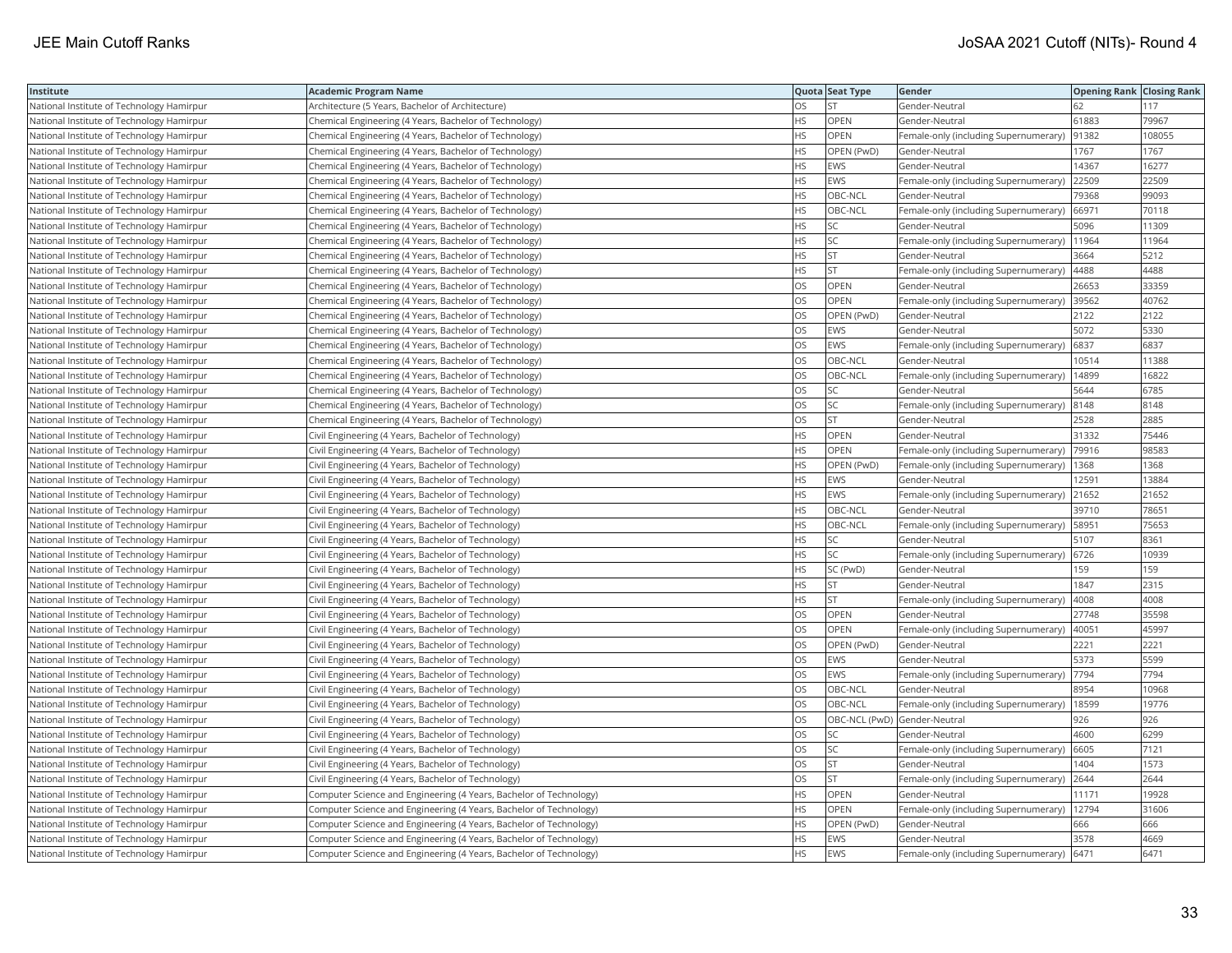| Institute                                 | <b>Academic Program Name</b>                                                                |           | Quota Seat Type              | Gender                                        | <b>Opening Rank Closing Rank</b> |       |
|-------------------------------------------|---------------------------------------------------------------------------------------------|-----------|------------------------------|-----------------------------------------------|----------------------------------|-------|
| National Institute of Technology Hamirpur | Computer Science and Engineering (4 Years, Bachelor of Technology)                          | HS        | OBC-NCL                      | Gender-Neutral                                | 6814                             | 19969 |
| National Institute of Technology Hamirpur | Computer Science and Engineering (4 Years, Bachelor of Technology)                          | HS        | OBC-NCL                      | Female-only (including Supernumerary)         | 9624                             | 13756 |
| National Institute of Technology Hamirpur | Computer Science and Engineering (4 Years, Bachelor of Technology)                          | HS        | <b>SC</b>                    | Gender-Neutral                                | 986                              | 2508  |
| National Institute of Technology Hamirpur | Computer Science and Engineering (4 Years, Bachelor of Technology)                          | HS        | SC                           | Female-only (including Supernumerary)         | 6191                             | 7603  |
| National Institute of Technology Hamirpur | Computer Science and Engineering (4 Years, Bachelor of Technology)                          | <b>HS</b> | <b>ST</b>                    | Gender-Neutral                                | 482                              | 1418  |
| National Institute of Technology Hamirpur | Computer Science and Engineering (4 Years, Bachelor of Technology)                          | HS        | <b>ST</b>                    | Female-only (including Supernumerary)  797    |                                  | 797   |
| National Institute of Technology Hamirpur | Computer Science and Engineering (4 Years, Bachelor of Technology)                          | OS        | OPEN                         | Gender-Neutral                                | 874                              | 9238  |
| National Institute of Technology Hamirpur | Computer Science and Engineering (4 Years, Bachelor of Technology)                          | OS        | <b>OPEN</b>                  | Female-only (including Supernumerary)   5718  |                                  | 12383 |
| National Institute of Technology Hamirpur | Computer Science and Engineering (4 Years, Bachelor of Technology)                          | OS        | OPEN (PwD)                   | Gender-Neutral                                | 321                              | 321   |
| National Institute of Technology Hamirpur | Computer Science and Engineering (4 Years, Bachelor of Technology)                          | OS        | OPEN (PwD)                   | Female-only (including Supernumerary) 349     |                                  | 349   |
| National Institute of Technology Hamirpur | Computer Science and Engineering (4 Years, Bachelor of Technology)                          | OS        | <b>EWS</b>                   | Gender-Neutral                                | 1283                             | 1375  |
| National Institute of Technology Hamirpur | Computer Science and Engineering (4 Years, Bachelor of Technology)                          | OS        | <b>EWS</b>                   | Female-only (including Supernumerary) 2236    |                                  | 2236  |
| National Institute of Technology Hamirpur | Computer Science and Engineering (4 Years, Bachelor of Technology)                          | OS        | OBC-NCL                      | Gender-Neutral                                | 2585                             | 3150  |
| National Institute of Technology Hamirpur | Computer Science and Engineering (4 Years, Bachelor of Technology)                          | OS        | OBC-NCL                      | Female-only (including Supernumerary) 3050    |                                  | 6525  |
| National Institute of Technology Hamirpur | Computer Science and Engineering (4 Years, Bachelor of Technology)                          | OS        | OBC-NCL (PwD) Gender-Neutral |                                               | 209                              | 209   |
| National Institute of Technology Hamirpur | Computer Science and Engineering (4 Years, Bachelor of Technology)                          | OS        | SC                           | Gender-Neutral                                | 1971                             | 2335  |
| National Institute of Technology Hamirpur | Computer Science and Engineering (4 Years, Bachelor of Technology)                          | OS        | SC                           | Female-only (including Supernumerary)         | 2819                             | 2869  |
| National Institute of Technology Hamirpur | Computer Science and Engineering (4 Years, Bachelor of Technology)                          | OS        | <b>ST</b>                    | Gender-Neutral                                | 808                              | 921   |
| National Institute of Technology Hamirpur | Computer Science and Engineering (4 Years, Bachelor of Technology)                          | OS        | <b>ST</b>                    | Female-only (including Supernumerary)         | 951                              | 951   |
| National Institute of Technology Hamirpur | Computer Science and Engineering (5 Years, Bachelor and Master of Technology (Dual Degree)) | HS        | <b>OPEN</b>                  | Gender-Neutral                                | 17065                            | 21948 |
| National Institute of Technology Hamirpur | Computer Science and Engineering (5 Years, Bachelor and Master of Technology (Dual Degree)) | HS        | OPEN                         | Female-only (including Supernumerary)         | 29531                            | 29531 |
| National Institute of Technology Hamirpur | Computer Science and Engineering (5 Years, Bachelor and Master of Technology (Dual Degree)) | <b>HS</b> | OPEN (PwD)                   | Gender-Neutral                                | 813                              | 813   |
| National Institute of Technology Hamirpur | Computer Science and Engineering (5 Years, Bachelor and Master of Technology (Dual Degree)) | ΗS        | <b>EWS</b>                   | Gender-Neutral                                | 5626                             | 5626  |
| National Institute of Technology Hamirpur | Computer Science and Engineering (5 Years, Bachelor and Master of Technology (Dual Degree)) | HS        | OBC-NCL                      | Gender-Neutral                                | 7001                             | 22556 |
| National Institute of Technology Hamirpur | Computer Science and Engineering (5 Years, Bachelor and Master of Technology (Dual Degree)) | HS        | OBC-NCL                      | Female-only (including Supernumerary)         | 26328                            | 26328 |
| National Institute of Technology Hamirpur | Computer Science and Engineering (5 Years, Bachelor and Master of Technology (Dual Degree)) | HS        | SC                           | Gender-Neutral                                | 1415                             | 1415  |
| National Institute of Technology Hamirpur | Computer Science and Engineering (5 Years, Bachelor and Master of Technology (Dual Degree)) | HS        | SC                           | Female-only (including Supernumerary)         | 7508                             | 7508  |
| National Institute of Technology Hamirpur | Computer Science and Engineering (5 Years, Bachelor and Master of Technology (Dual Degree)) | <b>HS</b> | <b>ST</b>                    | Gender-Neutral                                | 2397                             | 2397  |
| National Institute of Technology Hamirpur | Computer Science and Engineering (5 Years, Bachelor and Master of Technology (Dual Degree)) | OS        | OPEN                         | Gender-Neutral                                | 9477                             | 11391 |
| National Institute of Technology Hamirpur | Computer Science and Engineering (5 Years, Bachelor and Master of Technology (Dual Degree)) | OS        | OPEN                         | Female-only (including Supernumerary)   15484 |                                  | 15484 |
| National Institute of Technology Hamirpur | Computer Science and Engineering (5 Years, Bachelor and Master of Technology (Dual Degree)) | OS        | <b>EWS</b>                   | Gender-Neutral                                | 1674                             | 1674  |
| National Institute of Technology Hamirpur | Computer Science and Engineering (5 Years, Bachelor and Master of Technology (Dual Degree)) | OS        | EWS                          | Female-only (including Supernumerary)         | 3640                             | 3640  |
| National Institute of Technology Hamirpur | Computer Science and Engineering (5 Years, Bachelor and Master of Technology (Dual Degree)) | OS        | OBC-NCL                      | Gender-Neutral                                | 3550                             | 4166  |
| National Institute of Technology Hamirpur | Computer Science and Engineering (5 Years, Bachelor and Master of Technology (Dual Degree)) | OS        | OBC-NCL                      | Female-only (including Supernumerary)         | 9438                             | 9438  |
| National Institute of Technology Hamirpur | Computer Science and Engineering (5 Years, Bachelor and Master of Technology (Dual Degree)) | OS        | SC                           | Gender-Neutral                                | 1781                             | 1964  |
| National Institute of Technology Hamirpur | Computer Science and Engineering (5 Years, Bachelor and Master of Technology (Dual Degree)) | OS        | <b>ST</b>                    | Gender-Neutral                                | 1230                             | 1230  |
| National Institute of Technology Hamirpur | Electrical Engineering (4 Years, Bachelor of Technology)                                    | HS        | <b>OPEN</b>                  | Gender-Neutral                                | 26865                            | 49619 |
| National Institute of Technology Hamirpur | Electrical Engineering (4 Years, Bachelor of Technology)                                    | HS        | <b>OPEN</b>                  | Female-only (including Supernumerary)   63369 |                                  | 87897 |
| National Institute of Technology Hamirpur | Electrical Engineering (4 Years, Bachelor of Technology)                                    | ΗS        | OPEN (PwD)                   | Gender-Neutral                                | 870                              | 870   |
| National Institute of Technology Hamirpur | Electrical Engineering (4 Years, Bachelor of Technology)                                    | <b>HS</b> | <b>EWS</b>                   | Gender-Neutral                                | 8771                             | 10440 |
| National Institute of Technology Hamirpur | Electrical Engineering (4 Years, Bachelor of Technology)                                    | HS        | EWS                          | Female-only (including Supernumerary)         | 18227                            | 18227 |
| National Institute of Technology Hamirpur | Electrical Engineering (4 Years, Bachelor of Technology)                                    | <b>HS</b> | OBC-NCL                      | Gender-Neutral                                | 41975                            | 70071 |
| National Institute of Technology Hamirpur | Electrical Engineering (4 Years, Bachelor of Technology)                                    | HS        | OBC-NCL                      | Female-only (including Supernumerary)         | 48562                            | 71754 |
| National Institute of Technology Hamirpur | Electrical Engineering (4 Years, Bachelor of Technology)                                    | <b>HS</b> | <b>SC</b>                    | Gender-Neutral                                | 4947                             | 7981  |
| National Institute of Technology Hamirpur | Electrical Engineering (4 Years, Bachelor of Technology)                                    | HS        | SC                           | Female-only (including Supernumerary)  9847   |                                  | 10173 |
| National Institute of Technology Hamirpur | Electrical Engineering (4 Years, Bachelor of Technology)                                    | HS        | <b>ST</b>                    | Gender-Neutral                                | 1485                             | 3115  |
| National Institute of Technology Hamirpur | Electrical Engineering (4 Years, Bachelor of Technology)                                    | <b>HS</b> | <b>ST</b>                    | Female-only (including Supernumerary)   7829  |                                  | 7829  |
| National Institute of Technology Hamirpur | Electrical Engineering (4 Years, Bachelor of Technology)                                    | OS        | <b>OPEN</b>                  | Gender-Neutral                                | 15155                            | 21128 |
| National Institute of Technology Hamirpur | Electrical Engineering (4 Years, Bachelor of Technology)                                    | OS        | OPEN                         | Female-only (including Supernumerary)         | 26607                            | 28700 |
| National Institute of Technology Hamirpur | Electrical Engineering (4 Years, Bachelor of Technology)                                    | OS        | OPEN (PwD)                   | Gender-Neutral                                | 1122                             | 1122  |
| National Institute of Technology Hamirpur | Electrical Engineering (4 Years, Bachelor of Technology)                                    | <b>OS</b> | EWS                          | Gender-Neutral                                | 2990                             | 3262  |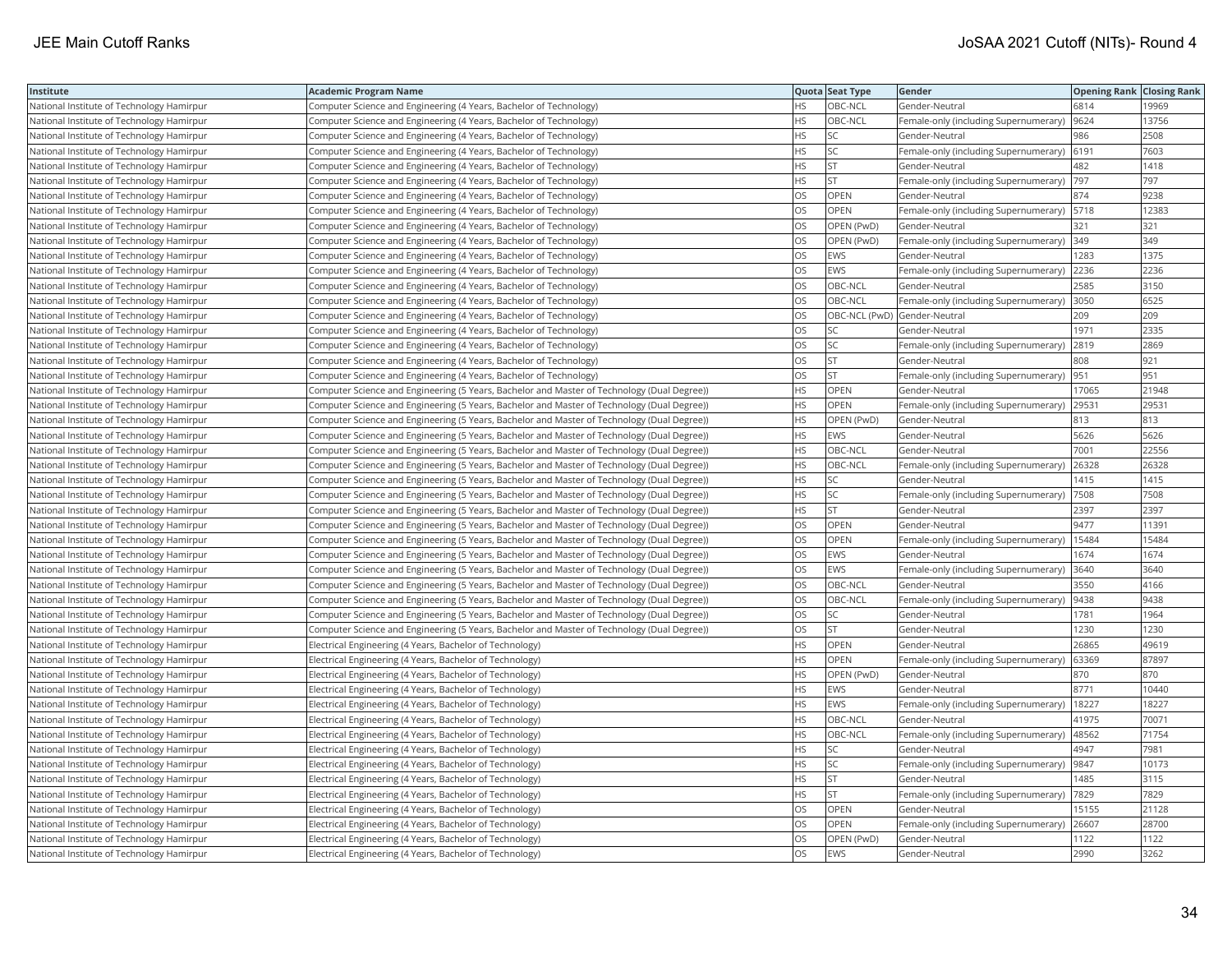| Institute                                 | <b>Academic Program Name</b>                                                                         |           | Quota Seat Type              | Gender                                        | <b>Opening Rank Closing Rank</b> |        |
|-------------------------------------------|------------------------------------------------------------------------------------------------------|-----------|------------------------------|-----------------------------------------------|----------------------------------|--------|
| National Institute of Technology Hamirpur | Electrical Engineering (4 Years, Bachelor of Technology)                                             | OS        | <b>EWS</b>                   | Female-only (including Supernumerary)         | 4609                             | 4609   |
| National Institute of Technology Hamirpur | Electrical Engineering (4 Years, Bachelor of Technology)                                             | OS        | OBC-NCL                      | Gender-Neutral                                | 6437                             | 7488   |
| National Institute of Technology Hamirpur | Electrical Engineering (4 Years, Bachelor of Technology)                                             | OS        | OBC-NCL                      | Female-only (including Supernumerary)         | 12811                            | 13333  |
| National Institute of Technology Hamirpur | Electrical Engineering (4 Years, Bachelor of Technology)                                             | OS        | OBC-NCL (PwD) Gender-Neutral |                                               | 565                              | 565    |
| National Institute of Technology Hamirpur | Electrical Engineering (4 Years, Bachelor of Technology)                                             | OS        | <b>SC</b>                    | Gender-Neutral                                | 4128                             | 4523   |
| National Institute of Technology Hamirpur | Electrical Engineering (4 Years, Bachelor of Technology)                                             | OS        | SC                           | Female-only (including Supernumerary)   5789  |                                  | 6039   |
| National Institute of Technology Hamirpur | Electrical Engineering (4 Years, Bachelor of Technology)                                             | OS        | <b>ST</b>                    | Gender-Neutral                                | 1675                             | 1772   |
| National Institute of Technology Hamirpur | Electrical Engineering (4 Years, Bachelor of Technology)                                             | OS        | <b>ST</b>                    | Female-only (including Supernumerary)         | 2662                             | 2662   |
| National Institute of Technology Hamirpur | Electronics and Communication Engineering (4 Years, Bachelor of Technology)                          | HS        | OPEN                         | Gender-Neutral                                | 21594                            | 35230  |
| National Institute of Technology Hamirpur | Electronics and Communication Engineering (4 Years, Bachelor of Technology)                          | HS        | OPEN                         | Female-only (including Supernumerary)         | 40614                            | 58933  |
| National Institute of Technology Hamirpur | Electronics and Communication Engineering (4 Years, Bachelor of Technology)                          | <b>HS</b> | OPEN (PwD)                   | Gender-Neutral                                | 1348                             | 1348   |
| National Institute of Technology Hamirpur | Electronics and Communication Engineering (4 Years, Bachelor of Technology)                          | HS        | <b>EWS</b>                   | Gender-Neutral                                | 5385                             | 6835   |
| National Institute of Technology Hamirpur | Electronics and Communication Engineering (4 Years, Bachelor of Technology)                          | HS        | EWS                          | Female-only (including Supernumerary)         | 13490                            | 13490  |
| National Institute of Technology Hamirpur | Electronics and Communication Engineering (4 Years, Bachelor of Technology)                          | ΗS        | OBC-NCL                      | Gender-Neutral                                | 21927                            | 40685  |
| National Institute of Technology Hamirpur | Electronics and Communication Engineering (4 Years, Bachelor of Technology)                          | <b>HS</b> | OBC-NCL                      | Female-only (including Supernumerary)         | 23633                            | 47330  |
| National Institute of Technology Hamirpur | Electronics and Communication Engineering (4 Years, Bachelor of Technology)                          | ΗS        | SC                           | Gender-Neutral                                | 4079                             | 5409   |
| National Institute of Technology Hamirpur | Electronics and Communication Engineering (4 Years, Bachelor of Technology)                          | HS        | SC                           | Female-only (including Supernumerary)         | 7958                             | 10275  |
| National Institute of Technology Hamirpur | Electronics and Communication Engineering (4 Years, Bachelor of Technology)                          | <b>HS</b> | <b>ST</b>                    | Gender-Neutral                                | 2188                             | 2669   |
| National Institute of Technology Hamirpur | Electronics and Communication Engineering (4 Years, Bachelor of Technology)                          | HS        | <b>ST</b>                    | Female-only (including Supernumerary)         | 2745                             | 2745   |
| National Institute of Technology Hamirpur | Electronics and Communication Engineering (4 Years, Bachelor of Technology)                          | OS        | OPEN                         | Gender-Neutral                                | 12048                            | 15153  |
| National Institute of Technology Hamirpur | Electronics and Communication Engineering (4 Years, Bachelor of Technology)                          | OS        | <b>OPEN</b>                  | Female-only (including Supernumerary)   17735 |                                  | 21876  |
| National Institute of Technology Hamirpur | Electronics and Communication Engineering (4 Years, Bachelor of Technology)                          | <b>OS</b> | OPEN (PwD)                   | Female-only (including Supernumerary)   1721  |                                  | 1721   |
| National Institute of Technology Hamirpur | Electronics and Communication Engineering (4 Years, Bachelor of Technology)                          | OS        | <b>EWS</b>                   | Gender-Neutral                                | 2086                             | 2438   |
| National Institute of Technology Hamirpur | Electronics and Communication Engineering (4 Years, Bachelor of Technology)                          | <b>OS</b> | <b>EWS</b>                   | Female-only (including Supernumerary) 3592    |                                  | 3592   |
| National Institute of Technology Hamirpur | Electronics and Communication Engineering (4 Years, Bachelor of Technology)                          | OS        | OBC-NCL                      | Gender-Neutral                                | 4492                             | 5363   |
| National Institute of Technology Hamirpur | Electronics and Communication Engineering (4 Years, Bachelor of Technology)                          | OS        | OBC-NCL                      | Female-only (including Supernumerary)         | 9092                             | 10727  |
| National Institute of Technology Hamirpur | Electronics and Communication Engineering (4 Years, Bachelor of Technology)                          | <b>OS</b> | <b>SC</b>                    | Gender-Neutral                                | 3128                             | 3944   |
| National Institute of Technology Hamirpur | Electronics and Communication Engineering (4 Years, Bachelor of Technology)                          | OS        | SC                           | Female-only (including Supernumerary)   5360  |                                  | 5380   |
| National Institute of Technology Hamirpur | Electronics and Communication Engineering (4 Years, Bachelor of Technology)                          | OS        | ST                           | Gender-Neutral                                | 1357                             | 1528   |
| National Institute of Technology Hamirpur | Electronics and Communication Engineering (4 Years, Bachelor of Technology)                          | OS        | <b>ST</b>                    | Female-only (including Supernumerary)         | 1958                             | 1958   |
| National Institute of Technology Hamirpur | Electronics and Communication Engineering (5 Years, Bachelor and Master of Technology (Dual Degree)) | HS        | OPEN                         | Gender-Neutral                                | 36161                            | 40996  |
| National Institute of Technology Hamirpur | Electronics and Communication Engineering (5 Years, Bachelor and Master of Technology (Dual Degree)) | HS        | OPEN                         | Female-only (including Supernumerary)         | 68626                            | 68626  |
| National Institute of Technology Hamirpur | Electronics and Communication Engineering (5 Years, Bachelor and Master of Technology (Dual Degree)) | <b>HS</b> | EWS                          | Gender-Neutral                                | 7143                             | 7143   |
| National Institute of Technology Hamirpur | Electronics and Communication Engineering (5 Years, Bachelor and Master of Technology (Dual Degree)) | <b>HS</b> | <b>EWS</b>                   | Female-only (including Supernumerary)         | 17350                            | 17350  |
| National Institute of Technology Hamirpur | Electronics and Communication Engineering (5 Years, Bachelor and Master of Technology (Dual Degree)) | HS        | OBC-NCL                      | Gender-Neutral                                | 42172                            | 50110  |
| National Institute of Technology Hamirpur | Electronics and Communication Engineering (5 Years, Bachelor and Master of Technology (Dual Degree)) | ΗS        | OBC-NCL                      | Female-only (including Supernumerary)   59170 |                                  | 59170  |
| National Institute of Technology Hamirpur | Electronics and Communication Engineering (5 Years, Bachelor and Master of Technology (Dual Degree)) | HS        | SC                           | Gender-Neutral                                | 5573                             | 5891   |
| National Institute of Technology Hamirpur | Electronics and Communication Engineering (5 Years, Bachelor and Master of Technology (Dual Degree)) | <b>HS</b> | <b>ST</b>                    | Gender-Neutral                                | 2895                             | 2895   |
| National Institute of Technology Hamirpur | Electronics and Communication Engineering (5 Years, Bachelor and Master of Technology (Dual Degree)) | OS        | OPEN                         | Gender-Neutral                                | 9920                             | 17461  |
| National Institute of Technology Hamirpur | Electronics and Communication Engineering (5 Years, Bachelor and Master of Technology (Dual Degree)) | OS        | OPEN                         | Female-only (including Supernumerary)         | 27469                            | 27469  |
| National Institute of Technology Hamirpur | Electronics and Communication Engineering (5 Years, Bachelor and Master of Technology (Dual Degree)) | <b>OS</b> | <b>EWS</b>                   | Gender-Neutral                                | 2875                             | 2875   |
| National Institute of Technology Hamirpur | Electronics and Communication Engineering (5 Years, Bachelor and Master of Technology (Dual Degree)) | OS        | OBC-NCL                      | Gender-Neutral                                | 5526                             | 5968   |
| National Institute of Technology Hamirpur | Electronics and Communication Engineering (5 Years, Bachelor and Master of Technology (Dual Degree)) | OS        | OBC-NCL                      | Female-only (including Supernumerary)         | 10802                            | 10802  |
| National Institute of Technology Hamirpur | Electronics and Communication Engineering (5 Years, Bachelor and Master of Technology (Dual Degree)) | OS        | SC                           | Gender-Neutral                                | 4188                             | 4188   |
| National Institute of Technology Hamirpur | Electronics and Communication Engineering (5 Years, Bachelor and Master of Technology (Dual Degree)) | OS        | SC                           | Female-only (including Supernumerary)   5907  |                                  | 5907   |
| National Institute of Technology Hamirpur | Electronics and Communication Engineering (5 Years, Bachelor and Master of Technology (Dual Degree)) | OS        | <b>ST</b>                    | Gender-Neutral                                | 1623                             | 1623   |
| National Institute of Technology Hamirpur | Engineering Physics (4 Years, Bachelor of Technology)                                                | HS        | OPEN                         | Gender-Neutral                                | 46510                            | 89830  |
| National Institute of Technology Hamirpur | Engineering Physics (4 Years, Bachelor of Technology)                                                | HS        | OPEN                         | Female-only (including Supernumerary)         | 111277                           | 116030 |
| National Institute of Technology Hamirpur | Engineering Physics (4 Years, Bachelor of Technology)                                                | <b>HS</b> | <b>EWS</b>                   | Gender-Neutral                                | 14403                            | 15217  |
| National Institute of Technology Hamirpur | Engineering Physics (4 Years, Bachelor of Technology)                                                | HS        | EWS                          | Female-only (including Supernumerary)         | 33641                            | 33641  |
| National Institute of Technology Hamirpur | Engineering Physics (4 Years, Bachelor of Technology)                                                | HS        | OBC-NCL                      | Gender-Neutral                                | 97672                            | 144506 |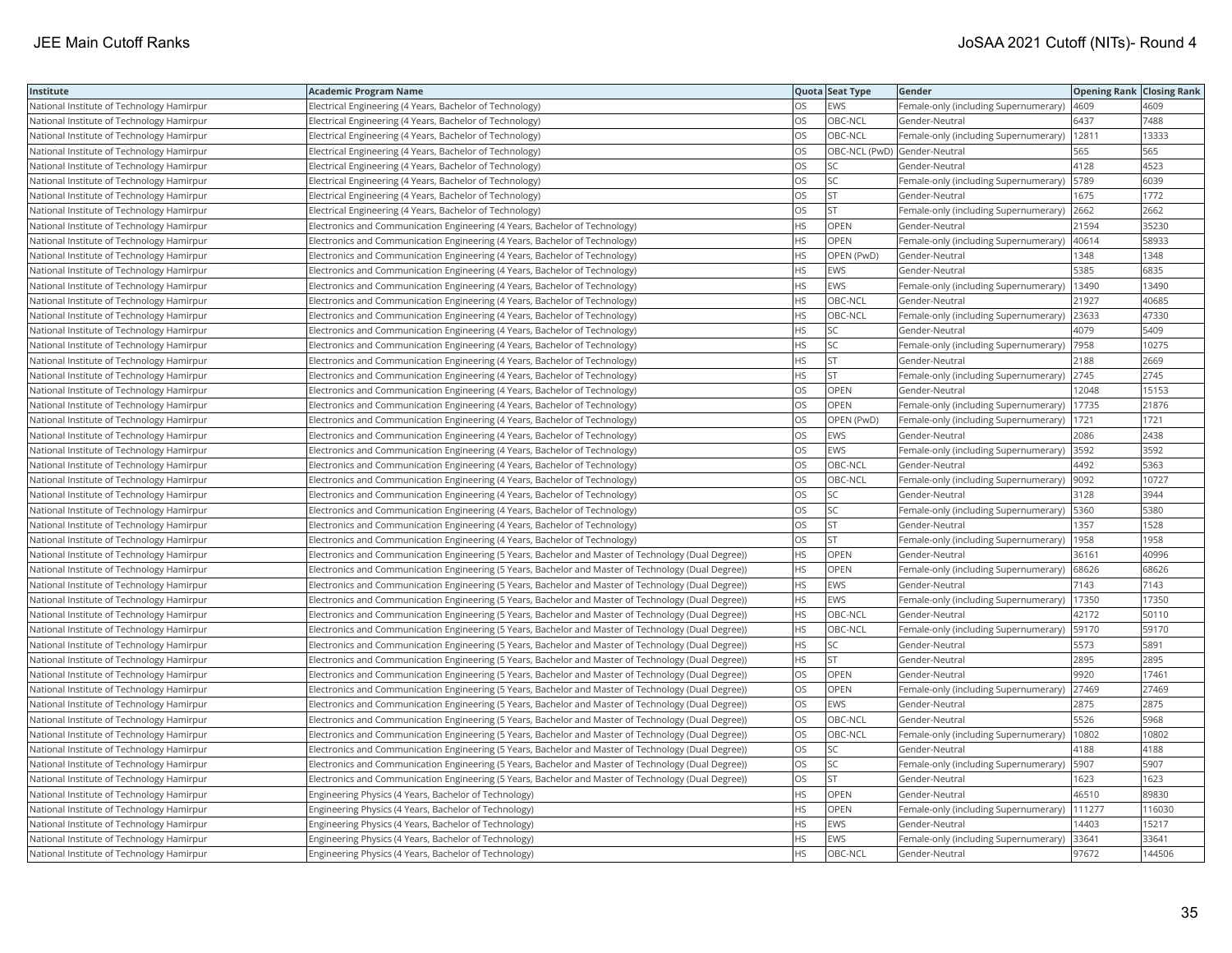| Institute                                 | <b>Academic Program Name</b>                                        |           | Quota Seat Type | Gender                                        | Opening Rank Closing Rank |        |
|-------------------------------------------|---------------------------------------------------------------------|-----------|-----------------|-----------------------------------------------|---------------------------|--------|
| National Institute of Technology Hamirpur | Engineering Physics (4 Years, Bachelor of Technology)               | HS        | OBC-NCL         | Female-only (including Supernumerary)         | 127102                    | 127102 |
| National Institute of Technology Hamirpur | Engineering Physics (4 Years, Bachelor of Technology)               | <b>HS</b> | SC              | Gender-Neutral                                | 9664                      | 10641  |
| National Institute of Technology Hamirpur | Engineering Physics (4 Years, Bachelor of Technology)               | <b>HS</b> | SC              | Female-only (including Supernumerary)   13275 |                           | 13275  |
| National Institute of Technology Hamirpur | Engineering Physics (4 Years, Bachelor of Technology)               | <b>HS</b> | <b>ST</b>       | Gender-Neutral                                | 5357                      | 5357   |
| National Institute of Technology Hamirpur | Engineering Physics (4 Years, Bachelor of Technology)               | OS        | <b>OPEN</b>     | Gender-Neutral                                | 17967                     | 26477  |
| National Institute of Technology Hamirpur | Engineering Physics (4 Years, Bachelor of Technology)               | OS        | OPEN            | Female-only (including Supernumerary) 36296   |                           | 39065  |
| National Institute of Technology Hamirpur | Engineering Physics (4 Years, Bachelor of Technology)               | OS        | EWS             | Gender-Neutral                                | 4012                      | 4099   |
| National Institute of Technology Hamirpur | Engineering Physics (4 Years, Bachelor of Technology)               | OS        | OBC-NCL         | Gender-Neutral                                | 10543                     | 12474  |
| National Institute of Technology Hamirpur | Engineering Physics (4 Years, Bachelor of Technology)               | OS        | OBC-NCL         | Female-only (including Supernumerary)         | 17841                     | 18867  |
| National Institute of Technology Hamirpur | Engineering Physics (4 Years, Bachelor of Technology)               | OS        | SC              | Gender-Neutral                                | 6076                      | 6526   |
| National Institute of Technology Hamirpur | Engineering Physics (4 Years, Bachelor of Technology)               | OS        | <b>ST</b>       | Gender-Neutral                                | 2844                      | 2997   |
| National Institute of Technology Hamirpur | Engineering Physics (4 Years, Bachelor of Technology)               | OS        | <b>ST</b>       | Female-only (including Supernumerary) 3752    |                           | 3752   |
| National Institute of Technology Hamirpur | Materials Science and Engineering (4 Years, Bachelor of Technology) | HS        | <b>OPEN</b>     | Gender-Neutral                                | 81941                     | 91362  |
| National Institute of Technology Hamirpur | Materials Science and Engineering (4 Years, Bachelor of Technology) | HS        | OPEN            | Female-only (including Supernumerary)         | 117193                    | 117193 |
| National Institute of Technology Hamirpur | Materials Science and Engineering (4 Years, Bachelor of Technology) | HS        | <b>EWS</b>      | Gender-Neutral                                | 15246                     | 15246  |
| National Institute of Technology Hamirpur | Materials Science and Engineering (4 Years, Bachelor of Technology) | HS        | EWS             | Female-only (including Supernumerary)         | 29333                     | 29333  |
| National Institute of Technology Hamirpur | Materials Science and Engineering (4 Years, Bachelor of Technology) | <b>HS</b> | OBC-NCL         | Gender-Neutral                                | 95753                     | 120292 |
| National Institute of Technology Hamirpur | Materials Science and Engineering (4 Years, Bachelor of Technology) | НS        | OBC-NCL         | Female-only (including Supernumerary)         | 83283                     | 83283  |
| National Institute of Technology Hamirpur | Materials Science and Engineering (4 Years, Bachelor of Technology) | HS        | SC              | Gender-Neutral                                | 8480                      | 13410  |
| National Institute of Technology Hamirpur | Materials Science and Engineering (4 Years, Bachelor of Technology) | <b>HS</b> | <b>ST</b>       | Gender-Neutral                                | 5921                      | 5921   |
| National Institute of Technology Hamirpur | Materials Science and Engineering (4 Years, Bachelor of Technology) | HS        | <b>ST</b>       | Female-only (including Supernumerary)         | 8251                      | 8251   |
| National Institute of Technology Hamirpur | Materials Science and Engineering (4 Years, Bachelor of Technology) | OS        | OPEN            | Gender-Neutral                                | 29309                     | 39824  |
| National Institute of Technology Hamirpur | Materials Science and Engineering (4 Years, Bachelor of Technology) | OS        | <b>OPEN</b>     | Female-only (including Supernumerary)  45665  |                           | 49010  |
| National Institute of Technology Hamirpur | Materials Science and Engineering (4 Years, Bachelor of Technology) | OS        | <b>EWS</b>      | Gender-Neutral                                | 6112                      | 6199   |
| National Institute of Technology Hamirpur | Materials Science and Engineering (4 Years, Bachelor of Technology) | OS        | OBC-NCL         | Gender-Neutral                                | 11503                     | 13622  |
| National Institute of Technology Hamirpur | Materials Science and Engineering (4 Years, Bachelor of Technology) | OS        | OBC-NCL         | Female-only (including Supernumerary)         | 19940                     | 19940  |
| National Institute of Technology Hamirpur | Materials Science and Engineering (4 Years, Bachelor of Technology) | OS        | <b>SC</b>       | Gender-Neutral                                | 6930                      | 7641   |
| National Institute of Technology Hamirpur | Materials Science and Engineering (4 Years, Bachelor of Technology) | OS        | <b>SC</b>       | Female-only (including Supernumerary) 8512    |                           | 8512   |
| National Institute of Technology Hamirpur | Materials Science and Engineering (4 Years, Bachelor of Technology) | OS        | <b>ST</b>       | Gender-Neutral                                | 3044                      | 3044   |
| National Institute of Technology Hamirpur | Mathematics and Computing (4 Years, Bachelor of Technology)         | HS        | OPEN            | Gender-Neutral                                | 23578                     | 40790  |
| National Institute of Technology Hamirpur | Mathematics and Computing (4 Years, Bachelor of Technology)         | HS        | OPEN            | Female-only (including Supernumerary) 33734   |                           | 43170  |
| National Institute of Technology Hamirpur | Mathematics and Computing (4 Years, Bachelor of Technology)         | ΗS        | EWS             | Gender-Neutral                                | 7302                      | 7899   |
| National Institute of Technology Hamirpur | Mathematics and Computing (4 Years, Bachelor of Technology)         | HS        | OBC-NCL         | Gender-Neutral                                | 33453                     | 68476  |
| National Institute of Technology Hamirpur | Mathematics and Computing (4 Years, Bachelor of Technology)         | HS        | OBC-NCL         | Female-only (including Supernumerary)         | 47299                     | 47299  |
| National Institute of Technology Hamirpur | Mathematics and Computing (4 Years, Bachelor of Technology)         | HS        | <b>SC</b>       | Gender-Neutral                                | 4419                      | 7677   |
| National Institute of Technology Hamirpur | Mathematics and Computing (4 Years, Bachelor of Technology)         | <b>HS</b> | SC              | Female-only (including Supernumerary)         | 14392                     | 14392  |
| National Institute of Technology Hamirpur | Mathematics and Computing (4 Years, Bachelor of Technology)         | HS        | <b>ST</b>       | Gender-Neutral                                | 2050                      | 2050   |
| National Institute of Technology Hamirpur | Mathematics and Computing (4 Years, Bachelor of Technology)         | HS        | <b>ST</b>       | Female-only (including Supernumerary)   5990  |                           | 5990   |
| National Institute of Technology Hamirpur | Mathematics and Computing (4 Years, Bachelor of Technology)         | OS        | OPEN            | Gender-Neutral                                | 12710                     | 13340  |
| National Institute of Technology Hamirpur | Mathematics and Computing (4 Years, Bachelor of Technology)         | OS        | OPEN            | Female-only (including Supernumerary)         | 13727                     | 20990  |
| National Institute of Technology Hamirpur | Mathematics and Computing (4 Years, Bachelor of Technology)         | OS        | OPEN (PwD)      | Gender-Neutral                                | 759                       | 759    |
| National Institute of Technology Hamirpur | Mathematics and Computing (4 Years, Bachelor of Technology)         | OS        | <b>EWS</b>      | Gender-Neutral                                | 1877                      | 1894   |
| National Institute of Technology Hamirpur | Mathematics and Computing (4 Years, Bachelor of Technology)         | OS        | <b>EWS</b>      | Female-only (including Supernumerary)         | 3957                      | 3957   |
| National Institute of Technology Hamirpur | Mathematics and Computing (4 Years, Bachelor of Technology)         | OS        | OBC-NCL         | Gender-Neutral                                | 3545                      | 4869   |
| National Institute of Technology Hamirpur | Mathematics and Computing (4 Years, Bachelor of Technology)         | OS        | OBC-NCL         | Female-only (including Supernumerary)  9726   |                           | 9726   |
| National Institute of Technology Hamirpur | Mathematics and Computing (4 Years, Bachelor of Technology)         | OS        | <b>SC</b>       | Gender-Neutral                                | 2604                      | 3587   |
| National Institute of Technology Hamirpur | Mathematics and Computing (4 Years, Bachelor of Technology)         | OS        | SC              | Female-only (including Supernumerary)   5751  |                           | 5751   |
| National Institute of Technology Hamirpur | Mathematics and Computing (4 Years, Bachelor of Technology)         | OS        | <b>ST</b>       | Gender-Neutral                                | 1317                      | 1424   |
| National Institute of Technology Hamirpur | Mechanical Engineering (4 Years, Bachelor of Technology)            | HS        | OPEN            | Gender-Neutral                                | 40443                     | 62067  |
| National Institute of Technology Hamirpur | Mechanical Engineering (4 Years, Bachelor of Technology)            | HS        | OPEN            | Female-only (including Supernumerary)         | 88358                     | 110182 |
| National Institute of Technology Hamirpur | Mechanical Engineering (4 Years, Bachelor of Technology)            | <b>HS</b> | OPEN (PwD)      | Gender-Neutral                                | 2656                      | 2656   |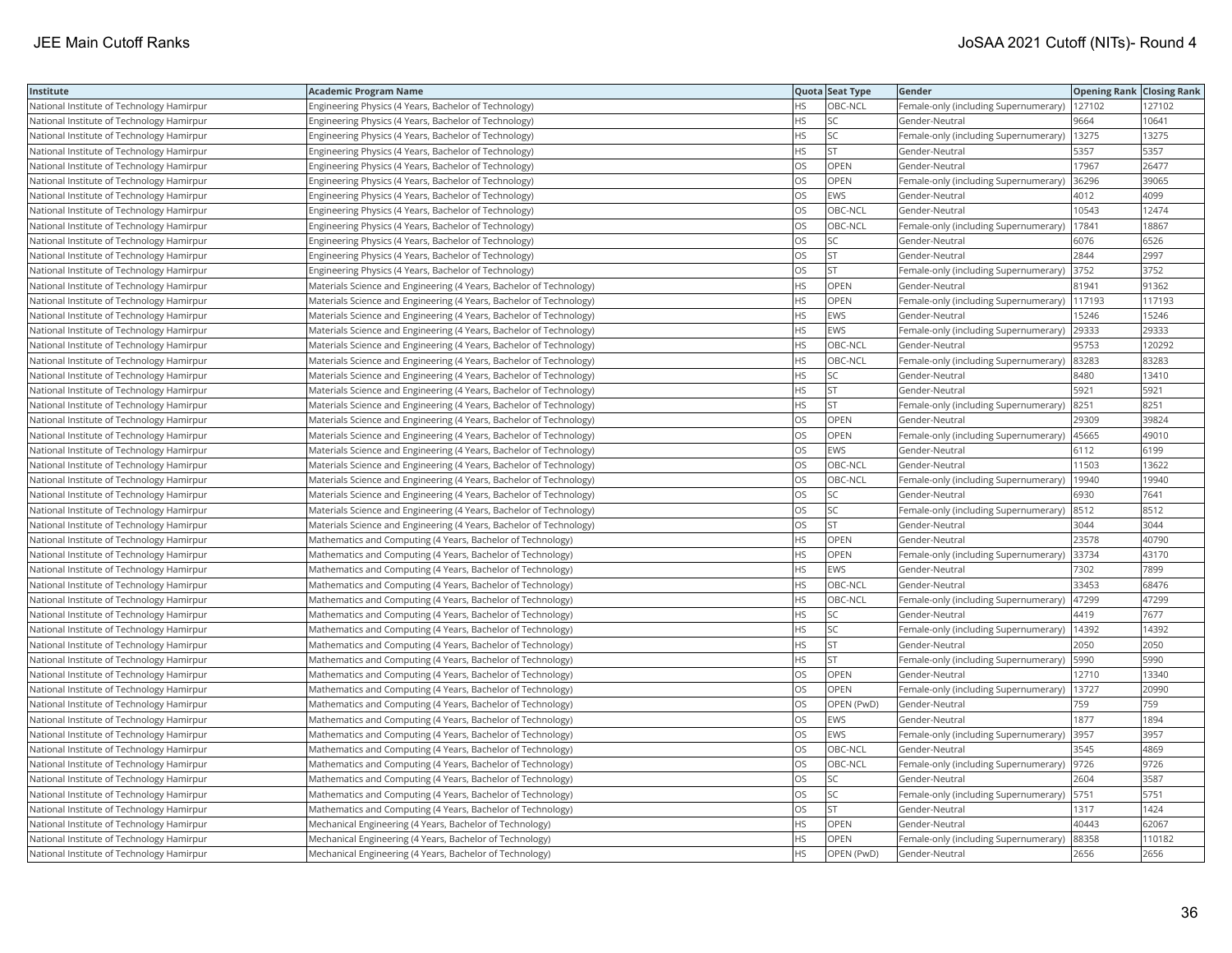| Institute                                             | Academic Program Name                                     |           | Quota Seat Type              | Gender                                        | <b>Opening Rank Closing Rank</b> |        |
|-------------------------------------------------------|-----------------------------------------------------------|-----------|------------------------------|-----------------------------------------------|----------------------------------|--------|
| National Institute of Technology Hamirpur             | Mechanical Engineering (4 Years, Bachelor of Technology)  | HS.       | <b>EWS</b>                   | Gender-Neutral                                | 9697                             | 11735  |
| National Institute of Technology Hamirpur             | Mechanical Engineering (4 Years, Bachelor of Technology)  | HS        | EWS                          | Female-only (including Supernumerary)         | 22760                            | 22760  |
| National Institute of Technology Hamirpur             | Mechanical Engineering (4 Years, Bachelor of Technology)  | <b>HS</b> | OBC-NCL                      | Gender-Neutral                                | 45255                            | 93918  |
| National Institute of Technology Hamirpur             | Mechanical Engineering (4 Years, Bachelor of Technology)  | HS.       | OBC-NCL                      | Female-only (including Supernumerary)         | 81127                            | 136390 |
| National Institute of Technology Hamirpur             | Mechanical Engineering (4 Years, Bachelor of Technology)  | HS        | <b>SC</b>                    | Gender-Neutral                                | 7862                             | 9097   |
| National Institute of Technology Hamirpur             | Mechanical Engineering (4 Years, Bachelor of Technology)  | HS        | SC                           | Female-only (including Supernumerary)         | 15141                            | 15730  |
| National Institute of Technology Hamirpur             | Mechanical Engineering (4 Years, Bachelor of Technology)  | HS        | <b>ST</b>                    | Gender-Neutral                                | 3655                             | 5048   |
| National Institute of Technology Hamirpur             | Mechanical Engineering (4 Years, Bachelor of Technology)  | HS.       | <b>ST</b>                    | Female-only (including Supernumerary)         | 6676                             | 6676   |
| National Institute of Technology Hamirpur             | Mechanical Engineering (4 Years, Bachelor of Technology)  | OS        | <b>OPEN</b>                  | Gender-Neutral                                | 22564                            | 27791  |
| National Institute of Technology Hamirpur             | Mechanical Engineering (4 Years, Bachelor of Technology)  | OS        | OPEN                         | Female-only (including Supernumerary)         | 35766                            | 39438  |
| National Institute of Technology Hamirpur             | Mechanical Engineering (4 Years, Bachelor of Technology)  | OS        | OPEN (PwD)                   | Gender-Neutral                                | 1913                             | 1913   |
| National Institute of Technology Hamirpur             | Mechanical Engineering (4 Years, Bachelor of Technology)  | OS        | <b>EWS</b>                   | Gender-Neutral                                | 4147                             | 4338   |
| National Institute of Technology Hamirpur             | Mechanical Engineering (4 Years, Bachelor of Technology)  | <b>OS</b> | <b>EWS</b>                   | Female-only (including Supernumerary)         | 6834                             | 6834   |
| National Institute of Technology Hamirpur             | Mechanical Engineering (4 Years, Bachelor of Technology)  | OS        | OBC-NCL                      | Gender-Neutral                                | 7727                             | 9482   |
| National Institute of Technology Hamirpur             | Mechanical Engineering (4 Years, Bachelor of Technology)  | OS        | OBC-NCL                      | Female-only (including Supernumerary)         | 17559                            | 18083  |
| National Institute of Technology Hamirpur             | Mechanical Engineering (4 Years, Bachelor of Technology)  | OS        | SC                           | Gender-Neutral                                | 4463                             | 5695   |
| National Institute of Technology Hamirpur             | Mechanical Engineering (4 Years, Bachelor of Technology)  | <b>OS</b> | <b>SC</b>                    | Female-only (including Supernumerary)  7574   |                                  | 8635   |
| National Institute of Technology Hamirpur             | Mechanical Engineering (4 Years, Bachelor of Technology)  | OS        | <b>ST</b>                    | Gender-Neutral                                | 2009                             | 2330   |
| National Institute of Technology Hamirpur             | Mechanical Engineering (4 Years, Bachelor of Technology)  | OS        | ST                           | Female-only (including Supernumerary)         | 2996                             | 2996   |
| National Institute of Technology Karnataka, Surathkal | Artificial Intelligence (4 Years, Bachelor of Technology) | HS.       | OPEN                         | Gender-Neutral                                | 3045                             | 3887   |
| National Institute of Technology Karnataka, Surathkal | Artificial Intelligence (4 Years, Bachelor of Technology) | <b>HS</b> | <b>OPEN</b>                  | Female-only (including Supernumerary)   5644  |                                  | 5644   |
| National Institute of Technology Karnataka, Surathkal | Artificial Intelligence (4 Years, Bachelor of Technology) | HS        | OPEN (PwD)                   | Gender-Neutral                                | 212                              | 212    |
| National Institute of Technology Karnataka, Surathkal | Artificial Intelligence (4 Years, Bachelor of Technology) | ΗS        | EWS                          | Gender-Neutral                                | 1364                             | 1405   |
| National Institute of Technology Karnataka, Surathkal | Artificial Intelligence (4 Years, Bachelor of Technology) | HS.       | <b>EWS</b>                   | Female-only (including Supernumerary)  7799   |                                  | 7799   |
| National Institute of Technology Karnataka, Surathkal | Artificial Intelligence (4 Years, Bachelor of Technology) | HS        | OBC-NCL                      | Gender-Neutral                                | 1687                             | 3174   |
| National Institute of Technology Karnataka, Surathkal | Artificial Intelligence (4 Years, Bachelor of Technology) | <b>HS</b> | OBC-NCL                      | Female-only (including Supernumerary)         | 3819                             | 3819   |
| National Institute of Technology Karnataka, Surathkal | Artificial Intelligence (4 Years, Bachelor of Technology) | HS        | SC                           | Gender-Neutral                                | 2040                             | 2094   |
| National Institute of Technology Karnataka, Surathkal | Artificial Intelligence (4 Years, Bachelor of Technology) | HS.       | SC                           | Female-only (including Supernumerary)         | 2507                             | 2507   |
| National Institute of Technology Karnataka, Surathkal | Artificial Intelligence (4 Years, Bachelor of Technology) | <b>HS</b> | <b>ST</b>                    | Gender-Neutral                                | 327                              | 327    |
| National Institute of Technology Karnataka, Surathkal | Artificial Intelligence (4 Years, Bachelor of Technology) | OS        | OPEN                         | Gender-Neutral                                | 1125                             | 1798   |
| National Institute of Technology Karnataka, Surathkal | Artificial Intelligence (4 Years, Bachelor of Technology) | OS        | OPEN                         | Female-only (including Supernumerary) 2022    |                                  | 2647   |
| National Institute of Technology Karnataka, Surathkal | Artificial Intelligence (4 Years, Bachelor of Technology) | OS        | EWS                          | Gender-Neutral                                | 250                              | 250    |
| National Institute of Technology Karnataka, Surathkal | Artificial Intelligence (4 Years, Bachelor of Technology) | OS        | OBC-NCL                      | Gender-Neutral                                | 590                              | 782    |
| National Institute of Technology Karnataka, Surathkal | Artificial Intelligence (4 Years, Bachelor of Technology) | OS        | OBC-NCL                      | Female-only (including Supernumerary)         | 2254                             | 2254   |
| National Institute of Technology Karnataka, Surathkal | Artificial Intelligence (4 Years, Bachelor of Technology) | OS        | OBC-NCL (PwD) Gender-Neutral |                                               | 19                               | 19     |
| National Institute of Technology Karnataka, Surathkal | Artificial Intelligence (4 Years, Bachelor of Technology) | <b>OS</b> | <b>SC</b>                    | Gender-Neutral                                | 989                              | 1037   |
| National Institute of Technology Karnataka, Surathkal | Artificial Intelligence (4 Years, Bachelor of Technology) | OS        | <b>ST</b>                    | Gender-Neutral                                | 203                              | 203    |
| National Institute of Technology Karnataka, Surathkal | Artificial Intelligence (4 Years, Bachelor of Technology) | OS.       | lst                          | Female-only (including Supernumerary)   518   |                                  | 518    |
| National Institute of Technology Karnataka, Surathkal | Chemical Engineering (4 Years, Bachelor of Technology)    | НS        | OPEN                         | Gender-Neutral                                | 12374                            | 19078  |
| National Institute of Technology Karnataka, Surathkal | Chemical Engineering (4 Years, Bachelor of Technology)    | HS        | <b>OPEN</b>                  | Female-only (including Supernumerary)   17427 |                                  | 18044  |
| National Institute of Technology Karnataka, Surathkal | Chemical Engineering (4 Years, Bachelor of Technology)    | HS.       | OPEN (PwD)                   | Gender-Neutral                                | 911                              | 911    |
| National Institute of Technology Karnataka, Surathkal | Chemical Engineering (4 Years, Bachelor of Technology)    | HS        | <b>EWS</b>                   | Gender-Neutral                                | 3014                             | 3038   |
| National Institute of Technology Karnataka, Surathkal | Chemical Engineering (4 Years, Bachelor of Technology)    | HS.       | EWS                          | Female-only (including Supernumerary)         | 10814                            | 10814  |
| National Institute of Technology Karnataka, Surathkal | Chemical Engineering (4 Years, Bachelor of Technology)    | <b>HS</b> | OBC-NCL                      | Gender-Neutral                                | 6876                             | 8168   |
| National Institute of Technology Karnataka, Surathkal | Chemical Engineering (4 Years, Bachelor of Technology)    | HS        | OBC-NCL                      | Female-only (including Supernumerary)         | 14438                            | 20707  |
| National Institute of Technology Karnataka, Surathkal | Chemical Engineering (4 Years, Bachelor of Technology)    | HS.       |                              | OBC-NCL (PwD) Gender-Neutral                  | 847                              | 847    |
| National Institute of Technology Karnataka, Surathkal | Chemical Engineering (4 Years, Bachelor of Technology)    | HS        | SC                           | Gender-Neutral                                | 3262                             | 5156   |
| National Institute of Technology Karnataka, Surathkal | Chemical Engineering (4 Years, Bachelor of Technology)    | HS        | SC                           | Female-only (including Supernumerary)         | 3409                             | 3409   |
| National Institute of Technology Karnataka, Surathkal | Chemical Engineering (4 Years, Bachelor of Technology)    | HS        | <b>ST</b>                    | Gender-Neutral                                | 855                              | 1849   |
| National Institute of Technology Karnataka, Surathkal | Chemical Engineering (4 Years, Bachelor of Technology)    | OS        | OPEN                         | Gender-Neutral                                | 10601                            | 12754  |
| National Institute of Technology Karnataka, Surathkal | Chemical Engineering (4 Years, Bachelor of Technology)    | OS        | OPEN                         | Female-only (including Supernumerary)         | 20876                            | 21443  |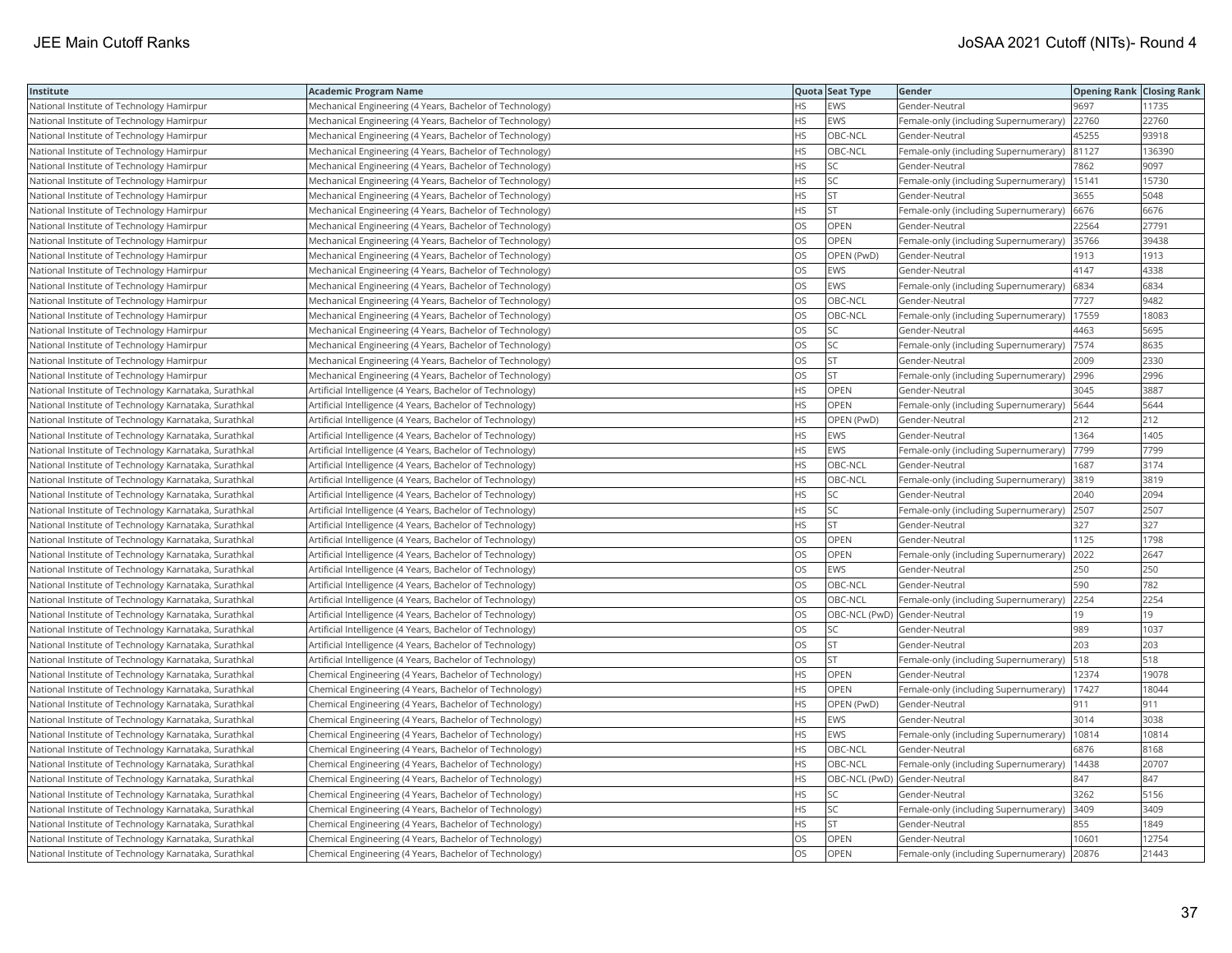| Institute                                             | <b>Academic Program Name</b>                                       |           | Quota Seat Type              | Gender                                               | Opening Rank Closing Rank |       |
|-------------------------------------------------------|--------------------------------------------------------------------|-----------|------------------------------|------------------------------------------------------|---------------------------|-------|
| National Institute of Technology Karnataka, Surathkal | Chemical Engineering (4 Years, Bachelor of Technology)             | OS        | OPEN (PwD)                   | Female-only (including Supernumerary)                | 1798                      | 1798  |
| National Institute of Technology Karnataka, Surathkal | Chemical Engineering (4 Years, Bachelor of Technology)             | OS        | <b>EWS</b>                   | Gender-Neutral                                       | 2089                      | 2190  |
| National Institute of Technology Karnataka, Surathkal | Chemical Engineering (4 Years, Bachelor of Technology)             | OS        | OBC-NCL                      | Gender-Neutral                                       | 4959                      | 5452  |
| National Institute of Technology Karnataka, Surathkal | Chemical Engineering (4 Years, Bachelor of Technology)             | OS        | OBC-NCL                      | Female-only (including Supernumerary)                | 9195                      | 9195  |
| National Institute of Technology Karnataka, Surathkal | Chemical Engineering (4 Years, Bachelor of Technology)             | OS        | SC                           | Gender-Neutral                                       | 590                       | 2833  |
| National Institute of Technology Karnataka, Surathkal | Chemical Engineering (4 Years, Bachelor of Technology)             | OS        | <b>SC</b>                    | Female-only (including Supernumerary)                | 4053                      | 4053  |
| National Institute of Technology Karnataka, Surathkal | Chemical Engineering (4 Years, Bachelor of Technology)             | OS        | lst                          | Gender-Neutral                                       | 843                       | 843   |
| National Institute of Technology Karnataka, Surathkal | Chemical Engineering (4 Years, Bachelor of Technology)             | OS        | <b>ST</b>                    | Female-only (including Supernumerary)                | 1369                      | 1369  |
| National Institute of Technology Karnataka, Surathkal | Civil Engineering (4 Years, Bachelor of Technology)                | <b>HS</b> | OPEN                         | Gender-Neutral                                       | 7533                      | 27365 |
| National Institute of Technology Karnataka, Surathkal | Civil Engineering (4 Years, Bachelor of Technology)                | HS        | OPEN                         | Female-only (including Supernumerary)                | 22035                     | 31569 |
| National Institute of Technology Karnataka, Surathkal | Civil Engineering (4 Years, Bachelor of Technology)                | <b>HS</b> | OPEN (PwD)                   | Gender-Neutral                                       | 686                       | 686   |
| National Institute of Technology Karnataka, Surathkal | Civil Engineering (4 Years, Bachelor of Technology)                | <b>HS</b> | EWS                          | Gender-Neutral                                       | 4498                      | 4751  |
| National Institute of Technology Karnataka, Surathkal | Civil Engineering (4 Years, Bachelor of Technology)                | <b>HS</b> | EWS                          | Female-only (including Supernumerary)                | 8924                      | 8924  |
| National Institute of Technology Karnataka, Surathkal | Civil Engineering (4 Years, Bachelor of Technology)                | <b>HS</b> | EWS (PwD)                    | Gender-Neutral                                       | 190                       | 190   |
| National Institute of Technology Karnataka, Surathkal | Civil Engineering (4 Years, Bachelor of Technology)                | <b>HS</b> | OBC-NCL                      | Gender-Neutral                                       | 7717                      | 11494 |
| National Institute of Technology Karnataka, Surathkal | Civil Engineering (4 Years, Bachelor of Technology)                | <b>HS</b> | OBC-NCL                      | Female-only (including Supernumerary)                | 12870                     | 16551 |
| National Institute of Technology Karnataka, Surathkal | Civil Engineering (4 Years, Bachelor of Technology)                | <b>HS</b> | OBC-NCL (PwD) Gender-Neutral |                                                      | 842                       | 842   |
| National Institute of Technology Karnataka, Surathkal | Civil Engineering (4 Years, Bachelor of Technology)                | <b>HS</b> | SC                           | Gender-Neutral                                       | 4840                      | 7878  |
| National Institute of Technology Karnataka, Surathkal | Civil Engineering (4 Years, Bachelor of Technology)                | <b>HS</b> | SC                           | Female-only (including Supernumerary)                | 5630                      | 6970  |
| National Institute of Technology Karnataka, Surathkal | Civil Engineering (4 Years, Bachelor of Technology)                | <b>HS</b> | <b>ST</b>                    | Gender-Neutral                                       | 2001                      | 2062  |
| National Institute of Technology Karnataka, Surathkal | Civil Engineering (4 Years, Bachelor of Technology)                | <b>HS</b> | lst                          | Female-only (including Supernumerary)                | 1904                      | 1904  |
| National Institute of Technology Karnataka, Surathkal | Civil Engineering (4 Years, Bachelor of Technology)                | <b>OS</b> | OPEN                         | Gender-Neutral                                       | 9504                      | 16238 |
| National Institute of Technology Karnataka, Surathkal | Civil Engineering (4 Years, Bachelor of Technology)                | OS        | OPEN                         | Female-only (including Supernumerary)  9202          |                           | 26442 |
| National Institute of Technology Karnataka, Surathkal | Civil Engineering (4 Years, Bachelor of Technology)                | OS        | OPEN (PwD)                   | Gender-Neutral                                       | 354                       | 354   |
| National Institute of Technology Karnataka, Surathkal | Civil Engineering (4 Years, Bachelor of Technology)                | OS        | <b>EWS</b>                   | Gender-Neutral                                       | 2231                      | 2859  |
| National Institute of Technology Karnataka, Surathkal | Civil Engineering (4 Years, Bachelor of Technology)                | OS        | EWS                          | Female-only (including Supernumerary)                | 4074                      | 4074  |
| National Institute of Technology Karnataka, Surathkal | Civil Engineering (4 Years, Bachelor of Technology)                | OS        | OBC-NCL                      | Gender-Neutral                                       | 4378                      | 6228  |
| National Institute of Technology Karnataka, Surathkal | Civil Engineering (4 Years, Bachelor of Technology)                | <b>OS</b> | OBC-NCL                      | Female-only (including Supernumerary)                | 10299                     | 10643 |
| National Institute of Technology Karnataka, Surathkal | Civil Engineering (4 Years, Bachelor of Technology)                | OS        |                              | OBC-NCL (PwD)  Female-only (including Supernumerary) | 696                       | 696   |
| National Institute of Technology Karnataka, Surathkal | Civil Engineering (4 Years, Bachelor of Technology)                | OS        | SC                           | Gender-Neutral                                       | 1757                      | 2931  |
| National Institute of Technology Karnataka, Surathkal | Civil Engineering (4 Years, Bachelor of Technology)                | OS        | SC                           | Female-only (including Supernumerary) 3555           |                           | 3555  |
| National Institute of Technology Karnataka, Surathkal | Civil Engineering (4 Years, Bachelor of Technology)                | OS.       | İst                          | Gender-Neutral                                       | 402                       | 506   |
| National Institute of Technology Karnataka, Surathkal | Civil Engineering (4 Years, Bachelor of Technology)                | OS        | <b>ST</b>                    | Female-only (including Supernumerary)                | 471                       | 471   |
| National Institute of Technology Karnataka, Surathkal | Computer Science and Engineering (4 Years, Bachelor of Technology) | <b>HS</b> | OPEN                         | Gender-Neutral                                       | 164                       | 2821  |
| National Institute of Technology Karnataka, Surathkal | Computer Science and Engineering (4 Years, Bachelor of Technology) | <b>HS</b> | OPEN                         | Female-only (including Supernumerary)                | 3605                      | 5221  |
| National Institute of Technology Karnataka, Surathkal | Computer Science and Engineering (4 Years, Bachelor of Technology) | <b>HS</b> | OPEN (PwD)                   | Female-only (including Supernumerary)                | 1021                      | 1021  |
| National Institute of Technology Karnataka, Surathkal | Computer Science and Engineering (4 Years, Bachelor of Technology) | <b>HS</b> | EWS                          | Gender-Neutral                                       | 404                       | 837   |
| National Institute of Technology Karnataka, Surathkal | Computer Science and Engineering (4 Years, Bachelor of Technology) | <b>HS</b> | EWS                          | Female-only (including Supernumerary) 2412           |                           | 2412  |
| National Institute of Technology Karnataka, Surathkal | Computer Science and Engineering (4 Years, Bachelor of Technology) | <b>HS</b> | OBC-NCL                      | Gender-Neutral                                       | 604                       | 1567  |
| National Institute of Technology Karnataka, Surathkal | Computer Science and Engineering (4 Years, Bachelor of Technology) | <b>HS</b> | OBC-NCL                      | Female-only (including Supernumerary)                | 2291                      | 3790  |
| National Institute of Technology Karnataka, Surathkal | Computer Science and Engineering (4 Years, Bachelor of Technology) | <b>HS</b> | OBC-NCL (PwD) Gender-Neutral |                                                      | 129                       | 129   |
| National Institute of Technology Karnataka, Surathkal | Computer Science and Engineering (4 Years, Bachelor of Technology) | <b>HS</b> | SC                           | Gender-Neutral                                       | 147                       | 796   |
| National Institute of Technology Karnataka, Surathkal | Computer Science and Engineering (4 Years, Bachelor of Technology) | <b>HS</b> | lsc                          | Female-only (including Supernumerary)                | 2026                      | 2265  |
| National Institute of Technology Karnataka, Surathkal | Computer Science and Engineering (4 Years, Bachelor of Technology) | <b>HS</b> | <b>ST</b>                    | Gender-Neutral                                       | 66                        | 264   |
| National Institute of Technology Karnataka, Surathkal | Computer Science and Engineering (4 Years, Bachelor of Technology) | <b>HS</b> | <b>ST</b>                    | Female-only (including Supernumerary) 261            |                           | 261   |
| National Institute of Technology Karnataka, Surathkal | Computer Science and Engineering (4 Years, Bachelor of Technology) | OS        | OPEN                         | Gender-Neutral                                       | 34                        | 826   |
| National Institute of Technology Karnataka, Surathkal | Computer Science and Engineering (4 Years, Bachelor of Technology) | OS        | OPEN                         | Female-only (including Supernumerary)                | 292                       | 1688  |
| National Institute of Technology Karnataka, Surathkal | Computer Science and Engineering (4 Years, Bachelor of Technology) | OS        | OPEN (PwD)                   | Gender-Neutral                                       | 39                        | 39    |
| National Institute of Technology Karnataka, Surathkal | Computer Science and Engineering (4 Years, Bachelor of Technology) | OS        | EWS                          | Gender-Neutral                                       | 103                       | 135   |
| National Institute of Technology Karnataka, Surathkal | Computer Science and Engineering (4 Years, Bachelor of Technology) | <b>OS</b> | EWS                          | Female-only (including Supernumerary)                | 300                       | 300   |
| National Institute of Technology Karnataka, Surathkal | Computer Science and Engineering (4 Years, Bachelor of Technology) | <b>OS</b> | EWS (PwD)                    | Gender-Neutral                                       | 12                        | 12    |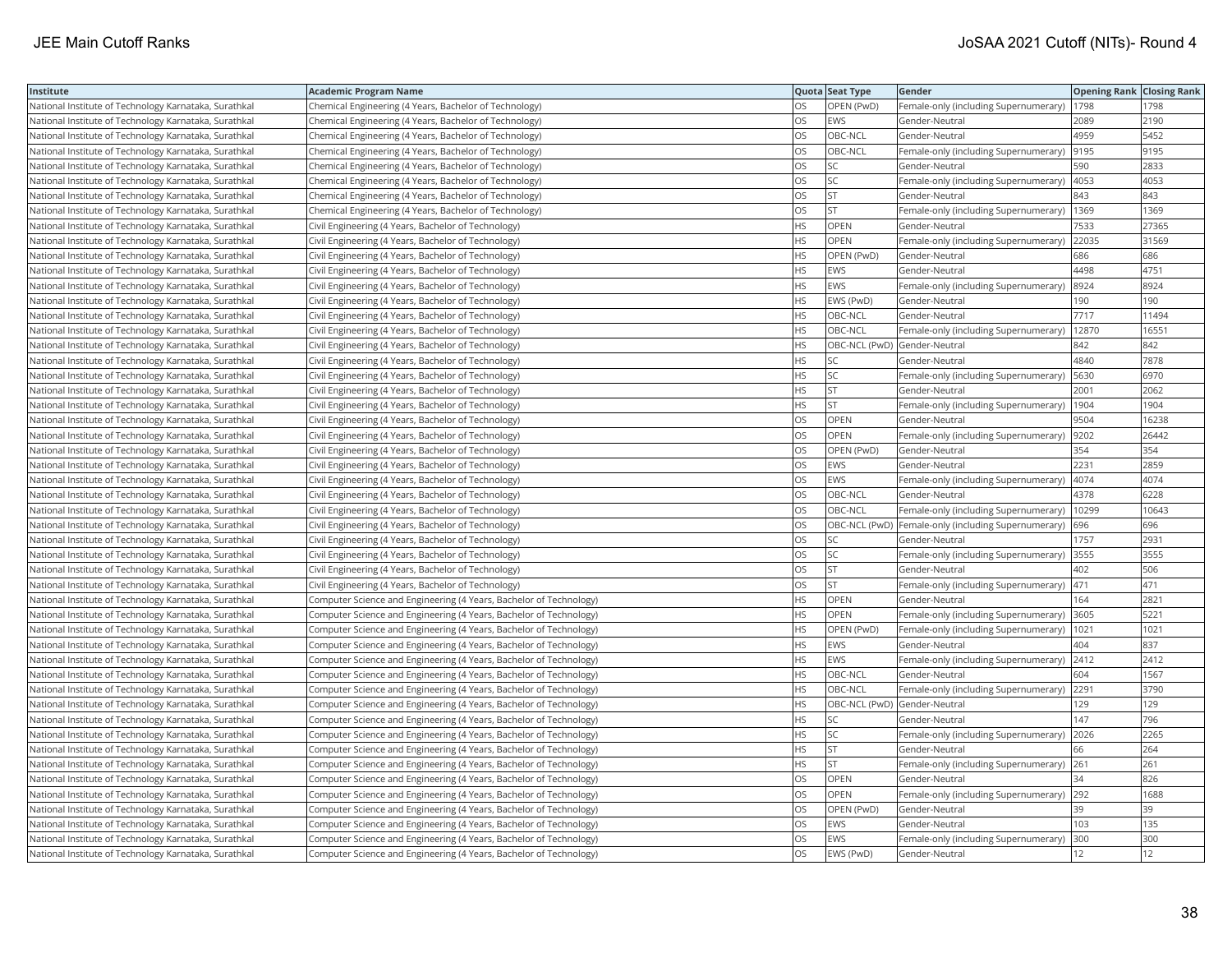| Institute                                             | <b>Academic Program Name</b>                                                |           | Quota Seat Type              | Gender                                              | <b>Opening Rank Closing Rank</b> |       |
|-------------------------------------------------------|-----------------------------------------------------------------------------|-----------|------------------------------|-----------------------------------------------------|----------------------------------|-------|
| National Institute of Technology Karnataka, Surathkal | Computer Science and Engineering (4 Years, Bachelor of Technology)          | OS        | OBC-NCL                      | Gender-Neutral                                      | 176                              | 348   |
| National Institute of Technology Karnataka, Surathkal | Computer Science and Engineering (4 Years, Bachelor of Technology)          | OS        | OBC-NCL                      | Female-only (including Supernumerary)               | 396                              | 950   |
| National Institute of Technology Karnataka, Surathkal | Computer Science and Engineering (4 Years, Bachelor of Technology)          | <b>OS</b> |                              | OBC-NCL (PwD) Female-only (including Supernumerary) | 76                               | 76    |
| National Institute of Technology Karnataka, Surathkal | Computer Science and Engineering (4 Years, Bachelor of Technology)          | OS        | SC.                          | Gender-Neutral                                      | 68                               | 346   |
| National Institute of Technology Karnataka, Surathkal | Computer Science and Engineering (4 Years, Bachelor of Technology)          | OS        | SC.                          | Female-only (including Supernumerary)               | 302                              | 302   |
| National Institute of Technology Karnataka, Surathkal | Computer Science and Engineering (4 Years, Bachelor of Technology)          | OS        | SC (PwD)                     | Gender-Neutral                                      | 12                               | 12    |
| National Institute of Technology Karnataka, Surathkal | Computer Science and Engineering (4 Years, Bachelor of Technology)          | OS        | <b>ST</b>                    | Gender-Neutral                                      | 13                               | 65    |
| National Institute of Technology Karnataka, Surathkal | Computer Science and Engineering (4 Years, Bachelor of Technology)          | OS        | İst                          | Female-only (including Supernumerary)               | 163                              | 163   |
| National Institute of Technology Karnataka, Surathkal | Electrical and Electronics Engineering (4 Years, Bachelor of Technology)    | <b>HS</b> | OPEN                         | Gender-Neutral                                      | 5241                             | 7444  |
| National Institute of Technology Karnataka, Surathkal | Electrical and Electronics Engineering (4 Years, Bachelor of Technology)    | <b>HS</b> | OPEN                         | Female-only (including Supernumerary)               | 10317                            | 12605 |
| National Institute of Technology Karnataka, Surathkal | Electrical and Electronics Engineering (4 Years, Bachelor of Technology)    | <b>HS</b> | OPEN (PwD)                   | Female-only (including Supernumerary)               | 1271                             | 1271  |
| National Institute of Technology Karnataka, Surathkal | Electrical and Electronics Engineering (4 Years, Bachelor of Technology)    | <b>HS</b> | <b>EWS</b>                   | Gender-Neutral                                      | 2267                             | 2902  |
| National Institute of Technology Karnataka, Surathkal | Electrical and Electronics Engineering (4 Years, Bachelor of Technology)    | <b>HS</b> | <b>EWS</b>                   | Female-only (including Supernumerary)   7873        |                                  | 7873  |
| National Institute of Technology Karnataka, Surathkal | Electrical and Electronics Engineering (4 Years, Bachelor of Technology)    | <b>HS</b> | OBC-NCL                      | Gender-Neutral                                      | 3821                             | 4971  |
| National Institute of Technology Karnataka, Surathkal | Electrical and Electronics Engineering (4 Years, Bachelor of Technology)    | <b>HS</b> | OBC-NCL                      | Female-only (including Supernumerary)               | 9363                             | 10839 |
| National Institute of Technology Karnataka, Surathkal | Electrical and Electronics Engineering (4 Years, Bachelor of Technology)    | HS        | OBC-NCL (PwD) Gender-Neutral |                                                     | 326                              | 326   |
| National Institute of Technology Karnataka, Surathkal | Electrical and Electronics Engineering (4 Years, Bachelor of Technology)    | <b>HS</b> | SC                           | Gender-Neutral                                      | 2509                             | 3867  |
| National Institute of Technology Karnataka, Surathkal | Electrical and Electronics Engineering (4 Years, Bachelor of Technology)    | <b>HS</b> | SC.                          | Female-only (including Supernumerary)               | 4391                             | 4391  |
| National Institute of Technology Karnataka, Surathkal | Electrical and Electronics Engineering (4 Years, Bachelor of Technology)    | <b>HS</b> | İst                          | Gender-Neutral                                      | 996                              | 1047  |
| National Institute of Technology Karnataka, Surathkal | Electrical and Electronics Engineering (4 Years, Bachelor of Technology)    | <b>HS</b> | <b>ST</b>                    | Female-only (including Supernumerary)               | 965                              | 965   |
| National Institute of Technology Karnataka, Surathkal | Electrical and Electronics Engineering (4 Years, Bachelor of Technology)    | OS        | OPEN                         | Gender-Neutral                                      | 4687                             | 6271  |
| National Institute of Technology Karnataka, Surathkal | Electrical and Electronics Engineering (4 Years, Bachelor of Technology)    | OS        | OPEN                         | Female-only (including Supernumerary)  9624         |                                  | 11045 |
| National Institute of Technology Karnataka, Surathkal | Electrical and Electronics Engineering (4 Years, Bachelor of Technology)    | OS        | OPEN (PwD)                   | Gender-Neutral                                      | 183                              | 183   |
| National Institute of Technology Karnataka, Surathkal | Electrical and Electronics Engineering (4 Years, Bachelor of Technology)    | <b>OS</b> | <b>EWS</b>                   | Gender-Neutral                                      | 958                              | 1049  |
| National Institute of Technology Karnataka, Surathkal | Electrical and Electronics Engineering (4 Years, Bachelor of Technology)    | OS        | EWS                          | Female-only (including Supernumerary)               | 1570                             | 1570  |
| National Institute of Technology Karnataka, Surathkal | Electrical and Electronics Engineering (4 Years, Bachelor of Technology)    | OS        | OBC-NCL                      | Gender-Neutral                                      | 1698                             | 2774  |
| National Institute of Technology Karnataka, Surathkal | Electrical and Electronics Engineering (4 Years, Bachelor of Technology)    | OS        | OBC-NCL                      | Female-only (including Supernumerary)               | 4498                             | 5430  |
| National Institute of Technology Karnataka, Surathkal | Electrical and Electronics Engineering (4 Years, Bachelor of Technology)    | OS        | OBC-NCL (PwD) Gender-Neutral |                                                     | 115                              | 115   |
| National Institute of Technology Karnataka, Surathkal | Electrical and Electronics Engineering (4 Years, Bachelor of Technology)    | OS        | SC.                          | Gender-Neutral                                      | 992                              | 1369  |
| National Institute of Technology Karnataka, Surathkal | Electrical and Electronics Engineering (4 Years, Bachelor of Technology)    | OS        | SC                           | Female-only (including Supernumerary) 2182          |                                  | 2289  |
| National Institute of Technology Karnataka, Surathkal | Electrical and Electronics Engineering (4 Years, Bachelor of Technology)    | OS        | İst                          | Gender-Neutral                                      | 383                              | 519   |
| National Institute of Technology Karnataka, Surathkal | Electrical and Electronics Engineering (4 Years, Bachelor of Technology)    | OS        | <b>ST</b>                    | Female-only (including Supernumerary)               | 1010                             | 1010  |
| National Institute of Technology Karnataka, Surathkal | Electronics and Communication Engineering (4 Years, Bachelor of Technology) | <b>HS</b> | OPEN                         | Gender-Neutral                                      | 4037                             | 5015  |
| National Institute of Technology Karnataka, Surathkal | Electronics and Communication Engineering (4 Years, Bachelor of Technology) | <b>HS</b> | OPEN                         | Female-only (including Supernumerary)               | 6955                             | 10040 |
| National Institute of Technology Karnataka, Surathkal | Electronics and Communication Engineering (4 Years, Bachelor of Technology) | <b>HS</b> | OPEN (PwD)                   | Female-only (including Supernumerary)               | 1137                             | 1137  |
| National Institute of Technology Karnataka, Surathkal | Electronics and Communication Engineering (4 Years, Bachelor of Technology) | <b>HS</b> | <b>EWS</b>                   | Gender-Neutral                                      | 1210                             | 2251  |
| National Institute of Technology Karnataka, Surathkal | Electronics and Communication Engineering (4 Years, Bachelor of Technology) | <b>HS</b> | EWS                          | Female-only (including Supernumerary)               | 3955                             | 3955  |
| National Institute of Technology Karnataka, Surathkal | Electronics and Communication Engineering (4 Years, Bachelor of Technology) | <b>HS</b> | OBC-NCL                      | Gender-Neutral                                      | 2500                             | 3768  |
| National Institute of Technology Karnataka, Surathkal | Electronics and Communication Engineering (4 Years, Bachelor of Technology) | <b>HS</b> | OBC-NCL                      | Female-only (including Supernumerary)               | 7637                             | 8467  |
| National Institute of Technology Karnataka, Surathkal | Electronics and Communication Engineering (4 Years, Bachelor of Technology) | <b>HS</b> | SC                           | Gender-Neutral                                      | 1196                             | 2325  |
| National Institute of Technology Karnataka, Surathkal | Electronics and Communication Engineering (4 Years, Bachelor of Technology) | <b>HS</b> | <b>SC</b>                    | Female-only (including Supernumerary)               | 3931                             | 3931  |
| National Institute of Technology Karnataka, Surathkal | Electronics and Communication Engineering (4 Years, Bachelor of Technology) | <b>HS</b> | SC (PwD)                     | Gender-Neutral                                      | 106                              | 106   |
| National Institute of Technology Karnataka, Surathkal | Electronics and Communication Engineering (4 Years, Bachelor of Technology) | <b>HS</b> | <b>ST</b>                    | Gender-Neutral                                      | 407                              | 815   |
| National Institute of Technology Karnataka, Surathkal | Electronics and Communication Engineering (4 Years, Bachelor of Technology) | <b>HS</b> | <b>ST</b>                    | Female-only (including Supernumerary)               | 717                              | 717   |
| National Institute of Technology Karnataka, Surathkal | Electronics and Communication Engineering (4 Years, Bachelor of Technology) | OS        | <b>OPEN</b>                  | Gender-Neutral                                      | 1196                             | 3692  |
| National Institute of Technology Karnataka, Surathkal | Electronics and Communication Engineering (4 Years, Bachelor of Technology) | OS        | OPEN                         | Female-only (including Supernumerary) 3984          |                                  | 6338  |
| National Institute of Technology Karnataka, Surathkal | Electronics and Communication Engineering (4 Years, Bachelor of Technology) | OS        | OPEN (PwD)                   | Female-only (including Supernumerary) 688           |                                  | 688   |
| National Institute of Technology Karnataka, Surathkal | Electronics and Communication Engineering (4 Years, Bachelor of Technology) | OS        | <b>EWS</b>                   | Gender-Neutral                                      | 468                              | 533   |
| National Institute of Technology Karnataka, Surathkal | Electronics and Communication Engineering (4 Years, Bachelor of Technology) | OS        | EWS                          | Female-only (including Supernumerary)               | 1029                             | 1029  |
| National Institute of Technology Karnataka, Surathkal | Electronics and Communication Engineering (4 Years, Bachelor of Technology) | OS        | EWS (PwD)                    | Gender-Neutral                                      | 16                               | 16    |
| National Institute of Technology Karnataka, Surathkal | Electronics and Communication Engineering (4 Years, Bachelor of Technology) | <b>OS</b> | OBC-NCL                      | Gender-Neutral                                      | 938                              | 1483  |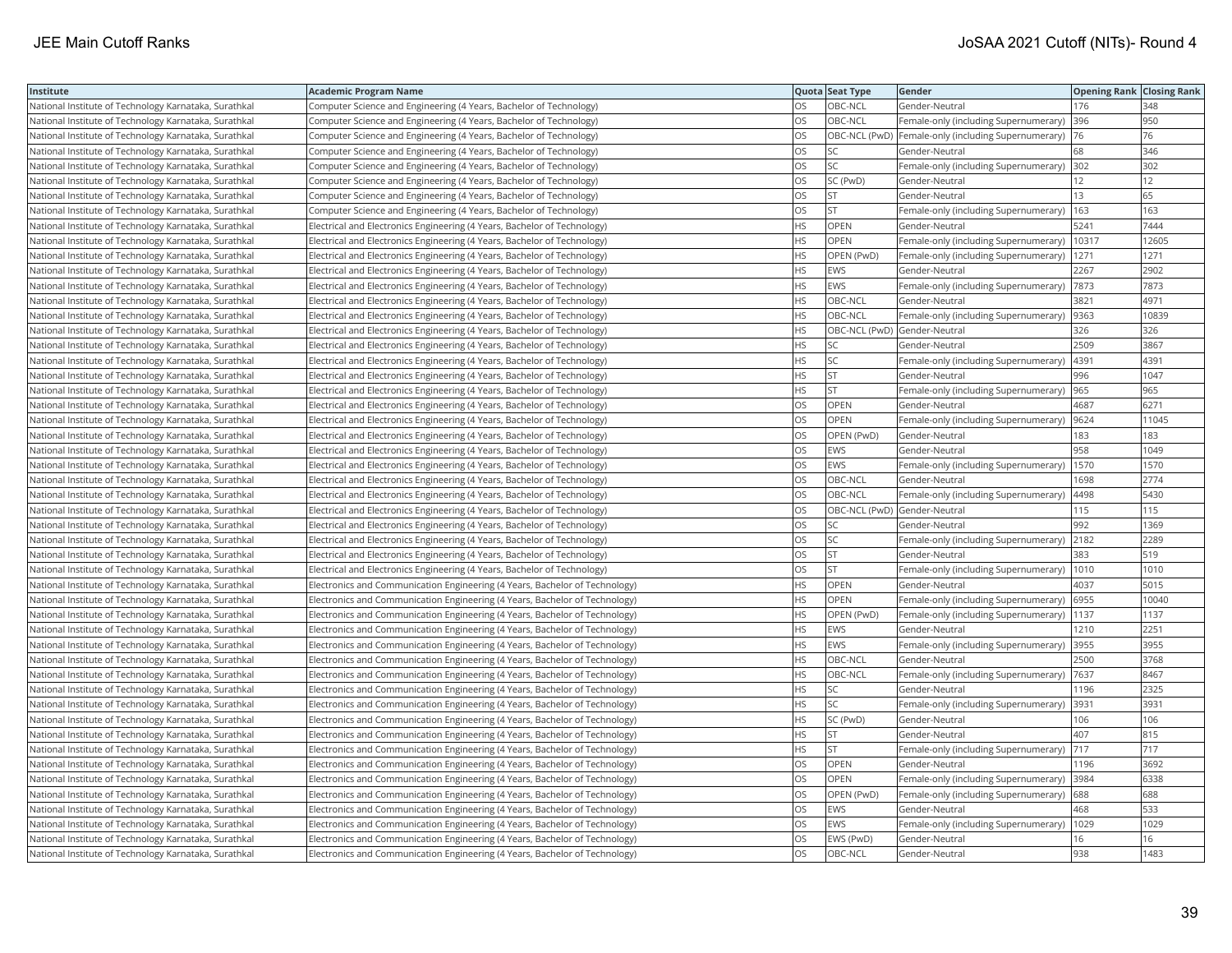| Institute                                             | <b>Academic Program Name</b>                                                |           | Quota Seat Type              | <b>Gender</b>                                       | <b>Opening Rank Closing Rank</b> |       |
|-------------------------------------------------------|-----------------------------------------------------------------------------|-----------|------------------------------|-----------------------------------------------------|----------------------------------|-------|
| National Institute of Technology Karnataka, Surathkal | Electronics and Communication Engineering (4 Years, Bachelor of Technology) | OS        | OBC-NCL                      | Female-only (including Supernumerary)               | 2082                             | 2813  |
| National Institute of Technology Karnataka, Surathkal | Electronics and Communication Engineering (4 Years, Bachelor of Technology) | OS.       | OBC-NCL (PwD) Gender-Neutral |                                                     | 65                               | 65    |
| National Institute of Technology Karnataka, Surathkal | Electronics and Communication Engineering (4 Years, Bachelor of Technology) | OS        | <b>SC</b>                    | Gender-Neutral                                      | 613                              | 791   |
| National Institute of Technology Karnataka, Surathkal | Electronics and Communication Engineering (4 Years, Bachelor of Technology) | OS        | <b>SC</b>                    | Female-only (including Supernumerary)               | 1335                             | 1685  |
| National Institute of Technology Karnataka, Surathkal | Electronics and Communication Engineering (4 Years, Bachelor of Technology) | <b>OS</b> | lst                          | Gender-Neutral                                      | 333                              | 342   |
| National Institute of Technology Karnataka, Surathkal | Electronics and Communication Engineering (4 Years, Bachelor of Technology) | OS        | <b>ST</b>                    | Female-only (including Supernumerary)               | 707                              | 707   |
| National Institute of Technology Karnataka, Surathkal | Electronics and Communication Engineering (4 Years, Bachelor of Technology) | OS        | ST (PwD)                     | Gender-Neutral                                      | 14                               | 14    |
| National Institute of Technology Karnataka, Surathkal | Information Technology (4 Years, Bachelor of Technology)                    | <b>HS</b> | <b>OPEN</b>                  | Gender-Neutral                                      | 2908                             | 4072  |
| National Institute of Technology Karnataka, Surathkal | Information Technology (4 Years, Bachelor of Technology)                    | НS        | <b>OPEN</b>                  | Female-only (including Supernumerary)               | 5343                             | 5974  |
| National Institute of Technology Karnataka, Surathkal | Information Technology (4 Years, Bachelor of Technology)                    | <b>HS</b> | OPEN (PwD)                   | Gender-Neutral                                      | 371                              | 371   |
| National Institute of Technology Karnataka, Surathkal | Information Technology (4 Years, Bachelor of Technology)                    | <b>HS</b> | <b>EWS</b>                   | Gender-Neutral                                      | 853                              | 918   |
| National Institute of Technology Karnataka, Surathkal | Information Technology (4 Years, Bachelor of Technology)                    | <b>HS</b> | <b>EWS</b>                   | Female-only (including Supernumerary)               | 6287                             | 6287  |
| National Institute of Technology Karnataka, Surathkal | Information Technology (4 Years, Bachelor of Technology)                    | HS.       | OBC-NCL                      | Gender-Neutral                                      | 1771                             | 2719  |
| National Institute of Technology Karnataka, Surathkal | Information Technology (4 Years, Bachelor of Technology)                    | HS        | OBC-NCL                      | Female-only (including Supernumerary)               | 3907                             | 5509  |
| National Institute of Technology Karnataka, Surathkal | Information Technology (4 Years, Bachelor of Technology)                    | <b>HS</b> | SC                           | Gender-Neutral                                      | 820                              | 1077  |
| National Institute of Technology Karnataka, Surathkal | Information Technology (4 Years, Bachelor of Technology)                    | HS.       | lsc                          | Female-only (including Supernumerary)               | 2488                             | 2488  |
| National Institute of Technology Karnataka, Surathkal | Information Technology (4 Years, Bachelor of Technology)                    | HS        | SC (PwD)                     | Gender-Neutral                                      | 141                              | 141   |
| National Institute of Technology Karnataka, Surathkal | Information Technology (4 Years, Bachelor of Technology)                    | <b>HS</b> | <b>ST</b>                    | Gender-Neutral                                      | 271                              | 271   |
| National Institute of Technology Karnataka, Surathkal | Information Technology (4 Years, Bachelor of Technology)                    | <b>HS</b> | ST (PwD)                     | Gender-Neutral                                      | 37                               | 37    |
| National Institute of Technology Karnataka, Surathkal | Information Technology (4 Years, Bachelor of Technology)                    | OS.       | <b>OPEN</b>                  | Gender-Neutral                                      | 1227                             | 1821  |
| National Institute of Technology Karnataka, Surathkal | Information Technology (4 Years, Bachelor of Technology)                    | OS        | <b>OPEN</b>                  | Female-only (including Supernumerary)               | 3007                             | 3203  |
| National Institute of Technology Karnataka, Surathkal | Information Technology (4 Years, Bachelor of Technology)                    | OS        | OPEN (PwD)                   | Gender-Neutral                                      | 100                              | 100   |
| National Institute of Technology Karnataka, Surathkal | Information Technology (4 Years, Bachelor of Technology)                    | OS        | <b>EWS</b>                   | Gender-Neutral                                      | 197                              | 211   |
| National Institute of Technology Karnataka, Surathkal | Information Technology (4 Years, Bachelor of Technology)                    | OS        | <b>EWS</b>                   | Female-only (including Supernumerary)               | 434                              | 434   |
| National Institute of Technology Karnataka, Surathkal | Information Technology (4 Years, Bachelor of Technology)                    | OS        | OBC-NCL                      | Gender-Neutral                                      | 447                              | 648   |
| National Institute of Technology Karnataka, Surathkal | Information Technology (4 Years, Bachelor of Technology)                    | OS        | OBC-NCL                      | Female-only (including Supernumerary)               | 1620                             | 1947  |
| National Institute of Technology Karnataka, Surathkal | Information Technology (4 Years, Bachelor of Technology)                    | OS        |                              | OBC-NCL (PwD) Female-only (including Supernumerary) | 329                              | 329   |
| National Institute of Technology Karnataka, Surathkal | Information Technology (4 Years, Bachelor of Technology)                    | <b>OS</b> | lsc                          | Gender-Neutral                                      | 362                              | 564   |
| National Institute of Technology Karnataka, Surathkal | Information Technology (4 Years, Bachelor of Technology)                    | OS        | <b>SC</b>                    | Female-only (including Supernumerary)               | 1065                             | 1065  |
| National Institute of Technology Karnataka, Surathkal | Information Technology (4 Years, Bachelor of Technology)                    | OS        | <b>ST</b>                    | Gender-Neutral                                      | 77                               | 226   |
| National Institute of Technology Karnataka, Surathkal | Information Technology (4 Years, Bachelor of Technology)                    | OS        | <b>ST</b>                    | Female-only (including Supernumerary) 630           |                                  | 630   |
| National Institute of Technology Karnataka, Surathkal | Mechanical Engineering (4 Years, Bachelor of Technology)                    | HS.       | <b>OPEN</b>                  | Gender-Neutral                                      | 6359                             | 12936 |
| National Institute of Technology Karnataka, Surathkal | Mechanical Engineering (4 Years, Bachelor of Technology)                    | <b>HS</b> | <b>OPEN</b>                  | Female-only (including Supernumerary)               | 15122                            | 20277 |
| National Institute of Technology Karnataka, Surathkal | Mechanical Engineering (4 Years, Bachelor of Technology)                    | HS        | OPEN (PwD)                   | Gender-Neutral                                      | 471                              | 922   |
| National Institute of Technology Karnataka, Surathkal | Mechanical Engineering (4 Years, Bachelor of Technology)                    | <b>HS</b> | OPEN (PwD)                   | Female-only (including Supernumerary)               | 1335                             | 1335  |
| National Institute of Technology Karnataka, Surathkal | Mechanical Engineering (4 Years, Bachelor of Technology)                    | <b>HS</b> | <b>EWS</b>                   | Gender-Neutral                                      | 3297                             | 4072  |
| National Institute of Technology Karnataka, Surathkal | Mechanical Engineering (4 Years, Bachelor of Technology)                    | HS        | EWS                          | Female-only (including Supernumerary)               | 9190                             | 10318 |
| National Institute of Technology Karnataka, Surathkal | Mechanical Engineering (4 Years, Bachelor of Technology)                    | <b>HS</b> | OBC-NCL                      | Gender-Neutral                                      | 5102                             | 7222  |
| National Institute of Technology Karnataka, Surathkal | Mechanical Engineering (4 Years, Bachelor of Technology)                    | HS        | OBC-NCL                      | Female-only (including Supernumerary)               | 11986                            | 16749 |
| National Institute of Technology Karnataka, Surathkal | Mechanical Engineering (4 Years, Bachelor of Technology)                    | <b>HS</b> | OBC-NCL (PwD) Gender-Neutral |                                                     | 511                              | 511   |
| National Institute of Technology Karnataka, Surathkal | Mechanical Engineering (4 Years, Bachelor of Technology)                    | <b>HS</b> | lsc                          | Gender-Neutral                                      | 4003                             | 5758  |
| National Institute of Technology Karnataka, Surathkal | Mechanical Engineering (4 Years, Bachelor of Technology)                    | HS        | <b>SC</b>                    | Female-only (including Supernumerary)               | 5318                             | 6315  |
| National Institute of Technology Karnataka, Surathkal | Mechanical Engineering (4 Years, Bachelor of Technology)                    | HS.       | <b>ST</b>                    | Gender-Neutral                                      | 852                              | 1770  |
| National Institute of Technology Karnataka, Surathkal | Mechanical Engineering (4 Years, Bachelor of Technology)                    | <b>HS</b> | <b>IST</b>                   | Female-only (including Supernumerary)               | 1422                             | 1665  |
| National Institute of Technology Karnataka, Surathkal | Mechanical Engineering (4 Years, Bachelor of Technology)                    | OS        | <b>OPEN</b>                  | Gender-Neutral                                      | 6093                             | 10261 |
| National Institute of Technology Karnataka, Surathkal | Mechanical Engineering (4 Years, Bachelor of Technology)                    | OS        | <b>OPEN</b>                  | Female-only (including Supernumerary)               | 15218                            | 18555 |
| National Institute of Technology Karnataka, Surathkal | Mechanical Engineering (4 Years, Bachelor of Technology)                    | OS.       | OPEN (PwD)                   | Gender-Neutral                                      | 586                              | 586   |
| National Institute of Technology Karnataka, Surathkal | Mechanical Engineering (4 Years, Bachelor of Technology)                    | OS        | <b>EWS</b>                   | Gender-Neutral                                      | 1389                             | 1552  |
| National Institute of Technology Karnataka, Surathkal | Mechanical Engineering (4 Years, Bachelor of Technology)                    | OS        | EWS                          | Female-only (including Supernumerary)               | 3572                             | 3618  |
| National Institute of Technology Karnataka, Surathkal | Mechanical Engineering (4 Years, Bachelor of Technology)                    | <b>OS</b> | EWS (PwD)                    | Gender-Neutral                                      | 142                              | 142   |
| National Institute of Technology Karnataka, Surathkal | Mechanical Engineering (4 Years, Bachelor of Technology)                    | <b>OS</b> | OBC-NCL                      | Gender-Neutral                                      | 2726                             | 4288  |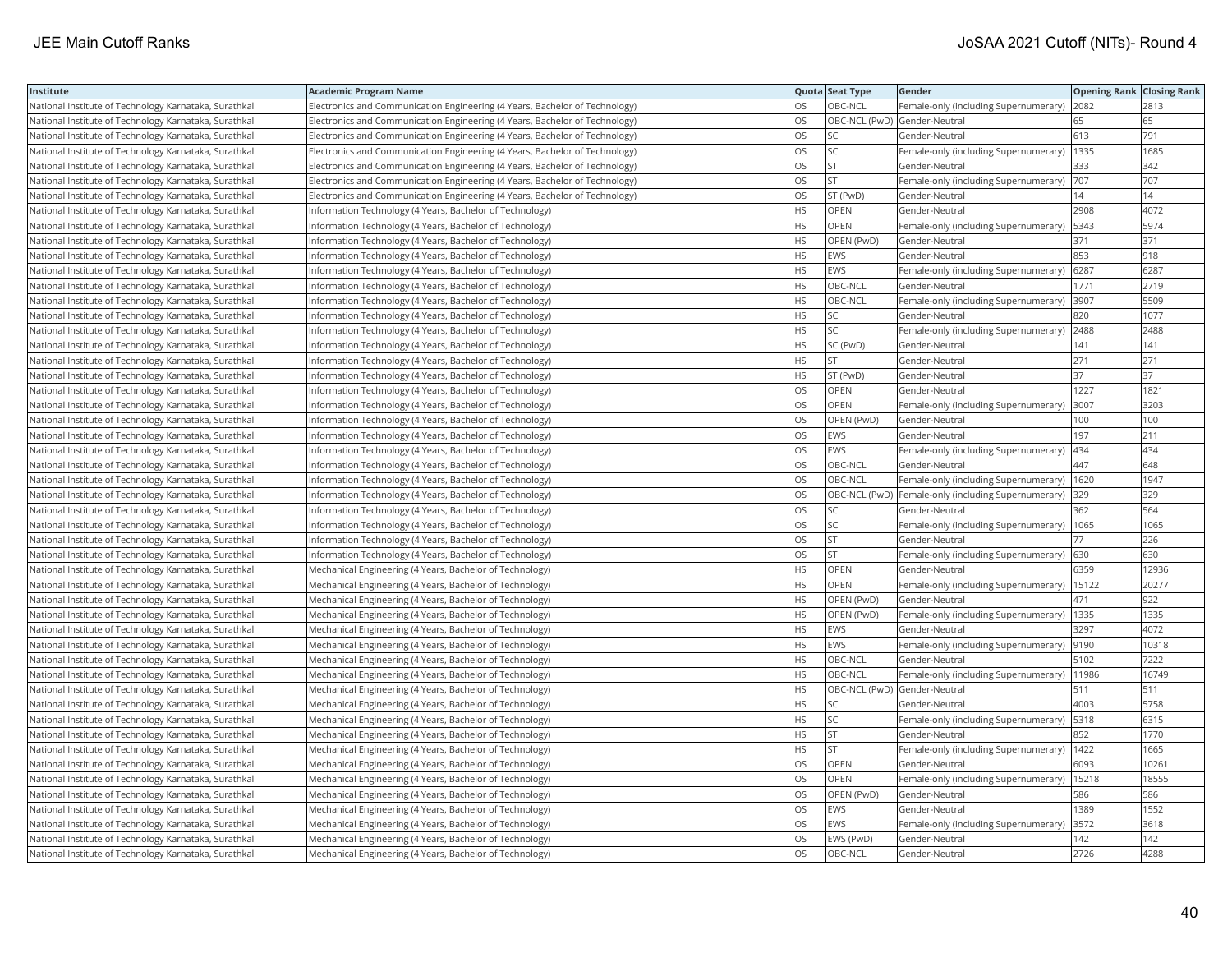| Institute                                             | <b>Academic Program Name</b>                                              |           | Quota Seat Type              | Gender                                      | <b>Opening Rank Closing Rank</b> |        |
|-------------------------------------------------------|---------------------------------------------------------------------------|-----------|------------------------------|---------------------------------------------|----------------------------------|--------|
| National Institute of Technology Karnataka, Surathkal | Mechanical Engineering (4 Years, Bachelor of Technology)                  | <b>OS</b> | OBC-NCL                      | Female-only (including Supernumerary)  7557 |                                  | 9796   |
| National Institute of Technology Karnataka, Surathkal | Mechanical Engineering (4 Years, Bachelor of Technology)                  | OS        | OBC-NCL (PwD) Gender-Neutral |                                             | 276                              | 276    |
| National Institute of Technology Karnataka, Surathkal | Mechanical Engineering (4 Years, Bachelor of Technology)                  | OS        | SC.                          | Gender-Neutral                              | 1526                             | 2379   |
| National Institute of Technology Karnataka, Surathkal | Mechanical Engineering (4 Years, Bachelor of Technology)                  | OS        | <b>SC</b>                    | Female-only (including Supernumerary)       | 3940                             | 4023   |
| National Institute of Technology Karnataka, Surathkal | Mechanical Engineering (4 Years, Bachelor of Technology)                  | OS        | <b>ST</b>                    | Gender-Neutral                              | 581                              | 914    |
| National Institute of Technology Karnataka, Surathkal | Mechanical Engineering (4 Years, Bachelor of Technology)                  | OS        | lst                          | Female-only (including Supernumerary)       | 1393                             | 1393   |
| National Institute of Technology Karnataka, Surathkal | Metallurgical and Materials Engineering (4 Years, Bachelor of Technology) | <b>HS</b> | <b>OPEN</b>                  | Gender-Neutral                              | 17980                            | 28106  |
| National Institute of Technology Karnataka, Surathkal | Metallurgical and Materials Engineering (4 Years, Bachelor of Technology) | <b>HS</b> | OPEN                         | Female-only (including Supernumerary)       | 22734                            | 27465  |
| National Institute of Technology Karnataka, Surathkal | Metallurgical and Materials Engineering (4 Years, Bachelor of Technology) | <b>HS</b> | OPEN (PwD)                   | Gender-Neutral                              | 1107                             | 1107   |
| National Institute of Technology Karnataka, Surathkal | Metallurgical and Materials Engineering (4 Years, Bachelor of Technology) | <b>HS</b> | <b>EWS</b>                   | Gender-Neutral                              | 4973                             | 6161   |
| National Institute of Technology Karnataka, Surathkal | Metallurgical and Materials Engineering (4 Years, Bachelor of Technology) | <b>HS</b> | EWS                          | Female-only (including Supernumerary)       | 15967                            | 15967  |
| National Institute of Technology Karnataka, Surathkal | Metallurgical and Materials Engineering (4 Years, Bachelor of Technology) | <b>HS</b> | OBC-NCL                      | Gender-Neutral                              | 7814                             | 12364  |
| National Institute of Technology Karnataka, Surathkal | Metallurgical and Materials Engineering (4 Years, Bachelor of Technology) | <b>HS</b> | OBC-NCL                      | Female-only (including Supernumerary)       | 22196                            | 23261  |
| National Institute of Technology Karnataka, Surathkal | Metallurgical and Materials Engineering (4 Years, Bachelor of Technology) | <b>HS</b> | SC.                          | Gender-Neutral                              | 5142                             | 7136   |
| National Institute of Technology Karnataka, Surathkal | Metallurgical and Materials Engineering (4 Years, Bachelor of Technology) | <b>HS</b> | SC                           | Female-only (including Supernumerary) 8363  |                                  | 8363   |
| National Institute of Technology Karnataka, Surathkal | Metallurgical and Materials Engineering (4 Years, Bachelor of Technology) | <b>HS</b> | lst                          | Gender-Neutral                              | 2750                             | 2992   |
| National Institute of Technology Karnataka, Surathkal | Metallurgical and Materials Engineering (4 Years, Bachelor of Technology) | OS        | OPEN                         | Gender-Neutral                              | 13084                            | 19909  |
| National Institute of Technology Karnataka, Surathkal | Metallurgical and Materials Engineering (4 Years, Bachelor of Technology) | <b>OS</b> | OPEN                         | Female-only (including Supernumerary)       | 28603                            | 32744  |
| National Institute of Technology Karnataka, Surathkal | Metallurgical and Materials Engineering (4 Years, Bachelor of Technology) | OS        | OPEN (PwD)                   | Gender-Neutral                              | 1067                             | 1067   |
| National Institute of Technology Karnataka, Surathkal | Metallurgical and Materials Engineering (4 Years, Bachelor of Technology) | <b>OS</b> | <b>EWS</b>                   | Gender-Neutral                              | 3167                             | 3185   |
| National Institute of Technology Karnataka, Surathkal | Metallurgical and Materials Engineering (4 Years, Bachelor of Technology) | <b>OS</b> | OBC-NCL                      | Gender-Neutral                              | 6924                             | 7485   |
| National Institute of Technology Karnataka, Surathkal | Metallurgical and Materials Engineering (4 Years, Bachelor of Technology) | OS        | OBC-NCL                      | Female-only (including Supernumerary)       | 13440                            | 13440  |
| National Institute of Technology Karnataka, Surathkal | Metallurgical and Materials Engineering (4 Years, Bachelor of Technology) | OS        | SC                           | Gender-Neutral                              | 3526                             | 4283   |
| National Institute of Technology Karnataka, Surathkal | Metallurgical and Materials Engineering (4 Years, Bachelor of Technology) | OS        | SC                           | Female-only (including Supernumerary)       | 6079                             | 6079   |
| National Institute of Technology Karnataka, Surathkal | Metallurgical and Materials Engineering (4 Years, Bachelor of Technology) | OS        | <b>ST</b>                    | Gender-Neutral                              | 1479                             | 1479   |
| National Institute of Technology Karnataka, Surathkal | Metallurgical and Materials Engineering (4 Years, Bachelor of Technology) | OS        | <b>ST</b>                    | Female-only (including Supernumerary)       | 2647                             | 2647   |
| National Institute of Technology Karnataka, Surathkal | Mining Engineering (4 Years, Bachelor of Technology)                      | <b>HS</b> | OPEN                         | Gender-Neutral                              | 28628                            | 34828  |
| National Institute of Technology Karnataka, Surathkal | Mining Engineering (4 Years, Bachelor of Technology)                      | <b>HS</b> | <b>OPEN</b>                  | Female-only (including Supernumerary)       | 29626                            | 38237  |
| National Institute of Technology Karnataka, Surathkal | Mining Engineering (4 Years, Bachelor of Technology)                      | <b>HS</b> | EWS                          | Gender-Neutral                              | 6426                             | 6965   |
| National Institute of Technology Karnataka, Surathkal | Mining Engineering (4 Years, Bachelor of Technology)                      | <b>HS</b> | EWS                          | Female-only (including Supernumerary)       | 17642                            | 17642  |
| National Institute of Technology Karnataka, Surathkal | Mining Engineering (4 Years, Bachelor of Technology)                      | <b>HS</b> | OBC-NCL                      | Gender-Neutral                              | 12728                            | 15244  |
| National Institute of Technology Karnataka, Surathkal | Mining Engineering (4 Years, Bachelor of Technology)                      | HS.       | OBC-NCL                      | Female-only (including Supernumerary)       | 25306                            | 29092  |
| National Institute of Technology Karnataka, Surathkal | Mining Engineering (4 Years, Bachelor of Technology)                      | <b>HS</b> | SC                           | Gender-Neutral                              | 6303                             | 9357   |
| National Institute of Technology Karnataka, Surathkal | Mining Engineering (4 Years, Bachelor of Technology)                      | <b>HS</b> | <b>SC</b>                    | Female-only (including Supernumerary)       | 8346                             | 8346   |
| National Institute of Technology Karnataka, Surathkal | Mining Engineering (4 Years, Bachelor of Technology)                      | <b>HS</b> | lst                          | Gender-Neutral                              | 2200                             | 3252   |
| National Institute of Technology Karnataka, Surathkal | Mining Engineering (4 Years, Bachelor of Technology)                      | OS        | OPEN                         | Gender-Neutral                              | 20577                            | 24114  |
| National Institute of Technology Karnataka, Surathkal | Mining Engineering (4 Years, Bachelor of Technology)                      | <b>OS</b> | OPEN                         | Female-only (including Supernumerary)       | 34991                            | 39273  |
| National Institute of Technology Karnataka, Surathkal | Mining Engineering (4 Years, Bachelor of Technology)                      | OS        | EWS                          | Gender-Neutral                              | 3679                             | 3808   |
| National Institute of Technology Karnataka, Surathkal | Mining Engineering (4 Years, Bachelor of Technology)                      | OS        | OBC-NCL                      | Gender-Neutral                              | 7606                             | 8581   |
| National Institute of Technology Karnataka, Surathkal | Mining Engineering (4 Years, Bachelor of Technology)                      | <b>OS</b> | OBC-NCL                      | Female-only (including Supernumerary)       | 15340                            | 15340  |
| National Institute of Technology Karnataka, Surathkal | Mining Engineering (4 Years, Bachelor of Technology)                      | OS        | SC                           | Gender-Neutral                              | 3681                             | 4965   |
| National Institute of Technology Karnataka, Surathkal | Mining Engineering (4 Years, Bachelor of Technology)                      | OS        | SC                           | Female-only (including Supernumerary)       | 8905                             | 8905   |
| National Institute of Technology Karnataka, Surathkal | Mining Engineering (4 Years, Bachelor of Technology)                      | <b>OS</b> | lst                          | Gender-Neutral                              | 1659                             | 1659   |
| National Institute of Technology Karnataka, Surathkal | Mining Engineering (4 Years, Bachelor of Technology)                      | OS        | lst                          | Female-only (including Supernumerary)       | 1830                             | 1830   |
| National Institute of Technology Meghalaya            | Civil Engineering (4 Years, Bachelor of Technology)                       | <b>HS</b> | OPEN                         | Gender-Neutral                              | 160377                           | 200209 |
| National Institute of Technology Meghalaya            | Civil Engineering (4 Years, Bachelor of Technology)                       | <b>HS</b> | OPEN                         | Female-only (including Supernumerary)       | 139212                           | 266835 |
| National Institute of Technology Meghalaya            | Civil Engineering (4 Years, Bachelor of Technology)                       | <b>HS</b> | <b>ST</b>                    | Gender-Neutral                              | 4572                             | 8420   |
| National Institute of Technology Meghalaya            | Civil Engineering (4 Years, Bachelor of Technology)                       | HS.       | ST                           | Female-only (including Supernumerary)       | 6035                             | 6461   |
| National Institute of Technology Meghalaya            | Civil Engineering (4 Years, Bachelor of Technology)                       | OS        | OPEN                         | Gender-Neutral                              | 41714                            | 44710  |
| National Institute of Technology Meghalaya            | Civil Engineering (4 Years, Bachelor of Technology)                       | OS        | <b>OPEN</b>                  | Female-only (including Supernumerary)       | 54417                            | 55185  |
| National Institute of Technology Meghalaya            | Civil Engineering (4 Years, Bachelor of Technology)                       | <b>OS</b> | <b>EWS</b>                   | Gender-Neutral                              | 7137                             | 7137   |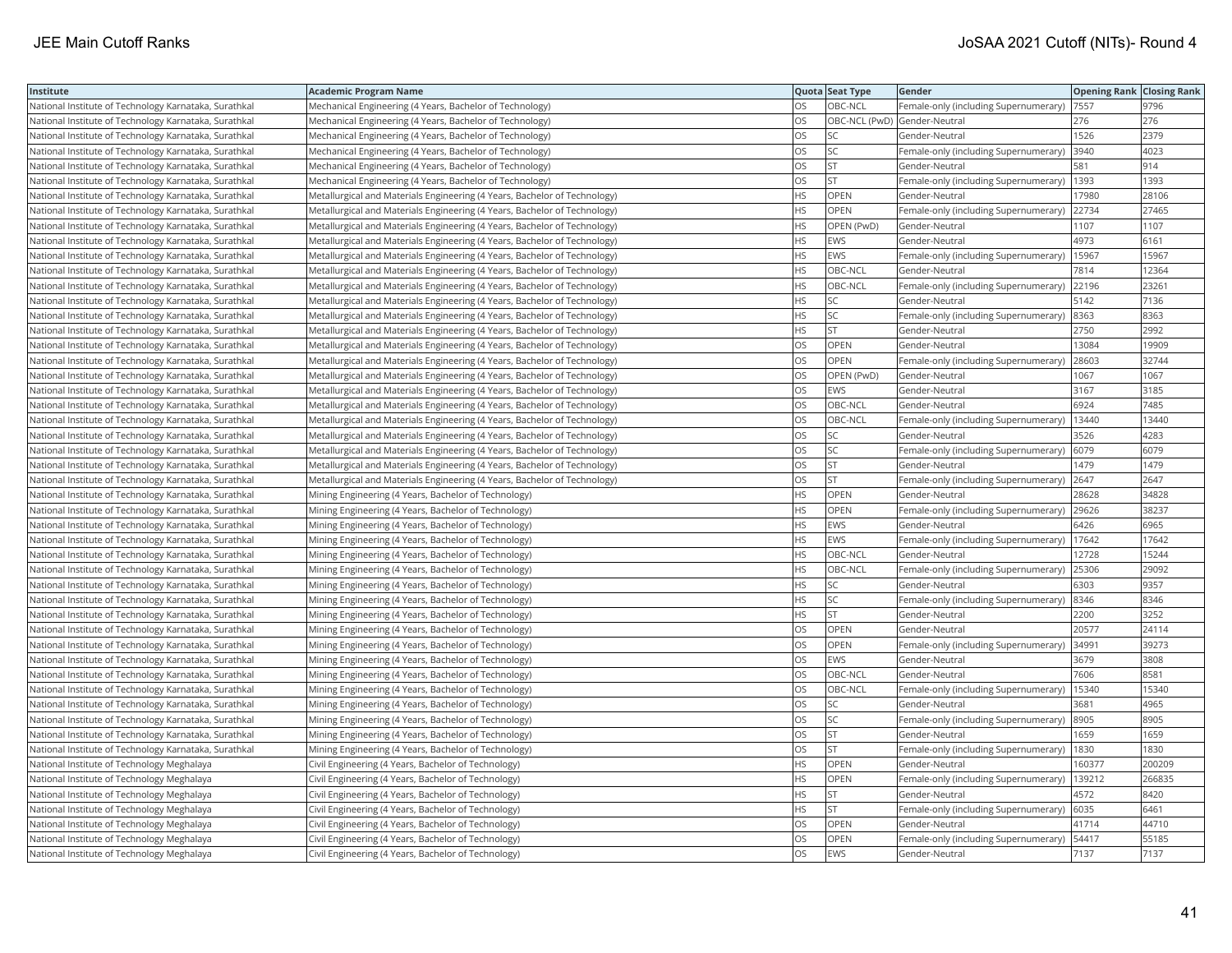| Institute                                  | <b>Academic Program Name</b>                                                |           | Quota Seat Type | Gender                                       | <b>Opening Rank Closing Rank</b> |        |
|--------------------------------------------|-----------------------------------------------------------------------------|-----------|-----------------|----------------------------------------------|----------------------------------|--------|
| National Institute of Technology Meghalaya | Civil Engineering (4 Years, Bachelor of Technology)                         | OS        | OBC-NCL         | Gender-Neutral                               | 11795                            | 12529  |
| National Institute of Technology Meghalaya | Civil Engineering (4 Years, Bachelor of Technology)                         | OS        | OBC-NCL         | Female-only (including Supernumerary)        | 20304                            | 20304  |
| National Institute of Technology Meghalaya | Civil Engineering (4 Years, Bachelor of Technology)                         | OS        | SC              | Gender-Neutral                               | 7676                             | 8217   |
| National Institute of Technology Meghalaya | Civil Engineering (4 Years, Bachelor of Technology)                         | <b>OS</b> | <b>ST</b>       | Gender-Neutral                               | 1719                             | 1719   |
| National Institute of Technology Meghalaya | Computer Science and Engineering (4 Years, Bachelor of Technology)          | НS        | <b>OPEN</b>     | Gender-Neutral                               | 74161                            | 92090  |
| National Institute of Technology Meghalaya | Computer Science and Engineering (4 Years, Bachelor of Technology)          | HS        | OPEN            | Female-only (including Supernumerary)        | 163702                           | 163702 |
| National Institute of Technology Meghalaya | Computer Science and Engineering (4 Years, Bachelor of Technology)          | HS        | SC              | Gender-Neutral                               | 9370                             | 20366  |
| National Institute of Technology Meghalaya | Computer Science and Engineering (4 Years, Bachelor of Technology)          | HS        | <b>ST</b>       | Gender-Neutral                               | 3334                             | 7775   |
| National Institute of Technology Meghalaya | Computer Science and Engineering (4 Years, Bachelor of Technology)          | HS        | <b>ST</b>       | Female-only (including Supernumerary)        | 6203                             | 6397   |
| National Institute of Technology Meghalaya | Computer Science and Engineering (4 Years, Bachelor of Technology)          | OS        | <b>OPEN</b>     | Gender-Neutral                               | 11402                            | 18016  |
| National Institute of Technology Meghalaya | Computer Science and Engineering (4 Years, Bachelor of Technology)          | OS        | <b>OPEN</b>     | Female-only (including Supernumerary)        | 25033                            | 25033  |
| National Institute of Technology Meghalaya | Computer Science and Engineering (4 Years, Bachelor of Technology)          | OS        | <b>EWS</b>      | Gender-Neutral                               | 2580                             | 2580   |
| National Institute of Technology Meghalaya | Computer Science and Engineering (4 Years, Bachelor of Technology)          | OS        | EWS (PwD)       | Gender-Neutral                               | 105                              | 105    |
| National Institute of Technology Meghalaya | Computer Science and Engineering (4 Years, Bachelor of Technology)          | OS        | OBC-NCL         | Gender-Neutral                               | 4685                             | 6306   |
| National Institute of Technology Meghalaya | Computer Science and Engineering (4 Years, Bachelor of Technology)          | OS.       | OBC-NCL         | Female-only (including Supernumerary)        | 10742                            | 10742  |
| National Institute of Technology Meghalaya | Computer Science and Engineering (4 Years, Bachelor of Technology)          | OS        | SC              | Gender-Neutral                               | 3015                             | 3015   |
| National Institute of Technology Meghalaya | Computer Science and Engineering (4 Years, Bachelor of Technology)          | OS        | SC              | Female-only (including Supernumerary)   4184 |                                  | 4184   |
| National Institute of Technology Meghalaya | Computer Science and Engineering (4 Years, Bachelor of Technology)          | OS        | <b>ST</b>       | Gender-Neutral                               | 900                              | 900    |
| National Institute of Technology Meghalaya | Electrical and Electronics Engineering (4 Years, Bachelor of Technology)    | <b>HS</b> | <b>OPEN</b>     | Gender-Neutral                               | 177385                           | 179284 |
| National Institute of Technology Meghalaya | Electrical and Electronics Engineering (4 Years, Bachelor of Technology)    | HS        | <b>OPEN</b>     | Female-only (including Supernumerary)        | 393925                           | 393925 |
| National Institute of Technology Meghalaya | Electrical and Electronics Engineering (4 Years, Bachelor of Technology)    | HS        | SC              | Gender-Neutral                               | 41854                            | 41854  |
| National Institute of Technology Meghalaya | Electrical and Electronics Engineering (4 Years, Bachelor of Technology)    | HS        | <b>ST</b>       | Gender-Neutral                               | 4207                             | 14082  |
| National Institute of Technology Meghalaya | Electrical and Electronics Engineering (4 Years, Bachelor of Technology)    | HS        | <b>ST</b>       | Female-only (including Supernumerary)        | 11699                            | 12957  |
| National Institute of Technology Meghalaya | Electrical and Electronics Engineering (4 Years, Bachelor of Technology)    | OS        | OPEN            | Gender-Neutral                               | 31028                            | 33427  |
| National Institute of Technology Meghalaya | Electrical and Electronics Engineering (4 Years, Bachelor of Technology)    | OS        | OPEN            | Female-only (including Supernumerary)        | 39904                            | 39904  |
| National Institute of Technology Meghalaya | Electrical and Electronics Engineering (4 Years, Bachelor of Technology)    | OS        | OPEN (PwD)      | Gender-Neutral                               | 2024                             | 2024   |
| National Institute of Technology Meghalaya | Electrical and Electronics Engineering (4 Years, Bachelor of Technology)    | OS        | <b>EWS</b>      | Gender-Neutral                               | 5603                             | 5629   |
| National Institute of Technology Meghalaya | Electrical and Electronics Engineering (4 Years, Bachelor of Technology)    | OS        | OBC-NCL         | Gender-Neutral                               | 9280                             | 10200  |
| National Institute of Technology Meghalaya | Electrical and Electronics Engineering (4 Years, Bachelor of Technology)    | OS        | OBC-NCL         | Female-only (including Supernumerary)        | 16595                            | 16595  |
| National Institute of Technology Meghalaya | Electrical and Electronics Engineering (4 Years, Bachelor of Technology)    | OS        | <b>SC</b>       | Gender-Neutral                               | 5053                             | 6137   |
| National Institute of Technology Meghalaya | Electrical and Electronics Engineering (4 Years, Bachelor of Technology)    | OS        | <b>ST</b>       | Gender-Neutral                               | 1823                             | 1823   |
| National Institute of Technology Meghalaya | Electrical and Electronics Engineering (4 Years, Bachelor of Technology)    | OS        | <b>ST</b>       | Female-only (including Supernumerary)        | 3682                             | 3682   |
| National Institute of Technology Meghalaya | Electronics and Communication Engineering (4 Years, Bachelor of Technology) | НS        | OPEN            | Gender-Neutral                               | 93953                            | 167053 |
| National Institute of Technology Meghalaya | Electronics and Communication Engineering (4 Years, Bachelor of Technology) | HS        | OPEN            | Female-only (including Supernumerary)        | 153961                           | 153961 |
| National Institute of Technology Meghalaya | Electronics and Communication Engineering (4 Years, Bachelor of Technology) | <b>HS</b> | <b>ST</b>       | Gender-Neutral                               | 5729                             | 22293  |
| National Institute of Technology Meghalaya | Electronics and Communication Engineering (4 Years, Bachelor of Technology) | HS        | <b>ST</b>       | Female-only (including Supernumerary)        | 7376                             | 14182  |
| National Institute of Technology Meghalaya | Electronics and Communication Engineering (4 Years, Bachelor of Technology) | OS        | OPEN            | Gender-Neutral                               | 18855                            | 24910  |
| National Institute of Technology Meghalaya | Electronics and Communication Engineering (4 Years, Bachelor of Technology) | OS        | OPEN            | Female-only (including Supernumerary) 30379  |                                  | 30379  |
| National Institute of Technology Meghalaya | Electronics and Communication Engineering (4 Years, Bachelor of Technology) | OS        | OPEN (PwD)      | Gender-Neutral                               | 1557                             | 1557   |
| National Institute of Technology Meghalaya | Electronics and Communication Engineering (4 Years, Bachelor of Technology) | <b>OS</b> | <b>EWS</b>      | Gender-Neutral                               | 3684                             | 3684   |
| National Institute of Technology Meghalaya | Electronics and Communication Engineering (4 Years, Bachelor of Technology) | OS        | <b>EWS</b>      | Female-only (including Supernumerary)        | 6261                             | 6261   |
| National Institute of Technology Meghalaya | Electronics and Communication Engineering (4 Years, Bachelor of Technology) | OS        | OBC-NCL         | Gender-Neutral                               | 7525                             | 8793   |
| National Institute of Technology Meghalaya | Electronics and Communication Engineering (4 Years, Bachelor of Technology) | OS        | OBC-NCL         | Female-only (including Supernumerary)        | 11145                            | 11145  |
| National Institute of Technology Meghalaya | Electronics and Communication Engineering (4 Years, Bachelor of Technology) | OS        | SC              | Gender-Neutral                               | 4780                             | 4780   |
| National Institute of Technology Meghalaya | Electronics and Communication Engineering (4 Years, Bachelor of Technology) | OS        | SC              | Female-only (including Supernumerary) 6003   |                                  | 6003   |
| National Institute of Technology Meghalaya | Electronics and Communication Engineering (4 Years, Bachelor of Technology) | OS        | <b>ST</b>       | Gender-Neutral                               | 1814                             | 1814   |
| National Institute of Technology Meghalaya | Mechanical Engineering (4 Years, Bachelor of Technology)                    | HS        | OPEN            | Gender-Neutral                               | 193746                           | 197147 |
| National Institute of Technology Meghalaya | Mechanical Engineering (4 Years, Bachelor of Technology)                    | HS        | <b>OPEN</b>     | Female-only (including Supernumerary)        | 384755                           | 384755 |
| National Institute of Technology Meghalaya | Mechanical Engineering (4 Years, Bachelor of Technology)                    | ΗS        | EWS             | Female-only (including Supernumerary)        | 49357                            | 49357  |
| National Institute of Technology Meghalaya | Mechanical Engineering (4 Years, Bachelor of Technology)                    | <b>HS</b> | SC              | Gender-Neutral                               | 29105                            | 29105  |
| National Institute of Technology Meghalaya | Mechanical Engineering (4 Years, Bachelor of Technology)                    | <b>HS</b> | <b>ST</b>       | Gender-Neutral                               | 6277                             | 17969  |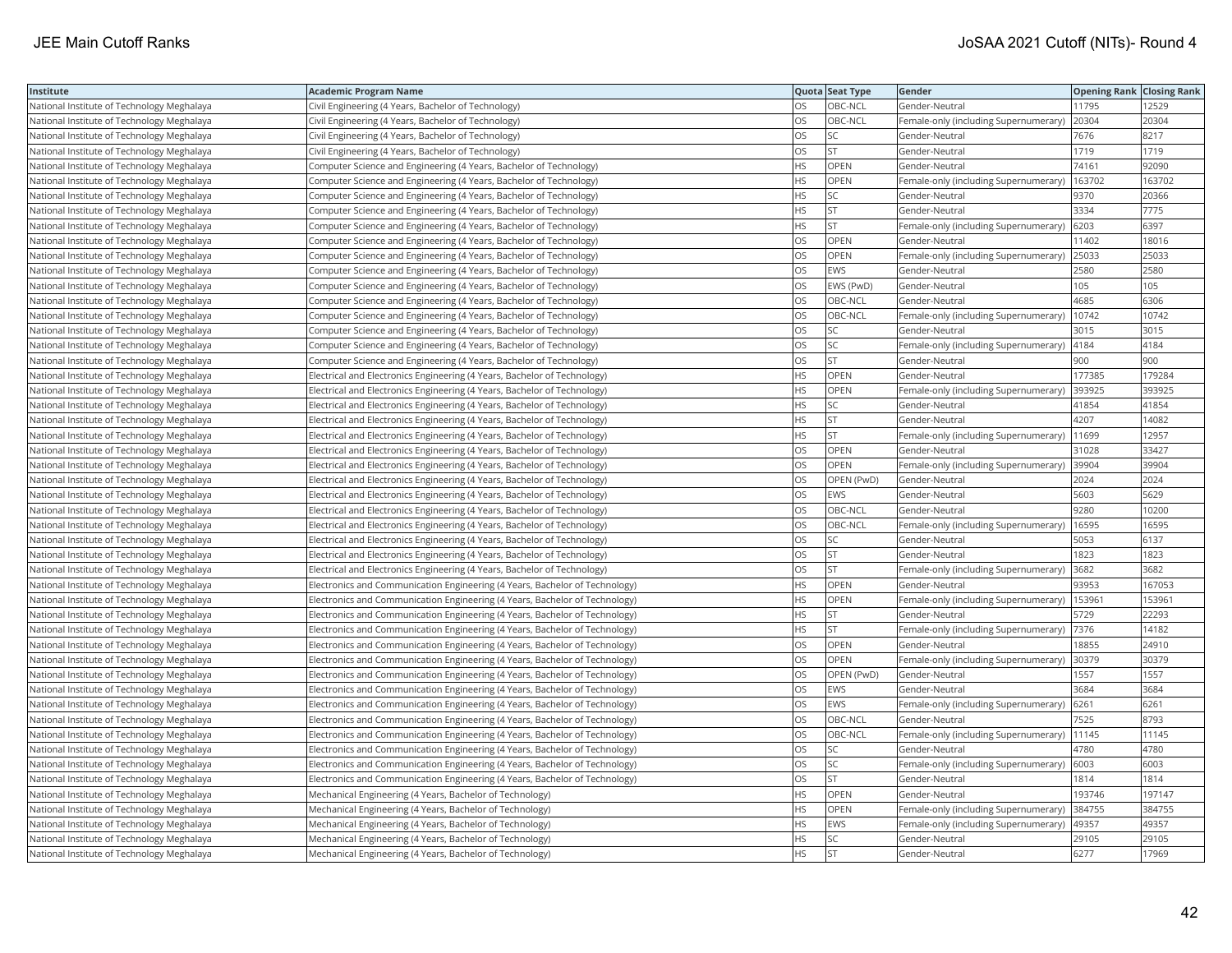| Institute                                  | <b>Academic Program Name</b>                                                  |           | Quota Seat Type | Gender                                        | <b>Opening Rank Closing Rank</b> |       |
|--------------------------------------------|-------------------------------------------------------------------------------|-----------|-----------------|-----------------------------------------------|----------------------------------|-------|
| National Institute of Technology Meghalaya | Mechanical Engineering (4 Years, Bachelor of Technology)                      | <b>HS</b> | <b>ST</b>       | Female-only (including Supernumerary)   14989 |                                  | 16764 |
| National Institute of Technology Meghalaya | Mechanical Engineering (4 Years, Bachelor of Technology)                      | ЭS        | OPEN            | Gender-Neutral                                | 30993                            | 39005 |
| National Institute of Technology Meghalaya | Mechanical Engineering (4 Years, Bachelor of Technology)                      | OS        | OPEN            | Female-only (including Supernumerary)   50427 |                                  | 50427 |
| National Institute of Technology Meghalaya | Mechanical Engineering (4 Years, Bachelor of Technology)                      | OS        | <b>EWS</b>      | Gender-Neutral                                | 5986                             | 5986  |
| National Institute of Technology Meghalaya | Mechanical Engineering (4 Years, Bachelor of Technology)                      | OS        | OBC-NCL         | Gender-Neutral                                | 10209                            | 10209 |
| National Institute of Technology Meghalaya | Mechanical Engineering (4 Years, Bachelor of Technology)                      | OS        | OBC-NCL         | Female-only (including Supernumerary)         | 19483                            | 19483 |
| National Institute of Technology Meghalaya | Mechanical Engineering (4 Years, Bachelor of Technology)                      | OS        | SC              | Gender-Neutral                                | 7302                             | 7521  |
| National Institute of Technology Meghalaya | Mechanical Engineering (4 Years, Bachelor of Technology)                      | <b>OS</b> | <b>SC</b>       | Female-only (including Supernumerary)   9238  |                                  | 9238  |
| National Institute of Technology Meghalaya | Mechanical Engineering (4 Years, Bachelor of Technology)                      | OS        | <b>ST</b>       | Gender-Neutral                                | 2419                             | 2419  |
| National Institute of Technology Nagaland  | Civil Engineering (4 Years, Bachelor of Technology)                           | ΗS        | <b>ST</b>       | Gender-Neutral                                | 3070                             | 6460  |
| National Institute of Technology Nagaland  | Civil Engineering (4 Years, Bachelor of Technology)                           | <b>HS</b> | ST              | Female-only (including Supernumerary)         | 5131                             | 5371  |
| National Institute of Technology Nagaland  | Civil Engineering (4 Years, Bachelor of Technology)                           | OS        | <b>OPEN</b>     | Gender-Neutral                                | 50839                            | 52053 |
| National Institute of Technology Nagaland  | Civil Engineering (4 Years, Bachelor of Technology)                           | OS        | OPEN            | Female-only (including Supernumerary)         | 60756                            | 61610 |
| National Institute of Technology Nagaland  | Civil Engineering (4 Years, Bachelor of Technology)                           | OS        | EWS             | Gender-Neutral                                | 7979                             | 8249  |
| National Institute of Technology Nagaland  | Civil Engineering (4 Years, Bachelor of Technology)                           | OS        | OBC-NCL         | Gender-Neutral                                | 13742                            | 14692 |
| National Institute of Technology Nagaland  | Civil Engineering (4 Years, Bachelor of Technology)                           | OS        | OBC-NCL         | Female-only (including Supernumerary) 21796   |                                  | 21796 |
| National Institute of Technology Nagaland  | Civil Engineering (4 Years, Bachelor of Technology)                           | OS        | <b>SC</b>       | Gender-Neutral                                | 8778                             | 8778  |
| National Institute of Technology Nagaland  | Civil Engineering (4 Years, Bachelor of Technology)                           | OS        | SC              | Female-only (including Supernumerary)         | 10341                            | 10341 |
| National Institute of Technology Nagaland  | Computer Science and Engineering (4 Years, Bachelor of Technology)            | HS        | ST              | Gender-Neutral                                | 5251                             | 10974 |
| National Institute of Technology Nagaland  | Computer Science and Engineering (4 Years, Bachelor of Technology)            | <b>HS</b> | <b>ST</b>       | Female-only (including Supernumerary)         | 7182                             | 10555 |
| National Institute of Technology Nagaland  | Computer Science and Engineering (4 Years, Bachelor of Technology)            | OS        | <b>OPEN</b>     | Gender-Neutral                                | 20245                            | 28506 |
| National Institute of Technology Nagaland  | Computer Science and Engineering (4 Years, Bachelor of Technology)            | OS        | <b>OPEN</b>     | Female-only (including Supernumerary) 34974   |                                  | 34974 |
| National Institute of Technology Nagaland  | Computer Science and Engineering (4 Years, Bachelor of Technology)            | OS        | OPEN (PwD)      | Gender-Neutral                                | 655                              | 655   |
| National Institute of Technology Nagaland  | Computer Science and Engineering (4 Years, Bachelor of Technology)            | OS        | <b>EWS</b>      | Gender-Neutral                                | 4913                             | 5238  |
| National Institute of Technology Nagaland  | Computer Science and Engineering (4 Years, Bachelor of Technology)            | OS        | OBC-NCL         | Gender-Neutral                                | 8164                             | 8501  |
| National Institute of Technology Nagaland  | Computer Science and Engineering (4 Years, Bachelor of Technology)            | OS        | OBC-NCL         | Female-only (including Supernumerary)         | 14442                            | 14442 |
| National Institute of Technology Nagaland  | Computer Science and Engineering (4 Years, Bachelor of Technology)            | OS        | SC              | Gender-Neutral                                | 4230                             | 4846  |
| National Institute of Technology Nagaland  | Electrical and Electronics Engineering (4 Years, Bachelor of Technology)      | HS        | <b>ST</b>       | Gender-Neutral                                | 6975                             | 11251 |
| National Institute of Technology Nagaland  | Electrical and Electronics Engineering (4 Years, Bachelor of Technology)      | <b>HS</b> | <b>ST</b>       | Female-only (including Supernumerary)         | 6577                             | 8468  |
| National Institute of Technology Nagaland  | Electrical and Electronics Engineering (4 Years, Bachelor of Technology)      | OS        | OPEN            | Gender-Neutral                                | 39095                            | 42609 |
| National Institute of Technology Nagaland  | Electrical and Electronics Engineering (4 Years, Bachelor of Technology)      | OS        | OPEN            | Female-only (including Supernumerary)  43092  |                                  | 43092 |
| National Institute of Technology Nagaland  | Electrical and Electronics Engineering (4 Years, Bachelor of Technology)      | OS        | <b>EWS</b>      | Gender-Neutral                                | 6452                             | 6748  |
| National Institute of Technology Nagaland  | Electrical and Electronics Engineering (4 Years, Bachelor of Technology)      | OS        | <b>EWS</b>      | Female-only (including Supernumerary)         | 9159                             | 9159  |
| National Institute of Technology Nagaland  | Electrical and Electronics Engineering (4 Years, Bachelor of Technology)      | OS        | OBC-NCL         | Gender-Neutral                                | 12260                            | 12402 |
| National Institute of Technology Nagaland  | Electrical and Electronics Engineering (4 Years, Bachelor of Technology)      | OS        | OBC-NCL         | Female-only (including Supernumerary)         | 17908                            | 17908 |
| National Institute of Technology Nagaland  | Electrical and Electronics Engineering (4 Years, Bachelor of Technology)      | <b>OS</b> | <b>SC</b>       | Gender-Neutral                                | 7077                             | 7652  |
| National Institute of Technology Nagaland  | Electrical and Electronics Engineering (4 Years, Bachelor of Technology)      | OS        | SC              | Female-only (including Supernumerary)  9006   |                                  | 9006  |
| National Institute of Technology Nagaland  | Electronics and Communication Engineering (4 Years, Bachelor of Technology)   | HS.       | <b>ST</b>       | Gender-Neutral                                | 8288                             | 26561 |
| National Institute of Technology Nagaland  | Electronics and Communication Engineering (4 Years, Bachelor of Technology)   | НS        | <b>ST</b>       | Female-only (including Supernumerary)  9065   |                                  | 17028 |
| National Institute of Technology Nagaland  | Electronics and Communication Engineering (4 Years, Bachelor of Technology)   | OS        | OPEN            | Gender-Neutral                                | 35025                            | 37319 |
| National Institute of Technology Nagaland  | Electronics and Communication Engineering (4 Years, Bachelor of Technology)   | OS        | OPEN            | Female-only (including Supernumerary)         | 43855                            | 43924 |
| National Institute of Technology Nagaland  | Electronics and Communication Engineering (4 Years, Bachelor of Technology)   | OS        | <b>EWS</b>      | Gender-Neutral                                | 5708                             | 6079  |
| National Institute of Technology Nagaland  | Electronics and Communication Engineering (4 Years, Bachelor of Technology)   | OS        | OBC-NCL         | Gender-Neutral                                | 9943                             | 11285 |
| National Institute of Technology Nagaland  | Electronics and Communication Engineering (4 Years, Bachelor of Technology)   | OS        | OBC-NCL         | Female-only (including Supernumerary)         | 15452                            | 15452 |
| National Institute of Technology Nagaland  | Electronics and Communication Engineering (4 Years, Bachelor of Technology)   | OS        | SC              | Gender-Neutral                                | 5014                             | 5798  |
| National Institute of Technology Nagaland  | Electronics and Instrumentation Engineering (4 Years, Bachelor of Technology) | HS        | <b>ST</b>       | Gender-Neutral                                | 14629                            | 14629 |
| National Institute of Technology Nagaland  | Electronics and Instrumentation Engineering (4 Years, Bachelor of Technology) | OS        | <b>OPEN</b>     | Gender-Neutral                                | 35427                            | 45223 |
| National Institute of Technology Nagaland  | Electronics and Instrumentation Engineering (4 Years, Bachelor of Technology) | OS        | <b>OPEN</b>     | Female-only (including Supernumerary)         | 46047                            | 51369 |
| National Institute of Technology Nagaland  | Electronics and Instrumentation Engineering (4 Years, Bachelor of Technology) | OS        | EWS             | Gender-Neutral                                | 7235                             | 7419  |
| National Institute of Technology Nagaland  | Electronics and Instrumentation Engineering (4 Years, Bachelor of Technology) | OS        | OBC-NCL         | Gender-Neutral                                | 11753                            | 13148 |
| National Institute of Technology Nagaland  | Electronics and Instrumentation Engineering (4 Years, Bachelor of Technology) | <b>OS</b> | OBC-NCL         | Female-only (including Supernumerary)         | 19748                            | 19748 |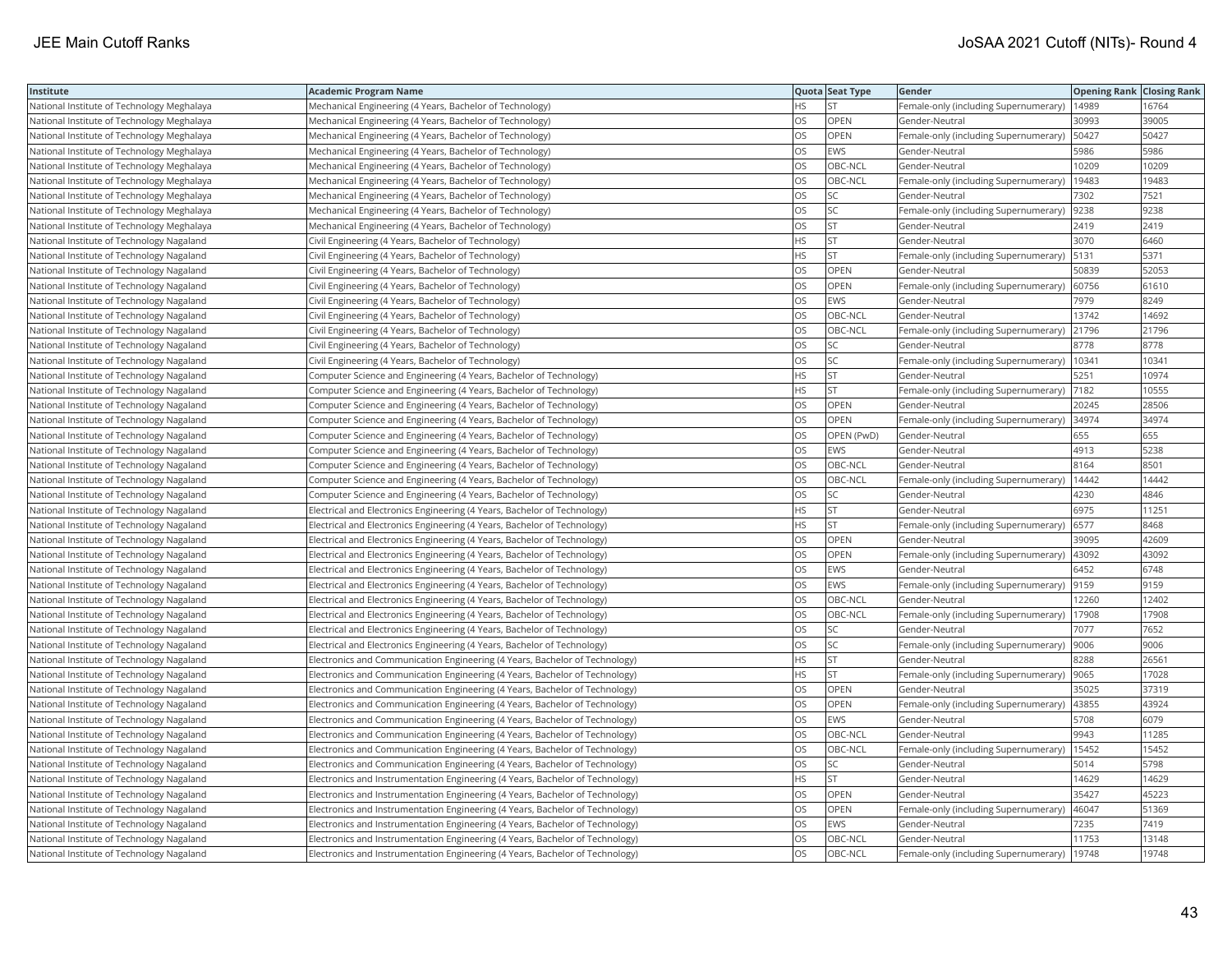| Institute                                 | <b>Academic Program Name</b>                                                  |           | Quota Seat Type              | Gender                                        | <b>Opening Rank Closing Rank</b> |       |
|-------------------------------------------|-------------------------------------------------------------------------------|-----------|------------------------------|-----------------------------------------------|----------------------------------|-------|
| National Institute of Technology Nagaland | Electronics and Instrumentation Engineering (4 Years, Bachelor of Technology) | ЭS        | SC                           | Gender-Neutral                                | 6199                             | 8015  |
| National Institute of Technology Nagaland | Mechanical Engineering (4 Years, Bachelor of Technology)                      | HS        | <b>ST</b>                    | Gender-Neutral                                | 11495                            | 29018 |
| National Institute of Technology Nagaland | Mechanical Engineering (4 Years, Bachelor of Technology)                      | НS        | <b>ST</b>                    | Female-only (including Supernumerary)         | 18308                            | 19063 |
| National Institute of Technology Nagaland | Mechanical Engineering (4 Years, Bachelor of Technology)                      | OS        | OPEN                         | Gender-Neutral                                | 42647                            | 47086 |
| National Institute of Technology Nagaland | Mechanical Engineering (4 Years, Bachelor of Technology)                      | OS        | <b>OPEN</b>                  | Female-only (including Supernumerary)         | 57798                            | 59375 |
| National Institute of Technology Nagaland | Mechanical Engineering (4 Years, Bachelor of Technology)                      | OS        | EWS                          | Gender-Neutral                                | 7439                             | 7646  |
| National Institute of Technology Nagaland | Mechanical Engineering (4 Years, Bachelor of Technology)                      | OS        | OBC-NCL                      | Gender-Neutral                                | 12692                            | 14513 |
| National Institute of Technology Nagaland | Mechanical Engineering (4 Years, Bachelor of Technology)                      | OS        | OBC-NCL                      | Female-only (including Supernumerary)         | 21800                            | 21800 |
| National Institute of Technology Nagaland | Mechanical Engineering (4 Years, Bachelor of Technology)                      | OS        | SC                           | Gender-Neutral                                | 8309                             | 8504  |
| National Institute of Technology Patna    | Architecture (5 Years, Bachelor of Architecture)                              | HS        | OPEN                         | Gender-Neutral                                | 1605                             | 3856  |
| National Institute of Technology Patna    | Architecture (5 Years, Bachelor of Architecture)                              | <b>HS</b> | OPEN                         | Female-only (including Supernumerary)         | 1771                             | 1974  |
| National Institute of Technology Patna    | Architecture (5 Years, Bachelor of Architecture)                              | <b>HS</b> | <b>EWS</b>                   | Gender-Neutral                                | 313                              | 406   |
| National Institute of Technology Patna    | Architecture (5 Years, Bachelor of Architecture)                              | HS        | <b>EWS</b>                   | Female-only (including Supernumerary)         | 382                              | 382   |
| National Institute of Technology Patna    | Architecture (5 Years, Bachelor of Architecture)                              | HS        | OBC-NCL                      | Gender-Neutral                                | 1224                             | 2379  |
| National Institute of Technology Patna    | Architecture (5 Years, Bachelor of Architecture)                              | HS        | OBC-NCL                      | Female-only (including Supernumerary)   1133  |                                  | 1133  |
| National Institute of Technology Patna    | Architecture (5 Years, Bachelor of Architecture)                              | ΗS        | SC                           | Gender-Neutral                                | 502                              | 597   |
| National Institute of Technology Patna    | Architecture (5 Years, Bachelor of Architecture)                              | HS        | SC                           | Female-only (including Supernumerary)         | 232                              | 232   |
| National Institute of Technology Patna    | Architecture (5 Years, Bachelor of Architecture)                              | HS        | <b>ST</b>                    | Gender-Neutral                                | 148                              | 535   |
| National Institute of Technology Patna    | Architecture (5 Years, Bachelor of Architecture)                              | OS        | OPEN                         | Gender-Neutral                                | 1021                             | 1229  |
| National Institute of Technology Patna    | Architecture (5 Years, Bachelor of Architecture)                              | <b>OS</b> | OPEN                         | Female-only (including Supernumerary)         | 919                              | 1228  |
| National Institute of Technology Patna    | Architecture (5 Years, Bachelor of Architecture)                              | OS        | <b>EWS</b>                   | Gender-Neutral                                | 299                              | 303   |
| National Institute of Technology Patna    | Architecture (5 Years, Bachelor of Architecture)                              | OS        | <b>EWS</b>                   | Female-only (including Supernumerary) 291     |                                  | 291   |
| National Institute of Technology Patna    | Architecture (5 Years, Bachelor of Architecture)                              | OS        | OBC-NCL                      | Gender-Neutral                                | 580                              | 603   |
| National Institute of Technology Patna    | Architecture (5 Years, Bachelor of Architecture)                              | OS        | OBC-NCL                      | Female-only (including Supernumerary)   574   |                                  | 574   |
| National Institute of Technology Patna    | Architecture (5 Years, Bachelor of Architecture)                              | OS        | SC                           | Gender-Neutral                                | 241                              | 274   |
| National Institute of Technology Patna    | Architecture (5 Years, Bachelor of Architecture)                              | OS        | SC                           | Female-only (including Supernumerary) 257     |                                  | 257   |
| National Institute of Technology Patna    | Architecture (5 Years, Bachelor of Architecture)                              | OS        | <b>ST</b>                    | Gender-Neutral                                | 123                              | 123   |
| National Institute of Technology Patna    | Civil Engineering (4 Years, Bachelor of Technology)                           | <b>HS</b> | <b>OPEN</b>                  | Gender-Neutral                                | 8721                             | 37659 |
| National Institute of Technology Patna    | Civil Engineering (4 Years, Bachelor of Technology)                           | HS        | OPEN                         | Female-only (including Supernumerary)         | 20579                            | 53235 |
| National Institute of Technology Patna    | Civil Engineering (4 Years, Bachelor of Technology)                           | HS        | OPEN (PwD)                   | Gender-Neutral                                | 228                              | 228   |
| National Institute of Technology Patna    | Civil Engineering (4 Years, Bachelor of Technology)                           | HS        | <b>EWS</b>                   | Gender-Neutral                                | 5644                             | 5802  |
| National Institute of Technology Patna    | Civil Engineering (4 Years, Bachelor of Technology)                           | ΗS        | EWS                          | Female-only (including Supernumerary)         | 8451                             | 8451  |
| National Institute of Technology Patna    | Civil Engineering (4 Years, Bachelor of Technology)                           | <b>HS</b> | OBC-NCL                      | Gender-Neutral                                | 10262                            | 10959 |
| National Institute of Technology Patna    | Civil Engineering (4 Years, Bachelor of Technology)                           | HS        | OBC-NCL                      | Female-only (including Supernumerary)         | 15302                            | 15826 |
| National Institute of Technology Patna    | Civil Engineering (4 Years, Bachelor of Technology)                           | HS        | OBC-NCL (PwD) Gender-Neutral |                                               | 593                              | 593   |
| National Institute of Technology Patna    | Civil Engineering (4 Years, Bachelor of Technology)                           | <b>HS</b> | <b>SC</b>                    | Gender-Neutral                                | 2121                             | 6742  |
| National Institute of Technology Patna    | Civil Engineering (4 Years, Bachelor of Technology)                           | ΗS        | SC                           | Female-only (including Supernumerary)  8526   |                                  | 8779  |
| National Institute of Technology Patna    | Civil Engineering (4 Years, Bachelor of Technology)                           | HS        | <b>ST</b>                    | Gender-Neutral                                | 2770                             | 3327  |
| National Institute of Technology Patna    | Civil Engineering (4 Years, Bachelor of Technology)                           | HS        | <b>ST</b>                    | Female-only (including Supernumerary)         | 3138                             | 3138  |
| National Institute of Technology Patna    | Civil Engineering (4 Years, Bachelor of Technology)                           | <b>HS</b> | ST (PwD)                     | Gender-Neutral                                | 33                               | 33    |
| National Institute of Technology Patna    | Civil Engineering (4 Years, Bachelor of Technology)                           | OS        | OPEN                         | Gender-Neutral                                | 33926                            | 39245 |
| National Institute of Technology Patna    | Civil Engineering (4 Years, Bachelor of Technology)                           | OS        | OPEN                         | Female-only (including Supernumerary) 25384   |                                  | 45349 |
| National Institute of Technology Patna    | Civil Engineering (4 Years, Bachelor of Technology)                           | OS        | OPEN (PwD)                   | Gender-Neutral                                | 1567                             | 1567  |
| National Institute of Technology Patna    | Civil Engineering (4 Years, Bachelor of Technology)                           | OS        | <b>EWS</b>                   | Gender-Neutral                                | 5950                             | 6034  |
| National Institute of Technology Patna    | Civil Engineering (4 Years, Bachelor of Technology)                           | OS        | <b>EWS</b>                   | Female-only (including Supernumerary)         | 7579                             | 7579  |
| National Institute of Technology Patna    | Civil Engineering (4 Years, Bachelor of Technology)                           | OS        | OBC-NCL                      | Gender-Neutral                                | 10492                            | 12539 |
| National Institute of Technology Patna    | Civil Engineering (4 Years, Bachelor of Technology)                           | OS        | OBC-NCL                      | Female-only (including Supernumerary)   16177 |                                  | 18112 |
| National Institute of Technology Patna    | Civil Engineering (4 Years, Bachelor of Technology)                           | OS        | SC                           | Gender-Neutral                                | 5072                             | 6564  |
| National Institute of Technology Patna    | Civil Engineering (4 Years, Bachelor of Technology)                           | OS        | SC                           | Female-only (including Supernumerary)         | 6899                             | 7135  |
| National Institute of Technology Patna    | Civil Engineering (4 Years, Bachelor of Technology)                           | OS        | <b>ST</b>                    | Gender-Neutral                                | 1745                             | 2215  |
| National Institute of Technology Patna    | Civil Engineering (4 Years, Bachelor of Technology)                           | <b>OS</b> | <b>ST</b>                    | Female-only (including Supernumerary)         | 2458                             | 2458  |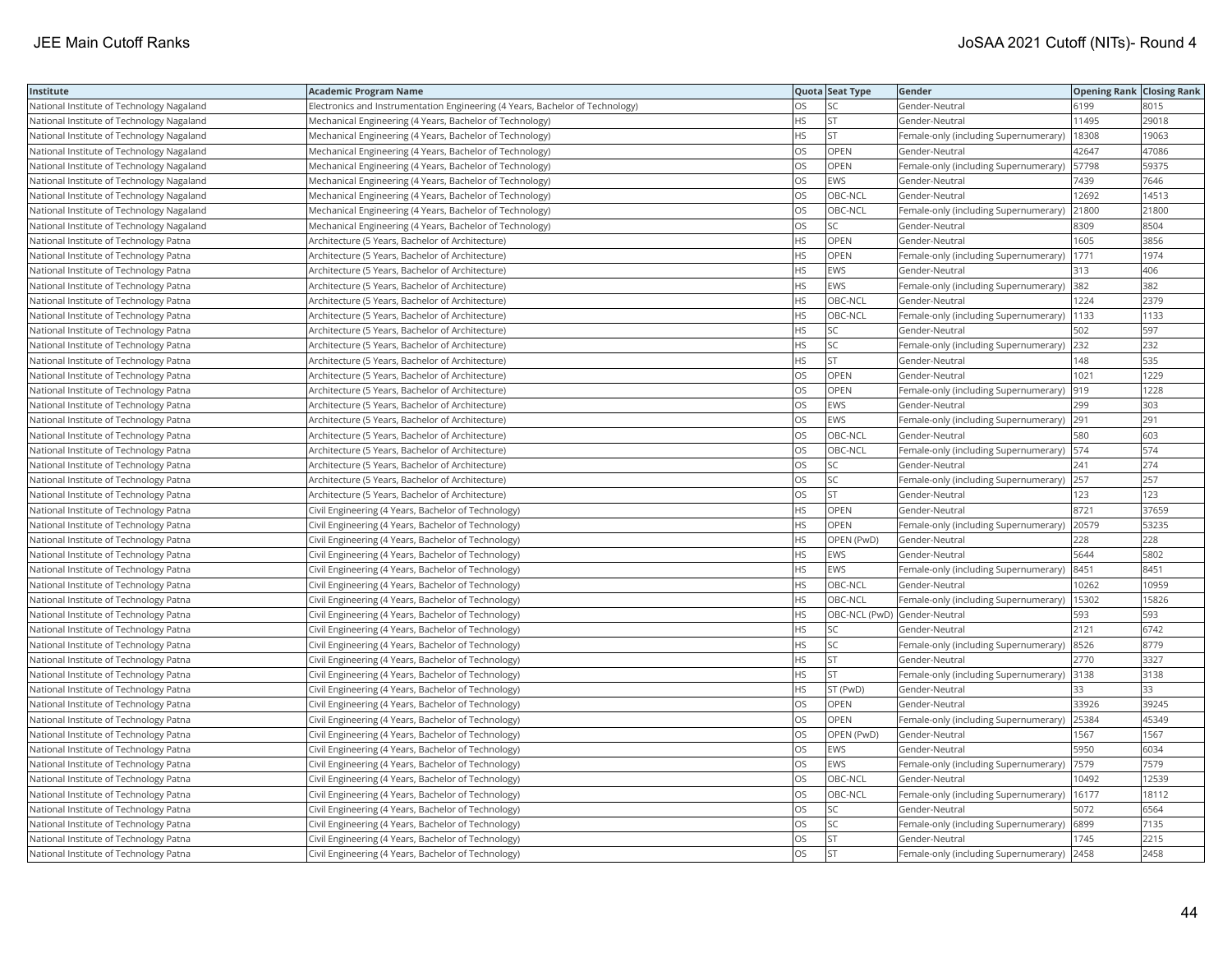| Institute                              | <b>Academic Program Name</b>                                       |           | Quota Seat Type              | Gender                                        | <b>Opening Rank Closing Rank</b> |       |
|----------------------------------------|--------------------------------------------------------------------|-----------|------------------------------|-----------------------------------------------|----------------------------------|-------|
| National Institute of Technology Patna | Computer Science and Engineering (4 Years, Bachelor of Technology) | НS        | OPEN                         | Gender-Neutral                                | 2608                             | 15399 |
| National Institute of Technology Patna | Computer Science and Engineering (4 Years, Bachelor of Technology) | <b>HS</b> | OPEN                         | Female-only (including Supernumerary)         | 18766                            | 22368 |
| National Institute of Technology Patna | Computer Science and Engineering (4 Years, Bachelor of Technology) | HS        | OPEN (PwD)                   | Gender-Neutral                                | 463                              | 491   |
| National Institute of Technology Patna | Computer Science and Engineering (4 Years, Bachelor of Technology) | HS        | OPEN (PwD)                   | Female-only (including Supernumerary)         | 540                              | 540   |
| National Institute of Technology Patna | Computer Science and Engineering (4 Years, Bachelor of Technology) | НS        | <b>EWS</b>                   | Gender-Neutral                                | 2144                             | 2365  |
| National Institute of Technology Patna | Computer Science and Engineering (4 Years, Bachelor of Technology) | HS        | <b>EWS</b>                   | Female-only (including Supernumerary) 3220    |                                  | 3669  |
| National Institute of Technology Patna | Computer Science and Engineering (4 Years, Bachelor of Technology) | HS        | EWS (PwD)                    | Gender-Neutral                                | 74                               | 74    |
| National Institute of Technology Patna | Computer Science and Engineering (4 Years, Bachelor of Technology) | НS        | OBC-NCL                      | Gender-Neutral                                | 3257                             | 4271  |
| National Institute of Technology Patna | Computer Science and Engineering (4 Years, Bachelor of Technology) | HS        | OBC-NCL                      | Female-only (including Supernumerary)         | 5904                             | 7807  |
| National Institute of Technology Patna | Computer Science and Engineering (4 Years, Bachelor of Technology) | HS        | OBC-NCL (PwD) Gender-Neutral |                                               | 200                              | 200   |
| National Institute of Technology Patna | Computer Science and Engineering (4 Years, Bachelor of Technology) | <b>HS</b> | <b>SC</b>                    | Gender-Neutral                                | 974                              | 3594  |
| National Institute of Technology Patna | Computer Science and Engineering (4 Years, Bachelor of Technology) | HS        | SC                           | Female-only (including Supernumerary) 3410    |                                  | 3654  |
| National Institute of Technology Patna | Computer Science and Engineering (4 Years, Bachelor of Technology) | HS        | SC (PwD)                     | Gender-Neutral                                | 128                              | 128   |
| National Institute of Technology Patna | Computer Science and Engineering (4 Years, Bachelor of Technology) | HS        | <b>ST</b>                    | Gender-Neutral                                | 775                              | 1110  |
| National Institute of Technology Patna | Computer Science and Engineering (4 Years, Bachelor of Technology) | HS        | <b>ST</b>                    | Female-only (including Supernumerary)         | 1863                             | 1863  |
| National Institute of Technology Patna | Computer Science and Engineering (4 Years, Bachelor of Technology) | OS        | <b>OPEN</b>                  | Gender-Neutral                                | 10234                            | 12886 |
| National Institute of Technology Patna | Computer Science and Engineering (4 Years, Bachelor of Technology) | OS        | OPEN                         | Female-only (including Supernumerary)         | 15701                            | 19466 |
| National Institute of Technology Patna | Computer Science and Engineering (4 Years, Bachelor of Technology) | OS        | OPEN (PwD)                   | Gender-Neutral                                | 397                              | 415   |
| National Institute of Technology Patna | Computer Science and Engineering (4 Years, Bachelor of Technology) | OS        | <b>EWS</b>                   | Gender-Neutral                                | 1747                             | 1906  |
| National Institute of Technology Patna | Computer Science and Engineering (4 Years, Bachelor of Technology) | OS        | <b>EWS</b>                   | Female-only (including Supernumerary)         | 2963                             | 2963  |
| National Institute of Technology Patna | Computer Science and Engineering (4 Years, Bachelor of Technology) | OS        | OBC-NCL                      | Gender-Neutral                                | 2716                             | 4432  |
| National Institute of Technology Patna | Computer Science and Engineering (4 Years, Bachelor of Technology) | OS        | OBC-NCL                      | Female-only (including Supernumerary)   6570  |                                  | 8230  |
| National Institute of Technology Patna | Computer Science and Engineering (4 Years, Bachelor of Technology) | OS        | OBC-NCL (PwD) Gender-Neutral |                                               | 188                              | 188   |
| National Institute of Technology Patna | Computer Science and Engineering (4 Years, Bachelor of Technology) | OS        | SC                           | Gender-Neutral                                | 2090                             | 2561  |
| National Institute of Technology Patna | Computer Science and Engineering (4 Years, Bachelor of Technology) | OS        | SC                           | Female-only (including Supernumerary)         | 3279                             | 3795  |
| National Institute of Technology Patna | Computer Science and Engineering (4 Years, Bachelor of Technology) | OS        | SC (PwD)                     | Gender-Neutral                                | 51                               | 51    |
| National Institute of Technology Patna | Computer Science and Engineering (4 Years, Bachelor of Technology) | OS        | <b>ST</b>                    | Gender-Neutral                                | 1064                             | 1287  |
| National Institute of Technology Patna | Computer Science and Engineering (4 Years, Bachelor of Technology) | OS        | <b>ST</b>                    | Female-only (including Supernumerary)         | 1676                             | 1884  |
| National Institute of Technology Patna | Electrical Engineering (4 Years, Bachelor of Technology)           | HS        | <b>OPEN</b>                  | Gender-Neutral                                | 21946                            | 27681 |
| National Institute of Technology Patna | Electrical Engineering (4 Years, Bachelor of Technology)           | HS        | OPEN                         | Female-only (including Supernumerary)         | 6284                             | 40699 |
| National Institute of Technology Patna | Electrical Engineering (4 Years, Bachelor of Technology)           | <b>HS</b> | OPEN (PwD)                   | Gender-Neutral                                | 1412                             | 1412  |
| National Institute of Technology Patna | Electrical Engineering (4 Years, Bachelor of Technology)           | ΗS        | <b>EWS</b>                   | Gender-Neutral                                | 4196                             | 4475  |
| National Institute of Technology Patna | Electrical Engineering (4 Years, Bachelor of Technology)           | HS        | <b>EWS</b>                   | Female-only (including Supernumerary)         | 6437                             | 6437  |
| National Institute of Technology Patna | Electrical Engineering (4 Years, Bachelor of Technology)           | HS        | OBC-NCL                      | Gender-Neutral                                | 6701                             | 8402  |
| National Institute of Technology Patna | Electrical Engineering (4 Years, Bachelor of Technology)           | НS        | OBC-NCL                      | Female-only (including Supernumerary)         | 12239                            | 13040 |
| National Institute of Technology Patna | Electrical Engineering (4 Years, Bachelor of Technology)           | HS        | OBC-NCL (PwD) Gender-Neutral |                                               | 539                              | 539   |
| National Institute of Technology Patna | Electrical Engineering (4 Years, Bachelor of Technology)           | HS        | <b>SC</b>                    | Gender-Neutral                                | 4673                             | 5398  |
| National Institute of Technology Patna | Electrical Engineering (4 Years, Bachelor of Technology)           | HS        | SC                           | Female-only (including Supernumerary)   5560  |                                  | 7412  |
| National Institute of Technology Patna | Electrical Engineering (4 Years, Bachelor of Technology)           | ΗS        | ST                           | Gender-Neutral                                | 1153                             | 2522  |
| National Institute of Technology Patna | Electrical Engineering (4 Years, Bachelor of Technology)           | HS.       | <b>ST</b>                    | Female-only (including Supernumerary)         | 5237                             | 5237  |
| National Institute of Technology Patna | Electrical Engineering (4 Years, Bachelor of Technology)           | OS        | OPEN                         | Gender-Neutral                                | 10295                            | 25106 |
| National Institute of Technology Patna | Electrical Engineering (4 Years, Bachelor of Technology)           | OS        | OPEN                         | Female-only (including Supernumerary) 28868   |                                  | 33084 |
| National Institute of Technology Patna | Electrical Engineering (4 Years, Bachelor of Technology)           | OS        | OPEN (PwD)                   | Gender-Neutral                                | 1167                             | 1167  |
| National Institute of Technology Patna | Electrical Engineering (4 Years, Bachelor of Technology)           | OS        | <b>EWS</b>                   | Gender-Neutral                                | 3687                             | 3939  |
| National Institute of Technology Patna | Electrical Engineering (4 Years, Bachelor of Technology)           | OS        | <b>EWS</b>                   | Female-only (including Supernumerary)   5155  |                                  | 5155  |
| National Institute of Technology Patna | Electrical Engineering (4 Years, Bachelor of Technology)           | OS        | OBC-NCL                      | Gender-Neutral                                | 7237                             | 8550  |
| National Institute of Technology Patna | Electrical Engineering (4 Years, Bachelor of Technology)           | OS        | OBC-NCL                      | Female-only (including Supernumerary)   13084 |                                  | 13562 |
| National Institute of Technology Patna | Electrical Engineering (4 Years, Bachelor of Technology)           | OS        | OBC-NCL (PwD) Gender-Neutral |                                               | 570                              | 570   |
| National Institute of Technology Patna | Electrical Engineering (4 Years, Bachelor of Technology)           | OS        | SC                           | Gender-Neutral                                | 1962                             | 5039  |
| National Institute of Technology Patna | Electrical Engineering (4 Years, Bachelor of Technology)           | OS        | SC                           | Female-only (including Supernumerary)         | 5593                             | 6194  |
| National Institute of Technology Patna | Electrical Engineering (4 Years, Bachelor of Technology)           | OS        | <b>ST</b>                    | Gender-Neutral                                | 1641                             | 2110  |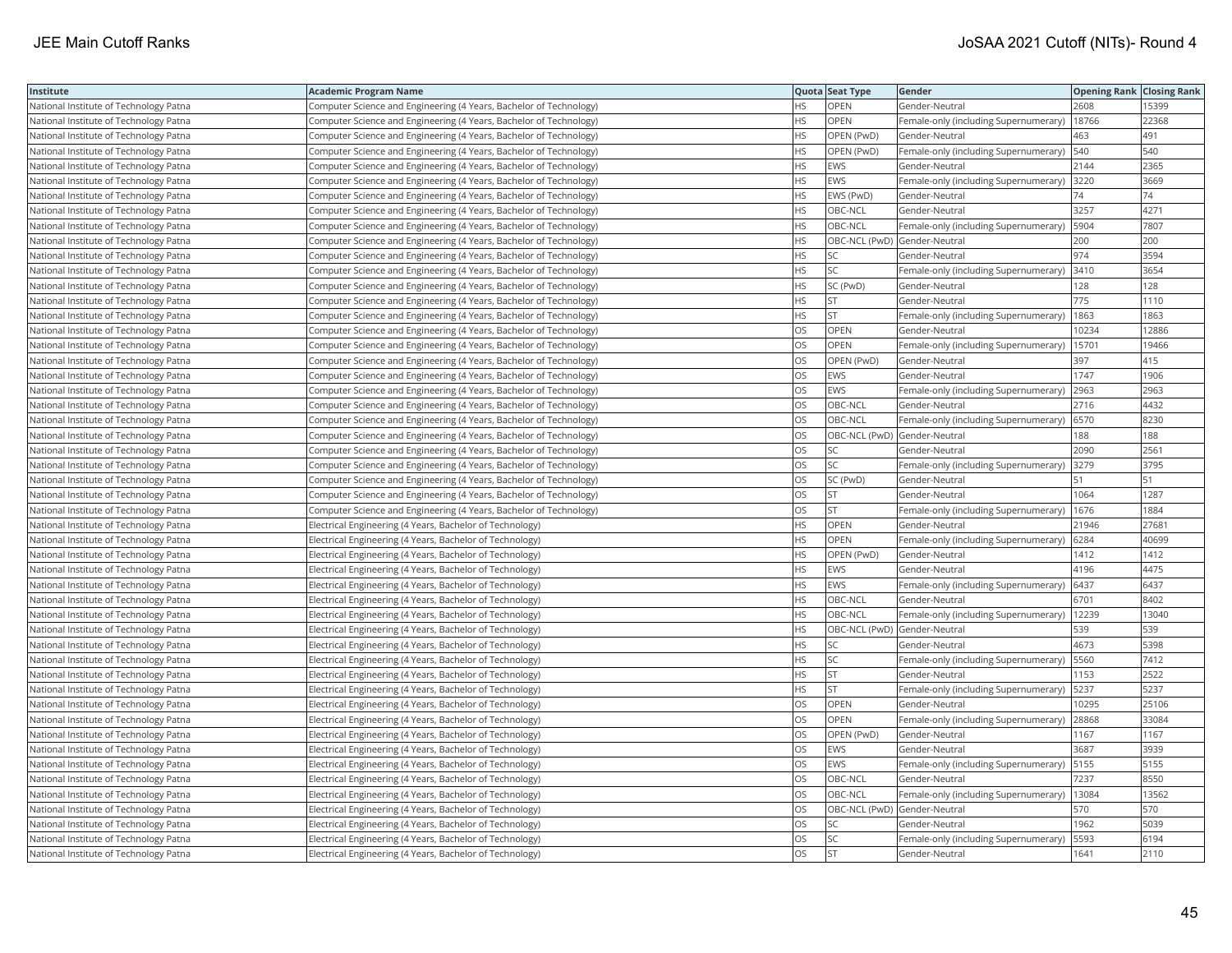| Institute                              | <b>Academic Program Name</b>                                                 |           | Quota Seat Type              | Gender                                       | <b>Opening Rank Closing Rank</b> |       |
|----------------------------------------|------------------------------------------------------------------------------|-----------|------------------------------|----------------------------------------------|----------------------------------|-------|
| National Institute of Technology Patna | Electrical Engineering (4 Years, Bachelor of Technology)                     | OS        | <b>ST</b>                    | Female-only (including Supernumerary)        | 2243                             | 2243  |
| National Institute of Technology Patna | Electronics and Communication Engineering (4 Years, Bachelor of Technology)  | HS.       | OPEN                         | Gender-Neutral                               | 18006                            | 21739 |
| National Institute of Technology Patna | Electronics and Communication Engineering (4 Years, Bachelor of Technology)  | HS        | OPEN                         | Female-only (including Supernumerary)        | 25588                            | 31526 |
| National Institute of Technology Patna | Electronics and Communication Engineering (4 Years, Bachelor of Technology)  | HS.       | OPEN (PwD)                   | Gender-Neutral                               | 416                              | 416   |
| National Institute of Technology Patna | Electronics and Communication Engineering (4 Years, Bachelor of Technology)  | HS        | EWS                          | Gender-Neutral                               | 3094                             | 3224  |
| National Institute of Technology Patna | Electronics and Communication Engineering (4 Years, Bachelor of Technology)  | ΗS        | EWS                          | Female-only (including Supernumerary)   5048 |                                  | 5394  |
| National Institute of Technology Patna | Electronics and Communication Engineering (4 Years, Bachelor of Technology)  | НS        | OBC-NCL                      | Gender-Neutral                               | 4895                             | 6375  |
| National Institute of Technology Patna | Electronics and Communication Engineering (4 Years, Bachelor of Technology)  | HS.       | OBC-NCL                      | Female-only (including Supernumerary)        | 8565                             | 9746  |
| National Institute of Technology Patna | Electronics and Communication Engineering (4 Years, Bachelor of Technology)  | HS.       | OBC-NCL (PwD) Gender-Neutral |                                              | 386                              | 386   |
| National Institute of Technology Patna | Electronics and Communication Engineering (4 Years, Bachelor of Technology)  | HS        | SC                           | Gender-Neutral                               | 3704                             | 4835  |
| National Institute of Technology Patna | Electronics and Communication Engineering (4 Years, Bachelor of Technology)  | <b>HS</b> | SC                           | Female-only (including Supernumerary)        | 3990                             | 4251  |
| National Institute of Technology Patna | Electronics and Communication Engineering (4 Years, Bachelor of Technology)  | HS.       | SC (PwD)                     | Gender-Neutral                               | 151                              | 151   |
| National Institute of Technology Patna | Electronics and Communication Engineering (4 Years, Bachelor of Technology)  | HS        | <b>ST</b>                    | Gender-Neutral                               | 1514                             | 2104  |
| National Institute of Technology Patna | Electronics and Communication Engineering (4 Years, Bachelor of Technology)  | HS.       | <b>ST</b>                    | Female-only (including Supernumerary)        | 3180                             | 3180  |
| National Institute of Technology Patna | Electronics and Communication Engineering (4 Years, Bachelor of Technology)  | OS        | OPEN                         | Gender-Neutral                               | 14828                            | 19242 |
| National Institute of Technology Patna | Electronics and Communication Engineering (4 Years, Bachelor of Technology)  | OS.       | <b>OPEN</b>                  | Female-only (including Supernumerary)        | 23521                            | 26504 |
| National Institute of Technology Patna | Electronics and Communication Engineering (4 Years, Bachelor of Technology)  | OS        | OPEN (PwD)                   | Gender-Neutral                               | 815                              | 898   |
| National Institute of Technology Patna | Electronics and Communication Engineering (4 Years, Bachelor of Technology)  | OS        | EWS                          | Gender-Neutral                               | 2717                             | 2849  |
| National Institute of Technology Patna | Electronics and Communication Engineering (4 Years, Bachelor of Technology)  | OS        | EWS                          | Female-only (including Supernumerary)        | 4345                             | 4848  |
| National Institute of Technology Patna | Electronics and Communication Engineering (4 Years, Bachelor of Technology)  | OS.       | EWS (PwD)                    | Gender-Neutral                               | 117                              | 117   |
| National Institute of Technology Patna | Electronics and Communication Engineering (4 Years, Bachelor of Technology)  | OS.       | OBC-NCL                      | Gender-Neutral                               | 4946                             | 6693  |
| National Institute of Technology Patna | Electronics and Communication Engineering (4 Years, Bachelor of Technology)  | OS        | OBC-NCL                      | Female-only (including Supernumerary)  8058  |                                  | 10356 |
| National Institute of Technology Patna | Electronics and Communication Engineering (4 Years, Bachelor of Technology)  | OS        | OBC-NCL (PwD) Gender-Neutral |                                              | 385                              | 385   |
| National Institute of Technology Patna | Electronics and Communication Engineering (4 Years, Bachelor of Technology)  | OS        | SC                           | Gender-Neutral                               | 3605                             | 4155  |
| National Institute of Technology Patna | Electronics and Communication Engineering (4 Years, Bachelor of Technology)  | OS        | SC                           | Female-only (including Supernumerary)        | 4931                             | 5163  |
| National Institute of Technology Patna | Electronics and Communication Engineering (4 Years, Bachelor of Technology)  | OS.       | <b>ST</b>                    | Gender-Neutral                               | 1399                             | 1720  |
| National Institute of Technology Patna | [Electronics and Communication Engineering (4 Years, Bachelor of Technology) | OS        | <b>ST</b>                    | Female-only (including Supernumerary)        | 1955                             | 1955  |
| National Institute of Technology Patna | Mechanical Engineering (4 Years, Bachelor of Technology)                     | HS.       | OPEN                         | Gender-Neutral                               | 22137                            | 33694 |
| National Institute of Technology Patna | Mechanical Engineering (4 Years, Bachelor of Technology)                     | HS.       | <b>OPEN</b>                  | Female-only (including Supernumerary)        | 35237                            | 51021 |
| National Institute of Technology Patna | Mechanical Engineering (4 Years, Bachelor of Technology)                     | HS.       | OPEN (PwD)                   | Gender-Neutral                               | 946                              | 1327  |
| National Institute of Technology Patna | Mechanical Engineering (4 Years, Bachelor of Technology)                     | HS.       | EWS                          | Gender-Neutral                               | 5070                             | 5308  |
| National Institute of Technology Patna | Mechanical Engineering (4 Years, Bachelor of Technology)                     | НS        | EWS                          | Female-only (including Supernumerary)        | 7869                             | 7869  |
| National Institute of Technology Patna | Mechanical Engineering (4 Years, Bachelor of Technology)                     | HS.       | OBC-NCL                      | Gender-Neutral                               | 8519                             | 10339 |
| National Institute of Technology Patna | Mechanical Engineering (4 Years, Bachelor of Technology)                     | НS        | OBC-NCL                      | Female-only (including Supernumerary)        | 14766                            | 1606' |
| National Institute of Technology Patna | Mechanical Engineering (4 Years, Bachelor of Technology)                     | HS.       | OBC-NCL (PwD) Gender-Neutral |                                              | 853                              | 853   |
| National Institute of Technology Patna | Mechanical Engineering (4 Years, Bachelor of Technology)                     | HS.       | <b>SC</b>                    | Gender-Neutral                               | 3424                             | 6592  |
| National Institute of Technology Patna | Mechanical Engineering (4 Years, Bachelor of Technology)                     | HS.       | <b>SC</b>                    | Female-only (including Supernumerary)  9460  |                                  | 9745  |
| National Institute of Technology Patna | Mechanical Engineering (4 Years, Bachelor of Technology)                     | HS        | <b>ST</b>                    | Gender-Neutral                               | 2695                             | 2858  |
| National Institute of Technology Patna | Mechanical Engineering (4 Years, Bachelor of Technology)                     | HS        | <b>ST</b>                    | Female-only (including Supernumerary) 2812   |                                  | 2812  |
| National Institute of Technology Patna | Mechanical Engineering (4 Years, Bachelor of Technology)                     | OS        | OPEN                         | Gender-Neutral                               | 26828                            | 30958 |
| National Institute of Technology Patna | Mechanical Engineering (4 Years, Bachelor of Technology)                     | OS        | OPEN                         | Female-only (including Supernumerary)  39049 |                                  | 42788 |
| National Institute of Technology Patna | Mechanical Engineering (4 Years, Bachelor of Technology)                     | OS        | OPEN (PwD)                   | Gender-Neutral                               | 1726                             | 1726  |
| National Institute of Technology Patna | Mechanical Engineering (4 Years, Bachelor of Technology)                     | OS.       | <b>EWS</b>                   | Gender-Neutral                               | 4736                             | 4986  |
| National Institute of Technology Patna | Mechanical Engineering (4 Years, Bachelor of Technology)                     | OS        | EWS                          | Female-only (including Supernumerary)        | 6627                             | 6627  |
| National Institute of Technology Patna | Mechanical Engineering (4 Years, Bachelor of Technology)                     | OS        | OBC-NCL                      | Gender-Neutral                               | 8784                             | 10146 |
| National Institute of Technology Patna | Mechanical Engineering (4 Years, Bachelor of Technology)                     | OS.       | OBC-NCL                      | Female-only (including Supernumerary)        | 17872                            | 18256 |
| National Institute of Technology Patna | Mechanical Engineering (4 Years, Bachelor of Technology)                     | OS        | OBC-NCL (PwD) Gender-Neutral |                                              | 879                              | 879   |
| National Institute of Technology Patna | Mechanical Engineering (4 Years, Bachelor of Technology)                     | OS        | SC                           | Gender-Neutral                               | 5688                             | 6327  |
| National Institute of Technology Patna | Mechanical Engineering (4 Years, Bachelor of Technology)                     | OS        | SC                           | Female-only (including Supernumerary)  9058  |                                  | 9156  |
| National Institute of Technology Patna | Mechanical Engineering (4 Years, Bachelor of Technology)                     | OS        | <b>ST</b>                    | Gender-Neutral                               | 1941                             | 2459  |
| National Institute of Technology Patna | Mechanical Engineering (4 Years, Bachelor of Technology)                     | OS.       | İst                          | Female-only (including Supernumerary)        | 2963                             | 2963  |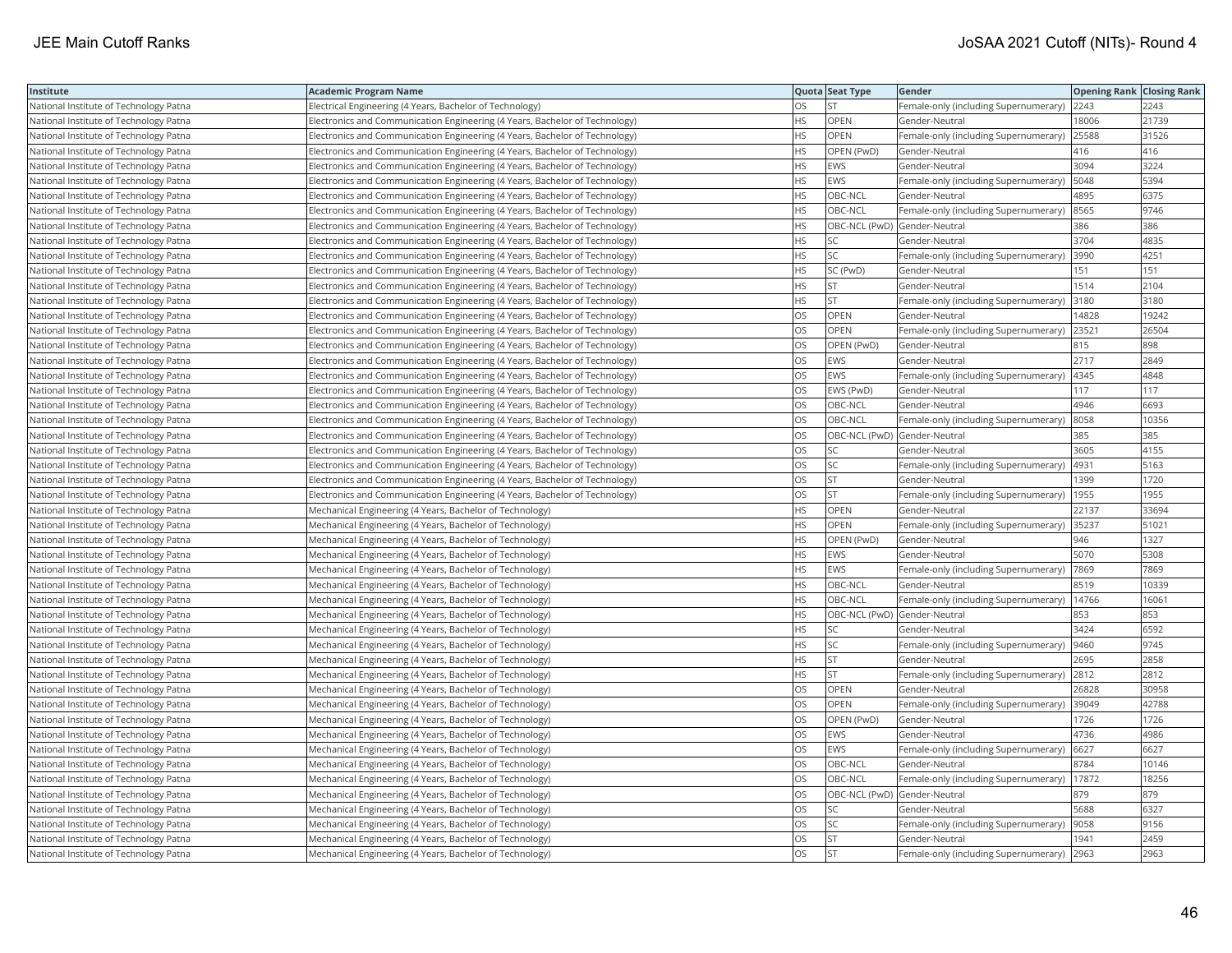| Institute                                   | <b>Academic Program Name</b>                                                |           | Quota Seat Type | Gender                                        | <b>Opening Rank Closing Rank</b> |        |
|---------------------------------------------|-----------------------------------------------------------------------------|-----------|-----------------|-----------------------------------------------|----------------------------------|--------|
| National Institute of Technology Puducherry | Civil Engineering (4 Years, Bachelor of Technology)                         | ΗS        | OPEN            | Gender-Neutral                                | 196940                           | 223571 |
| National Institute of Technology Puducherry | Civil Engineering (4 Years, Bachelor of Technology)                         | HS        | OPEN            | Female-only (including Supernumerary)         | 195943                           | 195943 |
| National Institute of Technology Puducherry | Civil Engineering (4 Years, Bachelor of Technology)                         | HS        | OBC-NCL         | Gender-Neutral                                | 73560                            | 77805  |
| National Institute of Technology Puducherry | Civil Engineering (4 Years, Bachelor of Technology)                         | HS        | OBC-NCL         | Female-only (including Supernumerary)         | 72031                            | 72031  |
| National Institute of Technology Puducherry | Civil Engineering (4 Years, Bachelor of Technology)                         | <b>HS</b> | <b>SC</b>       | Gender-Neutral                                | 17846                            | 17846  |
| National Institute of Technology Puducherry | Civil Engineering (4 Years, Bachelor of Technology)                         | HS        | SC              | Female-only (including Supernumerary) 30826   |                                  | 30826  |
| National Institute of Technology Puducherry | Civil Engineering (4 Years, Bachelor of Technology)                         | OS        | OPEN            | Gender-Neutral                                | 35359                            | 40097  |
| National Institute of Technology Puducherry | Civil Engineering (4 Years, Bachelor of Technology)                         | OS        | <b>OPEN</b>     | Female-only (including Supernumerary)   40337 |                                  | 40337  |
| National Institute of Technology Puducherry | Civil Engineering (4 Years, Bachelor of Technology)                         | OS        | EWS             | Gender-Neutral                                | 6354                             | 6354   |
| National Institute of Technology Puducherry | Civil Engineering (4 Years, Bachelor of Technology)                         | OS        | OBC-NCL         | Gender-Neutral                                | 11721                            | 12597  |
| National Institute of Technology Puducherry | Civil Engineering (4 Years, Bachelor of Technology)                         | OS        | OBC-NCL         | Female-only (including Supernumerary)         | 15574                            | 15574  |
| National Institute of Technology Puducherry | Civil Engineering (4 Years, Bachelor of Technology)                         | <b>OS</b> | <b>SC</b>       | Gender-Neutral                                | 6163                             | 6982   |
| National Institute of Technology Puducherry | Civil Engineering (4 Years, Bachelor of Technology)                         | OS        | <b>ST</b>       | Female-only (including Supernumerary)         | 2424                             | 2424   |
| National Institute of Technology Puducherry | Computer Science and Engineering (4 Years, Bachelor of Technology)          | HS        | OPEN            | Gender-Neutral                                | 34728                            | 81304  |
| National Institute of Technology Puducherry | Computer Science and Engineering (4 Years, Bachelor of Technology)          | HS        | <b>OPEN</b>     | Female-only (including Supernumerary) 82067   |                                  | 109089 |
| National Institute of Technology Puducherry | Computer Science and Engineering (4 Years, Bachelor of Technology)          | ΗS        | OPEN (PwD)      | Gender-Neutral                                | 932                              | 932    |
| National Institute of Technology Puducherry | Computer Science and Engineering (4 Years, Bachelor of Technology)          | HS        | <b>EWS</b>      | Gender-Neutral                                | 28170                            | 34360  |
| National Institute of Technology Puducherry | Computer Science and Engineering (4 Years, Bachelor of Technology)          | HS        | OBC-NCL         | Gender-Neutral                                | 28153                            | 36663  |
| National Institute of Technology Puducherry | Computer Science and Engineering (4 Years, Bachelor of Technology)          | <b>HS</b> | OBC-NCL         | Female-only (including Supernumerary)         | 39697                            | 39697  |
| National Institute of Technology Puducherry | Computer Science and Engineering (4 Years, Bachelor of Technology)          | <b>HS</b> | <b>SC</b>       | Gender-Neutral                                | 4736                             | 9022   |
| National Institute of Technology Puducherry | Computer Science and Engineering (4 Years, Bachelor of Technology)          | HS        | SC              | Female-only (including Supernumerary)         | 8400                             | 8400   |
| National Institute of Technology Puducherry | Computer Science and Engineering (4 Years, Bachelor of Technology)          | HS        | <b>ST</b>       | Gender-Neutral                                | 2860                             | 2860   |
| National Institute of Technology Puducherry | Computer Science and Engineering (4 Years, Bachelor of Technology)          | ΗS        | <b>ST</b>       | Female-only (including Supernumerary)  9098   |                                  | 9098   |
| National Institute of Technology Puducherry | Computer Science and Engineering (4 Years, Bachelor of Technology)          | OS        | OPEN            | Gender-Neutral                                | 10934                            | 15197  |
| National Institute of Technology Puducherry | Computer Science and Engineering (4 Years, Bachelor of Technology)          | OS        | OPEN            | Female-only (including Supernumerary)         | 20216                            | 20750  |
| National Institute of Technology Puducherry | Computer Science and Engineering (4 Years, Bachelor of Technology)          | OS        | <b>EWS</b>      | Gender-Neutral                                | 2205                             | 2214   |
| National Institute of Technology Puducherry | Computer Science and Engineering (4 Years, Bachelor of Technology)          | OS        | OBC-NCL         | Gender-Neutral                                | 4120                             | 4623   |
| National Institute of Technology Puducherry | Computer Science and Engineering (4 Years, Bachelor of Technology)          | OS        | OBC-NCL         | Female-only (including Supernumerary)         | 6558                             | 7317   |
| National Institute of Technology Puducherry | Computer Science and Engineering (4 Years, Bachelor of Technology)          | OS        | SC              | Gender-Neutral                                | 2540                             | 2764   |
| National Institute of Technology Puducherry | Computer Science and Engineering (4 Years, Bachelor of Technology)          | OS        | SC              | Female-only (including Supernumerary) 3157    |                                  | 3157   |
| National Institute of Technology Puducherry | Computer Science and Engineering (4 Years, Bachelor of Technology)          | OS        | <b>ST</b>       | Gender-Neutral                                | 962                              | 1163   |
| National Institute of Technology Puducherry | Electrical and Electronics Engineering (4 Years, Bachelor of Technology)    | HS        | OPEN            | Gender-Neutral                                | 57154                            | 148256 |
| National Institute of Technology Puducherry | Electrical and Electronics Engineering (4 Years, Bachelor of Technology)    | <b>HS</b> | OPEN            | Female-only (including Supernumerary)         | 13588                            | 162982 |
| National Institute of Technology Puducherry | Electrical and Electronics Engineering (4 Years, Bachelor of Technology)    | HS        | <b>EWS</b>      | Gender-Neutral                                | 77571                            | 77571  |
| National Institute of Technology Puducherry | Electrical and Electronics Engineering (4 Years, Bachelor of Technology)    | HS        | OBC-NCL         | Gender-Neutral                                | 45429                            | 51647  |
| National Institute of Technology Puducherry | Electrical and Electronics Engineering (4 Years, Bachelor of Technology)    | <b>HS</b> | OBC-NCL         | Female-only (including Supernumerary)         | 50154                            | 54778  |
| National Institute of Technology Puducherry | Electrical and Electronics Engineering (4 Years, Bachelor of Technology)    | HS        | SC              | Gender-Neutral                                | 10799                            | 18047  |
| National Institute of Technology Puducherry | Electrical and Electronics Engineering (4 Years, Bachelor of Technology)    | HS        | <b>ST</b>       | Gender-Neutral                                | 6826                             | 6826   |
| National Institute of Technology Puducherry | Electrical and Electronics Engineering (4 Years, Bachelor of Technology)    | OS        | OPEN            | Gender-Neutral                                | 23678                            | 29344  |
| National Institute of Technology Puducherry | Electrical and Electronics Engineering (4 Years, Bachelor of Technology)    | <b>OS</b> | OPEN            | Female-only (including Supernumerary)         | 28415                            | 28415  |
| National Institute of Technology Puducherry | Electrical and Electronics Engineering (4 Years, Bachelor of Technology)    | OS        | OPEN (PwD)      | Female-only (including Supernumerary)         | 2247                             | 2247   |
| National Institute of Technology Puducherry | Electrical and Electronics Engineering (4 Years, Bachelor of Technology)    | OS        | <b>EWS</b>      | Gender-Neutral                                | 4477                             | 4593   |
| National Institute of Technology Puducherry | Electrical and Electronics Engineering (4 Years, Bachelor of Technology)    | OS        | EWS             | Female-only (including Supernumerary)         | 5154                             | 5154   |
| National Institute of Technology Puducherry | Electrical and Electronics Engineering (4 Years, Bachelor of Technology)    | OS        | OBC-NCL         | Gender-Neutral                                | 8091                             | 9387   |
| National Institute of Technology Puducherry | Electrical and Electronics Engineering (4 Years, Bachelor of Technology)    | OS        | OBC-NCL         | Female-only (including Supernumerary)   11689 |                                  | 11689  |
| National Institute of Technology Puducherry | Electrical and Electronics Engineering (4 Years, Bachelor of Technology)    | OS        |                 | OBC-NCL (PwD) Gender-Neutral                  | 615                              | 615    |
| National Institute of Technology Puducherry | Electrical and Electronics Engineering (4 Years, Bachelor of Technology)    | OS        | <b>SC</b>       | Gender-Neutral                                | 4451                             | 5523   |
| National Institute of Technology Puducherry | Electrical and Electronics Engineering (4 Years, Bachelor of Technology)    | OS        | <b>SC</b>       | Female-only (including Supernumerary)         | 5832                             | 5832   |
| National Institute of Technology Puducherry | Electrical and Electronics Engineering (4 Years, Bachelor of Technology)    | OS        | <b>ST</b>       | Gender-Neutral                                | 1708                             | 2002   |
| National Institute of Technology Puducherry | Electrical and Electronics Engineering (4 Years, Bachelor of Technology)    | OS        | <b>ST</b>       | Female-only (including Supernumerary)         | 2273                             | 2273   |
| National Institute of Technology Puducherry | Electronics and Communication Engineering (4 Years, Bachelor of Technology) | <b>HS</b> | OPEN            | Gender-Neutral                                | 59700                            | 126774 |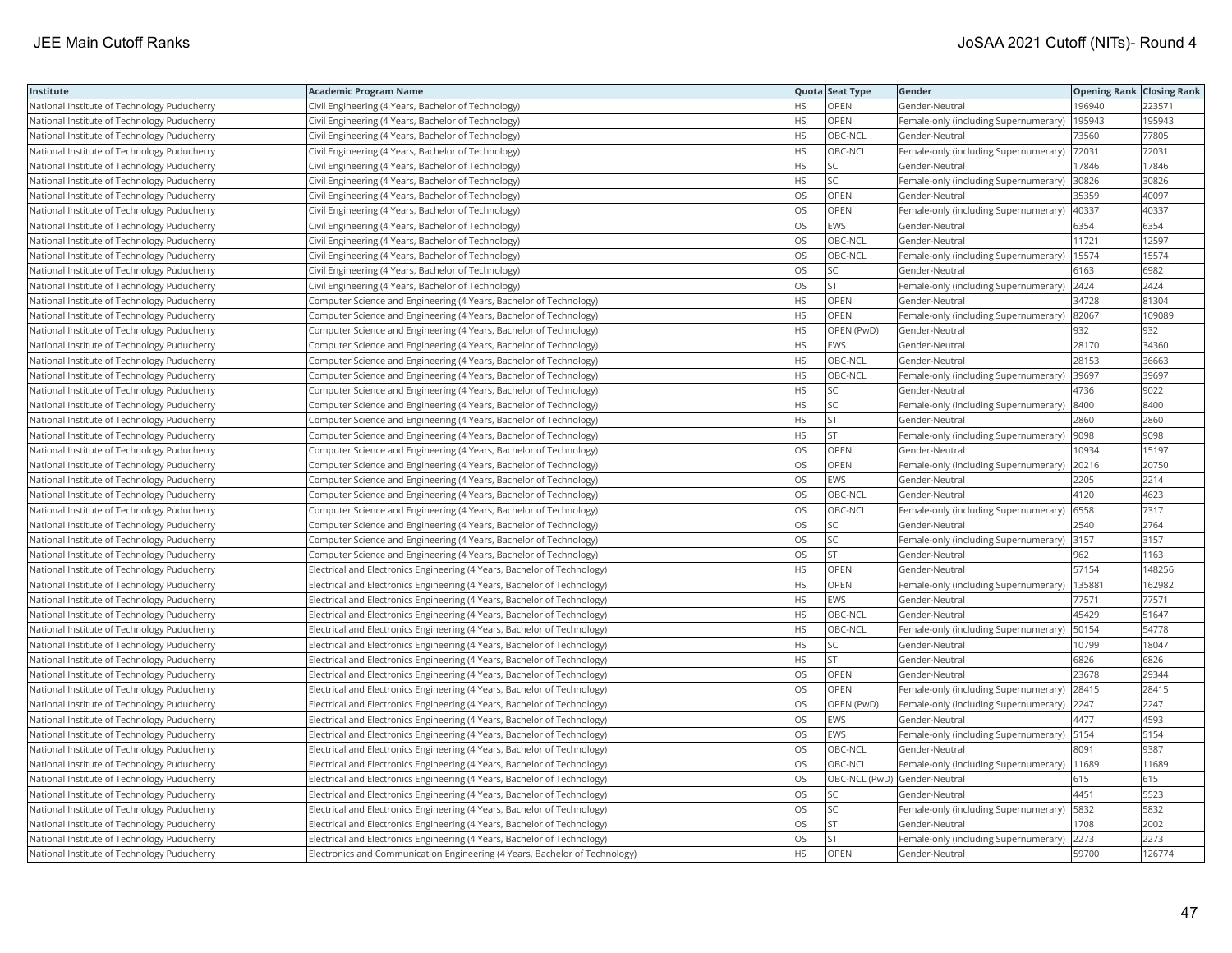| Institute                                   | <b>Academic Program Name</b>                                                |           | Quota Seat Type | Gender                                        | <b>Opening Rank Closing Rank</b> |        |
|---------------------------------------------|-----------------------------------------------------------------------------|-----------|-----------------|-----------------------------------------------|----------------------------------|--------|
| National Institute of Technology Puducherry | Electronics and Communication Engineering (4 Years, Bachelor of Technology) | НS        | OPEN            | Female-only (including Supernumerary)         | 126782                           | 141283 |
| National Institute of Technology Puducherry | Electronics and Communication Engineering (4 Years, Bachelor of Technology) | <b>HS</b> | <b>EWS</b>      | Gender-Neutral                                | 22322                            | 58065  |
| National Institute of Technology Puducherry | Electronics and Communication Engineering (4 Years, Bachelor of Technology) | HS.       | OBC-NCL         | Gender-Neutral                                | 37826                            | 42446  |
| National Institute of Technology Puducherry | Electronics and Communication Engineering (4 Years, Bachelor of Technology) | HS        | OBC-NCL         | Female-only (including Supernumerary)         | 43325                            | 46252  |
| National Institute of Technology Puducherry | Electronics and Communication Engineering (4 Years, Bachelor of Technology) | HS        | <b>SC</b>       | Gender-Neutral                                | 6144                             | 15717  |
| National Institute of Technology Puducherry | Electronics and Communication Engineering (4 Years, Bachelor of Technology) | HS        | SC              | Female-only (including Supernumerary)   15516 |                                  | 15516  |
| National Institute of Technology Puducherry | Electronics and Communication Engineering (4 Years, Bachelor of Technology) | ΗS        | ST              | Gender-Neutral                                | 6981                             | 14829  |
| National Institute of Technology Puducherry | Electronics and Communication Engineering (4 Years, Bachelor of Technology) | HS        | <b>ST</b>       | Female-only (including Supernumerary)         | 9807                             | 9807   |
| National Institute of Technology Puducherry | Electronics and Communication Engineering (4 Years, Bachelor of Technology) | OS        | OPEN            | Gender-Neutral                                | 16275                            | 20941  |
| National Institute of Technology Puducherry | Electronics and Communication Engineering (4 Years, Bachelor of Technology) | OS        | OPEN            | Female-only (including Supernumerary)         | 21219                            | 23800  |
| National Institute of Technology Puducherry | Electronics and Communication Engineering (4 Years, Bachelor of Technology) | OS        | OPEN (PwD)      | Gender-Neutral                                | 487                              | 487    |
| National Institute of Technology Puducherry | Electronics and Communication Engineering (4 Years, Bachelor of Technology) | OS        | <b>EWS</b>      | Gender-Neutral                                | 3078                             | 3176   |
| National Institute of Technology Puducherry | Electronics and Communication Engineering (4 Years, Bachelor of Technology) | OS        | <b>EWS</b>      | Female-only (including Supernumerary)         | 3908                             | 3908   |
| National Institute of Technology Puducherry | Electronics and Communication Engineering (4 Years, Bachelor of Technology) | OS        | OBC-NCL         | Gender-Neutral                                | 6004                             | 6982   |
| National Institute of Technology Puducherry | Electronics and Communication Engineering (4 Years, Bachelor of Technology) | OS        | OBC-NCL         | Female-only (including Supernumerary)         | 7928                             | 7928   |
| National Institute of Technology Puducherry | Electronics and Communication Engineering (4 Years, Bachelor of Technology) | OS        | SC              | Gender-Neutral                                | 3423                             | 4215   |
| National Institute of Technology Puducherry | Electronics and Communication Engineering (4 Years, Bachelor of Technology) | OS        | SC              | Female-only (including Supernumerary)         | 5455                             | 5455   |
| National Institute of Technology Puducherry | Electronics and Communication Engineering (4 Years, Bachelor of Technology) | OS        | <b>ST</b>       | Gender-Neutral                                | 1535                             | 1566   |
| National Institute of Technology Puducherry | Mechanical Engineering (4 Years, Bachelor of Technology)                    | <b>HS</b> | OPEN            | Gender-Neutral                                | 134056                           | 175827 |
| National Institute of Technology Puducherry | Mechanical Engineering (4 Years, Bachelor of Technology)                    | HS        | OPEN            | Female-only (including Supernumerary)         | 176079                           | 181971 |
| National Institute of Technology Puducherry | Mechanical Engineering (4 Years, Bachelor of Technology)                    | HS        | OBC-NCL         | Gender-Neutral                                | 54959                            | 61226  |
| National Institute of Technology Puducherry | Mechanical Engineering (4 Years, Bachelor of Technology)                    | HS        | OBC-NCL         | Female-only (including Supernumerary)   58429 |                                  | 58429  |
| National Institute of Technology Puducherry | Mechanical Engineering (4 Years, Bachelor of Technology)                    | ΗS        | SC              | Gender-Neutral                                | 14868                            | 21027  |
| National Institute of Technology Puducherry | Mechanical Engineering (4 Years, Bachelor of Technology)                    | OS        | <b>OPEN</b>     | Gender-Neutral                                | 26262                            | 31903  |
| National Institute of Technology Puducherry | Mechanical Engineering (4 Years, Bachelor of Technology)                    | OS        | OPEN            | Female-only (including Supernumerary)         | 41451                            | 41451  |
| National Institute of Technology Puducherry | Mechanical Engineering (4 Years, Bachelor of Technology)                    | OS        | OPEN (PwD)      | Gender-Neutral                                | 1789                             | 1789   |
| National Institute of Technology Puducherry | Mechanical Engineering (4 Years, Bachelor of Technology)                    | OS        | <b>EWS</b>      | Gender-Neutral                                | 4834                             | 4834   |
| National Institute of Technology Puducherry | Mechanical Engineering (4 Years, Bachelor of Technology)                    | OS        | OBC-NCL         | Gender-Neutral                                | 10036                            | 10556  |
| National Institute of Technology Puducherry | Mechanical Engineering (4 Years, Bachelor of Technology)                    | OS        | OBC-NCL         | Female-only (including Supernumerary)         | 17290                            | 17290  |
| National Institute of Technology Puducherry | Mechanical Engineering (4 Years, Bachelor of Technology)                    | OS        | SC              | Gender-Neutral                                | 6292                             | 6292   |
| National Institute of Technology Puducherry | Mechanical Engineering (4 Years, Bachelor of Technology)                    | OS        | <b>SC</b>       | Female-only (including Supernumerary) 6996    |                                  | 6996   |
| National Institute of Technology Puducherry | Mechanical Engineering (4 Years, Bachelor of Technology)                    | OS        | <b>ST</b>       | Gender-Neutral                                | 2492                             | 2492   |
| National Institute of Technology Raipur     | Architecture (5 Years, Bachelor of Architecture)                            | HS        | OPEN            | Gender-Neutral                                | 1128                             | 1992   |
| National Institute of Technology Raipur     | Architecture (5 Years, Bachelor of Architecture)                            | HS        | OPEN            | Female-only (including Supernumerary)         | 641                              | 641    |
| National Institute of Technology Raipur     | Architecture (5 Years, Bachelor of Architecture)                            | НS        | <b>EWS</b>      | Gender-Neutral                                | 431                              | 431    |
| National Institute of Technology Raipur     | Architecture (5 Years, Bachelor of Architecture)                            | HS        | <b>EWS</b>      | Female-only (including Supernumerary)         | 390                              | 390    |
| National Institute of Technology Raipur     | Architecture (5 Years, Bachelor of Architecture)                            | HS        | OBC-NCL         | Gender-Neutral                                | 913                              | 1505   |
| National Institute of Technology Raipur     | Architecture (5 Years, Bachelor of Architecture)                            | HS        | OBC-NCL         | Female-only (including Supernumerary) 883     |                                  | 883    |
| National Institute of Technology Raipur     | Architecture (5 Years, Bachelor of Architecture)                            | ΗS        | <b>SC</b>       | Gender-Neutral                                | 548                              | 1104   |
| National Institute of Technology Raipur     | Architecture (5 Years, Bachelor of Architecture)                            | <b>HS</b> | <b>ST</b>       | Gender-Neutral                                | 143                              | 143    |
| National Institute of Technology Raipur     | Architecture (5 Years, Bachelor of Architecture)                            | HS        | <b>ST</b>       | Female-only (including Supernumerary)         | 248                              | 248    |
| National Institute of Technology Raipur     | Architecture (5 Years, Bachelor of Architecture)                            | OS        | OPEN            | Gender-Neutral                                | 936                              | 1195   |
| National Institute of Technology Raipur     | Architecture (5 Years, Bachelor of Architecture)                            | OS        | OPEN            | Female-only (including Supernumerary)         | 937                              | 1014   |
| National Institute of Technology Raipur     | Architecture (5 Years, Bachelor of Architecture)                            | OS        | <b>EWS</b>      | Gender-Neutral                                | 204                              | 283    |
| National Institute of Technology Raipur     | Architecture (5 Years, Bachelor of Architecture)                            | OS        | OBC-NCL         | Gender-Neutral                                | 543                              | 571    |
| National Institute of Technology Raipur     | Architecture (5 Years, Bachelor of Architecture)                            | OS        | OBC-NCL         | Female-only (including Supernumerary)   532   |                                  | 532    |
| National Institute of Technology Raipur     | Architecture (5 Years, Bachelor of Architecture)                            | OS        | <b>SC</b>       | Gender-Neutral                                | 221                              | 256    |
| National Institute of Technology Raipur     | Architecture (5 Years, Bachelor of Architecture)                            | OS        | <b>SC</b>       | Female-only (including Supernumerary)  191    |                                  | 191    |
| National Institute of Technology Raipur     | Architecture (5 Years, Bachelor of Architecture)                            | OS        | <b>ST</b>       | Gender-Neutral                                | 105                              | 105    |
| National Institute of Technology Raipur     | Bio Medical Engineering (4 Years, Bachelor of Technology)                   | <b>HS</b> | OPEN            | Gender-Neutral                                | 79961                            | 100001 |
| National Institute of Technology Raipur     | Bio Medical Engineering (4 Years, Bachelor of Technology)                   | <b>HS</b> | OPEN            | Female-only (including Supernumerary)         | 48239                            | 97078  |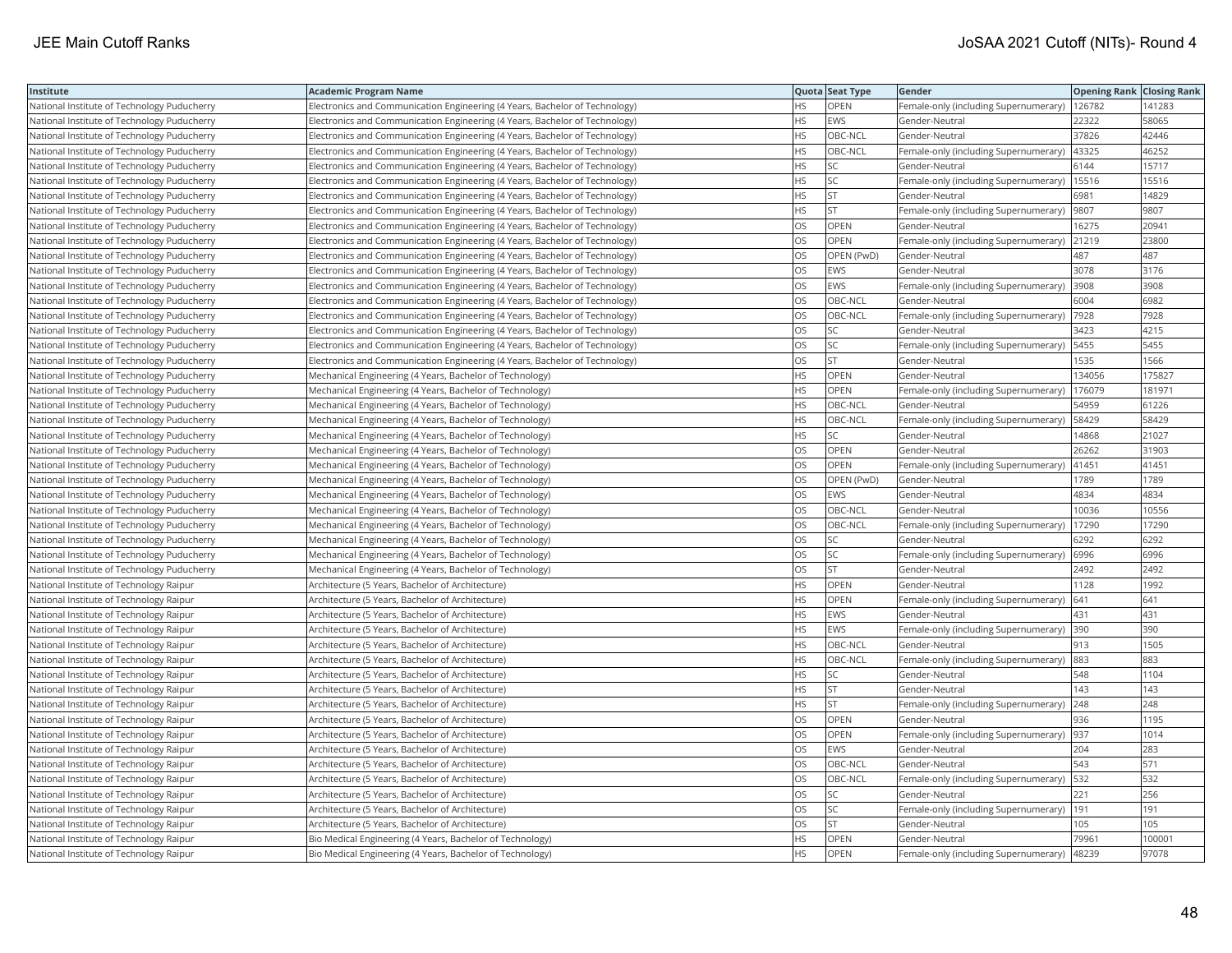| Institute                               | <b>Academic Program Name</b>                              |           | Quota Seat Type | Gender                                        | <b>Opening Rank Closing Rank</b> |       |
|-----------------------------------------|-----------------------------------------------------------|-----------|-----------------|-----------------------------------------------|----------------------------------|-------|
| National Institute of Technology Raipur | Bio Medical Engineering (4 Years, Bachelor of Technology) | ΗS        | EWS             | Gender-Neutral                                | 16563                            | 19879 |
| National Institute of Technology Raipur | Bio Medical Engineering (4 Years, Bachelor of Technology) | HS        | OBC-NCL         | Gender-Neutral                                | 29133                            | 30136 |
| National Institute of Technology Raipur | Bio Medical Engineering (4 Years, Bachelor of Technology) | НS        | OBC-NCL         | Female-only (including Supernumerary)         | 40144                            | 44721 |
| National Institute of Technology Raipur | Bio Medical Engineering (4 Years, Bachelor of Technology) | HS        | SC              | Gender-Neutral                                | 7815                             | 16217 |
| National Institute of Technology Raipur | Bio Medical Engineering (4 Years, Bachelor of Technology) | <b>HS</b> | <b>SC</b>       | Female-only (including Supernumerary)         | 14773                            | 14773 |
| National Institute of Technology Raipur | Bio Medical Engineering (4 Years, Bachelor of Technology) | HS        | <b>ST</b>       | Gender-Neutral                                | 3855                             | 4234  |
| National Institute of Technology Raipur | Bio Medical Engineering (4 Years, Bachelor of Technology) | OS        | OPEN            | Gender-Neutral                                | 40348                            | 47742 |
| National Institute of Technology Raipur | Bio Medical Engineering (4 Years, Bachelor of Technology) | OS        | <b>OPEN</b>     | Female-only (including Supernumerary)         | 49868                            | 52816 |
| National Institute of Technology Raipur | Bio Medical Engineering (4 Years, Bachelor of Technology) | OS        | EWS             | Gender-Neutral                                | 7280                             | 7295  |
| National Institute of Technology Raipur | Bio Medical Engineering (4 Years, Bachelor of Technology) | OS        | <b>EWS</b>      | Female-only (including Supernumerary) 9192    |                                  | 9192  |
| National Institute of Technology Raipur | Bio Medical Engineering (4 Years, Bachelor of Technology) | OS        | OBC-NCL         | Gender-Neutral                                | 14267                            | 14984 |
| National Institute of Technology Raipur | Bio Medical Engineering (4 Years, Bachelor of Technology) | OS        | OBC-NCL         | Female-only (including Supernumerary)         | 19623                            | 20106 |
| National Institute of Technology Raipur | Bio Medical Engineering (4 Years, Bachelor of Technology) | OS        | SC              | Gender-Neutral                                | 8092                             | 8595  |
| National Institute of Technology Raipur | Bio Medical Engineering (4 Years, Bachelor of Technology) | OS        | SC              | Female-only (including Supernumerary)  9768   |                                  | 9819  |
| National Institute of Technology Raipur | Bio Medical Engineering (4 Years, Bachelor of Technology) | OS        | <b>ST</b>       | Gender-Neutral                                | 3253                             | 3389  |
| National Institute of Technology Raipur | Bio Technology (4 Years, Bachelor of Technology)          | ΗS        | OPEN            | Gender-Neutral                                | 55440                            | 88969 |
| National Institute of Technology Raipur | Bio Technology (4 Years, Bachelor of Technology)          | HS        | OPEN            | Female-only (including Supernumerary)         | 60866                            | 76406 |
| National Institute of Technology Raipur | Bio Technology (4 Years, Bachelor of Technology)          | HS        | <b>EWS</b>      | Gender-Neutral                                | 16182                            | 17620 |
| National Institute of Technology Raipur | Bio Technology (4 Years, Bachelor of Technology)          | <b>HS</b> | <b>EWS</b>      | Female-only (including Supernumerary)         | 15869                            | 15869 |
| National Institute of Technology Raipur | Bio Technology (4 Years, Bachelor of Technology)          | <b>HS</b> | OBC-NCL         | Gender-Neutral                                | 25429                            | 28176 |
| National Institute of Technology Raipur | Bio Technology (4 Years, Bachelor of Technology)          | HS        | OBC-NCL         | Female-only (including Supernumerary)         | 37500                            | 41352 |
| National Institute of Technology Raipur | Bio Technology (4 Years, Bachelor of Technology)          | HS        | SC              | Gender-Neutral                                | 11586                            | 14135 |
| National Institute of Technology Raipur | Bio Technology (4 Years, Bachelor of Technology)          | ΗS        | SC              | Female-only (including Supernumerary)         | 13269                            | 13269 |
| National Institute of Technology Raipur | Bio Technology (4 Years, Bachelor of Technology)          | HS        | <b>ST</b>       | Gender-Neutral                                | 3461                             | 3810  |
| National Institute of Technology Raipur | Bio Technology (4 Years, Bachelor of Technology)          | ΗS        | <b>ST</b>       | Female-only (including Supernumerary)         | 3532                             | 3532  |
| National Institute of Technology Raipur | Bio Technology (4 Years, Bachelor of Technology)          | OS        | OPEN            | Gender-Neutral                                | 37342                            | 44041 |
| National Institute of Technology Raipur | Bio Technology (4 Years, Bachelor of Technology)          | OS        | OPEN            | Female-only (including Supernumerary)         | 46753                            | 49398 |
| National Institute of Technology Raipur | Bio Technology (4 Years, Bachelor of Technology)          | OS        | OPEN (PwD)      | Female-only (including Supernumerary)   1211  |                                  | 1211  |
| National Institute of Technology Raipur | Bio Technology (4 Years, Bachelor of Technology)          | OS        | <b>EWS</b>      | Gender-Neutral                                | 6820                             | 6981  |
| National Institute of Technology Raipur | Bio Technology (4 Years, Bachelor of Technology)          | OS        | OBC-NCL         | Gender-Neutral                                | 12526                            | 14022 |
| National Institute of Technology Raipur | Bio Technology (4 Years, Bachelor of Technology)          | OS        | OBC-NCL         | Female-only (including Supernumerary)   17607 |                                  | 18985 |
| National Institute of Technology Raipur | Bio Technology (4 Years, Bachelor of Technology)          | OS        | SC              | Gender-Neutral                                | 7067                             | 8354  |
| National Institute of Technology Raipur | Bio Technology (4 Years, Bachelor of Technology)          | OS        | SC              | Female-only (including Supernumerary)         | 9338                             | 9338  |
| National Institute of Technology Raipur | Bio Technology (4 Years, Bachelor of Technology)          | OS        | <b>ST</b>       | Gender-Neutral                                | 2342                             | 3292  |
| National Institute of Technology Raipur | Bio Technology (4 Years, Bachelor of Technology)          | OS        | ST              | Female-only (including Supernumerary) 3109    |                                  | 3109  |
| National Institute of Technology Raipur | Chemical Engineering (4 Years, Bachelor of Technology)    | <b>HS</b> | <b>OPEN</b>     | Gender-Neutral                                | 47819                            | 58801 |
| National Institute of Technology Raipur | Chemical Engineering (4 Years, Bachelor of Technology)    | HS        | <b>OPEN</b>     | Female-only (including Supernumerary)         | 48383                            | 63563 |
| National Institute of Technology Raipur | Chemical Engineering (4 Years, Bachelor of Technology)    | HS        | <b>EWS</b>      | Gender-Neutral                                | 12217                            | 13474 |
| National Institute of Technology Raipur | Chemical Engineering (4 Years, Bachelor of Technology)    | HS        | <b>EWS</b>      | Female-only (including Supernumerary)         | 10409                            | 10409 |
| National Institute of Technology Raipur | Chemical Engineering (4 Years, Bachelor of Technology)    | HS        | OBC-NCL         | Gender-Neutral                                | 16531                            | 20012 |
| National Institute of Technology Raipur | Chemical Engineering (4 Years, Bachelor of Technology)    | HS        | OBC-NCL         | Female-only (including Supernumerary)         | 33777                            | 36724 |
| National Institute of Technology Raipur | Chemical Engineering (4 Years, Bachelor of Technology)    | HS        | SC              | Gender-Neutral                                | 9107                             | 10721 |
| National Institute of Technology Raipur | Chemical Engineering (4 Years, Bachelor of Technology)    | HS        | SC              | Female-only (including Supernumerary)         | 12123                            | 12123 |
| National Institute of Technology Raipur | Chemical Engineering (4 Years, Bachelor of Technology)    | <b>HS</b> | <b>ST</b>       | Gender-Neutral                                | 2908                             | 3261  |
| National Institute of Technology Raipur | Chemical Engineering (4 Years, Bachelor of Technology)    | OS        | <b>OPEN</b>     | Gender-Neutral                                | 29199                            | 34351 |
| National Institute of Technology Raipur | Chemical Engineering (4 Years, Bachelor of Technology)    | OS        | OPEN            | Female-only (including Supernumerary) 32808   |                                  | 37653 |
| National Institute of Technology Raipur | Chemical Engineering (4 Years, Bachelor of Technology)    | OS        | <b>EWS</b>      | Gender-Neutral                                | 5411                             | 5652  |
| National Institute of Technology Raipur | Chemical Engineering (4 Years, Bachelor of Technology)    | OS        | <b>EWS</b>      | Female-only (including Supernumerary) 6916    |                                  | 6916  |
| National Institute of Technology Raipur | Chemical Engineering (4 Years, Bachelor of Technology)    | OS        | OBC-NCL         | Gender-Neutral                                | 9669                             | 11768 |
| National Institute of Technology Raipur | Chemical Engineering (4 Years, Bachelor of Technology)    | OS        | OBC-NCL         | Female-only (including Supernumerary)         | 13115                            | 15046 |
| National Institute of Technology Raipur | Chemical Engineering (4 Years, Bachelor of Technology)    | <b>OS</b> | <b>SC</b>       | Gender-Neutral                                | 5937                             | 6837  |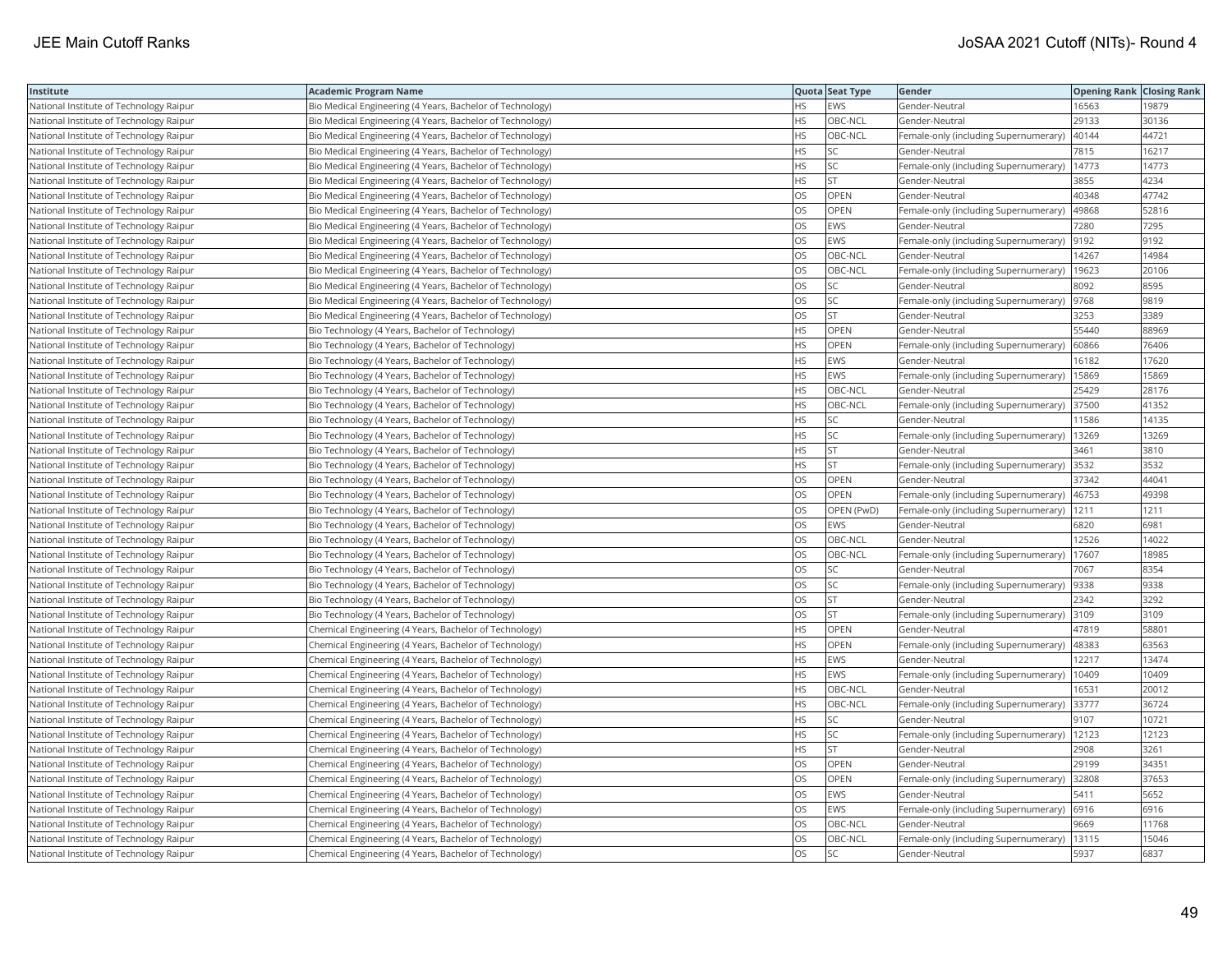| Institute                               | <b>Academic Program Name</b>                                       |           | Quota Seat Type | Gender                                        | <b>Opening Rank Closing Rank</b> |       |
|-----------------------------------------|--------------------------------------------------------------------|-----------|-----------------|-----------------------------------------------|----------------------------------|-------|
| National Institute of Technology Raipur | Chemical Engineering (4 Years, Bachelor of Technology)             | OS        | SC              | Female-only (including Supernumerary)         | 8054                             | 8054  |
| National Institute of Technology Raipur | Chemical Engineering (4 Years, Bachelor of Technology)             | OS        | <b>ST</b>       | Gender-Neutral                                | 2571                             | 2602  |
| National Institute of Technology Raipur | Chemical Engineering (4 Years, Bachelor of Technology)             | OS        | <b>ST</b>       | Female-only (including Supernumerary)         | 2953                             | 2953  |
| National Institute of Technology Raipur | Civil Engineering (4 Years, Bachelor of Technology)                | HS        | OPEN            | Gender-Neutral                                | 46382                            | 52954 |
| National Institute of Technology Raipur | Civil Engineering (4 Years, Bachelor of Technology)                | <b>HS</b> | <b>OPEN</b>     | Female-only (including Supernumerary)         | 47928                            | 58558 |
| National Institute of Technology Raipur | Civil Engineering (4 Years, Bachelor of Technology)                | HS        | OPEN (PwD)      | Gender-Neutral                                | 1839                             | 1839  |
| National Institute of Technology Raipur | Civil Engineering (4 Years, Bachelor of Technology)                | ΗS        | <b>EWS</b>      | Gender-Neutral                                | 12109                            | 13483 |
| National Institute of Technology Raipur | Civil Engineering (4 Years, Bachelor of Technology)                | <b>HS</b> | <b>EWS</b>      | Female-only (including Supernumerary)         | 11538                            | 11538 |
| National Institute of Technology Raipur | Civil Engineering (4 Years, Bachelor of Technology)                | HS        | OBC-NCL         | Gender-Neutral                                | 14230                            | 17985 |
| National Institute of Technology Raipur | Civil Engineering (4 Years, Bachelor of Technology)                | HS        | OBC-NCL         | Female-only (including Supernumerary)         | 27089                            | 36236 |
| National Institute of Technology Raipur | Civil Engineering (4 Years, Bachelor of Technology)                | HS        | <b>SC</b>       | Gender-Neutral                                | 6176                             | 9412  |
| National Institute of Technology Raipur | Civil Engineering (4 Years, Bachelor of Technology)                | <b>HS</b> | <b>SC</b>       | Female-only (including Supernumerary)   1833  |                                  | 11833 |
| National Institute of Technology Raipur | Civil Engineering (4 Years, Bachelor of Technology)                | HS        | <b>ST</b>       | Gender-Neutral                                | 1662                             | 2374  |
| National Institute of Technology Raipur | Civil Engineering (4 Years, Bachelor of Technology)                | HS        | <b>ST</b>       | Female-only (including Supernumerary) 2730    |                                  | 2730  |
| National Institute of Technology Raipur | Civil Engineering (4 Years, Bachelor of Technology)                | OS        | OPEN            | Gender-Neutral                                | 33941                            | 36706 |
| National Institute of Technology Raipur | Civil Engineering (4 Years, Bachelor of Technology)                | OS        | OPEN            | Female-only (including Supernumerary)   41162 |                                  | 47013 |
| National Institute of Technology Raipur | Civil Engineering (4 Years, Bachelor of Technology)                | OS        | OPEN (PwD)      | Gender-Neutral                                | 1370                             | 1370  |
| National Institute of Technology Raipur | Civil Engineering (4 Years, Bachelor of Technology)                | OS        | <b>EWS</b>      | Gender-Neutral                                | 5581                             | 5670  |
| National Institute of Technology Raipur | Civil Engineering (4 Years, Bachelor of Technology)                | OS        | <b>EWS</b>      | Female-only (including Supernumerary)         | 7632                             | 7632  |
| National Institute of Technology Raipur | Civil Engineering (4 Years, Bachelor of Technology)                | OS        | OBC-NCL         | Gender-Neutral                                | 9339                             | 11180 |
| National Institute of Technology Raipur | Civil Engineering (4 Years, Bachelor of Technology)                | OS        | OBC-NCL         | Female-only (including Supernumerary)         | 17813                            | 18193 |
| National Institute of Technology Raipur | Civil Engineering (4 Years, Bachelor of Technology)                | OS        |                 | OBC-NCL (PwD) Gender-Neutral                  | 777                              | 777   |
| National Institute of Technology Raipur | Civil Engineering (4 Years, Bachelor of Technology)                | OS        | SC              | Gender-Neutral                                | 5362                             | 6272  |
| National Institute of Technology Raipur | Civil Engineering (4 Years, Bachelor of Technology)                | OS        | SC              | Female-only (including Supernumerary)   5666  |                                  | 6748  |
| National Institute of Technology Raipur | Civil Engineering (4 Years, Bachelor of Technology)                | OS        | <b>ST</b>       | Gender-Neutral                                | 1494                             | 1939  |
| National Institute of Technology Raipur | Civil Engineering (4 Years, Bachelor of Technology)                | OS        | <b>ST</b>       | Female-only (including Supernumerary) 2495    |                                  | 2495  |
| National Institute of Technology Raipur | Computer Science and Engineering (4 Years, Bachelor of Technology) | HS        | OPEN            | Gender-Neutral                                | 8508                             | 17579 |
| National Institute of Technology Raipur | Computer Science and Engineering (4 Years, Bachelor of Technology) | <b>HS</b> | <b>OPEN</b>     | Female-only (including Supernumerary) 2606    |                                  | 25847 |
| National Institute of Technology Raipur | Computer Science and Engineering (4 Years, Bachelor of Technology) | HS        | OPEN (PwD)      | Gender-Neutral                                | 724                              | 724   |
| National Institute of Technology Raipur | Computer Science and Engineering (4 Years, Bachelor of Technology) | HS        | <b>EWS</b>      | Gender-Neutral                                | 2881                             | 4592  |
| National Institute of Technology Raipur | Computer Science and Engineering (4 Years, Bachelor of Technology) | HS        | <b>EWS</b>      | Female-only (including Supernumerary)   6537  |                                  | 6537  |
| National Institute of Technology Raipur | Computer Science and Engineering (4 Years, Bachelor of Technology) | HS        | OBC-NCL         | Gender-Neutral                                | 3962                             | 7873  |
| National Institute of Technology Raipur | Computer Science and Engineering (4 Years, Bachelor of Technology) | <b>HS</b> | OBC-NCL         | Female-only (including Supernumerary)         | 11092                            | 11764 |
| National Institute of Technology Raipur | Computer Science and Engineering (4 Years, Bachelor of Technology) | НS        |                 | OBC-NCL (PwD) Gender-Neutral                  | 634                              | 634   |
| National Institute of Technology Raipur | Computer Science and Engineering (4 Years, Bachelor of Technology) | HS        | SC              | Gender-Neutral                                | 2437                             | 3509  |
| National Institute of Technology Raipur | Computer Science and Engineering (4 Years, Bachelor of Technology) | <b>HS</b> | <b>SC</b>       | Female-only (including Supernumerary)         | 4354                             | 5262  |
| National Institute of Technology Raipur | Computer Science and Engineering (4 Years, Bachelor of Technology) | HS        | SC (PwD)        | Gender-Neutral                                | 105                              | 105   |
| National Institute of Technology Raipur | Computer Science and Engineering (4 Years, Bachelor of Technology) | HS        | <b>ST</b>       | Gender-Neutral                                | 729                              | 981   |
| National Institute of Technology Raipur | Computer Science and Engineering (4 Years, Bachelor of Technology) | HS        | <b>ST</b>       | Female-only (including Supernumerary) 2055    |                                  | 2055  |
| National Institute of Technology Raipur | Computer Science and Engineering (4 Years, Bachelor of Technology) | OS.       | OPEN            | Gender-Neutral                                | 8124                             | 10180 |
| National Institute of Technology Raipur | Computer Science and Engineering (4 Years, Bachelor of Technology) | OS        | OPEN            | Female-only (including Supernumerary)         | 12567                            | 14339 |
| National Institute of Technology Raipur | Computer Science and Engineering (4 Years, Bachelor of Technology) | OS        | OPEN (PwD)      | Gender-Neutral                                | 350                              | 350   |
| National Institute of Technology Raipur | Computer Science and Engineering (4 Years, Bachelor of Technology) | OS        | <b>EWS</b>      | Gender-Neutral                                | 1316                             | 1536  |
| National Institute of Technology Raipur | Computer Science and Engineering (4 Years, Bachelor of Technology) | OS        | <b>EWS</b>      | Female-only (including Supernumerary)         | 2194                             | 2194  |
| National Institute of Technology Raipur | Computer Science and Engineering (4 Years, Bachelor of Technology) | OS        | EWS (PwD)       | Female-only (including Supernumerary) 88      |                                  | 88    |
| National Institute of Technology Raipur | Computer Science and Engineering (4 Years, Bachelor of Technology) | OS        | OBC-NCL         | Gender-Neutral                                | 2731                             | 3263  |
| National Institute of Technology Raipur | Computer Science and Engineering (4 Years, Bachelor of Technology) | OS.       | OBC-NCL         | Female-only (including Supernumerary)   5151  |                                  | 6322  |
| National Institute of Technology Raipur | Computer Science and Engineering (4 Years, Bachelor of Technology) | OS        |                 | OBC-NCL (PwD) Gender-Neutral                  | 174                              | 174   |
| National Institute of Technology Raipur | Computer Science and Engineering (4 Years, Bachelor of Technology) | OS        | SC              | Gender-Neutral                                | 1267                             | 2342  |
| National Institute of Technology Raipur | Computer Science and Engineering (4 Years, Bachelor of Technology) | OS        | SC              | Female-only (including Supernumerary)         | 2756                             | 2756  |
| National Institute of Technology Raipur | Computer Science and Engineering (4 Years, Bachelor of Technology) | OS        | SC (PwD)        | Gender-Neutral                                | 171                              | 171   |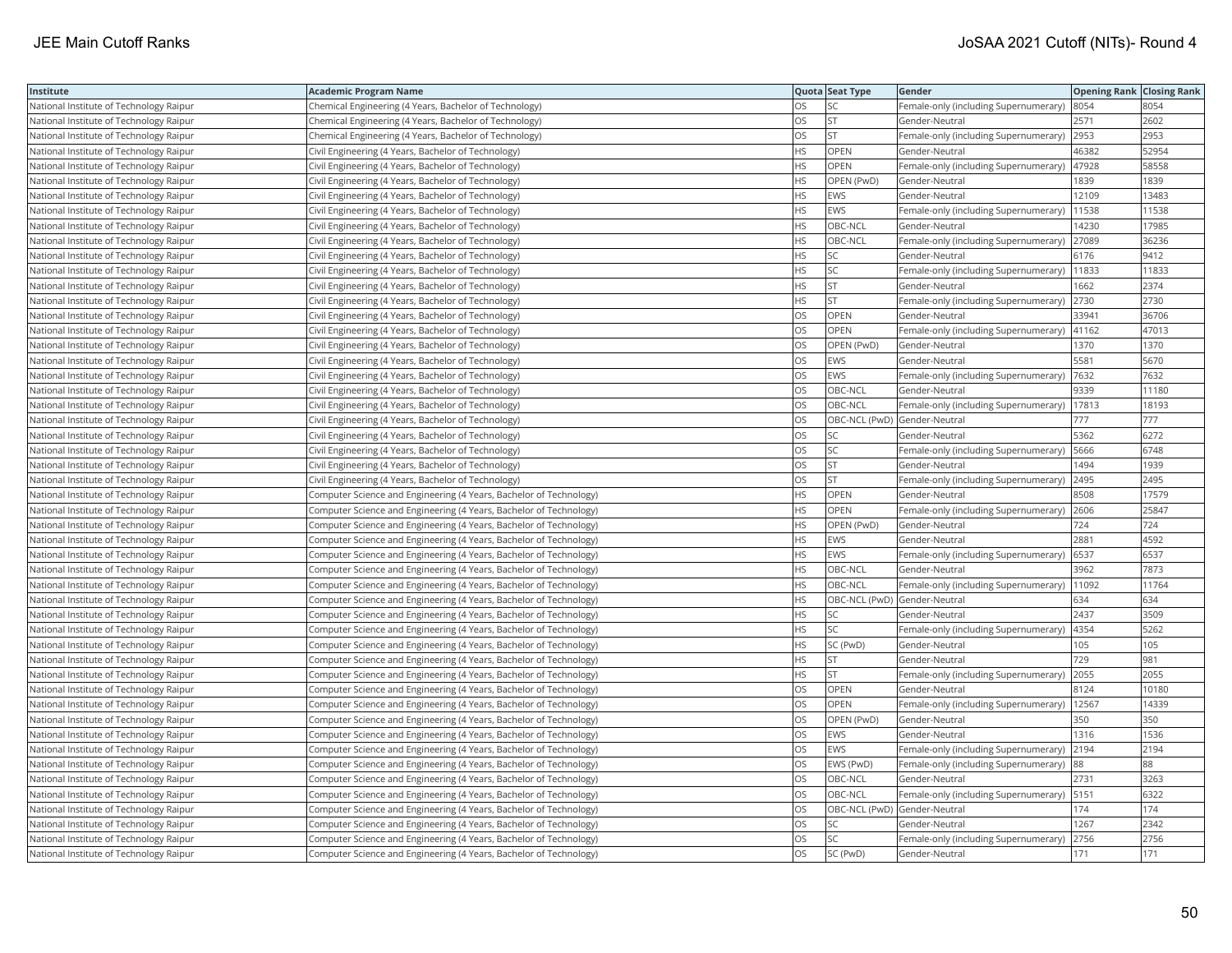| Institute                               | <b>Academic Program Name</b>                                                |           | Quota Seat Type | Gender                                       | <b>Opening Rank   Closing Rank</b> |       |
|-----------------------------------------|-----------------------------------------------------------------------------|-----------|-----------------|----------------------------------------------|------------------------------------|-------|
| National Institute of Technology Raipur | Computer Science and Engineering (4 Years, Bachelor of Technology)          | OS        | <b>ST</b>       | Gender-Neutral                               | 669                                | 763   |
| National Institute of Technology Raipur | Computer Science and Engineering (4 Years, Bachelor of Technology)          | OS        | <b>ST</b>       | Female-only (including Supernumerary)        | 883                                | 883   |
| National Institute of Technology Raipur | Electrical Engineering (4 Years, Bachelor of Technology)                    | <b>HS</b> | OPEN            | Gender-Neutral                               | 31094                              | 42482 |
| National Institute of Technology Raipur | Electrical Engineering (4 Years, Bachelor of Technology)                    | HS        | <b>OPEN</b>     | Female-only (including Supernumerary) 37860  |                                    | 42135 |
| National Institute of Technology Raipur | Electrical Engineering (4 Years, Bachelor of Technology)                    | НS        | OPEN (PwD)      | Gender-Neutral                               | 2268                               | 2268  |
| National Institute of Technology Raipur | Electrical Engineering (4 Years, Bachelor of Technology)                    | HS        | <b>EWS</b>      | Gender-Neutral                               | 7469                               | 9883  |
| National Institute of Technology Raipur | Electrical Engineering (4 Years, Bachelor of Technology)                    | ΗS        | EWS             | Female-only (including Supernumerary)        | 12310                              | 12310 |
| National Institute of Technology Raipur | Electrical Engineering (4 Years, Bachelor of Technology)                    | HS        | OBC-NCL         | Gender-Neutral                               | 11743                              | 13974 |
| National Institute of Technology Raipur | Electrical Engineering (4 Years, Bachelor of Technology)                    | HS        | OBC-NCL         | Female-only (including Supernumerary)        | 28044                              | 35425 |
| National Institute of Technology Raipur | Electrical Engineering (4 Years, Bachelor of Technology)                    | HS        | <b>SC</b>       | Gender-Neutral                               | 5771                               | 7280  |
| National Institute of Technology Raipur | Electrical Engineering (4 Years, Bachelor of Technology)                    | <b>HS</b> | <b>SC</b>       | Female-only (including Supernumerary)        | 10014                              | 11397 |
| National Institute of Technology Raipur | Electrical Engineering (4 Years, Bachelor of Technology)                    | HS        | <b>ST</b>       | Gender-Neutral                               | 1059                               | 2000  |
| National Institute of Technology Raipur | Electrical Engineering (4 Years, Bachelor of Technology)                    | HS        | <b>ST</b>       | Female-only (including Supernumerary)        | 2217                               | 2217  |
| National Institute of Technology Raipur | Electrical Engineering (4 Years, Bachelor of Technology)                    | OS        | OPEN            | Gender-Neutral                               | 19848                              | 22831 |
| National Institute of Technology Raipur | Electrical Engineering (4 Years, Bachelor of Technology)                    | OS        | OPEN            | Female-only (including Supernumerary) 26634  |                                    | 29298 |
| National Institute of Technology Raipur | Electrical Engineering (4 Years, Bachelor of Technology)                    | OS        | OPEN (PwD)      | Gender-Neutral                               | 1226                               | 1226  |
| National Institute of Technology Raipur | Electrical Engineering (4 Years, Bachelor of Technology)                    | OS        | <b>EWS</b>      | Gender-Neutral                               | 3284                               | 3402  |
| National Institute of Technology Raipur | Electrical Engineering (4 Years, Bachelor of Technology)                    | OS        | <b>EWS</b>      | Female-only (including Supernumerary)        | 4561                               | 4844  |
| National Institute of Technology Raipur | Electrical Engineering (4 Years, Bachelor of Technology)                    | OS        | OBC-NCL         | Gender-Neutral                               | 6475                               | 7346  |
| National Institute of Technology Raipur | Electrical Engineering (4 Years, Bachelor of Technology)                    | OS        | OBC-NCL         | Female-only (including Supernumerary)        | 10264                              | 12521 |
| National Institute of Technology Raipur | Electrical Engineering (4 Years, Bachelor of Technology)                    | OS        | <b>SC</b>       | Gender-Neutral                               | 4243                               | 4637  |
| National Institute of Technology Raipur | Electrical Engineering (4 Years, Bachelor of Technology)                    | OS        | SC              | Female-only (including Supernumerary)   4752 |                                    | 5445  |
| National Institute of Technology Raipur | Electrical Engineering (4 Years, Bachelor of Technology)                    | OS        | ST              | Gender-Neutral                               | 1624                               | 1761  |
| National Institute of Technology Raipur | Electrical Engineering (4 Years, Bachelor of Technology)                    | OS        | <b>ST</b>       | Female-only (including Supernumerary)        | 2156                               | 2156  |
| National Institute of Technology Raipur | Electronics and Communication Engineering (4 Years, Bachelor of Technology) | HS        | OPEN            | Gender-Neutral                               | 18614                              | 3263  |
| National Institute of Technology Raipur | Electronics and Communication Engineering (4 Years, Bachelor of Technology) | HS        | OPEN            | Female-only (including Supernumerary)        | 26083                              | 37657 |
| National Institute of Technology Raipur | Electronics and Communication Engineering (4 Years, Bachelor of Technology) | HS        | OPEN (PwD)      | Gender-Neutral                               | 1372                               | 1372  |
| National Institute of Technology Raipur | Electronics and Communication Engineering (4 Years, Bachelor of Technology) | <b>HS</b> | <b>EWS</b>      | Gender-Neutral                               | 5833                               | 6817  |
| National Institute of Technology Raipur | Electronics and Communication Engineering (4 Years, Bachelor of Technology) | HS        | <b>EWS</b>      | Female-only (including Supernumerary)        | 8031                               | 8031  |
| National Institute of Technology Raipur | Electronics and Communication Engineering (4 Years, Bachelor of Technology) | ΗS        | OBC-NCL         | Gender-Neutral                               | 9906                               | 11633 |
| National Institute of Technology Raipur | Electronics and Communication Engineering (4 Years, Bachelor of Technology) | <b>HS</b> | OBC-NCL         | Female-only (including Supernumerary) 22016  |                                    | 25695 |
| National Institute of Technology Raipur | Electronics and Communication Engineering (4 Years, Bachelor of Technology) | ΗS        | SC              | Gender-Neutral                               | 4954                               | 5692  |
| National Institute of Technology Raipur | Electronics and Communication Engineering (4 Years, Bachelor of Technology) | HS        | SC              | Female-only (including Supernumerary)        | 7360                               | 7970  |
| National Institute of Technology Raipur | Electronics and Communication Engineering (4 Years, Bachelor of Technology) | HS        | <b>ST</b>       | Gender-Neutral                               | 1824                               | 2574  |
| National Institute of Technology Raipur | Electronics and Communication Engineering (4 Years, Bachelor of Technology) | НS        | <b>ST</b>       | Female-only (including Supernumerary)        | 3367                               | 3367  |
| National Institute of Technology Raipur | Electronics and Communication Engineering (4 Years, Bachelor of Technology) | OS        | OPEN            | Gender-Neutral                               | 13013                              | 15708 |
| National Institute of Technology Raipur | Electronics and Communication Engineering (4 Years, Bachelor of Technology) | OS        | OPEN            | Female-only (including Supernumerary)        | 21392                              | 21717 |
| National Institute of Technology Raipur | Electronics and Communication Engineering (4 Years, Bachelor of Technology) | OS        | OPEN (PwD)      | Gender-Neutral                               | 598                                | 598   |
| National Institute of Technology Raipur | Electronics and Communication Engineering (4 Years, Bachelor of Technology) | OS        | OPEN (PwD)      | Female-only (including Supernumerary)  1297  |                                    | 1297  |
| National Institute of Technology Raipur | Electronics and Communication Engineering (4 Years, Bachelor of Technology) | OS.       | <b>EWS</b>      | Gender-Neutral                               | 2153                               | 2187  |
| National Institute of Technology Raipur | Electronics and Communication Engineering (4 Years, Bachelor of Technology) | OS        | EWS             | Female-only (including Supernumerary)        | 3584                               | 3584  |
| National Institute of Technology Raipur | Electronics and Communication Engineering (4 Years, Bachelor of Technology) | OS        | EWS (PwD)       | Gender-Neutral                               | 85                                 | 85    |
| National Institute of Technology Raipur | Electronics and Communication Engineering (4 Years, Bachelor of Technology) | OS        | OBC-NCL         | Gender-Neutral                               | 4539                               | 5343  |
| National Institute of Technology Raipur | Electronics and Communication Engineering (4 Years, Bachelor of Technology) | OS        | OBC-NCL         | Female-only (including Supernumerary)  8745  |                                    | 9779  |
| National Institute of Technology Raipur | Electronics and Communication Engineering (4 Years, Bachelor of Technology) | OS        |                 | OBC-NCL (PwD) Gender-Neutral                 | 322                                | 322   |
| National Institute of Technology Raipur | Electronics and Communication Engineering (4 Years, Bachelor of Technology) | OS        | SC              | Gender-Neutral                               | 3001                               | 3354  |
| National Institute of Technology Raipur | Electronics and Communication Engineering (4 Years, Bachelor of Technology) | OS        | <b>SC</b>       | Female-only (including Supernumerary)   4217 |                                    | 4437  |
| National Institute of Technology Raipur | Electronics and Communication Engineering (4 Years, Bachelor of Technology) | OS        | <b>ST</b>       | Gender-Neutral                               | 1313                               | 1508  |
| National Institute of Technology Raipur | Information Technology (4 Years, Bachelor of Technology)                    | HS        | OPEN            | Gender-Neutral                               | 18075                              | 24564 |
| National Institute of Technology Raipur | Information Technology (4 Years, Bachelor of Technology)                    | <b>HS</b> | OPEN            | Female-only (including Supernumerary)        | 26536                              | 29365 |
| National Institute of Technology Raipur | Information Technology (4 Years, Bachelor of Technology)                    | <b>HS</b> | OPEN (PwD)      | Gender-Neutral                               | 2201                               | 2201  |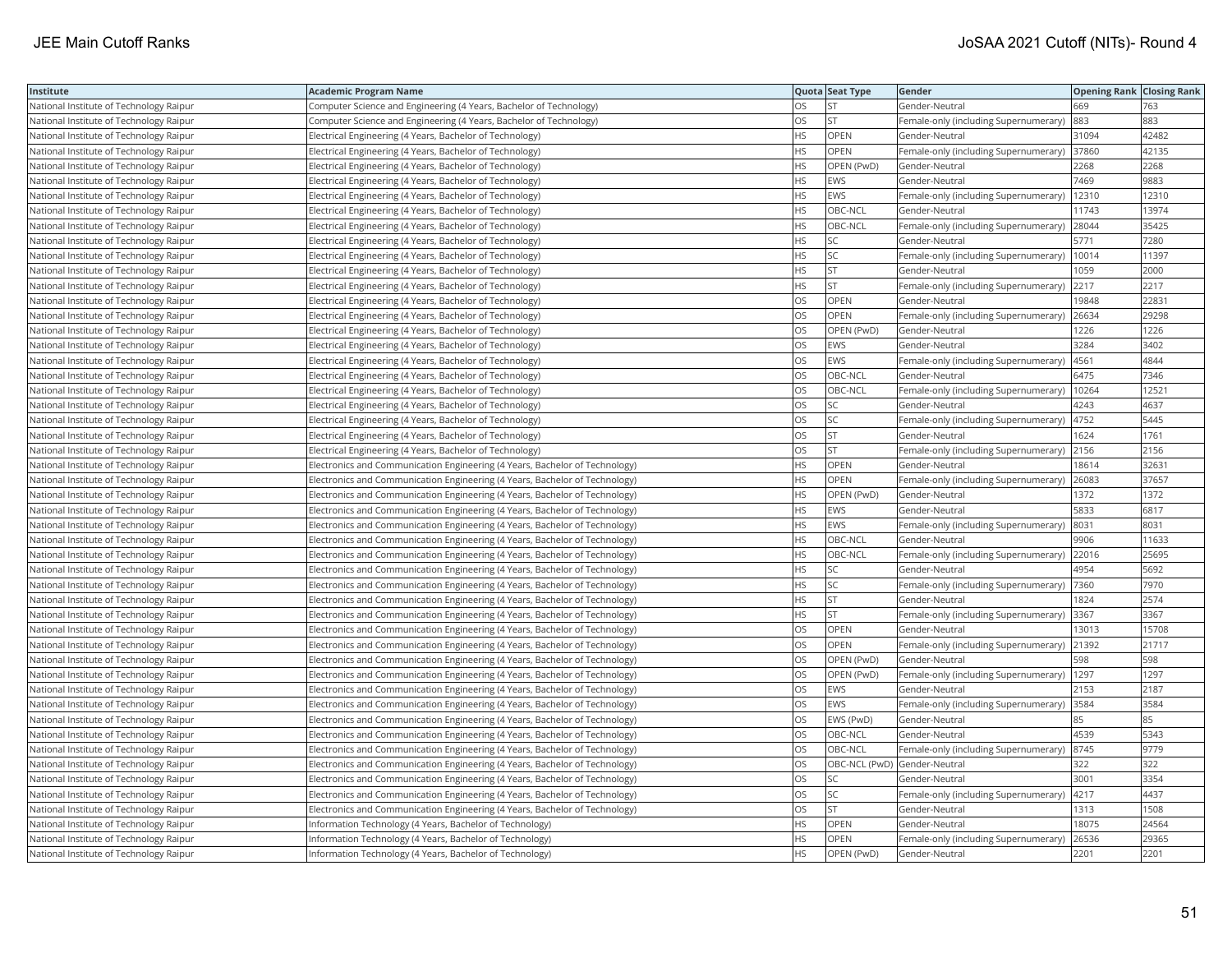| Institute                               | <b>Academic Program Name</b>                                              |           | Quota Seat Type | Gender                                        | <b>Opening Rank Closing Rank</b> |       |
|-----------------------------------------|---------------------------------------------------------------------------|-----------|-----------------|-----------------------------------------------|----------------------------------|-------|
| National Institute of Technology Raipur | Information Technology (4 Years, Bachelor of Technology)                  | <b>HS</b> | EWS             | Gender-Neutral                                | 4621                             | 5016  |
| National Institute of Technology Raipur | nformation Technology (4 Years, Bachelor of Technology)                   | ΗS        | EWS             | Female-only (including Supernumerary)         | 7100                             | 7100  |
| National Institute of Technology Raipur | Information Technology (4 Years, Bachelor of Technology)                  | <b>HS</b> | OBC-NCL         | Gender-Neutral                                | 7963                             | 9826  |
| National Institute of Technology Raipur | nformation Technology (4 Years, Bachelor of Technology)                   | HS        | OBC-NCL         | Female-only (including Supernumerary)         | 12412                            | 20719 |
| National Institute of Technology Raipur | Information Technology (4 Years, Bachelor of Technology)                  | <b>HS</b> | <b>SC</b>       | Gender-Neutral                                | 3769                             | 4886  |
| National Institute of Technology Raipur | nformation Technology (4 Years, Bachelor of Technology)                   | HS.       | SC              | Female-only (including Supernumerary) 6612    |                                  | 6612  |
| National Institute of Technology Raipur | Information Technology (4 Years, Bachelor of Technology)                  | HS        | <b>ST</b>       | Gender-Neutral                                | 1183                             | 1407  |
| National Institute of Technology Raipur | Information Technology (4 Years, Bachelor of Technology)                  | <b>HS</b> | <b>ST</b>       | Female-only (including Supernumerary)         | 2356                             | 2356  |
| National Institute of Technology Raipur | Information Technology (4 Years, Bachelor of Technology)                  | OS        | <b>OPEN</b>     | Gender-Neutral                                | 10384                            | 12298 |
| National Institute of Technology Raipur | Information Technology (4 Years, Bachelor of Technology)                  | OS        | OPEN            | Female-only (including Supernumerary)         | 14524                            | 17363 |
| National Institute of Technology Raipur | Information Technology (4 Years, Bachelor of Technology)                  | OS        | OPEN (PwD)      | Gender-Neutral                                | 390                              | 390   |
| National Institute of Technology Raipur | Information Technology (4 Years, Bachelor of Technology)                  | OS        | <b>EWS</b>      | Gender-Neutral                                | 1636                             | 1801  |
| National Institute of Technology Raipur | Information Technology (4 Years, Bachelor of Technology)                  | OS        | <b>EWS</b>      | Female-only (including Supernumerary)         | 2417                             | 2417  |
| National Institute of Technology Raipur | Information Technology (4 Years, Bachelor of Technology)                  | OS        | EWS (PwD)       | Gender-Neutral                                | 62                               | 62    |
| National Institute of Technology Raipur | Information Technology (4 Years, Bachelor of Technology)                  | OS        | OBC-NCL         | Gender-Neutral                                | 3413                             | 4259  |
| National Institute of Technology Raipur | Information Technology (4 Years, Bachelor of Technology)                  | OS        | OBC-NCL         | Female-only (including Supernumerary) 6414    |                                  | 6863  |
| National Institute of Technology Raipur | Information Technology (4 Years, Bachelor of Technology)                  | OS.       | <b>SC</b>       | Gender-Neutral                                | 2374                             | 2843  |
| National Institute of Technology Raipur | nformation Technology (4 Years, Bachelor of Technology)                   | OS        | SC              | Female-only (including Supernumerary)         | 2822                             | 3569  |
| National Institute of Technology Raipur | Information Technology (4 Years, Bachelor of Technology)                  | OS        | ST              | Gender-Neutral                                | 1140                             | 1196  |
| National Institute of Technology Raipur | Mechanical Engineering (4 Years, Bachelor of Technology)                  | HS.       | OPEN            | Gender-Neutral                                | 30656                            | 46669 |
| National Institute of Technology Raipur | Mechanical Engineering (4 Years, Bachelor of Technology)                  | HS        | OPEN            | Female-only (including Supernumerary)         | 34131                            | 50731 |
| National Institute of Technology Raipur | Mechanical Engineering (4 Years, Bachelor of Technology)                  | HS        | <b>EWS</b>      | Gender-Neutral                                | 10921                            | 12014 |
| National Institute of Technology Raipur | Mechanical Engineering (4 Years, Bachelor of Technology)                  | HS        | <b>EWS</b>      | Female-only (including Supernumerary)         | 13221                            | 13221 |
| National Institute of Technology Raipur | Mechanical Engineering (4 Years, Bachelor of Technology)                  | ΗS        | OBC-NCL         | Gender-Neutral                                | 12547                            | 16221 |
| National Institute of Technology Raipur | Mechanical Engineering (4 Years, Bachelor of Technology)                  | HS        | OBC-NCL         | Female-only (including Supernumerary)         | 35040                            | 37465 |
| National Institute of Technology Raipur | Mechanical Engineering (4 Years, Bachelor of Technology)                  | ΗS        | SC              | Gender-Neutral                                | 6374                             | 8465  |
| National Institute of Technology Raipur | Mechanical Engineering (4 Years, Bachelor of Technology)                  | HS        | SC              | Female-only (including Supernumerary)         | 12410                            | 14313 |
| National Institute of Technology Raipur | Mechanical Engineering (4 Years, Bachelor of Technology)                  | НS        | <b>ST</b>       | Gender-Neutral                                | 2446                             | 2715  |
| National Institute of Technology Raipur | Mechanical Engineering (4 Years, Bachelor of Technology)                  | <b>HS</b> | <b>ST</b>       | Female-only (including Supernumerary)         | 3371                             | 3371  |
| National Institute of Technology Raipur | Mechanical Engineering (4 Years, Bachelor of Technology)                  | OS        | OPEN            | Gender-Neutral                                | 24957                            | 27887 |
| National Institute of Technology Raipur | Mechanical Engineering (4 Years, Bachelor of Technology)                  | OS        | OPEN            | Female-only (including Supernumerary) 32407   |                                  | 38187 |
| National Institute of Technology Raipur | Mechanical Engineering (4 Years, Bachelor of Technology)                  | OS        | OPEN (PwD)      | Gender-Neutral                                | 1627                             | 1627  |
| National Institute of Technology Raipur | Mechanical Engineering (4 Years, Bachelor of Technology)                  | OS        | <b>EWS</b>      | Gender-Neutral                                | 4148                             | 4336  |
| National Institute of Technology Raipur | Mechanical Engineering (4 Years, Bachelor of Technology)                  | OS        | EWS             | Female-only (including Supernumerary)         | 6827                             | 6827  |
| National Institute of Technology Raipur | Mechanical Engineering (4 Years, Bachelor of Technology)                  | OS        | OBC-NCL         | Gender-Neutral                                | 7491                             | 9415  |
| National Institute of Technology Raipur | Mechanical Engineering (4 Years, Bachelor of Technology)                  | OS        | OBC-NCL         | Female-only (including Supernumerary)         | 15060                            | 16377 |
| National Institute of Technology Raipur | Mechanical Engineering (4 Years, Bachelor of Technology)                  | OS        | SC              | Gender-Neutral                                | 5045                             | 5921  |
| National Institute of Technology Raipur | Mechanical Engineering (4 Years, Bachelor of Technology)                  | OS        | SC              | Female-only (including Supernumerary)         | 8005                             | 8005  |
| National Institute of Technology Raipur | Mechanical Engineering (4 Years, Bachelor of Technology)                  | OS        | <b>ST</b>       | Gender-Neutral                                | 2059                             | 2267  |
| National Institute of Technology Raipur | Mechanical Engineering (4 Years, Bachelor of Technology)                  | OS        | <b>ST</b>       | Female-only (including Supernumerary) 2361    |                                  | 2361  |
| National Institute of Technology Raipur | Mechanical Engineering (4 Years, Bachelor of Technology)                  | OS        | ST (PwD)        | Gender-Neutral                                | 80                               | 80    |
| National Institute of Technology Raipur | Metallurgical and Materials Engineering (4 Years, Bachelor of Technology) | НS        | <b>OPEN</b>     | Gender-Neutral                                | 47219                            | 68887 |
| National Institute of Technology Raipur | Metallurgical and Materials Engineering (4 Years, Bachelor of Technology) | НS        | <b>OPEN</b>     | Female-only (including Supernumerary)         | 56982                            | 75393 |
| National Institute of Technology Raipur | Metallurgical and Materials Engineering (4 Years, Bachelor of Technology) | HS        | <b>EWS</b>      | Gender-Neutral                                | 13852                            | 14862 |
| National Institute of Technology Raipur | Metallurgical and Materials Engineering (4 Years, Bachelor of Technology) | <b>HS</b> | <b>EWS</b>      | Female-only (including Supernumerary)         | 15563                            | 15563 |
| National Institute of Technology Raipur | Metallurgical and Materials Engineering (4 Years, Bachelor of Technology) | HS        | OBC-NCL         | Gender-Neutral                                | 20014                            | 24515 |
| National Institute of Technology Raipur | Metallurgical and Materials Engineering (4 Years, Bachelor of Technology) | HS        | OBC-NCL         | Female-only (including Supernumerary) 37643   |                                  | 41071 |
| National Institute of Technology Raipur | Metallurgical and Materials Engineering (4 Years, Bachelor of Technology) | ΗS        | <b>SC</b>       | Gender-Neutral                                | 9801                             | 12160 |
| National Institute of Technology Raipur | Metallurgical and Materials Engineering (4 Years, Bachelor of Technology) | ΗS        | SC              | Female-only (including Supernumerary)   13317 |                                  | 14323 |
| National Institute of Technology Raipur | Metallurgical and Materials Engineering (4 Years, Bachelor of Technology) | HS        | <b>ST</b>       | Gender-Neutral                                | 3075                             | 3757  |
| National Institute of Technology Raipur | Metallurgical and Materials Engineering (4 Years, Bachelor of Technology) | <b>HS</b> | <b>ST</b>       | Female-only (including Supernumerary) 3672    |                                  | 3672  |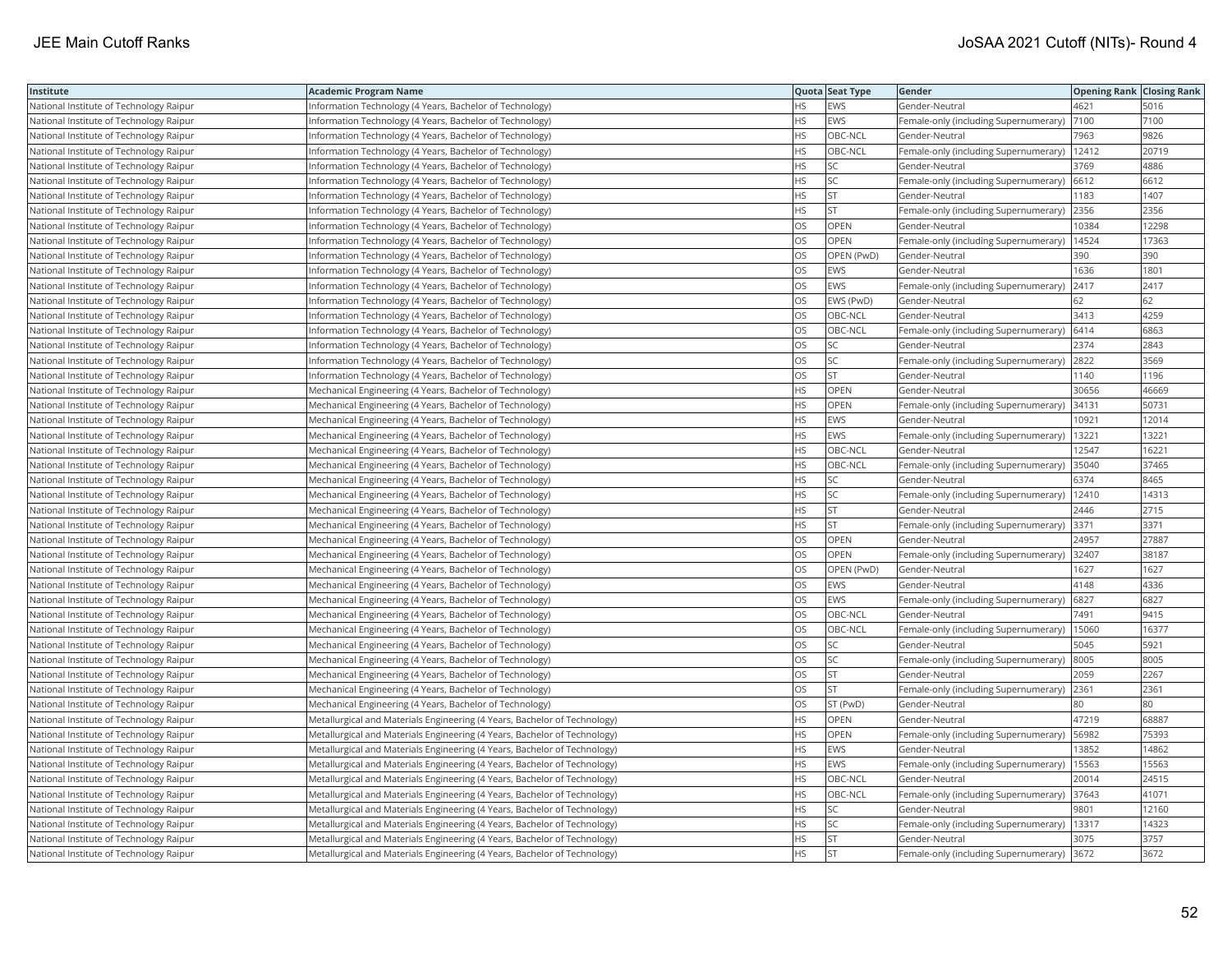| Institute                               | <b>Academic Program Name</b>                                              |           | Quota Seat Type | Gender                                         | <b>Opening Rank Closing Rank</b> |        |
|-----------------------------------------|---------------------------------------------------------------------------|-----------|-----------------|------------------------------------------------|----------------------------------|--------|
| National Institute of Technology Raipur | Metallurgical and Materials Engineering (4 Years, Bachelor of Technology) | OS        | OPEN            | Gender-Neutral                                 | 37440                            | 41228  |
| National Institute of Technology Raipur | Metallurgical and Materials Engineering (4 Years, Bachelor of Technology) | OS        | OPEN            | Female-only (including Supernumerary)          | 42967                            | 49226  |
| National Institute of Technology Raipur | Metallurgical and Materials Engineering (4 Years, Bachelor of Technology) | OS        | <b>EWS</b>      | Gender-Neutral                                 | 6345                             | 6410   |
| National Institute of Technology Raipur | Metallurgical and Materials Engineering (4 Years, Bachelor of Technology) | OS        | <b>EWS</b>      | Female-only (including Supernumerary) 8190     |                                  | 8190   |
| National Institute of Technology Raipur | Metallurgical and Materials Engineering (4 Years, Bachelor of Technology) | OS        | OBC-NCL         | Gender-Neutral                                 | 11447                            | 13751  |
| National Institute of Technology Raipur | Metallurgical and Materials Engineering (4 Years, Bachelor of Technology) | OS        | OBC-NCL         | Female-only (including Supernumerary)   19785  |                                  | 19943  |
| National Institute of Technology Raipur | Metallurgical and Materials Engineering (4 Years, Bachelor of Technology) | OS        | SC              | Gender-Neutral                                 | 7187                             | 7892   |
| National Institute of Technology Raipur | Metallurgical and Materials Engineering (4 Years, Bachelor of Technology) | OS        | SC              | Female-only (including Supernumerary)  9145    |                                  | 9145   |
| National Institute of Technology Raipur | Metallurgical and Materials Engineering (4 Years, Bachelor of Technology) | OS        | <b>ST</b>       | Gender-Neutral                                 | 2820                             | 3227   |
| National Institute of Technology Raipur | Metallurgical and Materials Engineering (4 Years, Bachelor of Technology) | OS        | <b>ST</b>       | Female-only (including Supernumerary) 3473     |                                  | 3942   |
| National Institute of Technology Raipur | Mining Engineering (4 Years, Bachelor of Technology)                      | <b>HS</b> | OPEN            | Gender-Neutral                                 | 68112                            | 76093  |
| National Institute of Technology Raipur | Mining Engineering (4 Years, Bachelor of Technology)                      | HS        | OPEN            | Female-only (including Supernumerary)          | 78282                            | 94465  |
| National Institute of Technology Raipur | Mining Engineering (4 Years, Bachelor of Technology)                      | HS        | <b>EWS</b>      | Gender-Neutral                                 | 12332                            | 15265  |
| National Institute of Technology Raipur | Mining Engineering (4 Years, Bachelor of Technology)                      | HS        | EWS             | Female-only (including Supernumerary)          | 19250                            | 19250  |
| National Institute of Technology Raipur | Mining Engineering (4 Years, Bachelor of Technology)                      | HS        | OBC-NCL         | Gender-Neutral                                 | 21723                            | 24283  |
| National Institute of Technology Raipur | Mining Engineering (4 Years, Bachelor of Technology)                      | HS        | OBC-NCL         | Female-only (including Supernumerary)          | 39000                            | 43954  |
| National Institute of Technology Raipur | Mining Engineering (4 Years, Bachelor of Technology)                      | HS        | SC              | Gender-Neutral                                 | 9324                             | 11741  |
| National Institute of Technology Raipur | Mining Engineering (4 Years, Bachelor of Technology)                      | HS        | SC              | Female-only (including Supernumerary)          | 13986                            | 16067  |
| National Institute of Technology Raipur | Mining Engineering (4 Years, Bachelor of Technology)                      | <b>HS</b> | <b>ST</b>       | Gender-Neutral                                 | 2548                             | 3205   |
| National Institute of Technology Raipur | Mining Engineering (4 Years, Bachelor of Technology)                      | OS        | OPEN            | Gender-Neutral                                 | 39267                            | 44871  |
| National Institute of Technology Raipur | Mining Engineering (4 Years, Bachelor of Technology)                      | OS        | OPEN            | Female-only (including Supernumerary)          | 43090                            | 52145  |
| National Institute of Technology Raipur | Mining Engineering (4 Years, Bachelor of Technology)                      | OS        | <b>EWS</b>      | Gender-Neutral                                 | 6879                             | 7028   |
| National Institute of Technology Raipur | Mining Engineering (4 Years, Bachelor of Technology)                      | OS        | EWS             | Female-only (including Supernumerary)  8872    |                                  | 8872   |
| National Institute of Technology Raipur | Mining Engineering (4 Years, Bachelor of Technology)                      | OS        | OBC-NCL         | Gender-Neutral                                 | 13681                            | 14131  |
| National Institute of Technology Raipur | Mining Engineering (4 Years, Bachelor of Technology)                      | OS        | OBC-NCL         | Female-only (including Supernumerary)          | 20388                            | 20908  |
| National Institute of Technology Raipur | Mining Engineering (4 Years, Bachelor of Technology)                      | OS        | SC              | Gender-Neutral                                 | 7910                             | 8351   |
| National Institute of Technology Raipur | Mining Engineering (4 Years, Bachelor of Technology)                      | OS        | SC              | Female-only (including Supernumerary)          | 9759                             | 9759   |
| National Institute of Technology Raipur | Mining Engineering (4 Years, Bachelor of Technology)                      | OS        | <b>ST</b>       | Gender-Neutral                                 | 2974                             | 3274   |
| National Institute of Technology Raipur | Mining Engineering (4 Years, Bachelor of Technology)                      | OS        | <b>ST</b>       | Female-only (including Supernumerary) 3734     |                                  | 3734   |
| National Institute of Technology Sikkim | Civil Engineering (4 Years, Bachelor of Technology)                       | HS        | OPEN            | Gender-Neutral                                 | 236253                           | 687365 |
| National Institute of Technology Sikkim | Civil Engineering (4 Years, Bachelor of Technology)                       | <b>HS</b> | OPEN            | Female-only (including Supernumerary)   183830 |                                  | 673835 |
| National Institute of Technology Sikkim | Civil Engineering (4 Years, Bachelor of Technology)                       | OS        | OPEN            | Gender-Neutral                                 | 39889                            | 47421  |
| National Institute of Technology Sikkim | Civil Engineering (4 Years, Bachelor of Technology)                       | OS        | OPEN            | Female-only (including Supernumerary)          | 54481                            | 54481  |
| National Institute of Technology Sikkim | Civil Engineering (4 Years, Bachelor of Technology)                       | OS        | OBC-NCL         | Gender-Neutral                                 | 12649                            | 13549  |
| National Institute of Technology Sikkim | Civil Engineering (4 Years, Bachelor of Technology)                       | OS        | OBC-NCL         | Female-only (including Supernumerary)          | 20370                            | 20370  |
| National Institute of Technology Sikkim | Civil Engineering (4 Years, Bachelor of Technology)                       | OS        | SC              | Gender-Neutral                                 | 6872                             | 6872   |
| National Institute of Technology Sikkim | Civil Engineering (4 Years, Bachelor of Technology)                       | OS        | SC              | Female-only (including Supernumerary)  9611    |                                  | 9611   |
| National Institute of Technology Sikkim | Civil Engineering (4 Years, Bachelor of Technology)                       | OS        | <b>ST</b>       | Gender-Neutral                                 | 2337                             | 2400   |
| National Institute of Technology Sikkim | Computer Science and Engineering (4 Years, Bachelor of Technology)        | ΗS        | OPEN            | Gender-Neutral                                 | 116959                           | 202572 |
| National Institute of Technology Sikkim | Computer Science and Engineering (4 Years, Bachelor of Technology)        | HS.       | <b>OPEN</b>     | Female-only (including Supernumerary)          | 116956                           | 136753 |
| National Institute of Technology Sikkim | Computer Science and Engineering (4 Years, Bachelor of Technology)        | HS        | OBC-NCL         | Gender-Neutral                                 | 77124                            | 111870 |
| National Institute of Technology Sikkim | Computer Science and Engineering (4 Years, Bachelor of Technology)        | <b>HS</b> | OBC-NCL         | Female-only (including Supernumerary) 63985    |                                  | 63985  |
| National Institute of Technology Sikkim | Computer Science and Engineering (4 Years, Bachelor of Technology)        | HS        | SC              | Gender-Neutral                                 | 27641                            | 68728  |
| National Institute of Technology Sikkim | Computer Science and Engineering (4 Years, Bachelor of Technology)        | HS        | <b>ST</b>       | Gender-Neutral                                 | 4866                             | 4866   |
| National Institute of Technology Sikkim | Computer Science and Engineering (4 Years, Bachelor of Technology)        | HS        | <b>ST</b>       | Female-only (including Supernumerary)          | 23898                            | 23898  |
| National Institute of Technology Sikkim | Computer Science and Engineering (4 Years, Bachelor of Technology)        | OS        | OPEN            | Gender-Neutral                                 | 19558                            | 23389  |
| National Institute of Technology Sikkim | Computer Science and Engineering (4 Years, Bachelor of Technology)        | <b>OS</b> | OPEN            | Female-only (including Supernumerary) 30939    |                                  | 31835  |
| National Institute of Technology Sikkim | Computer Science and Engineering (4 Years, Bachelor of Technology)        | OS        | OPEN (PwD)      | Gender-Neutral                                 | 869                              | 869    |
| National Institute of Technology Sikkim | Computer Science and Engineering (4 Years, Bachelor of Technology)        | OS        | OBC-NCL         | Gender-Neutral                                 | 6227                             | 7223   |
| National Institute of Technology Sikkim | Computer Science and Engineering (4 Years, Bachelor of Technology)        | OS        | OBC-NCL         | Female-only (including Supernumerary)          | 12095                            | 13631  |
| National Institute of Technology Sikkim | Computer Science and Engineering (4 Years, Bachelor of Technology)        | OS        | <b>SC</b>       | Gender-Neutral                                 | 4021                             | 4399   |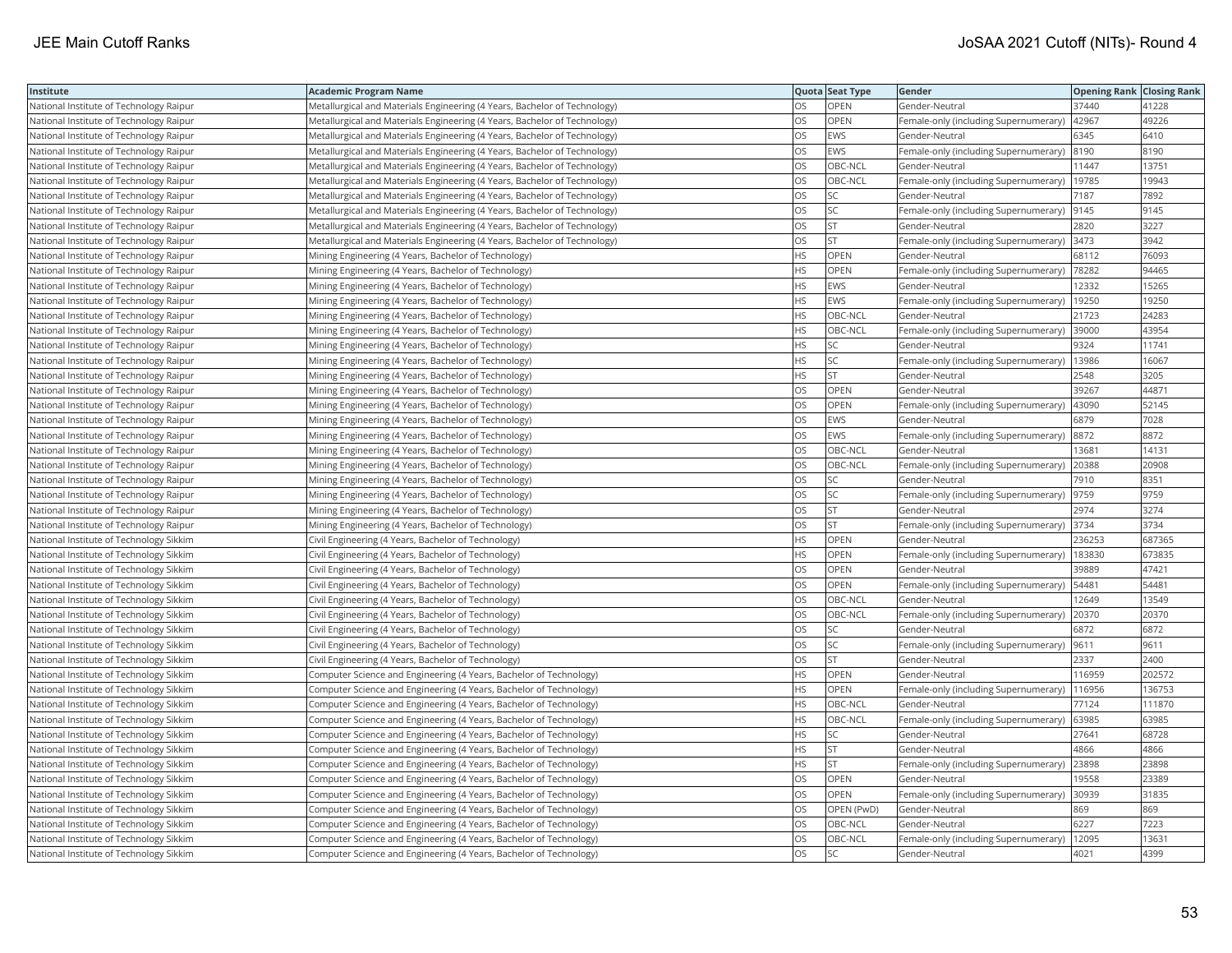| Institute                                          | Academic Program Name                                                       |           | Quota Seat Type              | Gender                                        | <b>Opening Rank Closing Rank</b> |        |
|----------------------------------------------------|-----------------------------------------------------------------------------|-----------|------------------------------|-----------------------------------------------|----------------------------------|--------|
| National Institute of Technology Sikkim            | Computer Science and Engineering (4 Years, Bachelor of Technology)          | OS.       | <b>ST</b>                    | Gender-Neutral                                | 1583                             | 1583   |
| National Institute of Technology Sikkim            | Electrical and Electronics Engineering (4 Years, Bachelor of Technology)    | НS        | OPEN                         | Gender-Neutral                                | 216198                           | 391585 |
| National Institute of Technology Sikkim            | Electrical and Electronics Engineering (4 Years, Bachelor of Technology)    | HS.       | OPEN                         | Female-only (including Supernumerary)         | 308717                           | 336458 |
| National Institute of Technology Sikkim            | Electrical and Electronics Engineering (4 Years, Bachelor of Technology)    | <b>HS</b> | OBC-NCL                      | Gender-Neutral                                | 240221                           | 299749 |
| National Institute of Technology Sikkim            | Electrical and Electronics Engineering (4 Years, Bachelor of Technology)    | HS        | <b>ST</b>                    | Gender-Neutral                                | 15842                            | 15842  |
| National Institute of Technology Sikkim            | Electrical and Electronics Engineering (4 Years, Bachelor of Technology)    | OS        | OPEN                         | Gender-Neutral                                | 34280                            | 38965  |
| National Institute of Technology Sikkim            | Electrical and Electronics Engineering (4 Years, Bachelor of Technology)    | OS.       | OPEN                         | Female-only (including Supernumerary)         | 41960                            | 41960  |
| National Institute of Technology Sikkim            | Electrical and Electronics Engineering (4 Years, Bachelor of Technology)    | OS        | OBC-NCL                      | Gender-Neutral                                | 11610                            | 12166  |
| National Institute of Technology Sikkim            | Electrical and Electronics Engineering (4 Years, Bachelor of Technology)    | OS        | OBC-NCL                      | Female-only (including Supernumerary)         | 18831                            | 18840  |
| National Institute of Technology Sikkim            | Electrical and Electronics Engineering (4 Years, Bachelor of Technology)    | OS        | OBC-NCL (PwD) Gender-Neutral |                                               | 910                              | 910    |
| National Institute of Technology Sikkim            | Electrical and Electronics Engineering (4 Years, Bachelor of Technology)    | OS        | SC                           | Gender-Neutral                                | 6381                             | 6627   |
| National Institute of Technology Sikkim            | Electrical and Electronics Engineering (4 Years, Bachelor of Technology)    | OS        | <b>ST</b>                    | Gender-Neutral                                | 2080                             | 2080   |
| National Institute of Technology Sikkim            | Electronics and Communication Engineering (4 Years, Bachelor of Technology) | HS        | OPEN                         | Gender-Neutral                                | 217067                           | 369681 |
| National Institute of Technology Sikkim            | Electronics and Communication Engineering (4 Years, Bachelor of Technology) | HS        | OPEN                         | Female-only (including Supernumerary)         | 256634                           | 313642 |
| National Institute of Technology Sikkim            | Electronics and Communication Engineering (4 Years, Bachelor of Technology) | <b>HS</b> | OBC-NCL                      | Gender-Neutral                                | 202863                           | 224000 |
| National Institute of Technology Sikkim            | Electronics and Communication Engineering (4 Years, Bachelor of Technology) | HS        | <b>ST</b>                    | Gender-Neutral                                | 15628                            | 15628  |
| National Institute of Technology Sikkim            | Electronics and Communication Engineering (4 Years, Bachelor of Technology) | OS        | OPEN                         | Gender-Neutral                                | 26588                            | 31771  |
| National Institute of Technology Sikkim            | Electronics and Communication Engineering (4 Years, Bachelor of Technology) | OS        | OPEN                         | Female-only (including Supernumerary)         | 38184                            | 38184  |
| National Institute of Technology Sikkim            | Electronics and Communication Engineering (4 Years, Bachelor of Technology) | <b>OS</b> | OBC-NCL                      | Gender-Neutral                                | 9083                             | 9464   |
| National Institute of Technology Sikkim            | Electronics and Communication Engineering (4 Years, Bachelor of Technology) | OS        | OBC-NCL                      | Female-only (including Supernumerary)         | 14835                            | 15822  |
| National Institute of Technology Sikkim            | Electronics and Communication Engineering (4 Years, Bachelor of Technology) | OS        | OBC-NCL (PwD) Gender-Neutral |                                               | 560                              | 560    |
| National Institute of Technology Sikkim            | Electronics and Communication Engineering (4 Years, Bachelor of Technology) | OS        | SC                           | Gender-Neutral                                | 5341                             | 5474   |
| National Institute of Technology Sikkim            | Electronics and Communication Engineering (4 Years, Bachelor of Technology) | OS        | <b>ST</b>                    | Gender-Neutral                                | 2475                             | 2475   |
| National Institute of Technology Sikkim            | Mechanical Engineering (4 Years, Bachelor of Technology)                    | HS        | OPEN                         | Gender-Neutral                                | 536796                           | 800929 |
| National Institute of Technology Sikkim            | Mechanical Engineering (4 Years, Bachelor of Technology)                    | HS.       | OPEN                         | Female-only (including Supernumerary)         | 630778                           | 630778 |
| National Institute of Technology Sikkim            | Mechanical Engineering (4 Years, Bachelor of Technology)                    | OS        | OPEN                         | Gender-Neutral                                | 39875                            | 43608  |
| National Institute of Technology Sikkim            | Mechanical Engineering (4 Years, Bachelor of Technology)                    | <b>OS</b> | <b>OPEN</b>                  | Female-only (including Supernumerary)         | 53199                            | 53462  |
| National Institute of Technology Sikkim            | Mechanical Engineering (4 Years, Bachelor of Technology)                    | OS        | OBC-NCL                      | Gender-Neutral                                | 13082                            | 13189  |
| National Institute of Technology Sikkim            | Mechanical Engineering (4 Years, Bachelor of Technology)                    | OS        | SC                           | Gender-Neutral                                | 7334                             | 7577   |
| National Institute of Technology Sikkim            | Mechanical Engineering (4 Years, Bachelor of Technology)                    | OS        | <b>ST</b>                    | Female-only (including Supernumerary)         | 3864                             | 3864   |
| National Institute of Technology Arunachal Pradesh | Civil Engineering (4 Years, Bachelor of Technology)                         | HS        | OPEN                         | Gender-Neutral                                | 144121                           | 245339 |
| National Institute of Technology Arunachal Pradesh | Civil Engineering (4 Years, Bachelor of Technology)                         | HS.       | OPEN                         | Female-only (including Supernumerary)         | 98848                            | 221949 |
| National Institute of Technology Arunachal Pradesh | Civil Engineering (4 Years, Bachelor of Technology)                         | HS        | OBC-NCL                      | Gender-Neutral                                | 79989                            | 79989  |
| National Institute of Technology Arunachal Pradesh | Civil Engineering (4 Years, Bachelor of Technology)                         | HS        | SC                           | Gender-Neutral                                | 24696                            | 24696  |
| National Institute of Technology Arunachal Pradesh | Civil Engineering (4 Years, Bachelor of Technology)                         | HS        | <b>ST</b>                    | Gender-Neutral                                | 4297                             | 6250   |
| National Institute of Technology Arunachal Pradesh | Civil Engineering (4 Years, Bachelor of Technology)                         | HS.       | lst                          | Female-only (including Supernumerary)         | 4393                             | 9563   |
| National Institute of Technology Arunachal Pradesh | Civil Engineering (4 Years, Bachelor of Technology)                         | OS.       | OPEN                         | Gender-Neutral                                | 48930                            | 50505  |
| National Institute of Technology Arunachal Pradesh | Civil Engineering (4 Years, Bachelor of Technology)                         | OS        | OPEN                         | Female-only (including Supernumerary)   56026 |                                  | 61700  |
| National Institute of Technology Arunachal Pradesh | Civil Engineering (4 Years, Bachelor of Technology)                         | OS        | EWS                          | Gender-Neutral                                | 7902                             | 8115   |
| National Institute of Technology Arunachal Pradesh | Civil Engineering (4 Years, Bachelor of Technology)                         | <b>OS</b> | <b>EWS</b>                   | Female-only (including Supernumerary)         | 9431                             | 10232  |
| National Institute of Technology Arunachal Pradesh | Civil Engineering (4 Years, Bachelor of Technology)                         | OS        | OBC-NCL                      | Gender-Neutral                                | 13437                            | 14620  |
| National Institute of Technology Arunachal Pradesh | Civil Engineering (4 Years, Bachelor of Technology)                         | OS        | OBC-NCL                      | Female-only (including Supernumerary)         | 19885                            | 19885  |
| National Institute of Technology Arunachal Pradesh | Civil Engineering (4 Years, Bachelor of Technology)                         | OS.       | <b>SC</b>                    | Gender-Neutral                                | 6739                             | 7746   |
| National Institute of Technology Arunachal Pradesh | Civil Engineering (4 Years, Bachelor of Technology)                         | OS        | SC                           | Female-only (including Supernumerary)  9979   |                                  | 9979   |
| National Institute of Technology Arunachal Pradesh | Civil Engineering (4 Years, Bachelor of Technology)                         | OS.       | <b>ST</b>                    | Gender-Neutral                                | 2587                             | 2739   |
| National Institute of Technology Arunachal Pradesh | Computer Science and Engineering (4 Years, Bachelor of Technology)          | HS        | OPEN                         | Gender-Neutral                                | 73474                            | 207107 |
| National Institute of Technology Arunachal Pradesh | Computer Science and Engineering (4 Years, Bachelor of Technology)          | HS        | OPEN                         | Female-only (including Supernumerary)         | 76692                            | 140110 |
| National Institute of Technology Arunachal Pradesh | Computer Science and Engineering (4 Years, Bachelor of Technology)          | HS        | <b>EWS</b>                   | Female-only (including Supernumerary)         | 51607                            | 51607  |
| National Institute of Technology Arunachal Pradesh | Computer Science and Engineering (4 Years, Bachelor of Technology)          | HS        | OBC-NCL                      | Gender-Neutral                                | 74097                            | 74097  |
| National Institute of Technology Arunachal Pradesh | Computer Science and Engineering (4 Years, Bachelor of Technology)          | HS.       | <b>SC</b>                    | Gender-Neutral                                | 11759                            | 11759  |
| National Institute of Technology Arunachal Pradesh | Computer Science and Engineering (4 Years, Bachelor of Technology)          | <b>HS</b> | <b>ST</b>                    | Gender-Neutral                                | 4872                             | 9338   |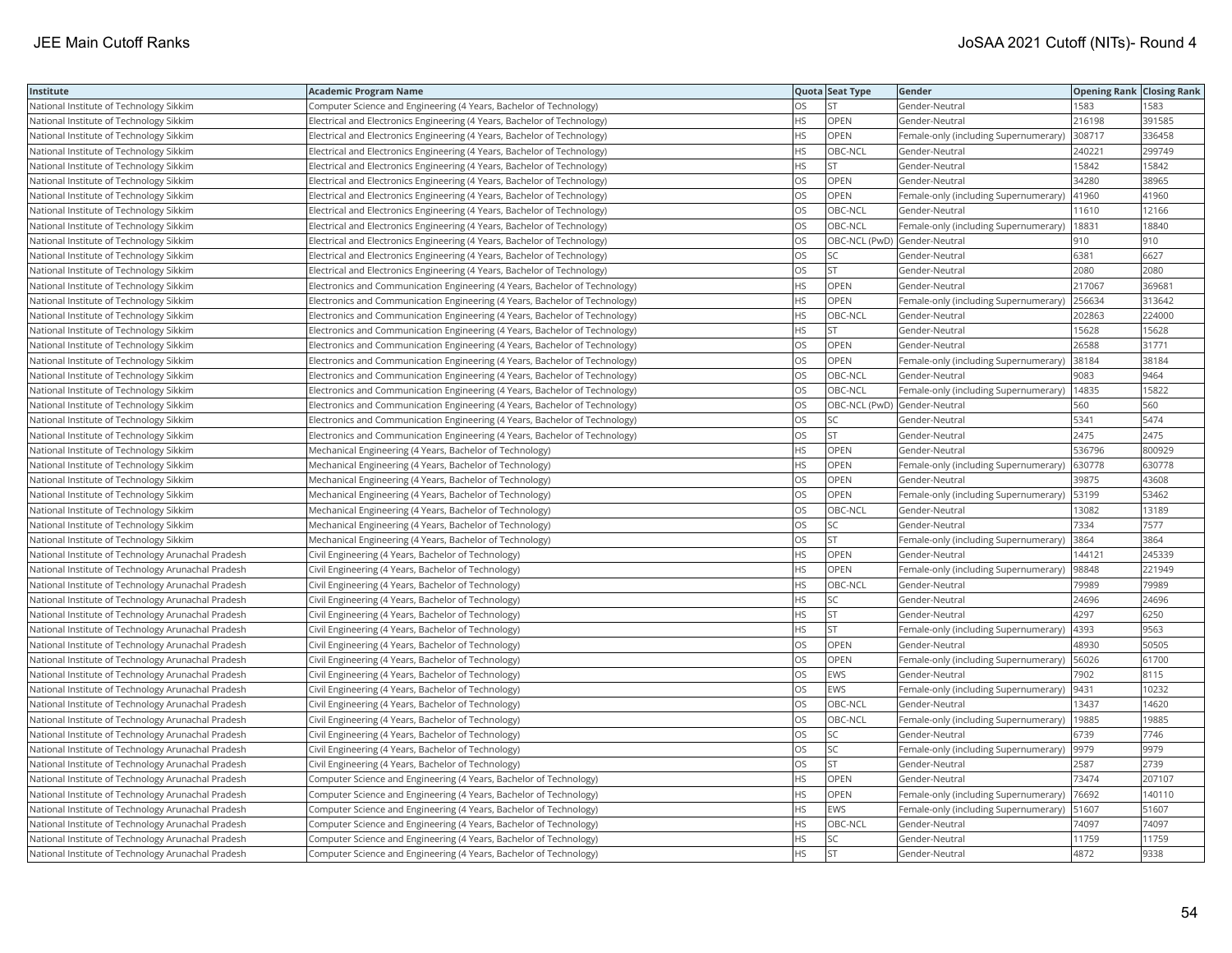| Institute                                          | <b>Academic Program Name</b>                                                |           | Quota Seat Type | Gender                                      | <b>Opening Rank Closing Rank</b> |        |
|----------------------------------------------------|-----------------------------------------------------------------------------|-----------|-----------------|---------------------------------------------|----------------------------------|--------|
| National Institute of Technology Arunachal Pradesh | Computer Science and Engineering (4 Years, Bachelor of Technology)          | НS        | <b>ST</b>       | Female-only (including Supernumerary)       | 7651                             | 15140  |
| National Institute of Technology Arunachal Pradesh | Computer Science and Engineering (4 Years, Bachelor of Technology)          | OS.       | OPEN            | Gender-Neutral                              | 11063                            | 25745  |
| National Institute of Technology Arunachal Pradesh | Computer Science and Engineering (4 Years, Bachelor of Technology)          | OS.       | OPEN            | Female-only (including Supernumerary)       | 29506                            | 34854  |
| National Institute of Technology Arunachal Pradesh | Computer Science and Engineering (4 Years, Bachelor of Technology)          | OS        | <b>EWS</b>      | Gender-Neutral                              | 3915                             | 5141   |
| National Institute of Technology Arunachal Pradesh | Computer Science and Engineering (4 Years, Bachelor of Technology)          | OS        | <b>EWS</b>      | Female-only (including Supernumerary)       | 6555                             | 7656   |
| National Institute of Technology Arunachal Pradesh | Computer Science and Engineering (4 Years, Bachelor of Technology)          | OS        | OBC-NCL         | Gender-Neutral                              | 7337                             | 8631   |
| National Institute of Technology Arunachal Pradesh | Computer Science and Engineering (4 Years, Bachelor of Technology)          | OS        | OBC-NCL         | Female-only (including Supernumerary)       | 12926                            | 12926  |
| National Institute of Technology Arunachal Pradesh | Computer Science and Engineering (4 Years, Bachelor of Technology)          | OS        | <b>SC</b>       | Gender-Neutral                              | 3560                             | 4445   |
| National Institute of Technology Arunachal Pradesh | Computer Science and Engineering (4 Years, Bachelor of Technology)          | OS        | SC              | Female-only (including Supernumerary)       | 5089                             | 5089   |
| National Institute of Technology Arunachal Pradesh | Computer Science and Engineering (4 Years, Bachelor of Technology)          | OS        | ST              | Gender-Neutral                              | 1796                             | 1875   |
| National Institute of Technology Arunachal Pradesh | Electrical Engineering (4 Years, Bachelor of Technology)                    | <b>HS</b> | <b>OPEN</b>     | Gender-Neutral                              | 208568                           | 442309 |
| National Institute of Technology Arunachal Pradesh | Electrical Engineering (4 Years, Bachelor of Technology)                    | HS.       | <b>OPEN</b>     | Female-only (including Supernumerary)       | 357658                           | 540524 |
| National Institute of Technology Arunachal Pradesh | Electrical Engineering (4 Years, Bachelor of Technology)                    | <b>HS</b> | OBC-NCL         | Gender-Neutral                              | 196124                           | 196124 |
| National Institute of Technology Arunachal Pradesh | Electrical Engineering (4 Years, Bachelor of Technology)                    | НS        | <b>ST</b>       | Gender-Neutral                              | 12721                            | 28584  |
| National Institute of Technology Arunachal Pradesh | Electrical Engineering (4 Years, Bachelor of Technology)                    | HS        | <b>ST</b>       | Female-only (including Supernumerary)       | 16763                            | 16763  |
| National Institute of Technology Arunachal Pradesh | Electrical Engineering (4 Years, Bachelor of Technology)                    | OS.       | OPEN            | Gender-Neutral                              | 35660                            | 43105  |
| National Institute of Technology Arunachal Pradesh | Electrical Engineering (4 Years, Bachelor of Technology)                    | OS        | <b>OPEN</b>     | Female-only (including Supernumerary)       | 48384                            | 49459  |
| National Institute of Technology Arunachal Pradesh | Electrical Engineering (4 Years, Bachelor of Technology)                    | OS        | <b>EWS</b>      | Gender-Neutral                              | 6579                             | 7153   |
| National Institute of Technology Arunachal Pradesh | Electrical Engineering (4 Years, Bachelor of Technology)                    | OS.       | <b>EWS</b>      | Female-only (including Supernumerary)       | 8822                             | 9266   |
| National Institute of Technology Arunachal Pradesh | Electrical Engineering (4 Years, Bachelor of Technology)                    | OS        | OBC-NCL         | Gender-Neutral                              | 11652                            | 12483  |
| National Institute of Technology Arunachal Pradesh | Electrical Engineering (4 Years, Bachelor of Technology)                    | OS        | OBC-NCL         | Female-only (including Supernumerary)       | 20013                            | 20013  |
| National Institute of Technology Arunachal Pradesh | Electrical Engineering (4 Years, Bachelor of Technology)                    | OS        | SC              | Gender-Neutral                              | 6861                             | 7800   |
| National Institute of Technology Arunachal Pradesh | Electrical Engineering (4 Years, Bachelor of Technology)                    | OS        | SC              | Female-only (including Supernumerary)  9881 |                                  | 9881   |
| National Institute of Technology Arunachal Pradesh | Electrical Engineering (4 Years, Bachelor of Technology)                    | OS        | <b>ST</b>       | Gender-Neutral                              | 2862                             | 2883   |
| National Institute of Technology Arunachal Pradesh | Electronics and Communication Engineering (4 Years, Bachelor of Technology) | HS.       | OPEN            | Gender-Neutral                              | 84955                            | 438175 |
| National Institute of Technology Arunachal Pradesh | Electronics and Communication Engineering (4 Years, Bachelor of Technology) | HS.       | OPEN            | Female-only (including Supernumerary)       | 418930                           | 512001 |
| National Institute of Technology Arunachal Pradesh | Electronics and Communication Engineering (4 Years, Bachelor of Technology) | HS.       | OBC-NCL         | Gender-Neutral                              | 206026                           | 206026 |
| National Institute of Technology Arunachal Pradesh | Electronics and Communication Engineering (4 Years, Bachelor of Technology) | HS        | SC              | Gender-Neutral                              | 63128                            | 63128  |
| National Institute of Technology Arunachal Pradesh | Electronics and Communication Engineering (4 Years, Bachelor of Technology) | HS        | <b>ST</b>       | Gender-Neutral                              | 13596                            | 19232  |
| National Institute of Technology Arunachal Pradesh | Electronics and Communication Engineering (4 Years, Bachelor of Technology) | OS        | OPEN            | Gender-Neutral                              | 32890                            | 36250  |
| National Institute of Technology Arunachal Pradesh | Electronics and Communication Engineering (4 Years, Bachelor of Technology) | OS        | <b>OPEN</b>     | Female-only (including Supernumerary)       | 39219                            | 41645  |
| National Institute of Technology Arunachal Pradesh | Electronics and Communication Engineering (4 Years, Bachelor of Technology) | OS        | EWS             | Gender-Neutral                              | 5460                             | 6219   |
| National Institute of Technology Arunachal Pradesh | Electronics and Communication Engineering (4 Years, Bachelor of Technology) | OS        | <b>EWS</b>      | Female-only (including Supernumerary)       | 7769                             | 8651   |
| National Institute of Technology Arunachal Pradesh | Electronics and Communication Engineering (4 Years, Bachelor of Technology) | OS        | OBC-NCL         | Gender-Neutral                              | 10148                            | 10702  |
| National Institute of Technology Arunachal Pradesh | Electronics and Communication Engineering (4 Years, Bachelor of Technology) | <b>OS</b> | OBC-NCL         | Female-only (including Supernumerary)       | 17444                            | 17444  |
| National Institute of Technology Arunachal Pradesh | Electronics and Communication Engineering (4 Years, Bachelor of Technology) | OS        | SC              | Gender-Neutral                              | 5754                             | 5827   |
| National Institute of Technology Arunachal Pradesh | Electronics and Communication Engineering (4 Years, Bachelor of Technology) | OS        | SC              | Female-only (including Supernumerary) 8579  |                                  | 8579   |
| National Institute of Technology Arunachal Pradesh | Electronics and Communication Engineering (4 Years, Bachelor of Technology) | OS        | <b>ST</b>       | Gender-Neutral                              | 2553                             | 2625   |
| National Institute of Technology Arunachal Pradesh | Mechanical Engineering (4 Years, Bachelor of Technology)                    | <b>HS</b> | <b>OPEN</b>     | Gender-Neutral                              | 198146                           | 698231 |
| National Institute of Technology Arunachal Pradesh | Mechanical Engineering (4 Years, Bachelor of Technology)                    | HS        | OPEN            | Female-only (including Supernumerary)       | 531143                           | 650255 |
| National Institute of Technology Arunachal Pradesh | Mechanical Engineering (4 Years, Bachelor of Technology)                    | OS        | OPEN            | Gender-Neutral                              | 36963                            | 46528  |
| National Institute of Technology Arunachal Pradesh | Mechanical Engineering (4 Years, Bachelor of Technology)                    | OS        | OPEN            | Female-only (including Supernumerary)       | 55093                            | 56267  |
| National Institute of Technology Arunachal Pradesh | Mechanical Engineering (4 Years, Bachelor of Technology)                    | OS        | <b>EWS</b>      | Gender-Neutral                              | 7195                             | 7765   |
| National Institute of Technology Arunachal Pradesh | Mechanical Engineering (4 Years, Bachelor of Technology)                    | OS        | <b>EWS</b>      | Female-only (including Supernumerary)       | 9824                             | 10334  |
| National Institute of Technology Arunachal Pradesh | Mechanical Engineering (4 Years, Bachelor of Technology)                    | OS        | OBC-NCL         | Gender-Neutral                              | 12520                            | 14091  |
| National Institute of Technology Arunachal Pradesh | Mechanical Engineering (4 Years, Bachelor of Technology)                    | OS        | OBC-NCL         | Female-only (including Supernumerary)       | 20641                            | 20641  |
| National Institute of Technology Arunachal Pradesh | Mechanical Engineering (4 Years, Bachelor of Technology)                    | OS.       | <b>SC</b>       | Gender-Neutral                              | 7796                             | 7857   |
| National Institute of Technology Arunachal Pradesh | Mechanical Engineering (4 Years, Bachelor of Technology)                    | OS        | SC              | Female-only (including Supernumerary)       | 10895                            | 0895   |
| National Institute of Technology Arunachal Pradesh | Mechanical Engineering (4 Years, Bachelor of Technology)                    | OS        | <b>ST</b>       | Gender-Neutral                              | 2972                             | 2972   |
| National Institute of Technology Arunachal Pradesh | Mechanical Engineering (4 Years, Bachelor of Technology)                    | OS.       | <b>ST</b>       | Female-only (including Supernumerary)       | 4661                             | 4661   |
| National Institute of Technology, Jamshedpur       | Civil Engineering (4 Years, Bachelor of Technology)                         | <b>HS</b> | <b>OPEN</b>     | Gender-Neutral                              | 1380                             | 38141  |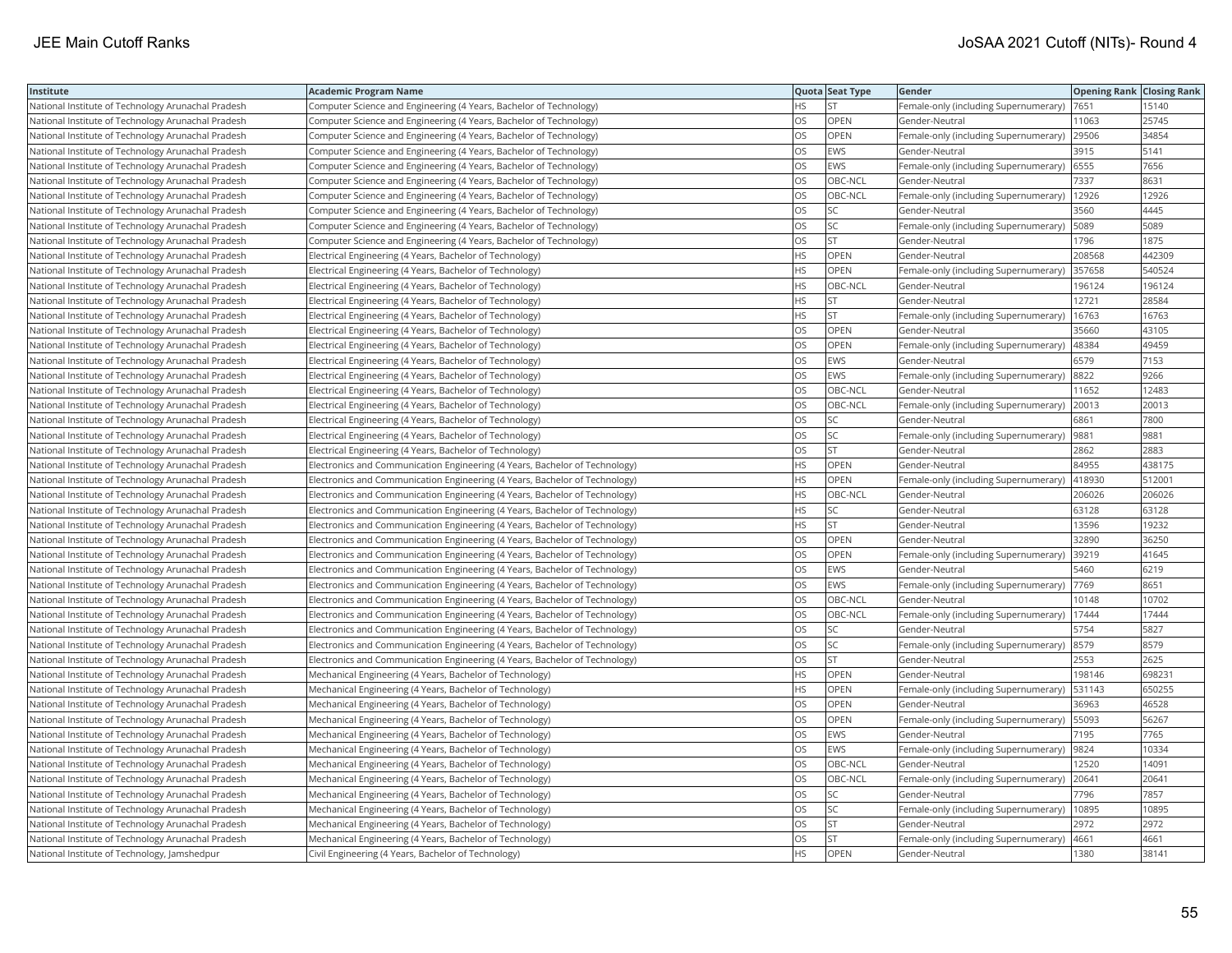| Institute                                    | <b>Academic Program Name</b>                                       |           | Quota Seat Type              | Gender                                        | <b>Opening Rank Closing Rank</b> |       |
|----------------------------------------------|--------------------------------------------------------------------|-----------|------------------------------|-----------------------------------------------|----------------------------------|-------|
| National Institute of Technology, Jamshedpur | Civil Engineering (4 Years, Bachelor of Technology)                | HS        | OPEN                         | Female-only (including Supernumerary)  43113  |                                  | 51319 |
| National Institute of Technology, Jamshedpur | Civil Engineering (4 Years, Bachelor of Technology)                | <b>HS</b> | OPEN (PwD)                   | Gender-Neutral                                | 1531                             | 1531  |
| National Institute of Technology, Jamshedpur | Civil Engineering (4 Years, Bachelor of Technology)                | <b>HS</b> | <b>EWS</b>                   | Gender-Neutral                                | 5907                             | 6898  |
| National Institute of Technology, Jamshedpur | Civil Engineering (4 Years, Bachelor of Technology)                | HS        | <b>EWS</b>                   | Female-only (including Supernumerary)         | 7786                             | 7786  |
| National Institute of Technology, Jamshedpur | Civil Engineering (4 Years, Bachelor of Technology)                | HS.       | OBC-NCL                      | Gender-Neutral                                | 9541                             | 11604 |
| National Institute of Technology, Jamshedpur | Civil Engineering (4 Years, Bachelor of Technology)                | HS        | OBC-NCL                      | Female-only (including Supernumerary)   17722 |                                  | 18651 |
| National Institute of Technology, Jamshedpur | Civil Engineering (4 Years, Bachelor of Technology)                | HS        | SC                           | Gender-Neutral                                | 3721                             | 8053  |
| National Institute of Technology, Jamshedpur | Civil Engineering (4 Years, Bachelor of Technology)                | HS        | SC                           | Female-only (including Supernumerary)         | 13121                            | 13173 |
| National Institute of Technology, Jamshedpur | Civil Engineering (4 Years, Bachelor of Technology)                | HS        | <b>ST</b>                    | Gender-Neutral                                | 2039                             | 2280  |
| National Institute of Technology, Jamshedpur | Civil Engineering (4 Years, Bachelor of Technology)                | <b>HS</b> | ST                           | Female-only (including Supernumerary)         | 2289                             | 2289  |
| National Institute of Technology, Jamshedpur | Civil Engineering (4 Years, Bachelor of Technology)                | OS.       | OPEN                         | Gender-Neutral                                | 24625                            | 33594 |
| National Institute of Technology, Jamshedpur | Civil Engineering (4 Years, Bachelor of Technology)                | OS        | OPEN                         | Female-only (including Supernumerary)         | 42306                            | 46029 |
| National Institute of Technology, Jamshedpur | Civil Engineering (4 Years, Bachelor of Technology)                | OS.       | OPEN (PwD)                   | Gender-Neutral                                | 1361                             | 1361  |
| National Institute of Technology, Jamshedpur | Civil Engineering (4 Years, Bachelor of Technology)                | OS        | <b>EWS</b>                   | Gender-Neutral                                | 5088                             | 5226  |
| National Institute of Technology, Jamshedpur | Civil Engineering (4 Years, Bachelor of Technology)                | OS        | <b>EWS</b>                   | Female-only (including Supernumerary)         | 7222                             | 7222  |
| National Institute of Technology, Jamshedpur | Civil Engineering (4 Years, Bachelor of Technology)                | OS.       | OBC-NCL                      | Gender-Neutral                                | 8306                             | 10085 |
| National Institute of Technology, Jamshedpur | Civil Engineering (4 Years, Bachelor of Technology)                | OS        | OBC-NCL                      | Female-only (including Supernumerary)  15972  |                                  | 17077 |
| National Institute of Technology, Jamshedpur | Civil Engineering (4 Years, Bachelor of Technology)                | OS        | SC                           | Gender-Neutral                                | 3717                             | 6057  |
| National Institute of Technology, Jamshedpur | Civil Engineering (4 Years, Bachelor of Technology)                | OS.       | <b>SC</b>                    | Female-only (including Supernumerary) (6569   |                                  | 7100  |
| National Institute of Technology, Jamshedpur | Civil Engineering (4 Years, Bachelor of Technology)                | OS        | SC (PwD)                     | Gender-Neutral                                | 169                              | 169   |
| National Institute of Technology, Jamshedpur | Civil Engineering (4 Years, Bachelor of Technology)                | OS        | <b>ST</b>                    | Gender-Neutral                                | 1669                             | 2014  |
| National Institute of Technology, Jamshedpur | Civil Engineering (4 Years, Bachelor of Technology)                | OS        | <b>ST</b>                    | Female-only (including Supernumerary) 2617    |                                  | 2617  |
| National Institute of Technology, Jamshedpur | Computer Science and Engineering (4 Years, Bachelor of Technology) | HS        | OPEN                         | Gender-Neutral                                | 3498                             | 9932  |
| National Institute of Technology, Jamshedpur | Computer Science and Engineering (4 Years, Bachelor of Technology) | HS        | OPEN                         | Female-only (including Supernumerary)  3939   |                                  | 18457 |
| National Institute of Technology, Jamshedpur | Computer Science and Engineering (4 Years, Bachelor of Technology) | HS.       | OPEN (PwD)                   | Gender-Neutral                                | 155                              | 155   |
| National Institute of Technology, Jamshedpur | Computer Science and Engineering (4 Years, Bachelor of Technology) | HS.       | OPEN (PwD)                   | Female-only (including Supernumerary)  842    |                                  | 842   |
| National Institute of Technology, Jamshedpur | Computer Science and Engineering (4 Years, Bachelor of Technology) | HS.       | EWS                          | Gender-Neutral                                | 1391                             | 1682  |
| National Institute of Technology, Jamshedpur | Computer Science and Engineering (4 Years, Bachelor of Technology) | HS        | <b>EWS</b>                   | Female-only (including Supernumerary)         | 5033                             | 5033  |
| National Institute of Technology, Jamshedpur | Computer Science and Engineering (4 Years, Bachelor of Technology) | HS        | OBC-NCL                      | Gender-Neutral                                | 1956                             | 3414  |
| National Institute of Technology, Jamshedpur | Computer Science and Engineering (4 Years, Bachelor of Technology) | HS        | OBC-NCL                      | Female-only (including Supernumerary)   4412  |                                  | 4933  |
| National Institute of Technology, Jamshedpur | Computer Science and Engineering (4 Years, Bachelor of Technology) | HS        | OBC-NCL (PwD) Gender-Neutral |                                               | 219                              | 219   |
| National Institute of Technology, Jamshedpur | Computer Science and Engineering (4 Years, Bachelor of Technology) | HS        | SC                           | Gender-Neutral                                | 774                              | 2438  |
| National Institute of Technology, Jamshedpur | Computer Science and Engineering (4 Years, Bachelor of Technology) | HS.       | SC                           | Female-only (including Supernumerary)         | 3592                             | 4707  |
| National Institute of Technology, Jamshedpur | Computer Science and Engineering (4 Years, Bachelor of Technology) | HS        | <b>ST</b>                    | Gender-Neutral                                | 250                              | 404   |
| National Institute of Technology, Jamshedpur | Computer Science and Engineering (4 Years, Bachelor of Technology) | HS.       | <b>ST</b>                    | Female-only (including Supernumerary)  788    |                                  | 1713  |
| National Institute of Technology, Jamshedpur | Computer Science and Engineering (4 Years, Bachelor of Technology) | OS        | <b>OPEN</b>                  | Gender-Neutral                                | 6087                             | 8144  |
| National Institute of Technology, Jamshedpur | Computer Science and Engineering (4 Years, Bachelor of Technology) | OS        | OPEN                         | Female-only (including Supernumerary)   11334 |                                  | 13679 |
| National Institute of Technology, Jamshedpur | Computer Science and Engineering (4 Years, Bachelor of Technology) | OS        | OPEN (PwD)                   | Gender-Neutral                                | 244                              | 244   |
| National Institute of Technology, Jamshedpur | Computer Science and Engineering (4 Years, Bachelor of Technology) | OS        | OPEN (PwD)                   | Female-only (including Supernumerary)  473    |                                  | 473   |
| National Institute of Technology, Jamshedpur | Computer Science and Engineering (4 Years, Bachelor of Technology) | OS        | <b>EWS</b>                   | Gender-Neutral                                | 1025                             | 1122  |
| National Institute of Technology, Jamshedpur | Computer Science and Engineering (4 Years, Bachelor of Technology) | OS        | <b>EWS</b>                   | Female-only (including Supernumerary)         | 2011                             | 2011  |
| National Institute of Technology, Jamshedpur | Computer Science and Engineering (4 Years, Bachelor of Technology) | OS        | EWS (PwD)                    | Gender-Neutral                                | 43                               | 43    |
| National Institute of Technology, Jamshedpur | Computer Science and Engineering (4 Years, Bachelor of Technology) | OS        | OBC-NCL                      | Gender-Neutral                                | 2112                             | 2680  |
| National Institute of Technology, Jamshedpur | Computer Science and Engineering (4 Years, Bachelor of Technology) | OS        | OBC-NCL                      | Female-only (including Supernumerary)         | 5072                             | 5710  |
| National Institute of Technology, Jamshedpur | Computer Science and Engineering (4 Years, Bachelor of Technology) | OS        | OBC-NCL (PwD) Gender-Neutral |                                               | 124                              | 124   |
| National Institute of Technology, Jamshedpur | Computer Science and Engineering (4 Years, Bachelor of Technology) | OS        | SC                           | Gender-Neutral                                | 1022                             | 1862  |
| National Institute of Technology, Jamshedpur | Computer Science and Engineering (4 Years, Bachelor of Technology) | <b>OS</b> | <b>SC</b>                    | Female-only (including Supernumerary)         | 2711                             | 2814  |
| National Institute of Technology, Jamshedpur | Computer Science and Engineering (4 Years, Bachelor of Technology) | OS        | SC (PwD)                     | Gender-Neutral                                | 83                               | 83    |
| National Institute of Technology, Jamshedpur | Computer Science and Engineering (4 Years, Bachelor of Technology) | OS        | <b>ST</b>                    | Gender-Neutral                                | 723                              | 802   |
| National Institute of Technology, Jamshedpur | Computer Science and Engineering (4 Years, Bachelor of Technology) | OS.       | <b>ST</b>                    | Female-only (including Supernumerary)         | 1076                             | 1076  |
| National Institute of Technology, Jamshedpur | Electrical Engineering (4 Years, Bachelor of Technology)           | <b>HS</b> | OPEN                         | Gender-Neutral                                | 10639                            | 22663 |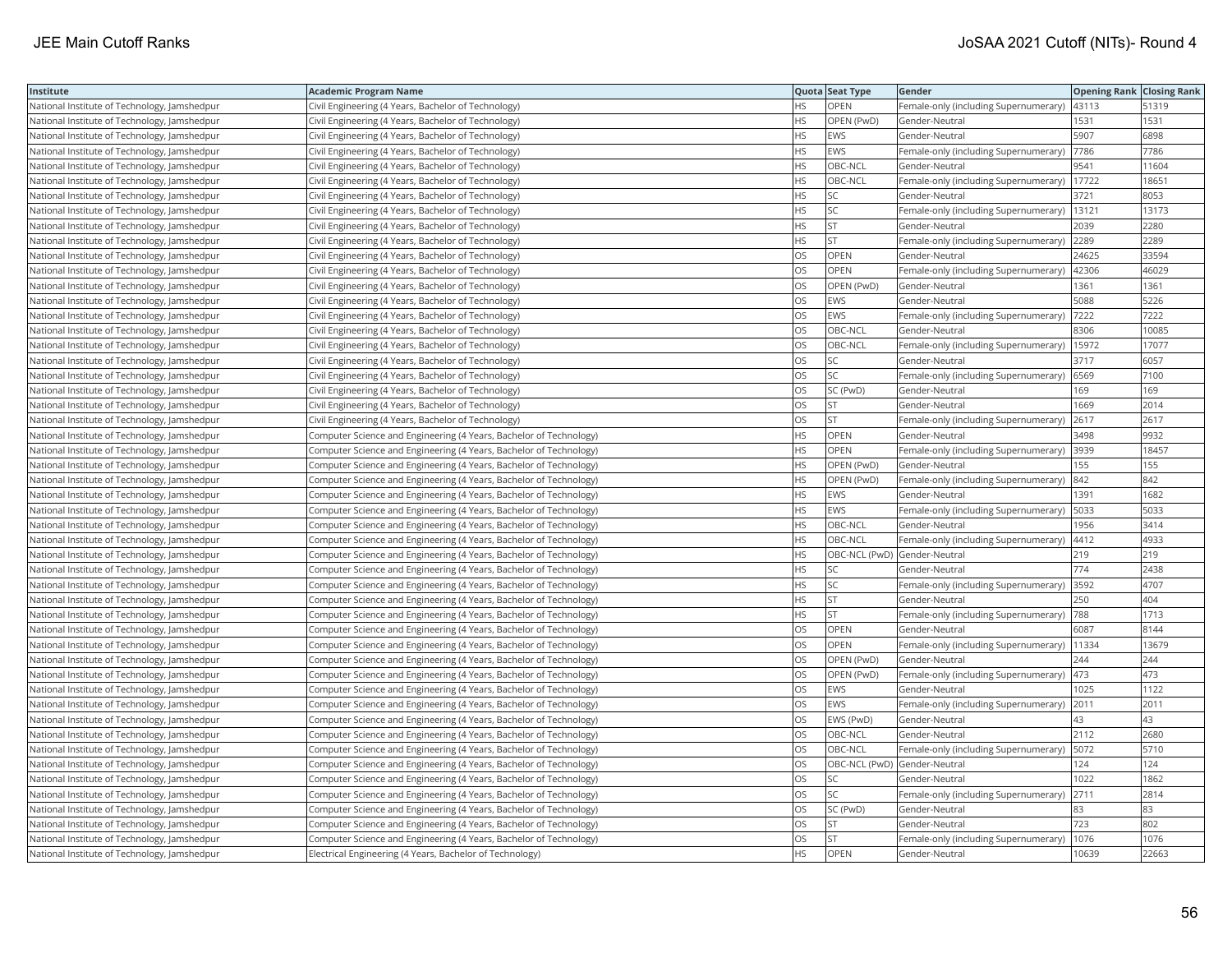| Institute                                    | <b>Academic Program Name</b>                                                |           | Quota Seat Type              | Gender                                        | <b>Opening Rank Closing Rank</b> |       |
|----------------------------------------------|-----------------------------------------------------------------------------|-----------|------------------------------|-----------------------------------------------|----------------------------------|-------|
| National Institute of Technology, Jamshedpur | Electrical Engineering (4 Years, Bachelor of Technology)                    | <b>HS</b> | OPEN                         | Female-only (including Supernumerary) 23175   |                                  | 28703 |
| National Institute of Technology, Jamshedpur | Electrical Engineering (4 Years, Bachelor of Technology)                    | ΗS        | OPEN (PwD)                   | Gender-Neutral                                | 569                              | 1419  |
| National Institute of Technology, Jamshedpur | Electrical Engineering (4 Years, Bachelor of Technology)                    | <b>HS</b> | <b>EWS</b>                   | Gender-Neutral                                | 3417                             | 3557  |
| National Institute of Technology, Jamshedpur | Electrical Engineering (4 Years, Bachelor of Technology)                    | HS        | <b>EWS</b>                   | Female-only (including Supernumerary)         | 5897                             | 5897  |
| National Institute of Technology, Jamshedpur | Electrical Engineering (4 Years, Bachelor of Technology)                    | HS        | OBC-NCL                      | Gender-Neutral                                | 5321                             | 6637  |
| National Institute of Technology, Jamshedpur | Electrical Engineering (4 Years, Bachelor of Technology)                    | HS.       | OBC-NCL                      | Female-only (including Supernumerary)   12733 |                                  | 13500 |
| National Institute of Technology, Jamshedpur | Electrical Engineering (4 Years, Bachelor of Technology)                    | HS        |                              | OBC-NCL (PwD) Gender-Neutral                  | 638                              | 638   |
| National Institute of Technology, Jamshedpur | Electrical Engineering (4 Years, Bachelor of Technology)                    | <b>HS</b> | <b>SC</b>                    | Gender-Neutral                                | 4191                             | 5659  |
| National Institute of Technology, Jamshedpur | Electrical Engineering (4 Years, Bachelor of Technology)                    | HS        | SC                           | Female-only (including Supernumerary)   5227  |                                  | 5227  |
| National Institute of Technology, Jamshedpur | Electrical Engineering (4 Years, Bachelor of Technology)                    | ΗS        | <b>ST</b>                    | Gender-Neutral                                | 1335                             | 1441  |
| National Institute of Technology, Jamshedpur | Electrical Engineering (4 Years, Bachelor of Technology)                    | HS        | ST (PwD)                     | Gender-Neutral                                | 76                               | 76    |
| National Institute of Technology, Jamshedpur | Electrical Engineering (4 Years, Bachelor of Technology)                    | OS        | OPEN                         | Gender-Neutral                                | 13708                            | 18760 |
| National Institute of Technology, Jamshedpur | Electrical Engineering (4 Years, Bachelor of Technology)                    | <b>OS</b> | OPEN                         | Female-only (including Supernumerary)         | 24056                            | 26232 |
| National Institute of Technology, Jamshedpur | Electrical Engineering (4 Years, Bachelor of Technology)                    | OS        | OPEN (PwD)                   | Gender-Neutral                                | 825                              | 867   |
| National Institute of Technology, Jamshedpur | Electrical Engineering (4 Years, Bachelor of Technology)                    | OS        | <b>EWS</b>                   | Gender-Neutral                                | 2793                             | 2829  |
| National Institute of Technology, Jamshedpur | Electrical Engineering (4 Years, Bachelor of Technology)                    | OS        | <b>EWS</b>                   | Female-only (including Supernumerary)   4985  |                                  | 5067  |
| National Institute of Technology, Jamshedpur | Electrical Engineering (4 Years, Bachelor of Technology)                    | OS        | OBC-NCL                      | Gender-Neutral                                | 4129                             | 6185  |
| National Institute of Technology, Jamshedpur | Electrical Engineering (4 Years, Bachelor of Technology)                    | OS        | OBC-NCL                      | Female-only (including Supernumerary)         | 8759                             | 12434 |
| National Institute of Technology, Jamshedpur | Electrical Engineering (4 Years, Bachelor of Technology)                    | OS        | OBC-NCL (PwD) Gender-Neutral |                                               | 321                              | 321   |
| National Institute of Technology, Jamshedpur | Electrical Engineering (4 Years, Bachelor of Technology)                    | OS        | <b>SC</b>                    | Gender-Neutral                                | 3092                             | 4222  |
| National Institute of Technology, Jamshedpur | Electrical Engineering (4 Years, Bachelor of Technology)                    | OS        | <b>SC</b>                    | Female-only (including Supernumerary)         | 5699                             | 5699  |
| National Institute of Technology, Jamshedpur | Electrical Engineering (4 Years, Bachelor of Technology)                    | OS        | <b>ST</b>                    | Gender-Neutral                                | 1590                             | 1946  |
| National Institute of Technology, Jamshedpur | Electronics and Communication Engineering (4 Years, Bachelor of Technology) | HS        | OPEN                         | Gender-Neutral                                | 12543                            | 17392 |
| National Institute of Technology, Jamshedpur | Electronics and Communication Engineering (4 Years, Bachelor of Technology) | HS        | OPEN                         | Female-only (including Supernumerary)   19583 |                                  | 21723 |
| National Institute of Technology, Jamshedpur | Electronics and Communication Engineering (4 Years, Bachelor of Technology) | HS        | OPEN (PwD)                   | Gender-Neutral                                | 523                              | 523   |
| National Institute of Technology, Jamshedpur | Electronics and Communication Engineering (4 Years, Bachelor of Technology) | <b>HS</b> | OPEN (PwD)                   | Female-only (including Supernumerary)         | 1371                             | 1371  |
| National Institute of Technology, Jamshedpur | Electronics and Communication Engineering (4 Years, Bachelor of Technology) | HS        | <b>EWS</b>                   | Gender-Neutral                                | 2474                             | 2693  |
| National Institute of Technology, Jamshedpur | Electronics and Communication Engineering (4 Years, Bachelor of Technology) | HS        | <b>EWS</b>                   | Female-only (including Supernumerary) 4760    |                                  | 5116  |
| National Institute of Technology, Jamshedpur | Electronics and Communication Engineering (4 Years, Bachelor of Technology) | <b>HS</b> | OBC-NCL                      | Gender-Neutral                                | 4316                             | 5255  |
| National Institute of Technology, Jamshedpur | Electronics and Communication Engineering (4 Years, Bachelor of Technology) | HS        | OBC-NCL                      | Female-only (including Supernumerary)   5951  |                                  | 6782  |
| National Institute of Technology, Jamshedpur | Electronics and Communication Engineering (4 Years, Bachelor of Technology) | HS        | OBC-NCL (PwD) Gender-Neutral |                                               | 337                              | 337   |
| National Institute of Technology, Jamshedpur | Electronics and Communication Engineering (4 Years, Bachelor of Technology) | ΗS        | SC                           | Gender-Neutral                                | 2883                             | 3677  |
| National Institute of Technology, Jamshedpur | Electronics and Communication Engineering (4 Years, Bachelor of Technology) | ΗS        | SC                           | Female-only (including Supernumerary)         | 6111                             | 7477  |
| National Institute of Technology, Jamshedpur | Electronics and Communication Engineering (4 Years, Bachelor of Technology) | ΗS        | <b>ST</b>                    | Gender-Neutral                                | 833                              | 1193  |
| National Institute of Technology, Jamshedpur | Electronics and Communication Engineering (4 Years, Bachelor of Technology) | <b>HS</b> | ST                           | Female-only (including Supernumerary)         | 2483                             | 2483  |
| National Institute of Technology, Jamshedpur | Electronics and Communication Engineering (4 Years, Bachelor of Technology) | HS.       | ST (PwD)                     | Gender-Neutral                                | 157                              | 57    |
| National Institute of Technology, Jamshedpur | Electronics and Communication Engineering (4 Years, Bachelor of Technology) | OS        | OPEN                         | Gender-Neutral                                | 9479                             | 13509 |
| National Institute of Technology, Jamshedpur | Electronics and Communication Engineering (4 Years, Bachelor of Technology) | OS.       | OPEN                         | Female-only (including Supernumerary) 20525   |                                  | 21233 |
| National Institute of Technology, Jamshedpur | Electronics and Communication Engineering (4 Years, Bachelor of Technology) | OS        | OPEN (PwD)                   | Gender-Neutral                                | 653                              | 653   |
| National Institute of Technology, Jamshedpur | Electronics and Communication Engineering (4 Years, Bachelor of Technology) | OS        | <b>EWS</b>                   | Gender-Neutral                                | 1802                             | 1855  |
| National Institute of Technology, Jamshedpur | Electronics and Communication Engineering (4 Years, Bachelor of Technology) | OS        | EWS                          | Female-only (including Supernumerary)         | 3373                             | 3373  |
| National Institute of Technology, Jamshedpur | Electronics and Communication Engineering (4 Years, Bachelor of Technology) | OS        | EWS (PwD)                    | Gender-Neutral                                | 81                               | 81    |
| National Institute of Technology, Jamshedpur | Electronics and Communication Engineering (4 Years, Bachelor of Technology) | OS        | OBC-NCL                      | Gender-Neutral                                | 2874                             | 4442  |
| National Institute of Technology, Jamshedpur | Electronics and Communication Engineering (4 Years, Bachelor of Technology) | OS        | OBC-NCL                      | Female-only (including Supernumerary)  7819   |                                  | 8127  |
| National Institute of Technology, Jamshedpur | Electronics and Communication Engineering (4 Years, Bachelor of Technology) | OS        | OBC-NCL (PwD) Gender-Neutral |                                               | 353                              | 353   |
| National Institute of Technology, Jamshedpur | Electronics and Communication Engineering (4 Years, Bachelor of Technology) | OS        | SC                           | Gender-Neutral                                | 2498                             | 3318  |
| National Institute of Technology, Jamshedpur | Electronics and Communication Engineering (4 Years, Bachelor of Technology) | OS        | SC                           | Female-only (including Supernumerary)   4488  |                                  | 4903  |
| National Institute of Technology, Jamshedpur | Electronics and Communication Engineering (4 Years, Bachelor of Technology) | OS        | <b>ST</b>                    | Gender-Neutral                                | 1265                             | 1385  |
| National Institute of Technology, Jamshedpur | Electronics and Communication Engineering (4 Years, Bachelor of Technology) | OS        | <b>ST</b>                    | Female-only (including Supernumerary)         | 1857                             | 1857  |
| National Institute of Technology, Jamshedpur | Mechanical Engineering (4 Years, Bachelor of Technology)                    | <b>HS</b> | OPEN                         | Gender-Neutral                                | 10745                            | 27612 |
| National Institute of Technology, Jamshedpur | Mechanical Engineering (4 Years, Bachelor of Technology)                    | <b>HS</b> | OPEN                         | Female-only (including Supernumerary)         | 32776                            | 42015 |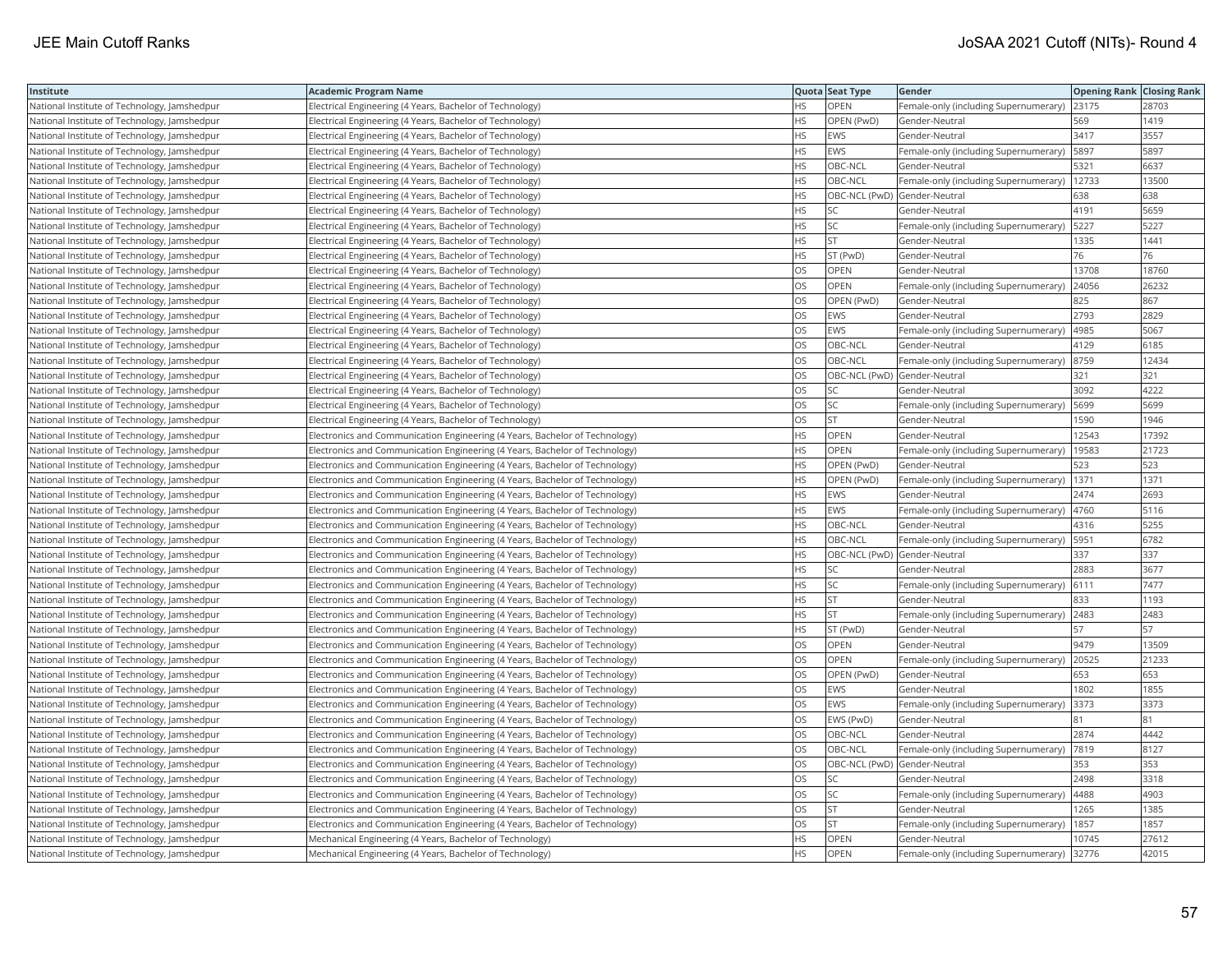| Institute                                    | Academic Program Name                                                     |           | Quota Seat Type              | Gender                                        | <b>Opening Rank Closing Rank</b> |       |
|----------------------------------------------|---------------------------------------------------------------------------|-----------|------------------------------|-----------------------------------------------|----------------------------------|-------|
| National Institute of Technology, Jamshedpur | Mechanical Engineering (4 Years, Bachelor of Technology)                  | HS.       | <b>EWS</b>                   | Gender-Neutral                                | 4083                             | 4897  |
| National Institute of Technology, Jamshedpur | Mechanical Engineering (4 Years, Bachelor of Technology)                  | HS        | EWS                          | Female-only (including Supernumerary)         | 7598                             | 7598  |
| National Institute of Technology, Jamshedpur | Mechanical Engineering (4 Years, Bachelor of Technology)                  | <b>HS</b> | OBC-NCL                      | Gender-Neutral                                | 6685                             | 8617  |
| National Institute of Technology, Jamshedpur | Mechanical Engineering (4 Years, Bachelor of Technology)                  | HS.       | OBC-NCL                      | Female-only (including Supernumerary)         | 13956                            | 17189 |
| National Institute of Technology, Jamshedpur | Mechanical Engineering (4 Years, Bachelor of Technology)                  | HS        | SC                           | Gender-Neutral                                | 5174                             | 7333  |
| National Institute of Technology, Jamshedpur | Mechanical Engineering (4 Years, Bachelor of Technology)                  | HS        | SC                           | Female-only (including Supernumerary)         | 8938                             | 9589  |
| National Institute of Technology, Jamshedpur | Mechanical Engineering (4 Years, Bachelor of Technology)                  | HS        | <b>ST</b>                    | Gender-Neutral                                | 1539                             | 1671  |
| National Institute of Technology, Jamshedpur | Mechanical Engineering (4 Years, Bachelor of Technology)                  | HS.       | <b>ST</b>                    | Female-only (including Supernumerary)         | 2863                             | 2863  |
| National Institute of Technology, Jamshedpur | Mechanical Engineering (4 Years, Bachelor of Technology)                  | OS        | <b>OPEN</b>                  | Gender-Neutral                                | 19133                            | 24507 |
| National Institute of Technology, Jamshedpur | Mechanical Engineering (4 Years, Bachelor of Technology)                  | OS        | OPEN                         | Female-only (including Supernumerary)         | 33823                            | 37751 |
| National Institute of Technology, Jamshedpur | Mechanical Engineering (4 Years, Bachelor of Technology)                  | OS        | OPEN (PwD)                   | Gender-Neutral                                | 1305                             | 1305  |
| National Institute of Technology, Jamshedpur | Mechanical Engineering (4 Years, Bachelor of Technology)                  | OS        | <b>EWS</b>                   | Gender-Neutral                                | 3594                             | 3698  |
| National Institute of Technology, Jamshedpur | Mechanical Engineering (4 Years, Bachelor of Technology)                  | <b>OS</b> | <b>EWS</b>                   | Female-only (including Supernumerary)         | 6333                             | 6333  |
| National Institute of Technology, Jamshedpur | Mechanical Engineering (4 Years, Bachelor of Technology)                  | OS        | OBC-NCL                      | Gender-Neutral                                | 7012                             | 8118  |
| National Institute of Technology, Jamshedpur | Mechanical Engineering (4 Years, Bachelor of Technology)                  | OS        | OBC-NCL                      | Female-only (including Supernumerary)   12998 |                                  | 15000 |
| National Institute of Technology, Jamshedpur | Mechanical Engineering (4 Years, Bachelor of Technology)                  | OS        | OBC-NCL (PwD) Gender-Neutral |                                               | 699                              | 699   |
| National Institute of Technology, Jamshedpur | Mechanical Engineering (4 Years, Bachelor of Technology)                  | <b>OS</b> | <b>SC</b>                    | Gender-Neutral                                | 2654                             | 4997  |
| National Institute of Technology, Jamshedpur | Mechanical Engineering (4 Years, Bachelor of Technology)                  | OS        | SC                           | Female-only (including Supernumerary)         | 5802                             | 6336  |
| National Institute of Technology, Jamshedpur | Mechanical Engineering (4 Years, Bachelor of Technology)                  | OS        | ST.                          | Gender-Neutral                                | 2138                             | 2242  |
| National Institute of Technology, Jamshedpur | Mechanical Engineering (4 Years, Bachelor of Technology)                  | OS.       | <b>ST</b>                    | Female-only (including Supernumerary)         | 2938                             | 2938  |
| National Institute of Technology, Jamshedpur | Metallurgical and Materials Engineering (4 Years, Bachelor of Technology) | <b>HS</b> | <b>OPEN</b>                  | Gender-Neutral                                | 29192                            | 42444 |
| National Institute of Technology, Jamshedpur | Metallurgical and Materials Engineering (4 Years, Bachelor of Technology) | HS        | OPEN                         | Female-only (including Supernumerary)  45200  |                                  | 52885 |
| National Institute of Technology, Jamshedpur | Metallurgical and Materials Engineering (4 Years, Bachelor of Technology) | ΗS        | EWS                          | Gender-Neutral                                | 7163                             | 7225  |
| National Institute of Technology, Jamshedpur | Metallurgical and Materials Engineering (4 Years, Bachelor of Technology) | HS        | EWS                          | Female-only (including Supernumerary)   10162 |                                  | 10162 |
| National Institute of Technology, Jamshedpur | Metallurgical and Materials Engineering (4 Years, Bachelor of Technology) | HS        | OBC-NCL                      | Gender-Neutral                                | 10776                            | 12894 |
| National Institute of Technology, Jamshedpur | Metallurgical and Materials Engineering (4 Years, Bachelor of Technology) | <b>HS</b> | OBC-NCL                      | Female-only (including Supernumerary)         | 15488                            | 18654 |
| National Institute of Technology, Jamshedpur | Metallurgical and Materials Engineering (4 Years, Bachelor of Technology) | HS        | SC                           | Gender-Neutral                                | 6156                             | 8793  |
| National Institute of Technology, Jamshedpur | Metallurgical and Materials Engineering (4 Years, Bachelor of Technology) | HS        | SC                           | Female-only (including Supernumerary)         | 11251                            | 11251 |
| National Institute of Technology, Jamshedpur | Metallurgical and Materials Engineering (4 Years, Bachelor of Technology) | HS.       | lst                          | Gender-Neutral                                | 2379                             | 3186  |
| National Institute of Technology, Jamshedpur | Metallurgical and Materials Engineering (4 Years, Bachelor of Technology) | HS        | <b>ST</b>                    | Female-only (including Supernumerary)   4029  |                                  | 4029  |
| National Institute of Technology, Jamshedpur | Metallurgical and Materials Engineering (4 Years, Bachelor of Technology) | OS        | OPEN                         | Gender-Neutral                                | 23593                            | 39160 |
| National Institute of Technology, Jamshedpur | Metallurgical and Materials Engineering (4 Years, Bachelor of Technology) | OS        | OPEN                         | Female-only (including Supernumerary)         | 45054                            | 49065 |
| National Institute of Technology, Jamshedpur | Metallurgical and Materials Engineering (4 Years, Bachelor of Technology) | OS        | EWS                          | Gender-Neutral                                | 6027                             | 6146  |
| National Institute of Technology, Jamshedpur | Metallurgical and Materials Engineering (4 Years, Bachelor of Technology) | OS        | EWS                          | Female-only (including Supernumerary)         | 7734                             | 7734  |
| National Institute of Technology, Jamshedpur | Metallurgical and Materials Engineering (4 Years, Bachelor of Technology) | OS.       | OBC-NCL                      | Gender-Neutral                                | 11209                            | 12347 |
| National Institute of Technology, Jamshedpur | Metallurgical and Materials Engineering (4 Years, Bachelor of Technology) | <b>OS</b> | OBC-NCL                      | Female-only (including Supernumerary)         | 14744                            | 18084 |
| National Institute of Technology, Jamshedpur | Metallurgical and Materials Engineering (4 Years, Bachelor of Technology) | OS        | SC                           | Gender-Neutral                                | 4884                             | 7510  |
| National Institute of Technology, Jamshedpur | Metallurgical and Materials Engineering (4 Years, Bachelor of Technology) | OS.       | <b>SC</b>                    | Female-only (including Supernumerary)  9167   |                                  | 9167  |
| National Institute of Technology, Jamshedpur | Metallurgical and Materials Engineering (4 Years, Bachelor of Technology) | OS        | <b>ST</b>                    | Gender-Neutral                                | 1868                             | 3204  |
| National Institute of Technology, Jamshedpur | Metallurgical and Materials Engineering (4 Years, Bachelor of Technology) | OS        | <b>ST</b>                    | Female-only (including Supernumerary)         | 3642                             | 3642  |
| National Institute of Technology, Jamshedpur | Production and Industrial Engineering (4 Years, Bachelor of Technology)   | HS.       | OPEN                         | Gender-Neutral                                | 32284                            | 45043 |
| National Institute of Technology, Jamshedpur | Production and Industrial Engineering (4 Years, Bachelor of Technology)   | HS        | OPEN                         | Female-only (including Supernumerary)   42393 |                                  | 52033 |
| National Institute of Technology, Jamshedpur | Production and Industrial Engineering (4 Years, Bachelor of Technology)   | HS        | EWS                          | Gender-Neutral                                | 7337                             | 7451  |
| National Institute of Technology, Jamshedpur | Production and Industrial Engineering (4 Years, Bachelor of Technology)   | <b>HS</b> | <b>EWS</b>                   | Female-only (including Supernumerary)         | 9353                             | 9353  |
| National Institute of Technology, Jamshedpur | Production and Industrial Engineering (4 Years, Bachelor of Technology)   | HS        | OBC-NCL                      | Gender-Neutral                                | 12201                            | 13838 |
| National Institute of Technology, Jamshedpur | Production and Industrial Engineering (4 Years, Bachelor of Technology)   | HS        | OBC-NCL                      | Female-only (including Supernumerary)         | 19663                            | 20470 |
| National Institute of Technology, Jamshedpur | Production and Industrial Engineering (4 Years, Bachelor of Technology)   | HS        | SC                           | Gender-Neutral                                | 8067                             | 8684  |
| National Institute of Technology, Jamshedpur | Production and Industrial Engineering (4 Years, Bachelor of Technology)   | HS        | SC                           | Female-only (including Supernumerary)         | 14276                            | 14276 |
| National Institute of Technology, Jamshedpur | Production and Industrial Engineering (4 Years, Bachelor of Technology)   | HS        | <b>ST</b>                    | Gender-Neutral                                | 3001                             | 3308  |
| National Institute of Technology, Jamshedpur | Production and Industrial Engineering (4 Years, Bachelor of Technology)   | OS        | OPEN                         | Gender-Neutral                                | 32833                            | 39104 |
| National Institute of Technology, Jamshedpur | Production and Industrial Engineering (4 Years, Bachelor of Technology)   | OS        | OPEN                         | Female-only (including Supernumerary)         | 47347                            | 48456 |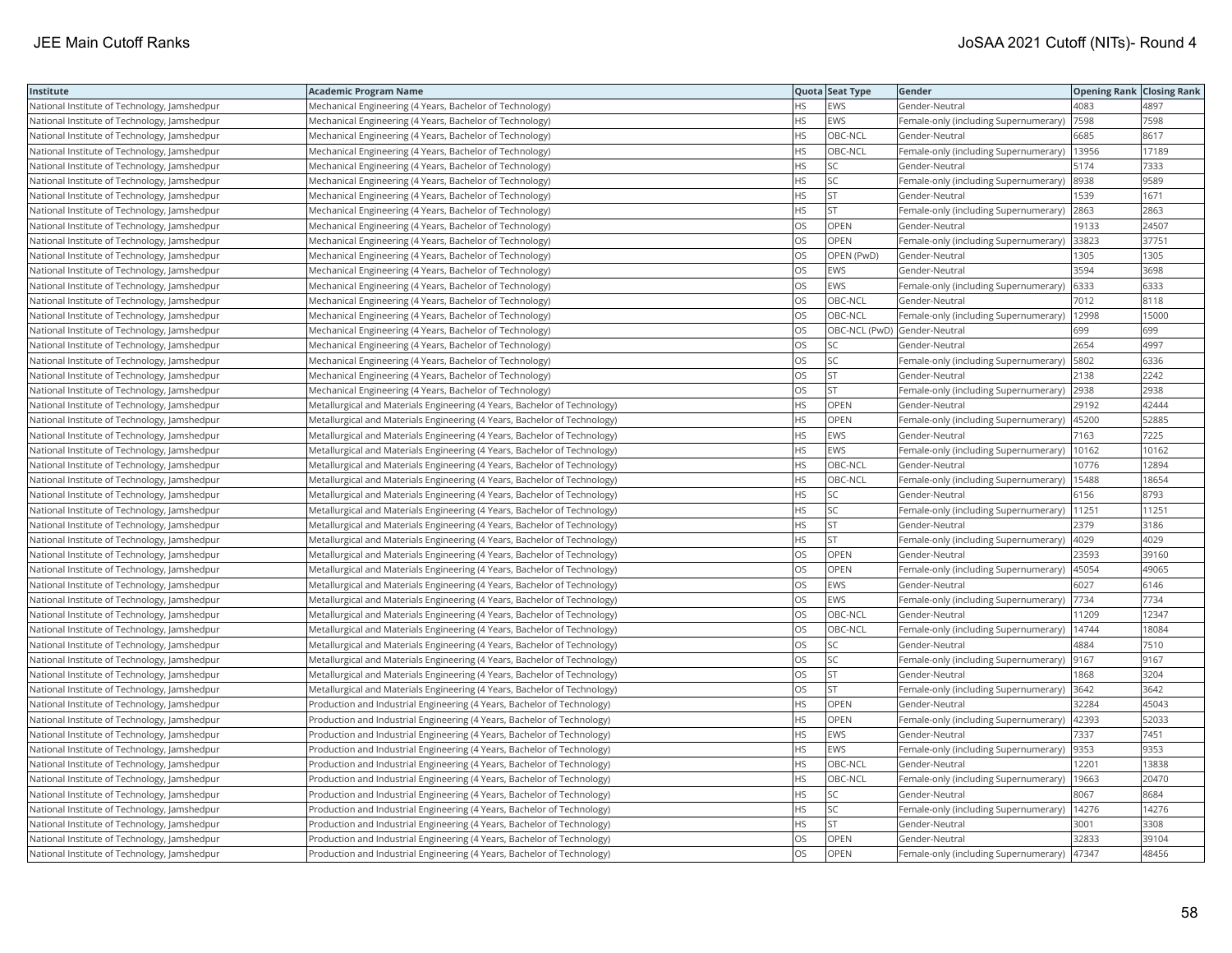| Institute                                     | Academic Program Name                                                   |           | Quota Seat Type              | Gender                                      | <b>Opening Rank Closing Rank</b> |       |
|-----------------------------------------------|-------------------------------------------------------------------------|-----------|------------------------------|---------------------------------------------|----------------------------------|-------|
| National Institute of Technology, Jamshedpur  | Production and Industrial Engineering (4 Years, Bachelor of Technology) | OS.       | EWS                          | Gender-Neutral                              | 5891                             | 5930  |
| National Institute of Technology, Jamshedpur  | Production and Industrial Engineering (4 Years, Bachelor of Technology) | OS        | EWS                          | Female-only (including Supernumerary)       | 8606                             | 8606  |
| National Institute of Technology, Jamshedpur  | Production and Industrial Engineering (4 Years, Bachelor of Technology) | OS        | OBC-NCL                      | Gender-Neutral                              | 11041                            | 12182 |
| National Institute of Technology, Jamshedpur  | Production and Industrial Engineering (4 Years, Bachelor of Technology) | OS.       | OBC-NCL                      | Female-only (including Supernumerary)       | 17502                            | 19599 |
| National Institute of Technology, Jamshedpur  | Production and Industrial Engineering (4 Years, Bachelor of Technology) | OS        | SC                           | Gender-Neutral                              | 6758                             | 7010  |
| National Institute of Technology, Jamshedpur  | Production and Industrial Engineering (4 Years, Bachelor of Technology) | OS        | SC                           | Female-only (including Supernumerary)  9164 |                                  | 9164  |
| National Institute of Technology, Jamshedpur  | Production and Industrial Engineering (4 Years, Bachelor of Technology) | OS.       | <b>ST</b>                    | Gender-Neutral                              | 2959                             | 3300  |
| National Institute of Technology, Kurukshetra | Civil Engineering (4 Years, Bachelor of Technology)                     | HS        | OPEN                         | Gender-Neutral                              | 21007                            | 39868 |
| National Institute of Technology, Kurukshetra | Civil Engineering (4 Years, Bachelor of Technology)                     | <b>HS</b> | OPEN                         | Female-only (including Supernumerary)       | 33198                            | 46228 |
| National Institute of Technology, Kurukshetra | Civil Engineering (4 Years, Bachelor of Technology)                     | HS        | OPEN (PwD)                   | Gender-Neutral                              | 689                              | 689   |
| National Institute of Technology, Kurukshetra | Civil Engineering (4 Years, Bachelor of Technology)                     | HS        | EWS                          | Gender-Neutral                              | 6016                             | 6948  |
| National Institute of Technology, Kurukshetra | Civil Engineering (4 Years, Bachelor of Technology)                     | HS        | EWS                          | Female-only (including Supernumerary)       | 7182                             | 7182  |
| National Institute of Technology, Kurukshetra | Civil Engineering (4 Years, Bachelor of Technology)                     | HS        | OBC-NCL                      | Gender-Neutral                              | 10469                            | 15339 |
| National Institute of Technology, Kurukshetra | Civil Engineering (4 Years, Bachelor of Technology)                     | HS        | OBC-NCL                      | Female-only (including Supernumerary)       | 17057                            | 18614 |
| National Institute of Technology, Kurukshetra | Civil Engineering (4 Years, Bachelor of Technology)                     | HS        | <b>SC</b>                    | Gender-Neutral                              | 2321                             | 6443  |
| National Institute of Technology, Kurukshetra | Civil Engineering (4 Years, Bachelor of Technology)                     | ΗS        | SC                           | Female-only (including Supernumerary)       | 9835                             | 12053 |
| National Institute of Technology, Kurukshetra | Civil Engineering (4 Years, Bachelor of Technology)                     | HS.       | <b>ST</b>                    | Gender-Neutral                              | 6139                             | 6139  |
| National Institute of Technology, Kurukshetra | Civil Engineering (4 Years, Bachelor of Technology)                     | HS        | <b>ST</b>                    | Female-only (including Supernumerary)       | 15947                            | 15947 |
| National Institute of Technology, Kurukshetra | Civil Engineering (4 Years, Bachelor of Technology)                     | OS.       | <b>OPEN</b>                  | Gender-Neutral                              | 18693                            | 30052 |
| National Institute of Technology, Kurukshetra | Civil Engineering (4 Years, Bachelor of Technology)                     | OS        | <b>OPEN</b>                  | Female-only (including Supernumerary)       | 30268                            | 39906 |
| National Institute of Technology, Kurukshetra | Civil Engineering (4 Years, Bachelor of Technology)                     | OS        | OPEN (PwD)                   | Gender-Neutral                              | 1136                             | 1216  |
| National Institute of Technology, Kurukshetra | Civil Engineering (4 Years, Bachelor of Technology)                     | OS        | EWS                          | Gender-Neutral                              | 4588                             | 4857  |
| National Institute of Technology, Kurukshetra | Civil Engineering (4 Years, Bachelor of Technology)                     | OS        | EWS                          | Female-only (including Supernumerary)       | 6780                             | 6806  |
| National Institute of Technology, Kurukshetra | Civil Engineering (4 Years, Bachelor of Technology)                     | OS        | OBC-NCL                      | Gender-Neutral                              | 7659                             | 9725  |
| National Institute of Technology, Kurukshetra | Civil Engineering (4 Years, Bachelor of Technology)                     | OS        | OBC-NCL                      | Female-only (including Supernumerary)       | 13896                            | 17507 |
| National Institute of Technology, Kurukshetra | Civil Engineering (4 Years, Bachelor of Technology)                     | OS        | OBC-NCL (PwD) Gender-Neutral |                                             | 479                              | 479   |
| National Institute of Technology, Kurukshetra | Civil Engineering (4 Years, Bachelor of Technology)                     | <b>OS</b> | <b>SC</b>                    | Gender-Neutral                              | 2873                             | 4949  |
| National Institute of Technology, Kurukshetra | Civil Engineering (4 Years, Bachelor of Technology)                     | OS        | SC                           | Female-only (including Supernumerary)       | 6065                             | 6499  |
| National Institute of Technology, Kurukshetra | Civil Engineering (4 Years, Bachelor of Technology)                     | OS        | <b>ST</b>                    | Gender-Neutral                              | 638                              | 787   |
| National Institute of Technology, Kurukshetra | Civil Engineering (4 Years, Bachelor of Technology)                     | OS        | <b>ST</b>                    | Female-only (including Supernumerary) 2023  |                                  | 2023  |
| National Institute of Technology, Kurukshetra | Civil Engineering (4 Years, Bachelor of Technology)                     | OS        | ST (PwD)                     | Gender-Neutral                              | 45                               | 45    |
| National Institute of Technology, Kurukshetra | Computer Engineering (4 Years, Bachelor of Technology)                  | HS.       | <b>OPEN</b>                  | Gender-Neutral                              | 624                              | 6001  |
| National Institute of Technology, Kurukshetra | Computer Engineering (4 Years, Bachelor of Technology)                  | HS        | OPEN                         | Female-only (including Supernumerary)       | 1830                             | 11360 |
| National Institute of Technology, Kurukshetra | Computer Engineering (4 Years, Bachelor of Technology)                  | HS.       | OPEN (PwD)                   | Gender-Neutral                              | 171                              | 364   |
| National Institute of Technology, Kurukshetra | Computer Engineering (4 Years, Bachelor of Technology)                  | HS.       | OPEN (PwD)                   | Female-only (including Supernumerary)       | 190                              | 190   |
| National Institute of Technology, Kurukshetra | Computer Engineering (4 Years, Bachelor of Technology)                  | HS        | EWS                          | Gender-Neutral                              | 822                              | 1157  |
| National Institute of Technology, Kurukshetra | Computer Engineering (4 Years, Bachelor of Technology)                  | HS.       | EWS                          | Female-only (including Supernumerary) 2709  |                                  | 3190  |
| National Institute of Technology, Kurukshetra | Computer Engineering (4 Years, Bachelor of Technology)                  | HS.       | OBC-NCL                      | Gender-Neutral                              | 1212                             | 3723  |
| National Institute of Technology, Kurukshetra | Computer Engineering (4 Years, Bachelor of Technology)                  | HS        | OBC-NCL                      | Female-only (including Supernumerary)       | 2991                             | 6838  |
| National Institute of Technology, Kurukshetra | Computer Engineering (4 Years, Bachelor of Technology)                  | HS.       | OBC-NCL (PwD) Gender-Neutral |                                             | 378                              | 378   |
| National Institute of Technology, Kurukshetra | Computer Engineering (4 Years, Bachelor of Technology)                  | HS        | SC                           | Gender-Neutral                              | 895                              | 1886  |
| National Institute of Technology, Kurukshetra | Computer Engineering (4 Years, Bachelor of Technology)                  | <b>HS</b> | SC                           | Female-only (including Supernumerary) 3214  |                                  | 4431  |
| National Institute of Technology, Kurukshetra | Computer Engineering (4 Years, Bachelor of Technology)                  | HS        | <b>ST</b>                    | Gender-Neutral                              | 1191                             | 6372  |
| National Institute of Technology, Kurukshetra | Computer Engineering (4 Years, Bachelor of Technology)                  | HS.       | <b>ST</b>                    | Female-only (including Supernumerary)       | 4710                             | 6506  |
| National Institute of Technology, Kurukshetra | Computer Engineering (4 Years, Bachelor of Technology)                  | OS        | OPEN                         | Gender-Neutral                              | 1431                             | 5380  |
| National Institute of Technology, Kurukshetra | Computer Engineering (4 Years, Bachelor of Technology)                  | OS        | <b>OPEN</b>                  | Female-only (including Supernumerary)  7859 |                                  | 10380 |
| National Institute of Technology, Kurukshetra | Computer Engineering (4 Years, Bachelor of Technology)                  | OS        | OPEN (PwD)                   | Gender-Neutral                              | 150                              | 192   |
| National Institute of Technology, Kurukshetra | Computer Engineering (4 Years, Bachelor of Technology)                  | OS        | <b>EWS</b>                   | Gender-Neutral                              | 651                              | 819   |
| National Institute of Technology, Kurukshetra | Computer Engineering (4 Years, Bachelor of Technology)                  | OS        | EWS                          | Female-only (including Supernumerary)       | 1912                             | 1918  |
| National Institute of Technology, Kurukshetra | Computer Engineering (4 Years, Bachelor of Technology)                  | OS.       | OBC-NCL                      | Gender-Neutral                              | 1412                             | 2269  |
| National Institute of Technology, Kurukshetra | Computer Engineering (4 Years, Bachelor of Technology)                  | <b>OS</b> | OBC-NCL                      | Female-only (including Supernumerary) 3625  |                                  | 4180  |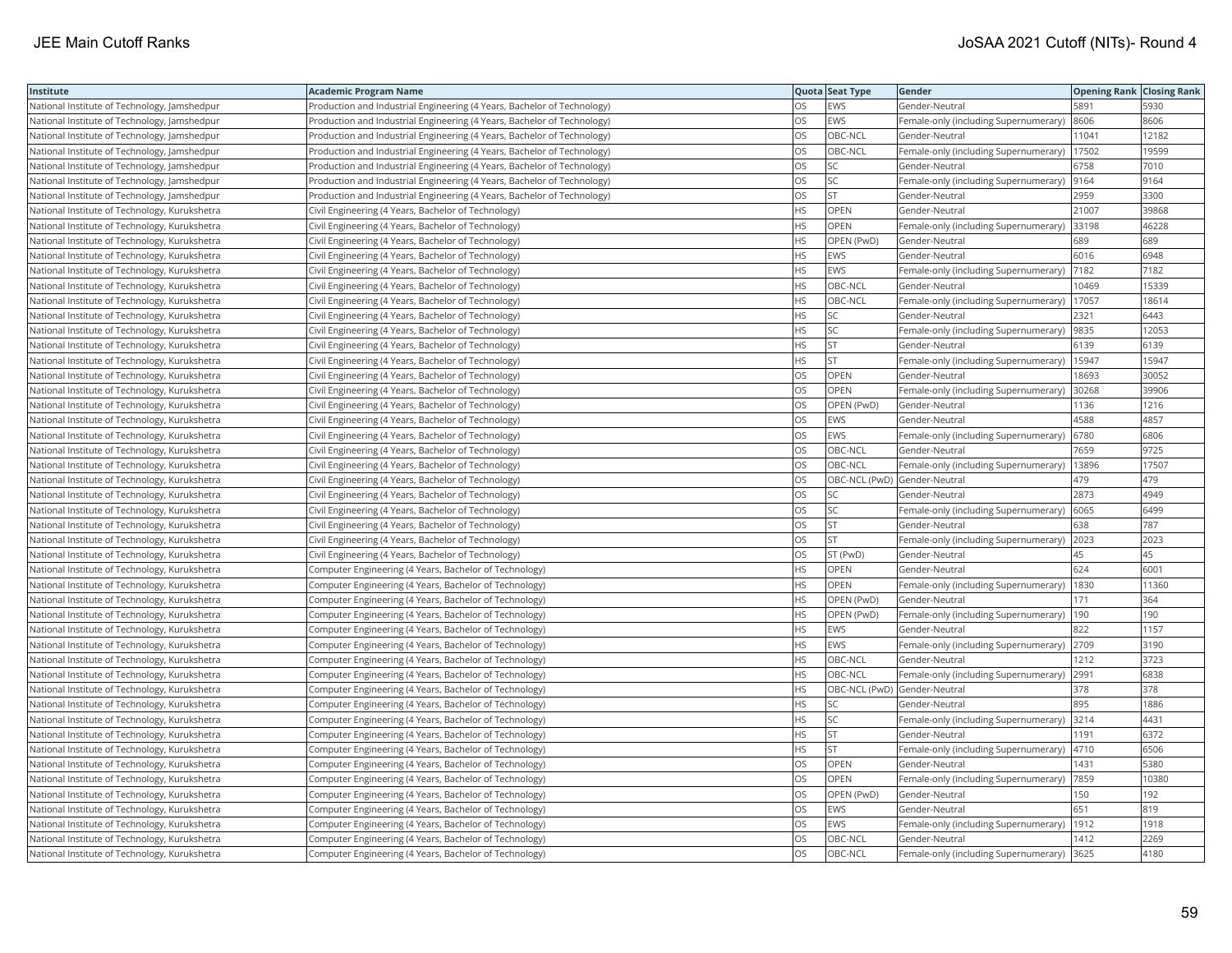| Institute                                     | Academic Program Name                                                        |           | Quota Seat Type              | Gender                                        | <b>Opening Rank Closing Rank</b> |       |
|-----------------------------------------------|------------------------------------------------------------------------------|-----------|------------------------------|-----------------------------------------------|----------------------------------|-------|
| National Institute of Technology, Kurukshetra | Computer Engineering (4 Years, Bachelor of Technology)                       | OS        | OBC-NCL (PwD) Gender-Neutral |                                               | 101                              | 116   |
| National Institute of Technology, Kurukshetra | Computer Engineering (4 Years, Bachelor of Technology)                       | OS.       | <b>SC</b>                    | Gender-Neutral                                | 808                              | 1465  |
| National Institute of Technology, Kurukshetra | Computer Engineering (4 Years, Bachelor of Technology)                       | OS        | SC                           | Female-only (including Supernumerary)         | 2582                             | 2839  |
| National Institute of Technology, Kurukshetra | Computer Engineering (4 Years, Bachelor of Technology)                       | OS        | SC (PwD)                     | Gender-Neutral                                | 95                               | 95    |
| National Institute of Technology, Kurukshetra | Computer Engineering (4 Years, Bachelor of Technology)                       | OS.       | <b>ST</b>                    | Gender-Neutral                                | 397                              | 632   |
| National Institute of Technology, Kurukshetra | Computer Engineering (4 Years, Bachelor of Technology)                       | OS        | <b>ST</b>                    | Female-only (including Supernumerary)  732    |                                  | 748   |
| National Institute of Technology, Kurukshetra | Electrical Engineering (4 Years, Bachelor of Technology)                     | HS        | OPEN                         | Gender-Neutral                                | 9783                             | 19142 |
| National Institute of Technology, Kurukshetra | Electrical Engineering (4 Years, Bachelor of Technology)                     | HS.       | <b>OPEN</b>                  | Female-only (including Supernumerary) 22600   |                                  | 30139 |
| National Institute of Technology, Kurukshetra | Electrical Engineering (4 Years, Bachelor of Technology)                     | HS        | OPEN (PwD)                   | Gender-Neutral                                | 541                              | 541   |
| National Institute of Technology, Kurukshetra | Electrical Engineering (4 Years, Bachelor of Technology)                     | HS.       | <b>EWS</b>                   | Gender-Neutral                                | 2847                             | 3351  |
| National Institute of Technology, Kurukshetra | Electrical Engineering (4 Years, Bachelor of Technology)                     | HS.       | <b>EWS</b>                   | Female-only (including Supernumerary)         | 5066                             | 5066  |
| National Institute of Technology, Kurukshetra | Electrical Engineering (4 Years, Bachelor of Technology)                     | <b>HS</b> | OBC-NCL                      | Gender-Neutral                                | 6790                             | 9560  |
| National Institute of Technology, Kurukshetra | Electrical Engineering (4 Years, Bachelor of Technology)                     | HS.       | OBC-NCL                      | Female-only (including Supernumerary)         | 12504                            | 14525 |
| National Institute of Technology, Kurukshetra | Electrical Engineering (4 Years, Bachelor of Technology)                     | HS.       | SC                           | Gender-Neutral                                | 3591                             | 4959  |
| National Institute of Technology, Kurukshetra | Electrical Engineering (4 Years, Bachelor of Technology)                     | HS        | SC                           | Female-only (including Supernumerary) 6583    |                                  | 6756  |
| National Institute of Technology, Kurukshetra | Electrical Engineering (4 Years, Bachelor of Technology)                     | ΗS        | <b>ST</b>                    | Gender-Neutral                                | 5763                             | 23356 |
| National Institute of Technology, Kurukshetra | Electrical Engineering (4 Years, Bachelor of Technology)                     | HS        | <b>ST</b>                    | Female-only (including Supernumerary)         | 5031                             | 5031  |
| National Institute of Technology, Kurukshetra | Electrical Engineering (4 Years, Bachelor of Technology)                     | OS        | OPEN                         | Gender-Neutral                                | 11917                            | 14989 |
| National Institute of Technology, Kurukshetra | Electrical Engineering (4 Years, Bachelor of Technology)                     | OS.       | <b>OPEN</b>                  | Female-only (including Supernumerary)         | 18893                            | 21850 |
| National Institute of Technology, Kurukshetra | Electrical Engineering (4 Years, Bachelor of Technology)                     | <b>OS</b> | OPEN (PwD)                   | Gender-Neutral                                | 256                              | 770   |
| National Institute of Technology, Kurukshetra | Electrical Engineering (4 Years, Bachelor of Technology)                     | OS        | <b>EWS</b>                   | Gender-Neutral                                | 2450                             | 2628  |
| National Institute of Technology, Kurukshetra | Electrical Engineering (4 Years, Bachelor of Technology)                     | OS        | <b>EWS</b>                   | Female-only (including Supernumerary)  3470   |                                  | 3689  |
| National Institute of Technology, Kurukshetra | Electrical Engineering (4 Years, Bachelor of Technology)                     | OS        | OBC-NCL                      | Gender-Neutral                                | 4688                             | 5703  |
| National Institute of Technology, Kurukshetra | Electrical Engineering (4 Years, Bachelor of Technology)                     | OS        | OBC-NCL                      | Female-only (including Supernumerary)  8100   |                                  | 9975  |
| National Institute of Technology, Kurukshetra | Electrical Engineering (4 Years, Bachelor of Technology)                     | OS        |                              | OBC-NCL (PwD) Gender-Neutral                  | 274                              | 274   |
| National Institute of Technology, Kurukshetra | Electrical Engineering (4 Years, Bachelor of Technology)                     | OS        | SC                           | Gender-Neutral                                | 2759                             | 3543  |
| National Institute of Technology, Kurukshetra | Electrical Engineering (4 Years, Bachelor of Technology)                     | OS        | SC                           | Female-only (including Supernumerary)         | 4338                             | 4841  |
| National Institute of Technology, Kurukshetra | Electrical Engineering (4 Years, Bachelor of Technology)                     | OS.       | <b>ST</b>                    | Gender-Neutral                                | 934                              | 1229  |
| National Institute of Technology, Kurukshetra | Electrical Engineering (4 Years, Bachelor of Technology)                     | OS        | <b>ST</b>                    | Female-only (including Supernumerary)         | 1853                             | 1853  |
| National Institute of Technology, Kurukshetra | Electronics and Communication Engineering (4 Years, Bachelor of Technology)  | HS.       | OPEN                         | Gender-Neutral                                | 7191                             | 14138 |
| National Institute of Technology, Kurukshetra | Electronics and Communication Engineering (4 Years, Bachelor of Technology)  | HS.       | OPEN                         | Female-only (including Supernumerary)   16358 |                                  | 21637 |
| National Institute of Technology, Kurukshetra | Electronics and Communication Engineering (4 Years, Bachelor of Technology)  | HS        | OPEN (PwD)                   | Gender-Neutral                                | 536                              | 536   |
| National Institute of Technology, Kurukshetra | Electronics and Communication Engineering (4 Years, Bachelor of Technology)  | HS.       | <b>EWS</b>                   | Gender-Neutral                                | 1977                             | 2385  |
| National Institute of Technology, Kurukshetra | Electronics and Communication Engineering (4 Years, Bachelor of Technology)  | HS        | <b>EWS</b>                   | Female-only (including Supernumerary)         | 4201                             | 4201  |
| National Institute of Technology, Kurukshetra | Electronics and Communication Engineering (4 Years, Bachelor of Technology)  | HS.       | OBC-NCL                      | Gender-Neutral                                | 3917                             | 6646  |
| National Institute of Technology, Kurukshetra | Electronics and Communication Engineering (4 Years, Bachelor of Technology)  | <b>HS</b> | OBC-NCL                      | Female-only (including Supernumerary)         | 10137                            | 11954 |
| National Institute of Technology, Kurukshetra | Electronics and Communication Engineering (4 Years, Bachelor of Technology)  | HS        | SC                           | Gender-Neutral                                | 2471                             | 3312  |
| National Institute of Technology, Kurukshetra | Electronics and Communication Engineering (4 Years, Bachelor of Technology)  | HS        | SC                           | Female-only (including Supernumerary) 6016    |                                  | 6181  |
| National Institute of Technology, Kurukshetra | Electronics and Communication Engineering (4 Years, Bachelor of Technology)  | HS        | <b>ST</b>                    | Gender-Neutral                                | 7877                             | 17533 |
| National Institute of Technology, Kurukshetra | Electronics and Communication Engineering (4 Years, Bachelor of Technology)  | <b>OS</b> | OPEN                         | Gender-Neutral                                | 8077                             | 11294 |
| National Institute of Technology, Kurukshetra | Electronics and Communication Engineering (4 Years, Bachelor of Technology)  | OS        | OPEN                         | Female-only (including Supernumerary)         | 11623                            | 15670 |
| National Institute of Technology, Kurukshetra | Electronics and Communication Engineering (4 Years, Bachelor of Technology)  | OS        | OPEN (PwD)                   | Gender-Neutral                                | 401                              | 401   |
| National Institute of Technology, Kurukshetra | Electronics and Communication Engineering (4 Years, Bachelor of Technology)  | OS        | <b>EWS</b>                   | Gender-Neutral                                | 1492                             | 1551  |
| National Institute of Technology, Kurukshetra | Electronics and Communication Engineering (4 Years, Bachelor of Technology)  | OS.       | <b>EWS</b>                   | Female-only (including Supernumerary)  3044   |                                  | 3159  |
| National Institute of Technology, Kurukshetra | Electronics and Communication Engineering (4 Years, Bachelor of Technology)  | OS        | OBC-NCL                      | Gender-Neutral                                | 3567                             | 3995  |
| National Institute of Technology, Kurukshetra | [Electronics and Communication Engineering (4 Years, Bachelor of Technology) | OS        | OBC-NCL                      | Female-only (including Supernumerary)   5610  |                                  | 7787  |
| National Institute of Technology, Kurukshetra | Electronics and Communication Engineering (4 Years, Bachelor of Technology)  | OS.       | OBC-NCL (PwD) Gender-Neutral |                                               | 167                              | 167   |
| National Institute of Technology, Kurukshetra | Electronics and Communication Engineering (4 Years, Bachelor of Technology)  | OS        | <b>SC</b>                    | Gender-Neutral                                | 2255                             | 2659  |
| National Institute of Technology, Kurukshetra | Electronics and Communication Engineering (4 Years, Bachelor of Technology)  | OS        | SC                           | Female-only (including Supernumerary)         | 3438                             | 3825  |
| National Institute of Technology, Kurukshetra | Electronics and Communication Engineering (4 Years, Bachelor of Technology)  | OS        | <b>ST</b>                    | Gender-Neutral                                | 938                              | 1103  |
| National Institute of Technology, Kurukshetra | Electronics and Communication Engineering (4 Years, Bachelor of Technology)  | OS        | İst                          | Female-only (including Supernumerary)   1615  |                                  | 1615  |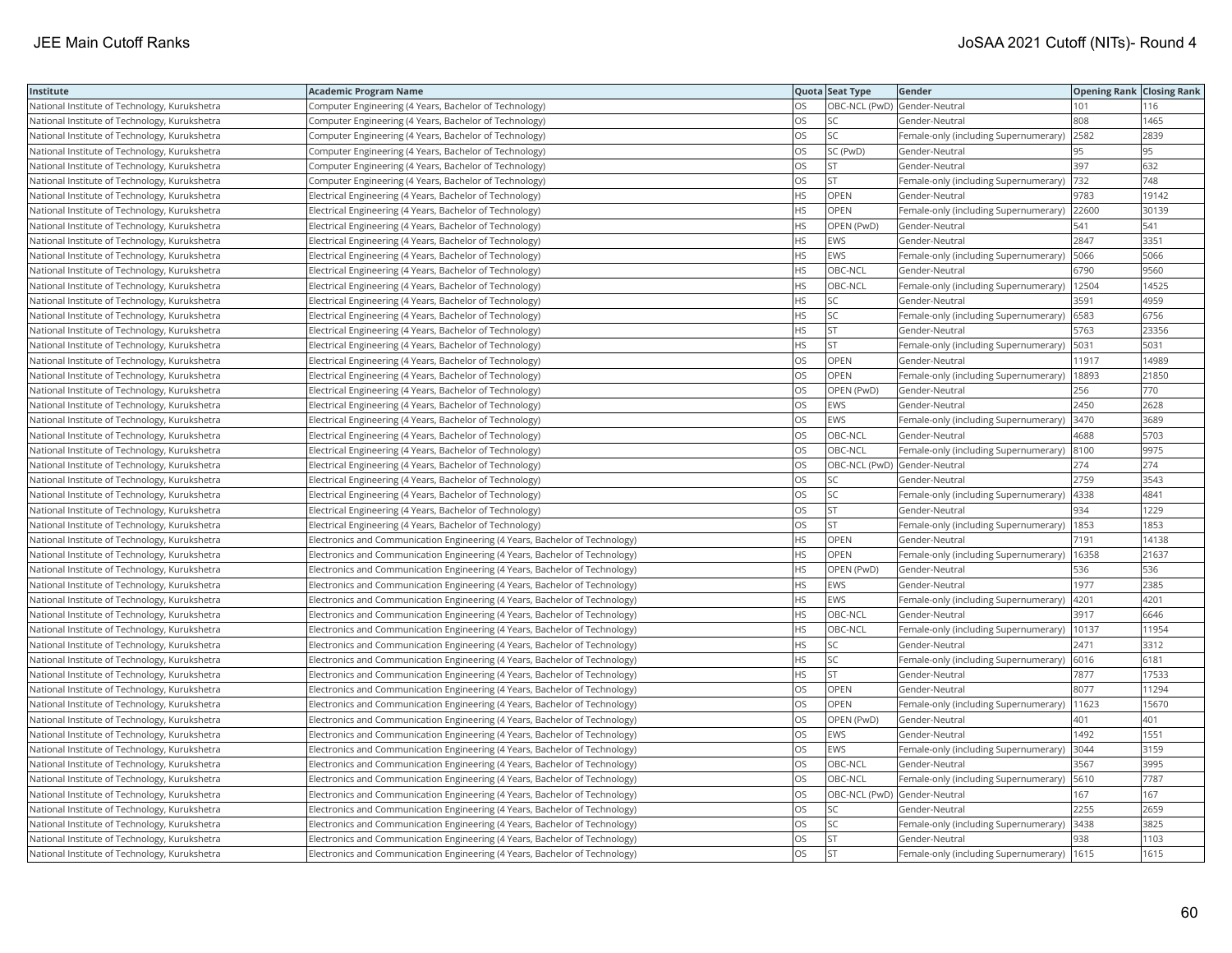| Institute                                     | Academic Program Name                                                   |           | Quota Seat Type              | Gender                                        | <b>Opening Rank Closing Rank</b> |       |
|-----------------------------------------------|-------------------------------------------------------------------------|-----------|------------------------------|-----------------------------------------------|----------------------------------|-------|
| National Institute of Technology, Kurukshetra | Information Technology (4 Years, Bachelor of Technology)                | HS.       | OPEN                         | Gender-Neutral                                | 6110                             | 9553  |
| National Institute of Technology, Kurukshetra | Information Technology (4 Years, Bachelor of Technology)                | ΗS        | OPEN                         | Female-only (including Supernumerary)         | 11691                            | 14244 |
| National Institute of Technology, Kurukshetra | Information Technology (4 Years, Bachelor of Technology)                | HS.       | OPEN (PwD)                   | Gender-Neutral                                | 419                              | 419   |
| National Institute of Technology, Kurukshetra | Information Technology (4 Years, Bachelor of Technology)                | HS.       | OPEN (PwD)                   | Female-only (including Supernumerary)         | 665                              | 665   |
| National Institute of Technology, Kurukshetra | Information Technology (4 Years, Bachelor of Technology)                | HS        | EWS                          | Gender-Neutral                                | 1246                             | 1683  |
| National Institute of Technology, Kurukshetra | Information Technology (4 Years, Bachelor of Technology)                | HS.       | <b>EWS</b>                   | Female-only (including Supernumerary)         | 3786                             | 3786  |
| National Institute of Technology, Kurukshetra | Information Technology (4 Years, Bachelor of Technology)                | HS.       | OBC-NCL                      | Gender-Neutral                                | 3731                             | 5127  |
| National Institute of Technology, Kurukshetra | Information Technology (4 Years, Bachelor of Technology)                | HS.       | OBC-NCL                      | Female-only (including Supernumerary)         | 7376                             | 8515  |
| National Institute of Technology, Kurukshetra | Information Technology (4 Years, Bachelor of Technology)                | HS        | SC                           | Gender-Neutral                                | 1972                             | 2427  |
| National Institute of Technology, Kurukshetra | Information Technology (4 Years, Bachelor of Technology)                | HS        | SC                           | Female-only (including Supernumerary)         | 5345                             | 5632  |
| National Institute of Technology, Kurukshetra | Information Technology (4 Years, Bachelor of Technology)                | <b>HS</b> | <b>ST</b>                    | Gender-Neutral                                | 9057                             | 15292 |
| National Institute of Technology, Kurukshetra | Information Technology (4 Years, Bachelor of Technology)                | HS        | <b>ST</b>                    | Female-only (including Supernumerary)         | 13728                            | 13728 |
| National Institute of Technology, Kurukshetra | Information Technology (4 Years, Bachelor of Technology)                | <b>OS</b> | OPEN                         | Gender-Neutral                                | 5230                             | 6570  |
| National Institute of Technology, Kurukshetra | Information Technology (4 Years, Bachelor of Technology)                | OS        | <b>OPEN</b>                  | Female-only (including Supernumerary)         | 9804                             | 11455 |
| National Institute of Technology, Kurukshetra | Information Technology (4 Years, Bachelor of Technology)                | OS        | OPEN (PwD)                   | Gender-Neutral                                | 200                              | 200   |
| National Institute of Technology, Kurukshetra | Information Technology (4 Years, Bachelor of Technology)                | OS        | <b>EWS</b>                   | Gender-Neutral                                | 824                              | 870   |
| National Institute of Technology, Kurukshetra | Information Technology (4 Years, Bachelor of Technology)                | <b>OS</b> | <b>EWS</b>                   | Female-only (including Supernumerary)         | 1979                             | 2110  |
| National Institute of Technology, Kurukshetra | Information Technology (4 Years, Bachelor of Technology)                | OS        | OBC-NCL                      | Gender-Neutral                                | 2257                             | 2519  |
| National Institute of Technology, Kurukshetra | Information Technology (4 Years, Bachelor of Technology)                | OS        | OBC-NCL                      | Female-only (including Supernumerary)         | 5082                             | 5309  |
| National Institute of Technology, Kurukshetra | Information Technology (4 Years, Bachelor of Technology)                | OS.       | OBC-NCL (PwD) Gender-Neutral |                                               | 134                              | 134   |
| National Institute of Technology, Kurukshetra | Information Technology (4 Years, Bachelor of Technology)                | OS.       | <b>SC</b>                    | Gender-Neutral                                | 1514                             | 1832  |
| National Institute of Technology, Kurukshetra | Information Technology (4 Years, Bachelor of Technology)                | OS        | <b>SC</b>                    | Female-only (including Supernumerary)         | 2307                             | 3086  |
| National Institute of Technology, Kurukshetra | Information Technology (4 Years, Bachelor of Technology)                | OS        | ST                           | Gender-Neutral                                | 625                              | 724   |
| National Institute of Technology, Kurukshetra | Information Technology (4 Years, Bachelor of Technology)                | OS        | <b>ST</b>                    | Female-only (including Supernumerary)  905    |                                  | 905   |
| National Institute of Technology, Kurukshetra | Mechanical Engineering (4 Years, Bachelor of Technology)                | HS        | OPEN                         | Gender-Neutral                                | 16013                            | 27177 |
| National Institute of Technology, Kurukshetra | Mechanical Engineering (4 Years, Bachelor of Technology)                | <b>HS</b> | <b>OPEN</b>                  | Female-only (including Supernumerary)         | 34101                            | 39056 |
| National Institute of Technology, Kurukshetra | Mechanical Engineering (4 Years, Bachelor of Technology)                | НS        | OPEN (PwD)                   | Gender-Neutral                                | 1718                             | 1718  |
| National Institute of Technology, Kurukshetra | Mechanical Engineering (4 Years, Bachelor of Technology)                | HS.       | <b>EWS</b>                   | Gender-Neutral                                | 4115                             | 4661  |
| National Institute of Technology, Kurukshetra | Mechanical Engineering (4 Years, Bachelor of Technology)                | <b>HS</b> | <b>EWS</b>                   | Female-only (including Supernumerary)         | 6045                             | 6045  |
| National Institute of Technology, Kurukshetra | Mechanical Engineering (4 Years, Bachelor of Technology)                | HS        | OBC-NCL                      | Gender-Neutral                                | 6559                             | 11560 |
| National Institute of Technology, Kurukshetra | Mechanical Engineering (4 Years, Bachelor of Technology)                | ΗS        | OBC-NCL                      | Female-only (including Supernumerary)   14537 |                                  | 16789 |
| National Institute of Technology, Kurukshetra | Mechanical Engineering (4 Years, Bachelor of Technology)                | ΗS        | <b>SC</b>                    | Gender-Neutral                                | 4226                             | 5823  |
| National Institute of Technology, Kurukshetra | Mechanical Engineering (4 Years, Bachelor of Technology)                | HS        | SC                           | Female-only (including Supernumerary)         | 8874                             | 11424 |
| National Institute of Technology, Kurukshetra | Mechanical Engineering (4 Years, Bachelor of Technology)                | HS        | <b>ST</b>                    | Gender-Neutral                                | 18751                            | 24286 |
| National Institute of Technology, Kurukshetra | Mechanical Engineering (4 Years, Bachelor of Technology)                | OS        | OPEN                         | Gender-Neutral                                | 16371                            | 20885 |
| National Institute of Technology, Kurukshetra | Mechanical Engineering (4 Years, Bachelor of Technology)                | <b>OS</b> | <b>OPEN</b>                  | Female-only (including Supernumerary)         | 29164                            | 31436 |
| National Institute of Technology, Kurukshetra | Mechanical Engineering (4 Years, Bachelor of Technology)                | OS        | OPEN (PwD)                   | Gender-Neutral                                | 1163                             | 1163  |
| National Institute of Technology, Kurukshetra | Mechanical Engineering (4 Years, Bachelor of Technology)                | OS        | EWS                          | Gender-Neutral                                | 2944                             | 3234  |
| National Institute of Technology, Kurukshetra | Mechanical Engineering (4 Years, Bachelor of Technology)                | OS        | EWS                          | Female-only (including Supernumerary)         | 4802                             | 6022  |
| National Institute of Technology, Kurukshetra | Mechanical Engineering (4 Years, Bachelor of Technology)                | OS        | OBC-NCL                      | Gender-Neutral                                | 6206                             | 7422  |
| National Institute of Technology, Kurukshetra | Mechanical Engineering (4 Years, Bachelor of Technology)                | OS        | OBC-NCL                      | Female-only (including Supernumerary)         | 14487                            | 15054 |
| National Institute of Technology, Kurukshetra | Mechanical Engineering (4 Years, Bachelor of Technology)                | OS        | OBC-NCL (PwD) Gender-Neutral |                                               | 510                              | 510   |
| National Institute of Technology, Kurukshetra | Mechanical Engineering (4 Years, Bachelor of Technology)                | OS        | SC                           | Gender-Neutral                                | 3751                             | 4742  |
| National Institute of Technology, Kurukshetra | Mechanical Engineering (4 Years, Bachelor of Technology)                | OS.       | <b>SC</b>                    | Female-only (including Supernumerary)         | 6549                             | 7782  |
| National Institute of Technology, Kurukshetra | Mechanical Engineering (4 Years, Bachelor of Technology)                | OS        | <b>ST</b>                    | Gender-Neutral                                | 1435                             | 1552  |
| National Institute of Technology, Kurukshetra | Mechanical Engineering (4 Years, Bachelor of Technology)                | OS        | <b>ST</b>                    | Female-only (including Supernumerary)         | 2176                             | 2176  |
| National Institute of Technology, Kurukshetra | Production and Industrial Engineering (4 Years, Bachelor of Technology) | HS        | <b>OPEN</b>                  | Gender-Neutral                                | 28661                            | 42874 |
| National Institute of Technology, Kurukshetra | Production and Industrial Engineering (4 Years, Bachelor of Technology) | НS        | <b>OPEN</b>                  | Female-only (including Supernumerary)         | 41117                            | 46902 |
| National Institute of Technology, Kurukshetra | Production and Industrial Engineering (4 Years, Bachelor of Technology) | HS        | EWS                          | Gender-Neutral                                | 7019                             | 7257  |
| National Institute of Technology, Kurukshetra | Production and Industrial Engineering (4 Years, Bachelor of Technology) | <b>HS</b> | EWS                          | Female-only (including Supernumerary)         | 9329                             | 9329  |
| National Institute of Technology, Kurukshetra | Production and Industrial Engineering (4 Years, Bachelor of Technology) | <b>HS</b> | OBC-NCL                      | Gender-Neutral                                | 12756                            | 15622 |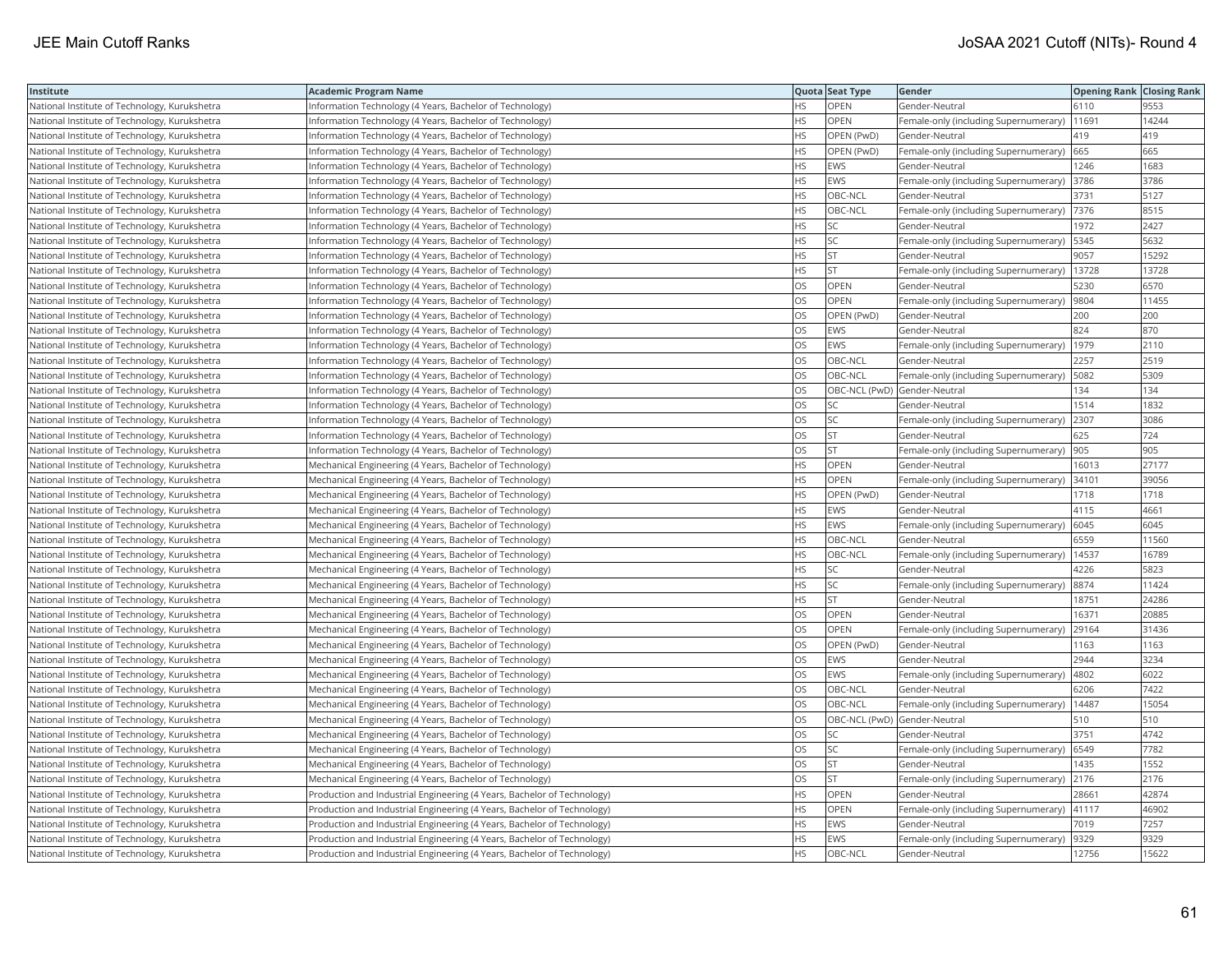| Institute                                     | Academic Program Name                                                   |           | Quota Seat Type | Gender                                        | <b>Opening Rank Closing Rank</b> |        |
|-----------------------------------------------|-------------------------------------------------------------------------|-----------|-----------------|-----------------------------------------------|----------------------------------|--------|
| National Institute of Technology, Kurukshetra | Production and Industrial Engineering (4 Years, Bachelor of Technology) | HS        | OBC-NCL         | Female-only (including Supernumerary)         | 17093                            | 21539  |
| National Institute of Technology, Kurukshetra | Production and Industrial Engineering (4 Years, Bachelor of Technology) | <b>HS</b> | <b>SC</b>       | Gender-Neutral                                | 7461                             | 8909   |
| National Institute of Technology, Kurukshetra | Production and Industrial Engineering (4 Years, Bachelor of Technology) | <b>HS</b> | <b>SC</b>       | Female-only (including Supernumerary)         | 13250                            | 13559  |
| National Institute of Technology, Kurukshetra | Production and Industrial Engineering (4 Years, Bachelor of Technology) | OS        | OPEN            | Gender-Neutral                                | 27744                            | 33732  |
| National Institute of Technology, Kurukshetra | Production and Industrial Engineering (4 Years, Bachelor of Technology) | OS        | OPEN            | Female-only (including Supernumerary)         | 41377                            | 42245  |
| National Institute of Technology, Kurukshetra | Production and Industrial Engineering (4 Years, Bachelor of Technology) | OS        | OPEN (PwD)      | Gender-Neutral                                | 1723                             | 1723   |
| National Institute of Technology, Kurukshetra | Production and Industrial Engineering (4 Years, Bachelor of Technology) | OS        | <b>EWS</b>      | Gender-Neutral                                | 5493                             | 5575   |
| National Institute of Technology, Kurukshetra | Production and Industrial Engineering (4 Years, Bachelor of Technology) | OS        | EWS             | Female-only (including Supernumerary)         | 8222                             | 8222   |
| National Institute of Technology, Kurukshetra | Production and Industrial Engineering (4 Years, Bachelor of Technology) | OS        | OBC-NCL         | Gender-Neutral                                | 9638                             | 12043  |
| National Institute of Technology, Kurukshetra | Production and Industrial Engineering (4 Years, Bachelor of Technology) | OS        | OBC-NCL         | Female-only (including Supernumerary)   17615 |                                  | 19029  |
| National Institute of Technology, Kurukshetra | Production and Industrial Engineering (4 Years, Bachelor of Technology) | <b>OS</b> | <b>SC</b>       | Gender-Neutral                                | 5077                             | 6912   |
| National Institute of Technology, Kurukshetra | Production and Industrial Engineering (4 Years, Bachelor of Technology) | OS        | SC              | Female-only (including Supernumerary)         | 9347                             | 9347   |
| National Institute of Technology, Kurukshetra | Production and Industrial Engineering (4 Years, Bachelor of Technology) | OS        | <b>ST</b>       | Gender-Neutral                                | 2766                             | 2923   |
| National Institute of Technology, Kurukshetra | Production and Industrial Engineering (4 Years, Bachelor of Technology) | OS        | <b>ST</b>       | Female-only (including Supernumerary)         | 3805                             | 3805   |
| National Institute of Technology, Manipur     | Civil Engineering (4 Years, Bachelor of Technology)                     | HS.       | OPEN            | Gender-Neutral                                | 105716                           | 195809 |
| National Institute of Technology, Manipur     | Civil Engineering (4 Years, Bachelor of Technology)                     | HS.       | OPEN            | Female-only (including Supernumerary)         | 188427                           | 188427 |
| National Institute of Technology, Manipur     | Civil Engineering (4 Years, Bachelor of Technology)                     | HS.       | OBC-NCL         | Gender-Neutral                                | 71029                            | 76490  |
| National Institute of Technology, Manipur     | Civil Engineering (4 Years, Bachelor of Technology)                     | <b>HS</b> | OBC-NCL         | Female-only (including Supernumerary)         | 65585                            | 65585  |
| National Institute of Technology, Manipur     | Civil Engineering (4 Years, Bachelor of Technology)                     | HS        | <b>ST</b>       | Gender-Neutral                                | 3786                             | 5868   |
| National Institute of Technology, Manipur     | Civil Engineering (4 Years, Bachelor of Technology)                     | HS.       | <b>ST</b>       | Female-only (including Supernumerary)         | 8769                             | 10549  |
| National Institute of Technology, Manipur     | Civil Engineering (4 Years, Bachelor of Technology)                     | OS        | OPEN            | Gender-Neutral                                | 35257                            | 48008  |
| National Institute of Technology, Manipur     | Civil Engineering (4 Years, Bachelor of Technology)                     | OS        | OPEN            | Female-only (including Supernumerary)   56585 |                                  | 59563  |
| National Institute of Technology, Manipur     | Civil Engineering (4 Years, Bachelor of Technology)                     | OS        | EWS             | Gender-Neutral                                | 7707                             | 7920   |
| National Institute of Technology, Manipur     | Civil Engineering (4 Years, Bachelor of Technology)                     | OS.       | OBC-NCL         | Gender-Neutral                                | 13978                            | 14633  |
| National Institute of Technology, Manipur     | Civil Engineering (4 Years, Bachelor of Technology)                     | OS        | OBC-NCL         | Female-only (including Supernumerary)         | 19922                            | 19922  |
| National Institute of Technology, Manipur     | Civil Engineering (4 Years, Bachelor of Technology)                     | OS        | SC              | Gender-Neutral                                | 7714                             | 8357   |
| National Institute of Technology, Manipur     | Civil Engineering (4 Years, Bachelor of Technology)                     | OS        | <b>ST</b>       | Gender-Neutral                                | 2619                             | 2619   |
| National Institute of Technology, Manipur     | Computer Science and Engineering (4 Years, Bachelor of Technology)      | HS.       | OPEN            | Gender-Neutral                                | 90159                            | 265669 |
| National Institute of Technology, Manipur     | Computer Science and Engineering (4 Years, Bachelor of Technology)      | HS.       | <b>OPEN</b>     | Female-only (including Supernumerary)         | 220298                           | 273790 |
| National Institute of Technology, Manipur     | Computer Science and Engineering (4 Years, Bachelor of Technology)      | ΗS        | OBC-NCL         | Gender-Neutral                                | 92700                            | 137213 |
| National Institute of Technology, Manipur     | Computer Science and Engineering (4 Years, Bachelor of Technology)      | HS.       | OBC-NCL         | Female-only (including Supernumerary) 207485  |                                  | 207485 |
| National Institute of Technology, Manipur     | Computer Science and Engineering (4 Years, Bachelor of Technology)      | HS        | <b>SC</b>       | Gender-Neutral                                | 16979                            | 16979  |
| National Institute of Technology, Manipur     | Computer Science and Engineering (4 Years, Bachelor of Technology)      | HS        | <b>ST</b>       | Gender-Neutral                                | 5884                             | 10009  |
| National Institute of Technology, Manipur     | Computer Science and Engineering (4 Years, Bachelor of Technology)      | HS.       | <b>ST</b>       | Female-only (including Supernumerary)         | 13506                            | 15176  |
| National Institute of Technology, Manipur     | Computer Science and Engineering (4 Years, Bachelor of Technology)      | OS        | OPEN            | Gender-Neutral                                | 20285                            | 26475  |
| National Institute of Technology, Manipur     | Computer Science and Engineering (4 Years, Bachelor of Technology)      | OS        | <b>OPEN</b>     | Female-only (including Supernumerary)         | 30948                            | 33299  |
| National Institute of Technology, Manipur     | Computer Science and Engineering (4 Years, Bachelor of Technology)      | OS        | OPEN (PwD)      | Gender-Neutral                                | 978                              | 978    |
| National Institute of Technology, Manipur     | Computer Science and Engineering (4 Years, Bachelor of Technology)      | OS        | EWS             | Gender-Neutral                                | 4191                             | 4786   |
| National Institute of Technology, Manipur     | Computer Science and Engineering (4 Years, Bachelor of Technology)      | OS        | EWS             | Female-only (including Supernumerary)   5564  |                                  | 5564   |
| National Institute of Technology, Manipur     | Computer Science and Engineering (4 Years, Bachelor of Technology)      | OS.       | OBC-NCL         | Gender-Neutral                                | 6552                             | 8878   |
| National Institute of Technology, Manipur     | Computer Science and Engineering (4 Years, Bachelor of Technology)      | OS        | OBC-NCL         | Female-only (including Supernumerary)         | 11115                            | 1403'  |
| National Institute of Technology, Manipur     | Computer Science and Engineering (4 Years, Bachelor of Technology)      | OS        | <b>SC</b>       | Gender-Neutral                                | 3875                             | 4216   |
| National Institute of Technology, Manipur     | Computer Science and Engineering (4 Years, Bachelor of Technology)      | OS        | SC              | Female-only (including Supernumerary)         | 5564                             | 5564   |
| National Institute of Technology, Manipur     | Computer Science and Engineering (4 Years, Bachelor of Technology)      | OS        | <b>ST</b>       | Gender-Neutral                                | 1378                             | 1738   |
| National Institute of Technology, Manipur     | Electrical Engineering (4 Years, Bachelor of Technology)                | HS        | <b>OPEN</b>     | Gender-Neutral                                | 165079                           | 302338 |
| National Institute of Technology, Manipur     | Electrical Engineering (4 Years, Bachelor of Technology)                | HS        | <b>OPEN</b>     | Female-only (including Supernumerary)         | 145761                           | 145761 |
| National Institute of Technology, Manipur     | Electrical Engineering (4 Years, Bachelor of Technology)                | <b>HS</b> | OBC-NCL         | Gender-Neutral                                | 103069                           | 108083 |
| National Institute of Technology, Manipur     | Electrical Engineering (4 Years, Bachelor of Technology)                | HS        | OBC-NCL         | Female-only (including Supernumerary)         | 191303                           | 191303 |
| National Institute of Technology, Manipur     | Electrical Engineering (4 Years, Bachelor of Technology)                | HS        | SC              | Gender-Neutral                                | 27999                            | 27999  |
| National Institute of Technology, Manipur     | Electrical Engineering (4 Years, Bachelor of Technology)                | HS.       | <b>ST</b>       | Gender-Neutral                                | 7477                             | 17536  |
| National Institute of Technology, Manipur     | Electrical Engineering (4 Years, Bachelor of Technology)                | <b>HS</b> | İst             | Female-only (including Supernumerary)         | 11698                            | 12939  |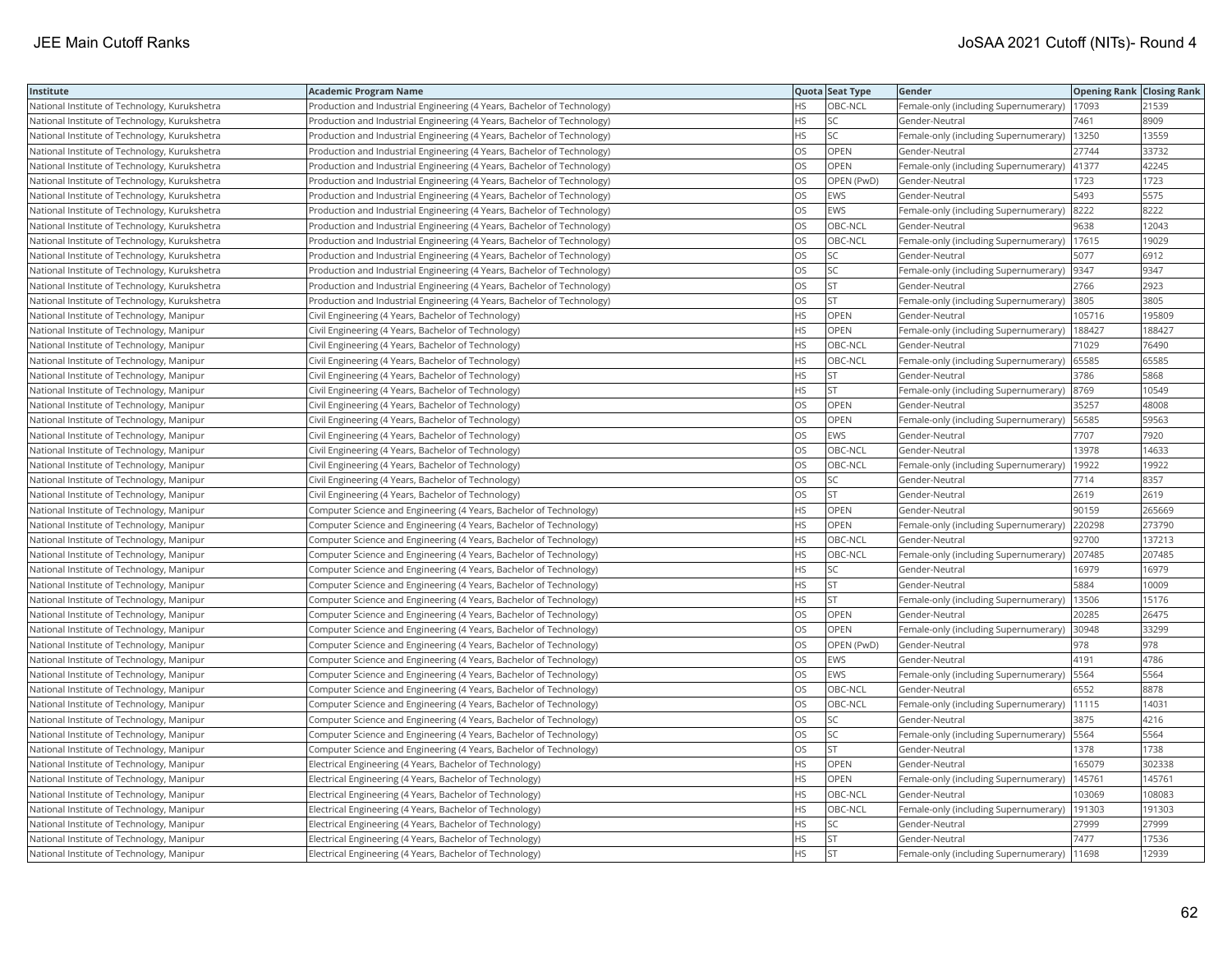| Institute                                 | <b>Academic Program Name</b>                                                |           | Quota Seat Type              | Gender                                         | <b>Opening Rank Closing Rank</b> |        |
|-------------------------------------------|-----------------------------------------------------------------------------|-----------|------------------------------|------------------------------------------------|----------------------------------|--------|
| National Institute of Technology, Manipur | Electrical Engineering (4 Years, Bachelor of Technology)                    | OS        | OPEN                         | Gender-Neutral                                 | 38191                            | 41353  |
| National Institute of Technology, Manipur | Electrical Engineering (4 Years, Bachelor of Technology)                    | OS        | OPEN                         | Female-only (including Supernumerary)          | 43694                            | 44633  |
| National Institute of Technology, Manipur | Electrical Engineering (4 Years, Bachelor of Technology)                    | OS        | <b>EWS</b>                   | Gender-Neutral                                 | 6323                             | 6589   |
| National Institute of Technology, Manipur | Electrical Engineering (4 Years, Bachelor of Technology)                    | OS        | OBC-NCL                      | Gender-Neutral                                 | 11723                            | 11974  |
| National Institute of Technology, Manipur | Electrical Engineering (4 Years, Bachelor of Technology)                    | OS        | OBC-NCL                      | Female-only (including Supernumerary)          | 19223                            | 19223  |
| National Institute of Technology, Manipur | Electrical Engineering (4 Years, Bachelor of Technology)                    | OS        | SC                           | Gender-Neutral                                 | 7138                             | 7575   |
| National Institute of Technology, Manipur | Electrical Engineering (4 Years, Bachelor of Technology)                    | OS        | SC                           | Female-only (including Supernumerary)          | 10118                            | 10118  |
| National Institute of Technology, Manipur | Electrical Engineering (4 Years, Bachelor of Technology)                    | OS        | <b>ST</b>                    | Gender-Neutral                                 | 2377                             | 2377   |
| National Institute of Technology, Manipur | Electronics and Communication Engineering (4 Years, Bachelor of Technology) | ΗS        | OPEN                         | Gender-Neutral                                 | 240706                           | 494769 |
| National Institute of Technology, Manipur | Electronics and Communication Engineering (4 Years, Bachelor of Technology) | HS        | OPEN                         | Female-only (including Supernumerary)          | 307552                           | 460025 |
| National Institute of Technology, Manipur | Electronics and Communication Engineering (4 Years, Bachelor of Technology) | <b>HS</b> | OBC-NCL                      | Gender-Neutral                                 | 178662                           | 212420 |
| National Institute of Technology, Manipur | Electronics and Communication Engineering (4 Years, Bachelor of Technology) | <b>OS</b> | <b>OPEN</b>                  | Gender-Neutral                                 | 27263                            | 35318  |
| National Institute of Technology, Manipur | Electronics and Communication Engineering (4 Years, Bachelor of Technology) | OS        | OPEN                         | Female-only (including Supernumerary)          | 42687                            | 42899  |
| National Institute of Technology, Manipur | Electronics and Communication Engineering (4 Years, Bachelor of Technology) | OS        | <b>EWS</b>                   | Gender-Neutral                                 | 5321                             | 5432   |
| National Institute of Technology, Manipur | Electronics and Communication Engineering (4 Years, Bachelor of Technology) | OS        | OBC-NCL                      | Gender-Neutral                                 | 9137                             | 10187  |
| National Institute of Technology, Manipur | Electronics and Communication Engineering (4 Years, Bachelor of Technology) | OS        | OBC-NCL                      | Female-only (including Supernumerary)          | 14853                            | 14853  |
| National Institute of Technology, Manipur | Electronics and Communication Engineering (4 Years, Bachelor of Technology) | OS        | OBC-NCL (PwD) Gender-Neutral |                                                | 545                              | 545    |
| National Institute of Technology, Manipur | Electronics and Communication Engineering (4 Years, Bachelor of Technology) | OS        | SC                           | Gender-Neutral                                 | 5344                             | 5351   |
| National Institute of Technology, Manipur | Electronics and Communication Engineering (4 Years, Bachelor of Technology) | OS        | SC                           | Female-only (including Supernumerary)          | 7568                             | 7568   |
| National Institute of Technology, Manipur | Electronics and Communication Engineering (4 Years, Bachelor of Technology) | <b>OS</b> | <b>ST</b>                    | Gender-Neutral                                 | 1945                             | 2134   |
| National Institute of Technology, Manipur | Mechanical Engineering (4 Years, Bachelor of Technology)                    | HS        | OPEN                         | Gender-Neutral                                 | 239816                           | 567911 |
| National Institute of Technology, Manipur | Mechanical Engineering (4 Years, Bachelor of Technology)                    | HS        | OPEN                         | Female-only (including Supernumerary)   550562 |                                  | 715419 |
| National Institute of Technology, Manipur | Mechanical Engineering (4 Years, Bachelor of Technology)                    | ΗS        | <b>ST</b>                    | Gender-Neutral                                 | 17912                            | 24943  |
| National Institute of Technology, Manipur | Mechanical Engineering (4 Years, Bachelor of Technology)                    | OS        | OPEN                         | Gender-Neutral                                 | 43142                            | 46683  |
| National Institute of Technology, Manipur | Mechanical Engineering (4 Years, Bachelor of Technology)                    | OS        | OPEN                         | Female-only (including Supernumerary)          | 53534                            | 56203  |
| National Institute of Technology, Manipur | Mechanical Engineering (4 Years, Bachelor of Technology)                    | OS        | <b>EWS</b>                   | Gender-Neutral                                 | 7167                             | 7265   |
| National Institute of Technology, Manipur | Mechanical Engineering (4 Years, Bachelor of Technology)                    | OS        | OBC-NCL                      | Gender-Neutral                                 | 13205                            | 13785  |
| National Institute of Technology, Manipur | Mechanical Engineering (4 Years, Bachelor of Technology)                    | OS        | OBC-NCL                      | Female-only (including Supernumerary)          | 19732                            | 19732  |
| National Institute of Technology, Manipur | Mechanical Engineering (4 Years, Bachelor of Technology)                    | OS        | SC                           | Gender-Neutral                                 | 6140                             | 7274   |
| National Institute of Technology, Manipur | Mechanical Engineering (4 Years, Bachelor of Technology)                    | OS        | SC                           | Female-only (including Supernumerary)          | 10498                            | 10498  |
| National Institute of Technology, Manipur | Mechanical Engineering (4 Years, Bachelor of Technology)                    | OS        | <b>ST</b>                    | Gender-Neutral                                 | 2673                             | 2673   |
| National Institute of Technology, Mizoram | Civil Engineering (4 Years, Bachelor of Technology)                         | ΗS        | OPEN                         | Gender-Neutral                                 | 184253                           | 545369 |
| National Institute of Technology, Mizoram | Civil Engineering (4 Years, Bachelor of Technology)                         | HS        | OPEN                         | Female-only (including Supernumerary)          | 257757                           | 359524 |
| National Institute of Technology, Mizoram | Civil Engineering (4 Years, Bachelor of Technology)                         | HS        | <b>ST</b>                    | Gender-Neutral                                 | 18699                            | 18699  |
| National Institute of Technology, Mizoram | Civil Engineering (4 Years, Bachelor of Technology)                         | OS        | OPEN                         | Gender-Neutral                                 | 45165                            | 52040  |
| National Institute of Technology, Mizoram | Civil Engineering (4 Years, Bachelor of Technology)                         | OS        | <b>OPEN</b>                  | Female-only (including Supernumerary)          | 58738                            | 59840  |
| National Institute of Technology, Mizoram | Civil Engineering (4 Years, Bachelor of Technology)                         | OS        | <b>EWS</b>                   | Gender-Neutral                                 | 8254                             | 8331   |
| National Institute of Technology, Mizoram | Civil Engineering (4 Years, Bachelor of Technology)                         | OS        | OBC-NCL                      | Gender-Neutral                                 | 14866                            | 14988  |
| National Institute of Technology, Mizoram | Civil Engineering (4 Years, Bachelor of Technology)                         | OS        | OBC-NCL                      | Female-only (including Supernumerary)          | 21064                            | 21064  |
| National Institute of Technology, Mizoram | Civil Engineering (4 Years, Bachelor of Technology)                         | OS        | SC                           | Gender-Neutral                                 | 8347                             | 8697   |
| National Institute of Technology, Mizoram | Civil Engineering (4 Years, Bachelor of Technology)                         | OS        | SC                           | Female-only (including Supernumerary)          | 10224                            | 10224  |
| National Institute of Technology, Mizoram | Civil Engineering (4 Years, Bachelor of Technology)                         | OS        | <b>ST</b>                    | Gender-Neutral                                 | 3067                             | 3067   |
| National Institute of Technology, Mizoram | Computer Science and Engineering (4 Years, Bachelor of Technology)          | HS        | OPEN                         | Gender-Neutral                                 | 197705                           | 483570 |
| National Institute of Technology, Mizoram | Computer Science and Engineering (4 Years, Bachelor of Technology)          | <b>HS</b> | <b>OPEN</b>                  | Female-only (including Supernumerary)          | 199199                           | 313397 |
| National Institute of Technology, Mizoram | Computer Science and Engineering (4 Years, Bachelor of Technology)          | HS        | SC                           | Female-only (including Supernumerary)          | 71289                            | 71289  |
| National Institute of Technology, Mizoram | Computer Science and Engineering (4 Years, Bachelor of Technology)          | HS        | <b>ST</b>                    | Gender-Neutral                                 | 17573                            | 17573  |
| National Institute of Technology, Mizoram | Computer Science and Engineering (4 Years, Bachelor of Technology)          | OS        | OPEN                         | Gender-Neutral                                 | 9776                             | 27005  |
| National Institute of Technology, Mizoram | Computer Science and Engineering (4 Years, Bachelor of Technology)          | OS        | <b>OPEN</b>                  | Female-only (including Supernumerary)          | 33743                            | 33743  |
| National Institute of Technology, Mizoram | Computer Science and Engineering (4 Years, Bachelor of Technology)          | OS        | EWS                          | Gender-Neutral                                 | 4299                             | 4299   |
| National Institute of Technology, Mizoram | Computer Science and Engineering (4 Years, Bachelor of Technology)          | OS        | <b>EWS</b>                   | Female-only (including Supernumerary)          | 5263                             | 5263   |
| National Institute of Technology, Mizoram | Computer Science and Engineering (4 Years, Bachelor of Technology)          | <b>OS</b> | OBC-NCL                      | Gender-Neutral                                 | 7338                             | 9502   |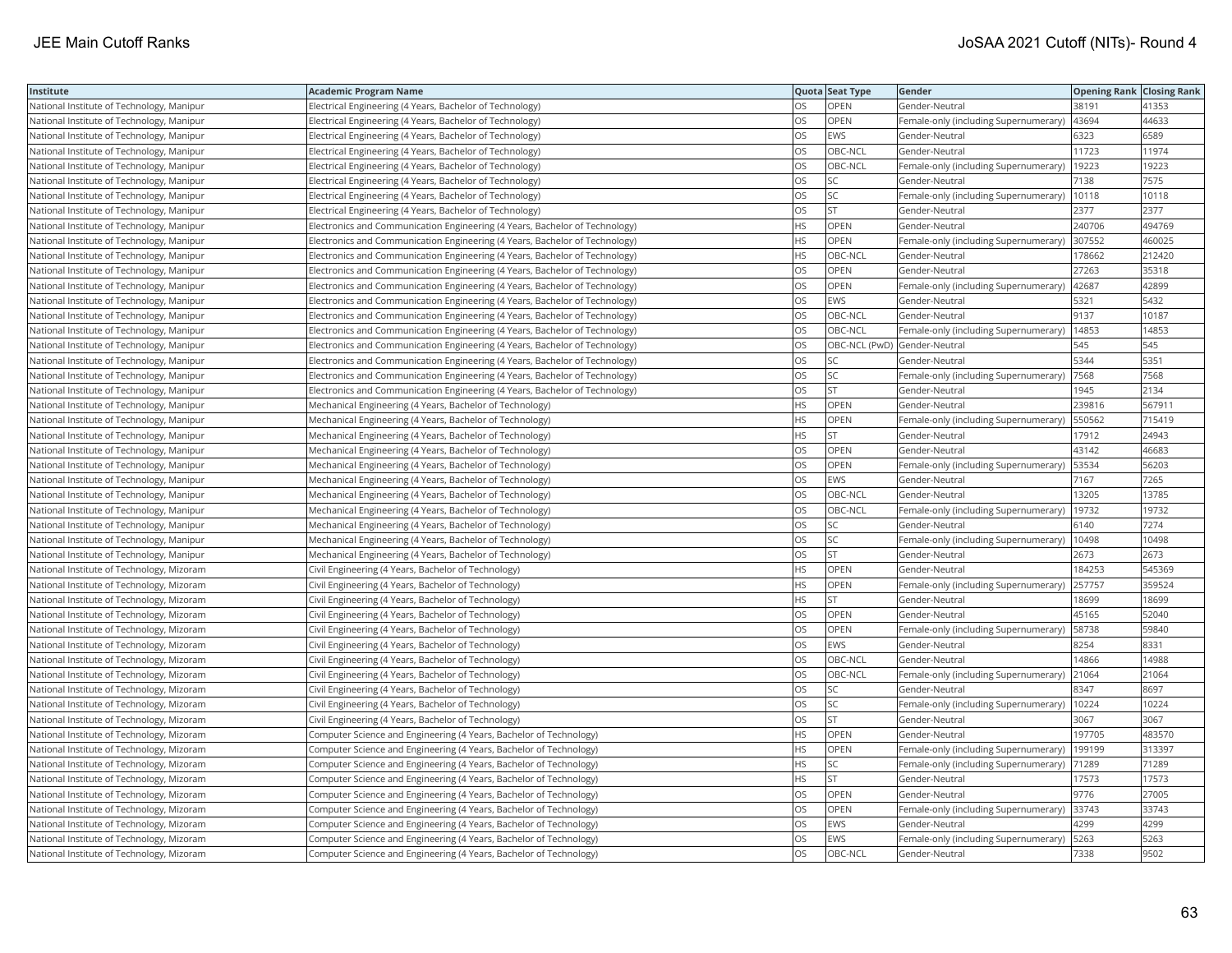| Institute                                  | <b>Academic Program Name</b>                                                |           | Quota Seat Type | Gender                                        | <b>Opening Rank Closing Rank</b> |        |
|--------------------------------------------|-----------------------------------------------------------------------------|-----------|-----------------|-----------------------------------------------|----------------------------------|--------|
| National Institute of Technology, Mizoram  | Computer Science and Engineering (4 Years, Bachelor of Technology)          | OS        | OBC-NCL         | Female-only (including Supernumerary)   13444 |                                  | 13444  |
| National Institute of Technology, Mizoram  | Computer Science and Engineering (4 Years, Bachelor of Technology)          | OS        | <b>SC</b>       | Gender-Neutral                                | 4080                             | 4798   |
| National Institute of Technology, Mizoram  | Computer Science and Engineering (4 Years, Bachelor of Technology)          | OS        | <b>ST</b>       | Gender-Neutral                                | 1917                             | 1917   |
| National Institute of Technology, Mizoram  | Computer Science and Engineering (4 Years, Bachelor of Technology)          | OS        | <b>ST</b>       | Female-only (including Supernumerary)         | 2274                             | 2274   |
| National Institute of Technology, Mizoram  | Electrical and Electronics Engineering (4 Years, Bachelor of Technology)    | НS        | <b>OPEN</b>     | Gender-Neutral                                | 352847                           | 823633 |
| National Institute of Technology, Mizoram  | Electrical and Electronics Engineering (4 Years, Bachelor of Technology)    | OS        | OPEN            | Gender-Neutral                                | 42614                            | 43962  |
| National Institute of Technology, Mizoram  | Electrical and Electronics Engineering (4 Years, Bachelor of Technology)    | OS        | OPEN            | Female-only (including Supernumerary)         | 50156                            | 50156  |
| National Institute of Technology, Mizoram  | Electrical and Electronics Engineering (4 Years, Bachelor of Technology)    | OS        | <b>EWS</b>      | Gender-Neutral                                | 6702                             | 6702   |
| National Institute of Technology, Mizoram  | Electrical and Electronics Engineering (4 Years, Bachelor of Technology)    | OS        | <b>EWS</b>      | Female-only (including Supernumerary)         | 7961                             | 7961   |
| National Institute of Technology, Mizoram  | Electrical and Electronics Engineering (4 Years, Bachelor of Technology)    | OS        | OBC-NCL         | Gender-Neutral                                | 12051                            | 12759  |
| National Institute of Technology, Mizoram  | Electrical and Electronics Engineering (4 Years, Bachelor of Technology)    | OS        | OBC-NCL         | Female-only (including Supernumerary)         | 19215                            | 19215  |
| National Institute of Technology, Mizoram  | Electrical and Electronics Engineering (4 Years, Bachelor of Technology)    | OS        | SC              | Gender-Neutral                                | 6712                             | 7828   |
| National Institute of Technology, Mizoram  | Electrical and Electronics Engineering (4 Years, Bachelor of Technology)    | OS        | <b>ST</b>       | Gender-Neutral                                | 2390                             | 2390   |
| National Institute of Technology, Mizoram  | Electrical and Electronics Engineering (4 Years, Bachelor of Technology)    | OS        | <b>ST</b>       | Female-only (including Supernumerary)         | 3637                             | 3637   |
| National Institute of Technology, Mizoram  | Electronics and Communication Engineering (4 Years, Bachelor of Technology) | HS        | OPEN            | Gender-Neutral                                | 146512                           | 784612 |
| National Institute of Technology, Mizoram  | Electronics and Communication Engineering (4 Years, Bachelor of Technology) | HS        | OPEN            | Female-only (including Supernumerary)         | 550243                           | 550243 |
| National Institute of Technology, Mizoram  | Electronics and Communication Engineering (4 Years, Bachelor of Technology) | OS        | OPEN            | Gender-Neutral                                | 29867                            | 38823  |
| National Institute of Technology, Mizoram  | Electronics and Communication Engineering (4 Years, Bachelor of Technology) | OS        | OPEN            | Female-only (including Supernumerary)         | 42498                            | 42498  |
| National Institute of Technology, Mizoram  | Electronics and Communication Engineering (4 Years, Bachelor of Technology) | OS        | <b>EWS</b>      | Gender-Neutral                                | 5899                             | 5899   |
| National Institute of Technology, Mizoram  | Electronics and Communication Engineering (4 Years, Bachelor of Technology) | OS        | <b>EWS</b>      | Female-only (including Supernumerary)         | 7663                             | 7663   |
| National Institute of Technology, Mizoram  | Electronics and Communication Engineering (4 Years, Bachelor of Technology) | OS        | OBC-NCL         | Gender-Neutral                                | 10944                            | 11185  |
| National Institute of Technology, Mizoram  | Electronics and Communication Engineering (4 Years, Bachelor of Technology) | OS        | OBC-NCL         | Female-only (including Supernumerary)   16458 |                                  | 16458  |
| National Institute of Technology, Mizoram  | Electronics and Communication Engineering (4 Years, Bachelor of Technology) | OS        | <b>SC</b>       | Gender-Neutral                                | 6204                             | 6623   |
| National Institute of Technology, Mizoram  | Electronics and Communication Engineering (4 Years, Bachelor of Technology) | OS        | <b>ST</b>       | Gender-Neutral                                | 2431                             | 2431   |
| National Institute of Technology, Mizoram  | Electronics and Communication Engineering (4 Years, Bachelor of Technology) | OS        | <b>ST</b>       | Female-only (including Supernumerary)         | 3617                             | 3617   |
| National Institute of Technology, Mizoram  | Mechanical Engineering (4 Years, Bachelor of Technology)                    | HS        | OPEN            | Gender-Neutral                                | 529992                           | 758442 |
| National Institute of Technology, Mizoram  | Mechanical Engineering (4 Years, Bachelor of Technology)                    | HS        | <b>OPEN</b>     | Female-only (including Supernumerary)         | 567860                           | 567860 |
| National Institute of Technology, Mizoram  | Mechanical Engineering (4 Years, Bachelor of Technology)                    | OS        | <b>OPEN</b>     | Gender-Neutral                                | 45837                            | 46562  |
| National Institute of Technology, Mizoram  | Mechanical Engineering (4 Years, Bachelor of Technology)                    | OS        | <b>OPEN</b>     | Female-only (including Supernumerary)         | 57193                            | 57709  |
| National Institute of Technology, Mizoram  | Mechanical Engineering (4 Years, Bachelor of Technology)                    | OS        | <b>EWS</b>      | Gender-Neutral                                | 7636                             | 7636   |
| National Institute of Technology, Mizoram  | Mechanical Engineering (4 Years, Bachelor of Technology)                    | OS        | EWS             | Female-only (including Supernumerary)         | 10356                            | 10356  |
| National Institute of Technology, Mizoram  | Mechanical Engineering (4 Years, Bachelor of Technology)                    | OS        | OBC-NCL         | Gender-Neutral                                | 13717                            | 14212  |
| National Institute of Technology, Mizoram  | Mechanical Engineering (4 Years, Bachelor of Technology)                    | OS        | OBC-NCL         | Female-only (including Supernumerary)         | 21780                            | 21780  |
| National Institute of Technology, Mizoram  | Mechanical Engineering (4 Years, Bachelor of Technology)                    | OS        | SC              | Gender-Neutral                                | 7967                             | 8025   |
| National Institute of Technology, Mizoram  | Mechanical Engineering (4 Years, Bachelor of Technology)                    | OS        | <b>ST</b>       | Gender-Neutral                                | 3174                             | 3280   |
| National Institute of Technology, Rourkela | Architecture (5 Years, Bachelor of Architecture)                            | HS        | OPEN            | Gender-Neutral                                | 300                              | 1238   |
| National Institute of Technology, Rourkela | Architecture (5 Years, Bachelor of Architecture)                            | ΗS        | OBC-NCL         | Gender-Neutral                                | 629                              | 952    |
| National Institute of Technology, Rourkela | Architecture (5 Years, Bachelor of Architecture)                            | HS        | SC              | Gender-Neutral                                | 171                              | 171    |
| National Institute of Technology, Rourkela | Architecture (5 Years, Bachelor of Architecture)                            | ΗS        | ST              | Gender-Neutral                                | 23                               | 23     |
| National Institute of Technology, Rourkela | Architecture (5 Years, Bachelor of Architecture)                            | OS        | <b>OPEN</b>     | Gender-Neutral                                | 605                              | 702    |
| National Institute of Technology, Rourkela | Architecture (5 Years, Bachelor of Architecture)                            | OS        | OBC-NCL         | Gender-Neutral                                | 299                              | 379    |
| National Institute of Technology, Rourkela | Architecture (5 Years, Bachelor of Architecture)                            | OS        | <b>SC</b>       | Gender-Neutral                                | 32                               | 32     |
| National Institute of Technology, Rourkela | Architecture (5 Years, Bachelor of Architecture)                            | OS        | <b>ST</b>       | Gender-Neutral                                | 18                               | 18     |
| National Institute of Technology, Rourkela | Bio Medical Engineering (4 Years, Bachelor of Technology)                   | HS        | <b>OPEN</b>     | Gender-Neutral                                | 35624                            | 51253  |
| National Institute of Technology, Rourkela | Bio Medical Engineering (4 Years, Bachelor of Technology)                   | HS        | <b>OPEN</b>     | Female-only (including Supernumerary)         | 41333                            | 44548  |
| National Institute of Technology, Rourkela | Bio Medical Engineering (4 Years, Bachelor of Technology)                   | HS        | <b>EWS</b>      | Gender-Neutral                                | 9597                             | 9597   |
| National Institute of Technology, Rourkela | Bio Medical Engineering (4 Years, Bachelor of Technology)                   | <b>HS</b> | OBC-NCL         | Gender-Neutral                                | 14996                            | 23652  |
| National Institute of Technology, Rourkela | Bio Medical Engineering (4 Years, Bachelor of Technology)                   | ΗS        | OBC-NCL         | Female-only (including Supernumerary)         | 22618                            | 22618  |
| National Institute of Technology, Rourkela | Bio Medical Engineering (4 Years, Bachelor of Technology)                   | ΗS        | SC              | Gender-Neutral                                | 5166                             | 8125   |
| National Institute of Technology, Rourkela | Bio Medical Engineering (4 Years, Bachelor of Technology)                   | HS        | SC              | Female-only (including Supernumerary)         | 8352                             | 8352   |
| National Institute of Technology, Rourkela | Bio Medical Engineering (4 Years, Bachelor of Technology)                   | <b>HS</b> | <b>ST</b>       | Gender-Neutral                                | 3088                             | 4417   |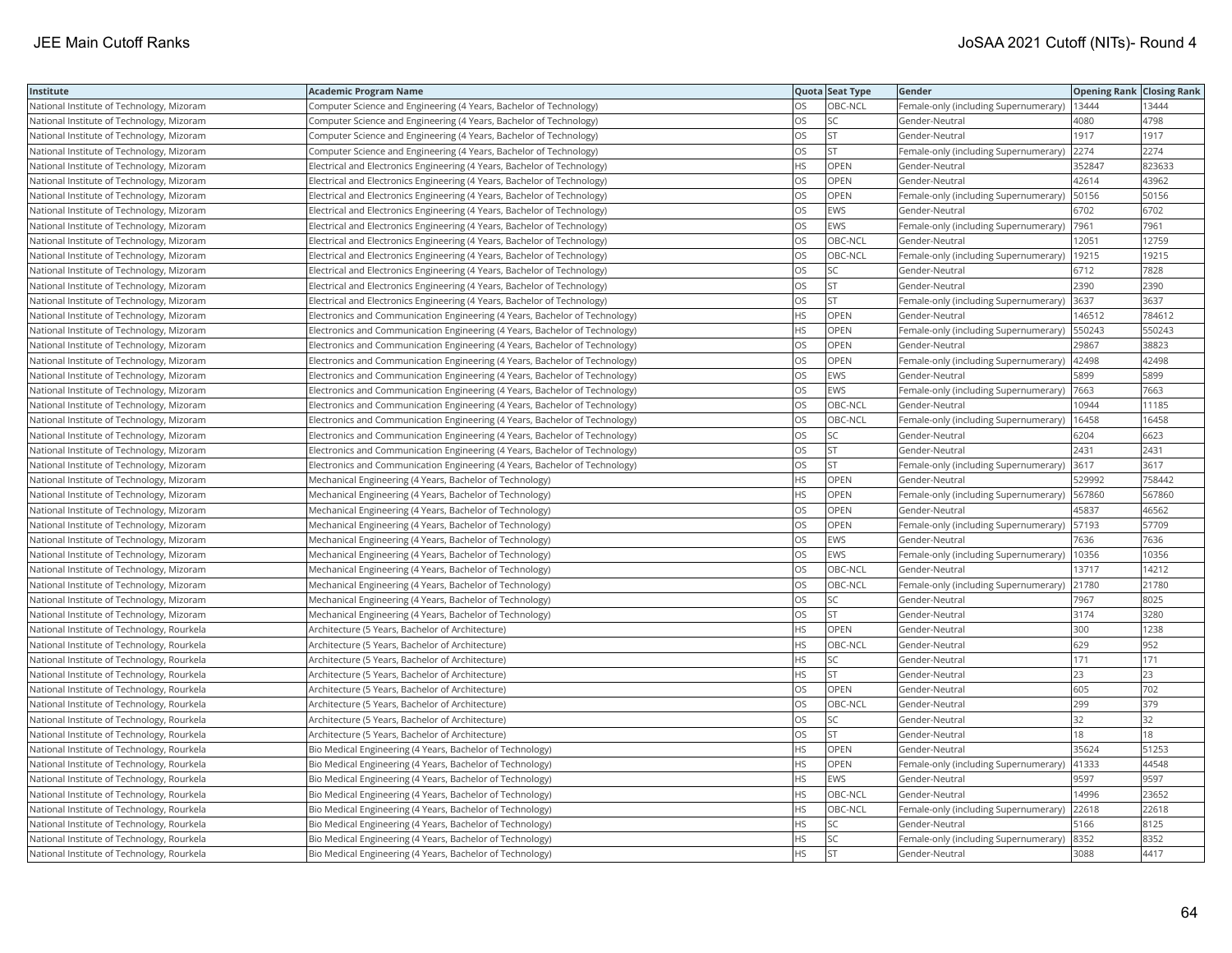| Institute                                  | <b>Academic Program Name</b>                                                                                 |           | Quota Seat Type | Gender                                       | <b>Opening Rank Closing Rank</b> |       |
|--------------------------------------------|--------------------------------------------------------------------------------------------------------------|-----------|-----------------|----------------------------------------------|----------------------------------|-------|
| National Institute of Technology, Rourkela | Bio Medical Engineering (4 Years, Bachelor of Technology)                                                    | OS        | OPEN            | Gender-Neutral                               | 18093                            | 35803 |
| National Institute of Technology, Rourkela | Bio Medical Engineering (4 Years, Bachelor of Technology)                                                    | OS        | OPEN            | Female-only (including Supernumerary)        | 30106                            | 36570 |
| National Institute of Technology, Rourkela | Bio Medical Engineering (4 Years, Bachelor of Technology)                                                    | OS        | <b>EWS</b>      | Gender-Neutral                               | 5424                             | 5424  |
| National Institute of Technology, Rourkela | Bio Medical Engineering (4 Years, Bachelor of Technology)                                                    | OS        | OBC-NCL         | Gender-Neutral                               | 11118                            | 11981 |
| National Institute of Technology, Rourkela | Bio Medical Engineering (4 Years, Bachelor of Technology)                                                    | OS        | OBC-NCL         | Female-only (including Supernumerary)        | 15615                            | 15615 |
| National Institute of Technology, Rourkela | Bio Medical Engineering (4 Years, Bachelor of Technology)                                                    | OS        | SC              | Gender-Neutral                               | 4521                             | 7101  |
| National Institute of Technology, Rourkela | Bio Medical Engineering (4 Years, Bachelor of Technology)                                                    | OS        | SC              | Female-only (including Supernumerary)        | 6081                             | 6081  |
| National Institute of Technology, Rourkela | Bio Medical Engineering (4 Years, Bachelor of Technology)                                                    | OS        | <b>ST</b>       | Gender-Neutral                               | 1509                             | 1509  |
| National Institute of Technology, Rourkela | Bio Technology (4 Years, Bachelor of Technology)                                                             | ΗS        | OPEN            | Gender-Neutral                               | 33736                            | 45878 |
| National Institute of Technology, Rourkela | Bio Technology (4 Years, Bachelor of Technology)                                                             | HS        | OPEN            | Female-only (including Supernumerary)        | 34678                            | 41056 |
| National Institute of Technology, Rourkela | Bio Technology (4 Years, Bachelor of Technology)                                                             | HS        | <b>EWS</b>      | Gender-Neutral                               | 8661                             | 9557  |
| National Institute of Technology, Rourkela | Bio Technology (4 Years, Bachelor of Technology)                                                             | <b>HS</b> | OBC-NCL         | Gender-Neutral                               | 14458                            | 19372 |
| National Institute of Technology, Rourkela | Bio Technology (4 Years, Bachelor of Technology)                                                             | HS        | OBC-NCL         | Female-only (including Supernumerary)        | 18862                            | 18862 |
| National Institute of Technology, Rourkela | Bio Technology (4 Years, Bachelor of Technology)                                                             | HS        | SC              | Gender-Neutral                               | 5095                             | 6734  |
| National Institute of Technology, Rourkela | Bio Technology (4 Years, Bachelor of Technology)                                                             | ΗS        | SC              | Female-only (including Supernumerary) 6645   |                                  | 6645  |
| National Institute of Technology, Rourkela | Bio Technology (4 Years, Bachelor of Technology)                                                             | ٦S        | <b>ST</b>       | Gender-Neutral                               | 2716                             | 2716  |
| National Institute of Technology, Rourkela | Bio Technology (4 Years, Bachelor of Technology)                                                             | OS        | <b>OPEN</b>     | Gender-Neutral                               | 18437                            | 27787 |
| National Institute of Technology, Rourkela | Bio Technology (4 Years, Bachelor of Technology)                                                             | OS        | OPEN            | Female-only (including Supernumerary)        | 27476                            | 28599 |
| National Institute of Technology, Rourkela | Bio Technology (4 Years, Bachelor of Technology)                                                             | OS        | <b>EWS</b>      | Gender-Neutral                               | 4679                             | 5107  |
| National Institute of Technology, Rourkela | Bio Technology (4 Years, Bachelor of Technology)                                                             | OS        | OBC-NCL         | Gender-Neutral                               | 7693                             | 10231 |
| National Institute of Technology, Rourkela | Bio Technology (4 Years, Bachelor of Technology)                                                             | OS        | OBC-NCL         | Female-only (including Supernumerary)        | 9749                             | 9749  |
| National Institute of Technology, Rourkela | Bio Technology (4 Years, Bachelor of Technology)                                                             | OS        | SC              | Gender-Neutral                               | 1377                             | 6138  |
| National Institute of Technology, Rourkela | Bio Technology (4 Years, Bachelor of Technology)                                                             | OS        | SC              | Female-only (including Supernumerary)   5361 |                                  | 5361  |
| National Institute of Technology, Rourkela | Bio Technology (4 Years, Bachelor of Technology)                                                             | OS        | <b>ST</b>       | Gender-Neutral                               | 612                              | 612   |
| National Institute of Technology, Rourkela | Ceramic Engineering (4 Years, Bachelor of Technology)                                                        | ΗS        | OPEN            | Gender-Neutral                               | 30266                            | 47358 |
| National Institute of Technology, Rourkela | Ceramic Engineering (4 Years, Bachelor of Technology)                                                        | HS        | OPEN            | Female-only (including Supernumerary)        | 42279                            | 52956 |
| National Institute of Technology, Rourkela | Ceramic Engineering (4 Years, Bachelor of Technology)                                                        | HS        | OPEN (PwD)      | Gender-Neutral                               | 1208                             | 1208  |
| National Institute of Technology, Rourkela | Ceramic Engineering (4 Years, Bachelor of Technology)                                                        | <b>HS</b> | <b>EWS</b>      | Gender-Neutral                               | 7724                             | 9532  |
| National Institute of Technology, Rourkela | Ceramic Engineering (4 Years, Bachelor of Technology)                                                        | HS        | OBC-NCL         | Gender-Neutral                               | 16764                            | 20690 |
| National Institute of Technology, Rourkela | Ceramic Engineering (4 Years, Bachelor of Technology)                                                        | HS        | OBC-NCL         | Female-only (including Supernumerary)        | 20362                            | 20362 |
| National Institute of Technology, Rourkela | Ceramic Engineering (4 Years, Bachelor of Technology)                                                        | HS.       | SC              | Gender-Neutral                               | 7555                             | 7709  |
| National Institute of Technology, Rourkela | Ceramic Engineering (4 Years, Bachelor of Technology)                                                        | ΗS        | SC              | Female-only (including Supernumerary)        | 7792                             | 7792  |
| National Institute of Technology, Rourkela | Ceramic Engineering (4 Years, Bachelor of Technology)                                                        | HS        | <b>ST</b>       | Gender-Neutral                               | 3108                             | 3216  |
| National Institute of Technology, Rourkela | Ceramic Engineering (4 Years, Bachelor of Technology)                                                        | OS        | OPEN            | Gender-Neutral                               | 30886                            | 35999 |
| National Institute of Technology, Rourkela | Ceramic Engineering (4 Years, Bachelor of Technology)                                                        | OS        | OPEN            | Female-only (including Supernumerary)        | 38556                            | 44967 |
| National Institute of Technology, Rourkela | Ceramic Engineering (4 Years, Bachelor of Technology)                                                        | OS        | <b>EWS</b>      | Gender-Neutral                               | 5447                             | 5489  |
| National Institute of Technology, Rourkela | Ceramic Engineering (4 Years, Bachelor of Technology)                                                        | OS        | OBC-NCL         | Gender-Neutral                               | 10475                            | 11524 |
| National Institute of Technology, Rourkela | Ceramic Engineering (4 Years, Bachelor of Technology)                                                        | OS        | OBC-NCL         | Female-only (including Supernumerary)        | 16464                            | 16464 |
| National Institute of Technology, Rourkela | Ceramic Engineering (4 Years, Bachelor of Technology)                                                        | OS        | SC              | Gender-Neutral                               | 4641                             | 7009  |
| National Institute of Technology, Rourkela | Ceramic Engineering (4 Years, Bachelor of Technology)                                                        | <b>OS</b> | <b>SC</b>       | Female-only (including Supernumerary)        | 9549                             | 9549  |
| National Institute of Technology, Rourkela | Ceramic Engineering (4 Years, Bachelor of Technology)                                                        | OS        | <b>ST</b>       | Gender-Neutral                               | 1805                             | 2305  |
| National Institute of Technology, Rourkela | Ceramic Engineering and M.Tech Industrial Ceramic (5 Years, Bachelor and Master of Technology (Dual Degree)) | <b>HS</b> | OPEN            | Gender-Neutral                               | 52615                            | 55046 |
| National Institute of Technology, Rourkela | Ceramic Engineering and M.Tech Industrial Ceramic (5 Years, Bachelor and Master of Technology (Dual Degree)) | HS        | <b>EWS</b>      | Gender-Neutral                               | 10974                            | 10974 |
| National Institute of Technology, Rourkela | Ceramic Engineering and M.Tech Industrial Ceramic (5 Years, Bachelor and Master of Technology (Dual Degree)) | HS.       | OBC-NCL         | Gender-Neutral                               | 25524                            | 26195 |
| National Institute of Technology, Rourkela | Ceramic Engineering and M.Tech Industrial Ceramic (5 Years, Bachelor and Master of Technology (Dual Degree)) | HS        | SC              | Gender-Neutral                               | 9987                             | 9987  |
| National Institute of Technology, Rourkela | Ceramic Engineering and M.Tech Industrial Ceramic (5 Years, Bachelor and Master of Technology (Dual Degree)) | HS        | <b>ST</b>       | Gender-Neutral                               | 6564                             | 6564  |
| National Institute of Technology, Rourkela | Ceramic Engineering and M.Tech Industrial Ceramic (5 Years, Bachelor and Master of Technology (Dual Degree)) | OS        | OPEN            | Gender-Neutral                               | 35746                            | 37374 |
| National Institute of Technology, Rourkela | Ceramic Engineering and M.Tech Industrial Ceramic (5 Years, Bachelor and Master of Technology (Dual Degree)) | OS        | OBC-NCL         | Gender-Neutral                               | 12564                            | 12605 |
| National Institute of Technology, Rourkela | Ceramic Engineering and M.Tech Industrial Ceramic (5 Years, Bachelor and Master of Technology (Dual Degree)) | ЭS        | SC              | Gender-Neutral                               | 8413                             | 8413  |
| National Institute of Technology, Rourkela | Ceramic Engineering and M.Tech Industrial Ceramic (5 Years, Bachelor and Master of Technology (Dual Degree)) | OS        | <b>ST</b>       | Gender-Neutral                               | 3089                             | 3089  |
| National Institute of Technology, Rourkela | Chemical Engineering (4 Years, Bachelor of Technology)                                                       | HS.       | OPEN            | Gender-Neutral                               | 18411                            | 25350 |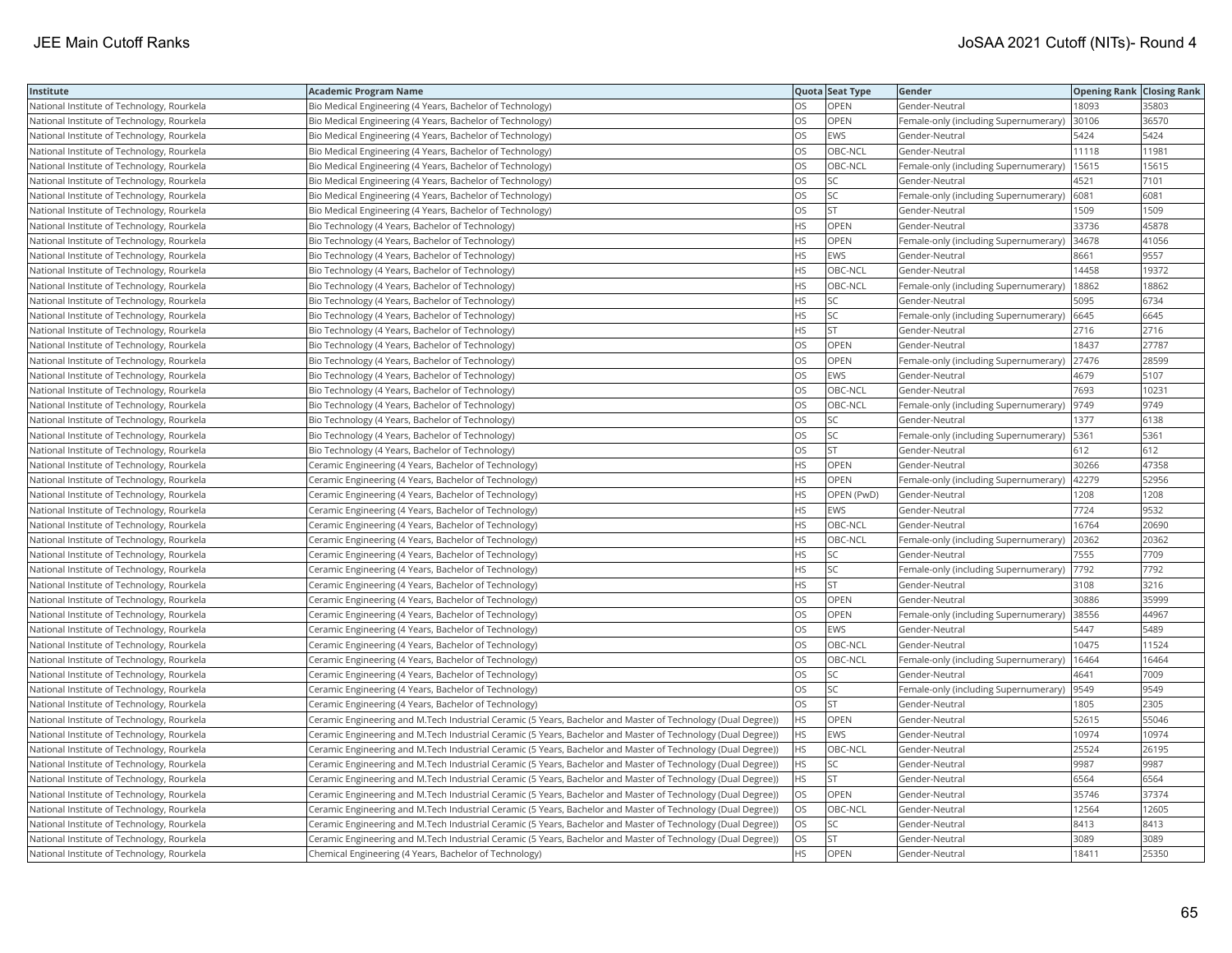| Institute                                  | Academic Program Name                                                           |           | Quota Seat Type | Gender                                       | <b>Opening Rank Closing Rank</b> |       |
|--------------------------------------------|---------------------------------------------------------------------------------|-----------|-----------------|----------------------------------------------|----------------------------------|-------|
| National Institute of Technology, Rourkela | Chemical Engineering (4 Years, Bachelor of Technology)                          | НS        | OPEN            | Female-only (including Supernumerary)  23709 |                                  | 30896 |
| National Institute of Technology, Rourkela | Chemical Engineering (4 Years, Bachelor of Technology)                          | HS        | OPEN (PwD)      | Gender-Neutral                               | 1164                             | 1164  |
| National Institute of Technology, Rourkela | Chemical Engineering (4 Years, Bachelor of Technology)                          | <b>HS</b> | EWS             | Gender-Neutral                               | 6644                             | 6895  |
| National Institute of Technology, Rourkela | Chemical Engineering (4 Years, Bachelor of Technology)                          | <b>HS</b> | OBC-NCL         | Gender-Neutral                               | 6220                             | 11820 |
| National Institute of Technology, Rourkela | Chemical Engineering (4 Years, Bachelor of Technology)                          | HS        | OBC-NCL         | Female-only (including Supernumerary)        | 18317                            | 19105 |
| National Institute of Technology, Rourkela | Chemical Engineering (4 Years, Bachelor of Technology)                          | <b>HS</b> | SC              | Gender-Neutral                               | 4779                             | 6077  |
| National Institute of Technology, Rourkela | Chemical Engineering (4 Years, Bachelor of Technology)                          | HS        | SC              | Female-only (including Supernumerary)        | 6770                             | 6770  |
| National Institute of Technology, Rourkela | Chemical Engineering (4 Years, Bachelor of Technology)                          | HS        | ST              | Gender-Neutral                               | 2177                             | 2313  |
| National Institute of Technology, Rourkela | Chemical Engineering (4 Years, Bachelor of Technology)                          | HS        | <b>ST</b>       | Female-only (including Supernumerary)   1285 |                                  | 1285  |
| National Institute of Technology, Rourkela | Chemical Engineering (4 Years, Bachelor of Technology)                          | OS.       | <b>OPEN</b>     | Gender-Neutral                               | 11705                            | 17648 |
| National Institute of Technology, Rourkela | Chemical Engineering (4 Years, Bachelor of Technology)                          | OS        | OPEN            | Female-only (including Supernumerary)        | 20907                            | 22173 |
| National Institute of Technology, Rourkela | Chemical Engineering (4 Years, Bachelor of Technology)                          | OS        | OPEN (PwD)      | Gender-Neutral                               | 741                              | 741   |
| National Institute of Technology, Rourkela | Chemical Engineering (4 Years, Bachelor of Technology)                          | OS        | <b>EWS</b>      | Gender-Neutral                               | 2671                             | 2797  |
| National Institute of Technology, Rourkela | Chemical Engineering (4 Years, Bachelor of Technology)                          | OS        | OBC-NCL         | Gender-Neutral                               | 4896                             | 6520  |
| National Institute of Technology, Rourkela | Chemical Engineering (4 Years, Bachelor of Technology)                          | OS        | OBC-NCL         | Female-only (including Supernumerary)        | 9705                             | 9769  |
| National Institute of Technology, Rourkela | Chemical Engineering (4 Years, Bachelor of Technology)                          | OS        |                 | OBC-NCL (PwD) Gender-Neutral                 | 463                              | 463   |
| National Institute of Technology, Rourkela | Chemical Engineering (4 Years, Bachelor of Technology)                          | OS        | <b>SC</b>       | Gender-Neutral                               | 3415                             | 3999  |
| National Institute of Technology, Rourkela | Chemical Engineering (4 Years, Bachelor of Technology)                          | OS        | SC              | Female-only (including Supernumerary)        | 5060                             | 5060  |
| National Institute of Technology, Rourkela | Chemical Engineering (4 Years, Bachelor of Technology)                          | OS        | <b>ST</b>       | Gender-Neutral                               | 1150                             | 1234  |
| National Institute of Technology, Rourkela | Chemical Engineering (4 Years, Bachelor of Technology)                          | OS        | <b>ST</b>       | Female-only (including Supernumerary)        | 400                              | 400   |
| National Institute of Technology, Rourkela | Chemical Engineering (5 Years, Bachelor and Master of Technology (Dual Degree)) | <b>HS</b> | <b>OPEN</b>     | Gender-Neutral                               | 34342                            | 35514 |
| National Institute of Technology, Rourkela | Chemical Engineering (5 Years, Bachelor and Master of Technology (Dual Degree)) | HS        | OBC-NCL         | Gender-Neutral                               | 11873                            | 14528 |
| National Institute of Technology, Rourkela | Chemical Engineering (5 Years, Bachelor and Master of Technology (Dual Degree)) | HS        | SC              | Gender-Neutral                               | 3392                             | 3392  |
| National Institute of Technology, Rourkela | Chemical Engineering (5 Years, Bachelor and Master of Technology (Dual Degree)) | HS        | <b>ST</b>       | Gender-Neutral                               | 3062                             | 3062  |
| National Institute of Technology, Rourkela | Chemical Engineering (5 Years, Bachelor and Master of Technology (Dual Degree)) | OS        | OPEN            | Gender-Neutral                               | 22945                            | 23336 |
| National Institute of Technology, Rourkela | Chemical Engineering (5 Years, Bachelor and Master of Technology (Dual Degree)) | OS        | <b>EWS</b>      | Gender-Neutral                               | 3595                             | 3595  |
| National Institute of Technology, Rourkela | Chemical Engineering (5 Years, Bachelor and Master of Technology (Dual Degree)) | OS        | OBC-NCL         | Gender-Neutral                               | 7343                             | 7343  |
| National Institute of Technology, Rourkela | Chemical Engineering (5 Years, Bachelor and Master of Technology (Dual Degree)) | OS        | <b>SC</b>       | Gender-Neutral                               | 4381                             | 4381  |
| National Institute of Technology, Rourkela | Chemistry (5 Years, Integrated Master of Science)                               | HS        | OPEN            | Gender-Neutral                               | 53779                            | 57734 |
| National Institute of Technology, Rourkela | Chemistry (5 Years, Integrated Master of Science)                               | HS        | <b>EWS</b>      | Gender-Neutral                               | 10533                            | 10533 |
| National Institute of Technology, Rourkela | Chemistry (5 Years, Integrated Master of Science)                               | HS        | OBC-NCL         | Gender-Neutral                               | 26955                            | 27712 |
| National Institute of Technology, Rourkela | Chemistry (5 Years, Integrated Master of Science)                               | HS        | SC              | Gender-Neutral                               | 8287                             | 8705  |
| National Institute of Technology, Rourkela | Chemistry (5 Years, Integrated Master of Science)                               | <b>HS</b> | <b>ST</b>       | Gender-Neutral                               | 6494                             | 6494  |
| National Institute of Technology, Rourkela | Chemistry (5 Years, Integrated Master of Science)                               | OS        | OPEN            | Gender-Neutral                               | 29562                            | 37076 |
| National Institute of Technology, Rourkela | Chemistry (5 Years, Integrated Master of Science)                               | OS        | OPEN (PwD)      | Gender-Neutral                               | 2273                             | 2273  |
| National Institute of Technology, Rourkela | Chemistry (5 Years, Integrated Master of Science)                               | OS        | <b>EWS</b>      | Gender-Neutral                               | 6397                             | 6985  |
| National Institute of Technology, Rourkela | Chemistry (5 Years, Integrated Master of Science)                               | OS        | OBC-NCL         | Gender-Neutral                               | 13747                            | 14722 |
| National Institute of Technology, Rourkela | Chemistry (5 Years, Integrated Master of Science)                               | OS        | SC              | Gender-Neutral                               | 7036                             | 8307  |
| National Institute of Technology, Rourkela | Chemistry (5 Years, Integrated Master of Science)                               | OS        | ST              | Gender-Neutral                               | 3475                             | 3475  |
| National Institute of Technology, Rourkela | Civil Engineering (4 Years, Bachelor of Technology)                             | <b>HS</b> | <b>OPEN</b>     | Gender-Neutral                               | 14994                            | 27847 |
| National Institute of Technology, Rourkela | Civil Engineering (4 Years, Bachelor of Technology)                             | HS        | OPEN            | Female-only (including Supernumerary)        | 30085                            | 40310 |
| National Institute of Technology, Rourkela | Civil Engineering (4 Years, Bachelor of Technology)                             | <b>HS</b> | OPEN (PwD)      | Gender-Neutral                               | 657                              | 657   |
| National Institute of Technology, Rourkela | Civil Engineering (4 Years, Bachelor of Technology)                             | <b>HS</b> | <b>EWS</b>      | Gender-Neutral                               | 6507                             | 7077  |
| National Institute of Technology, Rourkela | Civil Engineering (4 Years, Bachelor of Technology)                             | HS        | OBC-NCL         | Gender-Neutral                               | 9808                             | 13187 |
| National Institute of Technology, Rourkela | Civil Engineering (4 Years, Bachelor of Technology)                             | HS        | OBC-NCL         | Female-only (including Supernumerary)        | 16902                            | 19334 |
| National Institute of Technology, Rourkela | Civil Engineering (4 Years, Bachelor of Technology)                             | HS        |                 | OBC-NCL (PwD) Gender-Neutral                 | 633                              | 633   |
| National Institute of Technology, Rourkela | Civil Engineering (4 Years, Bachelor of Technology)                             | HS        | SC              | Gender-Neutral                               | 2562                             | 5392  |
| National Institute of Technology, Rourkela | Civil Engineering (4 Years, Bachelor of Technology)                             | HS        | SC              | Female-only (including Supernumerary)   5587 |                                  | 5587  |
| National Institute of Technology, Rourkela | Civil Engineering (4 Years, Bachelor of Technology)                             | HS        | <b>ST</b>       | Gender-Neutral                               | 1560                             | 2551  |
| National Institute of Technology, Rourkela | Civil Engineering (4 Years, Bachelor of Technology)                             | HS.       | <b>ST</b>       | Female-only (including Supernumerary)        | 1309                             | 1309  |
| National Institute of Technology, Rourkela | Civil Engineering (4 Years, Bachelor of Technology)                             | OS        | <b>OPEN</b>     | Gender-Neutral                               | 15385                            | 21038 |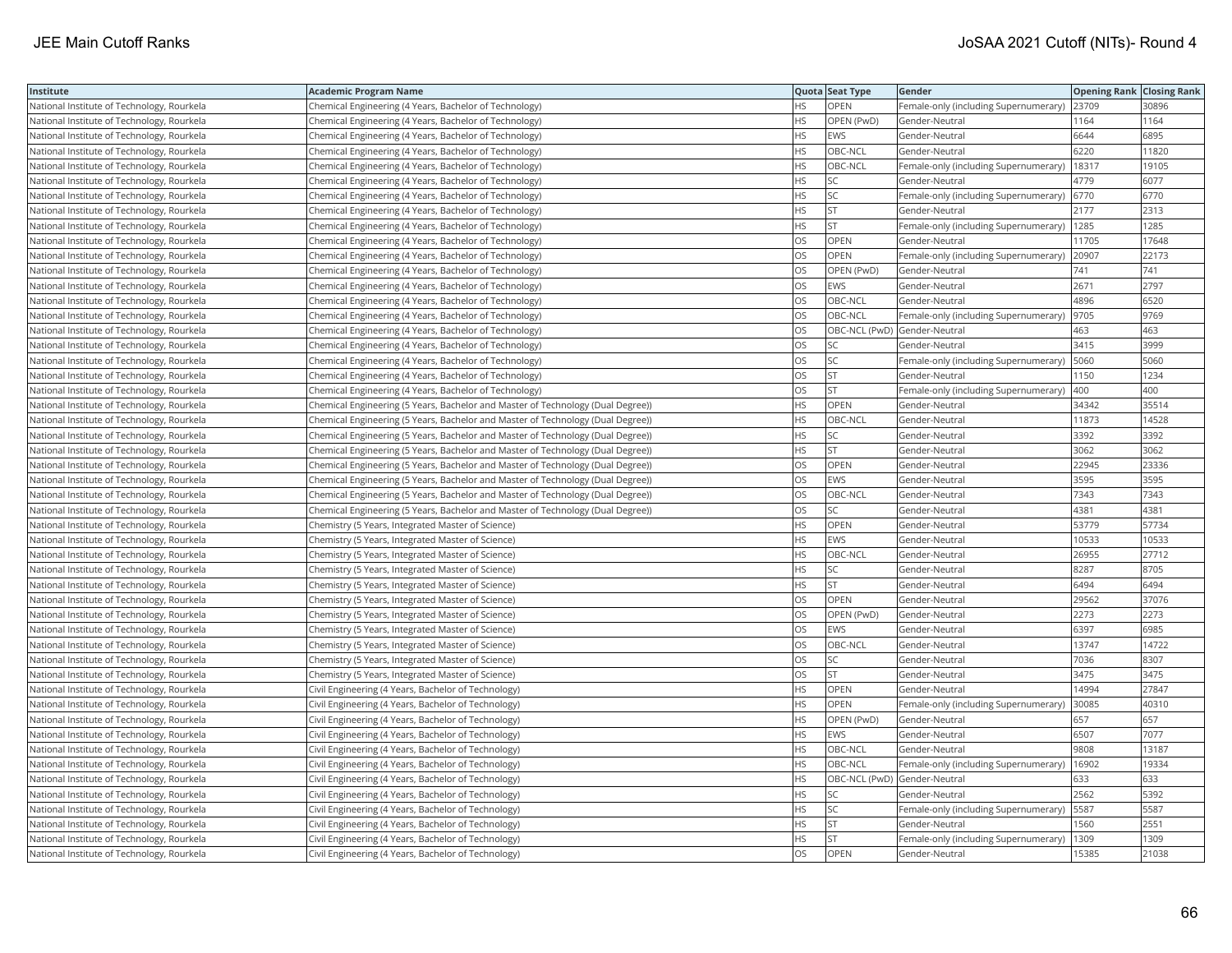| Institute                                  | <b>Academic Program Name</b>                                       |           | Quota Seat Type              | Gender                                        | <b>Opening Rank Closing Rank</b> |       |
|--------------------------------------------|--------------------------------------------------------------------|-----------|------------------------------|-----------------------------------------------|----------------------------------|-------|
| National Institute of Technology, Rourkela | Civil Engineering (4 Years, Bachelor of Technology)                | OS        | OPEN                         | Female-only (including Supernumerary) 31076   |                                  | 33741 |
| National Institute of Technology, Rourkela | Civil Engineering (4 Years, Bachelor of Technology)                | OS        | OPEN (PwD)                   | Gender-Neutral                                | 663                              | 663   |
| National Institute of Technology, Rourkela | Civil Engineering (4 Years, Bachelor of Technology)                | OS        | <b>EWS</b>                   | Gender-Neutral                                | 2982                             | 3245  |
| National Institute of Technology, Rourkela | Civil Engineering (4 Years, Bachelor of Technology)                | OS        | EWS (PwD)                    | Gender-Neutral                                | 79                               | 79    |
| National Institute of Technology, Rourkela | Civil Engineering (4 Years, Bachelor of Technology)                | OS        | OBC-NCL                      | Gender-Neutral                                | 6547                             | 7030  |
| National Institute of Technology, Rourkela | Civil Engineering (4 Years, Bachelor of Technology)                | OS        | OBC-NCL                      | Female-only (including Supernumerary)   12548 |                                  | 12610 |
| National Institute of Technology, Rourkela | Civil Engineering (4 Years, Bachelor of Technology)                | OS        | OBC-NCL (PwD) Gender-Neutral |                                               | 272                              | 272   |
| National Institute of Technology, Rourkela | Civil Engineering (4 Years, Bachelor of Technology)                | OS        | <b>SC</b>                    | Gender-Neutral                                | 3119                             | 3668  |
| National Institute of Technology, Rourkela | Civil Engineering (4 Years, Bachelor of Technology)                | OS        | SC                           | Female-only (including Supernumerary) 3345    |                                  | 3345  |
| National Institute of Technology, Rourkela | Civil Engineering (4 Years, Bachelor of Technology)                | OS        | <b>ST</b>                    | Gender-Neutral                                | 611                              | 1152  |
| National Institute of Technology, Rourkela | Civil Engineering (4 Years, Bachelor of Technology)                | OS        | <b>ST</b>                    | Female-only (including Supernumerary)         | 871                              | 871   |
| National Institute of Technology, Rourkela | Computer Science and Engineering (4 Years, Bachelor of Technology) | <b>HS</b> | OPEN                         | Gender-Neutral                                | 1874                             | 9349  |
| National Institute of Technology, Rourkela | Computer Science and Engineering (4 Years, Bachelor of Technology) | HS        | OPEN                         | Female-only (including Supernumerary)         | 2023                             | 8437  |
| National Institute of Technology, Rourkela | Computer Science and Engineering (4 Years, Bachelor of Technology) | <b>HS</b> | OPEN (PwD)                   | Gender-Neutral                                | 247                              | 247   |
| National Institute of Technology, Rourkela | Computer Science and Engineering (4 Years, Bachelor of Technology) | HS        | OPEN (PwD)                   | Female-only (including Supernumerary)   422   |                                  | 422   |
| National Institute of Technology, Rourkela | Computer Science and Engineering (4 Years, Bachelor of Technology) | ΗS        | <b>EWS</b>                   | Gender-Neutral                                | 1295                             | 3374  |
| National Institute of Technology, Rourkela | Computer Science and Engineering (4 Years, Bachelor of Technology) | HS        | OBC-NCL                      | Gender-Neutral                                | 1780                             | 4643  |
| National Institute of Technology, Rourkela | Computer Science and Engineering (4 Years, Bachelor of Technology) | HS        | OBC-NCL                      | Female-only (including Supernumerary)         | 7622                             | 10457 |
| National Institute of Technology, Rourkela | Computer Science and Engineering (4 Years, Bachelor of Technology) | <b>HS</b> | OBC-NCL (PwD) Gender-Neutral |                                               | 92                               | 92    |
| National Institute of Technology, Rourkela | Computer Science and Engineering (4 Years, Bachelor of Technology) | HS        | SC                           | Gender-Neutral                                | 563                              | 1538  |
| National Institute of Technology, Rourkela | Computer Science and Engineering (4 Years, Bachelor of Technology) | HS        | SC                           | Female-only (including Supernumerary)         | 1389                             | 1389  |
| National Institute of Technology, Rourkela | Computer Science and Engineering (4 Years, Bachelor of Technology) | HS        | SC (PwD)                     | Gender-Neutral                                | 68                               | 68    |
| National Institute of Technology, Rourkela | Computer Science and Engineering (4 Years, Bachelor of Technology) | ΗS        | <b>ST</b>                    | Gender-Neutral                                | 157                              | 303   |
| National Institute of Technology, Rourkela | Computer Science and Engineering (4 Years, Bachelor of Technology) | HS        | <b>ST</b>                    | Female-only (including Supernumerary) 497     |                                  | 497   |
| National Institute of Technology, Rourkela | Computer Science and Engineering (4 Years, Bachelor of Technology) | OS        | OPEN                         | Gender-Neutral                                | 861                              | 2160  |
| National Institute of Technology, Rourkela | Computer Science and Engineering (4 Years, Bachelor of Technology) | OS        | OPEN                         | Female-only (including Supernumerary) 2649    |                                  | 3315  |
| National Institute of Technology, Rourkela | Computer Science and Engineering (4 Years, Bachelor of Technology) | OS        | OPEN (PwD)                   | Gender-Neutral                                | 60                               | 60    |
| National Institute of Technology, Rourkela | Computer Science and Engineering (4 Years, Bachelor of Technology) | OS        | OPEN (PwD)                   | Female-only (including Supernumerary)  432    |                                  | 432   |
| National Institute of Technology, Rourkela | Computer Science and Engineering (4 Years, Bachelor of Technology) | OS        | <b>EWS</b>                   | Gender-Neutral                                | 225                              | 389   |
| National Institute of Technology, Rourkela | Computer Science and Engineering (4 Years, Bachelor of Technology) | OS        | OBC-NCL                      | Gender-Neutral                                | 449                              | 630   |
| National Institute of Technology, Rourkela | Computer Science and Engineering (4 Years, Bachelor of Technology) | OS        | OBC-NCL                      | Female-only (including Supernumerary)   1811  |                                  | 2428  |
| National Institute of Technology, Rourkela | Computer Science and Engineering (4 Years, Bachelor of Technology) | OS        | OBC-NCL (PwD) Gender-Neutral |                                               | 55                               | 55    |
| National Institute of Technology, Rourkela | Computer Science and Engineering (4 Years, Bachelor of Technology) | OS        | SC                           | Gender-Neutral                                | 396                              | 573   |
| National Institute of Technology, Rourkela | Computer Science and Engineering (4 Years, Bachelor of Technology) | OS        | SC                           | Female-only (including Supernumerary)         | 1042                             | 1042  |
| National Institute of Technology, Rourkela | Computer Science and Engineering (4 Years, Bachelor of Technology) | OS        | SC (PwD)                     | Gender-Neutral                                |                                  |       |
| National Institute of Technology, Rourkela | Computer Science and Engineering (4 Years, Bachelor of Technology) | OS        | <b>ST</b>                    | Gender-Neutral                                | 125                              | 185   |
| National Institute of Technology, Rourkela | Computer Science and Engineering (4 Years, Bachelor of Technology) | OS        | <b>ST</b>                    | Female-only (including Supernumerary) 252     |                                  | 252   |
| National Institute of Technology, Rourkela | Electrical Engineering (4 Years, Bachelor of Technology)           | HS        | <b>OPEN</b>                  | Gender-Neutral                                | 1108                             | 17774 |
| National Institute of Technology, Rourkela | Electrical Engineering (4 Years, Bachelor of Technology)           | ΗS        | OPEN                         | Female-only (including Supernumerary)         | 15609                            | 26732 |
| National Institute of Technology, Rourkela | Electrical Engineering (4 Years, Bachelor of Technology)           | HS        | OPEN (PwD)                   | Gender-Neutral                                | 391                              | 391   |
| National Institute of Technology, Rourkela | Electrical Engineering (4 Years, Bachelor of Technology)           | HS        | OPEN (PwD)                   | Female-only (including Supernumerary)         | 435                              | 435   |
| National Institute of Technology, Rourkela | Electrical Engineering (4 Years, Bachelor of Technology)           | <b>HS</b> | <b>EWS</b>                   | Gender-Neutral                                | 4343                             | 6103  |
| National Institute of Technology, Rourkela | Electrical Engineering (4 Years, Bachelor of Technology)           | HS        | OBC-NCL                      | Gender-Neutral                                | 6011                             | 9309  |
| National Institute of Technology, Rourkela | Electrical Engineering (4 Years, Bachelor of Technology)           | <b>HS</b> | OBC-NCL                      | Female-only (including Supernumerary)         | 12574                            | 15363 |
| National Institute of Technology, Rourkela | Electrical Engineering (4 Years, Bachelor of Technology)           | HS        | OBC-NCL (PwD) Gender-Neutral |                                               | 532                              | 532   |
| National Institute of Technology, Rourkela | Electrical Engineering (4 Years, Bachelor of Technology)           | HS        | SC                           | Gender-Neutral                                | 2045                             | 3112  |
| National Institute of Technology, Rourkela | Electrical Engineering (4 Years, Bachelor of Technology)           | HS        | <b>SC</b>                    | Female-only (including Supernumerary) 3326    |                                  | 3326  |
| National Institute of Technology, Rourkela | Electrical Engineering (4 Years, Bachelor of Technology)           | ΗS        | SC (PwD)                     | Gender-Neutral                                | 147                              | 147   |
| National Institute of Technology, Rourkela | Electrical Engineering (4 Years, Bachelor of Technology)           | ΗS        | <b>ST</b>                    | Gender-Neutral                                | 892                              | 1454  |
| National Institute of Technology, Rourkela | Electrical Engineering (4 Years, Bachelor of Technology)           | <b>HS</b> | <b>ST</b>                    | Female-only (including Supernumerary)         | 2973                             | 2973  |
| National Institute of Technology, Rourkela | Electrical Engineering (4 Years, Bachelor of Technology)           | OS        | OPEN                         | Gender-Neutral                                | 7169                             | 10480 |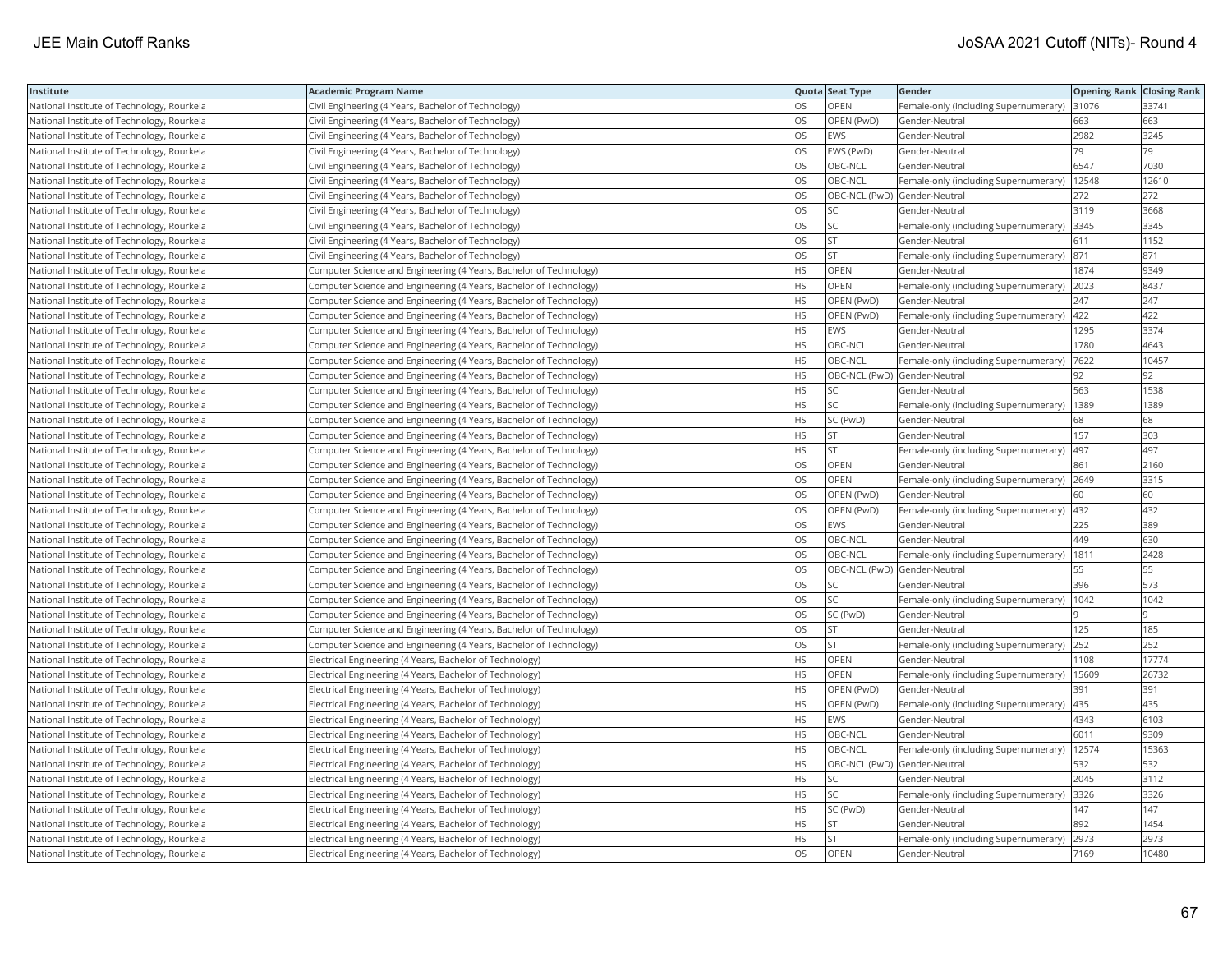| Institute                                  | <b>Academic Program Name</b>                                                  |           | Quota Seat Type | Gender                                       | <b>Opening Rank Closing Rank</b> |       |
|--------------------------------------------|-------------------------------------------------------------------------------|-----------|-----------------|----------------------------------------------|----------------------------------|-------|
| National Institute of Technology, Rourkela | Electrical Engineering (4 Years, Bachelor of Technology)                      | OS        | OPEN            | Female-only (including Supernumerary)        | 15788                            | 17246 |
| National Institute of Technology, Rourkela | Electrical Engineering (4 Years, Bachelor of Technology)                      | OS        | OPEN (PwD)      | Gender-Neutral                               | 604                              | 604   |
| National Institute of Technology, Rourkela | Electrical Engineering (4 Years, Bachelor of Technology)                      | OS        | OPEN (PwD)      | Female-only (including Supernumerary)        | 1109                             | 1109  |
| National Institute of Technology, Rourkela | Electrical Engineering (4 Years, Bachelor of Technology)                      | OS        | EWS             | Gender-Neutral                               | 1362                             | 1662  |
| National Institute of Technology, Rourkela | Electrical Engineering (4 Years, Bachelor of Technology)                      | OS        | OBC-NCL         | Gender-Neutral                               | 3340                             | 3933  |
| National Institute of Technology, Rourkela | Electrical Engineering (4 Years, Bachelor of Technology)                      | OS        | OBC-NCL         | Female-only (including Supernumerary)        | 7046                             | 7731  |
| National Institute of Technology, Rourkela | Electrical Engineering (4 Years, Bachelor of Technology)                      | OS        |                 | OBC-NCL (PwD) Gender-Neutral                 | 268                              | 268   |
| National Institute of Technology, Rourkela | Electrical Engineering (4 Years, Bachelor of Technology)                      | OS        | SC              | Gender-Neutral                               | 784                              | 2439  |
| National Institute of Technology, Rourkela | Electrical Engineering (4 Years, Bachelor of Technology)                      | OS        | SC              | Female-only (including Supernumerary)        | 2466                             | 2466  |
| National Institute of Technology, Rourkela | Electrical Engineering (4 Years, Bachelor of Technology)                      | OS        | <b>ST</b>       | Gender-Neutral                               | 446                              | 680   |
| National Institute of Technology, Rourkela | Electrical Engineering (4 Years, Bachelor of Technology)                      | OS        | <b>ST</b>       | Female-only (including Supernumerary)        | 757                              | 757   |
| National Institute of Technology, Rourkela | Electronics and Communication Engineering (4 Years, Bachelor of Technology)   | <b>HS</b> | OPEN            | Gender-Neutral                               | 9417                             | 11208 |
| National Institute of Technology, Rourkela | Electronics and Communication Engineering (4 Years, Bachelor of Technology)   | <b>HS</b> | OPEN            | Female-only (including Supernumerary)        | 10514                            | 14558 |
| National Institute of Technology, Rourkela | Electronics and Communication Engineering (4 Years, Bachelor of Technology)   | <b>HS</b> | OPEN (PwD)      | Gender-Neutral                               | 372                              | 372   |
| National Institute of Technology, Rourkela | Electronics and Communication Engineering (4 Years, Bachelor of Technology)   | HS        | EWS             | Gender-Neutral                               | 3431                             | 3508  |
| National Institute of Technology, Rourkela | Electronics and Communication Engineering (4 Years, Bachelor of Technology)   | ΗS        | OBC-NCL         | Gender-Neutral                               | 3310                             | 5878  |
| National Institute of Technology, Rourkela | Electronics and Communication Engineering (4 Years, Bachelor of Technology)   | <b>HS</b> | OBC-NCL         | Female-only (including Supernumerary)        | 12663                            | 12663 |
| National Institute of Technology, Rourkela | Electronics and Communication Engineering (4 Years, Bachelor of Technology)   | HS        |                 | OBC-NCL (PwD) Gender-Neutral                 | 190                              | 190   |
| National Institute of Technology, Rourkela | Electronics and Communication Engineering (4 Years, Bachelor of Technology)   | <b>HS</b> | <b>SC</b>       | Gender-Neutral                               | 643                              | 2025  |
| National Institute of Technology, Rourkela | Electronics and Communication Engineering (4 Years, Bachelor of Technology)   | <b>HS</b> | <b>SC</b>       | Female-only (including Supernumerary)        | 1786                             | 3447  |
| National Institute of Technology, Rourkela | Electronics and Communication Engineering (4 Years, Bachelor of Technology)   | HS        | <b>ST</b>       | Gender-Neutral                               | 559                              | 782   |
| National Institute of Technology, Rourkela | Electronics and Communication Engineering (4 Years, Bachelor of Technology)   | <b>HS</b> | <b>ST</b>       | Female-only (including Supernumerary)   3953 |                                  | 3953  |
| National Institute of Technology, Rourkela | Electronics and Communication Engineering (4 Years, Bachelor of Technology)   | OS        | OPEN            | Gender-Neutral                               | 4635                             | 5688  |
| National Institute of Technology, Rourkela | Electronics and Communication Engineering (4 Years, Bachelor of Technology)   | OS        | OPEN            | Female-only (including Supernumerary)  7752  |                                  | 8933  |
| National Institute of Technology, Rourkela | Electronics and Communication Engineering (4 Years, Bachelor of Technology)   | OS        | EWS             | Gender-Neutral                               | 682                              | 732   |
| National Institute of Technology, Rourkela | Electronics and Communication Engineering (4 Years, Bachelor of Technology)   | OS        | OBC-NCL         | Gender-Neutral                               | 1760                             | 2128  |
| National Institute of Technology, Rourkela | Electronics and Communication Engineering (4 Years, Bachelor of Technology)   | OS        | OBC-NCL         | Female-only (including Supernumerary)        | 3502                             | 3502  |
| National Institute of Technology, Rourkela | Electronics and Communication Engineering (4 Years, Bachelor of Technology)   | OS        | SC              | Gender-Neutral                               | 955                              | 1305  |
| National Institute of Technology, Rourkela | Electronics and Communication Engineering (4 Years, Bachelor of Technology)   | OS        | SC              | Female-only (including Supernumerary)        | 1516                             | 1738  |
| National Institute of Technology, Rourkela | Electronics and Communication Engineering (4 Years, Bachelor of Technology)   | OS        | <b>ST</b>       | Gender-Neutral                               | 356                              | 437   |
| National Institute of Technology, Rourkela | Electronics and Communication Engineering (4 Years, Bachelor of Technology)   | OS        | <b>ST</b>       | Female-only (including Supernumerary)   726  |                                  | 726   |
| National Institute of Technology, Rourkela | Electronics and Instrumentation Engineering (4 Years, Bachelor of Technology) | HS        | OPEN            | Gender-Neutral                               | 12473                            | 17521 |
| National Institute of Technology, Rourkela | Electronics and Instrumentation Engineering (4 Years, Bachelor of Technology) | <b>HS</b> | OPEN            | Female-only (including Supernumerary)        | 15007                            | 21910 |
| National Institute of Technology, Rourkela | Electronics and Instrumentation Engineering (4 Years, Bachelor of Technology) | НS        | OPEN (PwD)      | Gender-Neutral                               | 429                              | 429   |
| National Institute of Technology, Rourkela | Electronics and Instrumentation Engineering (4 Years, Bachelor of Technology) | <b>HS</b> | <b>EWS</b>      | Gender-Neutral                               | 3881                             | 4904  |
| National Institute of Technology, Rourkela | Electronics and Instrumentation Engineering (4 Years, Bachelor of Technology) | <b>HS</b> | OBC-NCL         | Gender-Neutral                               | 7281                             | 9500  |
| National Institute of Technology, Rourkela | Electronics and Instrumentation Engineering (4 Years, Bachelor of Technology) | HS        | OBC-NCL         | Female-only (including Supernumerary)        | 13181                            | 13347 |
| National Institute of Technology, Rourkela | Electronics and Instrumentation Engineering (4 Years, Bachelor of Technology) | HS        | SC              | Gender-Neutral                               | 2237                             | 3333  |
| National Institute of Technology, Rourkela | Electronics and Instrumentation Engineering (4 Years, Bachelor of Technology) | HS        | SC              | Female-only (including Supernumerary) 3995   |                                  | 3995  |
| National Institute of Technology, Rourkela | Electronics and Instrumentation Engineering (4 Years, Bachelor of Technology) | <b>HS</b> | <b>ST</b>       | Gender-Neutral                               | 1585                             | 2146  |
| National Institute of Technology, Rourkela | Electronics and Instrumentation Engineering (4 Years, Bachelor of Technology) | OS        | OPEN            | Gender-Neutral                               | 10015                            | 12238 |
| National Institute of Technology, Rourkela | Electronics and Instrumentation Engineering (4 Years, Bachelor of Technology) | OS        | OPEN            | Female-only (including Supernumerary)        | 10143                            | 15313 |
| National Institute of Technology, Rourkela | Electronics and Instrumentation Engineering (4 Years, Bachelor of Technology) | OS        | OPEN (PwD)      | Gender-Neutral                               | 595                              | 595   |
| National Institute of Technology, Rourkela | Electronics and Instrumentation Engineering (4 Years, Bachelor of Technology) | OS        | <b>EWS</b>      | Gender-Neutral                               | 1748                             | 1887  |
| National Institute of Technology, Rourkela | Electronics and Instrumentation Engineering (4 Years, Bachelor of Technology) | OS.       | OBC-NCL         | Gender-Neutral                               | 3449                             | 4721  |
| National Institute of Technology, Rourkela | Electronics and Instrumentation Engineering (4 Years, Bachelor of Technology) | OS        | OBC-NCL         | Female-only (including Supernumerary)        | 7780                             | 9512  |
| National Institute of Technology, Rourkela | Electronics and Instrumentation Engineering (4 Years, Bachelor of Technology) | OS        | <b>SC</b>       | Gender-Neutral                               | 2166                             | 3244  |
| National Institute of Technology, Rourkela | Electronics and Instrumentation Engineering (4 Years, Bachelor of Technology) | OS        | SC              | Female-only (including Supernumerary) 3687   |                                  | 3687  |
| National Institute of Technology, Rourkela | Electronics and Instrumentation Engineering (4 Years, Bachelor of Technology) | OS        | <b>ST</b>       | Gender-Neutral                               | 1112                             | 1112  |
| National Institute of Technology, Rourkela | Electronics and Instrumentation Engineering (4 Years, Bachelor of Technology) | OS        | ST (PwD)        | Gender-Neutral                               | 68                               | 68    |
| National Institute of Technology, Rourkela | Food Process Engineering (4 Years, Bachelor of Technology)                    | <b>HS</b> | <b>OPEN</b>     | Gender-Neutral                               | 48209                            | 57532 |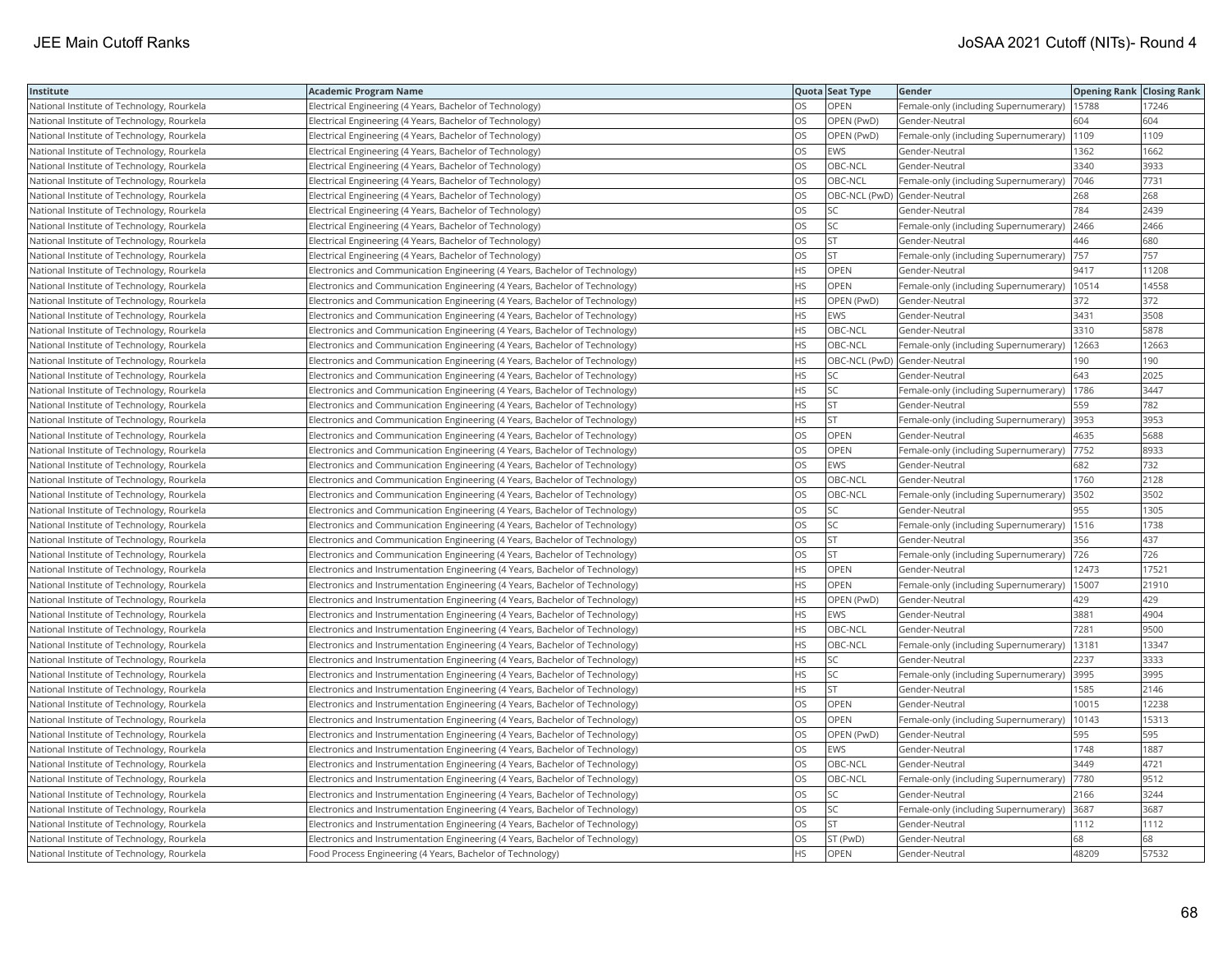| Institute                                  | <b>Academic Program Name</b>                               |           | Quota Seat Type | Gender                                        | <b>Opening Rank Closing Rank</b> |       |
|--------------------------------------------|------------------------------------------------------------|-----------|-----------------|-----------------------------------------------|----------------------------------|-------|
| National Institute of Technology, Rourkela | Food Process Engineering (4 Years, Bachelor of Technology) | НS        | OPEN            | Female-only (including Supernumerary)         | 58103                            | 58985 |
| National Institute of Technology, Rourkela | Food Process Engineering (4 Years, Bachelor of Technology) | <b>HS</b> | EWS             | Gender-Neutral                                | 10083                            | 10372 |
| National Institute of Technology, Rourkela | Food Process Engineering (4 Years, Bachelor of Technology) | HS        | OBC-NCL         | Gender-Neutral                                | 22841                            | 25482 |
| National Institute of Technology, Rourkela | Food Process Engineering (4 Years, Bachelor of Technology) | HS        | OBC-NCL         | Female-only (including Supernumerary)         | 24994                            | 24994 |
| National Institute of Technology, Rourkela | Food Process Engineering (4 Years, Bachelor of Technology) | <b>HS</b> | <b>SC</b>       | Gender-Neutral                                | 8149                             | 9953  |
| National Institute of Technology, Rourkela | Food Process Engineering (4 Years, Bachelor of Technology) | HS        | SC              | Female-only (including Supernumerary)   10742 |                                  | 10742 |
| National Institute of Technology, Rourkela | Food Process Engineering (4 Years, Bachelor of Technology) | ΗS        | ST              | Gender-Neutral                                | 3707                             | 3707  |
| National Institute of Technology, Rourkela | Food Process Engineering (4 Years, Bachelor of Technology) | OS        | <b>OPEN</b>     | Gender-Neutral                                | 25375                            | 34978 |
| National Institute of Technology, Rourkela | Food Process Engineering (4 Years, Bachelor of Technology) | OS        | OPEN            | Female-only (including Supernumerary)         | 39760                            | 43544 |
| National Institute of Technology, Rourkela | Food Process Engineering (4 Years, Bachelor of Technology) | OS        | <b>EWS</b>      | Gender-Neutral                                | 5371                             | 5621  |
| National Institute of Technology, Rourkela | Food Process Engineering (4 Years, Bachelor of Technology) | OS        | OBC-NCL         | Gender-Neutral                                | 10462                            | 12071 |
| National Institute of Technology, Rourkela | Food Process Engineering (4 Years, Bachelor of Technology) | OS        | OBC-NCL         | Female-only (including Supernumerary)         | 16598                            | 16598 |
| National Institute of Technology, Rourkela | Food Process Engineering (4 Years, Bachelor of Technology) | OS        | <b>SC</b>       | Gender-Neutral                                | 6320                             | 7486  |
| National Institute of Technology, Rourkela | Food Process Engineering (4 Years, Bachelor of Technology) | OS        | SC              | Female-only (including Supernumerary) 8186    |                                  | 8186  |
| National Institute of Technology, Rourkela | Food Process Engineering (4 Years, Bachelor of Technology) | OS        | <b>ST</b>       | Gender-Neutral                                | 1769                             | 1769  |
| National Institute of Technology, Rourkela | Industrial Design (4 Years, Bachelor of Technology)        | НS        | OPEN            | Gender-Neutral                                | 33112                            | 47975 |
| National Institute of Technology, Rourkela | Industrial Design (4 Years, Bachelor of Technology)        | HS        | OPEN            | Female-only (including Supernumerary)         | 53067                            | 53962 |
| National Institute of Technology, Rourkela | Industrial Design (4 Years, Bachelor of Technology)        | HS        | <b>EWS</b>      | Gender-Neutral                                | 7986                             | 10000 |
| National Institute of Technology, Rourkela | Industrial Design (4 Years, Bachelor of Technology)        | <b>HS</b> | OBC-NCL         | Gender-Neutral                                | 16684                            | 23957 |
| National Institute of Technology, Rourkela | Industrial Design (4 Years, Bachelor of Technology)        | <b>HS</b> | OBC-NCL         | Female-only (including Supernumerary)         | 23398                            | 23398 |
| National Institute of Technology, Rourkela | Industrial Design (4 Years, Bachelor of Technology)        | HS        | SC              | Gender-Neutral                                | 4169                             | 6456  |
| National Institute of Technology, Rourkela | Industrial Design (4 Years, Bachelor of Technology)        | HS        | <b>ST</b>       | Gender-Neutral                                | 3241                             | 3241  |
| National Institute of Technology, Rourkela | Industrial Design (4 Years, Bachelor of Technology)        | HS        | <b>ST</b>       | Female-only (including Supernumerary)   5795  |                                  | 5795  |
| National Institute of Technology, Rourkela | Industrial Design (4 Years, Bachelor of Technology)        | OS        | OPEN            | Gender-Neutral                                | 21167                            | 29698 |
| National Institute of Technology, Rourkela | Industrial Design (4 Years, Bachelor of Technology)        | OS        | OPEN            | Female-only (including Supernumerary)         | 20827                            | 33453 |
| National Institute of Technology, Rourkela | Industrial Design (4 Years, Bachelor of Technology)        | OS        | <b>EWS</b>      | Gender-Neutral                                | 4671                             | 4870  |
| National Institute of Technology, Rourkela | Industrial Design (4 Years, Bachelor of Technology)        | OS        | OBC-NCL         | Gender-Neutral                                | 8154                             | 11172 |
| National Institute of Technology, Rourkela | Industrial Design (4 Years, Bachelor of Technology)        | OS        | OBC-NCL         | Female-only (including Supernumerary)         | 14765                            | 14765 |
| National Institute of Technology, Rourkela | Industrial Design (4 Years, Bachelor of Technology)        | OS        | <b>SC</b>       | Gender-Neutral                                | 6235                             | 6291  |
| National Institute of Technology, Rourkela | Industrial Design (4 Years, Bachelor of Technology)        | OS        | <b>ST</b>       | Gender-Neutral                                | 2167                             | 2167  |
| National Institute of Technology, Rourkela | Industrial Design (4 Years, Bachelor of Technology)        | OS        | <b>ST</b>       | Female-only (including Supernumerary) 3635    |                                  | 3635  |
| National Institute of Technology, Rourkela | Life Science (5 Years, Integrated Master of Science)       | HS        | OPEN            | Gender-Neutral                                | 52646                            | 61497 |
| National Institute of Technology, Rourkela | Life Science (5 Years, Integrated Master of Science)       | <b>HS</b> | <b>EWS</b>      | Gender-Neutral                                | 10697                            | 11463 |
| National Institute of Technology, Rourkela | Life Science (5 Years, Integrated Master of Science)       | HS        | OBC-NCL         | Gender-Neutral                                | 30988                            | 36487 |
| National Institute of Technology, Rourkela | Life Science (5 Years, Integrated Master of Science)       | HS        | <b>SC</b>       | Gender-Neutral                                | 8895                             | 11482 |
| National Institute of Technology, Rourkela | Life Science (5 Years, Integrated Master of Science)       | <b>HS</b> | <b>ST</b>       | Gender-Neutral                                | 6619                             | 6619  |
| National Institute of Technology, Rourkela | Life Science (5 Years, Integrated Master of Science)       | OS        | <b>OPEN</b>     | Gender-Neutral                                | 48087                            | 52767 |
| National Institute of Technology, Rourkela | Life Science (5 Years, Integrated Master of Science)       | OS        | <b>EWS</b>      | Gender-Neutral                                | 8366                             | 8366  |
| National Institute of Technology, Rourkela | Life Science (5 Years, Integrated Master of Science)       | OS        | OBC-NCL         | Gender-Neutral                                | 15931                            | 16347 |
| National Institute of Technology, Rourkela | Life Science (5 Years, Integrated Master of Science)       | OS        | SC              | Gender-Neutral                                | 9939                             | 10160 |
| National Institute of Technology, Rourkela | Life Science (5 Years, Integrated Master of Science)       | OS        | <b>ST</b>       | Gender-Neutral                                | 3649                             | 3649  |
| National Institute of Technology, Rourkela | Mathematics (5 Years, Integrated Master of Science)        | <b>HS</b> | OPEN            | Gender-Neutral                                | 45051                            | 53356 |
| National Institute of Technology, Rourkela | Mathematics (5 Years, Integrated Master of Science)        | HS        | <b>EWS</b>      | Gender-Neutral                                | 9613                             | 9613  |
| National Institute of Technology, Rourkela | Mathematics (5 Years, Integrated Master of Science)        | <b>HS</b> | OBC-NCL         | Gender-Neutral                                | 16408                            | 20093 |
| National Institute of Technology, Rourkela | Mathematics (5 Years, Integrated Master of Science)        | HS        | SC              | Gender-Neutral                                | 10093                            | 10162 |
| National Institute of Technology, Rourkela | Mathematics (5 Years, Integrated Master of Science)        | HS        | <b>ST</b>       | Gender-Neutral                                | 5266                             | 5266  |
| National Institute of Technology, Rourkela | Mathematics (5 Years, Integrated Master of Science)        | OS        | <b>OPEN</b>     | Gender-Neutral                                | 8598                             | 19924 |
| National Institute of Technology, Rourkela | Mathematics (5 Years, Integrated Master of Science)        | OS        | OPEN (PwD)      | Gender-Neutral                                | 1823                             | 1823  |
| National Institute of Technology, Rourkela | Mathematics (5 Years, Integrated Master of Science)        | OS        | EWS             | Gender-Neutral                                | 3982                             | 3982  |
| National Institute of Technology, Rourkela | Mathematics (5 Years, Integrated Master of Science)        | OS        | OBC-NCL         | Gender-Neutral                                | 8949                             | 10671 |
| National Institute of Technology, Rourkela | Mathematics (5 Years, Integrated Master of Science)        | <b>OS</b> | <b>SC</b>       | Gender-Neutral                                | 7323                             | 7448  |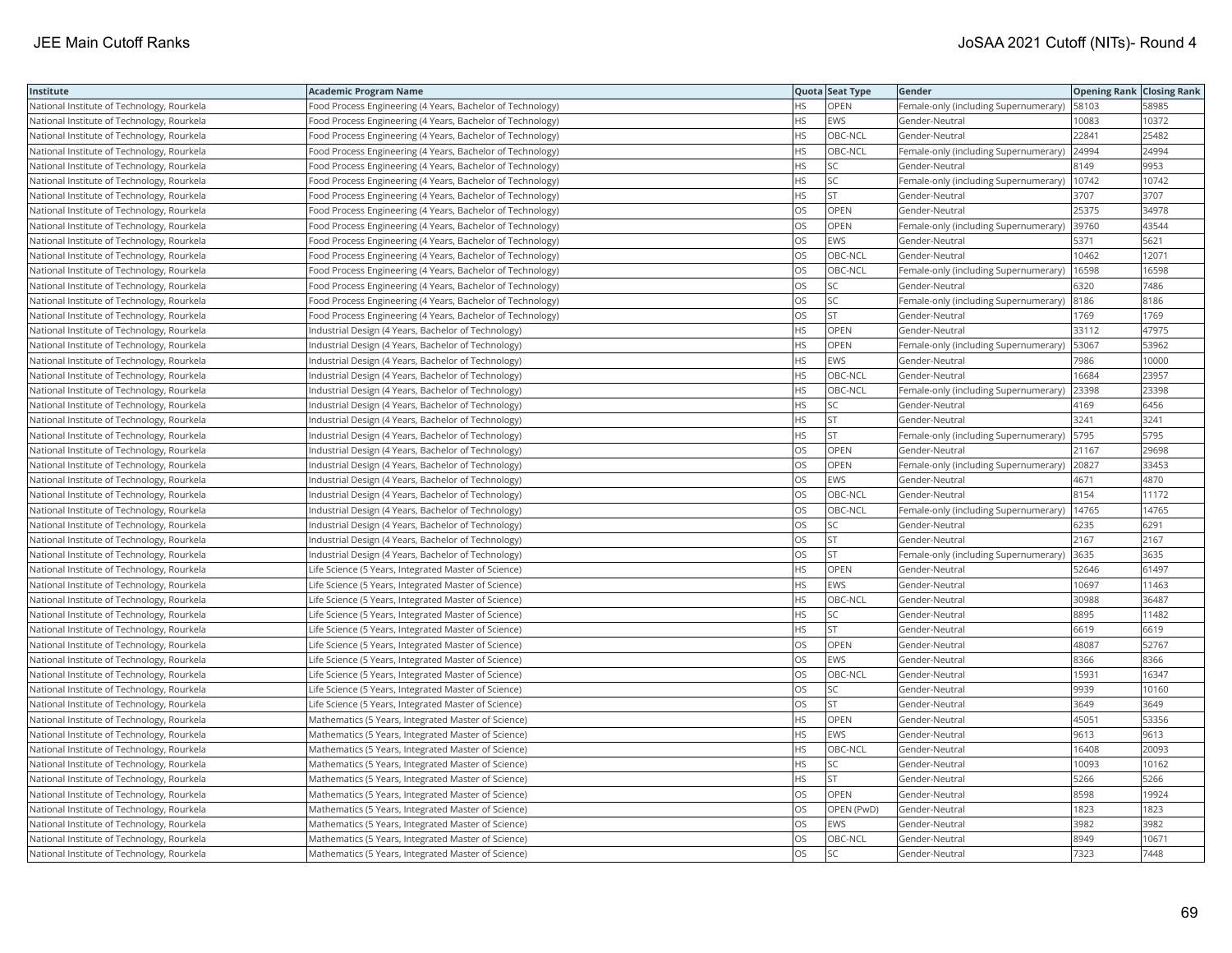| Institute                                  | <b>Academic Program Name</b>                                                                       |           | Quota Seat Type              | Gender                                                | <b>Opening Rank Closing Rank</b> |       |
|--------------------------------------------|----------------------------------------------------------------------------------------------------|-----------|------------------------------|-------------------------------------------------------|----------------------------------|-------|
| National Institute of Technology, Rourkela | Mathematics (5 Years, Integrated Master of Science)                                                | OS        | <b>ST</b>                    | Gender-Neutral                                        | 1743                             | 1743  |
| National Institute of Technology, Rourkela | Mechanical Engineering (4 Years, Bachelor of Technology)                                           | HS        | OPEN                         | Gender-Neutral                                        | 13826                            | 20461 |
| National Institute of Technology, Rourkela | Mechanical Engineering (4 Years, Bachelor of Technology)                                           | НS        | OPEN                         | Female-only (including Supernumerary)                 | 28874                            | 34389 |
| National Institute of Technology, Rourkela | Mechanical Engineering (4 Years, Bachelor of Technology)                                           | HS        | OPEN (PwD)                   | Gender-Neutral                                        | 649                              | 649   |
| National Institute of Technology, Rourkela | Mechanical Engineering (4 Years, Bachelor of Technology)                                           | <b>HS</b> | <b>EWS</b>                   | Gender-Neutral                                        | 5333                             | 6360  |
| National Institute of Technology, Rourkela | Mechanical Engineering (4 Years, Bachelor of Technology)                                           | HS        | EWS (PwD)                    | Gender-Neutral                                        | 186                              | 186   |
| National Institute of Technology, Rourkela | Mechanical Engineering (4 Years, Bachelor of Technology)                                           | HS        | OBC-NCL                      | Gender-Neutral                                        | 5781                             | 10863 |
| National Institute of Technology, Rourkela | Mechanical Engineering (4 Years, Bachelor of Technology)                                           | HS.       | OBC-NCL                      | Female-only (including Supernumerary)                 | 15245                            | 16597 |
| National Institute of Technology, Rourkela | Mechanical Engineering (4 Years, Bachelor of Technology)                                           | HS        |                              | OBC-NCL (PwD)   Female-only (including Supernumerary) | 517                              | 517   |
| National Institute of Technology, Rourkela | Mechanical Engineering (4 Years, Bachelor of Technology)                                           | HS        | SC                           | Gender-Neutral                                        | 1624                             | 3745  |
| National Institute of Technology, Rourkela | Mechanical Engineering (4 Years, Bachelor of Technology)                                           | HS        | <b>SC</b>                    | Female-only (including Supernumerary)                 | 4032                             | 4032  |
| National Institute of Technology, Rourkela | Mechanical Engineering (4 Years, Bachelor of Technology)                                           | <b>HS</b> | <b>ST</b>                    | Gender-Neutral                                        | 428                              | 1443  |
| National Institute of Technology, Rourkela | Mechanical Engineering (4 Years, Bachelor of Technology)                                           | HS        | <b>ST</b>                    | Female-only (including Supernumerary)                 | 2759                             | 2759  |
| National Institute of Technology, Rourkela | Mechanical Engineering (4 Years, Bachelor of Technology)                                           | OS        | OPEN                         | Gender-Neutral                                        | 11239                            | 13756 |
| National Institute of Technology, Rourkela | Mechanical Engineering (4 Years, Bachelor of Technology)                                           | OS        | OPEN                         | Female-only (including Supernumerary)   19706         |                                  | 22824 |
| National Institute of Technology, Rourkela | Mechanical Engineering (4 Years, Bachelor of Technology)                                           | OS        | OPEN (PwD)                   | Gender-Neutral                                        | 533                              | 533   |
| National Institute of Technology, Rourkela | Mechanical Engineering (4 Years, Bachelor of Technology)                                           | OS        | <b>EWS</b>                   | Gender-Neutral                                        | 1975                             | 2204  |
| National Institute of Technology, Rourkela | Mechanical Engineering (4 Years, Bachelor of Technology)                                           | OS        | EWS (PwD)                    | Gender-Neutral                                        | 172                              | 172   |
| National Institute of Technology, Rourkela | Mechanical Engineering (4 Years, Bachelor of Technology)                                           | OS        | OBC-NCL                      | Gender-Neutral                                        | 4449                             | 5041  |
| National Institute of Technology, Rourkela | Mechanical Engineering (4 Years, Bachelor of Technology)                                           | OS        | OBC-NCL                      | Female-only (including Supernumerary)                 | 11322                            | 11684 |
| National Institute of Technology, Rourkela | Mechanical Engineering (4 Years, Bachelor of Technology)                                           | OS        | OBC-NCL (PwD) Gender-Neutral |                                                       | 330                              | 330   |
| National Institute of Technology, Rourkela | Mechanical Engineering (4 Years, Bachelor of Technology)                                           | OS        | SC                           | Gender-Neutral                                        | 549                              | 3000  |
| National Institute of Technology, Rourkela | Mechanical Engineering (4 Years, Bachelor of Technology)                                           | OS        | SC                           | Female-only (including Supernumerary)   4025          |                                  | 4025  |
| National Institute of Technology, Rourkela | Mechanical Engineering (4 Years, Bachelor of Technology)                                           | OS        | <b>ST</b>                    | Gender-Neutral                                        | 849                              | 1027  |
| National Institute of Technology, Rourkela | Mechanical Engineering (4 Years, Bachelor of Technology)                                           | OS        | <b>ST</b>                    | Female-only (including Supernumerary)                 | 1635                             | 1635  |
| National Institute of Technology, Rourkela | Mechanical Engineering (4 Years, Bachelor of Technology)                                           | OS        | ST (PwD)                     | Gender-Neutral                                        | 66                               | 66    |
| National Institute of Technology, Rourkela | Metallurgical and Materials Engineering (4 Years, Bachelor of Technology)                          | HS        | OPEN                         | Gender-Neutral                                        | 25848                            | 35331 |
| National Institute of Technology, Rourkela | Metallurgical and Materials Engineering (4 Years, Bachelor of Technology)                          | <b>HS</b> | <b>OPEN</b>                  | Female-only (including Supernumerary)                 | 34684                            | 41969 |
| National Institute of Technology, Rourkela | Metallurgical and Materials Engineering (4 Years, Bachelor of Technology)                          | HS        | <b>EWS</b>                   | Gender-Neutral                                        | 7098                             | 7259  |
| National Institute of Technology, Rourkela | Metallurgical and Materials Engineering (4 Years, Bachelor of Technology)                          | HS        | OBC-NCL                      | Gender-Neutral                                        | 13111                            | 14970 |
| National Institute of Technology, Rourkela | Metallurgical and Materials Engineering (4 Years, Bachelor of Technology)                          | HS        | OBC-NCL                      | Female-only (including Supernumerary)                 | 16731                            | 16731 |
| National Institute of Technology, Rourkela | Metallurgical and Materials Engineering (4 Years, Bachelor of Technology)                          | HS        | SC                           | Gender-Neutral                                        | 4011                             | 7123  |
| National Institute of Technology, Rourkela | Metallurgical and Materials Engineering (4 Years, Bachelor of Technology)                          | HS        | SC                           | Female-only (including Supernumerary)                 | 6663                             | 6663  |
| National Institute of Technology, Rourkela | Metallurgical and Materials Engineering (4 Years, Bachelor of Technology)                          | HS        | <b>ST</b>                    | Gender-Neutral                                        | 2577                             | 2836  |
| National Institute of Technology, Rourkela | Metallurgical and Materials Engineering (4 Years, Bachelor of Technology)                          | OS        | OPEN                         | Gender-Neutral                                        | 20676                            | 25225 |
| National Institute of Technology, Rourkela | Metallurgical and Materials Engineering (4 Years, Bachelor of Technology)                          | OS        | <b>OPEN</b>                  | Female-only (including Supernumerary)                 | 32471                            | 35091 |
| National Institute of Technology, Rourkela | Metallurgical and Materials Engineering (4 Years, Bachelor of Technology)                          | OS        | OPEN (PwD)                   | Gender-Neutral                                        | 1169                             | 1169  |
| National Institute of Technology, Rourkela | Metallurgical and Materials Engineering (4 Years, Bachelor of Technology)                          | OS        | <b>EWS</b>                   | Gender-Neutral                                        | 3686                             | 3726  |
| National Institute of Technology, Rourkela | Metallurgical and Materials Engineering (4 Years, Bachelor of Technology)                          | OS        | OBC-NCL                      | Gender-Neutral                                        | 8294                             | 9801  |
| National Institute of Technology, Rourkela | Metallurgical and Materials Engineering (4 Years, Bachelor of Technology)                          | <b>OS</b> | OBC-NCL                      | Female-only (including Supernumerary)                 | 14522                            | 14522 |
| National Institute of Technology, Rourkela | Metallurgical and Materials Engineering (4 Years, Bachelor of Technology)                          | OS        | OBC-NCL (PwD) Gender-Neutral |                                                       | 691                              | 691   |
| National Institute of Technology, Rourkela | Metallurgical and Materials Engineering (4 Years, Bachelor of Technology)                          | OS        | SC                           | Gender-Neutral                                        | 5073                             | 5674  |
| National Institute of Technology, Rourkela | Metallurgical and Materials Engineering (4 Years, Bachelor of Technology)                          | OS        | SC                           | Female-only (including Supernumerary)                 | 7214                             | 7214  |
| National Institute of Technology, Rourkela | Metallurgical and Materials Engineering (4 Years, Bachelor of Technology)                          | OS        | <b>ST</b>                    | Gender-Neutral                                        | 1567                             | 1712  |
| National Institute of Technology, Rourkela | Metallurgical and Materials Engineering (5 Years, Bachelor and Master of Technology (Dual Degree)) | HS        | <b>OPEN</b>                  | Gender-Neutral                                        | 44351                            | 48427 |
| National Institute of Technology, Rourkela | Metallurgical and Materials Engineering (5 Years, Bachelor and Master of Technology (Dual Degree)) | HS        | <b>EWS</b>                   | Gender-Neutral                                        | 10086                            | 10086 |
| National Institute of Technology, Rourkela | Metallurgical and Materials Engineering (5 Years, Bachelor and Master of Technology (Dual Degree)) | HS        | OBC-NCL                      | Gender-Neutral                                        | 20750                            | 20750 |
| National Institute of Technology, Rourkela | Metallurgical and Materials Engineering (5 Years, Bachelor and Master of Technology (Dual Degree)) | HS        | <b>SC</b>                    | Gender-Neutral                                        | 9310                             | 9310  |
| National Institute of Technology, Rourkela | Metallurgical and Materials Engineering (5 Years, Bachelor and Master of Technology (Dual Degree)) | OS        | OPEN                         | Gender-Neutral                                        | 27565                            | 28385 |
| National Institute of Technology, Rourkela | Metallurgical and Materials Engineering (5 Years, Bachelor and Master of Technology (Dual Degree)) | OS        | OPEN (PwD)                   | Gender-Neutral                                        | 1809                             | 1809  |
| National Institute of Technology, Rourkela | Metallurgical and Materials Engineering (5 Years, Bachelor and Master of Technology (Dual Degree)) | OS        | <b>EWS</b>                   | Gender-Neutral                                        | 5380                             | 5380  |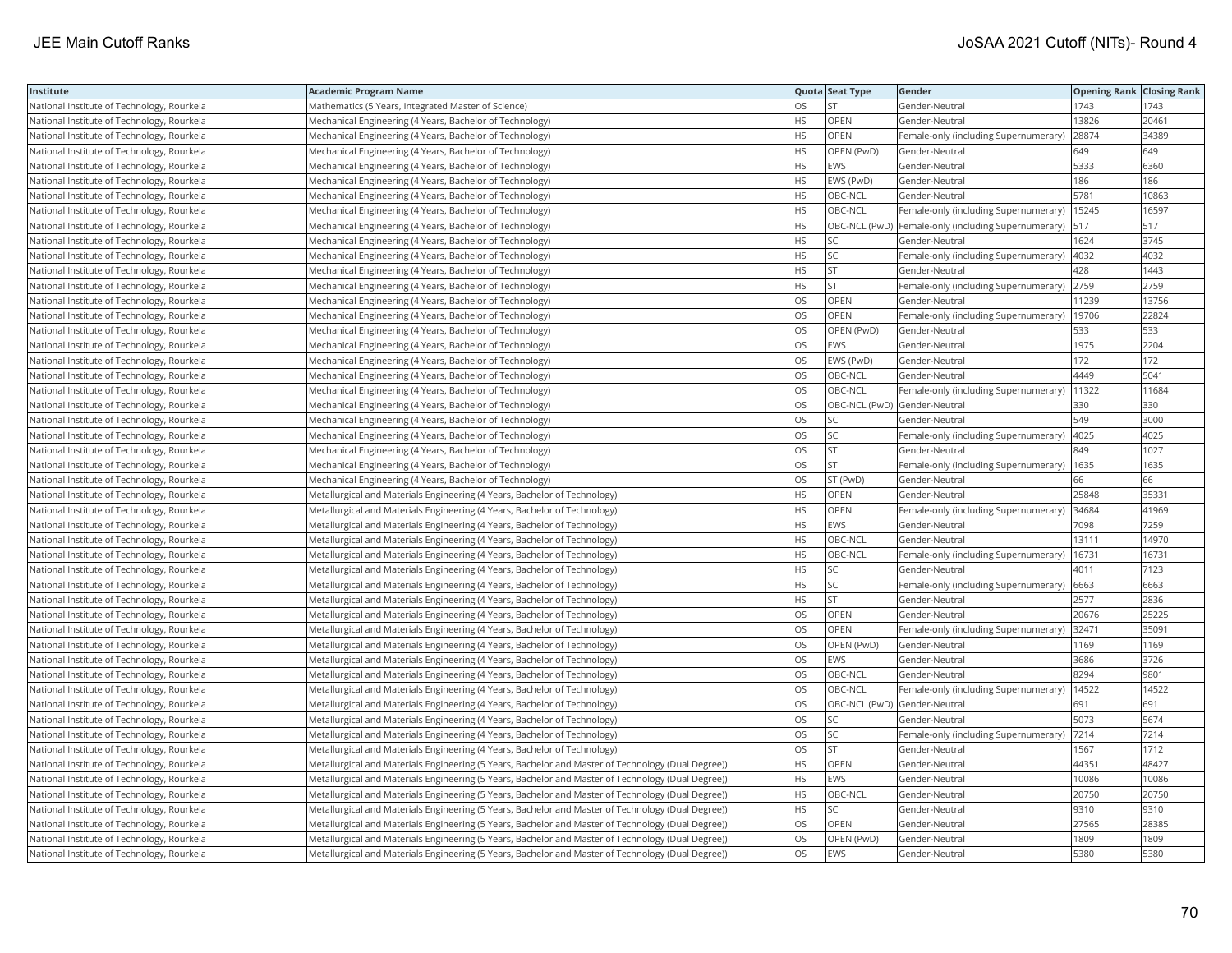| Institute                                  | <b>Academic Program Name</b>                                                                       |           | Quota Seat Type | Gender                                      | <b>Opening Rank Closing Rank</b> |       |
|--------------------------------------------|----------------------------------------------------------------------------------------------------|-----------|-----------------|---------------------------------------------|----------------------------------|-------|
| National Institute of Technology, Rourkela | Metallurgical and Materials Engineering (5 Years, Bachelor and Master of Technology (Dual Degree)) | OS        | OBC-NCL         | Gender-Neutral                              | 11248                            | 11250 |
| National Institute of Technology, Rourkela | Metallurgical and Materials Engineering (5 Years, Bachelor and Master of Technology (Dual Degree)) | OS        | <b>SC</b>       | Gender-Neutral                              | 6413                             | 6413  |
| National Institute of Technology, Rourkela | Mining Engineering (4 Years, Bachelor of Technology)                                               | HS        | OPEN            | Gender-Neutral                              | 33173                            | 43670 |
| National Institute of Technology, Rourkela | Mining Engineering (4 Years, Bachelor of Technology)                                               | HS        | OPEN            | Female-only (including Supernumerary)       | 42589                            | 46074 |
| National Institute of Technology, Rourkela | Mining Engineering (4 Years, Bachelor of Technology)                                               | HS        | <b>EWS</b>      | Gender-Neutral                              | 7883                             | 8556  |
| National Institute of Technology, Rourkela | Mining Engineering (4 Years, Bachelor of Technology)                                               | HS        | OBC-NCL         | Gender-Neutral                              | 13975                            | 16025 |
| National Institute of Technology, Rourkela | Mining Engineering (4 Years, Bachelor of Technology)                                               | ΗS        | SC              | Gender-Neutral                              | 6312                             | 7322  |
| National Institute of Technology, Rourkela | Mining Engineering (4 Years, Bachelor of Technology)                                               | HS        | <b>ST</b>       | Gender-Neutral                              | 2508                             | 3079  |
| National Institute of Technology, Rourkela | Mining Engineering (4 Years, Bachelor of Technology)                                               | OS        | OPEN            | Gender-Neutral                              | 21085                            | 30688 |
| National Institute of Technology, Rourkela | Mining Engineering (4 Years, Bachelor of Technology)                                               | OS        | OPEN            | Female-only (including Supernumerary)       | 39412                            | 40572 |
| National Institute of Technology, Rourkela | Mining Engineering (4 Years, Bachelor of Technology)                                               | OS        | <b>EWS</b>      | Gender-Neutral                              | 4715                             | 4837  |
| National Institute of Technology, Rourkela | Mining Engineering (4 Years, Bachelor of Technology)                                               | OS        | OBC-NCL         | Gender-Neutral                              | 10155                            | 11182 |
| National Institute of Technology, Rourkela | Mining Engineering (4 Years, Bachelor of Technology)                                               | OS.       | SC              | Gender-Neutral                              | 5407                             | 6314  |
| National Institute of Technology, Rourkela | Mining Engineering (4 Years, Bachelor of Technology)                                               | OS        | <b>ST</b>       | Gender-Neutral                              | 1711                             | 1721  |
| National Institute of Technology, Rourkela | Mining Engineering (5 Years, Bachelor and Master of Technology (Dual Degree))                      | HS        | OPEN            | Gender-Neutral                              | 51281                            | 56712 |
| National Institute of Technology, Rourkela | Mining Engineering (5 Years, Bachelor and Master of Technology (Dual Degree))                      | HS        | OBC-NCL         | Gender-Neutral                              | 20355                            | 22519 |
| National Institute of Technology, Rourkela | Mining Engineering (5 Years, Bachelor and Master of Technology (Dual Degree))                      | HS        | SC              | Gender-Neutral                              | 7490                             | 7490  |
| National Institute of Technology, Rourkela | Mining Engineering (5 Years, Bachelor and Master of Technology (Dual Degree))                      | OS        | OPEN            | Gender-Neutral                              | 34223                            | 34886 |
| National Institute of Technology, Rourkela | Mining Engineering (5 Years, Bachelor and Master of Technology (Dual Degree))                      | OS        | <b>EWS</b>      | Gender-Neutral                              | 6180                             | 6180  |
| National Institute of Technology, Rourkela | Mining Engineering (5 Years, Bachelor and Master of Technology (Dual Degree))                      | OS        | OBC-NCL         | Gender-Neutral                              | 11624                            | 11624 |
| National Institute of Technology, Rourkela | Mining Engineering (5 Years, Bachelor and Master of Technology (Dual Degree))                      | OS        | SC              | Gender-Neutral                              | 6415                             | 6415  |
| National Institute of Technology, Rourkela | Mining Engineering (5 Years, Bachelor and Master of Technology (Dual Degree))                      | OS        | <b>ST</b>       | Gender-Neutral                              | 2794                             | 2794  |
| National Institute of Technology, Rourkela | Physics (5 Years, Integrated Master of Science)                                                    | HS        | OPEN            | Gender-Neutral                              | 26093                            | 47225 |
| National Institute of Technology, Rourkela | Physics (5 Years, Integrated Master of Science)                                                    | HS        | EWS             | Gender-Neutral                              | 7368                             | 7368  |
| National Institute of Technology, Rourkela | Physics (5 Years, Integrated Master of Science)                                                    | HS        | OBC-NCL         | Gender-Neutral                              | 14769                            | 24500 |
| National Institute of Technology, Rourkela | Physics (5 Years, Integrated Master of Science)                                                    | HS        | SC              | Gender-Neutral                              | 8844                             | 10715 |
| National Institute of Technology, Rourkela | Physics (5 Years, Integrated Master of Science)                                                    | <b>HS</b> | <b>ST</b>       | Gender-Neutral                              | 4158                             | 4158  |
| National Institute of Technology, Rourkela | Physics (5 Years, Integrated Master of Science)                                                    | OS        | OPEN            | Gender-Neutral                              | 7956                             | 14999 |
| National Institute of Technology, Rourkela | Physics (5 Years, Integrated Master of Science)                                                    | OS        | <b>EWS</b>      | Gender-Neutral                              | 3028                             | 3028  |
| National Institute of Technology, Rourkela | Physics (5 Years, Integrated Master of Science)                                                    | OS        | OBC-NCL         | Gender-Neutral                              | 8725                             | 10123 |
| National Institute of Technology, Rourkela | Physics (5 Years, Integrated Master of Science)                                                    | OS        | SC              | Gender-Neutral                              | 2297                             | 3504  |
| National Institute of Technology, Rourkela | Physics (5 Years, Integrated Master of Science)                                                    | OS        | <b>ST</b>       | Gender-Neutral                              | 2245                             | 2245  |
| National Institute of Technology, Silchar  | Civil Engineering (4 Years, Bachelor of Technology)                                                | HS        | OPEN            | Gender-Neutral                              | 36540                            | 72092 |
| National Institute of Technology, Silchar  | Civil Engineering (4 Years, Bachelor of Technology)                                                | HS        | OPEN            | Female-only (including Supernumerary)       | 46867                            | 77805 |
| National Institute of Technology, Silchar  | Civil Engineering (4 Years, Bachelor of Technology)                                                | HS        | OPEN (PwD)      | Gender-Neutral                              | 1272                             | 1272  |
| National Institute of Technology, Silchar  | Civil Engineering (4 Years, Bachelor of Technology)                                                | HS        | <b>EWS</b>      | Gender-Neutral                              | 11118                            | 12085 |
| National Institute of Technology, Silchar  | Civil Engineering (4 Years, Bachelor of Technology)                                                | HS        | <b>EWS</b>      | Female-only (including Supernumerary)       | 21218                            | 21218 |
| National Institute of Technology, Silchar  | Civil Engineering (4 Years, Bachelor of Technology)                                                | HS        | OBC-NCL         | Gender-Neutral                              | 25903                            | 40820 |
| National Institute of Technology, Silchar  | Civil Engineering (4 Years, Bachelor of Technology)                                                | HS        | OBC-NCL         | Female-only (including Supernumerary)       | 29802                            | 48452 |
| National Institute of Technology, Silchar  | Civil Engineering (4 Years, Bachelor of Technology)                                                | HS        | SC              | Gender-Neutral                              | 5193                             | 10735 |
| National Institute of Technology, Silchar  | Civil Engineering (4 Years, Bachelor of Technology)                                                | HS        | SC              | Female-only (including Supernumerary)       | 8818                             | 12500 |
| National Institute of Technology, Silchar  | Civil Engineering (4 Years, Bachelor of Technology)                                                | HS        | <b>ST</b>       | Gender-Neutral                              | 1400                             | 2185  |
| National Institute of Technology, Silchar  | Civil Engineering (4 Years, Bachelor of Technology)                                                | HS        | <b>ST</b>       | Female-only (including Supernumerary)       | 856                              | 856   |
| National Institute of Technology, Silchar  | Civil Engineering (4 Years, Bachelor of Technology)                                                | OS        | OPEN            | Gender-Neutral                              | 31972                            | 38957 |
| National Institute of Technology, Silchar  | Civil Engineering (4 Years, Bachelor of Technology)                                                | OS        | OPEN            | Female-only (including Supernumerary) 43554 |                                  | 48741 |
| National Institute of Technology, Silchar  | Civil Engineering (4 Years, Bachelor of Technology)                                                | OS        | OPEN (PwD)      | Gender-Neutral                              | 2042                             | 2042  |
| National Institute of Technology, Silchar  | Civil Engineering (4 Years, Bachelor of Technology)                                                | OS        | <b>EWS</b>      | Gender-Neutral                              | 5869                             | 6013  |
| National Institute of Technology, Silchar  | Civil Engineering (4 Years, Bachelor of Technology)                                                | OS        | EWS             | Female-only (including Supernumerary)       | 7665                             | 8163  |
| National Institute of Technology, Silchar  | Civil Engineering (4 Years, Bachelor of Technology)                                                | OS        | OBC-NCL         | Gender-Neutral                              | 10619                            | 11744 |
| National Institute of Technology, Silchar  | Civil Engineering (4 Years, Bachelor of Technology)                                                | OS        | OBC-NCL         | Female-only (including Supernumerary)       | 17838                            | 18683 |
| National Institute of Technology, Silchar  | Civil Engineering (4 Years, Bachelor of Technology)                                                | OS        |                 | OBC-NCL (PwD) Gender-Neutral                | 931                              | 931   |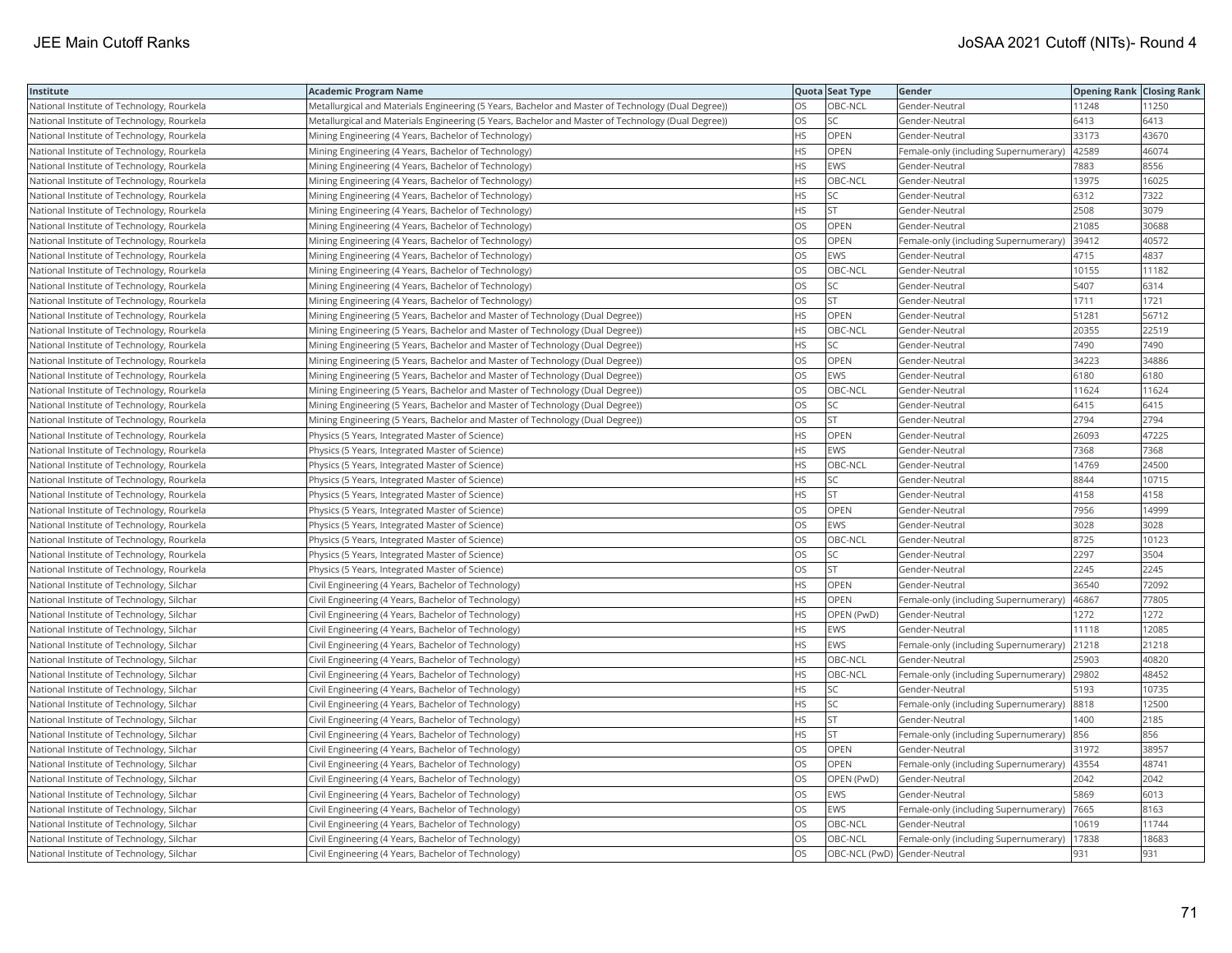| Institute                                 | <b>Academic Program Name</b>                                       |           | Quota Seat Type              | Gender                                        | <b>Opening Rank Closing Rank</b> |       |
|-------------------------------------------|--------------------------------------------------------------------|-----------|------------------------------|-----------------------------------------------|----------------------------------|-------|
| National Institute of Technology, Silchar | Civil Engineering (4 Years, Bachelor of Technology)                | OS        | SC                           | Gender-Neutral                                | 5492                             | 6519  |
| National Institute of Technology, Silchar | Civil Engineering (4 Years, Bachelor of Technology)                | OS        | SC                           | Female-only (including Supernumerary)         | 7451                             | 8889  |
| National Institute of Technology, Silchar | Civil Engineering (4 Years, Bachelor of Technology)                | OS        | <b>ST</b>                    | Gender-Neutral                                | 1445                             | 1637  |
| National Institute of Technology, Silchar | Civil Engineering (4 Years, Bachelor of Technology)                | OS        | <b>ST</b>                    | Female-only (including Supernumerary)         | 1185                             | 1185  |
| National Institute of Technology, Silchar | Computer Science and Engineering (4 Years, Bachelor of Technology) | НS        | <b>OPEN</b>                  | Gender-Neutral                                | 7291                             | 25075 |
| National Institute of Technology, Silchar | Computer Science and Engineering (4 Years, Bachelor of Technology) | ΗS        | OPEN                         | Female-only (including Supernumerary)   10598 |                                  | 35103 |
| National Institute of Technology, Silchar | Computer Science and Engineering (4 Years, Bachelor of Technology) | ΗS        | OPEN (PwD)                   | Gender-Neutral                                | 737                              | 737   |
| National Institute of Technology, Silchar | Computer Science and Engineering (4 Years, Bachelor of Technology) | HS        | <b>EWS</b>                   | Gender-Neutral                                | 3865                             | 5492  |
| National Institute of Technology, Silchar | Computer Science and Engineering (4 Years, Bachelor of Technology) | HS        | EWS                          | Female-only (including Supernumerary)         | 5449                             | 8892  |
| National Institute of Technology, Silchar | Computer Science and Engineering (4 Years, Bachelor of Technology) | HS        | OBC-NCL                      | Gender-Neutral                                | 6840                             | 14764 |
| National Institute of Technology, Silchar | Computer Science and Engineering (4 Years, Bachelor of Technology) | <b>HS</b> | OBC-NCL                      | Female-only (including Supernumerary)         | 15809                            | 28479 |
| National Institute of Technology, Silchar | Computer Science and Engineering (4 Years, Bachelor of Technology) | <b>HS</b> | OBC-NCL (PwD) Gender-Neutral |                                               | 361                              | 361   |
| National Institute of Technology, Silchar | Computer Science and Engineering (4 Years, Bachelor of Technology) | HS        | SC                           | Gender-Neutral                                | 605                              | 3024  |
| National Institute of Technology, Silchar | Computer Science and Engineering (4 Years, Bachelor of Technology) | HS        | SC                           | Female-only (including Supernumerary) 2083    |                                  | 3807  |
| National Institute of Technology, Silchar | Computer Science and Engineering (4 Years, Bachelor of Technology) | ΗS        | <b>ST</b>                    | Gender-Neutral                                | 711                              | 977   |
| National Institute of Technology, Silchar | Computer Science and Engineering (4 Years, Bachelor of Technology) | HS        | <b>ST</b>                    | Female-only (including Supernumerary)   1570  |                                  | 1570  |
| National Institute of Technology, Silchar | Computer Science and Engineering (4 Years, Bachelor of Technology) | НS        | ST (PwD)                     | Gender-Neutral                                | 19                               | 19    |
| National Institute of Technology, Silchar | Computer Science and Engineering (4 Years, Bachelor of Technology) | OS        | OPEN                         | Gender-Neutral                                | 8134                             | 11156 |
| National Institute of Technology, Silchar | Computer Science and Engineering (4 Years, Bachelor of Technology) | OS        | OPEN                         | Female-only (including Supernumerary)         | 13732                            | 15767 |
| National Institute of Technology, Silchar | Computer Science and Engineering (4 Years, Bachelor of Technology) | OS        | OPEN (PwD)                   | Female-only (including Supernumerary)         | 766                              | 766   |
| National Institute of Technology, Silchar | Computer Science and Engineering (4 Years, Bachelor of Technology) | OS        | <b>EWS</b>                   | Gender-Neutral                                | 1465                             | 1584  |
| National Institute of Technology, Silchar | Computer Science and Engineering (4 Years, Bachelor of Technology) | OS        | EWS                          | Female-only (including Supernumerary) 2973    |                                  | 3069  |
| National Institute of Technology, Silchar | Computer Science and Engineering (4 Years, Bachelor of Technology) | OS        | OBC-NCL                      | Gender-Neutral                                | 2961                             | 3656  |
| National Institute of Technology, Silchar | Computer Science and Engineering (4 Years, Bachelor of Technology) | OS        | OBC-NCL                      | Female-only (including Supernumerary) 6775    |                                  | 7572  |
| National Institute of Technology, Silchar | Computer Science and Engineering (4 Years, Bachelor of Technology) | OS        |                              | OBC-NCL (PwD) Gender-Neutral                  | 152                              | 181   |
| National Institute of Technology, Silchar | Computer Science and Engineering (4 Years, Bachelor of Technology) | OS        | SC                           | Gender-Neutral                                | 1275                             | 2443  |
| National Institute of Technology, Silchar | Computer Science and Engineering (4 Years, Bachelor of Technology) | OS        | SC                           | Female-only (including Supernumerary)         | 3072                             | 3264  |
| National Institute of Technology, Silchar | Computer Science and Engineering (4 Years, Bachelor of Technology) | OS        | SC (PwD)                     | Gender-Neutral                                | 56                               | 56    |
| National Institute of Technology, Silchar | Computer Science and Engineering (4 Years, Bachelor of Technology) | OS        | <b>ST</b>                    | Gender-Neutral                                | 546                              | 774   |
| National Institute of Technology, Silchar | Computer Science and Engineering (4 Years, Bachelor of Technology) | OS        | <b>ST</b>                    | Female-only (including Supernumerary)   1144  |                                  | 1144  |
| National Institute of Technology, Silchar | Electrical Engineering (4 Years, Bachelor of Technology)           | HS        | OPEN                         | Gender-Neutral                                | 42093                            | 60249 |
| National Institute of Technology, Silchar | Electrical Engineering (4 Years, Bachelor of Technology)           | ΗS        | OPEN                         | Female-only (including Supernumerary)         | 48258                            | 56663 |
| National Institute of Technology, Silchar | Electrical Engineering (4 Years, Bachelor of Technology)           | <b>HS</b> | <b>EWS</b>                   | Gender-Neutral                                | 9331                             | 10123 |
| National Institute of Technology, Silchar | Electrical Engineering (4 Years, Bachelor of Technology)           | ΗS        | EWS                          | Female-only (including Supernumerary)         | 15051                            | 18446 |
| National Institute of Technology, Silchar | Electrical Engineering (4 Years, Bachelor of Technology)           | HS        | OBC-NCL                      | Gender-Neutral                                | 21410                            | 30615 |
| National Institute of Technology, Silchar | Electrical Engineering (4 Years, Bachelor of Technology)           | <b>HS</b> | OBC-NCL                      | Female-only (including Supernumerary)         | 39069                            | 41673 |
| National Institute of Technology, Silchar | Electrical Engineering (4 Years, Bachelor of Technology)           | <b>HS</b> | <b>SC</b>                    | Gender-Neutral                                | 3902                             | 8303  |
| National Institute of Technology, Silchar | Electrical Engineering (4 Years, Bachelor of Technology)           | HS        | SC                           | Female-only (including Supernumerary)         | 13320                            | 15468 |
| National Institute of Technology, Silchar | Electrical Engineering (4 Years, Bachelor of Technology)           | HS        | <b>ST</b>                    | Gender-Neutral                                | 1444                             | 2223  |
| National Institute of Technology, Silchar | Electrical Engineering (4 Years, Bachelor of Technology)           | HS        | <b>ST</b>                    | Female-only (including Supernumerary)   1584  |                                  | 1584  |
| National Institute of Technology, Silchar | Electrical Engineering (4 Years, Bachelor of Technology)           | OS        | OPEN                         | Gender-Neutral                                | 16162                            | 23928 |
| National Institute of Technology, Silchar | Electrical Engineering (4 Years, Bachelor of Technology)           | OS        | OPEN                         | Female-only (including Supernumerary)         | 23916                            | 30907 |
| National Institute of Technology, Silchar | Electrical Engineering (4 Years, Bachelor of Technology)           | OS        | OPEN (PwD)                   | Gender-Neutral                                | 1032                             | 1032  |
| National Institute of Technology, Silchar | Electrical Engineering (4 Years, Bachelor of Technology)           | OS        | OPEN (PwD)                   | Female-only (including Supernumerary)         | 1889                             | 1889  |
| National Institute of Technology, Silchar | Electrical Engineering (4 Years, Bachelor of Technology)           | OS        | <b>EWS</b>                   | Gender-Neutral                                | 3454                             | 3690  |
| National Institute of Technology, Silchar | Electrical Engineering (4 Years, Bachelor of Technology)           | OS        | <b>EWS</b>                   | Female-only (including Supernumerary)   4649  |                                  | 4649  |
| National Institute of Technology, Silchar | Electrical Engineering (4 Years, Bachelor of Technology)           | OS        | OBC-NCL                      | Gender-Neutral                                | 6085                             | 7849  |
| National Institute of Technology, Silchar | Electrical Engineering (4 Years, Bachelor of Technology)           | OS        | OBC-NCL                      | Female-only (including Supernumerary)   13480 |                                  | 14372 |
| National Institute of Technology, Silchar | Electrical Engineering (4 Years, Bachelor of Technology)           | OS        | OBC-NCL (PwD) Gender-Neutral |                                               | 599                              | 599   |
| National Institute of Technology, Silchar | Electrical Engineering (4 Years, Bachelor of Technology)           | OS        | SC                           | Gender-Neutral                                | 4268                             | 5010  |
| National Institute of Technology, Silchar | Electrical Engineering (4 Years, Bachelor of Technology)           | OS        | <b>SC</b>                    | Female-only (including Supernumerary) 6616    |                                  | 6661  |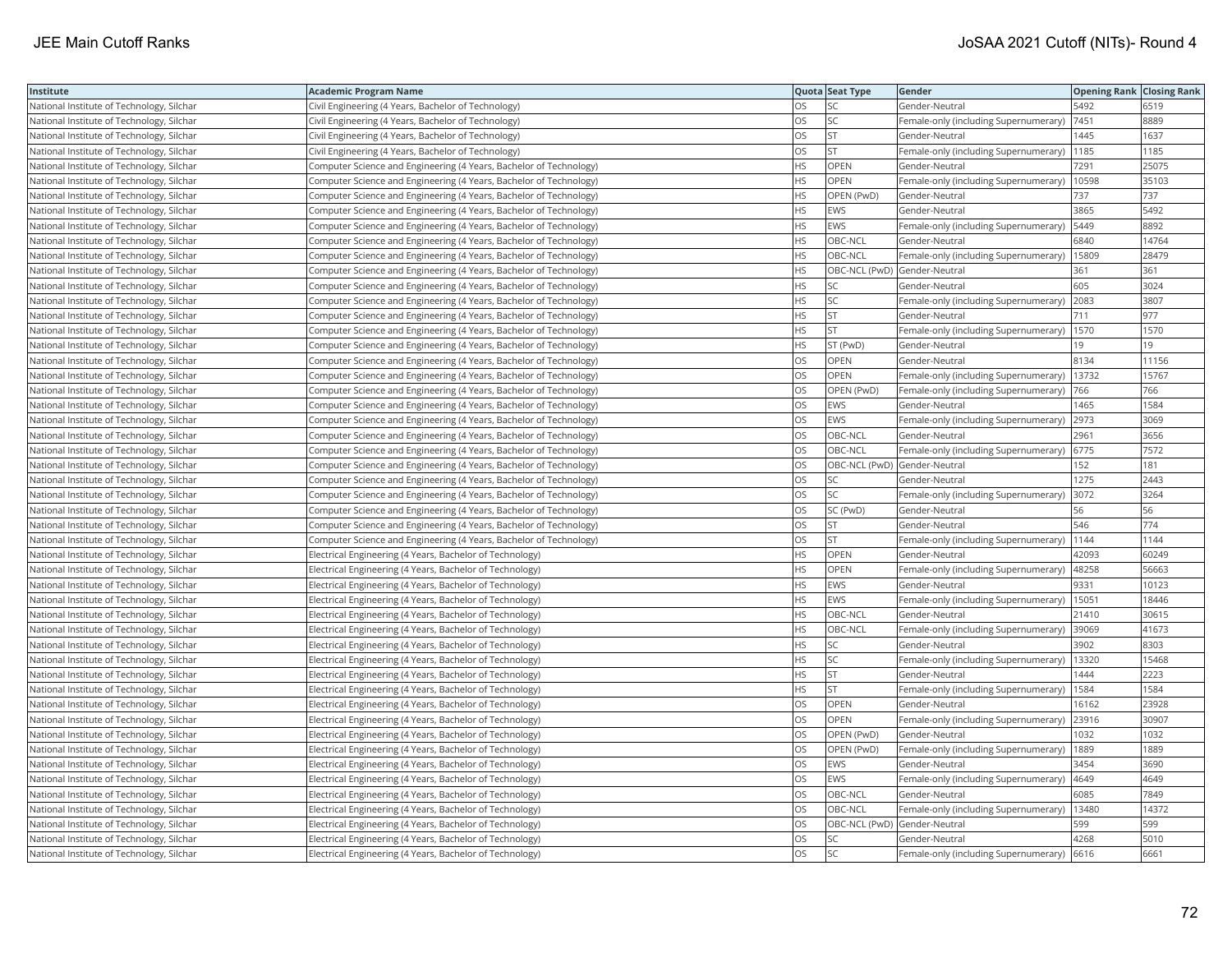| Institute                                 | <b>Academic Program Name</b>                                                  |           | Quota Seat Type              | Gender                                        | <b>Opening Rank   Closing Rank</b> |       |
|-------------------------------------------|-------------------------------------------------------------------------------|-----------|------------------------------|-----------------------------------------------|------------------------------------|-------|
| National Institute of Technology, Silchar | Electrical Engineering (4 Years, Bachelor of Technology)                      | OS        | <b>ST</b>                    | Gender-Neutral                                | 1548                               | 1933  |
| National Institute of Technology, Silchar | Electrical Engineering (4 Years, Bachelor of Technology)                      | OS        | <b>ST</b>                    | Female-only (including Supernumerary)         | 2382                               | 2382  |
| National Institute of Technology, Silchar | Electronics and Communication Engineering (4 Years, Bachelor of Technology)   | <b>HS</b> | OPEN                         | Gender-Neutral                                | 25115                              | 38574 |
| National Institute of Technology, Silchar | Electronics and Communication Engineering (4 Years, Bachelor of Technology)   | HS.       | <b>OPEN</b>                  | Female-only (including Supernumerary)         | 35631                              | 47300 |
| National Institute of Technology, Silchar | Electronics and Communication Engineering (4 Years, Bachelor of Technology)   | НS        | OPEN (PwD)                   | Gender-Neutral                                | 1038                               | 1038  |
| National Institute of Technology, Silchar | Electronics and Communication Engineering (4 Years, Bachelor of Technology)   | HS        | <b>EWS</b>                   | Gender-Neutral                                | 6109                               | 7717  |
| National Institute of Technology, Silchar | Electronics and Communication Engineering (4 Years, Bachelor of Technology)   | ΗS        | <b>EWS</b>                   | Female-only (including Supernumerary)         | 11237                              | 11237 |
| National Institute of Technology, Silchar | Electronics and Communication Engineering (4 Years, Bachelor of Technology)   | HS        | OBC-NCL                      | Gender-Neutral                                | 14820                              | 20405 |
| National Institute of Technology, Silchar | Electronics and Communication Engineering (4 Years, Bachelor of Technology)   | HS        | OBC-NCL                      | Female-only (including Supernumerary)         | 18049                              | 31129 |
| National Institute of Technology, Silchar | Electronics and Communication Engineering (4 Years, Bachelor of Technology)   | HS        | SC                           | Gender-Neutral                                | 3517                               | 5853  |
| National Institute of Technology, Silchar | Electronics and Communication Engineering (4 Years, Bachelor of Technology)   | HS        | <b>SC</b>                    | Female-only (including Supernumerary)         | 7855                               | 8255  |
| National Institute of Technology, Silchar | Electronics and Communication Engineering (4 Years, Bachelor of Technology)   | <b>HS</b> | <b>ST</b>                    | Gender-Neutral                                | 1330                               | 1686  |
| National Institute of Technology, Silchar | Electronics and Communication Engineering (4 Years, Bachelor of Technology)   | HS        | <b>ST</b>                    | Female-only (including Supernumerary)         | 2884                               | 2884  |
| National Institute of Technology, Silchar | Electronics and Communication Engineering (4 Years, Bachelor of Technology)   | OS        | OPEN                         | Gender-Neutral                                | 12225                              | 17098 |
| National Institute of Technology, Silchar | Electronics and Communication Engineering (4 Years, Bachelor of Technology)   | OS        | OPEN                         | Female-only (including Supernumerary)         | 22659                              | 23110 |
| National Institute of Technology, Silchar | Electronics and Communication Engineering (4 Years, Bachelor of Technology)   | OS        | OPEN (PwD)                   | Gender-Neutral                                | 563                                | 563   |
| National Institute of Technology, Silchar | Electronics and Communication Engineering (4 Years, Bachelor of Technology)   | OS        | OPEN (PwD)                   | Female-only (including Supernumerary)         | 1118                               | 1118  |
| National Institute of Technology, Silchar | Electronics and Communication Engineering (4 Years, Bachelor of Technology)   | OS        | <b>EWS</b>                   | Gender-Neutral                                | 2383                               | 2586  |
| National Institute of Technology, Silchar | Electronics and Communication Engineering (4 Years, Bachelor of Technology)   | OS        | <b>EWS</b>                   | Female-only (including Supernumerary)         | 4035                               | 4047  |
| National Institute of Technology, Silchar | Electronics and Communication Engineering (4 Years, Bachelor of Technology)   | OS        | EWS (PwD)                    | Gender-Neutral                                | 151                                | 151   |
| National Institute of Technology, Silchar | Electronics and Communication Engineering (4 Years, Bachelor of Technology)   | OS        | OBC-NCL                      | Gender-Neutral                                | 4597                               | 5683  |
| National Institute of Technology, Silchar | Electronics and Communication Engineering (4 Years, Bachelor of Technology)   | OS        | OBC-NCL                      | Female-only (including Supernumerary) 8548    |                                    | 10414 |
| National Institute of Technology, Silchar | Electronics and Communication Engineering (4 Years, Bachelor of Technology)   | OS        | OBC-NCL (PwD) Gender-Neutral |                                               | 394                                | 394   |
| National Institute of Technology, Silchar | Electronics and Communication Engineering (4 Years, Bachelor of Technology)   | OS        | SC                           | Gender-Neutral                                | 3014                               | 3861  |
| National Institute of Technology, Silchar | Electronics and Communication Engineering (4 Years, Bachelor of Technology)   | OS        | SC                           | Female-only (including Supernumerary)         | 4018                               | 5639  |
| National Institute of Technology, Silchar | Electronics and Communication Engineering (4 Years, Bachelor of Technology)   | OS        | <b>ST</b>                    | Gender-Neutral                                | 1274                               | 1439  |
| National Institute of Technology, Silchar | Electronics and Communication Engineering (4 Years, Bachelor of Technology)   | OS        | <b>ST</b>                    | Female-only (including Supernumerary)         | 1889                               | 1889  |
| National Institute of Technology, Silchar | Electronics and Instrumentation Engineering (4 Years, Bachelor of Technology) | HS.       | <b>OPEN</b>                  | Gender-Neutral                                | 39276                              | 55783 |
| National Institute of Technology, Silchar | Electronics and Instrumentation Engineering (4 Years, Bachelor of Technology) | HS        | <b>OPEN</b>                  | Female-only (including Supernumerary)         | 47605                              | 53834 |
| National Institute of Technology, Silchar | Electronics and Instrumentation Engineering (4 Years, Bachelor of Technology) | HS        | <b>EWS</b>                   | Gender-Neutral                                | 8593                               | 9475  |
| National Institute of Technology, Silchar | Electronics and Instrumentation Engineering (4 Years, Bachelor of Technology) | HS        | <b>EWS</b>                   | Female-only (including Supernumerary)   18304 |                                    | 18304 |
| National Institute of Technology, Silchar | Electronics and Instrumentation Engineering (4 Years, Bachelor of Technology) | ΗS        | OBC-NCL                      | Gender-Neutral                                | 21899                              | 33257 |
| National Institute of Technology, Silchar | Electronics and Instrumentation Engineering (4 Years, Bachelor of Technology) | HS        | OBC-NCL                      | Female-only (including Supernumerary)         | 38095                              | 47720 |
| National Institute of Technology, Silchar | Electronics and Instrumentation Engineering (4 Years, Bachelor of Technology) | HS        | SC                           | Gender-Neutral                                | 8297                               | 10349 |
| National Institute of Technology, Silchar | Electronics and Instrumentation Engineering (4 Years, Bachelor of Technology) | HS        | SC                           | Female-only (including Supernumerary)         | 15740                              | 15740 |
| National Institute of Technology, Silchar | Electronics and Instrumentation Engineering (4 Years, Bachelor of Technology) | <b>HS</b> | <b>ST</b>                    | Gender-Neutral                                | 2391                               | 2391  |
| National Institute of Technology, Silchar | Electronics and Instrumentation Engineering (4 Years, Bachelor of Technology) | HS        | <b>ST</b>                    | Female-only (including Supernumerary)         | 3254                               | 3254  |
| National Institute of Technology, Silchar | Electronics and Instrumentation Engineering (4 Years, Bachelor of Technology) | OS        | <b>OPEN</b>                  | Gender-Neutral                                | 17830                              | 24774 |
| National Institute of Technology, Silchar | Electronics and Instrumentation Engineering (4 Years, Bachelor of Technology) | OS        | OPEN                         | Female-only (including Supernumerary)         | 24849                              | 30021 |
| National Institute of Technology, Silchar | Electronics and Instrumentation Engineering (4 Years, Bachelor of Technology) | OS        | OPEN (PwD)                   | Gender-Neutral                                | 1954                               | 1954  |
| National Institute of Technology, Silchar | Electronics and Instrumentation Engineering (4 Years, Bachelor of Technology) | OS        | EWS                          | Gender-Neutral                                | 3638                               | 3895  |
| National Institute of Technology, Silchar | Electronics and Instrumentation Engineering (4 Years, Bachelor of Technology) | OS        | <b>EWS</b>                   | Female-only (including Supernumerary)         | 5404                               | 5404  |
| National Institute of Technology, Silchar | Electronics and Instrumentation Engineering (4 Years, Bachelor of Technology) | OS        | OBC-NCL                      | Gender-Neutral                                | 7946                               | 9004  |
| National Institute of Technology, Silchar | Electronics and Instrumentation Engineering (4 Years, Bachelor of Technology) | OS        | OBC-NCL                      | Female-only (including Supernumerary)         | 12868                              | 14849 |
| National Institute of Technology, Silchar | Electronics and Instrumentation Engineering (4 Years, Bachelor of Technology) | OS        | <b>SC</b>                    | Gender-Neutral                                | 4567                               | 5428  |
| National Institute of Technology, Silchar | Electronics and Instrumentation Engineering (4 Years, Bachelor of Technology) | OS        | SC                           | Female-only (including Supernumerary)  7874   |                                    | 7874  |
| National Institute of Technology, Silchar | Electronics and Instrumentation Engineering (4 Years, Bachelor of Technology) | OS        | <b>ST</b>                    | Gender-Neutral                                | 2613                               | 2697  |
| National Institute of Technology, Silchar | Electronics and Instrumentation Engineering (4 Years, Bachelor of Technology) | OS        | <b>ST</b>                    | Female-only (including Supernumerary) 2444    |                                    | 2444  |
| National Institute of Technology, Silchar | Mechanical Engineering (4 Years, Bachelor of Technology)                      | HS        | OPEN                         | Gender-Neutral                                | 36150                              | 64071 |
| National Institute of Technology, Silchar | Mechanical Engineering (4 Years, Bachelor of Technology)                      | HS        | OPEN                         | Female-only (including Supernumerary)         | 61212                              | 75057 |
| National Institute of Technology, Silchar | Mechanical Engineering (4 Years, Bachelor of Technology)                      | <b>HS</b> | OPEN (PwD)                   | Gender-Neutral                                | 2121                               | 2121  |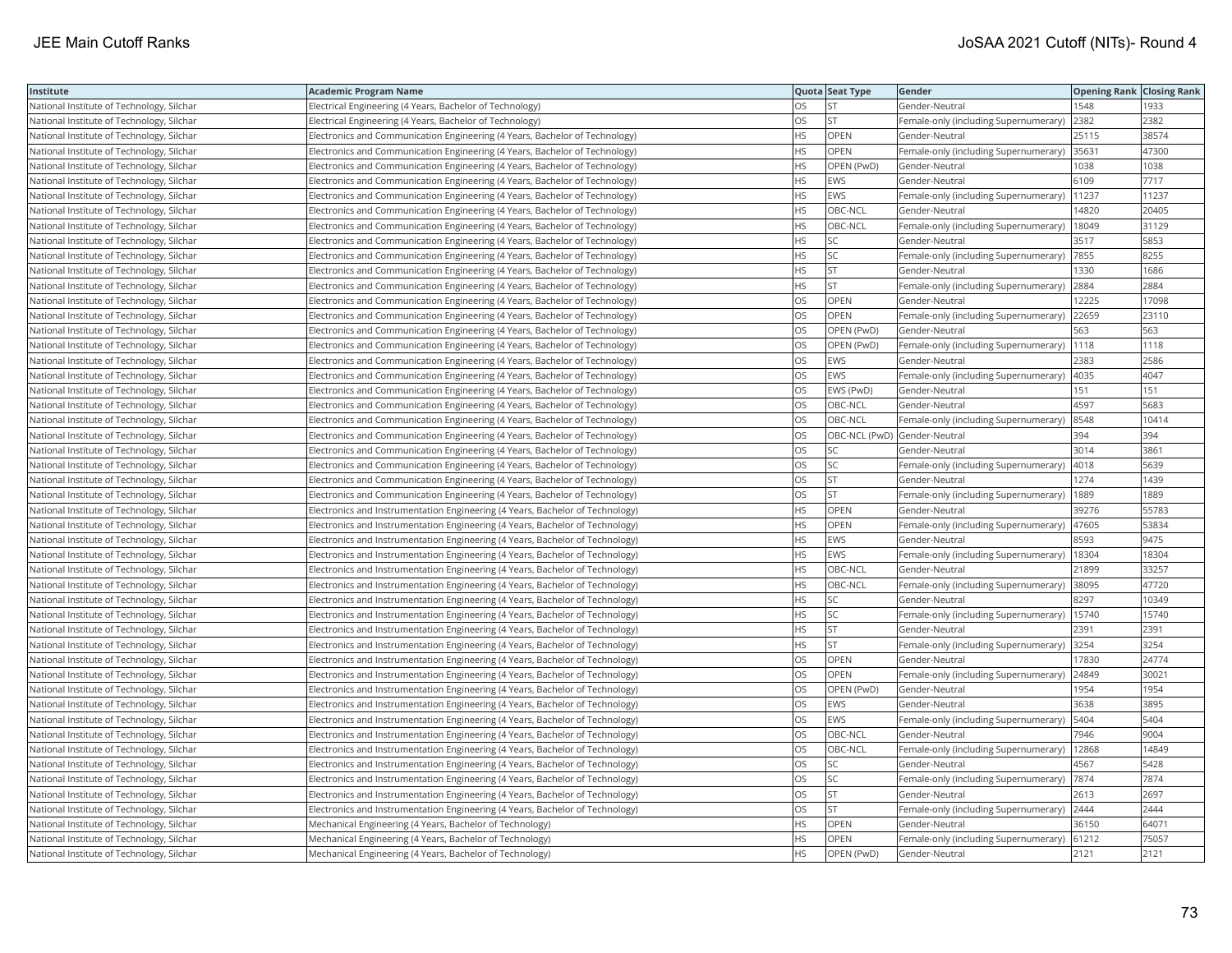| Institute                                  | <b>Academic Program Name</b>                             |           | Quota Seat Type              | Gender                                       | <b>Opening Rank Closing Rank</b> |        |
|--------------------------------------------|----------------------------------------------------------|-----------|------------------------------|----------------------------------------------|----------------------------------|--------|
| National Institute of Technology, Silchar  | Mechanical Engineering (4 Years, Bachelor of Technology) | ΗS        | <b>EWS</b>                   | Gender-Neutral                               | 10662                            | 11355  |
| National Institute of Technology, Silchar  | Mechanical Engineering (4 Years, Bachelor of Technology) | ΗS        | <b>EWS</b>                   | Female-only (including Supernumerary)        | 20390                            | 20851  |
| National Institute of Technology, Silchar  | Mechanical Engineering (4 Years, Bachelor of Technology) | <b>HS</b> | OBC-NCL                      | Gender-Neutral                               | 20191                            | 37399  |
| National Institute of Technology, Silchar  | Mechanical Engineering (4 Years, Bachelor of Technology) | HS        | OBC-NCL                      | Female-only (including Supernumerary)        | 33262                            | 46497  |
| National Institute of Technology, Silchar  | Mechanical Engineering (4 Years, Bachelor of Technology) | HS        | <b>SC</b>                    | Gender-Neutral                               | 4929                             | 9495   |
| National Institute of Technology, Silchar  | Mechanical Engineering (4 Years, Bachelor of Technology) | <b>HS</b> | <b>SC</b>                    | Female-only (including Supernumerary)        | 15632                            | 19216  |
| National Institute of Technology, Silchar  | Mechanical Engineering (4 Years, Bachelor of Technology) | HS        | <b>ST</b>                    | Gender-Neutral                               | 1763                             | 2620   |
| National Institute of Technology, Silchar  | Mechanical Engineering (4 Years, Bachelor of Technology) | ΗS        | <b>ST</b>                    | Female-only (including Supernumerary) 3142   |                                  | 3142   |
| National Institute of Technology, Silchar  | Mechanical Engineering (4 Years, Bachelor of Technology) | OS        | OPEN                         | Gender-Neutral                               | 26185                            | 30586  |
| National Institute of Technology, Silchar  | Mechanical Engineering (4 Years, Bachelor of Technology) | OS        | <b>OPEN</b>                  | Female-only (including Supernumerary) 34676  |                                  | 39971  |
| National Institute of Technology, Silchar  | Mechanical Engineering (4 Years, Bachelor of Technology) | OS        | <b>EWS</b>                   | Gender-Neutral                               | 4570                             | 4974   |
| National Institute of Technology, Silchar  | Mechanical Engineering (4 Years, Bachelor of Technology) | OS        | EWS                          | Female-only (including Supernumerary)  7145  |                                  | 7145   |
| National Institute of Technology, Silchar  | Mechanical Engineering (4 Years, Bachelor of Technology) | OS        | OBC-NCL                      | Gender-Neutral                               | 8776                             | 10207  |
| National Institute of Technology, Silchar  | Mechanical Engineering (4 Years, Bachelor of Technology) | OS        | OBC-NCL                      | Female-only (including Supernumerary)        | 16880                            | 17902  |
| National Institute of Technology, Silchar  | Mechanical Engineering (4 Years, Bachelor of Technology) | OS        | OBC-NCL (PwD) Gender-Neutral |                                              | 649                              | 649    |
| National Institute of Technology, Silchar  | Mechanical Engineering (4 Years, Bachelor of Technology) | OS        | SC                           | Gender-Neutral                               | 5132                             | 5859   |
| National Institute of Technology, Silchar  | Mechanical Engineering (4 Years, Bachelor of Technology) | OS        | SC                           | Female-only (including Supernumerary)        | 8877                             | 8921   |
| National Institute of Technology, Silchar  | Mechanical Engineering (4 Years, Bachelor of Technology) | OS        | <b>ST</b>                    | Gender-Neutral                               | 1666                             | 2207   |
| National Institute of Technology, Silchar  | Mechanical Engineering (4 Years, Bachelor of Technology) | OS        | <b>ST</b>                    | Female-only (including Supernumerary)        | 2788                             | 3257   |
| National Institute of Technology, Srinagar | Chemical Engineering (4 Years, Bachelor of Technology)   |           | OPEN                         | Gender-Neutral                               | 64728                            | 85899  |
| National Institute of Technology, Srinagar | Chemical Engineering (4 Years, Bachelor of Technology)   |           | OPEN                         | Female-only (including Supernumerary)        | 110259                           | 137312 |
| National Institute of Technology, Srinagar | Chemical Engineering (4 Years, Bachelor of Technology)   |           | OPEN (PwD)                   | Gender-Neutral                               | 1506                             | 1506   |
| National Institute of Technology, Srinagar | Chemical Engineering (4 Years, Bachelor of Technology)   |           | <b>EWS</b>                   | Gender-Neutral                               | 46351                            | 56214  |
| National Institute of Technology, Srinagar | Chemical Engineering (4 Years, Bachelor of Technology)   |           | SC                           | Gender-Neutral                               | 25246                            | 31998  |
| National Institute of Technology, Srinagar | Chemical Engineering (4 Years, Bachelor of Technology)   |           | <b>ST</b>                    | Gender-Neutral                               | 5075                             | 5904   |
| National Institute of Technology, Srinagar | Chemical Engineering (4 Years, Bachelor of Technology)   |           | <b>ST</b>                    | Female-only (including Supernumerary)        | 9875                             | 9875   |
| National Institute of Technology, Srinagar | Chemical Engineering (4 Years, Bachelor of Technology)   |           | ST (PwD)                     | Gender-Neutral                               | 49                               | 49     |
| National Institute of Technology, Srinagar | Chemical Engineering (4 Years, Bachelor of Technology)   | LA        | OPEN                         | Gender-Neutral                               | 318532                           | 442556 |
| National Institute of Technology, Srinagar | Chemical Engineering (4 Years, Bachelor of Technology)   | <b>OS</b> | <b>OPEN</b>                  | Gender-Neutral                               | 41045                            | 49577  |
| National Institute of Technology, Srinagar | Chemical Engineering (4 Years, Bachelor of Technology)   | OS        | OPEN                         | Female-only (including Supernumerary)        | 49599                            | 54831  |
| National Institute of Technology, Srinagar | Chemical Engineering (4 Years, Bachelor of Technology)   | OS        | <b>EWS</b>                   | Gender-Neutral                               | 7605                             | 7928   |
| National Institute of Technology, Srinagar | Chemical Engineering (4 Years, Bachelor of Technology)   | OS        | <b>EWS</b>                   | Female-only (including Supernumerary)  9160  |                                  | 9160   |
| National Institute of Technology, Srinagar | Chemical Engineering (4 Years, Bachelor of Technology)   | OS        | OBC-NCL                      | Gender-Neutral                               | 13158                            | 15246  |
| National Institute of Technology, Srinagar | Chemical Engineering (4 Years, Bachelor of Technology)   | OS        | OBC-NCL                      | Female-only (including Supernumerary)        | 21233                            | 21274  |
| National Institute of Technology, Srinagar | Chemical Engineering (4 Years, Bachelor of Technology)   | OS        | SC                           | Gender-Neutral                               | 7542                             | 8617   |
| National Institute of Technology, Srinagar | Chemical Engineering (4 Years, Bachelor of Technology)   | OS        | SC                           | Female-only (including Supernumerary)        | 10237                            | 10738  |
| National Institute of Technology, Srinagar | Chemical Engineering (4 Years, Bachelor of Technology)   | OS        | <b>ST</b>                    | Gender-Neutral                               | 3123                             | 3392   |
| National Institute of Technology, Srinagar | Chemical Engineering (4 Years, Bachelor of Technology)   | OS        | <b>ST</b>                    | Female-only (including Supernumerary) 3866   |                                  | 3866   |
| National Institute of Technology, Srinagar | Civil Engineering (4 Years, Bachelor of Technology)      |           | OPEN                         | Gender-Neutral                               | 3874                             | 58472  |
| National Institute of Technology, Srinagar | Civil Engineering (4 Years, Bachelor of Technology)      |           | OPEN                         | Female-only (including Supernumerary) 35731  |                                  | 78456  |
| National Institute of Technology, Srinagar | Civil Engineering (4 Years, Bachelor of Technology)      |           | OPEN (PwD)                   | Gender-Neutral                               | 700                              | 776    |
| National Institute of Technology, Srinagar | Civil Engineering (4 Years, Bachelor of Technology)      |           | <b>EWS</b>                   | Gender-Neutral                               | 22772                            | 31573  |
| National Institute of Technology, Srinagar | Civil Engineering (4 Years, Bachelor of Technology)      |           | EWS                          | Female-only (including Supernumerary)        | 24716                            | 74911  |
| National Institute of Technology, Srinagar | Civil Engineering (4 Years, Bachelor of Technology)      |           | OBC-NCL                      | Gender-Neutral                               | 53930                            | 252647 |
| National Institute of Technology, Srinagar | Civil Engineering (4 Years, Bachelor of Technology)      |           | OBC-NCL                      | Female-only (including Supernumerary)  94841 |                                  | 122080 |
| National Institute of Technology, Srinagar | Civil Engineering (4 Years, Bachelor of Technology)      |           | SC                           | Gender-Neutral                               | 11785                            | 18725  |
| National Institute of Technology, Srinagar | Civil Engineering (4 Years, Bachelor of Technology)      |           | SC                           | Female-only (including Supernumerary) 27272  |                                  | 27272  |
| National Institute of Technology, Srinagar | Civil Engineering (4 Years, Bachelor of Technology)      |           | <b>ST</b>                    | Gender-Neutral                               | 705                              | 4139   |
| National Institute of Technology, Srinagar | Civil Engineering (4 Years, Bachelor of Technology)      |           | <b>ST</b>                    | Female-only (including Supernumerary)        | 5587                             | 5587   |
| National Institute of Technology, Srinagar | Civil Engineering (4 Years, Bachelor of Technology)      | I A       | OPEN                         | Gender-Neutral                               | 173760                           | 236539 |
| National Institute of Technology, Srinagar | Civil Engineering (4 Years, Bachelor of Technology)      | LA        | OPEN                         | Female-only (including Supernumerary)        | 195891                           | 386574 |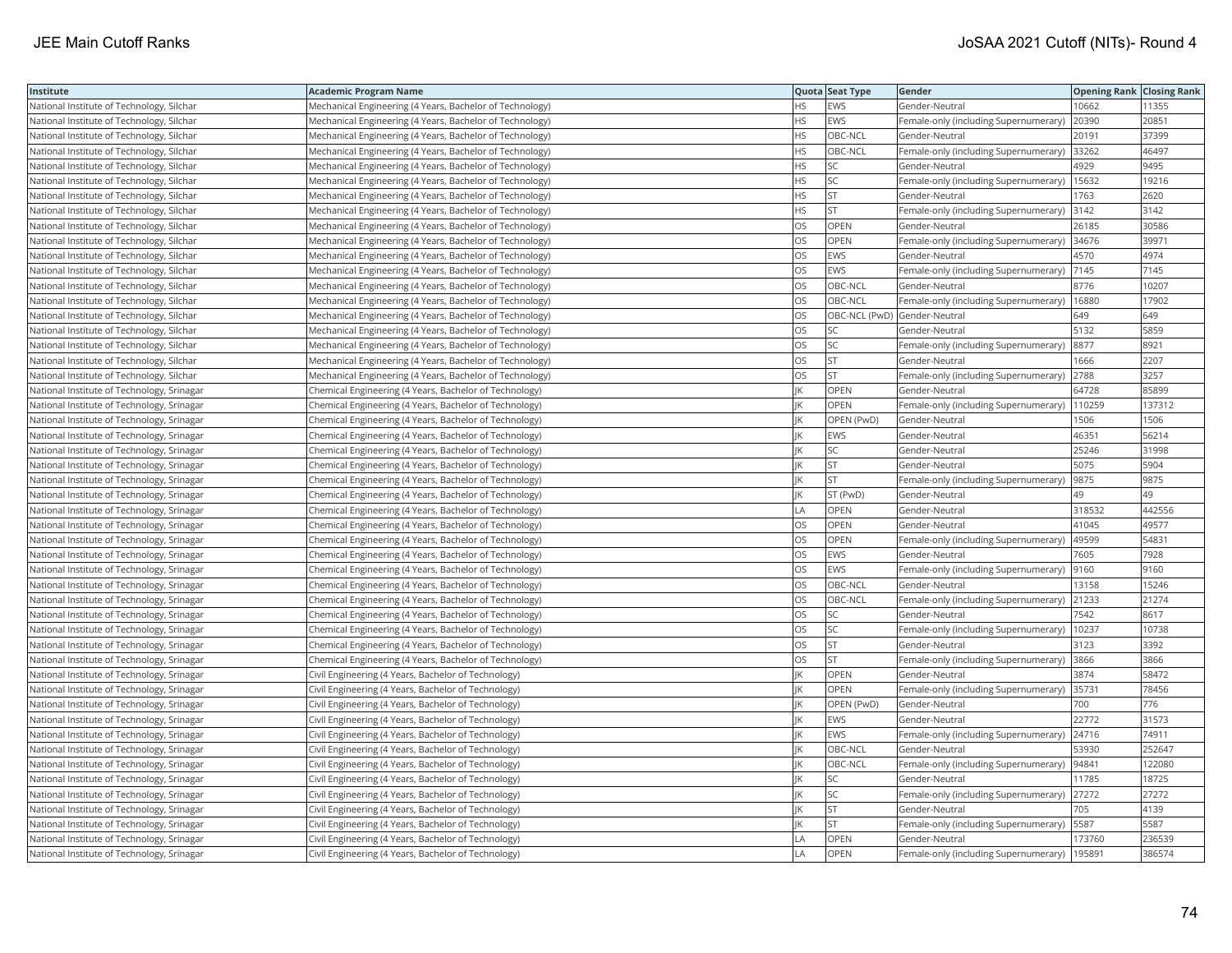| Institute                                  | <b>Academic Program Name</b>                                       |           | Quota Seat Type              | Gender                                        | <b>Opening Rank Closing Rank</b> |        |
|--------------------------------------------|--------------------------------------------------------------------|-----------|------------------------------|-----------------------------------------------|----------------------------------|--------|
| National Institute of Technology, Srinagar | Civil Engineering (4 Years, Bachelor of Technology)                | OS        | OPEN                         | Gender-Neutral                                | 46084                            | 52041  |
| National Institute of Technology, Srinagar | Civil Engineering (4 Years, Bachelor of Technology)                | OS        | OPEN                         | Female-only (including Supernumerary)         | 56589                            | 60681  |
| National Institute of Technology, Srinagar | Civil Engineering (4 Years, Bachelor of Technology)                | OS        | <b>EWS</b>                   | Gender-Neutral                                | 7969                             | 8041   |
| National Institute of Technology, Srinagar | Civil Engineering (4 Years, Bachelor of Technology)                | OS        | <b>EWS</b>                   | Female-only (including Supernumerary)         | 9319                             | 9393   |
| National Institute of Technology, Srinagar | Civil Engineering (4 Years, Bachelor of Technology)                | <b>OS</b> | OBC-NCL                      | Gender-Neutral                                | 13620                            | 15222  |
| National Institute of Technology, Srinagar | Civil Engineering (4 Years, Bachelor of Technology)                | OS        | OBC-NCL                      | Female-only (including Supernumerary) 20683   |                                  | 21926  |
| National Institute of Technology, Srinagar | Civil Engineering (4 Years, Bachelor of Technology)                | OS        | SC                           | Gender-Neutral                                | 6356                             | 8597   |
| National Institute of Technology, Srinagar | Civil Engineering (4 Years, Bachelor of Technology)                | <b>OS</b> | <b>SC</b>                    | Female-only (including Supernumerary)  8948   |                                  | 9274   |
| National Institute of Technology, Srinagar | Civil Engineering (4 Years, Bachelor of Technology)                | OS        | <b>ST</b>                    | Gender-Neutral                                | 2691                             | 2975   |
| National Institute of Technology, Srinagar | Civil Engineering (4 Years, Bachelor of Technology)                | OS        | <b>ST</b>                    | Female-only (including Supernumerary) 3828    |                                  | 3828   |
| National Institute of Technology, Srinagar | Computer Science and Engineering (4 Years, Bachelor of Technology) |           | OPEN                         | Gender-Neutral                                | 1640                             | 23133  |
| National Institute of Technology, Srinagar | Computer Science and Engineering (4 Years, Bachelor of Technology) |           | <b>OPEN</b>                  | Female-only (including Supernumerary)         | 40998                            | 55188  |
| National Institute of Technology, Srinagar | Computer Science and Engineering (4 Years, Bachelor of Technology) |           | OPEN (PwD)                   | Gender-Neutral                                | 529                              | 529    |
| National Institute of Technology, Srinagar | Computer Science and Engineering (4 Years, Bachelor of Technology) |           | <b>EWS</b>                   | Gender-Neutral                                | 10475                            | 12207  |
| National Institute of Technology, Srinagar | Computer Science and Engineering (4 Years, Bachelor of Technology) |           | <b>EWS</b>                   | Female-only (including Supernumerary)         | 16452                            | 16452  |
| National Institute of Technology, Srinagar | Computer Science and Engineering (4 Years, Bachelor of Technology) |           | OBC-NCL                      | Gender-Neutral                                | 16599                            | 44844  |
| National Institute of Technology, Srinagar | Computer Science and Engineering (4 Years, Bachelor of Technology) |           | OBC-NCL                      | Female-only (including Supernumerary)         | 41692                            | 80998  |
| National Institute of Technology, Srinagar | Computer Science and Engineering (4 Years, Bachelor of Technology) |           | SC                           | Gender-Neutral                                | 3041                             | 7287   |
| National Institute of Technology, Srinagar | Computer Science and Engineering (4 Years, Bachelor of Technology) |           | SC                           | Female-only (including Supernumerary)         | 6845                             | 6845   |
| National Institute of Technology, Srinagar | Computer Science and Engineering (4 Years, Bachelor of Technology) |           | <b>ST</b>                    | Gender-Neutral                                | 955                              | 1878   |
| National Institute of Technology, Srinagar | Computer Science and Engineering (4 Years, Bachelor of Technology) |           | <b>ST</b>                    | Female-only (including Supernumerary)         | 12237                            | 12237  |
| National Institute of Technology, Srinagar | Computer Science and Engineering (4 Years, Bachelor of Technology) | LA        | OPEN                         | Gender-Neutral                                | 145043                           | 265454 |
| National Institute of Technology, Srinagar | Computer Science and Engineering (4 Years, Bachelor of Technology) | OS        | OPEN                         | Gender-Neutral                                | 18391                            | 22125  |
| National Institute of Technology, Srinagar | Computer Science and Engineering (4 Years, Bachelor of Technology) | <b>OS</b> | <b>OPEN</b>                  | Female-only (including Supernumerary)         | 24713                            | 33604  |
| National Institute of Technology, Srinagar | Computer Science and Engineering (4 Years, Bachelor of Technology) | OS        | OPEN (PwD)                   | Gender-Neutral                                | 918                              | 918    |
| National Institute of Technology, Srinagar | Computer Science and Engineering (4 Years, Bachelor of Technology) | OS        | <b>EWS</b>                   | Gender-Neutral                                | 3261                             | 3564   |
| National Institute of Technology, Srinagar | Computer Science and Engineering (4 Years, Bachelor of Technology) | OS        | EWS                          | Female-only (including Supernumerary)         | 5083                             | 5083   |
| National Institute of Technology, Srinagar | Computer Science and Engineering (4 Years, Bachelor of Technology) | OS        | OBC-NCL                      | Gender-Neutral                                | 5769                             | 6922   |
| National Institute of Technology, Srinagar | Computer Science and Engineering (4 Years, Bachelor of Technology) | OS.       | OBC-NCL                      | Female-only (including Supernumerary)   10382 |                                  | 11397  |
| National Institute of Technology, Srinagar | Computer Science and Engineering (4 Years, Bachelor of Technology) | OS        | OBC-NCL (PwD) Gender-Neutral |                                               | 344                              | 344    |
| National Institute of Technology, Srinagar | Computer Science and Engineering (4 Years, Bachelor of Technology) | OS        | SC                           | Gender-Neutral                                | 2285                             | 3459   |
| National Institute of Technology, Srinagar | Computer Science and Engineering (4 Years, Bachelor of Technology) | OS        | <b>SC</b>                    | Female-only (including Supernumerary)         | 4384                             | 4465   |
| National Institute of Technology, Srinagar | Computer Science and Engineering (4 Years, Bachelor of Technology) | OS        | <b>ST</b>                    | Gender-Neutral                                | 1647                             | 1839   |
| National Institute of Technology, Srinagar | Electrical Engineering (4 Years, Bachelor of Technology)           |           | OPEN                         | Gender-Neutral                                | 36710                            | 63504  |
| National Institute of Technology, Srinagar | Electrical Engineering (4 Years, Bachelor of Technology)           |           | <b>OPEN</b>                  | Female-only (including Supernumerary)         | 93490                            | 105692 |
| National Institute of Technology, Srinagar | Electrical Engineering (4 Years, Bachelor of Technology)           |           | OPEN (PwD)                   | Gender-Neutral                                | 1358                             | 1358   |
| National Institute of Technology, Srinagar | Electrical Engineering (4 Years, Bachelor of Technology)           |           | <b>EWS</b>                   | Gender-Neutral                                | 16674                            | 35267  |
| National Institute of Technology, Srinagar | Electrical Engineering (4 Years, Bachelor of Technology)           |           | <b>EWS</b>                   | Female-only (including Supernumerary)   64728 |                                  | 64728  |
| National Institute of Technology, Srinagar | Electrical Engineering (4 Years, Bachelor of Technology)           |           | OBC-NCL                      | Gender-Neutral                                | 53829                            | 305382 |
| National Institute of Technology, Srinagar | Electrical Engineering (4 Years, Bachelor of Technology)           |           | SC                           | Gender-Neutral                                | 14214                            | 21151  |
| National Institute of Technology, Srinagar | Electrical Engineering (4 Years, Bachelor of Technology)           |           | SC                           | Female-only (including Supernumerary)         | 25956                            | 26377  |
| National Institute of Technology, Srinagar | Electrical Engineering (4 Years, Bachelor of Technology)           | ΙK        | <b>ST</b>                    | Gender-Neutral                                | 4914                             | 5005   |
| National Institute of Technology, Srinagar | Electrical Engineering (4 Years, Bachelor of Technology)           |           | <b>ST</b>                    | Female-only (including Supernumerary)         | 8775                             | 8775   |
| National Institute of Technology, Srinagar | Electrical Engineering (4 Years, Bachelor of Technology)           | LA        | <b>OPEN</b>                  | Gender-Neutral                                | 261880                           | 279865 |
| National Institute of Technology, Srinagar | Electrical Engineering (4 Years, Bachelor of Technology)           | LA        | <b>OPEN</b>                  | Female-only (including Supernumerary) 394666  |                                  | 394666 |
| National Institute of Technology, Srinagar | Electrical Engineering (4 Years, Bachelor of Technology)           | OS        | OPEN                         | Gender-Neutral                                | 36097                            | 41447  |
| National Institute of Technology, Srinagar | Electrical Engineering (4 Years, Bachelor of Technology)           | OS        | <b>OPEN</b>                  | Female-only (including Supernumerary)   44190 |                                  | 50106  |
| National Institute of Technology, Srinagar | Electrical Engineering (4 Years, Bachelor of Technology)           | OS        | OPEN (PwD)                   | Gender-Neutral                                | 1267                             | 1267   |
| National Institute of Technology, Srinagar | Electrical Engineering (4 Years, Bachelor of Technology)           | OS        | <b>EWS</b>                   | Gender-Neutral                                | 6272                             | 6629   |
| National Institute of Technology, Srinagar | Electrical Engineering (4 Years, Bachelor of Technology)           | OS        | <b>EWS</b>                   | Female-only (including Supernumerary)         | 7878                             | 7878   |
| National Institute of Technology, Srinagar | Electrical Engineering (4 Years, Bachelor of Technology)           | <b>OS</b> | OBC-NCL                      | Gender-Neutral                                | 10729                            | 12560  |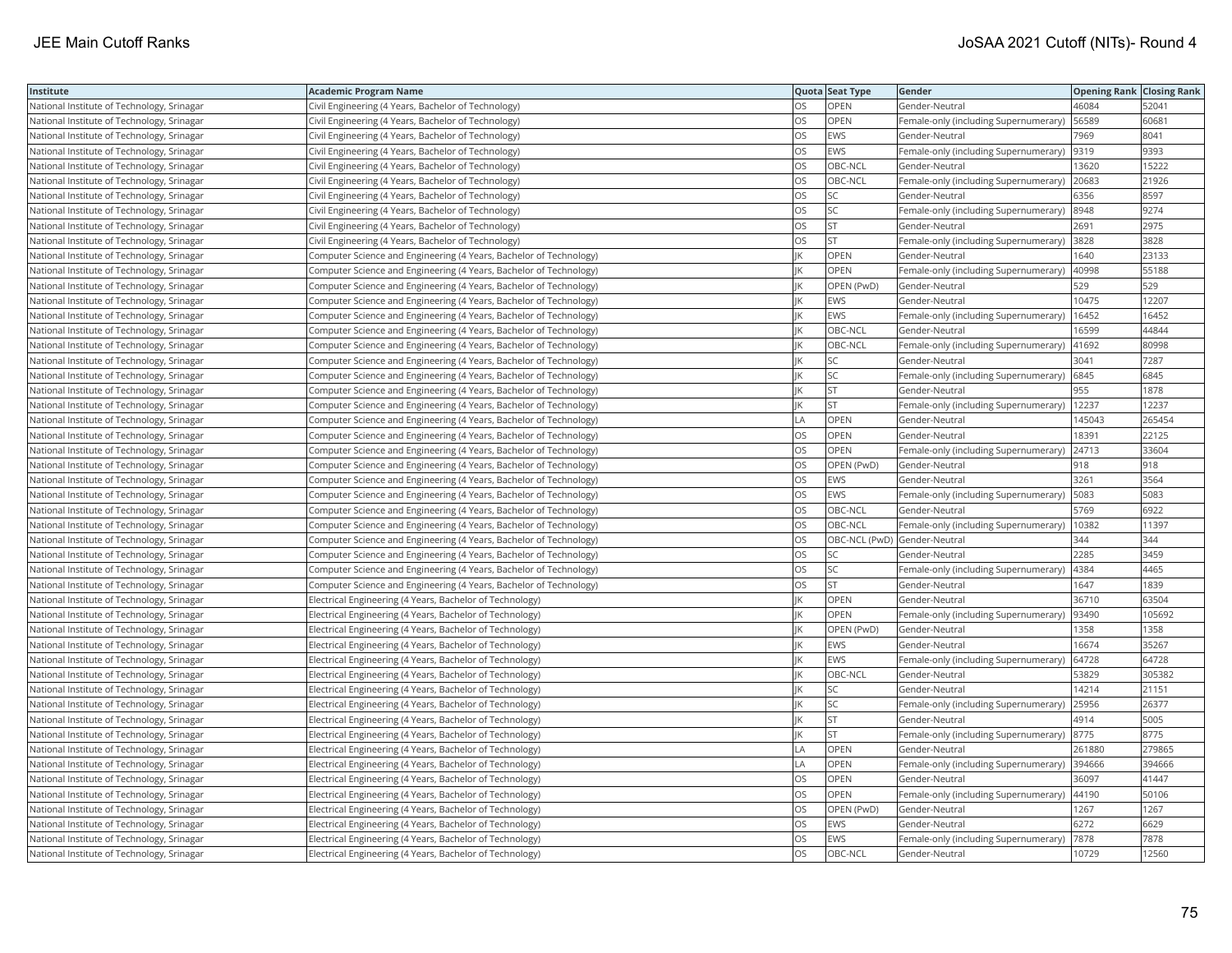| Institute                                  | <b>Academic Program Name</b>                                                |           | Quota Seat Type              | Gender                                        | <b>Opening Rank Closing Rank</b> |        |
|--------------------------------------------|-----------------------------------------------------------------------------|-----------|------------------------------|-----------------------------------------------|----------------------------------|--------|
| National Institute of Technology, Srinagar | Electrical Engineering (4 Years, Bachelor of Technology)                    | OS        | OBC-NCL                      | Female-only (including Supernumerary)         | 19072                            | 19612  |
| National Institute of Technology, Srinagar | Electrical Engineering (4 Years, Bachelor of Technology)                    | OS        | <b>SC</b>                    | Gender-Neutral                                | 5390                             | 6806   |
| National Institute of Technology, Srinagar | Electrical Engineering (4 Years, Bachelor of Technology)                    | OS        | <b>SC</b>                    | Female-only (including Supernumerary)  7820   |                                  | 8537   |
| National Institute of Technology, Srinagar | Electrical Engineering (4 Years, Bachelor of Technology)                    | OS        | <b>ST</b>                    | Gender-Neutral                                | 1948                             | 2405   |
| National Institute of Technology, Srinagar | Electrical Engineering (4 Years, Bachelor of Technology)                    | OS        | <b>ST</b>                    | Female-only (including Supernumerary) 3565    |                                  | 3565   |
| National Institute of Technology, Srinagar | Electronics and Communication Engineering (4 Years, Bachelor of Technology) | К         | OPEN                         | Gender-Neutral                                | 28930                            | 42932  |
| National Institute of Technology, Srinagar | Electronics and Communication Engineering (4 Years, Bachelor of Technology) |           | OPEN                         | Female-only (including Supernumerary)   59528 |                                  | 92526  |
| National Institute of Technology, Srinagar | Electronics and Communication Engineering (4 Years, Bachelor of Technology) |           | OPEN (PwD)                   | Gender-Neutral                                | 1230                             | 1230   |
| National Institute of Technology, Srinagar | Electronics and Communication Engineering (4 Years, Bachelor of Technology) |           | <b>EWS</b>                   | Gender-Neutral                                | 18344                            | 26278  |
| National Institute of Technology, Srinagar | Electronics and Communication Engineering (4 Years, Bachelor of Technology) | ΙK        | <b>EWS</b>                   | Female-only (including Supernumerary)         | 53789                            | 53789  |
| National Institute of Technology, Srinagar | Electronics and Communication Engineering (4 Years, Bachelor of Technology) |           | OBC-NCL                      | Gender-Neutral                                | 77516                            | 251936 |
| National Institute of Technology, Srinagar | Electronics and Communication Engineering (4 Years, Bachelor of Technology) |           | OBC-NCL                      | Female-only (including Supernumerary)         | 113212                           | 113212 |
| National Institute of Technology, Srinagar | Electronics and Communication Engineering (4 Years, Bachelor of Technology) |           | SC                           | Gender-Neutral                                | 5992                             | 18080  |
| National Institute of Technology, Srinagar | Electronics and Communication Engineering (4 Years, Bachelor of Technology) |           | SC                           | Female-only (including Supernumerary)         | 14185                            | 24048  |
| National Institute of Technology, Srinagar | Electronics and Communication Engineering (4 Years, Bachelor of Technology) |           | ST                           | Gender-Neutral                                | 2778                             | 4776   |
| National Institute of Technology, Srinagar | Electronics and Communication Engineering (4 Years, Bachelor of Technology) |           | <b>ST</b>                    | Female-only (including Supernumerary)         | 10870                            | 10870  |
| National Institute of Technology, Srinagar | Electronics and Communication Engineering (4 Years, Bachelor of Technology) | LA        | OPEN                         | Gender-Neutral                                | 166453                           | 301608 |
| National Institute of Technology, Srinagar | Electronics and Communication Engineering (4 Years, Bachelor of Technology) | LA        | OPEN                         | Female-only (including Supernumerary)         | 425407                           | 425407 |
| National Institute of Technology, Srinagar | Electronics and Communication Engineering (4 Years, Bachelor of Technology) | OS        | OPEN                         | Gender-Neutral                                | 22454                            | 34120  |
| National Institute of Technology, Srinagar | Electronics and Communication Engineering (4 Years, Bachelor of Technology) | OS        | <b>OPEN</b>                  | Female-only (including Supernumerary) 36720   |                                  | 41844  |
| National Institute of Technology, Srinagar | Electronics and Communication Engineering (4 Years, Bachelor of Technology) | OS        | OPEN (PwD)                   | Gender-Neutral                                | 1119                             | 1119   |
| National Institute of Technology, Srinagar | Electronics and Communication Engineering (4 Years, Bachelor of Technology) | OS        | EWS                          | Gender-Neutral                                | 5123                             | 5231   |
| National Institute of Technology, Srinagar | Electronics and Communication Engineering (4 Years, Bachelor of Technology) | OS        | EWS                          | Female-only (including Supernumerary)   6487  |                                  | 6487   |
| National Institute of Technology, Srinagar | Electronics and Communication Engineering (4 Years, Bachelor of Technology) | OS.       | OBC-NCL                      | Gender-Neutral                                | 8327                             | 10039  |
| National Institute of Technology, Srinagar | Electronics and Communication Engineering (4 Years, Bachelor of Technology) | OS        | OBC-NCL                      | Female-only (including Supernumerary)         | 14394                            | 1643'  |
| National Institute of Technology, Srinagar | Electronics and Communication Engineering (4 Years, Bachelor of Technology) | OS        | OBC-NCL (PwD) Gender-Neutral |                                               | 521                              | 521    |
| National Institute of Technology, Srinagar | Electronics and Communication Engineering (4 Years, Bachelor of Technology) | OS        | SC                           | Gender-Neutral                                | 4503                             | 6075   |
| National Institute of Technology, Srinagar | Electronics and Communication Engineering (4 Years, Bachelor of Technology) | OS        | SC                           | Female-only (including Supernumerary) 8056    |                                  | 8129   |
| National Institute of Technology, Srinagar | Electronics and Communication Engineering (4 Years, Bachelor of Technology) | OS        | <b>ST</b>                    | Gender-Neutral                                | 2269                             | 2843   |
| National Institute of Technology, Srinagar | Electronics and Communication Engineering (4 Years, Bachelor of Technology) | OS        | <b>ST</b>                    | Female-only (including Supernumerary) 3514    |                                  | 3514   |
| National Institute of Technology, Srinagar | Information Technology (4 Years, Bachelor of Technology)                    |           | OPEN                         | Gender-Neutral                                | 24463                            | 35481  |
| National Institute of Technology, Srinagar | Information Technology (4 Years, Bachelor of Technology)                    |           | OPEN                         | Female-only (including Supernumerary)         | 62217                            | 88708  |
| National Institute of Technology, Srinagar | Information Technology (4 Years, Bachelor of Technology)                    |           | OPEN (PwD)                   | Gender-Neutral                                | 734                              | 734    |
| National Institute of Technology, Srinagar | Information Technology (4 Years, Bachelor of Technology)                    |           | <b>EWS</b>                   | Gender-Neutral                                | 15451                            | 21592  |
| National Institute of Technology, Srinagar | Information Technology (4 Years, Bachelor of Technology)                    |           | <b>EWS</b>                   | Female-only (including Supernumerary)         | 48663                            | 48663  |
| National Institute of Technology, Srinagar | Information Technology (4 Years, Bachelor of Technology)                    |           | OBC-NCL                      | Gender-Neutral                                | 55293                            | 85476  |
| National Institute of Technology, Srinagar | Information Technology (4 Years, Bachelor of Technology)                    |           | <b>SC</b>                    | Gender-Neutral                                | 7693                             | 11733  |
| National Institute of Technology, Srinagar | Information Technology (4 Years, Bachelor of Technology)                    | К         | SC                           | Female-only (including Supernumerary) 8214    |                                  | 8214   |
| National Institute of Technology, Srinagar | Information Technology (4 Years, Bachelor of Technology)                    |           | ST                           | Gender-Neutral                                | 2095                             | 2736   |
| National Institute of Technology, Srinagar | Information Technology (4 Years, Bachelor of Technology)                    |           | <b>ST</b>                    | Female-only (including Supernumerary)  8764   |                                  | 8764   |
| National Institute of Technology, Srinagar | nformation Technology (4 Years, Bachelor of Technology)                     | LA        | OPEN                         | Gender-Neutral                                | 243352                           | 267750 |
| National Institute of Technology, Srinagar | Information Technology (4 Years, Bachelor of Technology)                    | OS        | OPEN                         | Gender-Neutral                                | 22879                            | 27616  |
| National Institute of Technology, Srinagar | nformation Technology (4 Years, Bachelor of Technology)                     | <b>OS</b> | OPEN                         | Female-only (including Supernumerary)         | 34760                            | 36511  |
| National Institute of Technology, Srinagar | Information Technology (4 Years, Bachelor of Technology)                    | OS        | OPEN (PwD)                   | Gender-Neutral                                | 1079                             | 1079   |
| National Institute of Technology, Srinagar | nformation Technology (4 Years, Bachelor of Technology)                     | OS        | <b>EWS</b>                   | Gender-Neutral                                | 4243                             | 4331   |
| National Institute of Technology, Srinagar | Information Technology (4 Years, Bachelor of Technology)                    | OS        | <b>EWS</b>                   | Female-only (including Supernumerary)         | 6336                             | 6336   |
| National Institute of Technology, Srinagar | Information Technology (4 Years, Bachelor of Technology)                    | OS        | OBC-NCL                      | Gender-Neutral                                | 6974                             | 8378   |
| National Institute of Technology, Srinagar | Information Technology (4 Years, Bachelor of Technology)                    | OS        | OBC-NCL                      | Female-only (including Supernumerary)         | 13127                            | 13358  |
| National Institute of Technology, Srinagar | nformation Technology (4 Years, Bachelor of Technology)                     | OS        | SC                           | Gender-Neutral                                | 3567                             | 4377   |
| National Institute of Technology, Srinagar | Information Technology (4 Years, Bachelor of Technology)                    | OS        | SC                           | Female-only (including Supernumerary)         | 5414                             | 5955   |
| National Institute of Technology, Srinagar | Information Technology (4 Years, Bachelor of Technology)                    | OS        | <b>ST</b>                    | Gender-Neutral                                | 1848                             | 2003   |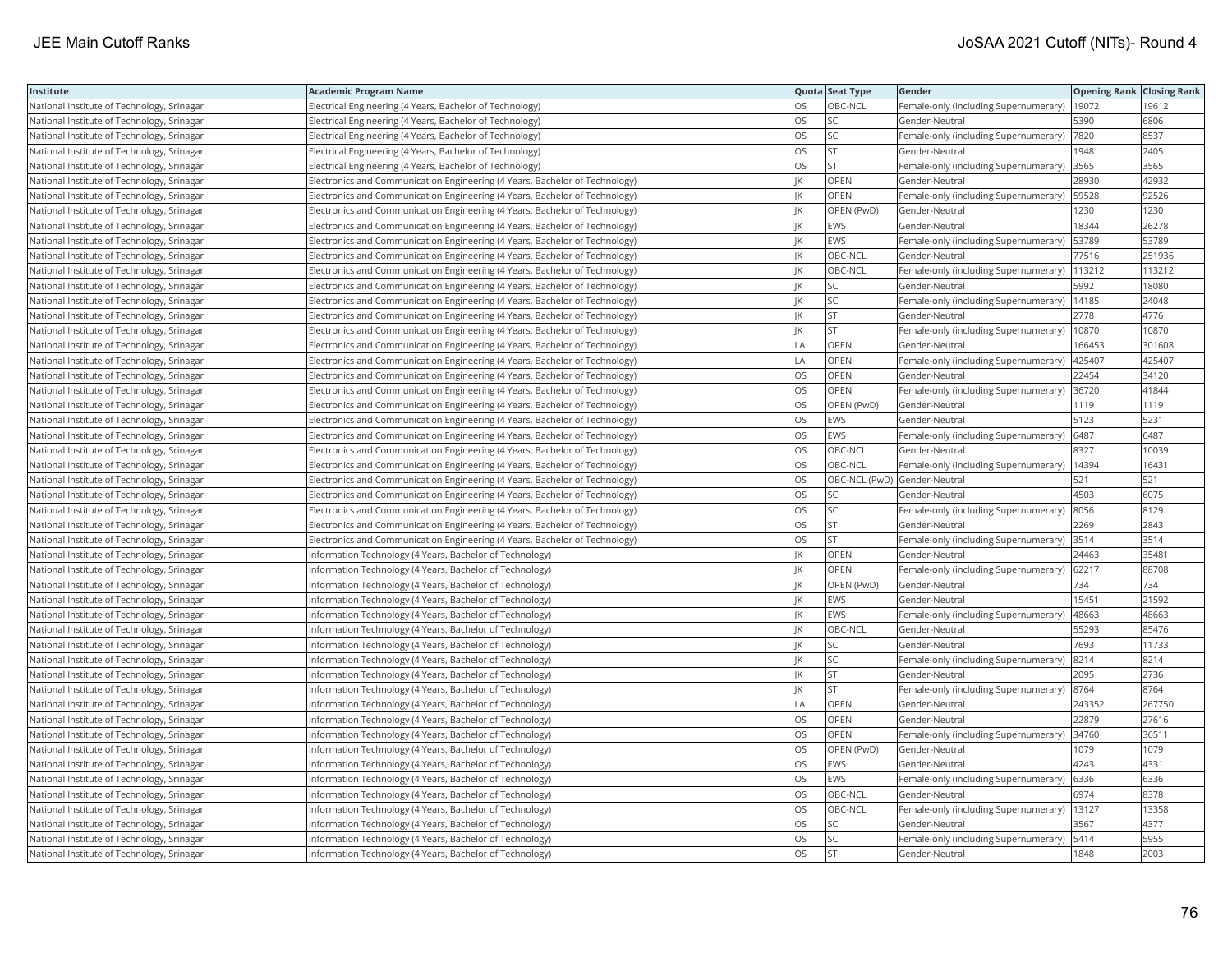| Institute                                         | Academic Program Name                                                     |           | Quota Seat Type | Gender                                       | <b>Opening Rank Closing Rank</b> |        |
|---------------------------------------------------|---------------------------------------------------------------------------|-----------|-----------------|----------------------------------------------|----------------------------------|--------|
| National Institute of Technology, Srinagar        | Information Technology (4 Years, Bachelor of Technology)                  | OS.       | <b>ST</b>       | Female-only (including Supernumerary) 3326   |                                  | 3326   |
| National Institute of Technology, Srinagar        | Mechanical Engineering (4 Years, Bachelor of Technology)                  |           | OPEN            | Gender-Neutral                               | 50063                            | 74689  |
| National Institute of Technology, Srinagar        | Mechanical Engineering (4 Years, Bachelor of Technology)                  | IK        | OPEN            | Female-only (including Supernumerary)  97827 |                                  | 113721 |
| National Institute of Technology, Srinagar        | Mechanical Engineering (4 Years, Bachelor of Technology)                  |           | OPEN (PwD)      | Gender-Neutral                               | 1410                             | 1410   |
| National Institute of Technology, Srinagar        | Mechanical Engineering (4 Years, Bachelor of Technology)                  |           | EWS             | Gender-Neutral                               | 27080                            | 43263  |
| National Institute of Technology, Srinagar        | Mechanical Engineering (4 Years, Bachelor of Technology)                  |           | OBC-NCL         | Gender-Neutral                               | 92386                            | 203985 |
| National Institute of Technology, Srinagar        | Mechanical Engineering (4 Years, Bachelor of Technology)                  |           | SC              | Gender-Neutral                               | 14118                            | 23399  |
| National Institute of Technology, Srinagar        | Mechanical Engineering (4 Years, Bachelor of Technology)                  |           | <b>ST</b>       | Gender-Neutral                               | 3480                             | 4842   |
| National Institute of Technology, Srinagar        | Mechanical Engineering (4 Years, Bachelor of Technology)                  |           | <b>ST</b>       | Female-only (including Supernumerary)        | 10710                            | 10710  |
| National Institute of Technology, Srinagar        | Mechanical Engineering (4 Years, Bachelor of Technology)                  | LA        | <b>OPEN</b>     | Gender-Neutral                               | 259066                           | 290815 |
| National Institute of Technology, Srinagar        | Mechanical Engineering (4 Years, Bachelor of Technology)                  | LA        | OPEN            | Female-only (including Supernumerary)        | 284977                           | 284977 |
| National Institute of Technology, Srinagar        | Mechanical Engineering (4 Years, Bachelor of Technology)                  | OS.       | OPEN            | Gender-Neutral                               | 30027                            | 44723  |
| National Institute of Technology, Srinagar        | Mechanical Engineering (4 Years, Bachelor of Technology)                  | OS.       | <b>OPEN</b>     | Female-only (including Supernumerary)        | 51262                            | 56270  |
| National Institute of Technology, Srinagar        | Mechanical Engineering (4 Years, Bachelor of Technology)                  | OS        | EWS             | Gender-Neutral                               | 6800                             | 7146   |
| National Institute of Technology, Srinagar        | Mechanical Engineering (4 Years, Bachelor of Technology)                  | OS        | EWS             | Female-only (including Supernumerary)  8758  |                                  | 8758   |
| National Institute of Technology, Srinagar        | Mechanical Engineering (4 Years, Bachelor of Technology)                  | OS        | OBC-NCL         | Gender-Neutral                               | 11574                            | 13858  |
| National Institute of Technology, Srinagar        | Mechanical Engineering (4 Years, Bachelor of Technology)                  | OS        | OBC-NCL         | Female-only (including Supernumerary)        | 19917                            | 21355  |
| National Institute of Technology, Srinagar        | Mechanical Engineering (4 Years, Bachelor of Technology)                  | <b>OS</b> | <b>SC</b>       | Gender-Neutral                               | 6781                             | 7772   |
| National Institute of Technology, Srinagar        | Mechanical Engineering (4 Years, Bachelor of Technology)                  | OS        | SC              | Female-only (including Supernumerary)        | 9232                             | 10599  |
| National Institute of Technology, Srinagar        | Mechanical Engineering (4 Years, Bachelor of Technology)                  | <b>OS</b> | <b>ST</b>       | Gender-Neutral                               | 2638                             | 3054   |
| National Institute of Technology, Srinagar        | Mechanical Engineering (4 Years, Bachelor of Technology)                  | OS        | <b>ST</b>       | Female-only (including Supernumerary)        | 3756                             | 3756   |
| National Institute of Technology, Srinagar        | Metallurgical and Materials Engineering (4 Years, Bachelor of Technology) | IK        | OPEN            | Gender-Neutral                               | 75013                            | 101602 |
| National Institute of Technology, Srinagar        | Metallurgical and Materials Engineering (4 Years, Bachelor of Technology) |           | OPEN            | Female-only (including Supernumerary)        | 146155                           | 165762 |
| National Institute of Technology, Srinagar        | Metallurgical and Materials Engineering (4 Years, Bachelor of Technology) |           | OPEN (PwD)      | Gender-Neutral                               | 1737                             | 1737   |
| National Institute of Technology, Srinagar        | Metallurgical and Materials Engineering (4 Years, Bachelor of Technology) |           | EWS             | Gender-Neutral                               | 30692                            | 68058  |
| National Institute of Technology, Srinagar        | Metallurgical and Materials Engineering (4 Years, Bachelor of Technology) |           | EWS             | Female-only (including Supernumerary)        | 71852                            | 71852  |
| National Institute of Technology, Srinagar        | Metallurgical and Materials Engineering (4 Years, Bachelor of Technology) |           | OBC-NCL         | Gender-Neutral                               | 217318                           | 217318 |
| National Institute of Technology, Srinagar        | Metallurgical and Materials Engineering (4 Years, Bachelor of Technology) |           | <b>SC</b>       | Gender-Neutral                               | 28369                            | 32272  |
| National Institute of Technology, Srinagar        | Metallurgical and Materials Engineering (4 Years, Bachelor of Technology) |           | <b>ST</b>       | Gender-Neutral                               | 5964                             | 6124   |
| National Institute of Technology, Srinagar        | Metallurgical and Materials Engineering (4 Years, Bachelor of Technology) |           | <b>ST</b>       | Female-only (including Supernumerary)        | 16436                            | 16436  |
| National Institute of Technology, Srinagar        | Metallurgical and Materials Engineering (4 Years, Bachelor of Technology) | LA        | <b>OPEN</b>     | Gender-Neutral                               | 332546                           | 485812 |
| National Institute of Technology, Srinagar        | Metallurgical and Materials Engineering (4 Years, Bachelor of Technology) | <b>OS</b> | <b>OPEN</b>     | Gender-Neutral                               | 42957                            | 53470  |
| National Institute of Technology, Srinagar        | Metallurgical and Materials Engineering (4 Years, Bachelor of Technology) | OS        | OPEN            | Female-only (including Supernumerary)        | 58436                            | 61980  |
| National Institute of Technology, Srinagar        | Metallurgical and Materials Engineering (4 Years, Bachelor of Technology) | OS        | EWS             | Gender-Neutral                               | 8140                             | 8310   |
| National Institute of Technology, Srinagar        | Metallurgical and Materials Engineering (4 Years, Bachelor of Technology) | <b>OS</b> | EWS             | Female-only (including Supernumerary)        | 9800                             | 9800   |
| National Institute of Technology, Srinagar        | Metallurgical and Materials Engineering (4 Years, Bachelor of Technology) | OS        | OBC-NCL         | Gender-Neutral                               | 15281                            | 15783  |
| National Institute of Technology, Srinagar        | Metallurgical and Materials Engineering (4 Years, Bachelor of Technology) | OS        | OBC-NCL         | Female-only (including Supernumerary)        | 22002                            | 22580  |
| National Institute of Technology, Srinagar        | Metallurgical and Materials Engineering (4 Years, Bachelor of Technology) | OS        | SC              | Gender-Neutral                               | 8600                             | 9028   |
| National Institute of Technology, Srinagar        | Metallurgical and Materials Engineering (4 Years, Bachelor of Technology) | OS        | SC              | Female-only (including Supernumerary)        | 10808                            | 11050  |
| National Institute of Technology, Srinagar        | Metallurgical and Materials Engineering (4 Years, Bachelor of Technology) | OS.       | <b>ST</b>       | Gender-Neutral                               | 3650                             | 3850   |
| National Institute of Technology, Srinagar        | Metallurgical and Materials Engineering (4 Years, Bachelor of Technology) | OS        | <b>ST</b>       | Female-only (including Supernumerary)        | 4709                             | 4709   |
| National Institute of Technology, Tiruchirappalli | Architecture (5 Years, Bachelor of Architecture)                          | HS.       | OPEN            | Gender-Neutral                               | 149                              | 506    |
| National Institute of Technology, Tiruchirappalli | Architecture (5 Years, Bachelor of Architecture)                          | HS.       | <b>OPEN</b>     | Female-only (including Supernumerary)        | 177                              | 275    |
| National Institute of Technology, Tiruchirappalli | Architecture (5 Years, Bachelor of Architecture)                          | HS.       | EWS             | Gender-Neutral                               | 1167                             | 1964   |
| National Institute of Technology, Tiruchirappalli | Architecture (5 Years, Bachelor of Architecture)                          | HS        | EWS             | Female-only (including Supernumerary) 301    |                                  | 301    |
| National Institute of Technology, Tiruchirappalli | Architecture (5 Years, Bachelor of Architecture)                          | ΗS        | OBC-NCL         | Gender-Neutral                               | 152                              | 342    |
| National Institute of Technology, Tiruchirappalli | Architecture (5 Years, Bachelor of Architecture)                          | <b>HS</b> | OBC-NCL         | Female-only (including Supernumerary)        | 223                              | 285    |
| National Institute of Technology, Tiruchirappalli | Architecture (5 Years, Bachelor of Architecture)                          | ΗS        | SC              | Gender-Neutral                               | 46                               | 55     |
| National Institute of Technology, Tiruchirappalli | Architecture (5 Years, Bachelor of Architecture)                          | HS        | SC              | Female-only (including Supernumerary)        | 12                               | 12     |
| National Institute of Technology, Tiruchirappalli | Architecture (5 Years, Bachelor of Architecture)                          | HS.       | <b>ST</b>       | Gender-Neutral                               | 1286                             | 2433   |
| National Institute of Technology, Tiruchirappalli | Architecture (5 Years, Bachelor of Architecture)                          | <b>OS</b> | <b>OPEN</b>     | Gender-Neutral                               | 62                               | 481    |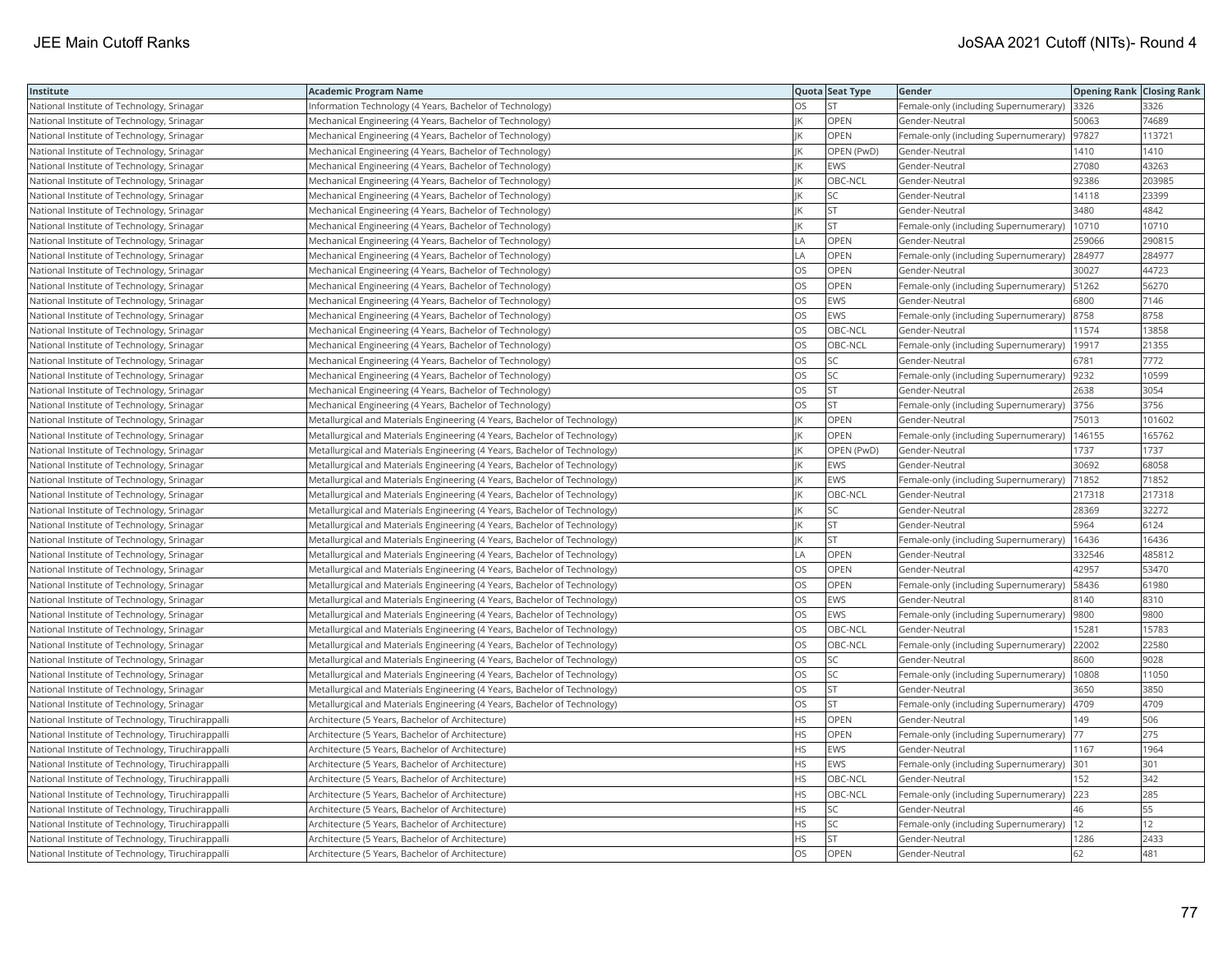| Institute                                         | Academic Program Name                                  |           | Quota Seat Type              | Gender                                                | <b>Opening Rank Closing Rank</b> |       |
|---------------------------------------------------|--------------------------------------------------------|-----------|------------------------------|-------------------------------------------------------|----------------------------------|-------|
| National Institute of Technology, Tiruchirappalli | Architecture (5 Years, Bachelor of Architecture)       | OS.       | OPEN                         | Female-only (including Supernumerary) 253             |                                  | 316   |
| National Institute of Technology, Tiruchirappalli | Architecture (5 Years, Bachelor of Architecture)       | OS        | EWS                          | Gender-Neutral                                        | 62                               | 106   |
| National Institute of Technology, Tiruchirappalli | Architecture (5 Years, Bachelor of Architecture)       | OS.       | OBC-NCL                      | Gender-Neutral                                        | 134                              | 231   |
| National Institute of Technology, Tiruchirappalli | Architecture (5 Years, Bachelor of Architecture)       | OS        | OBC-NCL                      | Female-only (including Supernumerary)                 | 176                              | 176   |
| National Institute of Technology, Tiruchirappalli | Architecture (5 Years, Bachelor of Architecture)       | OS        | <b>SC</b>                    | Gender-Neutral                                        | 89                               | 116   |
| National Institute of Technology, Tiruchirappalli | Architecture (5 Years, Bachelor of Architecture)       | OS        | SC                           | Female-only (including Supernumerary) 65              |                                  | 65    |
| National Institute of Technology, Tiruchirappalli | Architecture (5 Years, Bachelor of Architecture)       | OS        | <b>ST</b>                    | Gender-Neutral                                        | 16                               | 16    |
| National Institute of Technology, Tiruchirappalli | Architecture (5 Years, Bachelor of Architecture)       | OS        | <b>ST</b>                    | Female-only (including Supernumerary)  42             |                                  | 42    |
| National Institute of Technology, Tiruchirappalli | Chemical Engineering (4 Years, Bachelor of Technology) | HS.       | OPEN                         | Gender-Neutral                                        | 16554                            | 21384 |
| National Institute of Technology, Tiruchirappalli | Chemical Engineering (4 Years, Bachelor of Technology) | HS        | OPEN                         | Female-only (including Supernumerary)                 | 21399                            | 25689 |
| National Institute of Technology, Tiruchirappalli | Chemical Engineering (4 Years, Bachelor of Technology) | HS        | EWS                          | Gender-Neutral                                        | 10982                            | 22753 |
| National Institute of Technology, Tiruchirappalli | Chemical Engineering (4 Years, Bachelor of Technology) | HS.       | EWS                          | Female-only (including Supernumerary)                 | 18428                            | 18428 |
| National Institute of Technology, Tiruchirappalli | Chemical Engineering (4 Years, Bachelor of Technology) | <b>HS</b> | OBC-NCL                      | Gender-Neutral                                        | 5520                             | 7016  |
| National Institute of Technology, Tiruchirappalli | Chemical Engineering (4 Years, Bachelor of Technology) | HS        | OBC-NCL                      | Female-only (including Supernumerary)                 | 9377                             | 10303 |
| National Institute of Technology, Tiruchirappalli | Chemical Engineering (4 Years, Bachelor of Technology) | ΗS        | OBC-NCL (PwD) Gender-Neutral |                                                       | 543                              | 543   |
| National Institute of Technology, Tiruchirappalli | Chemical Engineering (4 Years, Bachelor of Technology) | HS        | <b>SC</b>                    | Gender-Neutral                                        | 3620                             | 5228  |
| National Institute of Technology, Tiruchirappalli | Chemical Engineering (4 Years, Bachelor of Technology) | HS        | SC                           | Female-only (including Supernumerary)                 | 4412                             | 4412  |
| National Institute of Technology, Tiruchirappalli | Chemical Engineering (4 Years, Bachelor of Technology) | HS.       | <b>ST</b>                    | Gender-Neutral                                        | 2578                             | 5900  |
| National Institute of Technology, Tiruchirappalli | Chemical Engineering (4 Years, Bachelor of Technology) | HS        | <b>ST</b>                    | Female-only (including Supernumerary)                 | 17086                            | 17086 |
| National Institute of Technology, Tiruchirappalli | Chemical Engineering (4 Years, Bachelor of Technology) | OS.       | OPEN                         | Gender-Neutral                                        | 3020                             | 12515 |
| National Institute of Technology, Tiruchirappalli | Chemical Engineering (4 Years, Bachelor of Technology) | OS        | <b>OPEN</b>                  | Female-only (including Supernumerary)                 | 12689                            | 16811 |
| National Institute of Technology, Tiruchirappalli | Chemical Engineering (4 Years, Bachelor of Technology) | OS        | OPEN (PwD)                   | Gender-Neutral                                        | 607                              | 607   |
| National Institute of Technology, Tiruchirappalli | Chemical Engineering (4 Years, Bachelor of Technology) | OS        | EWS                          | Gender-Neutral                                        | 1769                             | 1949  |
| National Institute of Technology, Tiruchirappalli | Chemical Engineering (4 Years, Bachelor of Technology) | OS        | EWS                          | Female-only (including Supernumerary)                 | 3890                             | 3890  |
| National Institute of Technology, Tiruchirappalli | Chemical Engineering (4 Years, Bachelor of Technology) | OS        | OBC-NCL                      | Gender-Neutral                                        | 3424                             | 5092  |
| National Institute of Technology, Tiruchirappalli | Chemical Engineering (4 Years, Bachelor of Technology) | OS        | OBC-NCL                      | Female-only (including Supernumerary)                 | 5844                             | 5844  |
| National Institute of Technology, Tiruchirappalli | Chemical Engineering (4 Years, Bachelor of Technology) | OS        |                              | OBC-NCL (PwD)   Female-only (including Supernumerary) | 609                              | 609   |
| National Institute of Technology, Tiruchirappalli | Chemical Engineering (4 Years, Bachelor of Technology) | OS.       | <b>SC</b>                    | Gender-Neutral                                        | 1470                             | 2459  |
| National Institute of Technology, Tiruchirappalli | Chemical Engineering (4 Years, Bachelor of Technology) | OS        | SC                           | Female-only (including Supernumerary)                 | 3496                             | 3496  |
| National Institute of Technology, Tiruchirappalli | Chemical Engineering (4 Years, Bachelor of Technology) | OS        | <b>ST</b>                    | Gender-Neutral                                        | 880                              | 1023  |
| National Institute of Technology, Tiruchirappalli | Chemical Engineering (4 Years, Bachelor of Technology) | OS        | ST (PwD)                     | Gender-Neutral                                        | 30                               | 30    |
| National Institute of Technology, Tiruchirappalli | Civil Engineering (4 Years, Bachelor of Technology)    | HS.       | <b>OPEN</b>                  | Gender-Neutral                                        | 15979                            | 30866 |
| National Institute of Technology, Tiruchirappalli | Civil Engineering (4 Years, Bachelor of Technology)    | HS.       | OPEN                         | Female-only (including Supernumerary)                 | 27325                            | 32005 |
| National Institute of Technology, Tiruchirappalli | Civil Engineering (4 Years, Bachelor of Technology)    | <b>HS</b> | <b>EWS</b>                   | Gender-Neutral                                        | 34312                            | 69838 |
| National Institute of Technology, Tiruchirappalli | Civil Engineering (4 Years, Bachelor of Technology)    | HS        | EWS                          | Female-only (including Supernumerary)                 | 18899                            | 18899 |
| National Institute of Technology, Tiruchirappalli | Civil Engineering (4 Years, Bachelor of Technology)    | HS.       | OBC-NCL                      | Gender-Neutral                                        | 7461                             | 9865  |
| National Institute of Technology, Tiruchirappalli | Civil Engineering (4 Years, Bachelor of Technology)    | <b>HS</b> | OBC-NCL                      | Female-only (including Supernumerary)  8267           |                                  | 10361 |
| National Institute of Technology, Tiruchirappalli | Civil Engineering (4 Years, Bachelor of Technology)    | HS.       | OBC-NCL (PwD) Gender-Neutral |                                                       | 741                              | 741   |
| National Institute of Technology, Tiruchirappalli | Civil Engineering (4 Years, Bachelor of Technology)    | HS        | SC                           | Gender-Neutral                                        | 5286                             | 7332  |
| National Institute of Technology, Tiruchirappalli | Civil Engineering (4 Years, Bachelor of Technology)    | HS.       | <b>SC</b>                    | Female-only (including Supernumerary)                 | 5978                             | 7282  |
| National Institute of Technology, Tiruchirappalli | Civil Engineering (4 Years, Bachelor of Technology)    | HS        | <b>ST</b>                    | Gender-Neutral                                        | 5929                             | 9294  |
| National Institute of Technology, Tiruchirappalli | Civil Engineering (4 Years, Bachelor of Technology)    | HS.       | <b>ST</b>                    | Female-only (including Supernumerary)  7270           |                                  | 7270  |
| National Institute of Technology, Tiruchirappalli | Civil Engineering (4 Years, Bachelor of Technology)    | OS.       | OPEN                         | Gender-Neutral                                        | 386                              | 15118 |
| National Institute of Technology, Tiruchirappalli | Civil Engineering (4 Years, Bachelor of Technology)    | OS        | <b>OPEN</b>                  | Female-only (including Supernumerary)                 | 16015                            | 20421 |
| National Institute of Technology, Tiruchirappalli | Civil Engineering (4 Years, Bachelor of Technology)    | OS        | OPEN (PwD)                   | Gender-Neutral                                        | 94                               | 94    |
| National Institute of Technology, Tiruchirappalli | Civil Engineering (4 Years, Bachelor of Technology)    | OS        | EWS                          | Gender-Neutral                                        | 2117                             | 2559  |
| National Institute of Technology, Tiruchirappalli | Civil Engineering (4 Years, Bachelor of Technology)    | OS.       | <b>EWS</b>                   | Female-only (including Supernumerary)  4163           |                                  | 4163  |
| National Institute of Technology, Tiruchirappalli | Civil Engineering (4 Years, Bachelor of Technology)    | OS        | EWS (PwD)                    | Gender-Neutral                                        | 78                               | 78    |
| National Institute of Technology, Tiruchirappalli | Civil Engineering (4 Years, Bachelor of Technology)    | OS        | OBC-NCL                      | Gender-Neutral                                        | 3282                             | 5204  |
| National Institute of Technology, Tiruchirappalli | Civil Engineering (4 Years, Bachelor of Technology)    | OS.       | OBC-NCL                      | Female-only (including Supernumerary)                 | 5960                             | 9610  |
| National Institute of Technology, Tiruchirappalli | Civil Engineering (4 Years, Bachelor of Technology)    | <b>OS</b> | OBC-NCL (PwD) Gender-Neutral |                                                       | 185                              | 185   |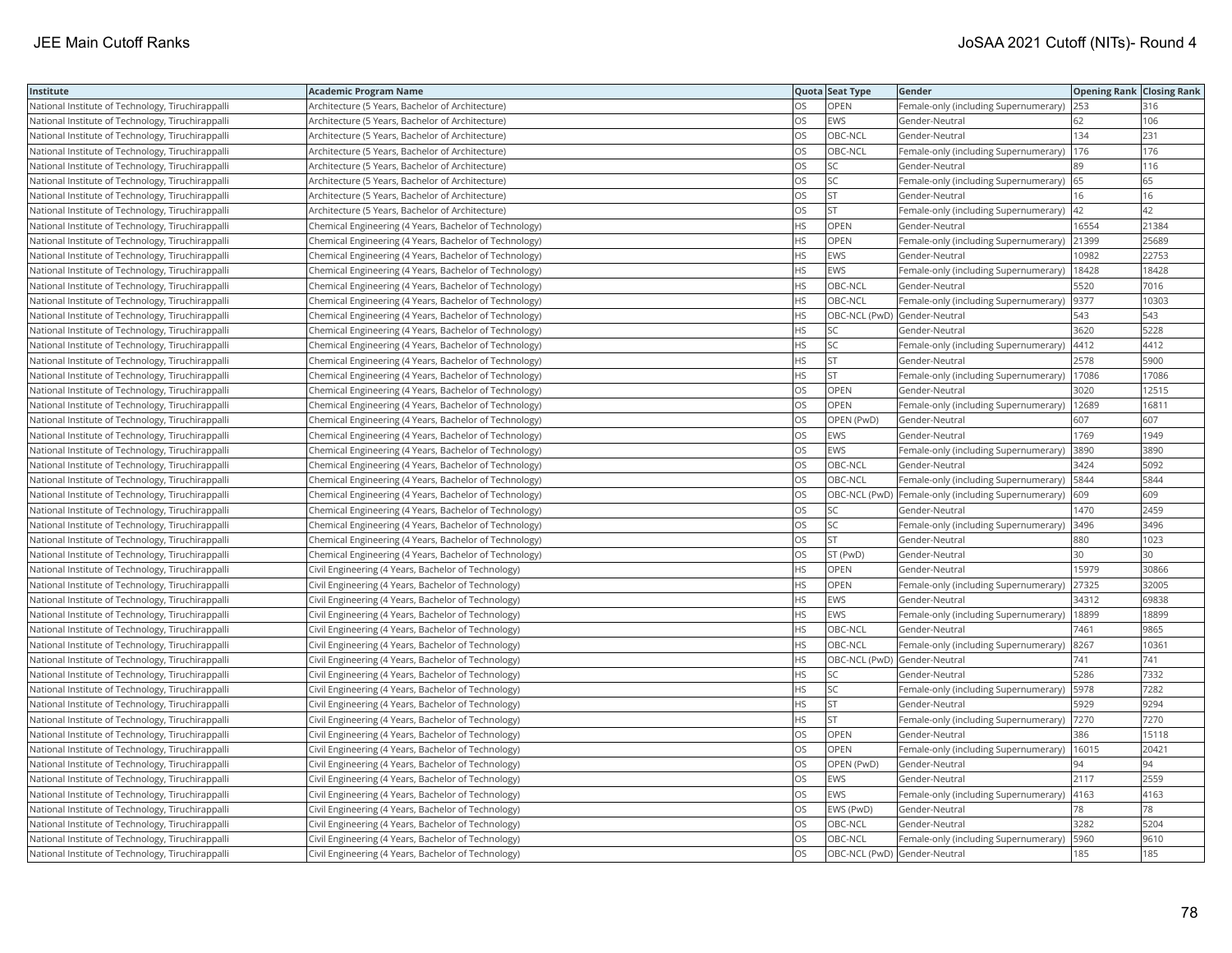| Institute                                         | <b>Academic Program Name</b>                                             |           | Quota Seat Type              | Gender                                                   | <b>Opening Rank   Closing Rank</b> |       |
|---------------------------------------------------|--------------------------------------------------------------------------|-----------|------------------------------|----------------------------------------------------------|------------------------------------|-------|
| National Institute of Technology, Tiruchirappalli | Civil Engineering (4 Years, Bachelor of Technology)                      | OS        | SC                           | Gender-Neutral                                           | 1294                               | 2230  |
| National Institute of Technology, Tiruchirappalli | Civil Engineering (4 Years, Bachelor of Technology)                      | OS        | <b>SC</b>                    | Female-only (including Supernumerary)                    | 3062                               | 3660  |
| National Institute of Technology, Tiruchirappalli | Civil Engineering (4 Years, Bachelor of Technology)                      | OS.       | <b>ST</b>                    | Gender-Neutral                                           | 280                                | 478   |
| National Institute of Technology, Tiruchirappalli | Civil Engineering (4 Years, Bachelor of Technology)                      | OS        | <b>ST</b>                    | Female-only (including Supernumerary)                    | 658                                | 658   |
| National Institute of Technology, Tiruchirappalli | Computer Science and Engineering (4 Years, Bachelor of Technology)       | HS.       | <b>OPEN</b>                  | Gender-Neutral                                           | 742                                | 5470  |
| National Institute of Technology, Tiruchirappalli | Computer Science and Engineering (4 Years, Bachelor of Technology)       | HS.       | OPEN                         | Female-only (including Supernumerary)   4133             |                                    | 7464  |
| National Institute of Technology, Tiruchirappalli | Computer Science and Engineering (4 Years, Bachelor of Technology)       | HS        | OPEN (PwD)                   | Gender-Neutral                                           | 211                                | 211   |
| National Institute of Technology, Tiruchirappalli | Computer Science and Engineering (4 Years, Bachelor of Technology)       | НS        | OPEN (PwD)                   | Female-only (including Supernumerary)                    | 2077                               | 2077  |
| National Institute of Technology, Tiruchirappalli | Computer Science and Engineering (4 Years, Bachelor of Technology)       | HS.       | EWS                          | Gender-Neutral                                           | 1532                               | 4246  |
| National Institute of Technology, Tiruchirappalli | Computer Science and Engineering (4 Years, Bachelor of Technology)       | HS.       | <b>EWS</b>                   | Female-only (including Supernumerary)                    | 2250                               | 2250  |
| National Institute of Technology, Tiruchirappalli | Computer Science and Engineering (4 Years, Bachelor of Technology)       | <b>HS</b> | OBC-NCL                      | Gender-Neutral                                           | 988                                | 1723  |
| National Institute of Technology, Tiruchirappalli | Computer Science and Engineering (4 Years, Bachelor of Technology)       | HS.       | OBC-NCL                      | Female-only (including Supernumerary)  1579              |                                    | 2598  |
| National Institute of Technology, Tiruchirappalli | Computer Science and Engineering (4 Years, Bachelor of Technology)       | HS.       | SC                           | Gender-Neutral                                           | 449                                | 1558  |
| National Institute of Technology, Tiruchirappalli | Computer Science and Engineering (4 Years, Bachelor of Technology)       | ΗS        | SC                           | Female-only (including Supernumerary)   531              |                                    | 790   |
| National Institute of Technology, Tiruchirappalli | Computer Science and Engineering (4 Years, Bachelor of Technology)       | HS.       | SC (PwD)                     | Gender-Neutral                                           |                                    |       |
| National Institute of Technology, Tiruchirappalli | Computer Science and Engineering (4 Years, Bachelor of Technology)       | HS.       | <b>ST</b>                    | Gender-Neutral                                           | 508                                | 2028  |
| National Institute of Technology, Tiruchirappalli | Computer Science and Engineering (4 Years, Bachelor of Technology)       | HS.       | <b>ST</b>                    | Female-only (including Supernumerary)                    | 277                                | 277   |
| National Institute of Technology, Tiruchirappalli | Computer Science and Engineering (4 Years, Bachelor of Technology)       | OS        | OPEN                         | Gender-Neutral                                           |                                    | 585   |
| National Institute of Technology, Tiruchirappalli | Computer Science and Engineering (4 Years, Bachelor of Technology)       | OS        | OPEN                         | Female-only (including Supernumerary)                    | 207                                | 1045  |
| National Institute of Technology, Tiruchirappalli | Computer Science and Engineering (4 Years, Bachelor of Technology)       | OS        | OPEN (PwD)                   | Gender-Neutral                                           |                                    |       |
| National Institute of Technology, Tiruchirappalli | Computer Science and Engineering (4 Years, Bachelor of Technology)       | OS        | EWS                          | Gender-Neutral                                           | 75                                 | 101   |
| National Institute of Technology, Tiruchirappalli | Computer Science and Engineering (4 Years, Bachelor of Technology)       | OS        | EWS                          | Female-only (including Supernumerary) 221                |                                    | 221   |
| National Institute of Technology, Tiruchirappalli | Computer Science and Engineering (4 Years, Bachelor of Technology)       | OS        | OBC-NCL                      | Gender-Neutral                                           | 94                                 | 275   |
| National Institute of Technology, Tiruchirappalli | Computer Science and Engineering (4 Years, Bachelor of Technology)       | OS.       | OBC-NCL                      | Female-only (including Supernumerary)   174              |                                    | 361   |
| National Institute of Technology, Tiruchirappalli | Computer Science and Engineering (4 Years, Bachelor of Technology)       | OS        | OBC-NCL (PwD) Gender-Neutral |                                                          | 11                                 | 11    |
| National Institute of Technology, Tiruchirappalli | Computer Science and Engineering (4 Years, Bachelor of Technology)       | OS        | <b>SC</b>                    | Gender-Neutral                                           | 17                                 | 150   |
| National Institute of Technology, Tiruchirappalli | Computer Science and Engineering (4 Years, Bachelor of Technology)       | OS        | SC                           | Female-only (including Supernumerary)                    | 85                                 | 168   |
| National Institute of Technology, Tiruchirappalli | Computer Science and Engineering (4 Years, Bachelor of Technology)       | OS        | <b>ST</b>                    | Gender-Neutral                                           | 38                                 | 47    |
| National Institute of Technology, Tiruchirappalli | Computer Science and Engineering (4 Years, Bachelor of Technology)       | OS        | <b>ST</b>                    | Female-only (including Supernumerary)  59                |                                    | 59    |
| National Institute of Technology, Tiruchirappalli | Electrical and Electronics Engineering (4 Years, Bachelor of Technology) | ΗS        | OPEN                         | Gender-Neutral                                           | 7964                               | 10229 |
| National Institute of Technology, Tiruchirappalli | Electrical and Electronics Engineering (4 Years, Bachelor of Technology) | HS.       | OPEN                         | Female-only (including Supernumerary)   16308            |                                    | 18635 |
| National Institute of Technology, Tiruchirappalli | Electrical and Electronics Engineering (4 Years, Bachelor of Technology) | НS        | OPEN (PwD)                   | Gender-Neutral                                           | 280                                | 280   |
| National Institute of Technology, Tiruchirappalli | Electrical and Electronics Engineering (4 Years, Bachelor of Technology) | HS.       | EWS                          | Gender-Neutral                                           | 5701                               | 7615  |
| National Institute of Technology, Tiruchirappalli | Electrical and Electronics Engineering (4 Years, Bachelor of Technology) | HS.       | <b>EWS</b>                   | Female-only (including Supernumerary)                    | 6332                               | 6332  |
| National Institute of Technology, Tiruchirappalli | Electrical and Electronics Engineering (4 Years, Bachelor of Technology) | HS        | OBC-NCL                      | Gender-Neutral                                           | 2456                               | 3195  |
| National Institute of Technology, Tiruchirappalli | Electrical and Electronics Engineering (4 Years, Bachelor of Technology) | HS.       | OBC-NCL                      | Female-only (including Supernumerary)                    | 4078                               | 5194  |
| National Institute of Technology, Tiruchirappalli | Electrical and Electronics Engineering (4 Years, Bachelor of Technology) | HS.       | <b>SC</b>                    | Gender-Neutral                                           | 775                                | 3583  |
| National Institute of Technology, Tiruchirappalli | Electrical and Electronics Engineering (4 Years, Bachelor of Technology) | HS        | <b>SC</b>                    | Female-only (including Supernumerary) 2643               |                                    | 3152  |
| National Institute of Technology, Tiruchirappalli | Electrical and Electronics Engineering (4 Years, Bachelor of Technology) | ΗS        | ST                           | Gender-Neutral                                           | 486                                | 4696  |
| National Institute of Technology, Tiruchirappalli | Electrical and Electronics Engineering (4 Years, Bachelor of Technology) | HS.       | <b>ST</b>                    | Female-only (including Supernumerary)                    | 3867                               | 3867  |
| National Institute of Technology, Tiruchirappalli | Electrical and Electronics Engineering (4 Years, Bachelor of Technology) | OS        | OPEN                         | Gender-Neutral                                           | 2608                               | 5088  |
| National Institute of Technology, Tiruchirappalli | Electrical and Electronics Engineering (4 Years, Bachelor of Technology) | OS        | OPEN                         | Female-only (including Supernumerary) 8128               |                                    | 9111  |
| National Institute of Technology, Tiruchirappalli | Electrical and Electronics Engineering (4 Years, Bachelor of Technology) | OS        | OPEN (PwD)                   | Gender-Neutral                                           | 74                                 | 74    |
| National Institute of Technology, Tiruchirappalli | Electrical and Electronics Engineering (4 Years, Bachelor of Technology) | OS        | EWS                          | Gender-Neutral                                           | 839                                | 984   |
| National Institute of Technology, Tiruchirappalli | Electrical and Electronics Engineering (4 Years, Bachelor of Technology) | OS        | EWS                          | Female-only (including Supernumerary)                    | 1689                               | 1689  |
| National Institute of Technology, Tiruchirappalli | Electrical and Electronics Engineering (4 Years, Bachelor of Technology) | OS        | OBC-NCL                      | Gender-Neutral                                           | 1405                               | 2215  |
| National Institute of Technology, Tiruchirappalli | Electrical and Electronics Engineering (4 Years, Bachelor of Technology) | OS.       | OBC-NCL                      | Female-only (including Supernumerary) 3075               |                                    | 4170  |
| National Institute of Technology, Tiruchirappalli | Electrical and Electronics Engineering (4 Years, Bachelor of Technology) | OS        |                              | OBC-NCL (PwD) Female-only (including Supernumerary)  107 |                                    | 107   |
| National Institute of Technology, Tiruchirappalli | Electrical and Electronics Engineering (4 Years, Bachelor of Technology) | OS        | SC                           | Gender-Neutral                                           | 901                                | 1254  |
| National Institute of Technology, Tiruchirappalli | Electrical and Electronics Engineering (4 Years, Bachelor of Technology) | OS        | SC                           | Female-only (including Supernumerary)                    | 2002                               | 2177  |
| National Institute of Technology, Tiruchirappalli | Electrical and Electronics Engineering (4 Years, Bachelor of Technology) | <b>OS</b> | SC (PwD)                     | Gender-Neutral                                           | 53                                 | 53    |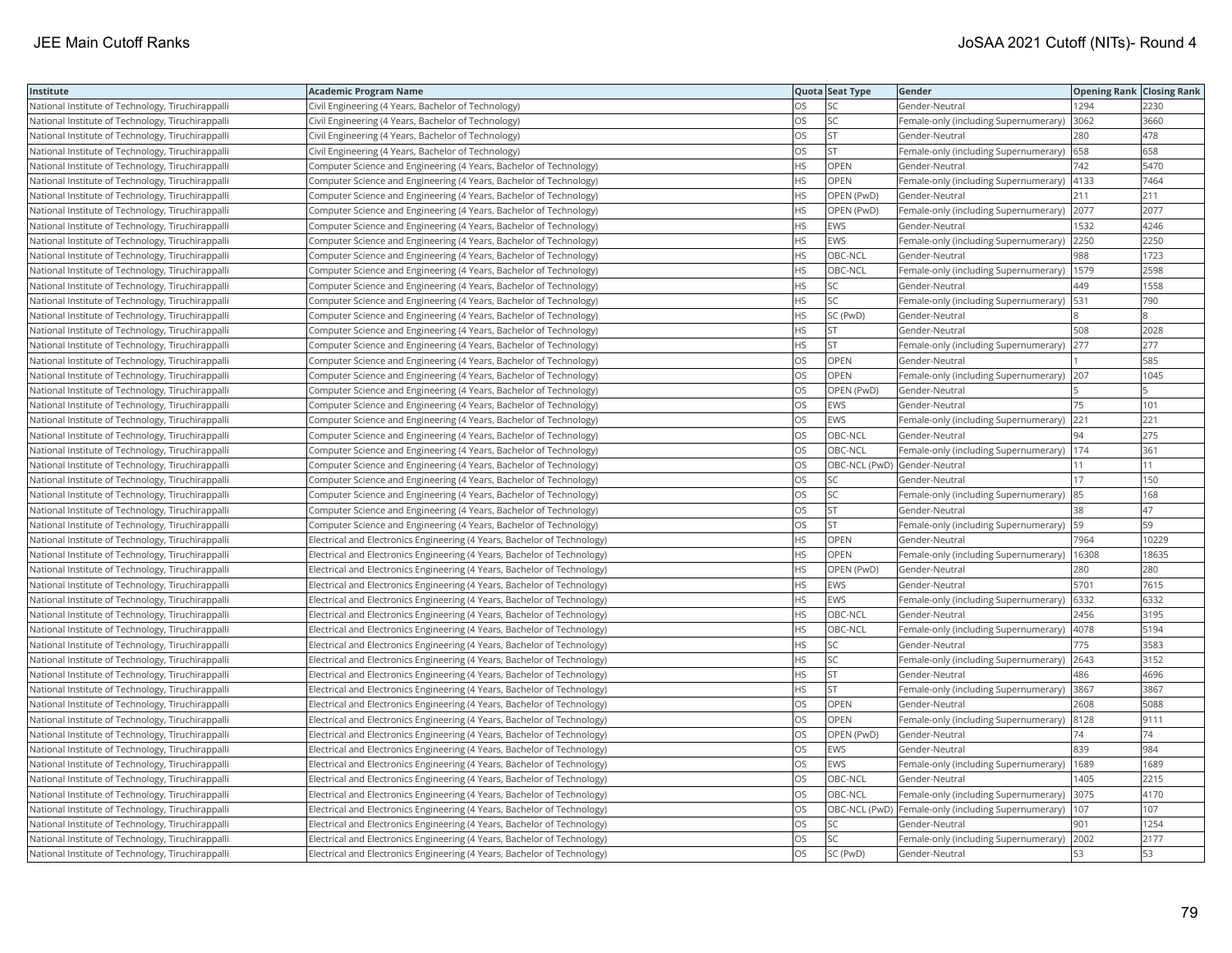| Institute                                         | <b>Academic Program Name</b>                                                |           | Quota Seat Type              | Gender                                        | <b>Opening Rank Closing Rank</b> |       |
|---------------------------------------------------|-----------------------------------------------------------------------------|-----------|------------------------------|-----------------------------------------------|----------------------------------|-------|
| National Institute of Technology, Tiruchirappalli | Electrical and Electronics Engineering (4 Years, Bachelor of Technology)    | OS        | <b>ST</b>                    | Gender-Neutral                                | 103                              | 376   |
| National Institute of Technology, Tiruchirappalli | Electrical and Electronics Engineering (4 Years, Bachelor of Technology)    | OS        | <b>ST</b>                    | Female-only (including Supernumerary)         | 649                              | 649   |
| National Institute of Technology, Tiruchirappalli | Electronics and Communication Engineering (4 Years, Bachelor of Technology) | <b>HS</b> | OPEN                         | Gender-Neutral                                | 5364                             | 7966  |
| National Institute of Technology, Tiruchirappalli | Electronics and Communication Engineering (4 Years, Bachelor of Technology) | HS        | <b>OPEN</b>                  | Female-only (including Supernumerary)   11870 |                                  | 14671 |
| National Institute of Technology, Tiruchirappalli | Electronics and Communication Engineering (4 Years, Bachelor of Technology) | НS        | OPEN (PwD)                   | Gender-Neutral                                | 287                              | 287   |
| National Institute of Technology, Tiruchirappalli | Electronics and Communication Engineering (4 Years, Bachelor of Technology) | HS        | <b>EWS</b>                   | Gender-Neutral                                | 1530                             | 5655  |
| National Institute of Technology, Tiruchirappalli | Electronics and Communication Engineering (4 Years, Bachelor of Technology) | HS        | EWS                          | Female-only (including Supernumerary)   5906  |                                  | 5906  |
| National Institute of Technology, Tiruchirappalli | Electronics and Communication Engineering (4 Years, Bachelor of Technology) | <b>HS</b> | OBC-NCL                      | Gender-Neutral                                | 1751                             | 2379  |
| National Institute of Technology, Tiruchirappalli | Electronics and Communication Engineering (4 Years, Bachelor of Technology) | HS        | OBC-NCL                      | Female-only (including Supernumerary) 3081    |                                  | 4046  |
| National Institute of Technology, Tiruchirappalli | Electronics and Communication Engineering (4 Years, Bachelor of Technology) | <b>HS</b> | <b>SC</b>                    | Gender-Neutral                                | 1613                             | 3018  |
| National Institute of Technology, Tiruchirappalli | Electronics and Communication Engineering (4 Years, Bachelor of Technology) | <b>HS</b> | <b>SC</b>                    | Female-only (including Supernumerary)         | 870                              | 2344  |
| National Institute of Technology, Tiruchirappalli | Electronics and Communication Engineering (4 Years, Bachelor of Technology) | HS        | <b>ST</b>                    | Gender-Neutral                                | 2460                             | 3283  |
| National Institute of Technology, Tiruchirappalli | Electronics and Communication Engineering (4 Years, Bachelor of Technology) | HS.       | <b>ST</b>                    | Female-only (including Supernumerary)   534   |                                  | 534   |
| National Institute of Technology, Tiruchirappalli | Electronics and Communication Engineering (4 Years, Bachelor of Technology) | OS        | <b>OPEN</b>                  | Gender-Neutral                                | 1713                             | 2928  |
| National Institute of Technology, Tiruchirappalli | Electronics and Communication Engineering (4 Years, Bachelor of Technology) | OS        | OPEN                         | Female-only (including Supernumerary) 2050    |                                  | 3971  |
| National Institute of Technology, Tiruchirappalli | Electronics and Communication Engineering (4 Years, Bachelor of Technology) | OS        | OPEN (PwD)                   | Gender-Neutral                                | 73                               | 73    |
| National Institute of Technology, Tiruchirappalli | Electronics and Communication Engineering (4 Years, Bachelor of Technology) | OS        | <b>EWS</b>                   | Gender-Neutral                                | 310                              | 430   |
| National Institute of Technology, Tiruchirappalli | Electronics and Communication Engineering (4 Years, Bachelor of Technology) | OS        | <b>EWS</b>                   | Female-only (including Supernumerary)  913    |                                  | 913   |
| National Institute of Technology, Tiruchirappalli | Electronics and Communication Engineering (4 Years, Bachelor of Technology) | OS        | OBC-NCL                      | Gender-Neutral                                | 694                              | 1295  |
| National Institute of Technology, Tiruchirappalli | Electronics and Communication Engineering (4 Years, Bachelor of Technology) | OS        | OBC-NCL                      | Female-only (including Supernumerary)   1570  |                                  | 2366  |
| National Institute of Technology, Tiruchirappalli | Electronics and Communication Engineering (4 Years, Bachelor of Technology) | OS        | OBC-NCL (PwD) Gender-Neutral |                                               | 61                               | 61    |
| National Institute of Technology, Tiruchirappalli | Electronics and Communication Engineering (4 Years, Bachelor of Technology) | OS        | SC                           | Gender-Neutral                                | 178                              | 582   |
| National Institute of Technology, Tiruchirappalli | Electronics and Communication Engineering (4 Years, Bachelor of Technology) | OS        | SC                           | Female-only (including Supernumerary)  786    |                                  | 1157  |
| National Institute of Technology, Tiruchirappalli | Electronics and Communication Engineering (4 Years, Bachelor of Technology) | OS        | SC (PwD)                     | Gender-Neutral                                | 32                               | 32    |
| National Institute of Technology, Tiruchirappall  | Electronics and Communication Engineering (4 Years, Bachelor of Technology) | OS        | <b>ST</b>                    | Gender-Neutral                                | 178                              | 267   |
| National Institute of Technology, Tiruchirappalli | Electronics and Communication Engineering (4 Years, Bachelor of Technology) | OS        | <b>ST</b>                    | Female-only (including Supernumerary)         | 244                              | 244   |
| National Institute of Technology, Tiruchirappalli | Instrumentation and Control Engineering (4 Years, Bachelor of Technology)   | <b>HS</b> | OPEN                         | Gender-Neutral                                | 10663                            | 15337 |
| National Institute of Technology, Tiruchirappalli | Instrumentation and Control Engineering (4 Years, Bachelor of Technology)   | НS        | <b>OPEN</b>                  | Female-only (including Supernumerary)         | 19171                            | 24247 |
| National Institute of Technology, Tiruchirappalli | Instrumentation and Control Engineering (4 Years, Bachelor of Technology)   | HS        | OPEN (PwD)                   | Gender-Neutral                                | 1736                             | 1736  |
| National Institute of Technology, Tiruchirappalli | Instrumentation and Control Engineering (4 Years, Bachelor of Technology)   | HS        | <b>EWS</b>                   | Gender-Neutral                                | 8684                             | 15697 |
| National Institute of Technology, Tiruchirappalli | Instrumentation and Control Engineering (4 Years, Bachelor of Technology)   | HS        | <b>EWS</b>                   | Female-only (including Supernumerary) 20595   |                                  | 20595 |
| National Institute of Technology, Tiruchirappalli | Instrumentation and Control Engineering (4 Years, Bachelor of Technology)   | HS        | OBC-NCL                      | Gender-Neutral                                | 3805                             | 5926  |
| National Institute of Technology, Tiruchirappalli | Instrumentation and Control Engineering (4 Years, Bachelor of Technology)   | <b>HS</b> | OBC-NCL                      | Female-only (including Supernumerary) 6562    |                                  | 7361  |
| National Institute of Technology, Tiruchirappalli | Instrumentation and Control Engineering (4 Years, Bachelor of Technology)   | HS        | <b>SC</b>                    | Gender-Neutral                                | 3684                             | 5696  |
| National Institute of Technology, Tiruchirappalli | Instrumentation and Control Engineering (4 Years, Bachelor of Technology)   | HS        | <b>SC</b>                    | Female-only (including Supernumerary) 3907    |                                  | 4818  |
| National Institute of Technology, Tiruchirappalli | Instrumentation and Control Engineering (4 Years, Bachelor of Technology)   | HS        | <b>ST</b>                    | Gender-Neutral                                | 5853                             | 8569  |
| National Institute of Technology, Tiruchirappalli | Instrumentation and Control Engineering (4 Years, Bachelor of Technology)   | HS        | <b>ST</b>                    | Female-only (including Supernumerary)   5563  |                                  | 5563  |
| National Institute of Technology, Tiruchirappalli | Instrumentation and Control Engineering (4 Years, Bachelor of Technology)   | OS        | OPEN                         | Gender-Neutral                                | 8326                             | 13240 |
| National Institute of Technology, Tiruchirappalli | Instrumentation and Control Engineering (4 Years, Bachelor of Technology)   | OS        | <b>OPEN</b>                  | Female-only (including Supernumerary)   11443 |                                  | 14451 |
| National Institute of Technology, Tiruchirappalli | Instrumentation and Control Engineering (4 Years, Bachelor of Technology)   | OS        | OPEN (PwD)                   | Gender-Neutral                                | 384                              | 384   |
| National Institute of Technology, Tiruchirappall  | Instrumentation and Control Engineering (4 Years, Bachelor of Technology)   | OS        | <b>EWS</b>                   | Gender-Neutral                                | 1766                             | 2292  |
| National Institute of Technology, Tiruchirappalli | Instrumentation and Control Engineering (4 Years, Bachelor of Technology)   | OS        | <b>EWS</b>                   | Female-only (including Supernumerary) 3472    |                                  | 3472  |
| National Institute of Technology, Tiruchirappalli | Instrumentation and Control Engineering (4 Years, Bachelor of Technology)   | OS        | OBC-NCL                      | Gender-Neutral                                | 3753                             | 5027  |
| National Institute of Technology, Tiruchirappalli | Instrumentation and Control Engineering (4 Years, Bachelor of Technology)   | OS        | OBC-NCL                      | Female-only (including Supernumerary)         | 10611                            | 11241 |
| National Institute of Technology, Tiruchirappalli | Instrumentation and Control Engineering (4 Years, Bachelor of Technology)   | OS        | OBC-NCL (PwD) Gender-Neutral |                                               | 161                              | 161   |
| National Institute of Technology, Tiruchirappalli | Instrumentation and Control Engineering (4 Years, Bachelor of Technology)   | OS        | SC                           | Gender-Neutral                                | 1784                             | 2979  |
| National Institute of Technology, Tiruchirappalli | Instrumentation and Control Engineering (4 Years, Bachelor of Technology)   | OS        | <b>SC</b>                    | Female-only (including Supernumerary)         | 3417                             | 3801  |
| National Institute of Technology, Tiruchirappalli | Instrumentation and Control Engineering (4 Years, Bachelor of Technology)   | OS        | SC (PwD)                     | Gender-Neutral                                | 70                               | 70    |
| National Institute of Technology, Tiruchirappalli | Instrumentation and Control Engineering (4 Years, Bachelor of Technology)   | OS        | <b>ST</b>                    | Gender-Neutral                                | 846                              | 1041  |
| National Institute of Technology, Tiruchirappalli | Instrumentation and Control Engineering (4 Years, Bachelor of Technology)   | OS        | <b>ST</b>                    | Female-only (including Supernumerary)         | 983                              | 983   |
| National Institute of Technology, Tiruchirappalli | Mechanical Engineering (4 Years, Bachelor of Technology)                    | <b>HS</b> | OPEN                         | Gender-Neutral                                | 3741                             | 13572 |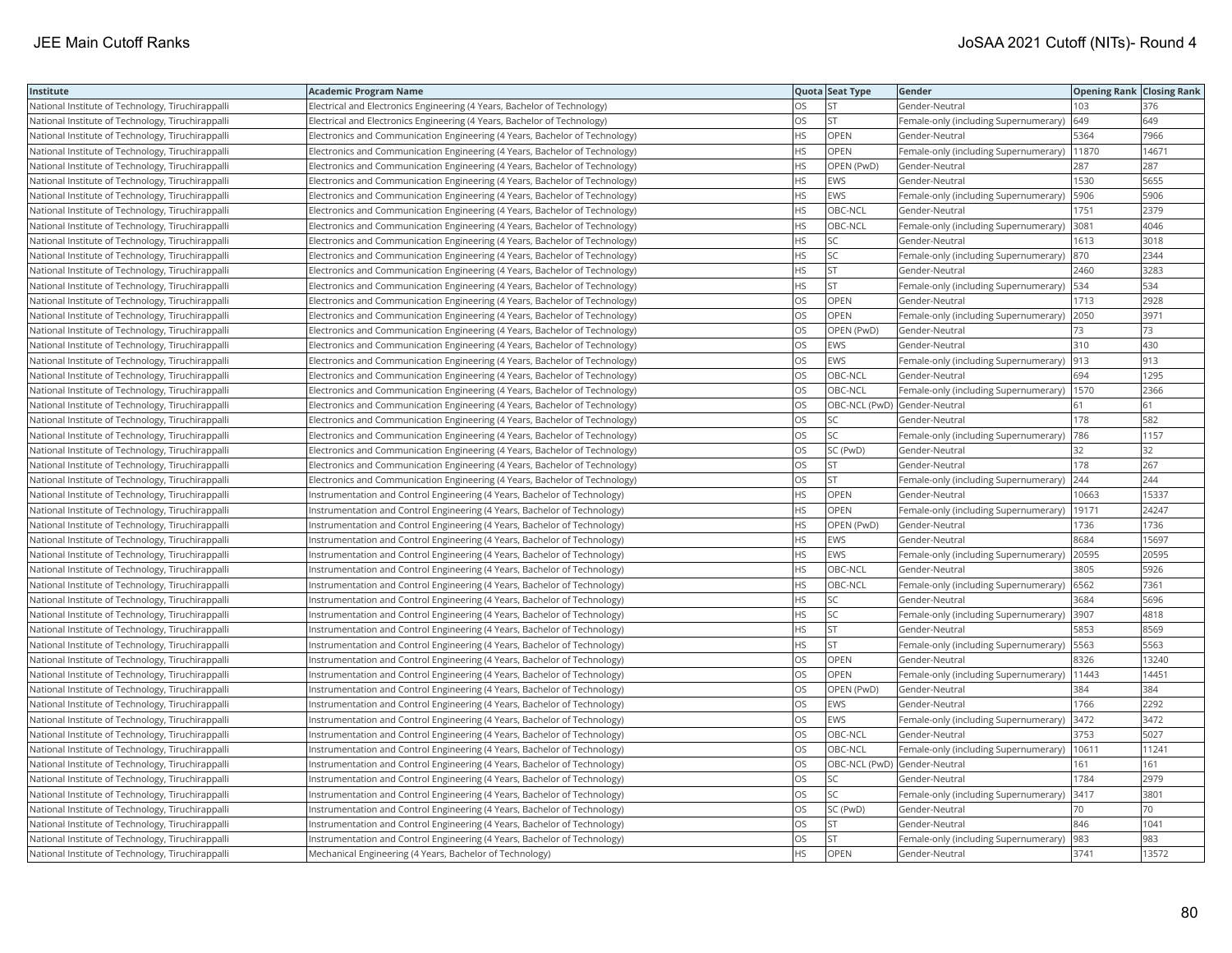| Institute                                         | Academic Program Name                                                     |           | Quota Seat Type              | Gender                                               | <b>Opening Rank Closing Rank</b> |       |
|---------------------------------------------------|---------------------------------------------------------------------------|-----------|------------------------------|------------------------------------------------------|----------------------------------|-------|
| National Institute of Technology, Tiruchirappalli | Mechanical Engineering (4 Years, Bachelor of Technology)                  | HS.       | OPEN                         | Female-only (including Supernumerary)   19030        |                                  | 25852 |
| National Institute of Technology, Tiruchirappalli | Mechanical Engineering (4 Years, Bachelor of Technology)                  | ΗS        | EWS                          | Gender-Neutral                                       | 8766                             | 26381 |
| National Institute of Technology, Tiruchirappalli | Mechanical Engineering (4 Years, Bachelor of Technology)                  | <b>HS</b> | <b>EWS</b>                   | Female-only (including Supernumerary)   16503        |                                  | 16503 |
| National Institute of Technology, Tiruchirappalli | Mechanical Engineering (4 Years, Bachelor of Technology)                  | HS.       | OBC-NCL                      | Gender-Neutral                                       | 2957                             | 4477  |
| National Institute of Technology, Tiruchirappalli | Mechanical Engineering (4 Years, Bachelor of Technology)                  | HS        | OBC-NCL                      | Female-only (including Supernumerary) 6294           |                                  | 7977  |
| National Institute of Technology, Tiruchirappalli | Mechanical Engineering (4 Years, Bachelor of Technology)                  | HS        | OBC-NCL (PwD) Gender-Neutral |                                                      | 212                              | 212   |
| National Institute of Technology, Tiruchirappalli | Mechanical Engineering (4 Years, Bachelor of Technology)                  | HS        | SC                           | Gender-Neutral                                       | 666                              | 3744  |
| National Institute of Technology, Tiruchirappalli | Mechanical Engineering (4 Years, Bachelor of Technology)                  | HS.       | <b>SC</b>                    | Female-only (including Supernumerary)   4137         |                                  | 4877  |
| National Institute of Technology, Tiruchirappalli | Mechanical Engineering (4 Years, Bachelor of Technology)                  | HS        | SC (PwD)                     | Gender-Neutral                                       | 76                               | 76    |
| National Institute of Technology, Tiruchirappalli | Mechanical Engineering (4 Years, Bachelor of Technology)                  | HS        | <b>ST</b>                    | Gender-Neutral                                       | 3795                             | 5259  |
| National Institute of Technology, Tiruchirappalli | Mechanical Engineering (4 Years, Bachelor of Technology)                  | <b>HS</b> | ST                           | Female-only (including Supernumerary)                | 5165                             | 5165  |
| National Institute of Technology, Tiruchirappalli | Mechanical Engineering (4 Years, Bachelor of Technology)                  | OS        | OPEN                         | Gender-Neutral                                       | 5451                             | 8010  |
| National Institute of Technology, Tiruchirappalli | Mechanical Engineering (4 Years, Bachelor of Technology)                  | <b>OS</b> | OPEN                         | Female-only (including Supernumerary)                | 15404                            | 18386 |
| National Institute of Technology, Tiruchirappalli | Mechanical Engineering (4 Years, Bachelor of Technology)                  | OS        | OPEN (PwD)                   | Gender-Neutral                                       | 119                              | 119   |
| National Institute of Technology, Tiruchirappalli | Mechanical Engineering (4 Years, Bachelor of Technology)                  | OS        | EWS                          | Gender-Neutral                                       | 1085                             | 1476  |
| National Institute of Technology, Tiruchirappalli | Mechanical Engineering (4 Years, Bachelor of Technology)                  | OS        | <b>EWS</b>                   | Female-only (including Supernumerary)                | 3387                             | 3387  |
| National Institute of Technology, Tiruchirappalli | Mechanical Engineering (4 Years, Bachelor of Technology)                  | <b>OS</b> | EWS (PwD)                    | Gender-Neutral                                       | 65                               | 65    |
| National Institute of Technology, Tiruchirappalli | Mechanical Engineering (4 Years, Bachelor of Technology)                  | OS        | OBC-NCL                      | Gender-Neutral                                       | 2161                             | 3396  |
| National Institute of Technology, Tiruchirappalli | Mechanical Engineering (4 Years, Bachelor of Technology)                  | OS        | OBC-NCL                      | Female-only (including Supernumerary)                | 5761                             | 8149  |
| National Institute of Technology, Tiruchirappalli | Mechanical Engineering (4 Years, Bachelor of Technology)                  | OS.       | OBC-NCL (PwD) Gender-Neutral |                                                      | 99                               | 99    |
| National Institute of Technology, Tiruchirappalli | Mechanical Engineering (4 Years, Bachelor of Technology)                  | OS.       | <b>SC</b>                    | Gender-Neutral                                       | 1260                             | 1826  |
| National Institute of Technology, Tiruchirappalli | Mechanical Engineering (4 Years, Bachelor of Technology)                  | OS        | SC                           | Female-only (including Supernumerary) 3089           |                                  | 3165  |
| National Institute of Technology, Tiruchirappalli | Mechanical Engineering (4 Years, Bachelor of Technology)                  | OS        | ST                           | Gender-Neutral                                       | 319                              | 500   |
| National Institute of Technology, Tiruchirappalli | Mechanical Engineering (4 Years, Bachelor of Technology)                  | OS        | <b>ST</b>                    | Female-only (including Supernumerary) 801            |                                  | 801   |
| National Institute of Technology, Tiruchirappalli | Metallurgical and Materials Engineering (4 Years, Bachelor of Technology) | HS        | OPEN                         | Gender-Neutral                                       | 16657                            | 31523 |
| National Institute of Technology, Tiruchirappalli | Metallurgical and Materials Engineering (4 Years, Bachelor of Technology) | <b>HS</b> | OPEN                         | Female-only (including Supernumerary)                | 30519                            | 33360 |
| National Institute of Technology, Tiruchirappalli | Metallurgical and Materials Engineering (4 Years, Bachelor of Technology) | HS        | EWS                          | Gender-Neutral                                       | 23993                            | 44448 |
| National Institute of Technology, Tiruchirappalli | Metallurgical and Materials Engineering (4 Years, Bachelor of Technology) | HS        | <b>EWS</b>                   | Female-only (including Supernumerary)                | 38635                            | 38635 |
| National Institute of Technology, Tiruchirappalli | Metallurgical and Materials Engineering (4 Years, Bachelor of Technology) | <b>HS</b> | OBC-NCL                      | Gender-Neutral                                       | 7682                             | 9365  |
| National Institute of Technology, Tiruchirappalli | Metallurgical and Materials Engineering (4 Years, Bachelor of Technology) | HS        | OBC-NCL                      | Female-only (including Supernumerary)                | 11979                            | 13224 |
| National Institute of Technology, Tiruchirappalli | Metallurgical and Materials Engineering (4 Years, Bachelor of Technology) | HS.       | OBC-NCL (PwD) Gender-Neutral |                                                      | 941                              | 941   |
| National Institute of Technology, Tiruchirappalli | Metallurgical and Materials Engineering (4 Years, Bachelor of Technology) | ΗS        | <b>SC</b>                    | Gender-Neutral                                       | 4576                             | 7169  |
| National Institute of Technology, Tiruchirappalli | Metallurgical and Materials Engineering (4 Years, Bachelor of Technology) | HS        | SC                           | Female-only (including Supernumerary)                | 9079                             | 9079  |
| National Institute of Technology, Tiruchirappalli | Metallurgical and Materials Engineering (4 Years, Bachelor of Technology) | HS        | <b>ST</b>                    | Gender-Neutral                                       | 9676                             | 11395 |
| National Institute of Technology, Tiruchirappalli | Metallurgical and Materials Engineering (4 Years, Bachelor of Technology) | ΗS        | ST                           | Female-only (including Supernumerary)                | 12314                            | 12314 |
| National Institute of Technology, Tiruchirappalli | Metallurgical and Materials Engineering (4 Years, Bachelor of Technology) | <b>OS</b> | <b>OPEN</b>                  | Gender-Neutral                                       | 13562                            | 19049 |
| National Institute of Technology, Tiruchirappalli | Metallurgical and Materials Engineering (4 Years, Bachelor of Technology) | OS        | <b>OPEN</b>                  | Female-only (including Supernumerary)                | 28003                            | 31919 |
| National Institute of Technology, Tiruchirappalli | Metallurgical and Materials Engineering (4 Years, Bachelor of Technology) | OS        | OPEN (PwD)                   | Gender-Neutral                                       | 893                              | 893   |
| National Institute of Technology, Tiruchirappalli | Metallurgical and Materials Engineering (4 Years, Bachelor of Technology) | OS        | <b>EWS</b>                   | Gender-Neutral                                       | 2957                             | 3269  |
| National Institute of Technology, Tiruchirappalli | Metallurgical and Materials Engineering (4 Years, Bachelor of Technology) | OS        | <b>EWS</b>                   | Female-only (including Supernumerary)   5614         |                                  | 5614  |
| National Institute of Technology, Tiruchirappalli | Metallurgical and Materials Engineering (4 Years, Bachelor of Technology) | OS        | OBC-NCL                      | Gender-Neutral                                       | 4200                             | 7052  |
| National Institute of Technology, Tiruchirappalli | Metallurgical and Materials Engineering (4 Years, Bachelor of Technology) | OS        | OBC-NCL                      | Female-only (including Supernumerary)                | 12689                            | 12689 |
| National Institute of Technology, Tiruchirappalli | Metallurgical and Materials Engineering (4 Years, Bachelor of Technology) | OS        |                              | OBC-NCL (PwD)  Female-only (including Supernumerary) | 716                              | 716   |
| National Institute of Technology, Tiruchirappalli | Metallurgical and Materials Engineering (4 Years, Bachelor of Technology) | OS.       | SC                           | Gender-Neutral                                       | 2958                             | 4061  |
| National Institute of Technology, Tiruchirappalli | Metallurgical and Materials Engineering (4 Years, Bachelor of Technology) | OS        | SC                           | Female-only (including Supernumerary) 6028           |                                  | 6028  |
| National Institute of Technology, Tiruchirappalli | Metallurgical and Materials Engineering (4 Years, Bachelor of Technology) | OS        | <b>ST</b>                    | Gender-Neutral                                       | 831                              | 1419  |
| National Institute of Technology, Tiruchirappalli | Metallurgical and Materials Engineering (4 Years, Bachelor of Technology) | OS.       | ST (PwD)                     | Gender-Neutral                                       | 42                               | 42    |
| National Institute of Technology, Tiruchirappalli | Production Engineering (4 Years, Bachelor of Technology)                  | НS        | <b>OPEN</b>                  | Gender-Neutral                                       | 15589                            | 24694 |
| National Institute of Technology, Tiruchirappalli | Production Engineering (4 Years, Bachelor of Technology)                  | HS        | OPEN                         | Female-only (including Supernumerary)                | 28242                            | 41358 |
| National Institute of Technology, Tiruchirappalli | Production Engineering (4 Years, Bachelor of Technology)                  | HS.       | <b>EWS</b>                   | Gender-Neutral                                       | 33647                            | 65552 |
| National Institute of Technology, Tiruchirappalli | Production Engineering (4 Years, Bachelor of Technology)                  | <b>HS</b> | <b>EWS</b>                   | Female-only (including Supernumerary)                | 28362                            | 28362 |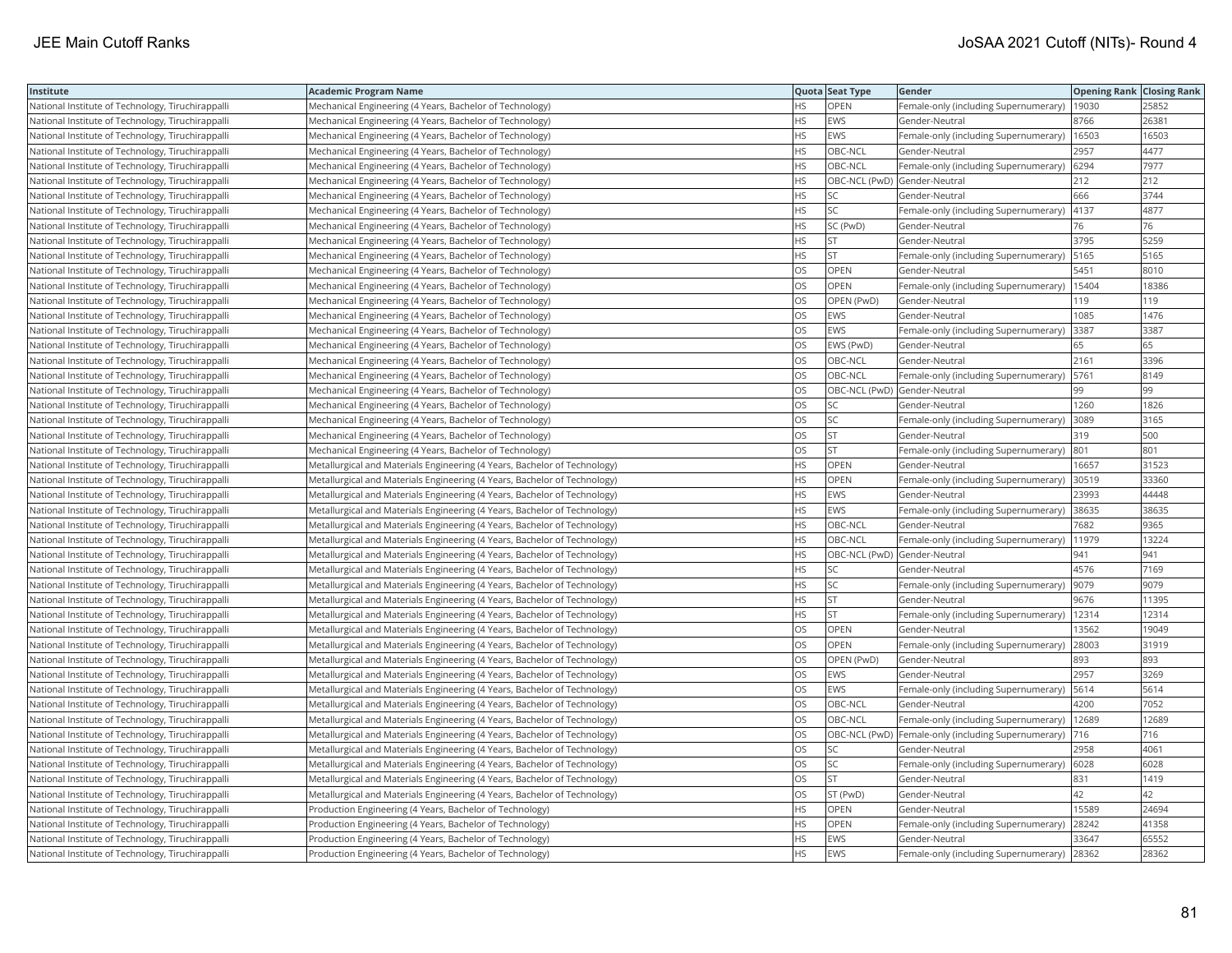| Institute                                         | <b>Academic Program Name</b>                                       |           | Quota Seat Type              | Gender                                              | <b>Opening Rank Closing Rank</b> |       |
|---------------------------------------------------|--------------------------------------------------------------------|-----------|------------------------------|-----------------------------------------------------|----------------------------------|-------|
| National Institute of Technology, Tiruchirappalli | Production Engineering (4 Years, Bachelor of Technology)           | <b>HS</b> | OBC-NCL                      | Gender-Neutral                                      | 6246                             | 8394  |
| National Institute of Technology, Tiruchirappalli | Production Engineering (4 Years, Bachelor of Technology)           | HS        | OBC-NCL                      | Female-only (including Supernumerary)               | 13699                            | 13829 |
| National Institute of Technology, Tiruchirappalli | Production Engineering (4 Years, Bachelor of Technology)           | HS        | OBC-NCL (PwD) Gender-Neutral |                                                     | 291                              | 291   |
| National Institute of Technology, Tiruchirappalli | Production Engineering (4 Years, Bachelor of Technology)           | HS        |                              | OBC-NCL (PwD) Female-only (including Supernumerary) | 575                              | 575   |
| National Institute of Technology, Tiruchirappalli | Production Engineering (4 Years, Bachelor of Technology)           | HS        | SC                           | Gender-Neutral                                      | 3936                             | 6811  |
| National Institute of Technology, Tiruchirappalli | Production Engineering (4 Years, Bachelor of Technology)           | HS        | SC                           | Female-only (including Supernumerary) 7071          |                                  | 9288  |
| National Institute of Technology, Tiruchirappalli | Production Engineering (4 Years, Bachelor of Technology)           | HS        | <b>ST</b>                    | Gender-Neutral                                      | 9553                             | 12316 |
| National Institute of Technology, Tiruchirappalli | Production Engineering (4 Years, Bachelor of Technology)           | <b>HS</b> | <b>ST</b>                    | Female-only (including Supernumerary)               | 16362                            | 16362 |
| National Institute of Technology, Tiruchirappalli | Production Engineering (4 Years, Bachelor of Technology)           | OS        | <b>OPEN</b>                  | Gender-Neutral                                      | 14379                            | 20911 |
| National Institute of Technology, Tiruchirappalli | Production Engineering (4 Years, Bachelor of Technology)           | OS        | OPEN                         | Female-only (including Supernumerary)               | 22596                            | 31120 |
| National Institute of Technology, Tiruchirappall  | Production Engineering (4 Years, Bachelor of Technology)           | OS        | OPEN (PwD)                   | Gender-Neutral                                      | 1218                             | 1218  |
| National Institute of Technology, Tiruchirappalli | Production Engineering (4 Years, Bachelor of Technology)           | OS        | <b>EWS</b>                   | Gender-Neutral                                      | 2988                             | 3398  |
| National Institute of Technology, Tiruchirappalli | Production Engineering (4 Years, Bachelor of Technology)           | <b>OS</b> | <b>EWS</b>                   | Female-only (including Supernumerary)               | 6065                             | 6065  |
| National Institute of Technology, Tiruchirappalli | Production Engineering (4 Years, Bachelor of Technology)           | OS        | EWS (PwD)                    | Gender-Neutral                                      | 222                              | 222   |
| National Institute of Technology, Tiruchirappalli | Production Engineering (4 Years, Bachelor of Technology)           | OS        | OBC-NCL                      | Gender-Neutral                                      | 5142                             | 8028  |
| National Institute of Technology, Tiruchirappalli | Production Engineering (4 Years, Bachelor of Technology)           | OS        | OBC-NCL                      | Female-only (including Supernumerary)  9417         |                                  | 14061 |
| National Institute of Technology, Tiruchirappalli | Production Engineering (4 Years, Bachelor of Technology)           | OS.       | OBC-NCL (PwD) Gender-Neutral |                                                     | 661                              | 661   |
| National Institute of Technology, Tiruchirappalli | Production Engineering (4 Years, Bachelor of Technology)           | OS        | <b>SC</b>                    | Gender-Neutral                                      | 3428                             | 4327  |
| National Institute of Technology, Tiruchirappall  | Production Engineering (4 Years, Bachelor of Technology)           | OS        | SC                           | Female-only (including Supernumerary)               | 6502                             | 7873  |
| National Institute of Technology, Tiruchirappalli | Production Engineering (4 Years, Bachelor of Technology)           | OS        | <b>ST</b>                    | Gender-Neutral                                      | 941                              | 1654  |
| National Institute of Technology, Tiruchirappall  | Production Engineering (4 Years, Bachelor of Technology)           | OS        | <b>ST</b>                    | Female-only (including Supernumerary)               | 1587                             | 1587  |
| National Institute of Technology, Uttarakhand     | Civil Engineering (4 Years, Bachelor of Technology)                | HS        | OPEN                         | Gender-Neutral                                      | 44593                            | 63381 |
| National Institute of Technology, Uttarakhand     | Civil Engineering (4 Years, Bachelor of Technology)                | HS        | OPEN                         | Female-only (including Supernumerary)   64988       |                                  | 66488 |
| National Institute of Technology, Uttarakhand     | Civil Engineering (4 Years, Bachelor of Technology)                | HS        | <b>EWS</b>                   | Gender-Neutral                                      | 10066                            | 10066 |
| National Institute of Technology, Uttarakhand     | Civil Engineering (4 Years, Bachelor of Technology)                | HS        | OBC-NCL                      | Gender-Neutral                                      | 24889                            | 29650 |
| National Institute of Technology, Uttarakhand     | Civil Engineering (4 Years, Bachelor of Technology)                | <b>HS</b> | OBC-NCL                      | Female-only (including Supernumerary)               | 27303                            | 27303 |
| National Institute of Technology, Uttarakhand     | Civil Engineering (4 Years, Bachelor of Technology)                | HS        | SC                           | Gender-Neutral                                      | 8520                             | 8565  |
| National Institute of Technology, Uttarakhand     | Civil Engineering (4 Years, Bachelor of Technology)                | HS        | SC                           | Female-only (including Supernumerary)               | 9765                             | 9765  |
| National Institute of Technology, Uttarakhand     | Civil Engineering (4 Years, Bachelor of Technology)                | <b>HS</b> | <b>ST</b>                    | Gender-Neutral                                      | 2436                             | 4538  |
| National Institute of Technology, Uttarakhand     | Civil Engineering (4 Years, Bachelor of Technology)                | OS        | OPEN                         | Gender-Neutral                                      | 31836                            | 40317 |
| National Institute of Technology, Uttarakhand     | Civil Engineering (4 Years, Bachelor of Technology)                | OS        | OPEN                         | Female-only (including Supernumerary)  46188        |                                  | 46188 |
| National Institute of Technology, Uttarakhand     | Civil Engineering (4 Years, Bachelor of Technology)                | OS        | EWS                          | Gender-Neutral                                      | 6081                             | 6081  |
| National Institute of Technology, Uttarakhand     | Civil Engineering (4 Years, Bachelor of Technology)                | OS        | OBC-NCL                      | Gender-Neutral                                      | 11775                            | 12530 |
| National Institute of Technology, Uttarakhand     | Civil Engineering (4 Years, Bachelor of Technology)                | OS        | OBC-NCL                      | Female-only (including Supernumerary)               | 20087                            | 20289 |
| National Institute of Technology, Uttarakhand     | Civil Engineering (4 Years, Bachelor of Technology)                | OS        | <b>SC</b>                    | Gender-Neutral                                      | 5176                             | 6541  |
| National Institute of Technology, Uttarakhand     | Civil Engineering (4 Years, Bachelor of Technology)                | OS        | <b>SC</b>                    | Female-only (including Supernumerary)               | 7914                             | 7914  |
| National Institute of Technology, Uttarakhand     | Civil Engineering (4 Years, Bachelor of Technology)                | OS        | <b>ST</b>                    | Gender-Neutral                                      | 2027                             | 2027  |
| National Institute of Technology, Uttarakhand     | Computer Science and Engineering (4 Years, Bachelor of Technology) | HS.       | OPEN                         | Gender-Neutral                                      | 15214                            | 27050 |
| National Institute of Technology, Uttarakhand     | Computer Science and Engineering (4 Years, Bachelor of Technology) | ΗS        | OPEN                         | Female-only (including Supernumerary)               | 42560                            | 42560 |
| National Institute of Technology, Uttarakhand     | Computer Science and Engineering (4 Years, Bachelor of Technology) | HS        | EWS                          | Gender-Neutral                                      | 5110                             | 5110  |
| National Institute of Technology, Uttarakhand     | Computer Science and Engineering (4 Years, Bachelor of Technology) | HS        | EWS                          | Female-only (including Supernumerary)               | 18195                            | 18195 |
| National Institute of Technology, Uttarakhand     | Computer Science and Engineering (4 Years, Bachelor of Technology) | HS        | OBC-NCL                      | Gender-Neutral                                      | 6556                             | 14582 |
| National Institute of Technology, Uttarakhand     | Computer Science and Engineering (4 Years, Bachelor of Technology) | HS        | OBC-NCL                      | Female-only (including Supernumerary)               | 16229                            | 18692 |
| National Institute of Technology, Uttarakhand     | Computer Science and Engineering (4 Years, Bachelor of Technology) | <b>HS</b> | <b>SC</b>                    | Gender-Neutral                                      | 3703                             | 5525  |
| National Institute of Technology, Uttarakhand     | Computer Science and Engineering (4 Years, Bachelor of Technology) | HS        | <b>ST</b>                    | Gender-Neutral                                      | 2376                             | 2376  |
| National Institute of Technology, Uttarakhand     | Computer Science and Engineering (4 Years, Bachelor of Technology) | OS        | OPEN                         | Gender-Neutral                                      | 12774                            | 14300 |
| National Institute of Technology, Uttarakhand     | Computer Science and Engineering (4 Years, Bachelor of Technology) | OS        | <b>OPEN</b>                  | Female-only (including Supernumerary)               | 17654                            | 17654 |
| National Institute of Technology, Uttarakhand     | Computer Science and Engineering (4 Years, Bachelor of Technology) | OS        | <b>EWS</b>                   | Gender-Neutral                                      | 2037                             | 2084  |
| National Institute of Technology, Uttarakhand     | Computer Science and Engineering (4 Years, Bachelor of Technology) | OS        | EWS                          | Female-only (including Supernumerary)               | 4257                             | 4257  |
| National Institute of Technology, Uttarakhand     | Computer Science and Engineering (4 Years, Bachelor of Technology) | OS        | OBC-NCL                      | Gender-Neutral                                      | 4593                             | 4921  |
| National Institute of Technology, Uttarakhand     | Computer Science and Engineering (4 Years, Bachelor of Technology) | <b>OS</b> | <b>SC</b>                    | Gender-Neutral                                      | 3332                             | 3399  |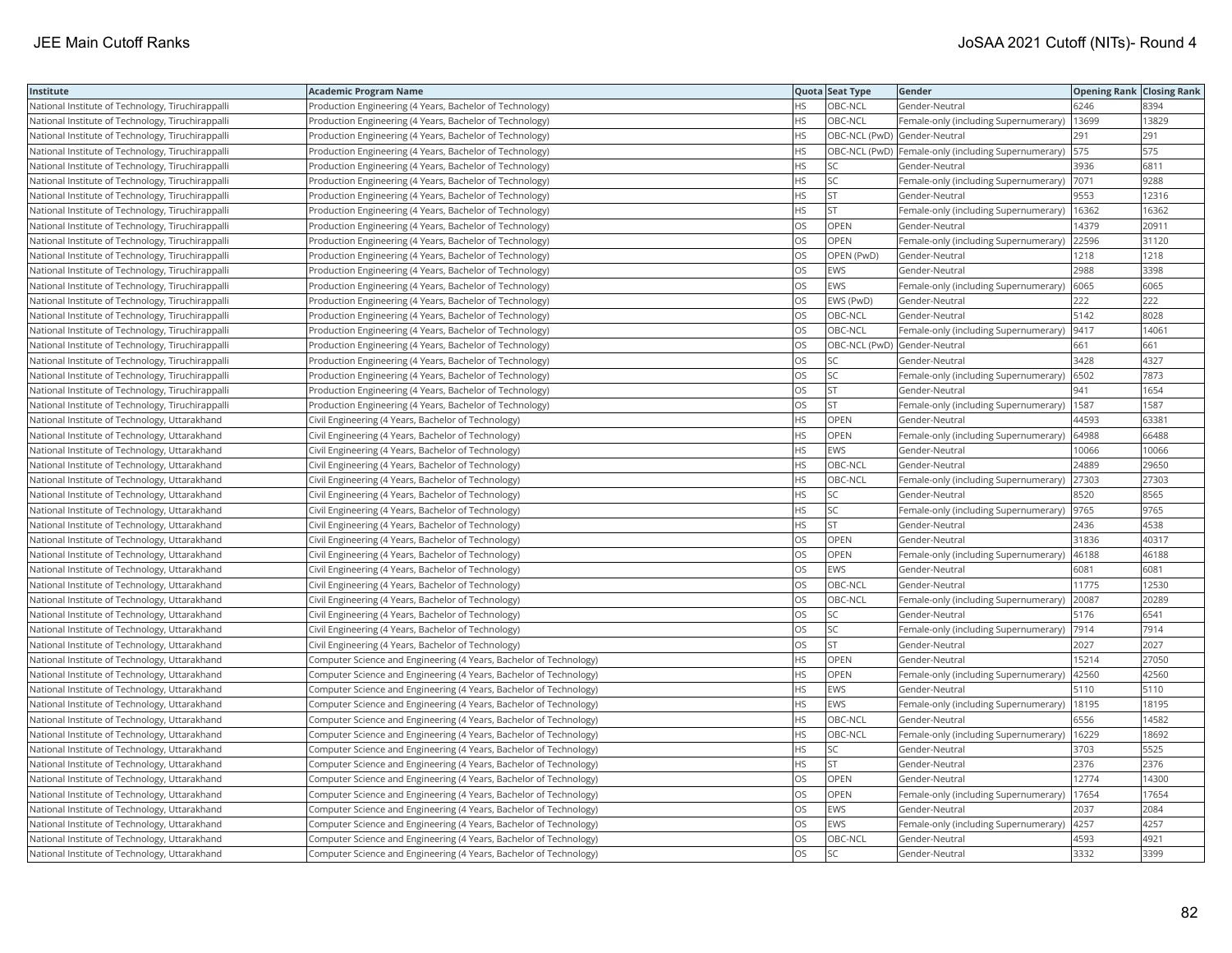| Institute                                     | <b>Academic Program Name</b>                                                |           | Quota Seat Type | Gender                                        | <b>Opening Rank Closing Rank</b> |       |
|-----------------------------------------------|-----------------------------------------------------------------------------|-----------|-----------------|-----------------------------------------------|----------------------------------|-------|
| National Institute of Technology, Uttarakhand | Computer Science and Engineering (4 Years, Bachelor of Technology)          | OS        | SC              | Female-only (including Supernumerary)         | 3651                             | 3651  |
| National Institute of Technology, Uttarakhand | Computer Science and Engineering (4 Years, Bachelor of Technology)          | OS        | <b>ST</b>       | Gender-Neutral                                | 1470                             | 1470  |
| National Institute of Technology, Uttarakhand | Computer Science and Engineering (4 Years, Bachelor of Technology)          | OS.       | <b>ST</b>       | Female-only (including Supernumerary)         | 2909                             | 2909  |
| National Institute of Technology, Uttarakhand | Electrical and Electronics Engineering (4 Years, Bachelor of Technology)    | HS        | OPEN            | Gender-Neutral                                | 38453                            | 46551 |
| National Institute of Technology, Uttarakhand | Electrical and Electronics Engineering (4 Years, Bachelor of Technology)    | HS.       | <b>OPEN</b>     | Female-only (including Supernumerary)         | 52592                            | 52592 |
| National Institute of Technology, Uttarakhand | Electrical and Electronics Engineering (4 Years, Bachelor of Technology)    | HS.       | EWS             | Gender-Neutral                                | 8138                             | 8987  |
| National Institute of Technology, Uttarakhand | Electrical and Electronics Engineering (4 Years, Bachelor of Technology)    | HS        | OBC-NCL         | Gender-Neutral                                | 18226                            | 20267 |
| National Institute of Technology, Uttarakhand | Electrical and Electronics Engineering (4 Years, Bachelor of Technology)    | HS        | OBC-NCL         | Female-only (including Supernumerary)         | 18709                            | 26381 |
| National Institute of Technology, Uttarakhand | Electrical and Electronics Engineering (4 Years, Bachelor of Technology)    | HS        | SC              | Gender-Neutral                                | 9091                             | 9519  |
| National Institute of Technology, Uttarakhand | Electrical and Electronics Engineering (4 Years, Bachelor of Technology)    | HS.       | <b>ST</b>       | Gender-Neutral                                | 6655                             | 6655  |
| National Institute of Technology, Uttarakhand | Electrical and Electronics Engineering (4 Years, Bachelor of Technology)    | OS.       | OPEN            | Gender-Neutral                                | 23184                            | 28011 |
| National Institute of Technology, Uttarakhand | Electrical and Electronics Engineering (4 Years, Bachelor of Technology)    | OS        | <b>OPEN</b>     | Female-only (including Supernumerary)         | 28183                            | 30072 |
| National Institute of Technology, Uttarakhand | Electrical and Electronics Engineering (4 Years, Bachelor of Technology)    | OS        | EWS             | Gender-Neutral                                | 4737                             | 4737  |
| National Institute of Technology, Uttarakhand | Electrical and Electronics Engineering (4 Years, Bachelor of Technology)    | OS        | OBC-NCL         | Gender-Neutral                                | 8704                             | 9844  |
| National Institute of Technology, Uttarakhand | Electrical and Electronics Engineering (4 Years, Bachelor of Technology)    | OS.       | OBC-NCL         | Female-only (including Supernumerary)         | 14380                            | 14380 |
| National Institute of Technology, Uttarakhand | Electrical and Electronics Engineering (4 Years, Bachelor of Technology)    | OS.       | SC              | Gender-Neutral                                | 6151                             | 6364  |
| National Institute of Technology, Uttarakhand | Electrical and Electronics Engineering (4 Years, Bachelor of Technology)    | OS        | SC              | Female-only (including Supernumerary)         | 6625                             | 6625  |
| National Institute of Technology, Uttarakhand | Electrical and Electronics Engineering (4 Years, Bachelor of Technology)    | OS        | <b>ST</b>       | Gender-Neutral                                | 2231                             | 2231  |
| National Institute of Technology, Uttarakhand | Electronics and Communication Engineering (4 Years, Bachelor of Technology) | HS.       | OPEN            | Gender-Neutral                                | 30225                            | 39272 |
| National Institute of Technology, Uttarakhand | Electronics and Communication Engineering (4 Years, Bachelor of Technology) | HS        | <b>OPEN</b>     | Female-only (including Supernumerary)         | 43609                            | 50895 |
| National Institute of Technology, Uttarakhand | Electronics and Communication Engineering (4 Years, Bachelor of Technology) | HS        | EWS             | Gender-Neutral                                | 6624                             | 6624  |
| National Institute of Technology, Uttarakhand | Electronics and Communication Engineering (4 Years, Bachelor of Technology) | HS        | EWS             | Female-only (including Supernumerary)   18773 |                                  | 18773 |
| National Institute of Technology, Uttarakhand | Electronics and Communication Engineering (4 Years, Bachelor of Technology) | HS        | OBC-NCL         | Gender-Neutral                                | 11442                            | 18025 |
| National Institute of Technology, Uttarakhand | Electronics and Communication Engineering (4 Years, Bachelor of Technology) | HS.       | SC              | Gender-Neutral                                | 6363                             | 7794  |
| National Institute of Technology, Uttarakhand | Electronics and Communication Engineering (4 Years, Bachelor of Technology) | HS        | SC              | Female-only (including Supernumerary)         | 9883                             | 9883  |
| National Institute of Technology, Uttarakhand | Electronics and Communication Engineering (4 Years, Bachelor of Technology) | <b>HS</b> | <b>ST</b>       | Gender-Neutral                                | 2568                             | 3860  |
| National Institute of Technology, Uttarakhand | Electronics and Communication Engineering (4 Years, Bachelor of Technology) | OS        | OPEN            | Gender-Neutral                                | 17344                            | 21253 |
| National Institute of Technology, Uttarakhand | Electronics and Communication Engineering (4 Years, Bachelor of Technology) | OS        | <b>OPEN</b>     | Female-only (including Supernumerary)         | 25679                            | 25679 |
| National Institute of Technology, Uttarakhand | Electronics and Communication Engineering (4 Years, Bachelor of Technology) | OS        | OPEN (PwD)      | Gender-Neutral                                | 492                              | 492   |
| National Institute of Technology, Uttarakhand | Electronics and Communication Engineering (4 Years, Bachelor of Technology) | OS        | EWS             | Gender-Neutral                                | 3026                             | 3026  |
| National Institute of Technology, Uttarakhand | Electronics and Communication Engineering (4 Years, Bachelor of Technology) | <b>OS</b> | EWS             | Female-only (including Supernumerary)         | 5065                             | 5065  |
| National Institute of Technology, Uttarakhand | Electronics and Communication Engineering (4 Years, Bachelor of Technology) | OS        | OBC-NCL         | Gender-Neutral                                | 6728                             | 7533  |
| National Institute of Technology, Uttarakhand | Electronics and Communication Engineering (4 Years, Bachelor of Technology) | OS        | OBC-NCL         | Female-only (including Supernumerary)         | 13159                            | 13159 |
| National Institute of Technology, Uttarakhand | Electronics and Communication Engineering (4 Years, Bachelor of Technology) | OS        | SC              | Gender-Neutral                                | 4646                             | 5032  |
| National Institute of Technology, Uttarakhand | Electronics and Communication Engineering (4 Years, Bachelor of Technology) | OS        | <b>ST</b>       | Gender-Neutral                                | 1883                             | 1883  |
| National Institute of Technology, Uttarakhand | Mechanical Engineering (4 Years, Bachelor of Technology)                    | HS        | OPEN            | Gender-Neutral                                | 44179                            | 57060 |
| National Institute of Technology, Uttarakhand | Mechanical Engineering (4 Years, Bachelor of Technology)                    | HS        | OPEN            | Female-only (including Supernumerary)         | 55182                            | 55182 |
| National Institute of Technology, Uttarakhand | Mechanical Engineering (4 Years, Bachelor of Technology)                    | HS        | EWS             | Gender-Neutral                                | 9211                             | 9211  |
| National Institute of Technology, Uttarakhand | Mechanical Engineering (4 Years, Bachelor of Technology)                    | HS        | OBC-NCL         | Gender-Neutral                                | 18399                            | 25853 |
| National Institute of Technology, Uttarakhand | Mechanical Engineering (4 Years, Bachelor of Technology)                    | HS.       | <b>SC</b>       | Gender-Neutral                                | 9738                             | 10577 |
| National Institute of Technology, Uttarakhand | Mechanical Engineering (4 Years, Bachelor of Technology)                    | HS        | SC              | Female-only (including Supernumerary)         | 10214                            | 10214 |
| National Institute of Technology, Uttarakhand | Mechanical Engineering (4 Years, Bachelor of Technology)                    | <b>HS</b> | <b>ST</b>       | Gender-Neutral                                | 5680                             | 5680  |
| National Institute of Technology, Uttarakhand | Mechanical Engineering (4 Years, Bachelor of Technology)                    | НS        | <b>ST</b>       | Female-only (including Supernumerary)         | 6713                             | 6713  |
| National Institute of Technology, Uttarakhand | Mechanical Engineering (4 Years, Bachelor of Technology)                    | OS        | <b>OPEN</b>     | Gender-Neutral                                | 28227                            | 33768 |
| National Institute of Technology, Uttarakhand | Mechanical Engineering (4 Years, Bachelor of Technology)                    | OS        | <b>OPEN</b>     | Female-only (including Supernumerary)         | 43967                            | 44431 |
| National Institute of Technology, Uttarakhand | Mechanical Engineering (4 Years, Bachelor of Technology)                    | OS        | EWS             | Gender-Neutral                                | 5136                             | 5594  |
| National Institute of Technology, Uttarakhand | Mechanical Engineering (4 Years, Bachelor of Technology)                    | OS.       | OBC-NCL         | Gender-Neutral                                | 9937                             | 10546 |
| National Institute of Technology, Uttarakhand | Mechanical Engineering (4 Years, Bachelor of Technology)                    | OS        | OBC-NCL         | Female-only (including Supernumerary)         | 17066                            | 17066 |
| National Institute of Technology, Uttarakhand | Mechanical Engineering (4 Years, Bachelor of Technology)                    | OS        | SC              | Gender-Neutral                                | 6180                             | 6242  |
| National Institute of Technology, Uttarakhand | Mechanical Engineering (4 Years, Bachelor of Technology)                    | OS.       | <b>ST</b>       | Gender-Neutral                                | 2187                             | 2187  |
| National Institute of Technology, Warangal    | Bio Technology (4 Years, Bachelor of Technology)                            | <b>HS</b> | OPEN            | Gender-Neutral                                | 21458                            | 37434 |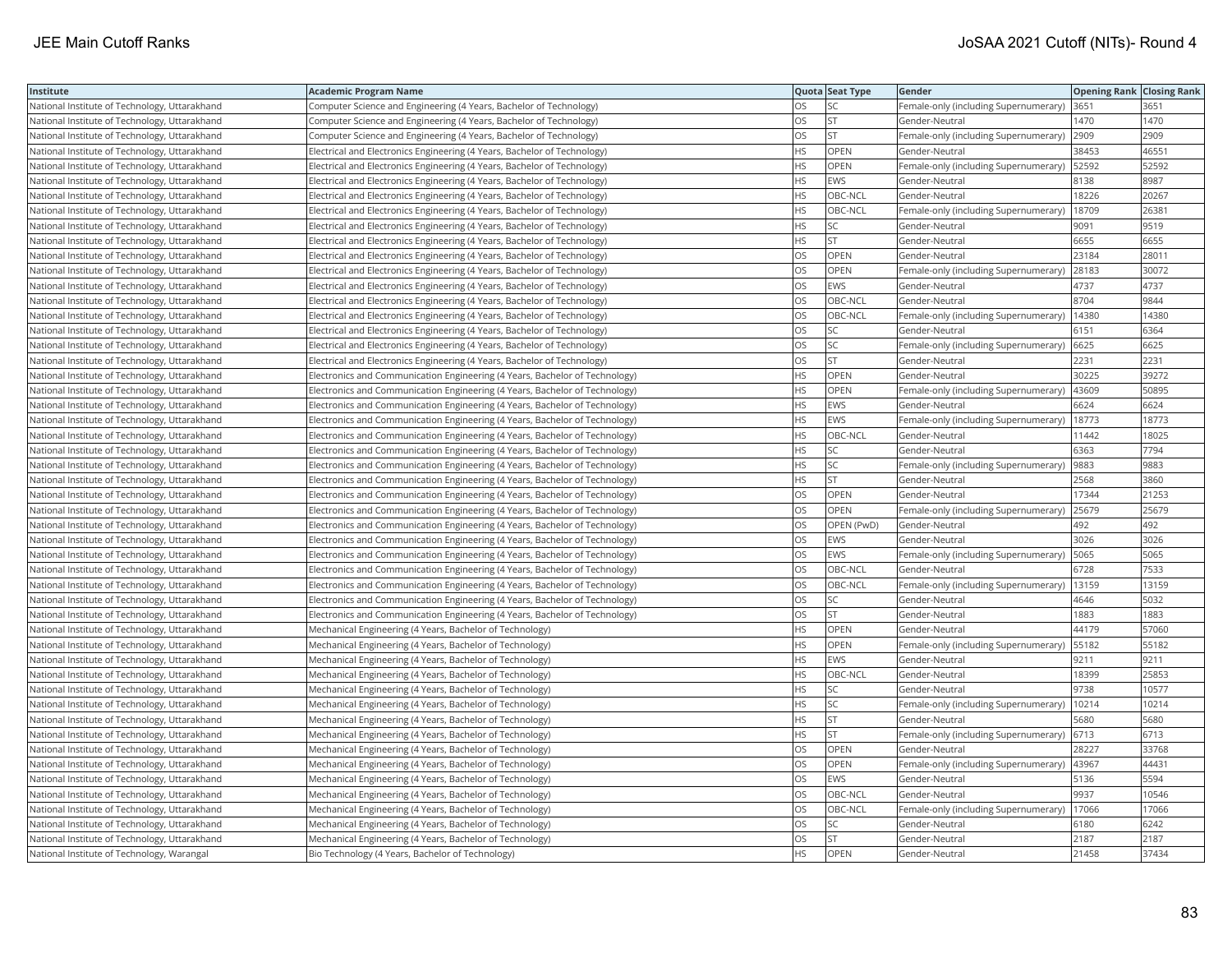| Institute                                  | <b>Academic Program Name</b>                           |           | Quota Seat Type              | Gender                                        | <b>Opening Rank Closing Rank</b> |       |
|--------------------------------------------|--------------------------------------------------------|-----------|------------------------------|-----------------------------------------------|----------------------------------|-------|
| National Institute of Technology, Warangal | Bio Technology (4 Years, Bachelor of Technology)       | <b>HS</b> | OPEN                         | Female-only (including Supernumerary) 32711   |                                  | 36771 |
| National Institute of Technology, Warangal | Bio Technology (4 Years, Bachelor of Technology)       | ΗS        | OPEN (PwD)                   | Gender-Neutral                                | 951                              | 951   |
| National Institute of Technology, Warangal | Bio Technology (4 Years, Bachelor of Technology)       | <b>HS</b> | <b>EWS</b>                   | Gender-Neutral                                | 5780                             | 6348  |
| National Institute of Technology, Warangal | Bio Technology (4 Years, Bachelor of Technology)       | HS        | <b>EWS</b>                   | Female-only (including Supernumerary)         | 5966                             | 5966  |
| National Institute of Technology, Warangal | Bio Technology (4 Years, Bachelor of Technology)       | HS        | OBC-NCL                      | Gender-Neutral                                | 9673                             | 12058 |
| National Institute of Technology, Warangal | Bio Technology (4 Years, Bachelor of Technology)       | HS        | OBC-NCL                      | Female-only (including Supernumerary)   10771 |                                  | 12392 |
| National Institute of Technology, Warangal | Bio Technology (4 Years, Bachelor of Technology)       | HS        | SC                           | Gender-Neutral                                | 5928                             | 7111  |
| National Institute of Technology, Warangal | Bio Technology (4 Years, Bachelor of Technology)       | HS        | SC                           | Female-only (including Supernumerary) 6110    |                                  | 6110  |
| National Institute of Technology, Warangal | Bio Technology (4 Years, Bachelor of Technology)       | HS        | <b>ST</b>                    | Gender-Neutral                                | 1626                             | 1716  |
| National Institute of Technology, Warangal | Bio Technology (4 Years, Bachelor of Technology)       | HS        | <b>ST</b>                    | Female-only (including Supernumerary)         | 1994                             | 1994  |
| National Institute of Technology, Warangal | Bio Technology (4 Years, Bachelor of Technology)       | OS        | OPEN                         | Gender-Neutral                                | 14007                            | 23985 |
| National Institute of Technology, Warangal | Bio Technology (4 Years, Bachelor of Technology)       | OS        | OPEN                         | Female-only (including Supernumerary)         | 20453                            | 27007 |
| National Institute of Technology, Warangal | Bio Technology (4 Years, Bachelor of Technology)       | OS        | OPEN (PwD)                   | Gender-Neutral                                | 1036                             | 1036  |
| National Institute of Technology, Warangal | Bio Technology (4 Years, Bachelor of Technology)       | OS        | <b>EWS</b>                   | Gender-Neutral                                | 3608                             | 3873  |
| National Institute of Technology, Warangal | Bio Technology (4 Years, Bachelor of Technology)       | OS        | EWS                          | Female-only (including Supernumerary)   6401  |                                  | 6401  |
| National Institute of Technology, Warangal | Bio Technology (4 Years, Bachelor of Technology)       | OS        | OBC-NCL                      | Gender-Neutral                                | 7739                             | 9683  |
| National Institute of Technology, Warangal | Bio Technology (4 Years, Bachelor of Technology)       | OS        | OBC-NCL                      | Female-only (including Supernumerary) 8027    |                                  | 12726 |
| National Institute of Technology, Warangal | Bio Technology (4 Years, Bachelor of Technology)       | OS        | OBC-NCL (PwD) Gender-Neutral |                                               | 403                              | 403   |
| National Institute of Technology, Warangal | Bio Technology (4 Years, Bachelor of Technology)       | OS        | <b>SC</b>                    | Gender-Neutral                                | 1487                             | 4994  |
| National Institute of Technology, Warangal | Bio Technology (4 Years, Bachelor of Technology)       | <b>OS</b> | <b>SC</b>                    | Female-only (including Supernumerary)         | 3147                             | 3147  |
| National Institute of Technology, Warangal | Bio Technology (4 Years, Bachelor of Technology)       | OS        | <b>ST</b>                    | Gender-Neutral                                | 1749                             | 1985  |
| National Institute of Technology, Warangal | Bio Technology (4 Years, Bachelor of Technology)       | OS        | <b>ST</b>                    | Female-only (including Supernumerary)   1715  |                                  | 1715  |
| National Institute of Technology, Warangal | Chemical Engineering (4 Years, Bachelor of Technology) | HS        | OPEN                         | Gender-Neutral                                | 13382                            | 20618 |
| National Institute of Technology, Warangal | Chemical Engineering (4 Years, Bachelor of Technology) | HS        | OPEN                         | Female-only (including Supernumerary)         | 16993                            | 32082 |
| National Institute of Technology, Warangal | Chemical Engineering (4 Years, Bachelor of Technology) | HS        | OPEN (PwD)                   | Gender-Neutral                                | 581                              | 581   |
| National Institute of Technology, Warangal | Chemical Engineering (4 Years, Bachelor of Technology) | HS        | <b>EWS</b>                   | Gender-Neutral                                | 2953                             | 3164  |
| National Institute of Technology, Warangal | Chemical Engineering (4 Years, Bachelor of Technology) | HS        | <b>EWS</b>                   | Female-only (including Supernumerary)         | 4914                             | 4914  |
| National Institute of Technology, Warangal | Chemical Engineering (4 Years, Bachelor of Technology) | <b>HS</b> | OBC-NCL                      | Gender-Neutral                                | 5454                             | 7599  |
| National Institute of Technology, Warangal | Chemical Engineering (4 Years, Bachelor of Technology) | HS        | OBC-NCL                      | Female-only (including Supernumerary)         | 7760                             | 10794 |
| National Institute of Technology, Warangal | Chemical Engineering (4 Years, Bachelor of Technology) | HS        | OBC-NCL (PwD) Gender-Neutral |                                               | 280                              | 280   |
| National Institute of Technology, Warangal | Chemical Engineering (4 Years, Bachelor of Technology) | HS        | <b>SC</b>                    | Gender-Neutral                                | 2784                             | 4783  |
| National Institute of Technology, Warangal | Chemical Engineering (4 Years, Bachelor of Technology) | ΗS        | <b>SC</b>                    | Female-only (including Supernumerary)         | 3804                             | 3955  |
| National Institute of Technology, Warangal | Chemical Engineering (4 Years, Bachelor of Technology) | HS        | <b>ST</b>                    | Gender-Neutral                                | 960                              | 1156  |
| National Institute of Technology, Warangal | Chemical Engineering (4 Years, Bachelor of Technology) | HS        | <b>ST</b>                    | Female-only (including Supernumerary)         | 1356                             | 1356  |
| National Institute of Technology, Warangal | Chemical Engineering (4 Years, Bachelor of Technology) | OS        | OPEN                         | Gender-Neutral                                | 12481                            | 14788 |
| National Institute of Technology, Warangal | Chemical Engineering (4 Years, Bachelor of Technology) | OS        | <b>OPEN</b>                  | Female-only (including Supernumerary)         | 16906                            | 20171 |
| National Institute of Technology, Warangal | Chemical Engineering (4 Years, Bachelor of Technology) | OS        | OPEN (PwD)                   | Gender-Neutral                                | 849                              | 849   |
| National Institute of Technology, Warangal | Chemical Engineering (4 Years, Bachelor of Technology) | OS        | <b>EWS</b>                   | Gender-Neutral                                | 2256                             | 2369  |
| National Institute of Technology, Warangal | Chemical Engineering (4 Years, Bachelor of Technology) | OS        | <b>EWS</b>                   | Female-only (including Supernumerary)  4066   |                                  | 4066  |
| National Institute of Technology, Warangal | Chemical Engineering (4 Years, Bachelor of Technology) | OS        | OBC-NCL                      | Gender-Neutral                                | 4917                             | 5846  |
| National Institute of Technology, Warangal | Chemical Engineering (4 Years, Bachelor of Technology) | OS        | OBC-NCL                      | Female-only (including Supernumerary)         | 5149                             | 8526  |
| National Institute of Technology, Warangal | Chemical Engineering (4 Years, Bachelor of Technology) | OS        | OBC-NCL (PwD) Gender-Neutral |                                               | 349                              | 349   |
| National Institute of Technology, Warangal | Chemical Engineering (4 Years, Bachelor of Technology) | OS        | <b>SC</b>                    | Gender-Neutral                                | 2425                             | 3378  |
| National Institute of Technology, Warangal | Chemical Engineering (4 Years, Bachelor of Technology) | OS        | SC                           | Female-only (including Supernumerary)         | 4276                             | 5057  |
| National Institute of Technology, Warangal | Chemical Engineering (4 Years, Bachelor of Technology) | OS        | <b>ST</b>                    | Gender-Neutral                                | 1000                             | 1353  |
| National Institute of Technology, Warangal | Chemical Engineering (4 Years, Bachelor of Technology) | OS        | <b>ST</b>                    | Female-only (including Supernumerary)         | 1412                             | 1412  |
| National Institute of Technology, Warangal | Chemistry (5 Years, Integrated Master of Science)      | <b>HS</b> | <b>OPEN</b>                  | Gender-Neutral                                | 42123                            | 52508 |
| National Institute of Technology, Warangal | Chemistry (5 Years, Integrated Master of Science)      | HS        | EWS                          | Gender-Neutral                                | 8398                             | 8398  |
| National Institute of Technology, Warangal | Chemistry (5 Years, Integrated Master of Science)      | HS        | OBC-NCL                      | Gender-Neutral                                | 16033                            | 16142 |
| National Institute of Technology, Warangal | Chemistry (5 Years, Integrated Master of Science)      | HS        | <b>SC</b>                    | Gender-Neutral                                | 7474                             | 7799  |
| National Institute of Technology, Warangal | Chemistry (5 Years, Integrated Master of Science)      | <b>HS</b> | <b>ST</b>                    | Gender-Neutral                                | 2588                             | 2588  |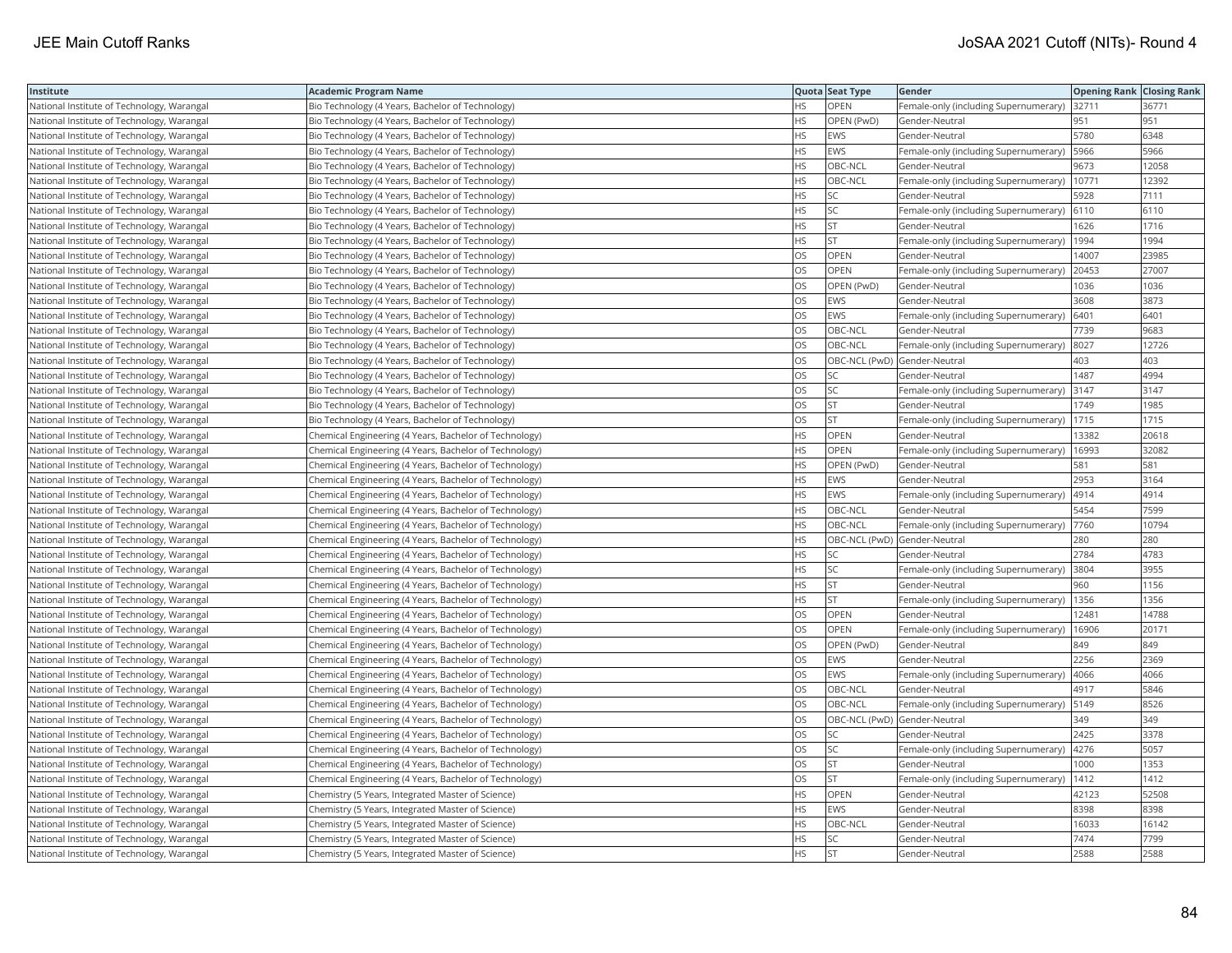| Institute                                  | <b>Academic Program Name</b>                                       |           | Quota Seat Type              | Gender                                                  | <b>Opening Rank Closing Rank</b> |       |
|--------------------------------------------|--------------------------------------------------------------------|-----------|------------------------------|---------------------------------------------------------|----------------------------------|-------|
| National Institute of Technology, Warangal | Chemistry (5 Years, Integrated Master of Science)                  | OS        | OPEN                         | Gender-Neutral                                          | 25785                            | 29086 |
| National Institute of Technology, Warangal | Chemistry (5 Years, Integrated Master of Science)                  | OS        | <b>EWS</b>                   | Gender-Neutral                                          | 6561                             | 6561  |
| National Institute of Technology, Warangal | Chemistry (5 Years, Integrated Master of Science)                  | OS        | OBC-NCL                      | Gender-Neutral                                          | 9846                             | 13376 |
| National Institute of Technology, Warangal | Chemistry (5 Years, Integrated Master of Science)                  | OS        | SC                           | Gender-Neutral                                          | 5038                             | 6917  |
| National Institute of Technology, Warangal | Civil Engineering (4 Years, Bachelor of Technology)                | HS        | OPEN                         | Gender-Neutral                                          | 17196                            | 26119 |
| National Institute of Technology, Warangal | Civil Engineering (4 Years, Bachelor of Technology)                | HS        | OPEN                         | Female-only (including Supernumerary)                   | 29569                            | 32251 |
| National Institute of Technology, Warangal | Civil Engineering (4 Years, Bachelor of Technology)                | ΗS        | OPEN (PwD)                   | Gender-Neutral                                          | 877                              | 877   |
| National Institute of Technology, Warangal | Civil Engineering (4 Years, Bachelor of Technology)                | HS        | <b>EWS</b>                   | Gender-Neutral                                          | 3883                             | 4781  |
| National Institute of Technology, Warangal | Civil Engineering (4 Years, Bachelor of Technology)                | HS        | <b>EWS</b>                   | Female-only (including Supernumerary)                   | 5069                             | 5069  |
| National Institute of Technology, Warangal | Civil Engineering (4 Years, Bachelor of Technology)                | HS        | OBC-NCL                      | Gender-Neutral                                          | 6666                             | 8551  |
| National Institute of Technology, Warangal | Civil Engineering (4 Years, Bachelor of Technology)                | HS        | OBC-NCL                      | Female-only (including Supernumerary)                   | 8352                             | 10408 |
| National Institute of Technology, Warangal | Civil Engineering (4 Years, Bachelor of Technology)                | HS        | OBC-NCL (PwD) Gender-Neutral |                                                         | 850                              | 850   |
| National Institute of Technology, Warangal | Civil Engineering (4 Years, Bachelor of Technology)                | HS        | SC                           | Gender-Neutral                                          | 2348                             | 3790  |
| National Institute of Technology, Warangal | Civil Engineering (4 Years, Bachelor of Technology)                | HS        | SC                           | Female-only (including Supernumerary)  3640             |                                  | 3908  |
| National Institute of Technology, Warangal | Civil Engineering (4 Years, Bachelor of Technology)                | ΗS        | ST                           | Gender-Neutral                                          | 515                              | 698   |
| National Institute of Technology, Warangal | Civil Engineering (4 Years, Bachelor of Technology)                | HS        | <b>ST</b>                    | Female-only (including Supernumerary)                   | 558                              | 558   |
| National Institute of Technology, Warangal | Civil Engineering (4 Years, Bachelor of Technology)                | OS        | OPEN                         | Gender-Neutral                                          | 11597                            | 18316 |
| National Institute of Technology, Warangal | Civil Engineering (4 Years, Bachelor of Technology)                | OS        | OPEN                         | Female-only (including Supernumerary)                   | 25274                            | 29058 |
| National Institute of Technology, Warangal | Civil Engineering (4 Years, Bachelor of Technology)                | OS        | OPEN (PwD)                   | Gender-Neutral                                          | 442                              | 442   |
| National Institute of Technology, Warangal | Civil Engineering (4 Years, Bachelor of Technology)                | OS        | <b>EWS</b>                   | Gender-Neutral                                          | 2725                             | 2942  |
| National Institute of Technology, Warangal | Civil Engineering (4 Years, Bachelor of Technology)                | OS        | <b>EWS</b>                   | Female-only (including Supernumerary)  4947             |                                  | 4947  |
| National Institute of Technology, Warangal | Civil Engineering (4 Years, Bachelor of Technology)                | OS        | OBC-NCL                      | Gender-Neutral                                          | 4371                             | 6329  |
| National Institute of Technology, Warangal | Civil Engineering (4 Years, Bachelor of Technology)                | OS        | OBC-NCL                      | Female-only (including Supernumerary) 8688              |                                  | 9908  |
| National Institute of Technology, Warangal | Civil Engineering (4 Years, Bachelor of Technology)                | OS        |                              | OBC-NCL (PwD) Female-only (including Supernumerary) 684 |                                  | 684   |
| National Institute of Technology, Warangal | Civil Engineering (4 Years, Bachelor of Technology)                | OS        | SC                           | Gender-Neutral                                          | 2134                             | 2985  |
| National Institute of Technology, Warangal | Civil Engineering (4 Years, Bachelor of Technology)                | OS        | SC                           | Female-only (including Supernumerary)  4300             |                                  | 4583  |
| National Institute of Technology, Warangal | Civil Engineering (4 Years, Bachelor of Technology)                | OS        | <b>ST</b>                    | Gender-Neutral                                          | 640                              | 858   |
| National Institute of Technology, Warangal | Civil Engineering (4 Years, Bachelor of Technology)                | OS        | <b>ST</b>                    | Female-only (including Supernumerary)                   | 1020                             | 1020  |
| National Institute of Technology, Warangal | Computer Science and Engineering (4 Years, Bachelor of Technology) | HS        | OPEN                         | Gender-Neutral                                          | 1003                             | 2852  |
| National Institute of Technology, Warangal | Computer Science and Engineering (4 Years, Bachelor of Technology) | HS        | OPEN                         | Female-only (including Supernumerary)                   | 980                              | 3276  |
| National Institute of Technology, Warangal | Computer Science and Engineering (4 Years, Bachelor of Technology) | <b>HS</b> | OPEN (PwD)                   | Gender-Neutral                                          | 71                               | 71    |
| National Institute of Technology, Warangal | Computer Science and Engineering (4 Years, Bachelor of Technology) | HS        | <b>EWS</b>                   | Gender-Neutral                                          | 344                              | 587   |
| National Institute of Technology, Warangal | Computer Science and Engineering (4 Years, Bachelor of Technology) | HS        | <b>EWS</b>                   | Female-only (including Supernumerary)                   | 403                              | 403   |
| National Institute of Technology, Warangal | Computer Science and Engineering (4 Years, Bachelor of Technology) | HS        | OBC-NCL                      | Gender-Neutral                                          | 487                              | 1089  |
| National Institute of Technology, Warangal | Computer Science and Engineering (4 Years, Bachelor of Technology) | НS        | OBC-NCL                      | Female-only (including Supernumerary)   550             |                                  | 770   |
| National Institute of Technology, Warangal | Computer Science and Engineering (4 Years, Bachelor of Technology) | HS        |                              | OBC-NCL (PwD) Female-only (including Supernumerary) 67  |                                  | 67    |
| National Institute of Technology, Warangal | Computer Science and Engineering (4 Years, Bachelor of Technology) | HS        | SC                           | Gender-Neutral                                          | 245                              | 496   |
| National Institute of Technology, Warangal | Computer Science and Engineering (4 Years, Bachelor of Technology) | HS        | SC                           | Female-only (including Supernumerary) 636               |                                  | 972   |
| National Institute of Technology, Warangal | Computer Science and Engineering (4 Years, Bachelor of Technology) | ΗS        | SC (PwD)                     | Gender-Neutral                                          | 24                               | 24    |
| National Institute of Technology, Warangal | Computer Science and Engineering (4 Years, Bachelor of Technology) | HS.       | <b>ST</b>                    | Gender-Neutral                                          | 27                               | 94    |
| National Institute of Technology, Warangal | Computer Science and Engineering (4 Years, Bachelor of Technology) | HS        | <b>ST</b>                    | Female-only (including Supernumerary)                   | 205                              | 205   |
| National Institute of Technology, Warangal | Computer Science and Engineering (4 Years, Bachelor of Technology) | HS        | ST (PwD)                     | Gender-Neutral                                          |                                  |       |
| National Institute of Technology, Warangal | Computer Science and Engineering (4 Years, Bachelor of Technology) | OS        | OPEN                         | Gender-Neutral                                          | 453                              | 1272  |
| National Institute of Technology, Warangal | Computer Science and Engineering (4 Years, Bachelor of Technology) | OS        | OPEN                         | Female-only (including Supernumerary) 719               |                                  | 1884  |
| National Institute of Technology, Warangal | Computer Science and Engineering (4 Years, Bachelor of Technology) | OS        | OPEN (PwD)                   | Gender-Neutral                                          | 48                               | 48    |
| National Institute of Technology, Warangal | Computer Science and Engineering (4 Years, Bachelor of Technology) | OS        | <b>EWS</b>                   | Gender-Neutral                                          | 138                              | 171   |
| National Institute of Technology, Warangal | Computer Science and Engineering (4 Years, Bachelor of Technology) | OS        | EWS                          | Female-only (including Supernumerary) 306               |                                  | 306   |
| National Institute of Technology, Warangal | Computer Science and Engineering (4 Years, Bachelor of Technology) | OS        | OBC-NCL                      | Gender-Neutral                                          | 259                              | 428   |
| National Institute of Technology, Warangal | Computer Science and Engineering (4 Years, Bachelor of Technology) | OS        | OBC-NCL                      | Female-only (including Supernumerary)                   | 1030                             | 1343  |
| National Institute of Technology, Warangal | Computer Science and Engineering (4 Years, Bachelor of Technology) | OS        | OBC-NCL (PwD) Gender-Neutral |                                                         | 31                               | 31    |
| National Institute of Technology, Warangal | Computer Science and Engineering (4 Years, Bachelor of Technology) | OS        | <b>SC</b>                    | Gender-Neutral                                          | $ 23\rangle$                     | 367   |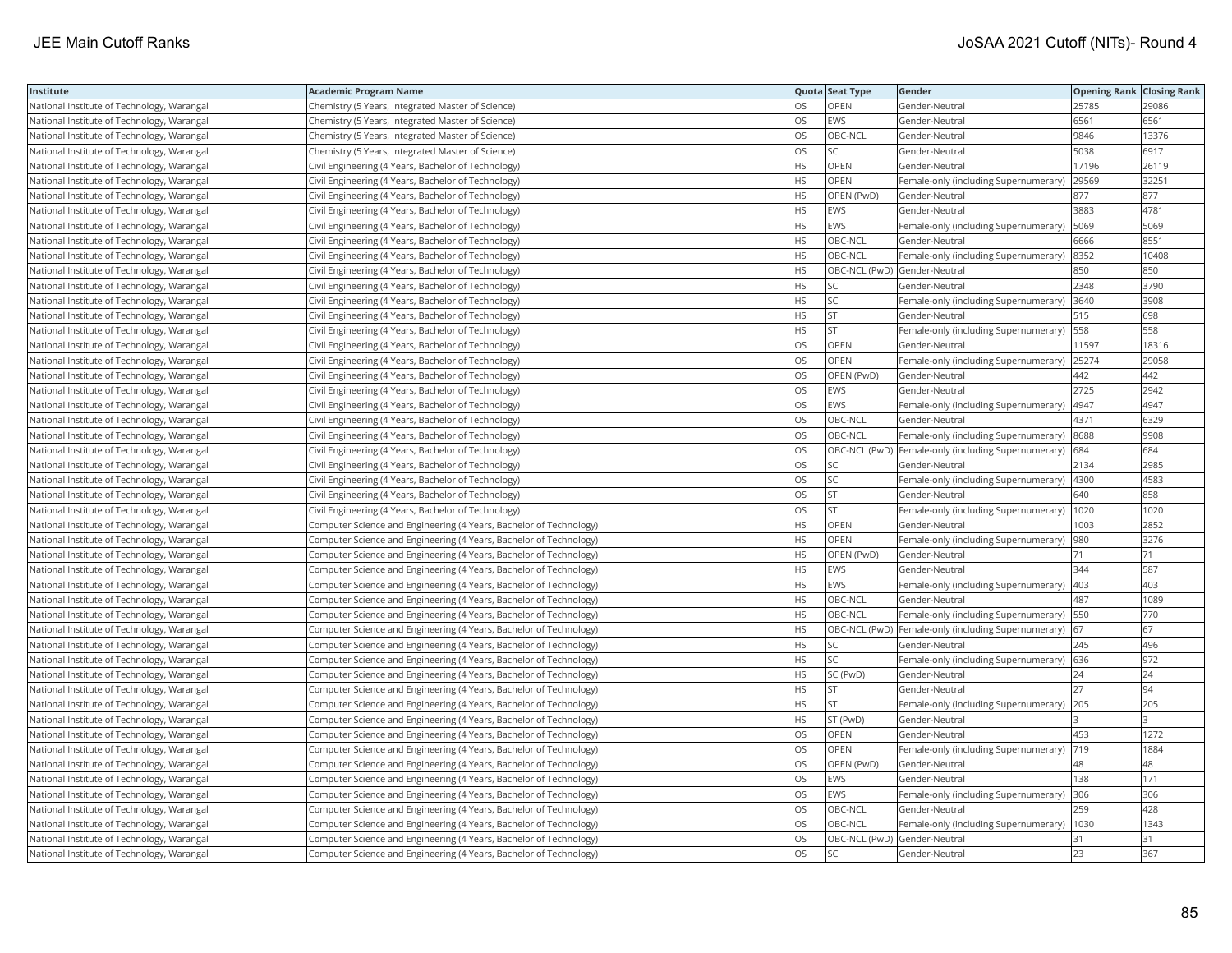| Institute                                  | <b>Academic Program Name</b>                                                |           | Quota Seat Type              | Gender                                                  | <b>Opening Rank Closing Rank</b> |       |
|--------------------------------------------|-----------------------------------------------------------------------------|-----------|------------------------------|---------------------------------------------------------|----------------------------------|-------|
| National Institute of Technology, Warangal | Computer Science and Engineering (4 Years, Bachelor of Technology)          | OS        | SC                           | Female-only (including Supernumerary)                   | 588                              | 780   |
| National Institute of Technology, Warangal | Computer Science and Engineering (4 Years, Bachelor of Technology)          | OS        | <b>ST</b>                    | Gender-Neutral                                          | 88                               | 119   |
| National Institute of Technology, Warangal | Computer Science and Engineering (4 Years, Bachelor of Technology)          | OS        | <b>ST</b>                    | Female-only (including Supernumerary) 292               |                                  | 292   |
| National Institute of Technology, Warangal | Electrical and Electronics Engineering (4 Years, Bachelor of Technology)    | <b>HS</b> | <b>OPEN</b>                  | Gender-Neutral                                          | 6038                             | 9663  |
| National Institute of Technology, Warangal | Electrical and Electronics Engineering (4 Years, Bachelor of Technology)    | НS        | <b>OPEN</b>                  | Female-only (including Supernumerary)  9225             |                                  | 12985 |
| National Institute of Technology, Warangal | Electrical and Electronics Engineering (4 Years, Bachelor of Technology)    | HS        | OPEN (PwD)                   | Gender-Neutral                                          | 300                              | 300   |
| National Institute of Technology, Warangal | Electrical and Electronics Engineering (4 Years, Bachelor of Technology)    | HS        | <b>EWS</b>                   | Gender-Neutral                                          | 1318                             | 1493  |
| National Institute of Technology, Warangal | Electrical and Electronics Engineering (4 Years, Bachelor of Technology)    | HS        | EWS                          | Female-only (including Supernumerary) 2348              |                                  | 2348  |
| National Institute of Technology, Warangal | Electrical and Electronics Engineering (4 Years, Bachelor of Technology)    | HS        | EWS (PwD)                    | Gender-Neutral                                          | 68                               | 68    |
| National Institute of Technology, Warangal | Electrical and Electronics Engineering (4 Years, Bachelor of Technology)    | НS        | OBC-NCL                      | Gender-Neutral                                          | 2363                             | 3900  |
| National Institute of Technology, Warangal | Electrical and Electronics Engineering (4 Years, Bachelor of Technology)    | <b>HS</b> | OBC-NCL                      | Female-only (including Supernumerary)                   | 2897                             | 4112  |
| National Institute of Technology, Warangal | Electrical and Electronics Engineering (4 Years, Bachelor of Technology)    | <b>HS</b> | OBC-NCL (PwD) Gender-Neutral |                                                         | 102                              | 102   |
| National Institute of Technology, Warangal | Electrical and Electronics Engineering (4 Years, Bachelor of Technology)    | HS        | SC                           | Gender-Neutral                                          | 1649                             | 2017  |
| National Institute of Technology, Warangal | Electrical and Electronics Engineering (4 Years, Bachelor of Technology)    | HS        | SC                           | Female-only (including Supernumerary) 2661              |                                  | 2705  |
| National Institute of Technology, Warangal | Electrical and Electronics Engineering (4 Years, Bachelor of Technology)    | HS        | SC (PwD)                     | Gender-Neutral                                          | 104                              | 104   |
| National Institute of Technology, Warangal | Electrical and Electronics Engineering (4 Years, Bachelor of Technology)    | HS        | <b>ST</b>                    | Gender-Neutral                                          | 143                              | 520   |
| National Institute of Technology, Warangal | Electrical and Electronics Engineering (4 Years, Bachelor of Technology)    | HS        | <b>ST</b>                    | Female-only (including Supernumerary)                   | 773                              | 773   |
| National Institute of Technology, Warangal | Electrical and Electronics Engineering (4 Years, Bachelor of Technology)    | OS        | OPEN                         | Gender-Neutral                                          | 4597                             | 7057  |
| National Institute of Technology, Warangal | Electrical and Electronics Engineering (4 Years, Bachelor of Technology)    | OS        | OPEN                         | Female-only (including Supernumerary)  7329             |                                  | 10184 |
| National Institute of Technology, Warangal | Electrical and Electronics Engineering (4 Years, Bachelor of Technology)    | <b>OS</b> | OPEN (PwD)                   | Gender-Neutral                                          | 410                              | 410   |
| National Institute of Technology, Warangal | Electrical and Electronics Engineering (4 Years, Bachelor of Technology)    | OS        | OPEN (PwD)                   | Female-only (including Supernumerary)  725              |                                  | 725   |
| National Institute of Technology, Warangal | Electrical and Electronics Engineering (4 Years, Bachelor of Technology)    | OS        | <b>EWS</b>                   | Gender-Neutral                                          | 934                              | 1129  |
| National Institute of Technology, Warangal | Electrical and Electronics Engineering (4 Years, Bachelor of Technology)    | OS        | EWS                          | Female-only (including Supernumerary)   1378            |                                  | 1378  |
| National Institute of Technology, Warangal | Electrical and Electronics Engineering (4 Years, Bachelor of Technology)    | OS        | OBC-NCL                      | Gender-Neutral                                          | 2221                             | 3034  |
| National Institute of Technology, Warangal | Electrical and Electronics Engineering (4 Years, Bachelor of Technology)    | OS        | OBC-NCL                      | Female-only (including Supernumerary) 3751              |                                  | 5436  |
| National Institute of Technology, Warangal | Electrical and Electronics Engineering (4 Years, Bachelor of Technology)    | OS        | SC                           | Gender-Neutral                                          | 1400                             | 1702  |
| National Institute of Technology, Warangal | Electrical and Electronics Engineering (4 Years, Bachelor of Technology)    | OS        | SC                           | Female-only (including Supernumerary) 2317              |                                  | 2774  |
| National Institute of Technology, Warangal | Electrical and Electronics Engineering (4 Years, Bachelor of Technology)    | OS        | <b>ST</b>                    | Gender-Neutral                                          | 573                              | 694   |
| National Institute of Technology, Warangal | Electrical and Electronics Engineering (4 Years, Bachelor of Technology)    | OS        | <b>ST</b>                    | Female-only (including Supernumerary)                   | 647                              | 647   |
| National Institute of Technology, Warangal | Electronics and Communication Engineering (4 Years, Bachelor of Technology) | <b>HS</b> | OPEN                         | Gender-Neutral                                          | 3089                             | 5804  |
| National Institute of Technology, Warangal | Electronics and Communication Engineering (4 Years, Bachelor of Technology) | HS        | OPEN                         | Female-only (including Supernumerary) 6111              |                                  | 8382  |
| National Institute of Technology, Warangal | Electronics and Communication Engineering (4 Years, Bachelor of Technology) | ΗS        | OPEN (PwD)                   | Gender-Neutral                                          | 184                              | 184   |
| National Institute of Technology, Warangal | Electronics and Communication Engineering (4 Years, Bachelor of Technology) | <b>HS</b> | <b>EWS</b>                   | Gender-Neutral                                          | 691                              | 862   |
| National Institute of Technology, Warangal | Electronics and Communication Engineering (4 Years, Bachelor of Technology) | ΗS        | EWS                          | Female-only (including Supernumerary)                   | 1131                             | 1131  |
| National Institute of Technology, Warangal | Electronics and Communication Engineering (4 Years, Bachelor of Technology) | HS        | OBC-NCL                      | Gender-Neutral                                          | 1291                             | 2184  |
| National Institute of Technology, Warangal | Electronics and Communication Engineering (4 Years, Bachelor of Technology) | <b>HS</b> | OBC-NCL                      | Female-only (including Supernumerary) 2199              |                                  | 2937  |
| National Institute of Technology, Warangal | Electronics and Communication Engineering (4 Years, Bachelor of Technology) | <b>HS</b> |                              | OBC-NCL (PwD) Female-only (including Supernumerary) 278 |                                  | 278   |
| National Institute of Technology, Warangal | Electronics and Communication Engineering (4 Years, Bachelor of Technology) | HS        | SC                           | Gender-Neutral                                          | 711                              | 1523  |
| National Institute of Technology, Warangal | Electronics and Communication Engineering (4 Years, Bachelor of Technology) | HS        | SC                           | Female-only (including Supernumerary)   1169            |                                  | 1433  |
| National Institute of Technology, Warangal | Electronics and Communication Engineering (4 Years, Bachelor of Technology) | ΗS        | <b>ST</b>                    | Gender-Neutral                                          | 188                              | 507   |
| National Institute of Technology, Warangal | Electronics and Communication Engineering (4 Years, Bachelor of Technology) | HS.       | <b>ST</b>                    | Female-only (including Supernumerary) 240               |                                  | 240   |
| National Institute of Technology, Warangal | Electronics and Communication Engineering (4 Years, Bachelor of Technology) | OS        | OPEN                         | Gender-Neutral                                          | 2200                             | 4515  |
| National Institute of Technology, Warangal | Electronics and Communication Engineering (4 Years, Bachelor of Technology) | OS        | OPEN                         | Female-only (including Supernumerary)                   | 3088                             | 7319  |
| National Institute of Technology, Warangal | Electronics and Communication Engineering (4 Years, Bachelor of Technology) | OS        | OPEN (PwD)                   | Gender-Neutral                                          | 148                              | 148   |
| National Institute of Technology, Warangal | Electronics and Communication Engineering (4 Years, Bachelor of Technology) | OS        | <b>EWS</b>                   | Gender-Neutral                                          | 565                              | 641   |
| National Institute of Technology, Warangal | Electronics and Communication Engineering (4 Years, Bachelor of Technology) | OS        | EWS (PwD)                    | Female-only (including Supernumerary)                   | 54                               | 54    |
| National Institute of Technology, Warangal | Electronics and Communication Engineering (4 Years, Bachelor of Technology) | OS        | OBC-NCL                      | Gender-Neutral                                          | 1489                             | 1781  |
| National Institute of Technology, Warangal | Electronics and Communication Engineering (4 Years, Bachelor of Technology) | OS        | OBC-NCL                      | Female-only (including Supernumerary) 2013              |                                  | 2518  |
| National Institute of Technology, Warangal | Electronics and Communication Engineering (4 Years, Bachelor of Technology) | OS        | OBC-NCL (PwD) Gender-Neutral |                                                         | 100                              | 100   |
| National Institute of Technology, Warangal | Electronics and Communication Engineering (4 Years, Bachelor of Technology) | OS        | SC                           | Gender-Neutral                                          | 795                              | 1164  |
| National Institute of Technology, Warangal | Electronics and Communication Engineering (4 Years, Bachelor of Technology) | <b>OS</b> | <b>SC</b>                    | Female-only (including Supernumerary)  1218             |                                  | 1307  |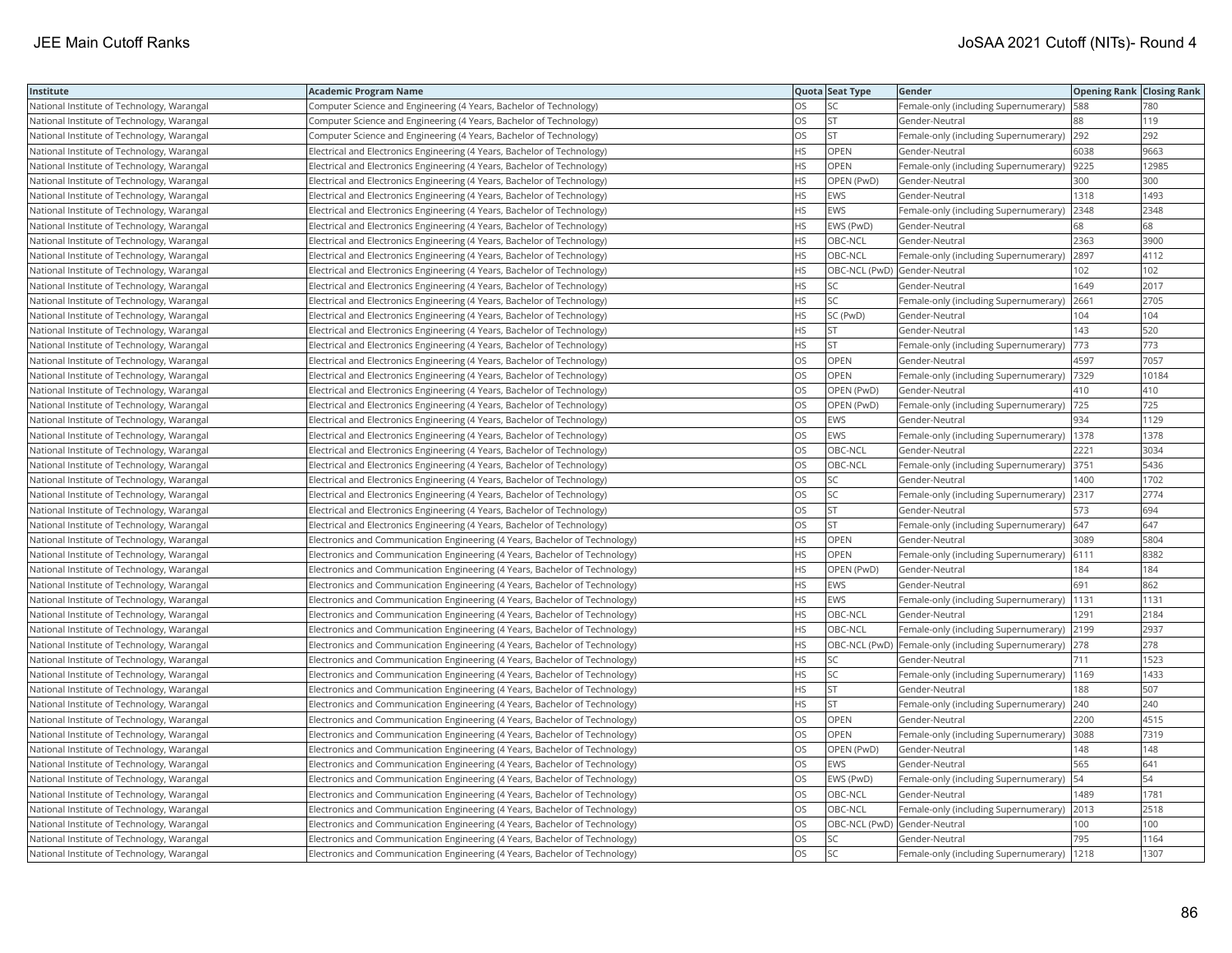| Institute                                  | <b>Academic Program Name</b>                                                |           | Quota Seat Type              | Gender                                      | <b>Opening Rank Closing Rank</b> |       |
|--------------------------------------------|-----------------------------------------------------------------------------|-----------|------------------------------|---------------------------------------------|----------------------------------|-------|
| National Institute of Technology, Warangal | Electronics and Communication Engineering (4 Years, Bachelor of Technology) | OS        | SC (PwD)                     | Gender-Neutral                              | 22                               |       |
| National Institute of Technology, Warangal | Electronics and Communication Engineering (4 Years, Bachelor of Technology) | OS        | <b>ST</b>                    | Gender-Neutral                              | 322                              | 398   |
| National Institute of Technology, Warangal | Electronics and Communication Engineering (4 Years, Bachelor of Technology) | OS        | <b>ST</b>                    | Female-only (including Supernumerary)       | 531                              | 531   |
| National Institute of Technology, Warangal | Mathematics (5 Years, Integrated Master of Science)                         | HS        | OPEN                         | Gender-Neutral                              | 20111                            | 43935 |
| National Institute of Technology, Warangal | Mathematics (5 Years, Integrated Master of Science)                         | HS        | <b>EWS</b>                   | Gender-Neutral                              | 6735                             | 6735  |
| National Institute of Technology, Warangal | Mathematics (5 Years, Integrated Master of Science)                         | ΗS        | OBC-NCL                      | Gender-Neutral                              | 13572                            | 14762 |
| National Institute of Technology, Warangal | Mathematics (5 Years, Integrated Master of Science)                         | ΗS        | SC                           | Gender-Neutral                              | 8473                             | 8473  |
| National Institute of Technology, Warangal | Mathematics (5 Years, Integrated Master of Science)                         | HS        | <b>ST</b>                    | Gender-Neutral                              | 1618                             | 1618  |
| National Institute of Technology, Warangal | Mathematics (5 Years, Integrated Master of Science)                         | OS        | OPEN                         | Gender-Neutral                              | 12609                            | 19155 |
| National Institute of Technology, Warangal | Mathematics (5 Years, Integrated Master of Science)                         | OS        | <b>EWS</b>                   | Gender-Neutral                              | 3770                             | 3770  |
| National Institute of Technology, Warangal | Mathematics (5 Years, Integrated Master of Science)                         | OS        | OBC-NCL                      | Gender-Neutral                              | 8005                             | 10314 |
| National Institute of Technology, Warangal | Mathematics (5 Years, Integrated Master of Science)                         | OS        | SC                           | Gender-Neutral                              | 5347                             | 5856  |
| National Institute of Technology, Warangal | Mechanical Engineering (4 Years, Bachelor of Technology)                    | HS        | OPEN                         | Gender-Neutral                              | 9452                             | 15231 |
| National Institute of Technology, Warangal | Mechanical Engineering (4 Years, Bachelor of Technology)                    | HS        | OPEN                         | Female-only (including Supernumerary)       | 16656                            | 26387 |
| National Institute of Technology, Warangal | Mechanical Engineering (4 Years, Bachelor of Technology)                    | HS        | OPEN (PwD)                   | Gender-Neutral                              | 368                              | 368   |
| National Institute of Technology, Warangal | Mechanical Engineering (4 Years, Bachelor of Technology)                    | HS        | OPEN (PwD)                   | Female-only (including Supernumerary)       | 430                              | 430   |
| National Institute of Technology, Warangal | Mechanical Engineering (4 Years, Bachelor of Technology)                    | HS        | EWS                          | Gender-Neutral                              | 2077                             | 2390  |
| National Institute of Technology, Warangal | Mechanical Engineering (4 Years, Bachelor of Technology)                    | HS        | <b>EWS</b>                   | Female-only (including Supernumerary)       | 4925                             | 4925  |
| National Institute of Technology, Warangal | Mechanical Engineering (4 Years, Bachelor of Technology)                    | HS        | OBC-NCL                      | Gender-Neutral                              | 3444                             | 5752  |
| National Institute of Technology, Warangal | Mechanical Engineering (4 Years, Bachelor of Technology)                    | HS        | OBC-NCL                      | Female-only (including Supernumerary)       | 7334                             | 9313  |
| National Institute of Technology, Warangal | Mechanical Engineering (4 Years, Bachelor of Technology)                    | HS        |                              | OBC-NCL (PwD) Gender-Neutral                | 244                              | 244   |
| National Institute of Technology, Warangal | Mechanical Engineering (4 Years, Bachelor of Technology)                    | ΗS        | SC                           | Gender-Neutral                              | 2481                             | 4112  |
| National Institute of Technology, Warangal | Mechanical Engineering (4 Years, Bachelor of Technology)                    | ΗS        | <b>SC</b>                    | Female-only (including Supernumerary)  4012 |                                  | 4308  |
| National Institute of Technology, Warangal | Mechanical Engineering (4 Years, Bachelor of Technology)                    | ΗS        | <b>ST</b>                    | Gender-Neutral                              | 736                              | 777   |
| National Institute of Technology, Warangal | Mechanical Engineering (4 Years, Bachelor of Technology)                    | ΗS        | <b>ST</b>                    | Female-only (including Supernumerary)       | 1199                             | 1199  |
| National Institute of Technology, Warangal | Mechanical Engineering (4 Years, Bachelor of Technology)                    | OS        | OPEN                         | Gender-Neutral                              | 7896                             | 11261 |
| National Institute of Technology, Warangal | Mechanical Engineering (4 Years, Bachelor of Technology)                    | OS        | OPEN                         | Female-only (including Supernumerary)       | 5638                             | 19293 |
| National Institute of Technology, Warangal | Mechanical Engineering (4 Years, Bachelor of Technology)                    | OS        | OPEN (PwD)                   | Gender-Neutral                              | 652                              | 652   |
| National Institute of Technology, Warangal | Mechanical Engineering (4 Years, Bachelor of Technology)                    | OS        | <b>EWS</b>                   | Gender-Neutral                              | 1603                             | 1932  |
| National Institute of Technology, Warangal | Mechanical Engineering (4 Years, Bachelor of Technology)                    | OS        | EWS                          | Female-only (including Supernumerary) 3704  |                                  | 3704  |
| National Institute of Technology, Warangal | Mechanical Engineering (4 Years, Bachelor of Technology)                    | <b>OS</b> | OBC-NCL                      | Gender-Neutral                              | 3005                             | 4416  |
| National Institute of Technology, Warangal | Mechanical Engineering (4 Years, Bachelor of Technology)                    | OS        | OBC-NCL                      | Female-only (including Supernumerary)       | 10248                            | 10582 |
| National Institute of Technology, Warangal | Mechanical Engineering (4 Years, Bachelor of Technology)                    | OS        | OBC-NCL (PwD) Gender-Neutral |                                             | 286                              | 286   |
| National Institute of Technology, Warangal | Mechanical Engineering (4 Years, Bachelor of Technology)                    | OS        | SC                           | Gender-Neutral                              | 849                              | 2614  |
| National Institute of Technology, Warangal | Mechanical Engineering (4 Years, Bachelor of Technology)                    | OS        | SC                           | Female-only (including Supernumerary)       | 3320                             | 3981  |
| National Institute of Technology, Warangal | Mechanical Engineering (4 Years, Bachelor of Technology)                    | OS        | <b>ST</b>                    | Gender-Neutral                              | 1042                             | 1301  |
| National Institute of Technology, Warangal | Mechanical Engineering (4 Years, Bachelor of Technology)                    | OS        | <b>ST</b>                    | Female-only (including Supernumerary)       | 1332                             | 1332  |
| National Institute of Technology, Warangal | Metallurgical and Materials Engineering (4 Years, Bachelor of Technology)   | HS        | OPEN                         | Gender-Neutral                              | 20925                            | 32286 |
| National Institute of Technology, Warangal | Metallurgical and Materials Engineering (4 Years, Bachelor of Technology)   | ΗS        | OPEN                         | Female-only (including Supernumerary)       | 37971                            | 40367 |
| National Institute of Technology, Warangal | Metallurgical and Materials Engineering (4 Years, Bachelor of Technology)   | <b>HS</b> | OPEN (PwD)                   | Gender-Neutral                              | 814                              | 814   |
| National Institute of Technology, Warangal | Metallurgical and Materials Engineering (4 Years, Bachelor of Technology)   | HS        | <b>EWS</b>                   | Gender-Neutral                              | 5250                             | 6010  |
| National Institute of Technology, Warangal | Metallurgical and Materials Engineering (4 Years, Bachelor of Technology)   | <b>HS</b> | <b>EWS</b>                   | Female-only (including Supernumerary) 6531  |                                  | 6531  |
| National Institute of Technology, Warangal | Metallurgical and Materials Engineering (4 Years, Bachelor of Technology)   | HS        | OBC-NCL                      | Gender-Neutral                              | 8758                             | 10661 |
| National Institute of Technology, Warangal | Metallurgical and Materials Engineering (4 Years, Bachelor of Technology)   | <b>HS</b> | OBC-NCL                      | Female-only (including Supernumerary)       | 12429                            | 12596 |
| National Institute of Technology, Warangal | Metallurgical and Materials Engineering (4 Years, Bachelor of Technology)   | HS        | SC                           | Gender-Neutral                              | 5244                             | 6206  |
| National Institute of Technology, Warangal | Metallurgical and Materials Engineering (4 Years, Bachelor of Technology)   | HS        | SC                           | Female-only (including Supernumerary) 6743  |                                  | 6743  |
| National Institute of Technology, Warangal | Metallurgical and Materials Engineering (4 Years, Bachelor of Technology)   | ΗS        | ST                           | Gender-Neutral                              | 1500                             | 1500  |
| National Institute of Technology, Warangal | Metallurgical and Materials Engineering (4 Years, Bachelor of Technology)   | ΗS        | <b>ST</b>                    | Female-only (including Supernumerary)       | 2017                             | 2017  |
| National Institute of Technology, Warangal | Metallurgical and Materials Engineering (4 Years, Bachelor of Technology)   | OS        | OPEN                         | Gender-Neutral                              | 19240                            | 22274 |
| National Institute of Technology, Warangal | Metallurgical and Materials Engineering (4 Years, Bachelor of Technology)   | OS        | OPEN                         | Female-only (including Supernumerary)       | 27341                            | 31319 |
| National Institute of Technology, Warangal | Metallurgical and Materials Engineering (4 Years, Bachelor of Technology)   | <b>OS</b> | <b>EWS</b>                   | Gender-Neutral                              | 3423                             | 3499  |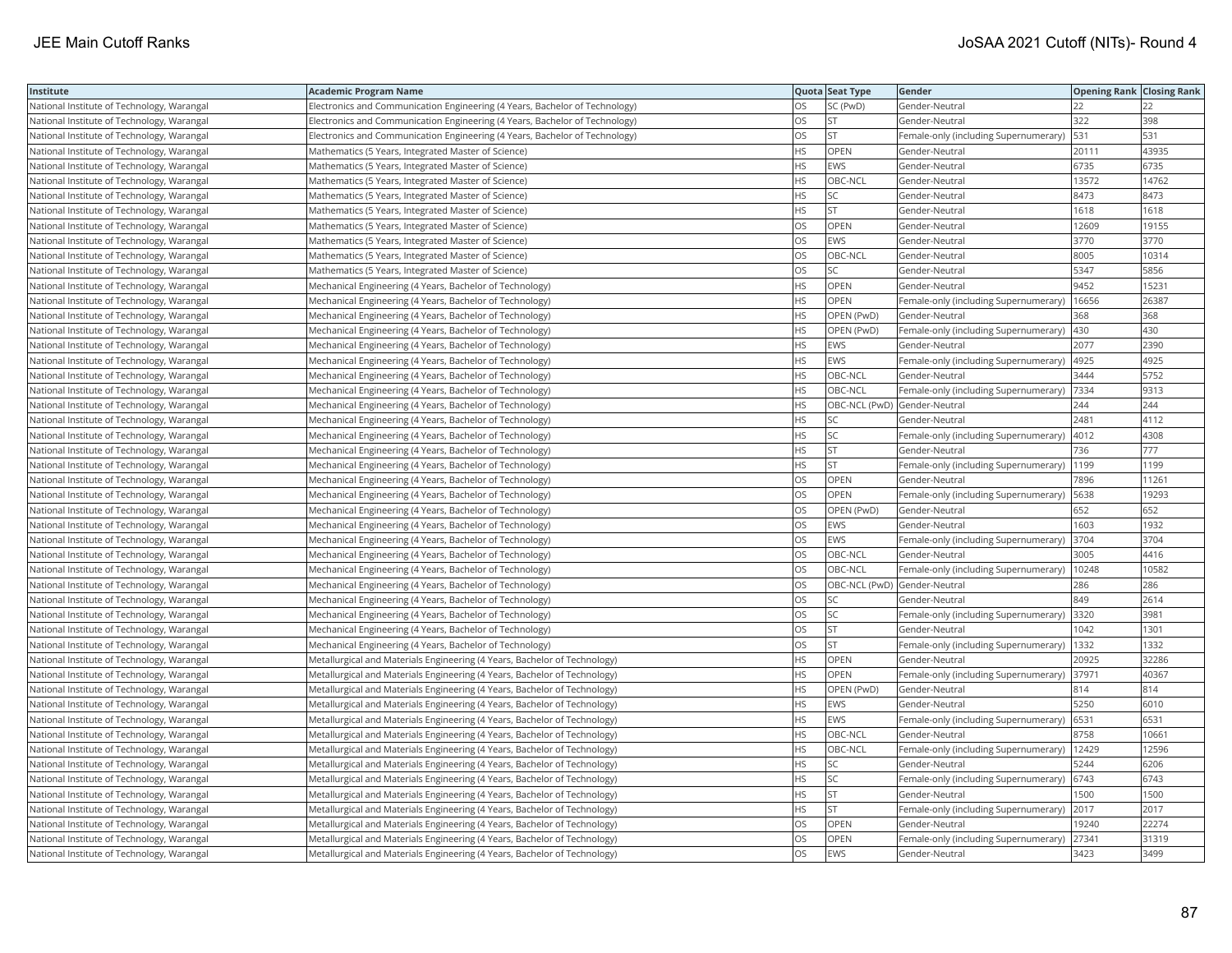| Institute                                                  | <b>Academic Program Name</b>                                              |           | Quota Seat Type | Gender                                       | <b>Opening Rank Closing Rank</b> |       |
|------------------------------------------------------------|---------------------------------------------------------------------------|-----------|-----------------|----------------------------------------------|----------------------------------|-------|
| National Institute of Technology, Warangal                 | Metallurgical and Materials Engineering (4 Years, Bachelor of Technology) | <b>OS</b> | EWS             | Female-only (including Supernumerary)        | 5876                             | 5876  |
| National Institute of Technology, Warangal                 | Metallurgical and Materials Engineering (4 Years, Bachelor of Technology) | OS        | OBC-NCL         | Gender-Neutral                               | 7365                             | 8589  |
| National Institute of Technology, Warangal                 | Metallurgical and Materials Engineering (4 Years, Bachelor of Technology) | OS        | OBC-NCL         | Female-only (including Supernumerary)        | 10639                            | 13498 |
| National Institute of Technology, Warangal                 | Metallurgical and Materials Engineering (4 Years, Bachelor of Technology) | <b>OS</b> | SC.             | Gender-Neutral                               | 3977                             | 4375  |
| National Institute of Technology, Warangal                 | Metallurgical and Materials Engineering (4 Years, Bachelor of Technology) | OS        | SC.             | Female-only (including Supernumerary)        | 5833                             | 5833  |
| National Institute of Technology, Warangal                 | Metallurgical and Materials Engineering (4 Years, Bachelor of Technology) | OS        | lst             | Gender-Neutral                               | 1921                             | 2099  |
| National Institute of Technology, Warangal                 | Metallurgical and Materials Engineering (4 Years, Bachelor of Technology) | OS        | <b>ST</b>       | Female-only (including Supernumerary)        | 3119                             | 3119  |
| National Institute of Technology, Warangal                 | Metallurgical and Materials Engineering (4 Years, Bachelor of Technology) | <b>OS</b> | ST (PwD)        | Gender-Neutral                               | 47                               | 47    |
| National Institute of Technology, Warangal                 | Physics (5 Years, Integrated Master of Science)                           | <b>HS</b> | <b>OPEN</b>     | Gender-Neutral                               | 31396                            | 47333 |
| National Institute of Technology, Warangal                 | Physics (5 Years, Integrated Master of Science)                           | <b>HS</b> | EWS             | Gender-Neutral                               | 7634                             | 7634  |
| National Institute of Technology, Warangal                 | Physics (5 Years, Integrated Master of Science)                           | <b>HS</b> | OBC-NCL         | Gender-Neutral                               | 13075                            | 13149 |
| National Institute of Technology, Warangal                 | Physics (5 Years, Integrated Master of Science)                           | <b>HS</b> | <b>SC</b>       | Gender-Neutral                               | 8833                             | 8833  |
| National Institute of Technology, Warangal                 | Physics (5 Years, Integrated Master of Science)                           | <b>HS</b> | lst             | Gender-Neutral                               | 548                              | 3220  |
| National Institute of Technology, Warangal                 | Physics (5 Years, Integrated Master of Science)                           | <b>OS</b> | <b>OPEN</b>     | Gender-Neutral                               | 9882                             | 13967 |
| National Institute of Technology, Warangal                 | Physics (5 Years, Integrated Master of Science)                           | OS        | <b>EWS</b>      | Gender-Neutral                               | 4688                             | 4688  |
| National Institute of Technology, Warangal                 | Physics (5 Years, Integrated Master of Science)                           | OS        | OBC-NCL         | Gender-Neutral                               | 8034                             | 11231 |
| National Institute of Technology, Warangal                 | Physics (5 Years, Integrated Master of Science)                           | <b>OS</b> | SC              | Gender-Neutral                               | 4610                             | 4610  |
| National Institute of Technology, Warangal                 | Physics (5 Years, Integrated Master of Science)                           | OS        | <b>ST</b>       | Gender-Neutral                               | 2710                             | 2710  |
| Sardar Vallabhbhai National Institute of Technology, Surat | Chemical Engineering (4 Years, Bachelor of Technology)                    | <b>HS</b> | OPEN            | Gender-Neutral                               | 16474                            | 32441 |
| Sardar Vallabhbhai National Institute of Technology, Surat | Chemical Engineering (4 Years, Bachelor of Technology)                    | <b>HS</b> | <b>OPEN</b>     | Female-only (including Supernumerary)        | 38864                            | 43049 |
| Sardar Vallabhbhai National Institute of Technology, Surat | Chemical Engineering (4 Years, Bachelor of Technology)                    | <b>HS</b> | OPEN (PwD)      | Gender-Neutral                               | 611                              | 611   |
| Sardar Vallabhbhai National Institute of Technology, Surat | Chemical Engineering (4 Years, Bachelor of Technology)                    | <b>HS</b> | <b>EWS</b>      | Gender-Neutral                               | 4900                             | 6920  |
| Sardar Vallabhbhai National Institute of Technology, Surat | Chemical Engineering (4 Years, Bachelor of Technology)                    | <b>HS</b> | EWS             | Female-only (including Supernumerary)   6934 |                                  | 6934  |
| Sardar Vallabhbhai National Institute of Technology, Surat | Chemical Engineering (4 Years, Bachelor of Technology)                    | <b>HS</b> | OBC-NCL         | Gender-Neutral                               | 10683                            | 18682 |
| Sardar Vallabhbhai National Institute of Technology, Surat | Chemical Engineering (4 Years, Bachelor of Technology)                    | HS        | OBC-NCL         | Female-only (including Supernumerary)        | 23059                            | 26011 |
| Sardar Vallabhbhai National Institute of Technology, Surat | Chemical Engineering (4 Years, Bachelor of Technology)                    | <b>HS</b> | SC              | Gender-Neutral                               | 2787                             | 9440  |
| Sardar Vallabhbhai National Institute of Technology, Surat | Chemical Engineering (4 Years, Bachelor of Technology)                    | <b>HS</b> | lsc             | Female-only (including Supernumerary)        | 11543                            | 14910 |
| Sardar Vallabhbhai National Institute of Technology, Surat | Chemical Engineering (4 Years, Bachelor of Technology)                    | <b>HS</b> | <b>ST</b>       | Gender-Neutral                               | 2798                             | 4315  |
| Sardar Vallabhbhai National Institute of Technology, Surat | Chemical Engineering (4 Years, Bachelor of Technology)                    | <b>HS</b> | lst             | Female-only (including Supernumerary)        | 3988                             | 3988  |
| Sardar Vallabhbhai National Institute of Technology, Surat | Chemical Engineering (4 Years, Bachelor of Technology)                    | OS        | <b>OPEN</b>     | Gender-Neutral                               | 17886                            | 27411 |
| Sardar Vallabhbhai National Institute of Technology, Surat | Chemical Engineering (4 Years, Bachelor of Technology)                    | OS        | OPEN            | Female-only (including Supernumerary) 30297  |                                  | 34170 |
| Sardar Vallabhbhai National Institute of Technology, Surat | Chemical Engineering (4 Years, Bachelor of Technology)                    | OS        | OPEN (PwD)      | Gender-Neutral                               | 1849                             | 1849  |
| Sardar Vallabhbhai National Institute of Technology, Surat | Chemical Engineering (4 Years, Bachelor of Technology)                    | OS        | <b>EWS</b>      | Gender-Neutral                               | 4051                             | 4300  |
| Sardar Vallabhbhai National Institute of Technology, Surat | Chemical Engineering (4 Years, Bachelor of Technology)                    | OS        | EWS             | Female-only (including Supernumerary)        | 6184                             | 6184  |
| Sardar Vallabhbhai National Institute of Technology, Surat | Chemical Engineering (4 Years, Bachelor of Technology)                    | OS        | OBC-NCL         | Gender-Neutral                               | 8199                             | 9526  |
| Sardar Vallabhbhai National Institute of Technology, Surat | Chemical Engineering (4 Years, Bachelor of Technology)                    | <b>OS</b> | OBC-NCL         | Female-only (including Supernumerary)        | 11516                            | 14857 |
| Sardar Vallabhbhai National Institute of Technology, Surat | Chemical Engineering (4 Years, Bachelor of Technology)                    | OS        | SC              | Gender-Neutral                               | 5042                             | 6237  |
| Sardar Vallabhbhai National Institute of Technology, Surat | Chemical Engineering (4 Years, Bachelor of Technology)                    | OS        | SC.             | Female-only (including Supernumerary) 7357   |                                  | 7371  |
| Sardar Vallabhbhai National Institute of Technology, Surat | Chemical Engineering (4 Years, Bachelor of Technology)                    | OS        | <b>ST</b>       | Gender-Neutral                               | 2369                             | 2533  |
| Sardar Vallabhbhai National Institute of Technology, Surat | Chemical Engineering (4 Years, Bachelor of Technology)                    | OS        | İst             | Female-only (including Supernumerary)        | 2604                             | 2604  |
| Sardar Vallabhbhai National Institute of Technology, Surat | Chemistry (5 Years, Integrated Master of Science)                         | <b>HS</b> | OPEN            | Gender-Neutral                               | 47706                            | 81561 |
| Sardar Vallabhbhai National Institute of Technology, Surat | Chemistry (5 Years, Integrated Master of Science)                         | <b>HS</b> | EWS             | Gender-Neutral                               | 13365                            | 17649 |
| Sardar Vallabhbhai National Institute of Technology, Surat | Chemistry (5 Years, Integrated Master of Science)                         | <b>HS</b> | OBC-NCL         | Gender-Neutral                               | 30403                            | 67855 |
| Sardar Vallabhbhai National Institute of Technology, Surat | Chemistry (5 Years, Integrated Master of Science)                         | <b>HS</b> | lsc             | Gender-Neutral                               | 17906                            | 47187 |
| Sardar Vallabhbhai National Institute of Technology, Surat | Chemistry (5 Years, Integrated Master of Science)                         | <b>HS</b> | lst             | Gender-Neutral                               | 5769                             | 6920  |
| Sardar Vallabhbhai National Institute of Technology, Surat | Chemistry (5 Years, Integrated Master of Science)                         | OS        | OPEN            | Gender-Neutral                               | 37869                            | 46236 |
| Sardar Vallabhbhai National Institute of Technology, Surat | Chemistry (5 Years, Integrated Master of Science)                         | OS        | OPEN (PwD)      | Gender-Neutral                               | 992                              | 992   |
| Sardar Vallabhbhai National Institute of Technology, Surat | Chemistry (5 Years, Integrated Master of Science)                         | OS        | EWS             | Gender-Neutral                               | 7686                             | 8149  |
| Sardar Vallabhbhai National Institute of Technology, Surat | Chemistry (5 Years, Integrated Master of Science)                         | OS        | OBC-NCL         | Gender-Neutral                               | 12440                            | 15968 |
| Sardar Vallabhbhai National Institute of Technology, Surat | Chemistry (5 Years, Integrated Master of Science)                         | OS        | SC              | Gender-Neutral                               | 8052                             | 10076 |
| Sardar Vallabhbhai National Institute of Technology, Surat | Chemistry (5 Years, Integrated Master of Science)                         | <b>OS</b> | <b>ST</b>       | Gender-Neutral                               | 3537                             | 3825  |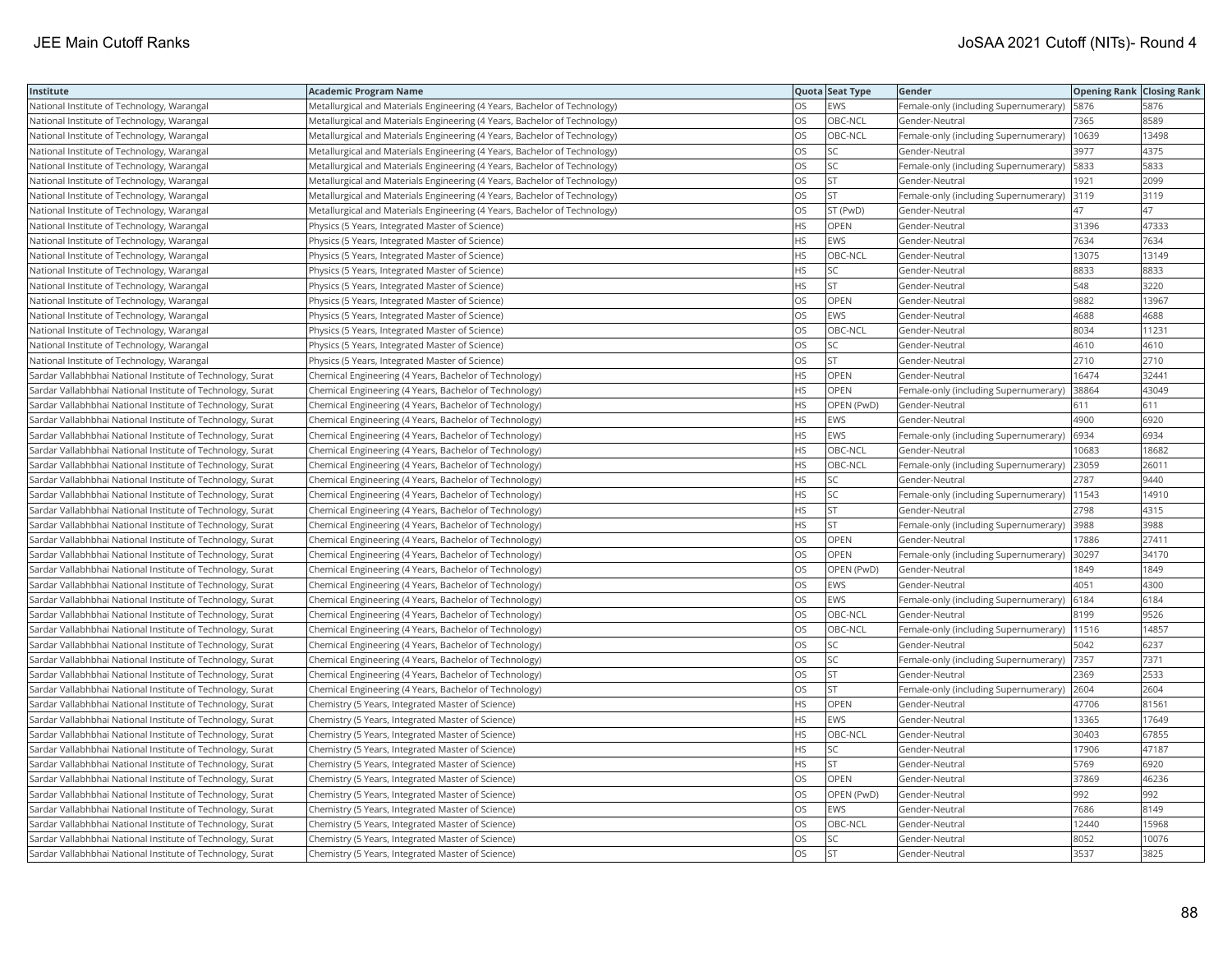| Institute                                                  | <b>Academic Program Name</b>                                       |           | Quota Seat Type              | Gender                                       | <b>Opening Rank Closing Rank</b> |       |
|------------------------------------------------------------|--------------------------------------------------------------------|-----------|------------------------------|----------------------------------------------|----------------------------------|-------|
| Sardar Vallabhbhai National Institute of Technology, Surat | Civil Engineering (4 Years, Bachelor of Technology)                | <b>HS</b> | <b>OPEN</b>                  | Gender-Neutral                               | 14399                            | 36315 |
| Sardar Vallabhbhai National Institute of Technology, Surat | Civil Engineering (4 Years, Bachelor of Technology)                | HS        | OPEN                         | Female-only (including Supernumerary)        | 29352                            | 47375 |
| Sardar Vallabhbhai National Institute of Technology, Surat | Civil Engineering (4 Years, Bachelor of Technology)                | <b>HS</b> | EWS                          | Gender-Neutral                               | 6227                             | 7052  |
| Sardar Vallabhbhai National Institute of Technology, Surat | Civil Engineering (4 Years, Bachelor of Technology)                | <b>HS</b> | EWS                          | Female-only (including Supernumerary)        | 12054                            | 12054 |
| Sardar Vallabhbhai National Institute of Technology, Surat | Civil Engineering (4 Years, Bachelor of Technology)                | <b>HS</b> | OBC-NCL                      | Gender-Neutral                               | 12887                            | 21038 |
| Sardar Vallabhbhai National Institute of Technology, Surat | Civil Engineering (4 Years, Bachelor of Technology)                | <b>HS</b> | OBC-NCL                      | Female-only (including Supernumerary)        | 23011                            | 27538 |
| Sardar Vallabhbhai National Institute of Technology, Surat | Civil Engineering (4 Years, Bachelor of Technology)                | <b>HS</b> | SC.                          | Gender-Neutral                               | 3697                             | 8403  |
| Sardar Vallabhbhai National Institute of Technology, Surat | Civil Engineering (4 Years, Bachelor of Technology)                | <b>HS</b> | SC.                          | Female-only (including Supernumerary)        | 5501                             | 18979 |
| Sardar Vallabhbhai National Institute of Technology, Surat | Civil Engineering (4 Years, Bachelor of Technology)                | <b>HS</b> | İst                          | Gender-Neutral                               | 1055                             | 1487  |
| Sardar Vallabhbhai National Institute of Technology, Surat | Civil Engineering (4 Years, Bachelor of Technology)                | <b>HS</b> | lst                          | Female-only (including Supernumerary)        | 2283                             | 2283  |
| Sardar Vallabhbhai National Institute of Technology, Surat | Civil Engineering (4 Years, Bachelor of Technology)                | OS        | OPEN                         | Gender-Neutral                               | 25720                            | 31142 |
| Sardar Vallabhbhai National Institute of Technology, Surat | Civil Engineering (4 Years, Bachelor of Technology)                | <b>OS</b> | <b>OPEN</b>                  | Female-only (including Supernumerary)        | 36361                            | 40693 |
| Sardar Vallabhbhai National Institute of Technology, Surat | Civil Engineering (4 Years, Bachelor of Technology)                | <b>OS</b> | OPEN (PwD)                   | Gender-Neutral                               | 1115                             | 1115  |
| Sardar Vallabhbhai National Institute of Technology, Surat | Civil Engineering (4 Years, Bachelor of Technology)                | OS        | EWS                          | Gender-Neutral                               | 4875                             | 5075  |
| Sardar Vallabhbhai National Institute of Technology, Surat | Civil Engineering (4 Years, Bachelor of Technology)                | OS        | <b>EWS</b>                   | Female-only (including Supernumerary)        | 6497                             | 6497  |
| Sardar Vallabhbhai National Institute of Technology, Surat | Civil Engineering (4 Years, Bachelor of Technology)                | OS        | OBC-NCL                      | Gender-Neutral                               | 7915                             | 9961  |
| Sardar Vallabhbhai National Institute of Technology, Surat | Civil Engineering (4 Years, Bachelor of Technology)                | OS        | OBC-NCL                      | Female-only (including Supernumerary)        | 17011                            | 17309 |
| Sardar Vallabhbhai National Institute of Technology, Surat | Civil Engineering (4 Years, Bachelor of Technology)                | <b>OS</b> | SC                           | Gender-Neutral                               | 4328                             | 5486  |
| Sardar Vallabhbhai National Institute of Technology, Surat | Civil Engineering (4 Years, Bachelor of Technology)                | OS        | SC.                          | Female-only (including Supernumerary)        | 5634                             | 6230  |
| Sardar Vallabhbhai National Institute of Technology, Surat | Civil Engineering (4 Years, Bachelor of Technology)                | <b>OS</b> | lst                          | Gender-Neutral                               | 636                              | 1248  |
| Sardar Vallabhbhai National Institute of Technology, Surat | Civil Engineering (4 Years, Bachelor of Technology)                | OS        | <b>ST</b>                    | Female-only (including Supernumerary)  1815  |                                  | 1815  |
| Sardar Vallabhbhai National Institute of Technology, Surat | Computer Science and Engineering (4 Years, Bachelor of Technology) | <b>HS</b> | OPEN                         | Gender-Neutral                               | 3728                             | 6586  |
| Sardar Vallabhbhai National Institute of Technology, Surat | Computer Science and Engineering (4 Years, Bachelor of Technology) | <b>HS</b> | OPEN                         | Female-only (including Supernumerary)  9360  |                                  | 11688 |
| Sardar Vallabhbhai National Institute of Technology, Surat | Computer Science and Engineering (4 Years, Bachelor of Technology) | <b>HS</b> | OPEN (PwD)                   | Gender-Neutral                               | 201                              | 201   |
| Sardar Vallabhbhai National Institute of Technology, Surat | Computer Science and Engineering (4 Years, Bachelor of Technology) | <b>HS</b> | <b>EWS</b>                   | Gender-Neutral                               | 925                              | 1262  |
| Sardar Vallabhbhai National Institute of Technology, Surat | Computer Science and Engineering (4 Years, Bachelor of Technology) | <b>HS</b> | EWS                          | Female-only (including Supernumerary)        | 1863                             | 1863  |
| Sardar Vallabhbhai National Institute of Technology, Surat | Computer Science and Engineering (4 Years, Bachelor of Technology) | <b>HS</b> | OBC-NCL                      | Gender-Neutral                               | 1467                             | 2794  |
| Sardar Vallabhbhai National Institute of Technology, Surat | Computer Science and Engineering (4 Years, Bachelor of Technology) | <b>HS</b> | OBC-NCL                      | Female-only (including Supernumerary)        | 4361                             | 9723  |
| Sardar Vallabhbhai National Institute of Technology, Surat | Computer Science and Engineering (4 Years, Bachelor of Technology) | <b>HS</b> | OBC-NCL (PwD) Gender-Neutral |                                              | 241                              | 241   |
| Sardar Vallabhbhai National Institute of Technology, Surat | Computer Science and Engineering (4 Years, Bachelor of Technology) | <b>HS</b> | SC                           | Gender-Neutral                               | 317                              | 1293  |
| Sardar Vallabhbhai National Institute of Technology, Surat | Computer Science and Engineering (4 Years, Bachelor of Technology) | <b>HS</b> | SC.                          | Female-only (including Supernumerary)        | 2529                             | 2779  |
| Sardar Vallabhbhai National Institute of Technology, Surat | Computer Science and Engineering (4 Years, Bachelor of Technology) | HS.       | İst                          | Gender-Neutral                               | 158                              | 538   |
| Sardar Vallabhbhai National Institute of Technology, Surat | Computer Science and Engineering (4 Years, Bachelor of Technology) | <b>HS</b> | <b>ST</b>                    | Female-only (including Supernumerary)        | 1998                             | 1998  |
| Sardar Vallabhbhai National Institute of Technology, Surat | Computer Science and Engineering (4 Years, Bachelor of Technology) | OS        | <b>OPEN</b>                  | Gender-Neutral                               | 2080                             | 5238  |
| Sardar Vallabhbhai National Institute of Technology, Surat | Computer Science and Engineering (4 Years, Bachelor of Technology) | <b>OS</b> | <b>OPEN</b>                  | Female-only (including Supernumerary)        | 1430                             | 7138  |
| Sardar Vallabhbhai National Institute of Technology, Surat | Computer Science and Engineering (4 Years, Bachelor of Technology) | OS        | OPEN (PwD)                   | Gender-Neutral                               | 231                              | 231   |
| Sardar Vallabhbhai National Institute of Technology, Surat | Computer Science and Engineering (4 Years, Bachelor of Technology) | OS        | <b>EWS</b>                   | Gender-Neutral                               | 596                              | 695   |
| Sardar Vallabhbhai National Institute of Technology, Surat | Computer Science and Engineering (4 Years, Bachelor of Technology) | OS        | <b>EWS</b>                   | Female-only (including Supernumerary)   1443 |                                  | 1443  |
| Sardar Vallabhbhai National Institute of Technology, Surat | Computer Science and Engineering (4 Years, Bachelor of Technology) | OS        | OBC-NCL                      | Gender-Neutral                               | 1123                             | 2266  |
| Sardar Vallabhbhai National Institute of Technology, Surat | Computer Science and Engineering (4 Years, Bachelor of Technology) | <b>OS</b> | OBC-NCL                      | Female-only (including Supernumerary)        | 3121                             | 3592  |
| Sardar Vallabhbhai National Institute of Technology, Surat | Computer Science and Engineering (4 Years, Bachelor of Technology) | OS        | OBC-NCL (PwD) Gender-Neutral |                                              | 87                               | 87    |
| Sardar Vallabhbhai National Institute of Technology, Surat | Computer Science and Engineering (4 Years, Bachelor of Technology) | <b>OS</b> | SC                           | Gender-Neutral                               | 1075                             | 1247  |
| Sardar Vallabhbhai National Institute of Technology, Surat | Computer Science and Engineering (4 Years, Bachelor of Technology) | <b>OS</b> | lsc                          | Female-only (including Supernumerary)        | 1543                             | 1945  |
| Sardar Vallabhbhai National Institute of Technology, Surat | Computer Science and Engineering (4 Years, Bachelor of Technology) | OS        | SC (PwD)                     | Gender-Neutral                               | 42                               | 42    |
| Sardar Vallabhbhai National Institute of Technology, Surat | Computer Science and Engineering (4 Years, Bachelor of Technology) | <b>OS</b> | <b>ST</b>                    | Gender-Neutral                               | 413                              | 491   |
| Sardar Vallabhbhai National Institute of Technology, Surat | Computer Science and Engineering (4 Years, Bachelor of Technology) | OS        | <b>ST</b>                    | Female-only (including Supernumerary)        | 501                              | 501   |
| Sardar Vallabhbhai National Institute of Technology, Surat | Electrical Engineering (4 Years, Bachelor of Technology)           | <b>HS</b> | <b>OPEN</b>                  | Gender-Neutral                               | 14826                            | 20491 |
| Sardar Vallabhbhai National Institute of Technology, Surat | Electrical Engineering (4 Years, Bachelor of Technology)           | HS        | OPEN                         | Female-only (including Supernumerary)        | 20454                            | 27073 |
| Sardar Vallabhbhai National Institute of Technology, Surat | Electrical Engineering (4 Years, Bachelor of Technology)           | <b>HS</b> | <b>EWS</b>                   | Gender-Neutral                               | 2978                             | 3383  |
| Sardar Vallabhbhai National Institute of Technology, Surat | Electrical Engineering (4 Years, Bachelor of Technology)           | <b>HS</b> | EWS                          | Female-only (including Supernumerary)        | 11524                            | 11524 |
| Sardar Vallabhbhai National Institute of Technology, Surat | Electrical Engineering (4 Years, Bachelor of Technology)           | <b>HS</b> | OBC-NCL                      | Gender-Neutral                               | 8285                             | 11991 |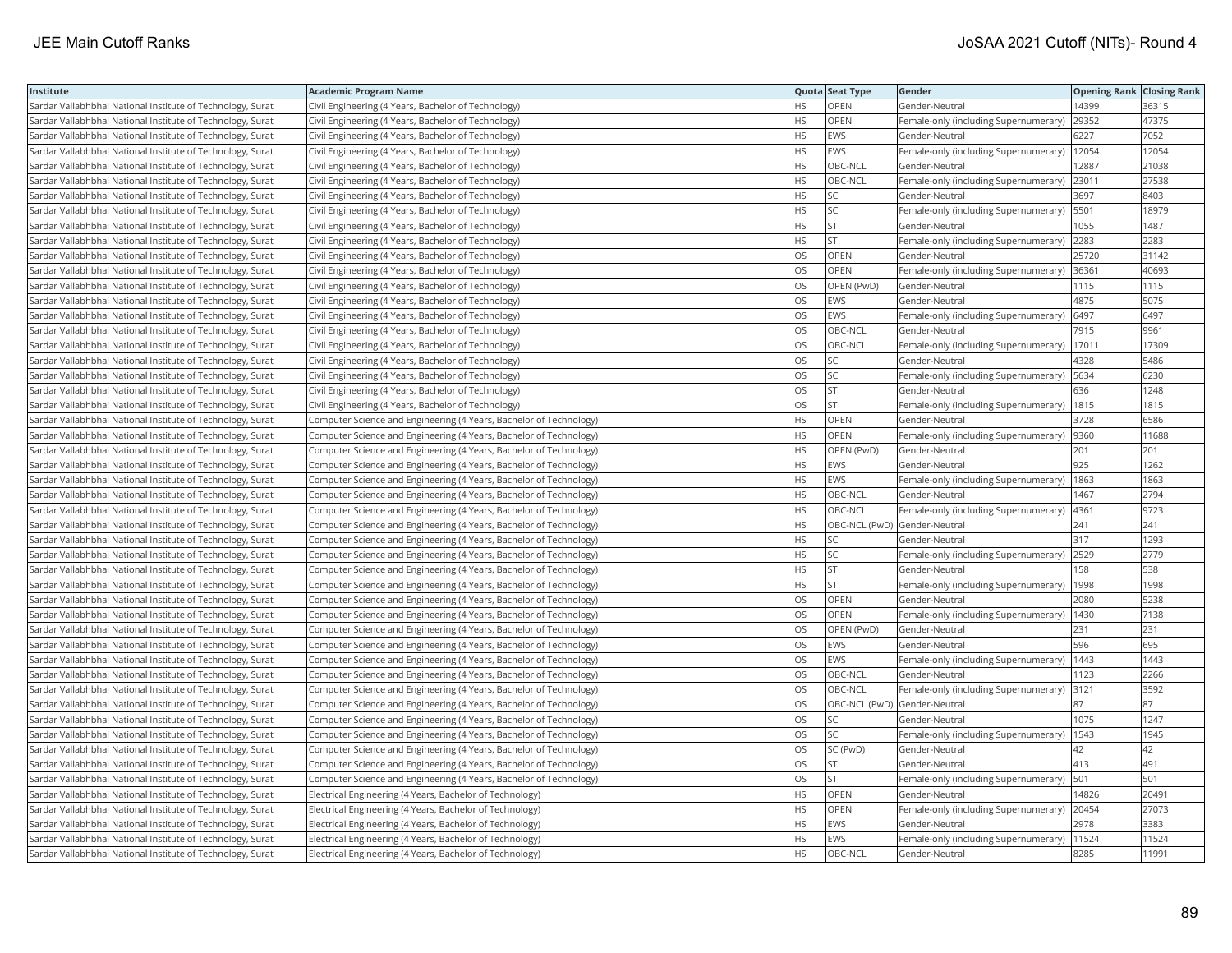| Institute                                                  | <b>Academic Program Name</b>                                                 |           | Quota Seat Type              | Gender                                        | <b>Opening Rank Closing Rank</b> |       |
|------------------------------------------------------------|------------------------------------------------------------------------------|-----------|------------------------------|-----------------------------------------------|----------------------------------|-------|
| Sardar Vallabhbhai National Institute of Technology, Surat | Electrical Engineering (4 Years, Bachelor of Technology)                     | <b>HS</b> | OBC-NCL                      | Female-only (including Supernumerary)   19550 |                                  | 22605 |
| Sardar Vallabhbhai National Institute of Technology, Surat | Electrical Engineering (4 Years, Bachelor of Technology)                     | HS        | SC                           | Gender-Neutral                                | 4914                             | 6545  |
| Sardar Vallabhbhai National Institute of Technology, Surat | Electrical Engineering (4 Years, Bachelor of Technology)                     | <b>HS</b> | SC.                          | Female-only (including Supernumerary)         | 9726                             | 12566 |
| Sardar Vallabhbhai National Institute of Technology, Surat | Electrical Engineering (4 Years, Bachelor of Technology)                     | <b>HS</b> | <b>ST</b>                    | Gender-Neutral                                | 1520                             | 4375  |
| Sardar Vallabhbhai National Institute of Technology, Surat | Electrical Engineering (4 Years, Bachelor of Technology)                     | <b>HS</b> | İst                          | Female-only (including Supernumerary)         | 3206                             | 3206  |
| Sardar Vallabhbhai National Institute of Technology, Surat | Electrical Engineering (4 Years, Bachelor of Technology)                     | <b>OS</b> | <b>OPEN</b>                  | Gender-Neutral                                | 13890                            | 15660 |
| Sardar Vallabhbhai National Institute of Technology, Surat | Electrical Engineering (4 Years, Bachelor of Technology)                     | OS        | <b>OPEN</b>                  | Female-only (including Supernumerary)         | 18441                            | 20855 |
| Sardar Vallabhbhai National Institute of Technology, Surat | Electrical Engineering (4 Years, Bachelor of Technology)                     | <b>OS</b> | OPEN (PwD)                   | Gender-Neutral                                | 955                              | 955   |
| Sardar Vallabhbhai National Institute of Technology, Surat | Electrical Engineering (4 Years, Bachelor of Technology)                     | <b>OS</b> | <b>EWS</b>                   | Gender-Neutral                                | 2182                             | 2393  |
| Sardar Vallabhbhai National Institute of Technology, Surat | Electrical Engineering (4 Years, Bachelor of Technology)                     | OS        | <b>EWS</b>                   | Female-only (including Supernumerary)         | 3730                             | 3730  |
| Sardar Vallabhbhai National Institute of Technology, Surat | Electrical Engineering (4 Years, Bachelor of Technology)                     | OS        | OBC-NCL                      | Gender-Neutral                                | 4812                             | 5892  |
| Sardar Vallabhbhai National Institute of Technology, Surat | Electrical Engineering (4 Years, Bachelor of Technology)                     | <b>OS</b> | OBC-NCL                      | Female-only (including Supernumerary)         | 9346                             | 10782 |
| Sardar Vallabhbhai National Institute of Technology, Surat | Electrical Engineering (4 Years, Bachelor of Technology)                     | <b>OS</b> | lsc                          | Gender-Neutral                                | 2866                             | 3600  |
| Sardar Vallabhbhai National Institute of Technology, Surat | Electrical Engineering (4 Years, Bachelor of Technology)                     | OS        | SC.                          | Female-only (including Supernumerary) 3391    |                                  | 5278  |
| Sardar Vallabhbhai National Institute of Technology, Surat | Electrical Engineering (4 Years, Bachelor of Technology)                     | OS        | <b>ST</b>                    | Gender-Neutral                                | 963                              | 1268  |
| Sardar Vallabhbhai National Institute of Technology, Surat | Electrical Engineering (4 Years, Bachelor of Technology)                     | OS        | lst                          | Female-only (including Supernumerary)   1748  |                                  | 1748  |
| Sardar Vallabhbhai National Institute of Technology, Surat | Electronics and Communication Engineering (4 Years, Bachelor of Technology)  | <b>HS</b> | OPEN                         | Gender-Neutral                                | 7737                             | 14737 |
| Sardar Vallabhbhai National Institute of Technology, Surat | Electronics and Communication Engineering (4 Years, Bachelor of Technology)  | <b>HS</b> | <b>OPEN</b>                  | Female-only (including Supernumerary)         | 12882                            | 18995 |
| Sardar Vallabhbhai National Institute of Technology, Surat | Electronics and Communication Engineering (4 Years, Bachelor of Technology)  | <b>HS</b> | OPEN (PwD)                   | Gender-Neutral                                | 383                              | 383   |
| Sardar Vallabhbhai National Institute of Technology, Surat | Electronics and Communication Engineering (4 Years, Bachelor of Technology)  | <b>HS</b> | OPEN (PwD)                   | [Female-only (including Supernumerary)        | 1379                             | 1379  |
| Sardar Vallabhbhai National Institute of Technology, Surat | Electronics and Communication Engineering (4 Years, Bachelor of Technology)  | <b>HS</b> | EWS                          | Gender-Neutral                                | 2075                             | 2685  |
| Sardar Vallabhbhai National Institute of Technology, Surat | Electronics and Communication Engineering (4 Years, Bachelor of Technology)  | <b>HS</b> | <b>EWS</b>                   | Female-only (including Supernumerary) 6147    |                                  | 6686  |
| Sardar Vallabhbhai National Institute of Technology, Surat | Electronics and Communication Engineering (4 Years, Bachelor of Technology)  | <b>HS</b> | OBC-NCL                      | Gender-Neutral                                | 3103                             | 7512  |
| Sardar Vallabhbhai National Institute of Technology, Surat | Electronics and Communication Engineering (4 Years, Bachelor of Technology)  | <b>HS</b> | OBC-NCL                      | Female-only (including Supernumerary)  7822   |                                  | 19429 |
| Sardar Vallabhbhai National Institute of Technology, Surat | Electronics and Communication Engineering (4 Years, Bachelor of Technology)  | <b>HS</b> | OBC-NCL (PwD) Gender-Neutral |                                               | 295                              | 295   |
| Sardar Vallabhbhai National Institute of Technology, Surat | Electronics and Communication Engineering (4 Years, Bachelor of Technology)  | <b>HS</b> | SC                           | Gender-Neutral                                | 2388                             | 5251  |
| Sardar Vallabhbhai National Institute of Technology, Surat | Electronics and Communication Engineering (4 Years, Bachelor of Technology)  | <b>HS</b> | SC.                          | Female-only (including Supernumerary)         | 7631                             | 8206  |
| Sardar Vallabhbhai National Institute of Technology, Surat | Electronics and Communication Engineering (4 Years, Bachelor of Technology)  | <b>HS</b> | lst                          | Gender-Neutral                                | 547                              | 1966  |
| Sardar Vallabhbhai National Institute of Technology, Surat | Electronics and Communication Engineering (4 Years, Bachelor of Technology)  | <b>HS</b> | lst                          | Female-only (including Supernumerary)         | 3246                             | 3246  |
| Sardar Vallabhbhai National Institute of Technology, Surat | Electronics and Communication Engineering (4 Years, Bachelor of Technology)  | OS        | <b>OPEN</b>                  | Gender-Neutral                                | 9480                             | 11944 |
| Sardar Vallabhbhai National Institute of Technology, Surat | Electronics and Communication Engineering (4 Years, Bachelor of Technology)  | OS        | <b>OPEN</b>                  | Female-only (including Supernumerary)   12263 |                                  | 16156 |
| Sardar Vallabhbhai National Institute of Technology, Surat | Electronics and Communication Engineering (4 Years, Bachelor of Technology)  | <b>OS</b> | OPEN (PwD)                   | Gender-Neutral                                | 423                              | 423   |
| Sardar Vallabhbhai National Institute of Technology, Surat | Electronics and Communication Engineering (4 Years, Bachelor of Technology)  | OS        | OPEN (PwD)                   | Female-only (including Supernumerary)         | 1373                             | 1373  |
| Sardar Vallabhbhai National Institute of Technology, Surat | Electronics and Communication Engineering (4 Years, Bachelor of Technology)  | OS        | EWS                          | Gender-Neutral                                | 1582                             | 1701  |
| Sardar Vallabhbhai National Institute of Technology, Surat | Electronics and Communication Engineering (4 Years, Bachelor of Technology)  | <b>OS</b> | EWS                          | Female-only (including Supernumerary)         | 2490                             | 2579  |
| Sardar Vallabhbhai National Institute of Technology, Surat | Electronics and Communication Engineering (4 Years, Bachelor of Technology)  | OS        | EWS (PwD)                    | Gender-Neutral                                | 48                               | 48    |
| Sardar Vallabhbhai National Institute of Technology, Surat | Electronics and Communication Engineering (4 Years, Bachelor of Technology)  | <b>OS</b> | OBC-NCL                      | Gender-Neutral                                | 3321                             | 4260  |
| Sardar Vallabhbhai National Institute of Technology, Surat | [Electronics and Communication Engineering (4 Years, Bachelor of Technology) | OS        | OBC-NCL                      | Female-only (including Supernumerary) 6936    |                                  | 7305  |
| Sardar Vallabhbhai National Institute of Technology, Surat | Electronics and Communication Engineering (4 Years, Bachelor of Technology)  | OS        | OBC-NCL (PwD) Gender-Neutral |                                               | 197                              | 197   |
| Sardar Vallabhbhai National Institute of Technology, Surat | Electronics and Communication Engineering (4 Years, Bachelor of Technology)  | <b>OS</b> | SC                           | Gender-Neutral                                | 2105                             | 2745  |
| Sardar Vallabhbhai National Institute of Technology, Surat | Electronics and Communication Engineering (4 Years, Bachelor of Technology)  | OS        | <b>SC</b>                    | Female-only (including Supernumerary)         | 2971                             | 3840  |
| Sardar Vallabhbhai National Institute of Technology, Surat | Electronics and Communication Engineering (4 Years, Bachelor of Technology)  | OS        | <b>ST</b>                    | Gender-Neutral                                | 827                              | 950   |
| Sardar Vallabhbhai National Institute of Technology, Surat | Electronics and Communication Engineering (4 Years, Bachelor of Technology)  | <b>OS</b> | lst                          | Female-only (including Supernumerary)         | 844                              | 844   |
| Sardar Vallabhbhai National Institute of Technology, Surat | Mathematics (5 Years, Integrated Master of Science)                          | <b>HS</b> | <b>OPEN</b>                  | Gender-Neutral                                | 20869                            | 60996 |
| Sardar Vallabhbhai National Institute of Technology, Surat | Mathematics (5 Years, Integrated Master of Science)                          | <b>HS</b> | <b>EWS</b>                   | Gender-Neutral                                | 10872                            | 16471 |
| Sardar Vallabhbhai National Institute of Technology, Surat | Mathematics (5 Years, Integrated Master of Science)                          | <b>HS</b> | OBC-NCL                      | Gender-Neutral                                | 20972                            | 62405 |
| Sardar Vallabhbhai National Institute of Technology, Surat | Mathematics (5 Years, Integrated Master of Science)                          | <b>HS</b> | SC                           | Gender-Neutral                                | 13515                            | 31357 |
| Sardar Vallabhbhai National Institute of Technology, Surat | Mathematics (5 Years, Integrated Master of Science)                          | HS        | <b>ST</b>                    | Gender-Neutral                                | 4076                             | 7637  |
| Sardar Vallabhbhai National Institute of Technology, Surat | Mathematics (5 Years, Integrated Master of Science)                          | OS        | OPEN                         | Gender-Neutral                                | 19602                            | 41084 |
| Sardar Vallabhbhai National Institute of Technology, Surat | Mathematics (5 Years, Integrated Master of Science)                          | <b>OS</b> | EWS                          | Gender-Neutral                                | 6721                             | 7008  |
| Sardar Vallabhbhai National Institute of Technology, Surat | Mathematics (5 Years, Integrated Master of Science)                          | <b>OS</b> | OBC-NCL                      | lGender-Neutral                               | 12312                            | 15472 |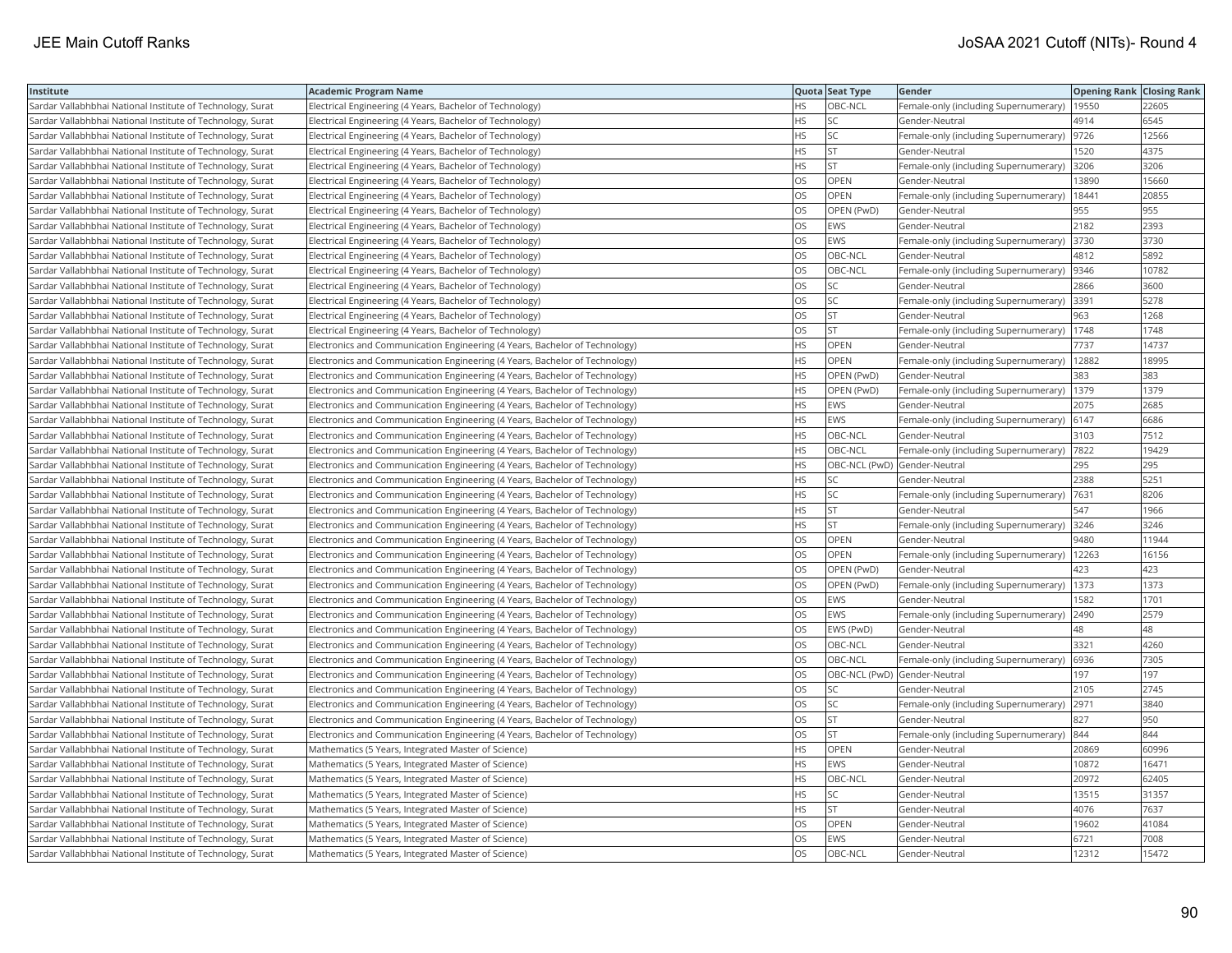| Institute                                                  | <b>Academic Program Name</b>                             |           | Quota Seat Type              | Gender                                      | Opening Rank Closing Rank |       |
|------------------------------------------------------------|----------------------------------------------------------|-----------|------------------------------|---------------------------------------------|---------------------------|-------|
| Sardar Vallabhbhai National Institute of Technology, Surat | Mathematics (5 Years, Integrated Master of Science)      | <b>OS</b> | <b>SC</b>                    | Gender-Neutral                              | 7113                      | 9375  |
| Sardar Vallabhbhai National Institute of Technology, Surat | Mathematics (5 Years, Integrated Master of Science)      | OS        | <b>ST</b>                    | Gender-Neutral                              | 3443                      | 3834  |
| Sardar Vallabhbhai National Institute of Technology, Surat | Mechanical Engineering (4 Years, Bachelor of Technology) | <b>HS</b> | OPEN                         | Gender-Neutral                              | 6715                      | 30723 |
| Sardar Vallabhbhai National Institute of Technology, Surat | Mechanical Engineering (4 Years, Bachelor of Technology) | HS        | <b>OPEN</b>                  | Female-only (including Supernumerary)       | 33785                     | 42572 |
| Sardar Vallabhbhai National Institute of Technology, Surat | Mechanical Engineering (4 Years, Bachelor of Technology) | <b>HS</b> | OPEN (PwD)                   | Gender-Neutral                              | 1709                      | 1709  |
| Sardar Vallabhbhai National Institute of Technology, Surat | Mechanical Engineering (4 Years, Bachelor of Technology) | <b>HS</b> | EWS                          | Gender-Neutral                              | 4626                      | 6156  |
| Sardar Vallabhbhai National Institute of Technology, Surat | Mechanical Engineering (4 Years, Bachelor of Technology) | HS        | <b>EWS</b>                   | Female-only (including Supernumerary)       | 7075                      | 13241 |
| Sardar Vallabhbhai National Institute of Technology, Surat | Mechanical Engineering (4 Years, Bachelor of Technology) | <b>HS</b> | OBC-NCL                      | Gender-Neutral                              | 8251                      | 16115 |
| Sardar Vallabhbhai National Institute of Technology, Surat | Mechanical Engineering (4 Years, Bachelor of Technology) | HS        | OBC-NCL                      | Female-only (including Supernumerary)       | 16197                     | 34015 |
| Sardar Vallabhbhai National Institute of Technology, Surat | Mechanical Engineering (4 Years, Bachelor of Technology) | <b>HS</b> | lsc                          | Gender-Neutral                              | 5780                      | 11021 |
| Sardar Vallabhbhai National Institute of Technology, Surat | Mechanical Engineering (4 Years, Bachelor of Technology) | <b>HS</b> | <b>SC</b>                    | Female-only (including Supernumerary)       | 10894                     | 13350 |
| Sardar Vallabhbhai National Institute of Technology, Surat | Mechanical Engineering (4 Years, Bachelor of Technology) | <b>HS</b> | <b>ST</b>                    | Gender-Neutral                              | 988                       | 4115  |
| Sardar Vallabhbhai National Institute of Technology, Surat | Mechanical Engineering (4 Years, Bachelor of Technology) | <b>HS</b> | lst.                         | Female-only (including Supernumerary)       | 2316                      | 2316  |
| Sardar Vallabhbhai National Institute of Technology, Surat | Mechanical Engineering (4 Years, Bachelor of Technology) | OS        | <b>OPEN</b>                  | Gender-Neutral                              | 16586                     | 22606 |
| Sardar Vallabhbhai National Institute of Technology, Surat | Mechanical Engineering (4 Years, Bachelor of Technology) | OS        | <b>OPEN</b>                  | Female-only (including Supernumerary) 26020 |                           | 34014 |
| Sardar Vallabhbhai National Institute of Technology, Surat | Mechanical Engineering (4 Years, Bachelor of Technology) | OS        | OPEN (PwD)                   | Gender-Neutral                              | 518                       | 1074  |
| Sardar Vallabhbhai National Institute of Technology, Surat | Mechanical Engineering (4 Years, Bachelor of Technology) | OS        | <b>EWS</b>                   | Gender-Neutral                              | 3282                      | 3388  |
| Sardar Vallabhbhai National Institute of Technology, Surat | Mechanical Engineering (4 Years, Bachelor of Technology) | OS        | <b>EWS</b>                   | Female-only (including Supernumerary)       | 6153                      | 6532  |
| Sardar Vallabhbhai National Institute of Technology, Surat | Mechanical Engineering (4 Years, Bachelor of Technology) | <b>OS</b> | OBC-NCL                      | Gender-Neutral                              | 6592                      | 8323  |
| Sardar Vallabhbhai National Institute of Technology, Surat | Mechanical Engineering (4 Years, Bachelor of Technology) | <b>OS</b> | OBC-NCL                      | Female-only (including Supernumerary)       | 14304                     | 16044 |
| Sardar Vallabhbhai National Institute of Technology, Surat | Mechanical Engineering (4 Years, Bachelor of Technology) | <b>OS</b> | OBC-NCL (PwD) Gender-Neutral |                                             | 848                       | 848   |
| Sardar Vallabhbhai National Institute of Technology, Surat | Mechanical Engineering (4 Years, Bachelor of Technology) | OS        | <b>SC</b>                    | Gender-Neutral                              | 3419                      | 4962  |
| Sardar Vallabhbhai National Institute of Technology, Surat | Mechanical Engineering (4 Years, Bachelor of Technology) | OS        | <b>SC</b>                    | Female-only (including Supernumerary)       | 6017                      | 6171  |
| Sardar Vallabhbhai National Institute of Technology, Surat | Mechanical Engineering (4 Years, Bachelor of Technology) | OS.       | <b>ST</b>                    | Gender-Neutral                              | 1522                      | 1842  |
| Sardar Vallabhbhai National Institute of Technology, Surat | Mechanical Engineering (4 Years, Bachelor of Technology) | OS        | <b>ST</b>                    | Female-only (including Supernumerary)       | 2737                      | 2835  |
| Sardar Vallabhbhai National Institute of Technology, Surat | Physics (5 Years, Integrated Master of Science)          | <b>HS</b> | <b>OPEN</b>                  | Gender-Neutral                              | 9403                      | 53452 |
| Sardar Vallabhbhai National Institute of Technology, Surat | Physics (5 Years, Integrated Master of Science)          | <b>HS</b> | <b>EWS</b>                   | Gender-Neutral                              | 16243                     | 17754 |
| Sardar Vallabhbhai National Institute of Technology, Surat | Physics (5 Years, Integrated Master of Science)          | <b>HS</b> | OBC-NCL                      | Gender-Neutral                              | 66833                     | 74811 |
| Sardar Vallabhbhai National Institute of Technology, Surat | Physics (5 Years, Integrated Master of Science)          | <b>HS</b> | <b>SC</b>                    | Gender-Neutral                              | 12421                     | 31963 |
| Sardar Vallabhbhai National Institute of Technology, Surat | Physics (5 Years, Integrated Master of Science)          | HS        | <b>ST</b>                    | Gender-Neutral                              | 4594                      | 5353  |
| Sardar Vallabhbhai National Institute of Technology, Surat | Physics (5 Years, Integrated Master of Science)          | <b>OS</b> | <b>OPEN</b>                  | Gender-Neutral                              | 18962                     | 40846 |
| Sardar Vallabhbhai National Institute of Technology, Surat | Physics (5 Years, Integrated Master of Science)          | OS        | EWS                          | Gender-Neutral                              | 6567                      | 7331  |
| Sardar Vallabhbhai National Institute of Technology, Surat | Physics (5 Years, Integrated Master of Science)          | OS        | OBC-NCL                      | Gender-Neutral                              | 10735                     | 15544 |
| Sardar Vallabhbhai National Institute of Technology, Surat | Physics (5 Years, Integrated Master of Science)          | OS        | <b>SC</b>                    | Gender-Neutral                              | 5690                      | 9146  |
| Sardar Vallabhbhai National Institute of Technology, Surat | Physics (5 Years, Integrated Master of Science)          | OS        | <b>ST</b>                    | Gender-Neutral                              | 2826                      | 3363  |
| Visvesvaraya National Institute of Technology, Nagpur      | Architecture (5 Years, Bachelor of Architecture)         | <b>HS</b> | <b>OPEN</b>                  | Gender-Neutral                              | 195                       | 713   |
| Visvesvaraya National Institute of Technology, Nagpur      | Architecture (5 Years, Bachelor of Architecture)         | <b>HS</b> | <b>OPEN</b>                  | Female-only (including Supernumerary)       | 141                       | 167   |
| Visvesvaraya National Institute of Technology, Nagpur      | Architecture (5 Years, Bachelor of Architecture)         | <b>HS</b> | OPEN (PwD)                   | Gender-Neutral                              | 23                        | 23    |
| Visvesvaraya National Institute of Technology, Nagpur      | Architecture (5 Years, Bachelor of Architecture)         | <b>HS</b> | <b>EWS</b>                   | Gender-Neutral                              | 74                        | 136   |
| Visvesvaraya National Institute of Technology, Nagpur      | Architecture (5 Years, Bachelor of Architecture)         | <b>HS</b> | EWS                          | Female-only (including Supernumerary)       | 108                       | 108   |
| Visvesvaraya National Institute of Technology, Nagpur      | Architecture (5 Years, Bachelor of Architecture)         | <b>HS</b> | OBC-NCL                      | Gender-Neutral                              | 204                       | 426   |
| Visvesvaraya National Institute of Technology, Nagpur      | Architecture (5 Years, Bachelor of Architecture)         | <b>HS</b> | OBC-NCL                      | Female-only (including Supernumerary)       | 187                       | 202   |
| Visvesvaraya National Institute of Technology, Nagpur      | Architecture (5 Years, Bachelor of Architecture)         | <b>HS</b> | OBC-NCL (PwD) Gender-Neutral |                                             | 50                        | 50    |
| Visvesvaraya National Institute of Technology, Nagpur      | Architecture (5 Years, Bachelor of Architecture)         | <b>HS</b> | <b>SC</b>                    | Gender-Neutral                              | 117                       | 231   |
| Visvesvaraya National Institute of Technology, Nagpur      | Architecture (5 Years, Bachelor of Architecture)         | <b>HS</b> | <b>SC</b>                    | Female-only (including Supernumerary)       | 60                        | 78    |
| Visvesvaraya National Institute of Technology, Nagpur      | Architecture (5 Years, Bachelor of Architecture)         | HS        | <b>ST</b>                    | Gender-Neutral                              | 79                        | 138   |
| Visvesvaraya National Institute of Technology, Nagpur      | Architecture (5 Years, Bachelor of Architecture)         | OS        | OPEN                         | Gender-Neutral                              | 666                       | 1011  |
| Visvesvaraya National Institute of Technology, Nagpur      | Architecture (5 Years, Bachelor of Architecture)         | OS        | OPEN                         | Female-only (including Supernumerary)       | 676                       | 802   |
| Visvesvaraya National Institute of Technology, Nagpur      | Architecture (5 Years, Bachelor of Architecture)         | OS        | <b>EWS</b>                   | Gender-Neutral                              | 262                       | 282   |
| Visvesvaraya National Institute of Technology, Nagpur      | Architecture (5 Years, Bachelor of Architecture)         | <b>OS</b> | <b>EWS</b>                   | Female-only (including Supernumerary)       | 224                       | 224   |
| Visvesvaraya National Institute of Technology, Nagpur      | Architecture (5 Years, Bachelor of Architecture)         | OS        | OBC-NCL                      | Gender-Neutral                              | 422                       | 500   |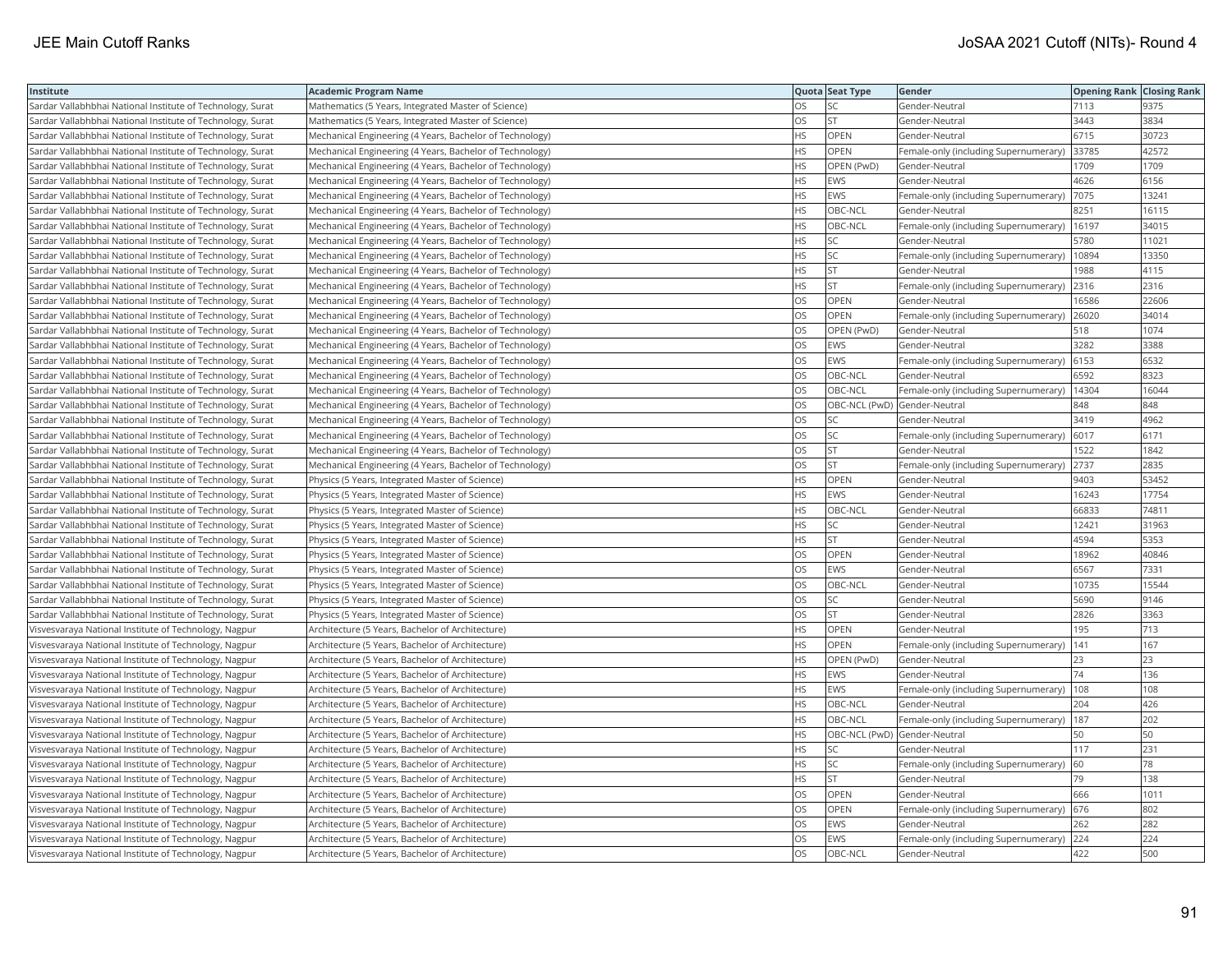| Institute                                             | <b>Academic Program Name</b>                           |           | Quota Seat Type              | <b>Gender</b>                                 | <b>Opening Rank Closing Rank</b> |       |
|-------------------------------------------------------|--------------------------------------------------------|-----------|------------------------------|-----------------------------------------------|----------------------------------|-------|
| Visvesvaraya National Institute of Technology, Nagpur | Architecture (5 Years, Bachelor of Architecture)       | OS        | OBC-NCL                      | Female-only (including Supernumerary)         | 375                              | 385   |
| Visvesvaraya National Institute of Technology, Nagpur | Architecture (5 Years, Bachelor of Architecture)       | <b>OS</b> | lsc                          | Gender-Neutral                                | 159                              | 229   |
| Visvesvaraya National Institute of Technology, Nagpur | Architecture (5 Years, Bachelor of Architecture)       | OS        | <b>SC</b>                    | Female-only (including Supernumerary)         | 187                              | 214   |
| Visvesvaraya National Institute of Technology, Nagpur | Architecture (5 Years, Bachelor of Architecture)       | OS        | <b>ST</b>                    | Gender-Neutral                                | 68                               | 92    |
| Visvesvaraya National Institute of Technology, Nagpur | Chemical Engineering (4 Years, Bachelor of Technology) | <b>HS</b> | <b>OPEN</b>                  | Gender-Neutral                                | 16720                            | 23818 |
| Visvesvaraya National Institute of Technology, Nagpur | Chemical Engineering (4 Years, Bachelor of Technology) | HS        | <b>OPEN</b>                  | Female-only (including Supernumerary)         | 26422                            | 36434 |
| Visvesvaraya National Institute of Technology, Nagpur | Chemical Engineering (4 Years, Bachelor of Technology) | <b>HS</b> | OPEN (PwD)                   | Gender-Neutral                                | 645                              | 645   |
| Visvesvaraya National Institute of Technology, Nagpur | Chemical Engineering (4 Years, Bachelor of Technology) | HS.       | <b>EWS</b>                   | Gender-Neutral                                | 3709                             | 4265  |
| Visvesvaraya National Institute of Technology, Nagpur | Chemical Engineering (4 Years, Bachelor of Technology) | HS        | EWS                          | Female-only (including Supernumerary)         | 7399                             | 7399  |
| Visvesvaraya National Institute of Technology, Nagpur | Chemical Engineering (4 Years, Bachelor of Technology) | <b>HS</b> | OBC-NCL                      | Gender-Neutral                                | 6568                             | 9416  |
| Visvesvaraya National Institute of Technology, Nagpur | Chemical Engineering (4 Years, Bachelor of Technology) | <b>HS</b> | OBC-NCL                      | Female-only (including Supernumerary)         | 11912                            | 13109 |
| Visvesvaraya National Institute of Technology, Nagpur | Chemical Engineering (4 Years, Bachelor of Technology) | <b>HS</b> | lsc                          | Gender-Neutral                                | 3404                             | 4980  |
| Visvesvaraya National Institute of Technology, Nagpur | Chemical Engineering (4 Years, Bachelor of Technology) | HS.       | <b>SC</b>                    | Female-only (including Supernumerary)         | 3185                             | 3185  |
| Visvesvaraya National Institute of Technology, Nagpur | Chemical Engineering (4 Years, Bachelor of Technology) | <b>HS</b> | <b>ST</b>                    | Gender-Neutral                                | 2186                             | 3289  |
| Visvesvaraya National Institute of Technology, Nagpur | Chemical Engineering (4 Years, Bachelor of Technology) | HS        | <b>ST</b>                    | Female-only (including Supernumerary) 2490    |                                  | 2490  |
| Visvesvaraya National Institute of Technology, Nagpur | Chemical Engineering (4 Years, Bachelor of Technology) | OS        | OPEN                         | Gender-Neutral                                | 20239                            | 26508 |
| Visvesvaraya National Institute of Technology, Nagpur | Chemical Engineering (4 Years, Bachelor of Technology) | <b>OS</b> | <b>OPEN</b>                  | Female-only (including Supernumerary)         | 28820                            | 33092 |
| Visvesvaraya National Institute of Technology, Nagpur | Chemical Engineering (4 Years, Bachelor of Technology) | OS        | OPEN (PwD)                   | Gender-Neutral                                | 1324                             | 1324  |
| Visvesvaraya National Institute of Technology, Nagpur | Chemical Engineering (4 Years, Bachelor of Technology) | OS        | <b>EWS</b>                   | Gender-Neutral                                | 3988                             | 4064  |
| Visvesvaraya National Institute of Technology, Nagpur | Chemical Engineering (4 Years, Bachelor of Technology) | <b>OS</b> | <b>EWS</b>                   | Female-only (including Supernumerary)         | 6334                             | 6334  |
| Visvesvaraya National Institute of Technology, Nagpur | Chemical Engineering (4 Years, Bachelor of Technology) | OS        | OBC-NCL                      | Gender-Neutral                                | 7188                             | 9201  |
| Visvesvaraya National Institute of Technology, Nagpur | Chemical Engineering (4 Years, Bachelor of Technology) | OS        | OBC-NCL                      | Female-only (including Supernumerary)   12706 |                                  | 13164 |
| Visvesvaraya National Institute of Technology, Nagpur | Chemical Engineering (4 Years, Bachelor of Technology) | OS        | <b>SC</b>                    | Gender-Neutral                                | 4942                             | 5309  |
| Visvesvaraya National Institute of Technology, Nagpur | Chemical Engineering (4 Years, Bachelor of Technology) | <b>OS</b> | <b>SC</b>                    | Female-only (including Supernumerary)         | 5093                             | 6556  |
| Visvesvaraya National Institute of Technology, Nagpur | Chemical Engineering (4 Years, Bachelor of Technology) | OS        | <b>ST</b>                    | Gender-Neutral                                | 1670                             | 1943  |
| Visvesvaraya National Institute of Technology, Nagpur | Chemical Engineering (4 Years, Bachelor of Technology) | OS        | <b>ST</b>                    | Female-only (including Supernumerary)         | 1717                             | 1717  |
| Visvesvaraya National Institute of Technology, Nagpur | Civil Engineering (4 Years, Bachelor of Technology)    | HS        | <b>OPEN</b>                  | Gender-Neutral                                | 19965                            | 29865 |
| Visvesvaraya National Institute of Technology, Nagpur | Civil Engineering (4 Years, Bachelor of Technology)    | <b>HS</b> | <b>OPEN</b>                  | Female-only (including Supernumerary)         | 12848                            | 32733 |
| Visvesvaraya National Institute of Technology, Nagpur | Civil Engineering (4 Years, Bachelor of Technology)    | <b>HS</b> | OPEN (PwD)                   | Gender-Neutral                                | 929                              | 929   |
| Visvesvaraya National Institute of Technology, Nagpur | Civil Engineering (4 Years, Bachelor of Technology)    | <b>HS</b> | <b>EWS</b>                   | Gender-Neutral                                | 4549                             | 5724  |
| Visvesvaraya National Institute of Technology, Nagpur | Civil Engineering (4 Years, Bachelor of Technology)    | <b>HS</b> | <b>EWS</b>                   | Female-only (including Supernumerary)         | 7578                             | 7578  |
| Visvesvaraya National Institute of Technology, Nagpur | Civil Engineering (4 Years, Bachelor of Technology)    | <b>HS</b> | OBC-NCL                      | Gender-Neutral                                | 7474                             | 10411 |
| Visvesvaraya National Institute of Technology, Nagpur | Civil Engineering (4 Years, Bachelor of Technology)    | <b>HS</b> | OBC-NCL                      | Female-only (including Supernumerary)         | 12883                            | 15957 |
| Visvesvaraya National Institute of Technology, Nagpur | Civil Engineering (4 Years, Bachelor of Technology)    | <b>HS</b> | OBC-NCL (PwD) Gender-Neutral |                                               | 801                              | 801   |
| Visvesvaraya National Institute of Technology, Nagpur | Civil Engineering (4 Years, Bachelor of Technology)    | <b>HS</b> | lsc                          | Gender-Neutral                                | 1710                             | 5177  |
| Visvesvaraya National Institute of Technology, Nagpur | Civil Engineering (4 Years, Bachelor of Technology)    | <b>HS</b> | <b>SC</b>                    | Female-only (including Supernumerary)         | 4550                             | 4550  |
| Visvesvaraya National Institute of Technology, Nagpur | Civil Engineering (4 Years, Bachelor of Technology)    | <b>HS</b> | SC (PwD)                     | Gender-Neutral                                | 113                              | 113   |
| Visvesvaraya National Institute of Technology, Nagpur | Civil Engineering (4 Years, Bachelor of Technology)    | <b>HS</b> | <b>ST</b>                    | Gender-Neutral                                | 1334                             | 3448  |
| Visvesvaraya National Institute of Technology, Nagpur | Civil Engineering (4 Years, Bachelor of Technology)    | <b>HS</b> | <b>ST</b>                    | Female-only (including Supernumerary)         | 3609                             | 3609  |
| Visvesvaraya National Institute of Technology, Nagpur | Civil Engineering (4 Years, Bachelor of Technology)    | OS        | <b>OPEN</b>                  | Gender-Neutral                                | 15564                            | 28804 |
| Visvesvaraya National Institute of Technology, Nagpur | Civil Engineering (4 Years, Bachelor of Technology)    | OS        | <b>OPEN</b>                  | Female-only (including Supernumerary)         | 33799                            | 35492 |
| Visvesvaraya National Institute of Technology, Nagpur | Civil Engineering (4 Years, Bachelor of Technology)    | OS        | OPEN (PwD)                   | Gender-Neutral                                | 1117                             | 1117  |
| Visvesvaraya National Institute of Technology, Nagpur | Civil Engineering (4 Years, Bachelor of Technology)    | OS        | <b>EWS</b>                   | Gender-Neutral                                | 4340                             | 4417  |
| Visvesvaraya National Institute of Technology, Nagpur | Civil Engineering (4 Years, Bachelor of Technology)    | OS        | <b>EWS</b>                   | Female-only (including Supernumerary)         | 6352                             | 6352  |
| Visvesvaraya National Institute of Technology, Nagpur | Civil Engineering (4 Years, Bachelor of Technology)    | OS        | EWS (PwD)                    | Gender-Neutral                                | 239                              | 239   |
| Visvesvaraya National Institute of Technology, Nagpur | Civil Engineering (4 Years, Bachelor of Technology)    | OS        | OBC-NCL                      | Gender-Neutral                                | 7283                             | 8866  |
| Visvesvaraya National Institute of Technology, Nagpur | Civil Engineering (4 Years, Bachelor of Technology)    | <b>OS</b> | OBC-NCL                      | Female-only (including Supernumerary)         | 13881                            | 15643 |
| Visvesvaraya National Institute of Technology, Nagpur | Civil Engineering (4 Years, Bachelor of Technology)    | OS        | OBC-NCL (PwD) Gender-Neutral |                                               | 462                              | 462   |
| Visvesvaraya National Institute of Technology, Nagpur | Civil Engineering (4 Years, Bachelor of Technology)    | OS        | SC.                          | Gender-Neutral                                | 3885                             | 4896  |
| Visvesvaraya National Institute of Technology, Nagpur | Civil Engineering (4 Years, Bachelor of Technology)    | OS        | <b>SC</b>                    | Female-only (including Supernumerary)         | 4570                             | 4570  |
| Visvesvaraya National Institute of Technology, Nagpur | Civil Engineering (4 Years, Bachelor of Technology)    | <b>OS</b> | lst                          | Gender-Neutral                                | 619                              | 1181  |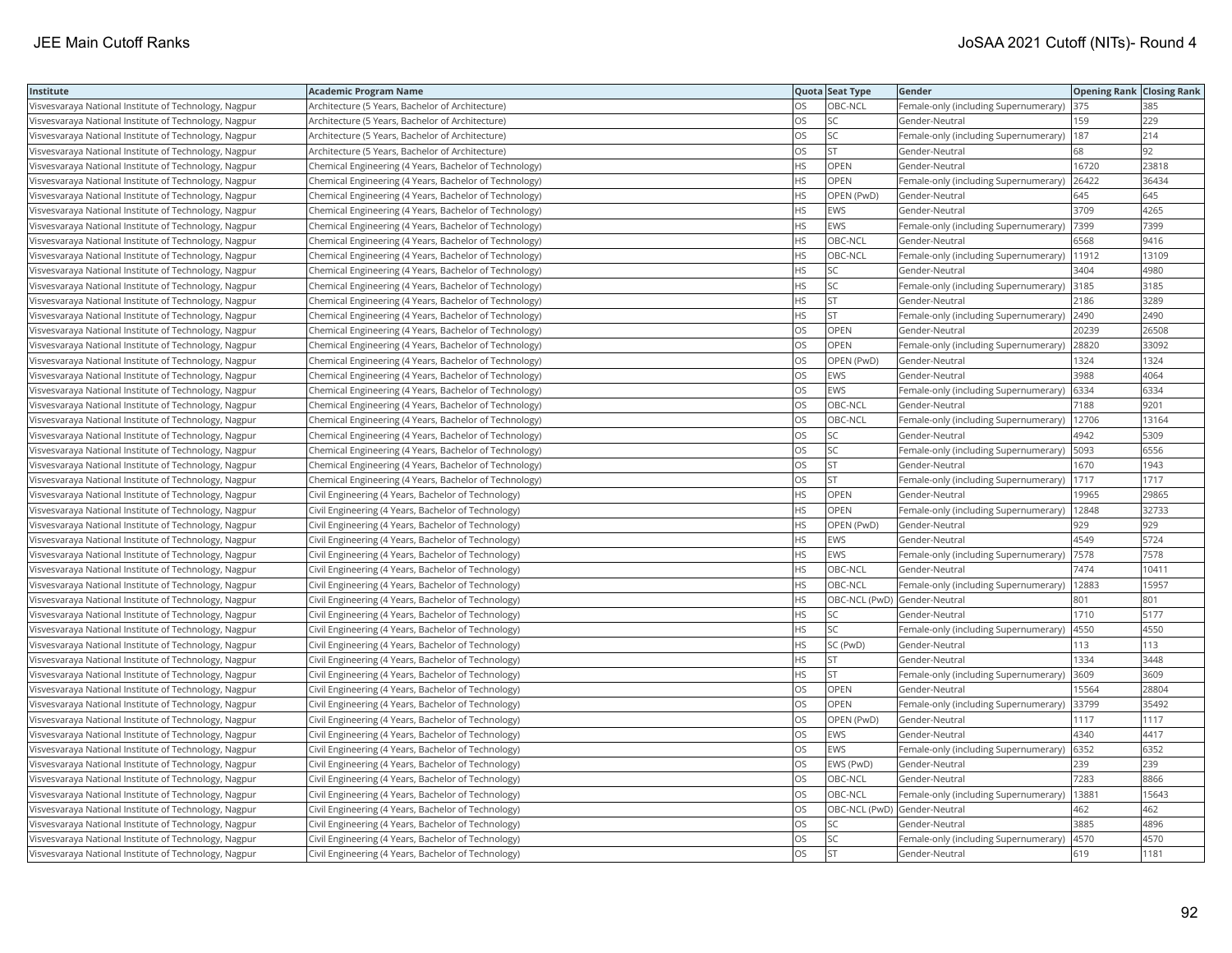| Institute                                             | <b>Academic Program Name</b>                                             |           | Quota Seat Type              | Gender                                | <b>Opening Rank Closing Rank</b> |       |
|-------------------------------------------------------|--------------------------------------------------------------------------|-----------|------------------------------|---------------------------------------|----------------------------------|-------|
| Visvesvaraya National Institute of Technology, Nagpur | Civil Engineering (4 Years, Bachelor of Technology)                      | OS        | <b>ST</b>                    | Female-only (including Supernumerary) | 1782                             | 1782  |
| Visvesvaraya National Institute of Technology, Nagpur | Computer Science and Engineering (4 Years, Bachelor of Technology)       | HS.       | OPEN                         | Gender-Neutral                        | 1693                             | 5430  |
| Visvesvaraya National Institute of Technology, Nagpur | Computer Science and Engineering (4 Years, Bachelor of Technology)       | HS        | <b>OPEN</b>                  | Female-only (including Supernumerary) | 6122                             | 8874  |
| Visvesvaraya National Institute of Technology, Nagpur | Computer Science and Engineering (4 Years, Bachelor of Technology)       | HS        | OPEN (PwD)                   | Gender-Neutral                        | 162                              | 162   |
| Visvesvaraya National Institute of Technology, Nagpur | Computer Science and Engineering (4 Years, Bachelor of Technology)       | HS.       | <b>EWS</b>                   | Gender-Neutral                        | 666                              | 965   |
| Visvesvaraya National Institute of Technology, Nagpur | Computer Science and Engineering (4 Years, Bachelor of Technology)       | HS        | EWS                          | Female-only (including Supernumerary) | 2285                             | 2285  |
| Visvesvaraya National Institute of Technology, Nagpur | Computer Science and Engineering (4 Years, Bachelor of Technology)       | ΗS        | OBC-NCL                      | Gender-Neutral                        | 1319                             | 2019  |
| Visvesvaraya National Institute of Technology, Nagpur | Computer Science and Engineering (4 Years, Bachelor of Technology)       | HS.       | OBC-NCL                      | Female-only (including Supernumerary) | 2237                             | 3138  |
| Visvesvaraya National Institute of Technology, Nagpur | Computer Science and Engineering (4 Years, Bachelor of Technology)       | HS        | OBC-NCL (PwD) Gender-Neutral |                                       | 59                               | 59    |
| Visvesvaraya National Institute of Technology, Nagpur | Computer Science and Engineering (4 Years, Bachelor of Technology)       | HS        | SC                           | Gender-Neutral                        | 575                              | 921   |
| Visvesvaraya National Institute of Technology, Nagpur | Computer Science and Engineering (4 Years, Bachelor of Technology)       | HS        | <b>SC</b>                    | Female-only (including Supernumerary) | 841                              | 1478  |
| Visvesvaraya National Institute of Technology, Nagpur | Computer Science and Engineering (4 Years, Bachelor of Technology)       | HS        | <b>ST</b>                    | Gender-Neutral                        | 135                              | 442   |
| Visvesvaraya National Institute of Technology, Nagpur | Computer Science and Engineering (4 Years, Bachelor of Technology)       | HS        | <b>ST</b>                    | Female-only (including Supernumerary) | 1006                             | 1006  |
| Visvesvaraya National Institute of Technology, Nagpur | Computer Science and Engineering (4 Years, Bachelor of Technology)       | OS        | <b>OPEN</b>                  | Gender-Neutral                        | 2477                             | 3659  |
| Visvesvaraya National Institute of Technology, Nagpur | Computer Science and Engineering (4 Years, Bachelor of Technology)       | OS        | OPEN                         | Female-only (including Supernumerary) | 5914                             | 7866  |
| Visvesvaraya National Institute of Technology, Nagpur | Computer Science and Engineering (4 Years, Bachelor of Technology)       | OS        | OPEN (PwD)                   | Gender-Neutral                        | 122                              | 122   |
| Visvesvaraya National Institute of Technology, Nagpur | Computer Science and Engineering (4 Years, Bachelor of Technology)       | OS        | EWS                          | Gender-Neutral                        | 431                              | 509   |
| Visvesvaraya National Institute of Technology, Nagpur | Computer Science and Engineering (4 Years, Bachelor of Technology)       | OS        | <b>EWS</b>                   | Female-only (including Supernumerary) | 1185                             | 1185  |
| Visvesvaraya National Institute of Technology, Nagpur | Computer Science and Engineering (4 Years, Bachelor of Technology)       | OS        | EWS (PwD)                    | Gender-Neutral                        | 20                               | 20    |
| Visvesvaraya National Institute of Technology, Nagpur | Computer Science and Engineering (4 Years, Bachelor of Technology)       | OS        | OBC-NCL                      | Gender-Neutral                        | 844                              | 1595  |
| Visvesvaraya National Institute of Technology, Nagpur | Computer Science and Engineering (4 Years, Bachelor of Technology)       | OS        | OBC-NCL                      | Female-only (including Supernumerary) | 2842                             | 3054  |
| Visvesvaraya National Institute of Technology, Nagpur | Computer Science and Engineering (4 Years, Bachelor of Technology)       | OS        | <b>SC</b>                    | Gender-Neutral                        | 624                              | 1194  |
| Visvesvaraya National Institute of Technology, Nagpur | Computer Science and Engineering (4 Years, Bachelor of Technology)       | OS        | <b>SC</b>                    | Female-only (including Supernumerary) | 1350                             | 1350  |
| Visvesvaraya National Institute of Technology, Nagpur | Computer Science and Engineering (4 Years, Bachelor of Technology)       | OS        | SC (PwD)                     | Gender-Neutral                        | 29                               | 29    |
| Visvesvaraya National Institute of Technology, Nagpur | Computer Science and Engineering (4 Years, Bachelor of Technology)       | OS.       | <b>ST</b>                    | Gender-Neutral                        | 218                              | 297   |
| Visvesvaraya National Institute of Technology, Nagpur | Computer Science and Engineering (4 Years, Bachelor of Technology)       | OS        | <b>ST</b>                    | Female-only (including Supernumerary) | 481                              | 481   |
| Visvesvaraya National Institute of Technology, Nagpur | Electrical and Electronics Engineering (4 Years, Bachelor of Technology) | HS        | OPEN                         | Gender-Neutral                        | 9262                             | 12805 |
| Visvesvaraya National Institute of Technology, Nagpur | Electrical and Electronics Engineering (4 Years, Bachelor of Technology) | HS.       | <b>OPEN</b>                  | Female-only (including Supernumerary) | 16260                            | 19477 |
| Visvesvaraya National Institute of Technology, Nagpur | Electrical and Electronics Engineering (4 Years, Bachelor of Technology) | HS        | OPEN (PwD)                   | Gender-Neutral                        | 373                              | 373   |
| Visvesvaraya National Institute of Technology, Nagpur | Electrical and Electronics Engineering (4 Years, Bachelor of Technology) | HS        | EWS                          | Gender-Neutral                        | 2290                             | 2367  |
| Visvesvaraya National Institute of Technology, Nagpur | Electrical and Electronics Engineering (4 Years, Bachelor of Technology) | HS        | EWS                          | Female-only (including Supernumerary) | 3524                             | 4551  |
| Visvesvaraya National Institute of Technology, Nagpur | Electrical and Electronics Engineering (4 Years, Bachelor of Technology) | HS        | EWS (PwD)                    | Gender-Neutral                        | 184                              | 184   |
| Visvesvaraya National Institute of Technology, Nagpur | Electrical and Electronics Engineering (4 Years, Bachelor of Technology) | HS.       | OBC-NCL                      | Gender-Neutral                        | 4258                             | 5695  |
| Visvesvaraya National Institute of Technology, Nagpur | Electrical and Electronics Engineering (4 Years, Bachelor of Technology) | HS.       | OBC-NCL                      | Female-only (including Supernumerary) | 8024                             | 9741  |
| Visvesvaraya National Institute of Technology, Nagpur | Electrical and Electronics Engineering (4 Years, Bachelor of Technology) | HS        | OBC-NCL (PwD) Gender-Neutral |                                       | 148                              | 148   |
| Visvesvaraya National Institute of Technology, Nagpur | Electrical and Electronics Engineering (4 Years, Bachelor of Technology) | HS.       | lsc                          | Gender-Neutral                        | 1836                             | 2973  |
| Visvesvaraya National Institute of Technology, Nagpur | Electrical and Electronics Engineering (4 Years, Bachelor of Technology) | HS        | SC                           | Female-only (including Supernumerary) | 3476                             | 4357  |
| Visvesvaraya National Institute of Technology, Nagpur | Electrical and Electronics Engineering (4 Years, Bachelor of Technology) | HS        | <b>ST</b>                    | Gender-Neutral                        | 1627                             | 2092  |
| Visvesvaraya National Institute of Technology, Nagpur | Electrical and Electronics Engineering (4 Years, Bachelor of Technology) | HS        | <b>ST</b>                    | Female-only (including Supernumerary) | 2398                             | 2398  |
| Visvesvaraya National Institute of Technology, Nagpur | Electrical and Electronics Engineering (4 Years, Bachelor of Technology) | OS.       | OPEN                         | Gender-Neutral                        | 12226                            | 13992 |
| Visvesvaraya National Institute of Technology, Nagpur | Electrical and Electronics Engineering (4 Years, Bachelor of Technology) | OS        | OPEN                         | Female-only (including Supernumerary) | 15848                            | 21093 |
| Visvesvaraya National Institute of Technology, Nagpur | Electrical and Electronics Engineering (4 Years, Bachelor of Technology) | OS        | OPEN (PwD)                   | Gender-Neutral                        | 658                              | 658   |
| Visvesvaraya National Institute of Technology, Nagpur | Electrical and Electronics Engineering (4 Years, Bachelor of Technology) | OS        | <b>EWS</b>                   | Gender-Neutral                        | 1878                             | 1896  |
| Visvesvaraya National Institute of Technology, Nagpur | Electrical and Electronics Engineering (4 Years, Bachelor of Technology) | OS.       | <b>EWS</b>                   | Female-only (including Supernumerary) | 3375                             | 3375  |
| Visvesvaraya National Institute of Technology, Nagpur | Electrical and Electronics Engineering (4 Years, Bachelor of Technology) | OS        | EWS (PwD)                    | Gender-Neutral                        | 165                              | 165   |
| Visvesvaraya National Institute of Technology, Nagpur | Electrical and Electronics Engineering (4 Years, Bachelor of Technology) | OS        | OBC-NCL                      | Gender-Neutral                        | 3665                             | 5073  |
| Visvesvaraya National Institute of Technology, Nagpur | Electrical and Electronics Engineering (4 Years, Bachelor of Technology) | OS.       | OBC-NCL                      | Female-only (including Supernumerary) | 5685                             | 9289  |
| Visvesvaraya National Institute of Technology, Nagpur | Electrical and Electronics Engineering (4 Years, Bachelor of Technology) | OS.       | SC                           | Gender-Neutral                        | 1913                             | 3090  |
| Visvesvaraya National Institute of Technology, Nagpur | Electrical and Electronics Engineering (4 Years, Bachelor of Technology) | OS        | SC                           | Female-only (including Supernumerary) | 3384                             | 3384  |
| Visvesvaraya National Institute of Technology, Nagpur | Electrical and Electronics Engineering (4 Years, Bachelor of Technology) | OS.       | <b>ST</b>                    | Gender-Neutral                        | 925                              | 1188  |
| Visvesvaraya National Institute of Technology, Nagpur | Electrical and Electronics Engineering (4 Years, Bachelor of Technology) | <b>OS</b> | <b>ST</b>                    | Female-only (including Supernumerary) | 1298                             | 1298  |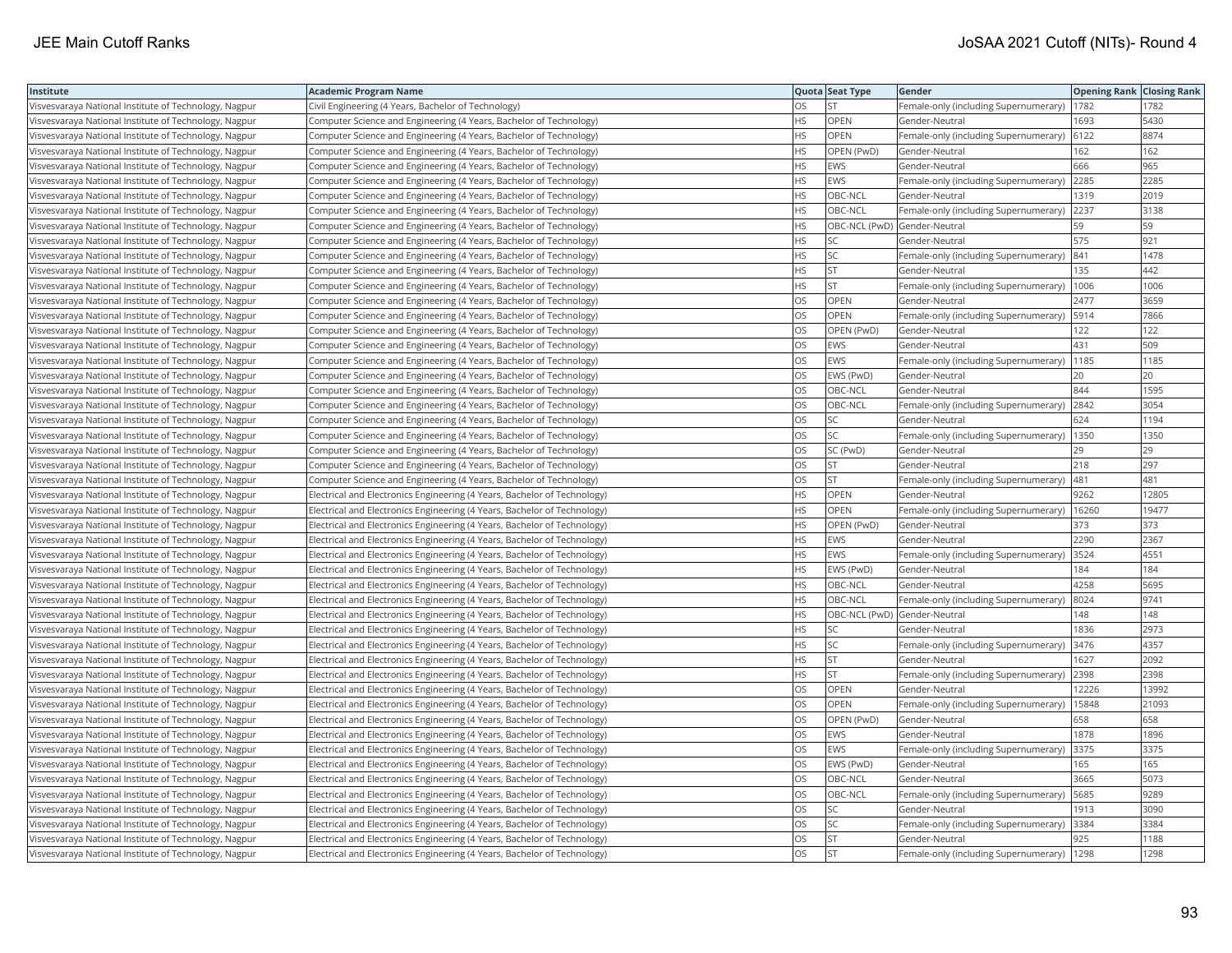| Institute                                             | <b>Academic Program Name</b>                                                |           | Quota Seat Type              | Gender                                | <b>Opening Rank   Closing Rank</b> |       |
|-------------------------------------------------------|-----------------------------------------------------------------------------|-----------|------------------------------|---------------------------------------|------------------------------------|-------|
| Visvesvaraya National Institute of Technology, Nagpur | Electronics and Communication Engineering (4 Years, Bachelor of Technology) | HS        | OPEN                         | Gender-Neutral                        | 6774                               | 10112 |
| Visvesvaraya National Institute of Technology, Nagpur | Electronics and Communication Engineering (4 Years, Bachelor of Technology) | HS.       | OPEN                         | Female-only (including Supernumerary) | 10214                              | 15611 |
| Visvesvaraya National Institute of Technology, Nagpur | Electronics and Communication Engineering (4 Years, Bachelor of Technology) | HS        | OPEN (PwD)                   | Gender-Neutral                        | 198                                | 198   |
| Visvesvaraya National Institute of Technology, Nagpur | Electronics and Communication Engineering (4 Years, Bachelor of Technology) | HS.       | <b>EWS</b>                   | Gender-Neutral                        | 1359                               | 1698  |
| Visvesvaraya National Institute of Technology, Nagpur | Electronics and Communication Engineering (4 Years, Bachelor of Technology) | HS        | EWS                          | Female-only (including Supernumerary) | 2660                               | 2660  |
| Visvesvaraya National Institute of Technology, Nagpur | Electronics and Communication Engineering (4 Years, Bachelor of Technology) | ΗS        | OBC-NCL                      | Gender-Neutral                        | 2414                               | 3971  |
| Visvesvaraya National Institute of Technology, Nagpur | Electronics and Communication Engineering (4 Years, Bachelor of Technology) | НS        | OBC-NCL                      | Female-only (including Supernumerary) | 4342                               | 5555  |
| Visvesvaraya National Institute of Technology, Nagpur | Electronics and Communication Engineering (4 Years, Bachelor of Technology) | HS        | SC                           | Gender-Neutral                        | 1234                               | 1952  |
| Visvesvaraya National Institute of Technology, Nagpur | Electronics and Communication Engineering (4 Years, Bachelor of Technology) | <b>HS</b> | SC                           | Female-only (including Supernumerary) | 2050                               | 2050  |
| Visvesvaraya National Institute of Technology, Nagpur | Electronics and Communication Engineering (4 Years, Bachelor of Technology) | HS        | SC (PwD)                     | Gender-Neutral                        | 52                                 | 52    |
| Visvesvaraya National Institute of Technology, Nagpur | Electronics and Communication Engineering (4 Years, Bachelor of Technology) | HS.       | <b>ST</b>                    | Gender-Neutral                        | 627                                | 861   |
| Visvesvaraya National Institute of Technology, Nagpur | Electronics and Communication Engineering (4 Years, Bachelor of Technology) | HS.       | <b>IST</b>                   | Female-only (including Supernumerary) | 1579                               | 1579  |
| Visvesvaraya National Institute of Technology, Nagpur | Electronics and Communication Engineering (4 Years, Bachelor of Technology) | OS        | OPEN                         | Gender-Neutral                        | 6262                               | 9567  |
| Visvesvaraya National Institute of Technology, Nagpur | Electronics and Communication Engineering (4 Years, Bachelor of Technology) | OS        | OPEN                         | Female-only (including Supernumerary) | 10623                              | 11386 |
| Visvesvaraya National Institute of Technology, Nagpur | Electronics and Communication Engineering (4 Years, Bachelor of Technology) | OS        | OPEN (PwD)                   | Gender-Neutral                        | 261                                | 261   |
| Visvesvaraya National Institute of Technology, Nagpur | Electronics and Communication Engineering (4 Years, Bachelor of Technology) | OS        | EWS                          | Gender-Neutral                        | 1230                               | 1276  |
| Visvesvaraya National Institute of Technology, Nagpur | Electronics and Communication Engineering (4 Years, Bachelor of Technology) | OS        | EWS                          | Female-only (including Supernumerary) | 1676                               | 1789  |
| Visvesvaraya National Institute of Technology, Nagpur | Electronics and Communication Engineering (4 Years, Bachelor of Technology) | OS        | OBC-NCL                      | Gender-Neutral                        | 2844                               | 3392  |
| Visvesvaraya National Institute of Technology, Nagpur | Electronics and Communication Engineering (4 Years, Bachelor of Technology) | OS.       | OBC-NCL                      | Female-only (including Supernumerary) | 5038                               | 5384  |
| Visvesvaraya National Institute of Technology, Nagpur | Electronics and Communication Engineering (4 Years, Bachelor of Technology) | OS        | OBC-NCL (PwD) Gender-Neutral |                                       | 178                                | 178   |
| Visvesvaraya National Institute of Technology, Nagpur | Electronics and Communication Engineering (4 Years, Bachelor of Technology) | OS.       | SC                           | Gender-Neutral                        | 1821                               | 2179  |
| Visvesvaraya National Institute of Technology, Nagpur | Electronics and Communication Engineering (4 Years, Bachelor of Technology) | OS        | <b>SC</b>                    | Female-only (including Supernumerary) | 2358                               | 2901  |
| Visvesvaraya National Institute of Technology, Nagpur | Electronics and Communication Engineering (4 Years, Bachelor of Technology) | OS        | <b>ST</b>                    | Gender-Neutral                        | 608                                | 643   |
| Visvesvaraya National Institute of Technology, Nagpur | Electronics and Communication Engineering (4 Years, Bachelor of Technology) | OS.       | lst                          | Female-only (including Supernumerary) | 767                                | 767   |
| Visvesvaraya National Institute of Technology, Nagpur | Electronics and Communication Engineering (4 Years, Bachelor of Technology) | OS        | ST (PwD)                     | Gender-Neutral                        | 27                                 | 27    |
| Visvesvaraya National Institute of Technology, Nagpur | Mechanical Engineering (4 Years, Bachelor of Technology)                    | HS.       | <b>OPEN</b>                  | Gender-Neutral                        | 12289                              | 18197 |
| Visvesvaraya National Institute of Technology, Nagpur | Mechanical Engineering (4 Years, Bachelor of Technology)                    | HS        | OPEN                         | Female-only (including Supernumerary) | 22819                              | 27654 |
| Visvesvaraya National Institute of Technology, Nagpur | Mechanical Engineering (4 Years, Bachelor of Technology)                    | HS        | OPEN (PwD)                   | Gender-Neutral                        | 393                                | 393   |
| Visvesvaraya National Institute of Technology, Nagpur | Mechanical Engineering (4 Years, Bachelor of Technology)                    | HS.       | <b>EWS</b>                   | Gender-Neutral                        | 2729                               | 3139  |
| Visvesvaraya National Institute of Technology, Nagpur | Mechanical Engineering (4 Years, Bachelor of Technology)                    | HS        | EWS                          | Female-only (including Supernumerary) | 6167                               | 6167  |
| Visvesvaraya National Institute of Technology, Nagpur | Mechanical Engineering (4 Years, Bachelor of Technology)                    | HS        | OBC-NCL                      | Gender-Neutral                        | 5890                               | 6565  |
| Visvesvaraya National Institute of Technology, Nagpur | Mechanical Engineering (4 Years, Bachelor of Technology)                    | НS        | OBC-NCL                      | Female-only (including Supernumerary) | 10393                              | 12293 |
| Visvesvaraya National Institute of Technology, Nagpur | Mechanical Engineering (4 Years, Bachelor of Technology)                    | <b>HS</b> |                              | OBC-NCL (PwD) Gender-Neutral          | 433                                | 433   |
| Visvesvaraya National Institute of Technology, Nagpur | Mechanical Engineering (4 Years, Bachelor of Technology)                    | HS        | SC                           | Gender-Neutral                        | 2464                               | 3767  |
| Visvesvaraya National Institute of Technology, Nagpur | Mechanical Engineering (4 Years, Bachelor of Technology)                    | HS        | <b>SC</b>                    | Female-only (including Supernumerary) | 5271                               | 5996  |
| Visvesvaraya National Institute of Technology, Nagpur | Mechanical Engineering (4 Years, Bachelor of Technology)                    | HS        | <b>ST</b>                    | Gender-Neutral                        | 2966                               | 3224  |
| Visvesvaraya National Institute of Technology, Nagpur | Mechanical Engineering (4 Years, Bachelor of Technology)                    | HS        | <b>ST</b>                    | Female-only (including Supernumerary) | 3796                               | 3796  |
| Visvesvaraya National Institute of Technology, Nagpur | Mechanical Engineering (4 Years, Bachelor of Technology)                    | OS        | OPEN                         | Gender-Neutral                        | 12274                              | 18621 |
| Visvesvaraya National Institute of Technology, Nagpur | Mechanical Engineering (4 Years, Bachelor of Technology)                    | OS        | <b>OPEN</b>                  | Female-only (including Supernumerary) | 21364                              | 27931 |
| Visvesvaraya National Institute of Technology, Nagpur | Mechanical Engineering (4 Years, Bachelor of Technology)                    | OS        | OPEN (PwD)                   | Gender-Neutral                        | 819                                | 819   |
| Visvesvaraya National Institute of Technology, Nagpur | Mechanical Engineering (4 Years, Bachelor of Technology)                    | OS        | EWS                          | Gender-Neutral                        | 2640                               | 2848  |
| Visvesvaraya National Institute of Technology, Nagpur | Mechanical Engineering (4 Years, Bachelor of Technology)                    | OS        | EWS                          | Female-only (including Supernumerary) | 5868                               | 5868  |
| Visvesvaraya National Institute of Technology, Nagpur | Mechanical Engineering (4 Years, Bachelor of Technology)                    | OS.       | OBC-NCL                      | Gender-Neutral                        | 6086                               | 6859  |
| Visvesvaraya National Institute of Technology, Nagpur | Mechanical Engineering (4 Years, Bachelor of Technology)                    | OS        | OBC-NCL                      | Female-only (including Supernumerary) | 11441                              | 13912 |
| Visvesvaraya National Institute of Technology, Nagpur | Mechanical Engineering (4 Years, Bachelor of Technology)                    | OS        | OBC-NCL (PwD) Gender-Neutral |                                       | 358                                | 358   |
| Visvesvaraya National Institute of Technology, Nagpur | Mechanical Engineering (4 Years, Bachelor of Technology)                    | OS        | SC                           | Gender-Neutral                        | 2997                               | 4356  |
| Visvesvaraya National Institute of Technology, Nagpur | Mechanical Engineering (4 Years, Bachelor of Technology)                    | OS        | <b>SC</b>                    | Female-only (including Supernumerary) | 4956                               | 5460  |
| Visvesvaraya National Institute of Technology, Nagpur | Mechanical Engineering (4 Years, Bachelor of Technology)                    | OS        | <b>ST</b>                    | Gender-Neutral                        | 1233                               | 1416  |
| Visvesvaraya National Institute of Technology, Nagpur | Mechanical Engineering (4 Years, Bachelor of Technology)                    | OS.       | <b>ST</b>                    | Female-only (including Supernumerary) | 2530                               | 2530  |
| Visvesvaraya National Institute of Technology, Nagpur | Metallurgical and Materials Engineering (4 Years, Bachelor of Technology)   | ΗS        | OPEN                         | Gender-Neutral                        | 25615                              | 36851 |
| Visvesvaraya National Institute of Technology, Nagpur | Metallurgical and Materials Engineering (4 Years, Bachelor of Technology)   | <b>HS</b> | <b>OPEN</b>                  | Female-only (including Supernumerary) | 36696                              | 41249 |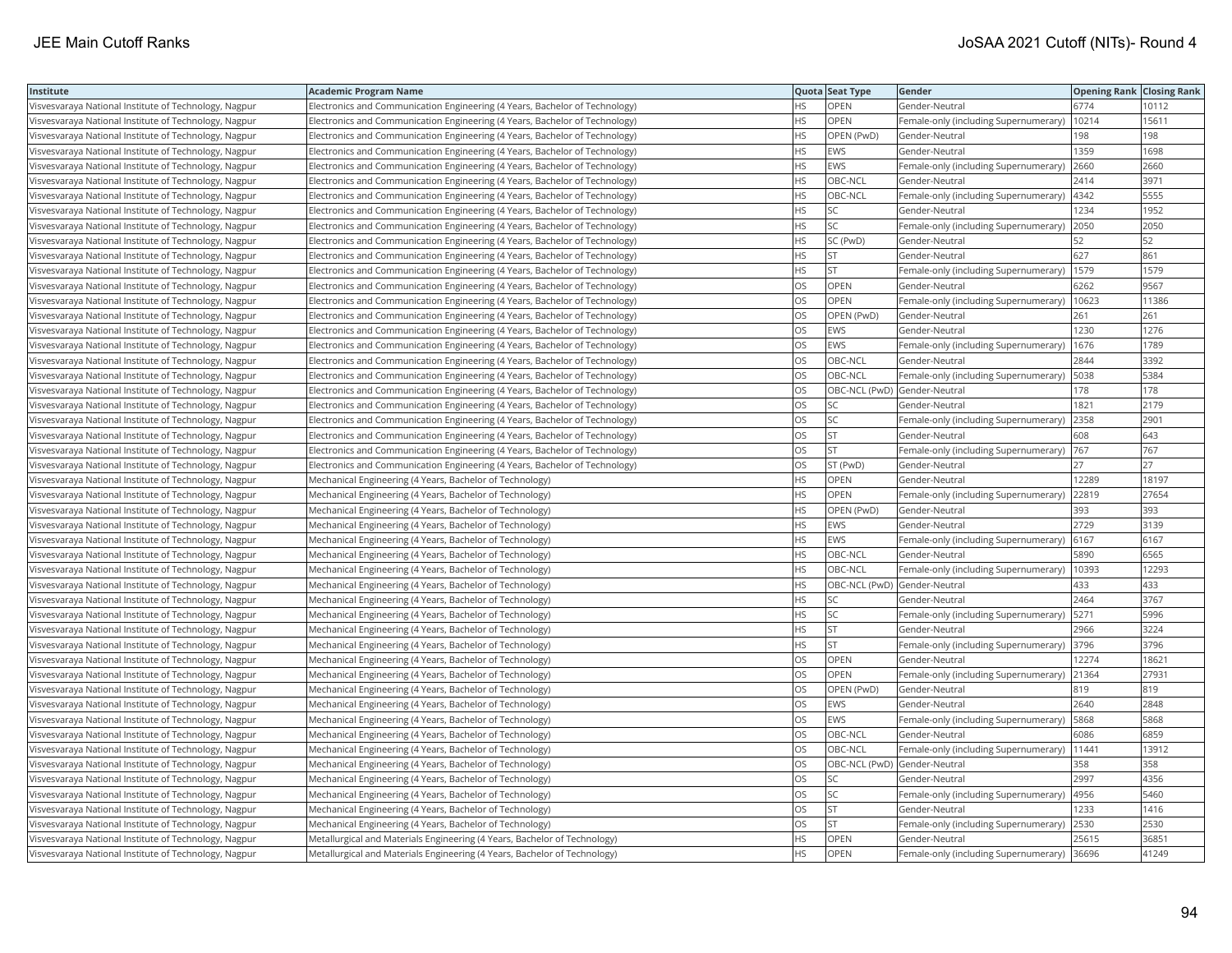| Institute                                             | <b>Academic Program Name</b>                                              |           | Quota Seat Type              | Gender                                        | <b>Opening Rank   Closing Rank</b> |       |
|-------------------------------------------------------|---------------------------------------------------------------------------|-----------|------------------------------|-----------------------------------------------|------------------------------------|-------|
| Visvesvaraya National Institute of Technology, Nagpur | Metallurgical and Materials Engineering (4 Years, Bachelor of Technology) | HS        | <b>EWS</b>                   | Gender-Neutral                                | 5821                               | 6963  |
| Visvesvaraya National Institute of Technology, Nagpur | Metallurgical and Materials Engineering (4 Years, Bachelor of Technology) | <b>HS</b> | <b>EWS</b>                   | Female-only (including Supernumerary)         | 8051                               | 8051  |
| Visvesvaraya National Institute of Technology, Nagpur | Metallurgical and Materials Engineering (4 Years, Bachelor of Technology) | <b>HS</b> | OBC-NCL                      | Gender-Neutral                                | 10533                              | 12709 |
| Visvesvaraya National Institute of Technology, Nagpur | Metallurgical and Materials Engineering (4 Years, Bachelor of Technology) | <b>HS</b> | OBC-NCL                      | Female-only (including Supernumerary)         | 16809                              | 18521 |
| Visvesvaraya National Institute of Technology, Nagpur | Metallurgical and Materials Engineering (4 Years, Bachelor of Technology) | <b>HS</b> | <b>SC</b>                    | Gender-Neutral                                | 5068                               | 6101  |
| Visvesvaraya National Institute of Technology, Nagpur | Metallurgical and Materials Engineering (4 Years, Bachelor of Technology) | <b>HS</b> | <b>SC</b>                    | Female-only (including Supernumerary) 6487    |                                    | 6633  |
| Visvesvaraya National Institute of Technology, Nagpur | Metallurgical and Materials Engineering (4 Years, Bachelor of Technology) | ΗS        | <b>ST</b>                    | Gender-Neutral                                | 3398                               | 3868  |
| Visvesvaraya National Institute of Technology, Nagpur | Metallurgical and Materials Engineering (4 Years, Bachelor of Technology) | HS.       | İst                          | Female-only (including Supernumerary)         | 3671                               | 3671  |
| Visvesvaraya National Institute of Technology, Nagpur | Metallurgical and Materials Engineering (4 Years, Bachelor of Technology) | OS        | OPEN                         | Gender-Neutral                                | 29032                              | 34995 |
| Visvesvaraya National Institute of Technology, Nagpur | Metallurgical and Materials Engineering (4 Years, Bachelor of Technology) | OS        | <b>OPEN</b>                  | Female-only (including Supernumerary)         | 40073                              | 44712 |
| Visvesvaraya National Institute of Technology, Nagpur | Metallurgical and Materials Engineering (4 Years, Bachelor of Technology) | <b>OS</b> | OPEN (PwD)                   | Gender-Neutral                                | 1768                               | 2099  |
| Visvesvaraya National Institute of Technology, Nagpur | Metallurgical and Materials Engineering (4 Years, Bachelor of Technology) | OS        | <b>EWS</b>                   | Gender-Neutral                                | 5318                               | 5604  |
| Visvesvaraya National Institute of Technology, Nagpur | Metallurgical and Materials Engineering (4 Years, Bachelor of Technology) | <b>OS</b> | <b>EWS</b>                   | Female-only (including Supernumerary)         | 7716                               | 7716  |
| Visvesvaraya National Institute of Technology, Nagpur | Metallurgical and Materials Engineering (4 Years, Bachelor of Technology) | OS        | OBC-NCL                      | Gender-Neutral                                | 10351                              | 12142 |
| Visvesvaraya National Institute of Technology, Nagpur | Metallurgical and Materials Engineering (4 Years, Bachelor of Technology) | OS        | OBC-NCL                      | Female-only (including Supernumerary)   16158 |                                    | 16477 |
| Visvesvaraya National Institute of Technology, Nagpur | Metallurgical and Materials Engineering (4 Years, Bachelor of Technology) | <b>OS</b> | lsc                          | Gender-Neutral                                | 5520                               | 6609  |
| Visvesvaraya National Institute of Technology, Nagpur | Metallurgical and Materials Engineering (4 Years, Bachelor of Technology) | <b>OS</b> | <b>SC</b>                    | Female-only (including Supernumerary)         | 7901                               | 8865  |
| Visvesvaraya National Institute of Technology, Nagpur | Metallurgical and Materials Engineering (4 Years, Bachelor of Technology) | OS        | <b>ST</b>                    | Gender-Neutral                                | 1737                               | 2258  |
| Visvesvaraya National Institute of Technology, Nagpur | Metallurgical and Materials Engineering (4 Years, Bachelor of Technology) | <b>OS</b> | <b>IST</b>                   | Female-only (including Supernumerary)         | 2833                               | 2833  |
| Visvesvaraya National Institute of Technology, Nagpur | Mining Engineering (4 Years, Bachelor of Technology)                      | HS.       | OPEN                         | Gender-Neutral                                | 37576                              | 40847 |
| Visvesvaraya National Institute of Technology, Nagpur | Mining Engineering (4 Years, Bachelor of Technology)                      | <b>HS</b> | OPEN                         | Female-only (including Supernumerary)         | 43200                              | 43473 |
| Visvesvaraya National Institute of Technology, Nagpur | Mining Engineering (4 Years, Bachelor of Technology)                      | <b>HS</b> | <b>EWS</b>                   | Gender-Neutral                                | 6745                               | 7002  |
| Visvesvaraya National Institute of Technology, Nagpur | Mining Engineering (4 Years, Bachelor of Technology)                      | HS        | OBC-NCL                      | Gender-Neutral                                | 12912                              | 13854 |
| Visvesvaraya National Institute of Technology, Nagpur | Mining Engineering (4 Years, Bachelor of Technology)                      | HS.       | OBC-NCL                      | Female-only (including Supernumerary)         | 19430                              | 19870 |
| Visvesvaraya National Institute of Technology, Nagpur | Mining Engineering (4 Years, Bachelor of Technology)                      | <b>HS</b> | <b>SC</b>                    | Gender-Neutral                                | 6567                               | 7143  |
| Visvesvaraya National Institute of Technology, Nagpur | Mining Engineering (4 Years, Bachelor of Technology)                      | <b>HS</b> | SC                           | Female-only (including Supernumerary)         | 7438                               | 7438  |
| Visvesvaraya National Institute of Technology, Nagpur | Mining Engineering (4 Years, Bachelor of Technology)                      | <b>HS</b> | lst.                         | Gender-Neutral                                | 3668                               | 4644  |
| Visvesvaraya National Institute of Technology, Nagpur | Mining Engineering (4 Years, Bachelor of Technology)                      | OS        | <b>OPEN</b>                  | Gender-Neutral                                | 31388                              | 37705 |
| Visvesvaraya National Institute of Technology, Nagpur | Mining Engineering (4 Years, Bachelor of Technology)                      | OS        | OPEN                         | Female-only (including Supernumerary)         | 48822                              | 48836 |
| Visvesvaraya National Institute of Technology, Nagpur | Mining Engineering (4 Years, Bachelor of Technology)                      | OS        | <b>EWS</b>                   | Gender-Neutral                                | 5726                               | 5931  |
| Visvesvaraya National Institute of Technology, Nagpur | Mining Engineering (4 Years, Bachelor of Technology)                      | <b>OS</b> | OBC-NCL                      | Gender-Neutral                                | 11810                              | 13138 |
| Visvesvaraya National Institute of Technology, Nagpur | Mining Engineering (4 Years, Bachelor of Technology)                      | OS        | OBC-NCL                      | Female-only (including Supernumerary)         | 18946                              | 19476 |
| Visvesvaraya National Institute of Technology, Nagpur | Mining Engineering (4 Years, Bachelor of Technology)                      | OS        | SC.                          | Gender-Neutral                                | 7005                               | 7446  |
| Visvesvaraya National Institute of Technology, Nagpur | Mining Engineering (4 Years, Bachelor of Technology)                      | OS        | <b>SC</b>                    | Female-only (including Supernumerary)         | 9051                               | 9051  |
| Visvesvaraya National Institute of Technology, Nagpur | Mining Engineering (4 Years, Bachelor of Technology)                      | OS        | <b>ST</b>                    | Gender-Neutral                                | 1724                               | 1894  |
| National Institute of Technology, Andhra Pradesh      | Bio Technology (4 Years, Bachelor of Technology)                          | <b>HS</b> | <b>OPEN</b>                  | Gender-Neutral                                | 46490                              | 50205 |
| National Institute of Technology, Andhra Pradesh      | Bio Technology (4 Years, Bachelor of Technology)                          | <b>HS</b> | OPEN                         | Female-only (including Supernumerary)         | 36304                              | 46077 |
| National Institute of Technology, Andhra Pradesh      | Bio Technology (4 Years, Bachelor of Technology)                          | <b>HS</b> | OPEN (PwD)                   | Gender-Neutral                                | 2037                               | 2037  |
| National Institute of Technology, Andhra Pradesh      | Bio Technology (4 Years, Bachelor of Technology)                          | HS.       | <b>EWS</b>                   | Gender-Neutral                                | 7738                               | 7738  |
| National Institute of Technology, Andhra Pradesh      | Bio Technology (4 Years, Bachelor of Technology)                          | HS.       | EWS                          | Female-only (including Supernumerary)         | 7620                               | 7620  |
| National Institute of Technology, Andhra Pradesh      | Bio Technology (4 Years, Bachelor of Technology)                          | <b>HS</b> | OBC-NCL                      | Gender-Neutral                                | 14153                              | 15610 |
| National Institute of Technology, Andhra Pradesh      | Bio Technology (4 Years, Bachelor of Technology)                          | HS        | OBC-NCL                      | Female-only (including Supernumerary)         | 18576                              | 18576 |
| National Institute of Technology, Andhra Pradesh      | Bio Technology (4 Years, Bachelor of Technology)                          | <b>HS</b> | <b>SC</b>                    | Gender-Neutral                                | 7955                               | 8177  |
| National Institute of Technology, Andhra Pradesh      | Bio Technology (4 Years, Bachelor of Technology)                          | <b>HS</b> | <b>ST</b>                    | Gender-Neutral                                | 2596                               | 2596  |
| National Institute of Technology, Andhra Pradesh      | Bio Technology (4 Years, Bachelor of Technology)                          | OS        | OPEN                         | Gender-Neutral                                | 35823                              | 46375 |
| National Institute of Technology, Andhra Pradesh      | Bio Technology (4 Years, Bachelor of Technology)                          | OS        | <b>OPEN</b>                  | Female-only (including Supernumerary)         | 48619                              | 48619 |
| National Institute of Technology, Andhra Pradesh      | Bio Technology (4 Years, Bachelor of Technology)                          | <b>OS</b> | <b>EWS</b>                   | Gender-Neutral                                | 7219                               | 7219  |
| National Institute of Technology, Andhra Pradesh      | Bio Technology (4 Years, Bachelor of Technology)                          | OS        | OBC-NCL                      | Gender-Neutral                                | 13874                              | 14148 |
| National Institute of Technology, Andhra Pradesh      | Bio Technology (4 Years, Bachelor of Technology)                          | OS        | OBC-NCL                      | Female-only (including Supernumerary)         | 19129                              | 19129 |
| National Institute of Technology, Andhra Pradesh      | Bio Technology (4 Years, Bachelor of Technology)                          | OS        | OBC-NCL (PwD) Gender-Neutral |                                               | 953                                | 953   |
| National Institute of Technology, Andhra Pradesh      | Bio Technology (4 Years, Bachelor of Technology)                          | <b>OS</b> | lsc                          | lGender-Neutral                               | 8569                               | 8575  |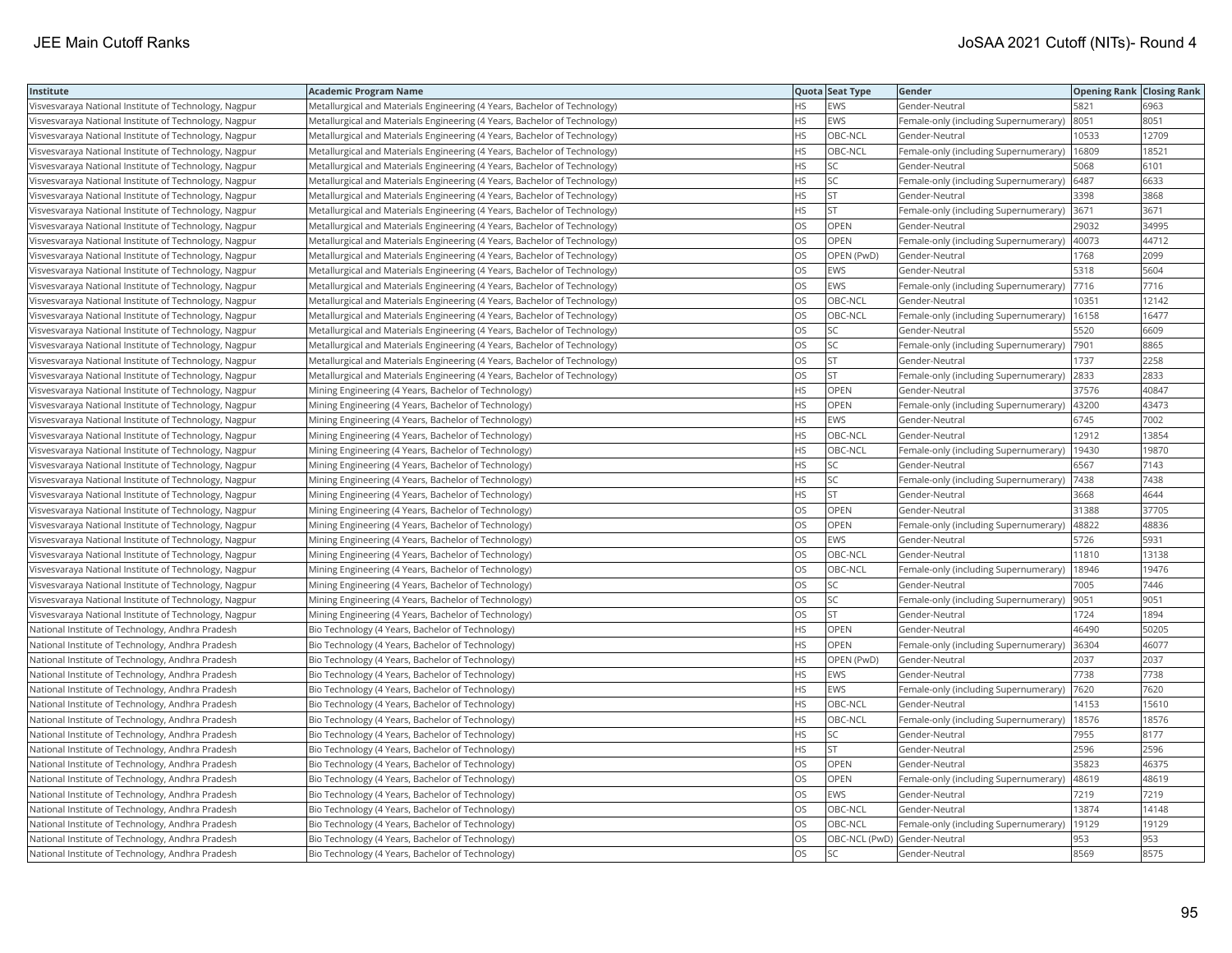| Institute                                        | Academic Program Name                                              |           | Quota Seat Type              | <b>Gender</b>                                | <b>Opening Rank Closing Rank</b> |       |
|--------------------------------------------------|--------------------------------------------------------------------|-----------|------------------------------|----------------------------------------------|----------------------------------|-------|
| National Institute of Technology, Andhra Pradesh | Bio Technology (4 Years, Bachelor of Technology)                   | OS        | SC                           | Female-only (including Supernumerary)  9182  |                                  | 9182  |
| National Institute of Technology, Andhra Pradesh | Bio Technology (4 Years, Bachelor of Technology)                   | OS.       | <b>ST</b>                    | Gender-Neutral                               | 2448                             | 2448  |
| National Institute of Technology, Andhra Pradesh | Chemical Engineering (4 Years, Bachelor of Technology)             | HS        | OPEN                         | Gender-Neutral                               | 39735                            | 44067 |
| National Institute of Technology, Andhra Pradesh | Chemical Engineering (4 Years, Bachelor of Technology)             | HS        | OPEN                         | Female-only (including Supernumerary)        | 35111                            | 35111 |
| National Institute of Technology, Andhra Pradesh | Chemical Engineering (4 Years, Bachelor of Technology)             | HS.       | <b>EWS</b>                   | Gender-Neutral                               | 6960                             | 6960  |
| National Institute of Technology, Andhra Pradesh | Chemical Engineering (4 Years, Bachelor of Technology)             | HS        | OBC-NCL                      | Gender-Neutral                               | 11732                            | 13238 |
| National Institute of Technology, Andhra Pradesh | Chemical Engineering (4 Years, Bachelor of Technology)             | HS        | OBC-NCL                      | Female-only (including Supernumerary)        | 17151                            | 17151 |
| National Institute of Technology, Andhra Pradesh | Chemical Engineering (4 Years, Bachelor of Technology)             | HS        | <b>SC</b>                    | Gender-Neutral                               | 7052                             | 7543  |
| National Institute of Technology, Andhra Pradesh | Chemical Engineering (4 Years, Bachelor of Technology)             | ΗS        | SC                           | Female-only (including Supernumerary)        | 7305                             | 7305  |
| National Institute of Technology, Andhra Pradesh | Chemical Engineering (4 Years, Bachelor of Technology)             | HS.       | <b>ST</b>                    | Gender-Neutral                               | 2013                             | 2013  |
| National Institute of Technology, Andhra Pradesh | Chemical Engineering (4 Years, Bachelor of Technology)             | OS        | OPEN                         | Gender-Neutral                               | 35336                            | 38455 |
| National Institute of Technology, Andhra Pradesh | Chemical Engineering (4 Years, Bachelor of Technology)             | OS        | OPEN                         | Female-only (including Supernumerary)        | 44822                            | 45073 |
| National Institute of Technology, Andhra Pradesh | Chemical Engineering (4 Years, Bachelor of Technology)             | OS.       | OPEN (PwD)                   | Gender-Neutral                               | 2335                             | 2335  |
| National Institute of Technology, Andhra Pradesh | Chemical Engineering (4 Years, Bachelor of Technology)             | OS        | <b>EWS</b>                   | Gender-Neutral                               | 6522                             | 6522  |
| National Institute of Technology, Andhra Pradesh | Chemical Engineering (4 Years, Bachelor of Technology)             | OS        | EWS                          | Female-only (including Supernumerary)   7872 |                                  | 7872  |
| National Institute of Technology, Andhra Pradesh | Chemical Engineering (4 Years, Bachelor of Technology)             | OS        | OBC-NCL                      | Gender-Neutral                               | 11798                            | 13153 |
| National Institute of Technology, Andhra Pradesh | Chemical Engineering (4 Years, Bachelor of Technology)             | OS        | OBC-NCL                      | Female-only (including Supernumerary)        | 13089                            | 13089 |
| National Institute of Technology, Andhra Pradesh | Chemical Engineering (4 Years, Bachelor of Technology)             | OS        | <b>SC</b>                    | Gender-Neutral                               | 6720                             | 7170  |
| National Institute of Technology, Andhra Pradesh | Chemical Engineering (4 Years, Bachelor of Technology)             | OS        | <b>ST</b>                    | Gender-Neutral                               | 1559                             | 1559  |
| National Institute of Technology, Andhra Pradesh | Civil Engineering (4 Years, Bachelor of Technology)                | HS        | OPEN                         | Gender-Neutral                               | 35502                            | 44223 |
| National Institute of Technology, Andhra Pradesh | Civil Engineering (4 Years, Bachelor of Technology)                | <b>HS</b> | <b>OPEN</b>                  | Female-only (including Supernumerary)        | 35400                            | 41459 |
| National Institute of Technology, Andhra Pradesh | Civil Engineering (4 Years, Bachelor of Technology)                | HS        | OPEN (PwD)                   | Gender-Neutral                               | 1088                             | 1088  |
| National Institute of Technology, Andhra Pradesh | Civil Engineering (4 Years, Bachelor of Technology)                | ΗS        | EWS                          | Gender-Neutral                               | 6762                             | 6988  |
| National Institute of Technology, Andhra Pradesh | Civil Engineering (4 Years, Bachelor of Technology)                | HS        | EWS                          | Female-only (including Supernumerary)        | 6823                             | 6823  |
| National Institute of Technology, Andhra Pradesh | Civil Engineering (4 Years, Bachelor of Technology)                | HS        | OBC-NCL                      | Gender-Neutral                               | 11797                            | 13619 |
| National Institute of Technology, Andhra Pradesh | Civil Engineering (4 Years, Bachelor of Technology)                | HS.       | OBC-NCL                      | Female-only (including Supernumerary)        | 11343                            | 17701 |
| National Institute of Technology, Andhra Pradesh | Civil Engineering (4 Years, Bachelor of Technology)                | HS        | OBC-NCL (PwD) Gender-Neutral |                                              | 972                              | 972   |
| National Institute of Technology, Andhra Pradesh | Civil Engineering (4 Years, Bachelor of Technology)                | HS        | <b>SC</b>                    | Gender-Neutral                               | 6205                             | 7043  |
| National Institute of Technology, Andhra Pradesh | Civil Engineering (4 Years, Bachelor of Technology)                | <b>HS</b> | <b>SC</b>                    | Female-only (including Supernumerary)        | 5896                             | 5896  |
| National Institute of Technology, Andhra Pradesh | Civil Engineering (4 Years, Bachelor of Technology)                | HS        | <b>ST</b>                    | Gender-Neutral                               | 1827                             | 2466  |
| National Institute of Technology, Andhra Pradesh | Civil Engineering (4 Years, Bachelor of Technology)                | HS.       | <b>ST</b>                    | Female-only (including Supernumerary) 2985   |                                  | 2985  |
| National Institute of Technology, Andhra Pradesh | Civil Engineering (4 Years, Bachelor of Technology)                | OS        | OPEN                         | Gender-Neutral                               | 39150                            | 43074 |
| National Institute of Technology, Andhra Pradesh | Civil Engineering (4 Years, Bachelor of Technology)                | OS        | OPEN                         | Female-only (including Supernumerary)        | 43110                            | 46283 |
| National Institute of Technology, Andhra Pradesh | Civil Engineering (4 Years, Bachelor of Technology)                | OS.       | <b>EWS</b>                   | Gender-Neutral                               | 6690                             | 6990  |
| National Institute of Technology, Andhra Pradesh | Civil Engineering (4 Years, Bachelor of Technology)                | OS        | EWS                          | Female-only (including Supernumerary)        | 7897                             | 7897  |
| National Institute of Technology, Andhra Pradesh | Civil Engineering (4 Years, Bachelor of Technology)                | OS        | OBC-NCL                      | Gender-Neutral                               | 10983                            | 12966 |
| National Institute of Technology, Andhra Pradesh | Civil Engineering (4 Years, Bachelor of Technology)                | OS.       | OBC-NCL                      | Female-only (including Supernumerary)        | 17742                            | 19734 |
| National Institute of Technology, Andhra Pradesh | Civil Engineering (4 Years, Bachelor of Technology)                | OS        | SC                           | Gender-Neutral                               | 5197                             | 7301  |
| National Institute of Technology, Andhra Pradesh | Civil Engineering (4 Years, Bachelor of Technology)                | OS        | SC                           | Female-only (including Supernumerary)  7814  |                                  | 8183  |
| National Institute of Technology, Andhra Pradesh | Civil Engineering (4 Years, Bachelor of Technology)                | OS        | <b>ST</b>                    | Gender-Neutral                               | 1469                             | 2120  |
| National Institute of Technology, Andhra Pradesh | Computer Science and Engineering (4 Years, Bachelor of Technology) | HS        | OPEN                         | Gender-Neutral                               | 6013                             | 14262 |
| National Institute of Technology, Andhra Pradesh | Computer Science and Engineering (4 Years, Bachelor of Technology) | <b>HS</b> | OPEN                         | Female-only (including Supernumerary)        | 8038                             | 12173 |
| National Institute of Technology, Andhra Pradesh | Computer Science and Engineering (4 Years, Bachelor of Technology) | HS.       | OPEN (PwD)                   | Gender-Neutral                               | 337                              | 337   |
| National Institute of Technology, Andhra Pradesh | Computer Science and Engineering (4 Years, Bachelor of Technology) | HS        | OPEN (PwD)                   | Female-only (including Supernumerary)        | 355                              | 355   |
| National Institute of Technology, Andhra Pradesh | Computer Science and Engineering (4 Years, Bachelor of Technology) | <b>HS</b> | <b>EWS</b>                   | Gender-Neutral                               | 1917                             | 2085  |
| National Institute of Technology, Andhra Pradesh | Computer Science and Engineering (4 Years, Bachelor of Technology) | HS        | EWS                          | Female-only (including Supernumerary) 2304   |                                  | 2334  |
| National Institute of Technology, Andhra Pradesh | Computer Science and Engineering (4 Years, Bachelor of Technology) | HS.       | OBC-NCL                      | Gender-Neutral                               | 3402                             | 4930  |
| National Institute of Technology, Andhra Pradesh | Computer Science and Engineering (4 Years, Bachelor of Technology) | НS        | OBC-NCL                      | Female-only (including Supernumerary) 3224   |                                  | 5985  |
| National Institute of Technology, Andhra Pradesh | Computer Science and Engineering (4 Years, Bachelor of Technology) | HS.       | OBC-NCL (PwD) Gender-Neutral |                                              | 153                              | 153   |
| National Institute of Technology, Andhra Pradesh | Computer Science and Engineering (4 Years, Bachelor of Technology) | HS.       | <b>SC</b>                    | Gender-Neutral                               | 1570                             | 2554  |
| National Institute of Technology, Andhra Pradesh | Computer Science and Engineering (4 Years, Bachelor of Technology) | <b>HS</b> | <b>SC</b>                    | Female-only (including Supernumerary) 2074   |                                  | 2323  |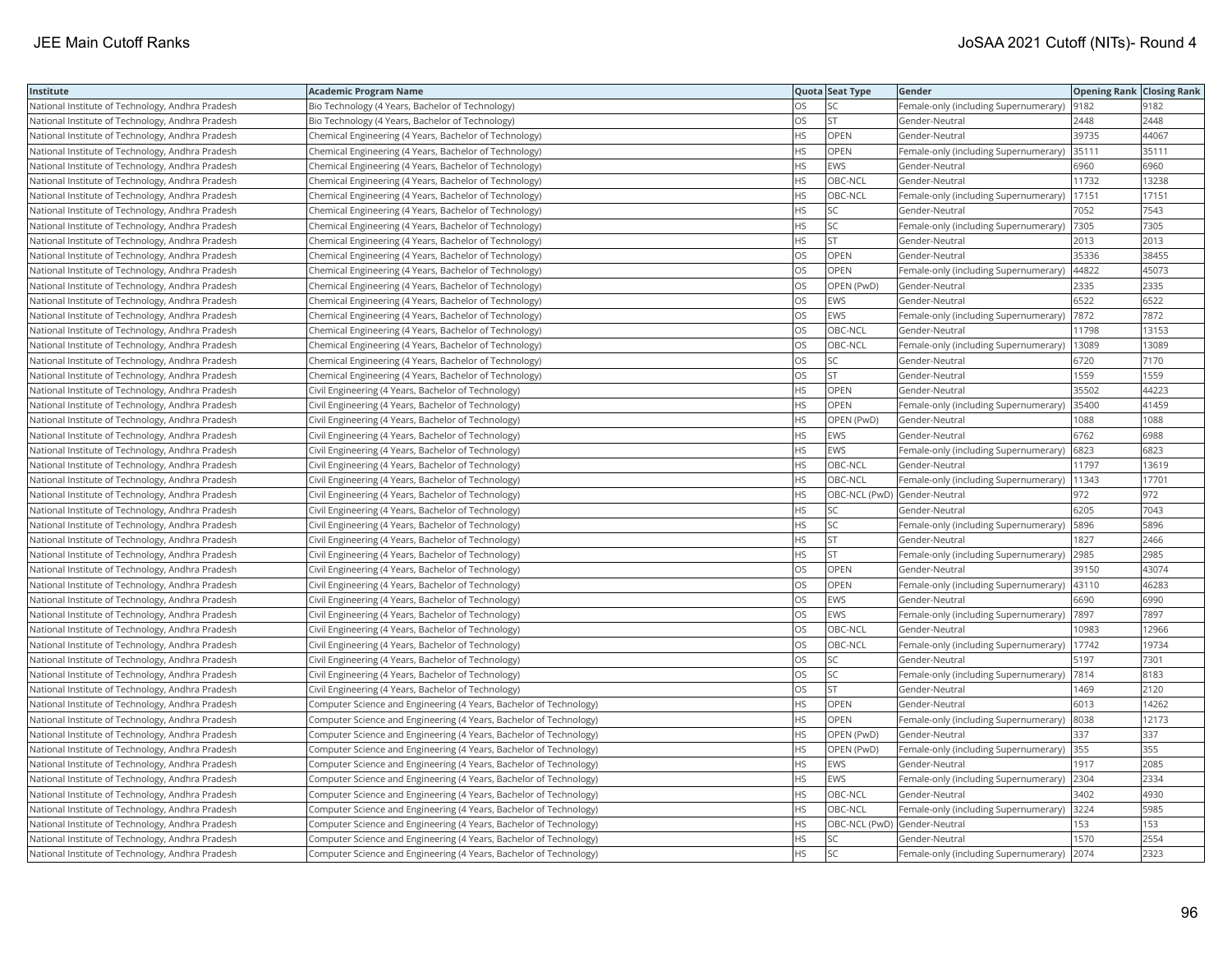| Institute                                        | <b>Academic Program Name</b>                                                |           | Quota Seat Type              | Gender                                       | <b>Opening Rank   Closing Rank</b> |       |
|--------------------------------------------------|-----------------------------------------------------------------------------|-----------|------------------------------|----------------------------------------------|------------------------------------|-------|
| National Institute of Technology, Andhra Pradesh | Computer Science and Engineering (4 Years, Bachelor of Technology)          | НS        | <b>ST</b>                    | Gender-Neutral                               | 830                                | 1289  |
| National Institute of Technology, Andhra Pradesh | Computer Science and Engineering (4 Years, Bachelor of Technology)          | HS.       | <b>ST</b>                    | Female-only (including Supernumerary)        | 873                                | 873   |
| National Institute of Technology, Andhra Pradesh | Computer Science and Engineering (4 Years, Bachelor of Technology)          | OS.       | OPEN                         | Gender-Neutral                               | 8140                               | 17474 |
| National Institute of Technology, Andhra Pradesh | Computer Science and Engineering (4 Years, Bachelor of Technology)          | OS.       | <b>OPEN</b>                  | Female-only (including Supernumerary)        | 14400                              | 20881 |
| National Institute of Technology, Andhra Pradesh | Computer Science and Engineering (4 Years, Bachelor of Technology)          | OS        | OPEN (PwD)                   | Gender-Neutral                               | 223                                | 223   |
| National Institute of Technology, Andhra Pradesh | Computer Science and Engineering (4 Years, Bachelor of Technology)          | OS        | EWS                          | Gender-Neutral                               | 2422                               | 2634  |
| National Institute of Technology, Andhra Pradesh | Computer Science and Engineering (4 Years, Bachelor of Technology)          | OS        | EWS                          | Female-only (including Supernumerary) 3648   |                                    | 3989  |
| National Institute of Technology, Andhra Pradesh | Computer Science and Engineering (4 Years, Bachelor of Technology)          | OS        | EWS (PwD)                    | Gender-Neutral                               | 147                                | 147   |
| National Institute of Technology, Andhra Pradesh | Computer Science and Engineering (4 Years, Bachelor of Technology)          | OS        | OBC-NCL                      | Gender-Neutral                               | 4019                               | 5292  |
| National Institute of Technology, Andhra Pradesh | Computer Science and Engineering (4 Years, Bachelor of Technology)          | OS        | OBC-NCL                      | Female-only (including Supernumerary)        | 5874                               | 7764  |
| National Institute of Technology, Andhra Pradesh | Computer Science and Engineering (4 Years, Bachelor of Technology)          | OS.       | OBC-NCL (PwD) Gender-Neutral |                                              | 177                                | 177   |
| National Institute of Technology, Andhra Pradesh | Computer Science and Engineering (4 Years, Bachelor of Technology)          | <b>OS</b> | <b>SC</b>                    | Gender-Neutral                               | 1979                               | 3474  |
| National Institute of Technology, Andhra Pradesh | Computer Science and Engineering (4 Years, Bachelor of Technology)          | OS        | SC                           | Female-only (including Supernumerary)        | 3989                               | 4122  |
| National Institute of Technology, Andhra Pradesh | Computer Science and Engineering (4 Years, Bachelor of Technology)          | OS        | SC (PwD)                     | Gender-Neutral                               | 117                                | 117   |
| National Institute of Technology, Andhra Pradesh | Computer Science and Engineering (4 Years, Bachelor of Technology)          | OS        | <b>ST</b>                    | Gender-Neutral                               | 415                                | 1263  |
| National Institute of Technology, Andhra Pradesh | Computer Science and Engineering (4 Years, Bachelor of Technology)          | OS.       | <b>ST</b>                    | Female-only (including Supernumerary)   1247 |                                    | 1247  |
| National Institute of Technology, Andhra Pradesh | Electrical and Electronics Engineering (4 Years, Bachelor of Technology)    | HS        | <b>OPEN</b>                  | Gender-Neutral                               | 22445                              | 29544 |
| National Institute of Technology, Andhra Pradesh | Electrical and Electronics Engineering (4 Years, Bachelor of Technology)    | HS        | OPEN                         | Female-only (including Supernumerary)        | 23240                              | 30928 |
| National Institute of Technology, Andhra Pradesh | Electrical and Electronics Engineering (4 Years, Bachelor of Technology)    | HS        | OPEN (PwD)                   | Gender-Neutral                               | 503                                | 503   |
| National Institute of Technology, Andhra Pradesh | Electrical and Electronics Engineering (4 Years, Bachelor of Technology)    | <b>HS</b> | <b>EWS</b>                   | Gender-Neutral                               | 4521                               | 4696  |
| National Institute of Technology, Andhra Pradesh | Electrical and Electronics Engineering (4 Years, Bachelor of Technology)    | <b>HS</b> | <b>EWS</b>                   | Female-only (including Supernumerary)        | 4771                               | 4771  |
| National Institute of Technology, Andhra Pradesh | Electrical and Electronics Engineering (4 Years, Bachelor of Technology)    | HS        | OBC-NCL                      | Gender-Neutral                               | 7257                               | 9058  |
| National Institute of Technology, Andhra Pradesh | Electrical and Electronics Engineering (4 Years, Bachelor of Technology)    | ΗS        | OBC-NCL                      | Female-only (including Supernumerary)  9185  |                                    | 11165 |
| National Institute of Technology, Andhra Pradesh | Electrical and Electronics Engineering (4 Years, Bachelor of Technology)    | HS        | OBC-NCL (PwD) Gender-Neutral |                                              | 407                                | 407   |
| National Institute of Technology, Andhra Pradesh | Electrical and Electronics Engineering (4 Years, Bachelor of Technology)    | HS        | SC                           | Gender-Neutral                               | 3251                               | 5088  |
| National Institute of Technology, Andhra Pradesh | Electrical and Electronics Engineering (4 Years, Bachelor of Technology)    | <b>HS</b> | <b>SC</b>                    | Female-only (including Supernumerary)        | 3988                               | 4238  |
| National Institute of Technology, Andhra Pradesh | [Electrical and Electronics Engineering (4 Years, Bachelor of Technology)   | НS        | SC (PwD)                     | Gender-Neutral                               | 167                                | 167   |
| National Institute of Technology, Andhra Pradesh | Electrical and Electronics Engineering (4 Years, Bachelor of Technology)    | HS.       | <b>ST</b>                    | Gender-Neutral                               | 2036                               | 2381  |
| National Institute of Technology, Andhra Pradesh | Electrical and Electronics Engineering (4 Years, Bachelor of Technology)    | <b>HS</b> | <b>ST</b>                    | Female-only (including Supernumerary)        | 2040                               | 2040  |
| National Institute of Technology, Andhra Pradesh | Electrical and Electronics Engineering (4 Years, Bachelor of Technology)    | OS        | OPEN                         | Gender-Neutral                               | 24730                              | 31987 |
| National Institute of Technology, Andhra Pradesh | Electrical and Electronics Engineering (4 Years, Bachelor of Technology)    | OS        | OPEN                         | Female-only (including Supernumerary) 31011  |                                    | 34913 |
| National Institute of Technology, Andhra Pradesh | Electrical and Electronics Engineering (4 Years, Bachelor of Technology)    | OS        | OPEN (PwD)                   | Gender-Neutral                               | 1170                               | 1170  |
| National Institute of Technology, Andhra Pradesh | Electrical and Electronics Engineering (4 Years, Bachelor of Technology)    | OS.       | <b>EWS</b>                   | Gender-Neutral                               | 4803                               | 5243  |
| National Institute of Technology, Andhra Pradesh | Electrical and Electronics Engineering (4 Years, Bachelor of Technology)    | OS        | EWS                          | Female-only (including Supernumerary)        | 6459                               | 6459  |
| National Institute of Technology, Andhra Pradesh | Electrical and Electronics Engineering (4 Years, Bachelor of Technology)    | OS        | OBC-NCL                      | Gender-Neutral                               | 8981                               | 10219 |
| National Institute of Technology, Andhra Pradesh | Electrical and Electronics Engineering (4 Years, Bachelor of Technology)    | OS.       | OBC-NCL                      | Female-only (including Supernumerary)        | 11660                              | 12761 |
| National Institute of Technology, Andhra Pradesh | Electrical and Electronics Engineering (4 Years, Bachelor of Technology)    | OS.       | OBC-NCL (PwD) Gender-Neutral |                                              | 704                                | 704   |
| National Institute of Technology, Andhra Pradesh | Electrical and Electronics Engineering (4 Years, Bachelor of Technology)    | OS        | SC                           | Gender-Neutral                               | 5624                               | 6475  |
| National Institute of Technology, Andhra Pradesh | Electrical and Electronics Engineering (4 Years, Bachelor of Technology)    | OS        | SC.                          | Female-only (including Supernumerary)   6031 |                                    | 6295  |
| National Institute of Technology, Andhra Pradesh | Electrical and Electronics Engineering (4 Years, Bachelor of Technology)    | OS        | <b>ST</b>                    | Gender-Neutral                               | 1850                               | 2147  |
| National Institute of Technology, Andhra Pradesh | Electrical and Electronics Engineering (4 Years, Bachelor of Technology)    | OS.       | <b>ST</b>                    | Female-only (including Supernumerary)        | 2478                               | 2478  |
| National Institute of Technology, Andhra Pradesh | Electronics and Communication Engineering (4 Years, Bachelor of Technology) | HS        | OPEN                         | Gender-Neutral                               | 14330                              | 19417 |
| National Institute of Technology, Andhra Pradesh | Electronics and Communication Engineering (4 Years, Bachelor of Technology) | HS.       | <b>OPEN</b>                  | Female-only (including Supernumerary)        | 16874                              | 21079 |
| National Institute of Technology, Andhra Pradesh | Electronics and Communication Engineering (4 Years, Bachelor of Technology) | HS        | OPEN (PwD)                   | Gender-Neutral                               | 338                                | 338   |
| National Institute of Technology, Andhra Pradesh | Electronics and Communication Engineering (4 Years, Bachelor of Technology) | HS.       | EWS                          | Gender-Neutral                               | 2770                               | 3080  |
| National Institute of Technology, Andhra Pradesh | Electronics and Communication Engineering (4 Years, Bachelor of Technology) | <b>HS</b> | <b>EWS</b>                   | Female-only (including Supernumerary)        | 2998                               | 3549  |
| National Institute of Technology, Andhra Pradesh | Electronics and Communication Engineering (4 Years, Bachelor of Technology) | HS        | OBC-NCL                      | Gender-Neutral                               | 5069                               | 6807  |
| National Institute of Technology, Andhra Pradesh | Electronics and Communication Engineering (4 Years, Bachelor of Technology) | HS        | OBC-NCL                      | Female-only (including Supernumerary)   6098 |                                    | 7609  |
| National Institute of Technology, Andhra Pradesh | Electronics and Communication Engineering (4 Years, Bachelor of Technology) | НS        | OBC-NCL (PwD) Gender-Neutral |                                              | 168                                | 168   |
| National Institute of Technology, Andhra Pradesh | Electronics and Communication Engineering (4 Years, Bachelor of Technology) | HS        | SC                           | Gender-Neutral                               | 2000                               | 3975  |
| National Institute of Technology, Andhra Pradesh | Electronics and Communication Engineering (4 Years, Bachelor of Technology) | <b>HS</b> | <b>SC</b>                    | Female-only (including Supernumerary)        | 2627                               | 3617  |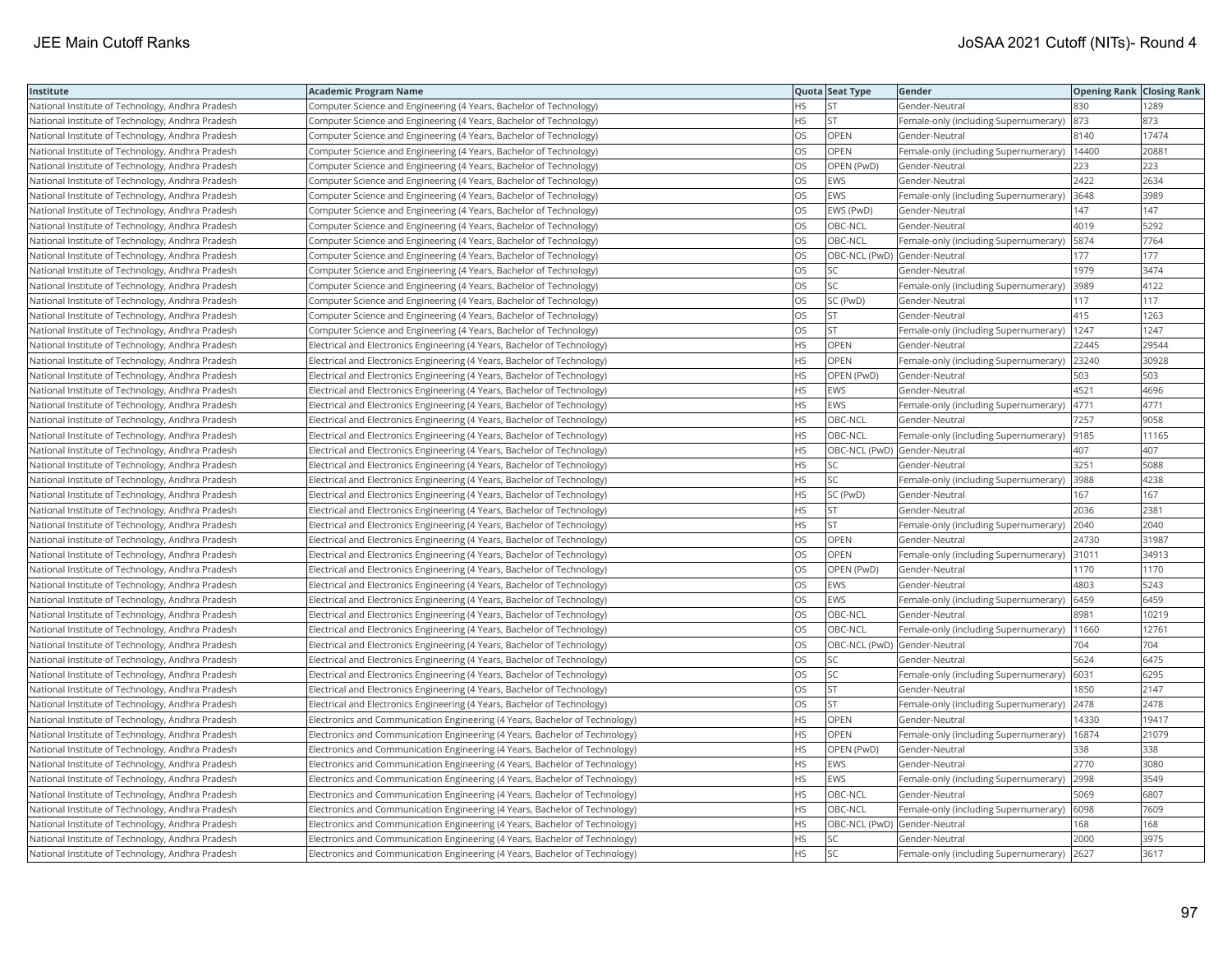| Institute                                        | Academic Program Name                                                       |           | Quota Seat Type              | Gender                                        | <b>Opening Rank Closing Rank</b> |       |
|--------------------------------------------------|-----------------------------------------------------------------------------|-----------|------------------------------|-----------------------------------------------|----------------------------------|-------|
| National Institute of Technology, Andhra Pradesh | Electronics and Communication Engineering (4 Years, Bachelor of Technology) | HS.       | SC (PwD)                     | Gender-Neutral                                | 164                              | 164   |
| National Institute of Technology, Andhra Pradesh | Electronics and Communication Engineering (4 Years, Bachelor of Technology) | НS        | <b>ST</b>                    | Gender-Neutral                                | 1481                             | 1989  |
| National Institute of Technology, Andhra Pradesh | Electronics and Communication Engineering (4 Years, Bachelor of Technology) | HS.       | <b>ST</b>                    | Female-only (including Supernumerary)         | 1844                             | 1844  |
| National Institute of Technology, Andhra Pradesh | Electronics and Communication Engineering (4 Years, Bachelor of Technology) | OS.       | <b>OPEN</b>                  | Gender-Neutral                                | 16951                            | 24983 |
| National Institute of Technology, Andhra Pradesh | Electronics and Communication Engineering (4 Years, Bachelor of Technology) | OS        | <b>OPEN</b>                  | Female-only (including Supernumerary)         | 25026                            | 28268 |
| National Institute of Technology, Andhra Pradesh | Electronics and Communication Engineering (4 Years, Bachelor of Technology) | OS        | OPEN (PwD)                   | Gender-Neutral                                | 664                              | 664   |
| National Institute of Technology, Andhra Pradesh | Electronics and Communication Engineering (4 Years, Bachelor of Technology) | OS.       | OPEN (PwD)                   | Female-only (including Supernumerary)         | 1880                             | 1880  |
| National Institute of Technology, Andhra Pradesh | Electronics and Communication Engineering (4 Years, Bachelor of Technology) | OS        | EWS                          | Gender-Neutral                                | 3620                             | 4028  |
| National Institute of Technology, Andhra Pradesh | Electronics and Communication Engineering (4 Years, Bachelor of Technology) | OS        | <b>EWS</b>                   | Female-only (including Supernumerary)         | 4949                             | 5469  |
| National Institute of Technology, Andhra Pradesh | Electronics and Communication Engineering (4 Years, Bachelor of Technology) | <b>OS</b> | EWS (PwD)                    | Gender-Neutral                                | 242                              | 242   |
| National Institute of Technology, Andhra Pradesh | Electronics and Communication Engineering (4 Years, Bachelor of Technology) | OS        | OBC-NCL                      | Gender-Neutral                                | 5834                             | 8522  |
| National Institute of Technology, Andhra Pradesh | Electronics and Communication Engineering (4 Years, Bachelor of Technology) | OS        | OBC-NCL                      | Female-only (including Supernumerary)  9075   |                                  | 9602  |
| National Institute of Technology, Andhra Pradesh | Electronics and Communication Engineering (4 Years, Bachelor of Technology) | OS        | OBC-NCL (PwD) Gender-Neutral |                                               | 608                              | 608   |
| National Institute of Technology, Andhra Pradesh | Electronics and Communication Engineering (4 Years, Bachelor of Technology) | OS        | <b>SC</b>                    | Gender-Neutral                                | 3711                             | 5191  |
| National Institute of Technology, Andhra Pradesh | Electronics and Communication Engineering (4 Years, Bachelor of Technology) | OS.       | <b>SC</b>                    | Female-only (including Supernumerary)         | 4408                             | 5305  |
| National Institute of Technology, Andhra Pradesh | Electronics and Communication Engineering (4 Years, Bachelor of Technology) | OS        | <b>ST</b>                    | Gender-Neutral                                | 043                              | 1607  |
| National Institute of Technology, Andhra Pradesh | Electronics and Communication Engineering (4 Years, Bachelor of Technology) | OS        | <b>ST</b>                    | Female-only (including Supernumerary)         | 1867                             | 1867  |
| National Institute of Technology, Andhra Pradesh | Mechanical Engineering (4 Years, Bachelor of Technology)                    | HS.       | OPEN                         | Gender-Neutral                                | 29511                            | 37059 |
| National Institute of Technology, Andhra Pradesh | Mechanical Engineering (4 Years, Bachelor of Technology)                    | <b>HS</b> | <b>OPEN</b>                  | Female-only (including Supernumerary) 35713   |                                  | 43979 |
| National Institute of Technology, Andhra Pradesh | Mechanical Engineering (4 Years, Bachelor of Technology)                    | HS        | OPEN (PwD)                   | Gender-Neutral                                | 851                              | 851   |
| National Institute of Technology, Andhra Pradesh | Mechanical Engineering (4 Years, Bachelor of Technology)                    | HS.       | EWS                          | Gender-Neutral                                | 5562                             | 5637  |
| National Institute of Technology, Andhra Pradesh | Mechanical Engineering (4 Years, Bachelor of Technology)                    | HS        | <b>EWS</b>                   | Female-only (including Supernumerary)  7011   |                                  | 7011  |
| National Institute of Technology, Andhra Pradesh | Mechanical Engineering (4 Years, Bachelor of Technology)                    | HS        | OBC-NCL                      | Gender-Neutral                                | 9381                             | 10946 |
| National Institute of Technology, Andhra Pradesh | Mechanical Engineering (4 Years, Bachelor of Technology)                    | HS        | OBC-NCL                      | Female-only (including Supernumerary)         | 14668                            | 17679 |
| National Institute of Technology, Andhra Pradesh | Mechanical Engineering (4 Years, Bachelor of Technology)                    | HS        | OBC-NCL (PwD) Gender-Neutral |                                               | 320                              | 320   |
| National Institute of Technology, Andhra Pradesh | Mechanical Engineering (4 Years, Bachelor of Technology)                    | HS.       | SC                           | Gender-Neutral                                | 4231                             | 6120  |
| National Institute of Technology, Andhra Pradesh | Mechanical Engineering (4 Years, Bachelor of Technology)                    | HS.       | <b>SC</b>                    | Female-only (including Supernumerary)         | 5933                             | 6316  |
| National Institute of Technology, Andhra Pradesh | Mechanical Engineering (4 Years, Bachelor of Technology)                    | НS        | <b>ST</b>                    | Gender-Neutral                                | 2279                             | 2854  |
| National Institute of Technology, Andhra Pradesh | Mechanical Engineering (4 Years, Bachelor of Technology)                    | HS        | <b>ST</b>                    | Female-only (including Supernumerary) 2893    |                                  | 2893  |
| National Institute of Technology, Andhra Pradesh | Mechanical Engineering (4 Years, Bachelor of Technology)                    | OS        | <b>OPEN</b>                  | Gender-Neutral                                | 28218                            | 36372 |
| National Institute of Technology, Andhra Pradesh | Mechanical Engineering (4 Years, Bachelor of Technology)                    | OS        | OPEN                         | Female-only (including Supernumerary) 30659   |                                  | 44277 |
| National Institute of Technology, Andhra Pradesh | Mechanical Engineering (4 Years, Bachelor of Technology)                    | OS        | OPEN (PwD)                   | Gender-Neutral                                | 1625                             | 1625  |
| National Institute of Technology, Andhra Pradesh | Mechanical Engineering (4 Years, Bachelor of Technology)                    | OS        | EWS                          | Gender-Neutral                                | 5505                             | 5717  |
| National Institute of Technology, Andhra Pradesh | Mechanical Engineering (4 Years, Bachelor of Technology)                    | OS        | EWS                          | Female-only (including Supernumerary)         | 7286                             | 7286  |
| National Institute of Technology, Andhra Pradesh | Mechanical Engineering (4 Years, Bachelor of Technology)                    | OS        | OBC-NCL                      | Gender-Neutral                                | 10310                            | 11754 |
| National Institute of Technology, Andhra Pradesh | Mechanical Engineering (4 Years, Bachelor of Technology)                    | OS        | OBC-NCL                      | Female-only (including Supernumerary)         | 11677                            | 17012 |
| National Institute of Technology, Andhra Pradesh | Mechanical Engineering (4 Years, Bachelor of Technology)                    | OS        | <b>SC</b>                    | Gender-Neutral                                | 6590                             | 7046  |
| National Institute of Technology, Andhra Pradesh | Mechanical Engineering (4 Years, Bachelor of Technology)                    | OS        | SC.                          | Female-only (including Supernumerary) 7115    |                                  | 7399  |
| National Institute of Technology, Andhra Pradesh | Mechanical Engineering (4 Years, Bachelor of Technology)                    | OS        | ST                           | Gender-Neutral                                | 2368                             | 2688  |
| National Institute of Technology, Andhra Pradesh | Mechanical Engineering (4 Years, Bachelor of Technology)                    | OS.       | <b>ST</b>                    | Female-only (including Supernumerary)         | 2123                             | 2123  |
| National Institute of Technology, Andhra Pradesh | Metallurgical and Materials Engineering (4 Years, Bachelor of Technology)   | HS        | OPEN                         | Gender-Neutral                                | 39178                            | 50853 |
| National Institute of Technology, Andhra Pradesh | Metallurgical and Materials Engineering (4 Years, Bachelor of Technology)   | <b>HS</b> | OPEN                         | Female-only (including Supernumerary)   51753 |                                  | 51753 |
| National Institute of Technology, Andhra Pradesh | Metallurgical and Materials Engineering (4 Years, Bachelor of Technology)   | <b>HS</b> | <b>EWS</b>                   | Gender-Neutral                                | 7708                             | 7708  |
| National Institute of Technology, Andhra Pradesh | Metallurgical and Materials Engineering (4 Years, Bachelor of Technology)   | HS        | OBC-NCL                      | Gender-Neutral                                | 14043                            | 14678 |
| National Institute of Technology, Andhra Pradesh | Metallurgical and Materials Engineering (4 Years, Bachelor of Technology)   | HS        | OBC-NCL                      | Female-only (including Supernumerary)         | 17922                            | 17922 |
| National Institute of Technology, Andhra Pradesh | Metallurgical and Materials Engineering (4 Years, Bachelor of Technology)   | HS        | SC                           | Gender-Neutral                                | 7424                             | 8055  |
| National Institute of Technology, Andhra Pradesh | Metallurgical and Materials Engineering (4 Years, Bachelor of Technology)   | HS        | SC                           | Female-only (including Supernumerary)  8027   |                                  | 8027  |
| National Institute of Technology, Andhra Pradesh | Metallurgical and Materials Engineering (4 Years, Bachelor of Technology)   | HS.       | <b>ST</b>                    | Gender-Neutral                                | 3468                             | 3468  |
| National Institute of Technology, Andhra Pradesh | Metallurgical and Materials Engineering (4 Years, Bachelor of Technology)   | OS        | OPEN                         | Gender-Neutral                                | 39968                            | 43873 |
| National Institute of Technology, Andhra Pradesh | Metallurgical and Materials Engineering (4 Years, Bachelor of Technology)   | OS.       | OPEN                         | Female-only (including Supernumerary)         | 47015                            | 47270 |
| National Institute of Technology, Andhra Pradesh | Metallurgical and Materials Engineering (4 Years, Bachelor of Technology)   | <b>OS</b> | OPEN (PwD)                   | Gender-Neutral                                | 1292                             | 1292  |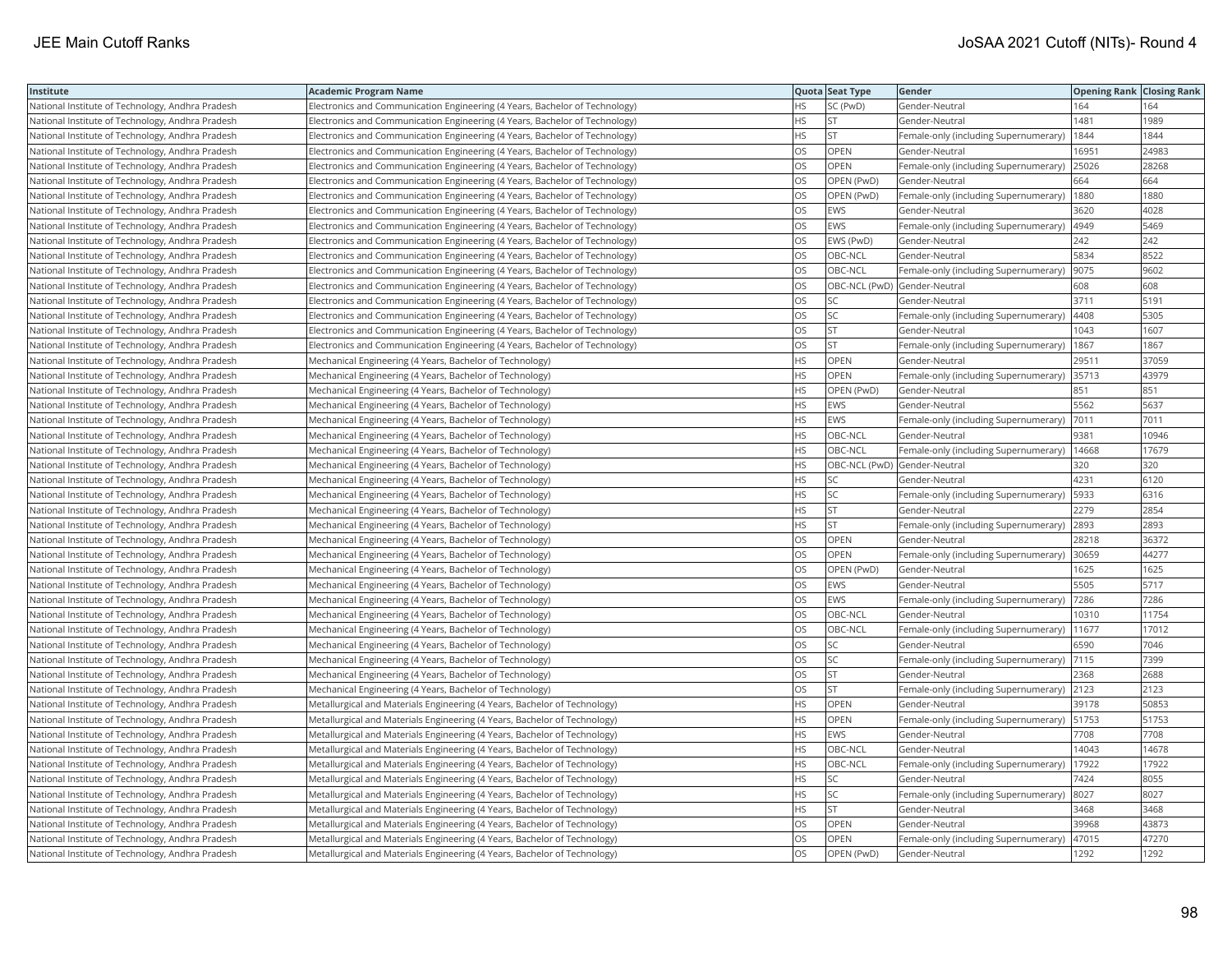| Institute                                                       | <b>Academic Program Name</b>                                              |           | Quota Seat Type | Gender                                        | <b>Opening Rank Closing Rank</b> |       |
|-----------------------------------------------------------------|---------------------------------------------------------------------------|-----------|-----------------|-----------------------------------------------|----------------------------------|-------|
| National Institute of Technology, Andhra Pradesh                | Metallurgical and Materials Engineering (4 Years, Bachelor of Technology) | OS        | <b>EWS</b>      | Gender-Neutral                                | 6797                             | 6797  |
| National Institute of Technology, Andhra Pradesh                | Metallurgical and Materials Engineering (4 Years, Bachelor of Technology) | OS        | EWS             | Female-only (including Supernumerary)         | 8615                             | 8615  |
| National Institute of Technology, Andhra Pradesh                | Metallurgical and Materials Engineering (4 Years, Bachelor of Technology) | OS        | OBC-NCL         | Gender-Neutral                                | 13459                            | 13897 |
| National Institute of Technology, Andhra Pradesh                | Metallurgical and Materials Engineering (4 Years, Bachelor of Technology) | OS        | OBC-NCL         | Female-only (including Supernumerary)         | 20240                            | 20240 |
| National Institute of Technology, Andhra Pradesh                | Metallurgical and Materials Engineering (4 Years, Bachelor of Technology) | <b>OS</b> | SC              | Gender-Neutral                                | 7672                             | 8392  |
| National Institute of Technology, Andhra Pradesh                | Metallurgical and Materials Engineering (4 Years, Bachelor of Technology) | <b>OS</b> | <b>ST</b>       | Gender-Neutral                                | 2947                             | 2947  |
| Indian Institute of Engineering Science and Technology, Shibpur | Aerospace Engineering (4 Years, Bachelor of Technology)                   | <b>HS</b> | OPEN            | Gender-Neutral                                | 17914                            | 27134 |
| Indian Institute of Engineering Science and Technology, Shibpur | Aerospace Engineering (4 Years, Bachelor of Technology)                   | <b>HS</b> | <b>OPEN</b>     | Female-only (including Supernumerary)         | 30110                            | 30916 |
| Indian Institute of Engineering Science and Technology, Shibpur | Aerospace Engineering (4 Years, Bachelor of Technology)                   | HS        | OPEN (PwD)      | Gender-Neutral                                | 1003                             | 1003  |
| Indian Institute of Engineering Science and Technology, Shibpur | Aerospace Engineering (4 Years, Bachelor of Technology)                   | <b>HS</b> | EWS             | Gender-Neutral                                | 7150                             | 7341  |
| Indian Institute of Engineering Science and Technology, Shibpur | Aerospace Engineering (4 Years, Bachelor of Technology)                   | <b>HS</b> | OBC-NCL         | Gender-Neutral                                | 19094                            | 23966 |
| Indian Institute of Engineering Science and Technology, Shibpur | Aerospace Engineering (4 Years, Bachelor of Technology)                   | <b>HS</b> | OBC-NCL         | Female-only (including Supernumerary)         | 23722                            | 23722 |
| Indian Institute of Engineering Science and Technology, Shibpur | Aerospace Engineering (4 Years, Bachelor of Technology)                   | <b>HS</b> | lsc             | Gender-Neutral                                | 2584                             | 3141  |
| Indian Institute of Engineering Science and Technology, Shibpur | Aerospace Engineering (4 Years, Bachelor of Technology)                   | <b>HS</b> | <b>SC</b>       | Female-only (including Supernumerary)   7473  |                                  | 7473  |
| Indian Institute of Engineering Science and Technology, Shibpur | Aerospace Engineering (4 Years, Bachelor of Technology)                   | <b>HS</b> | <b>ST</b>       | Gender-Neutral                                | 3010                             | 3010  |
| Indian Institute of Engineering Science and Technology, Shibpur | Aerospace Engineering (4 Years, Bachelor of Technology)                   | HS        | <b>ST</b>       | Female-only (including Supernumerary)   7414  |                                  | 7414  |
| Indian Institute of Engineering Science and Technology, Shibpur | Aerospace Engineering (4 Years, Bachelor of Technology)                   | OS        | OPEN            | Gender-Neutral                                | 6347                             | 19353 |
| ndian Institute of Engineering Science and Technology, Shibpur  | Aerospace Engineering (4 Years, Bachelor of Technology)                   | OS        | OPEN            | Female-only (including Supernumerary)         | 25004                            | 25231 |
| Indian Institute of Engineering Science and Technology, Shibpur | Aerospace Engineering (4 Years, Bachelor of Technology)                   | OS        | <b>EWS</b>      | Gender-Neutral                                | 3034                             | 3200  |
| Indian Institute of Engineering Science and Technology, Shibpur | Aerospace Engineering (4 Years, Bachelor of Technology)                   | OS        | EWS             | Female-only (including Supernumerary)         | 4546                             | 4546  |
| Indian Institute of Engineering Science and Technology, Shibpur | Aerospace Engineering (4 Years, Bachelor of Technology)                   | <b>OS</b> | OBC-NCL         | Gender-Neutral                                | 5141                             | 7579  |
| Indian Institute of Engineering Science and Technology, Shibpur | Aerospace Engineering (4 Years, Bachelor of Technology)                   | OS        | OBC-NCL         | Female-only (including Supernumerary)   11641 |                                  | 11641 |
| Indian Institute of Engineering Science and Technology, Shibpur | Aerospace Engineering (4 Years, Bachelor of Technology)                   | OS        | SC              | Gender-Neutral                                | 1217                             | 3009  |
| Indian Institute of Engineering Science and Technology, Shibpur | Aerospace Engineering (4 Years, Bachelor of Technology)                   | OS        | SC.             | Female-only (including Supernumerary) 2889    |                                  | 2889  |
| Indian Institute of Engineering Science and Technology, Shibpur | Aerospace Engineering (4 Years, Bachelor of Technology)                   | OS        | <b>ST</b>       | Gender-Neutral                                | 1405                             | 1405  |
| Indian Institute of Engineering Science and Technology, Shibpur | Architecture (5 Years, Bachelor of Architecture)                          | <b>HS</b> | OPEN            | Gender-Neutral                                | 228                              | 906   |
| Indian Institute of Engineering Science and Technology, Shibpur | Architecture (5 Years, Bachelor of Architecture)                          | <b>HS</b> | OPEN            | Female-only (including Supernumerary)         | 331                              | 331   |
| Indian Institute of Engineering Science and Technology, Shibpur | Architecture (5 Years, Bachelor of Architecture)                          | <b>HS</b> | EWS             | Gender-Neutral                                | 362                              | 362   |
| Indian Institute of Engineering Science and Technology, Shibpur | Architecture (5 Years, Bachelor of Architecture)                          | <b>HS</b> | OBC-NCL         | Gender-Neutral                                | 384                              | 1079  |
| Indian Institute of Engineering Science and Technology, Shibpur | Architecture (5 Years, Bachelor of Architecture)                          | <b>HS</b> | OBC-NCL         | Female-only (including Supernumerary) 914     |                                  | 914   |
| Indian Institute of Engineering Science and Technology, Shibpur | Architecture (5 Years, Bachelor of Architecture)                          | <b>HS</b> | SC              | Gender-Neutral                                | 33                               | 33    |
| Indian Institute of Engineering Science and Technology, Shibpur | Architecture (5 Years, Bachelor of Architecture)                          | HS        | SC.             | Female-only (including Supernumerary)         | 24                               | 24    |
| Indian Institute of Engineering Science and Technology, Shibpur | Architecture (5 Years, Bachelor of Architecture)                          | HS.       | <b>ST</b>       | Gender-Neutral                                | 48                               | 48    |
| Indian Institute of Engineering Science and Technology, Shibpur | Architecture (5 Years, Bachelor of Architecture)                          | OS.       | OPEN            | Gender-Neutral                                | 529                              | 836   |
| Indian Institute of Engineering Science and Technology, Shibpur | Architecture (5 Years, Bachelor of Architecture)                          | OS        | OPEN            | Female-only (including Supernumerary)         | 750                              | 750   |
| Indian Institute of Engineering Science and Technology, Shibpur | Architecture (5 Years, Bachelor of Architecture)                          | OS        | EWS             | Gender-Neutral                                | 278                              | 278   |
| Indian Institute of Engineering Science and Technology, Shibpur | Architecture (5 Years, Bachelor of Architecture)                          | <b>OS</b> | OBC-NCL         | Gender-Neutral                                | 423                              | 473   |
| Indian Institute of Engineering Science and Technology, Shibpur | Architecture (5 Years, Bachelor of Architecture)                          | OS        | OBC-NCL         | Female-only (including Supernumerary)         | 429                              | 429   |
| Indian Institute of Engineering Science and Technology, Shibpur | Architecture (5 Years, Bachelor of Architecture)                          | OS        | SC              | Gender-Neutral                                | 66                               | 66    |
| Indian Institute of Engineering Science and Technology, Shibpur | Architecture (5 Years, Bachelor of Architecture)                          | OS        | <b>ST</b>       | Gender-Neutral                                | 21                               | 21    |
| Indian Institute of Engineering Science and Technology, Shibpur | Civil Engineering (4 Years, Bachelor of Technology)                       | HS.       | OPEN            | Gender-Neutral                                | 22019                            | 36029 |
| Indian Institute of Engineering Science and Technology, Shibpur | Civil Engineering (4 Years, Bachelor of Technology)                       | <b>HS</b> | <b>OPEN</b>     | Female-only (including Supernumerary)         | 34952                            | 46699 |
| Indian Institute of Engineering Science and Technology, Shibpur | Civil Engineering (4 Years, Bachelor of Technology)                       | <b>HS</b> | OPEN (PwD)      | Gender-Neutral                                | 659                              | 659   |
| Indian Institute of Engineering Science and Technology, Shibpur | Civil Engineering (4 Years, Bachelor of Technology)                       | <b>HS</b> | EWS             | Gender-Neutral                                | 7076                             | 10523 |
| Indian Institute of Engineering Science and Technology, Shibpur | Civil Engineering (4 Years, Bachelor of Technology)                       | <b>HS</b> | EWS             | Female-only (including Supernumerary)         | 18706                            | 18706 |
| Indian Institute of Engineering Science and Technology, Shibpur | Civil Engineering (4 Years, Bachelor of Technology)                       | <b>HS</b> | OBC-NCL         | Gender-Neutral                                | 19417                            | 32318 |
| Indian Institute of Engineering Science and Technology, Shibpur | Civil Engineering (4 Years, Bachelor of Technology)                       | <b>HS</b> | OBC-NCL         | Female-only (including Supernumerary) 32558   |                                  | 41929 |
| Indian Institute of Engineering Science and Technology, Shibpur | Civil Engineering (4 Years, Bachelor of Technology)                       | <b>HS</b> | SC.             | Gender-Neutral                                | 3922                             | 6219  |
| Indian Institute of Engineering Science and Technology, Shibpur | Civil Engineering (4 Years, Bachelor of Technology)                       | <b>HS</b> | SC              | Female-only (including Supernumerary)  5700   |                                  | 6947  |
| Indian Institute of Engineering Science and Technology, Shibpur | Civil Engineering (4 Years, Bachelor of Technology)                       | <b>HS</b> | İst             | Gender-Neutral                                | 5241                             | 8766  |
| Indian Institute of Engineering Science and Technology, Shibpur | Civil Engineering (4 Years, Bachelor of Technology)                       | <b>HS</b> | İst             | Female-only (including Supernumerary)   11402 |                                  | 11402 |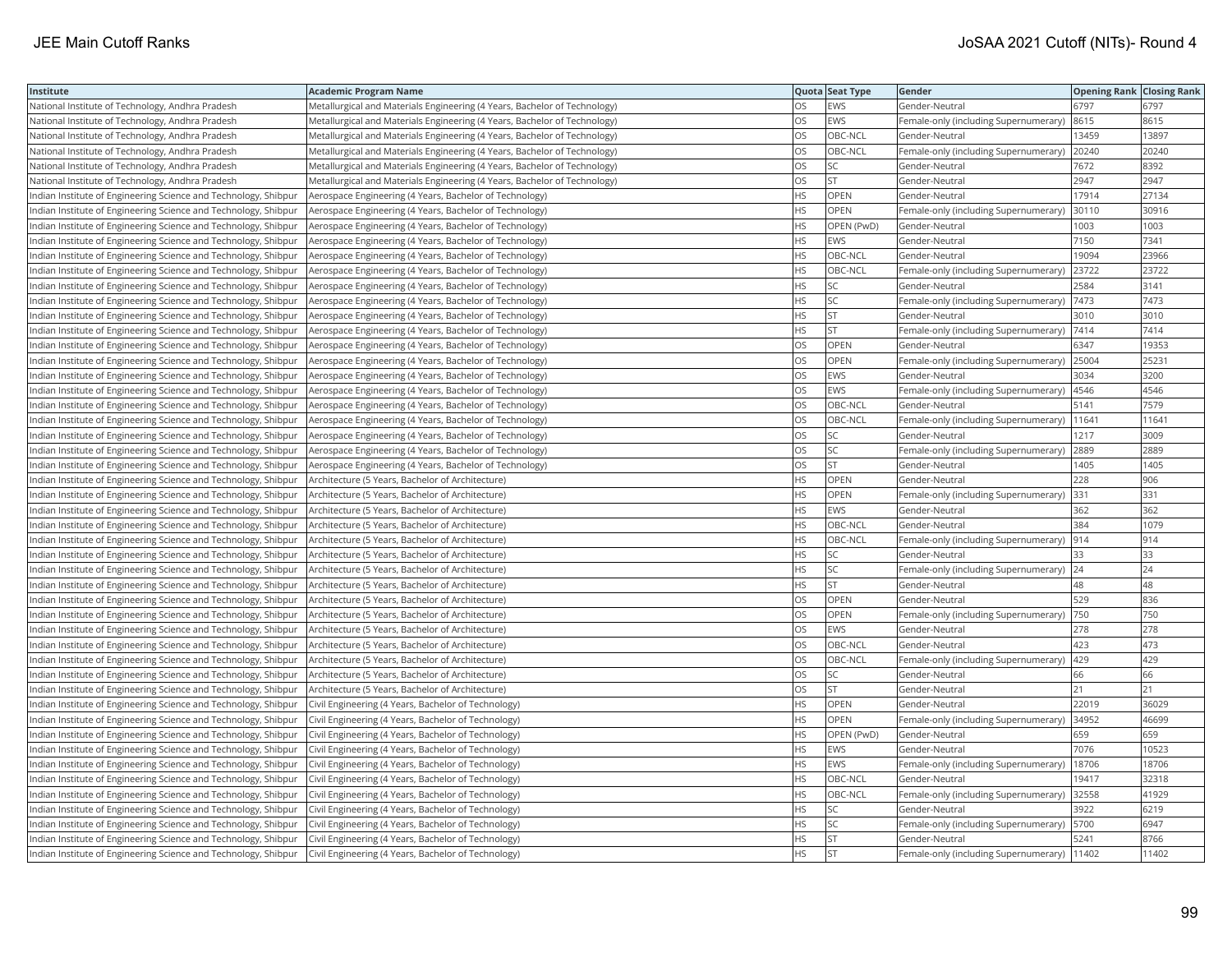| Institute                                                       | <b>Academic Program Name</b>                                       |           | Quota Seat Type | Gender                                        | <b>Opening Rank Closing Rank</b> |       |
|-----------------------------------------------------------------|--------------------------------------------------------------------|-----------|-----------------|-----------------------------------------------|----------------------------------|-------|
| Indian Institute of Engineering Science and Technology, Shibpur | Civil Engineering (4 Years, Bachelor of Technology)                | OS        | OPEN            | Gender-Neutral                                | 31123                            | 38462 |
| Indian Institute of Engineering Science and Technology, Shibpur | Civil Engineering (4 Years, Bachelor of Technology)                | OS        | OPEN            | Female-only (including Supernumerary)         | 45093                            | 49984 |
| Indian Institute of Engineering Science and Technology, Shibpur | Civil Engineering (4 Years, Bachelor of Technology)                | OS.       | <b>EWS</b>      | Gender-Neutral                                | 5837                             | 6077  |
| Indian Institute of Engineering Science and Technology, Shibpur | Civil Engineering (4 Years, Bachelor of Technology)                | OS        | <b>EWS</b>      | Female-only (including Supernumerary)         | 8178                             | 8192  |
| Indian Institute of Engineering Science and Technology, Shibpur | Civil Engineering (4 Years, Bachelor of Technology)                | OS        | OBC-NCL         | Gender-Neutral                                | 10004                            | 11367 |
| Indian Institute of Engineering Science and Technology, Shibpur | Civil Engineering (4 Years, Bachelor of Technology)                | OS        | OBC-NCL         | Female-only (including Supernumerary)   16337 |                                  | 18220 |
| Indian Institute of Engineering Science and Technology, Shibpur | Civil Engineering (4 Years, Bachelor of Technology)                | OS        | <b>SC</b>       | Gender-Neutral                                | 5266                             | 6862  |
| Indian Institute of Engineering Science and Technology, Shibpur | Civil Engineering (4 Years, Bachelor of Technology)                | OS        | SC              | Female-only (including Supernumerary)  5112   |                                  | 6776  |
| Indian Institute of Engineering Science and Technology, Shibpur | Civil Engineering (4 Years, Bachelor of Technology)                | OS        | <b>ST</b>       | Gender-Neutral                                | 1639                             | 2136  |
| Indian Institute of Engineering Science and Technology, Shibpur | Civil Engineering (4 Years, Bachelor of Technology)                | OS        | <b>ST</b>       | Female-only (including Supernumerary) 3291    |                                  | 3291  |
| Indian Institute of Engineering Science and Technology, Shibpur | Computer Science and Engineering (4 Years, Bachelor of Technology) | HS        | OPEN            | Gender-Neutral                                | 3178                             | 9503  |
| Indian Institute of Engineering Science and Technology, Shibpur | Computer Science and Engineering (4 Years, Bachelor of Technology) | HS        | <b>OPEN</b>     | Female-only (including Supernumerary)         | 874                              | 12079 |
| Indian Institute of Engineering Science and Technology, Shibpur | Computer Science and Engineering (4 Years, Bachelor of Technology) | HS        | OPEN (PwD)      | Gender-Neutral                                | 186                              | 186   |
| Indian Institute of Engineering Science and Technology, Shibpur | Computer Science and Engineering (4 Years, Bachelor of Technology) | ΗS        | <b>EWS</b>      | Gender-Neutral                                | 3169                             | 4206  |
| Indian Institute of Engineering Science and Technology, Shibpur | Computer Science and Engineering (4 Years, Bachelor of Technology) | HS        | EWS             | Female-only (including Supernumerary)   6305  |                                  | 6305  |
| Indian Institute of Engineering Science and Technology, Shibpur | Computer Science and Engineering (4 Years, Bachelor of Technology) | HS.       | OBC-NCL         | Gender-Neutral                                | 3980                             | 11365 |
| Indian Institute of Engineering Science and Technology, Shibpur | Computer Science and Engineering (4 Years, Bachelor of Technology) | HS        | OBC-NCL         | Female-only (including Supernumerary)         | 3039                             | 11837 |
| Indian Institute of Engineering Science and Technology, Shibpur | Computer Science and Engineering (4 Years, Bachelor of Technology) | HS        | SC              | Gender-Neutral                                | 689                              | 1462  |
| Indian Institute of Engineering Science and Technology, Shibpur | Computer Science and Engineering (4 Years, Bachelor of Technology) | HS        | SC              | Female-only (including Supernumerary)         | 1501                             | 1501  |
| Indian Institute of Engineering Science and Technology, Shibpur | Computer Science and Engineering (4 Years, Bachelor of Technology) | HS        | <b>ST</b>       | Gender-Neutral                                | 371                              | 1546  |
| Indian Institute of Engineering Science and Technology, Shibpur | Computer Science and Engineering (4 Years, Bachelor of Technology) | HS        | <b>ST</b>       | Female-only (including Supernumerary) 2547    |                                  | 2547  |
| Indian Institute of Engineering Science and Technology, Shibpur | Computer Science and Engineering (4 Years, Bachelor of Technology) | OS        | OPEN            | Gender-Neutral                                | 7328                             | 10999 |
| Indian Institute of Engineering Science and Technology, Shibpur | Computer Science and Engineering (4 Years, Bachelor of Technology) | OS        | OPEN            | Female-only (including Supernumerary)  11977  |                                  | 16879 |
| Indian Institute of Engineering Science and Technology, Shibpur | Computer Science and Engineering (4 Years, Bachelor of Technology) | OS        | OPEN (PwD)      | Gender-Neutral                                | 142                              | 142   |
| Indian Institute of Engineering Science and Technology, Shibpur | Computer Science and Engineering (4 Years, Bachelor of Technology) | OS        | EWS             | Gender-Neutral                                | 1428                             | 1853  |
| Indian Institute of Engineering Science and Technology, Shibpur | Computer Science and Engineering (4 Years, Bachelor of Technology) | OS        | EWS             | Female-only (including Supernumerary)         | 2682                             | 2682  |
| Indian Institute of Engineering Science and Technology, Shibpur | Computer Science and Engineering (4 Years, Bachelor of Technology) | OS        | OBC-NCL         | Gender-Neutral                                | 2227                             | 4354  |
| Indian Institute of Engineering Science and Technology, Shibpur | Computer Science and Engineering (4 Years, Bachelor of Technology) | OS        | OBC-NCL         | Female-only (including Supernumerary)   6551  |                                  | 7265  |
| Indian Institute of Engineering Science and Technology, Shibpur | Computer Science and Engineering (4 Years, Bachelor of Technology) | OS        | SC              | Gender-Neutral                                | 1801                             | 2174  |
| Indian Institute of Engineering Science and Technology, Shibpur | Computer Science and Engineering (4 Years, Bachelor of Technology) | OS        | SC.             | Female-only (including Supernumerary)  3996   |                                  | 3996  |
| Indian Institute of Engineering Science and Technology, Shibpur | Computer Science and Engineering (4 Years, Bachelor of Technology) | OS        | <b>ST</b>       | Gender-Neutral                                | 959                              | 1060  |
| Indian Institute of Engineering Science and Technology, Shibpur | Computer Science and Engineering (4 Years, Bachelor of Technology) | OS        | <b>ST</b>       | Female-only (including Supernumerary)         | 1364                             | 1364  |
| Indian Institute of Engineering Science and Technology, Shibpur | Electrical Engineering (4 Years, Bachelor of Technology)           | HS.       | OPEN            | Gender-Neutral                                | 16293                            | 19634 |
| Indian Institute of Engineering Science and Technology, Shibpur | Electrical Engineering (4 Years, Bachelor of Technology)           | HS        | OPEN            | Female-only (including Supernumerary)         | 22499                            | 25543 |
| Indian Institute of Engineering Science and Technology, Shibpur | Electrical Engineering (4 Years, Bachelor of Technology)           | HS        | OPEN (PwD)      | Gender-Neutral                                | 970                              | 970   |
| Indian Institute of Engineering Science and Technology, Shibpur | Electrical Engineering (4 Years, Bachelor of Technology)           | HS.       | EWS             | Gender-Neutral                                | 5713                             | 6719  |
| Indian Institute of Engineering Science and Technology, Shibpur | Electrical Engineering (4 Years, Bachelor of Technology)           | НS        | EWS             | Female-only (including Supernumerary)         | 14150                            | 14150 |
| Indian Institute of Engineering Science and Technology, Shibpur | Electrical Engineering (4 Years, Bachelor of Technology)           | HS        | OBC-NCL         | Gender-Neutral                                | 14293                            | 19019 |
| Indian Institute of Engineering Science and Technology, Shibpur | Electrical Engineering (4 Years, Bachelor of Technology)           | HS        | OBC-NCL         | Female-only (including Supernumerary)         | 26477                            | 27652 |
| Indian Institute of Engineering Science and Technology, Shibpur | Electrical Engineering (4 Years, Bachelor of Technology)           | HS.       | <b>SC</b>       | Gender-Neutral                                | 2071                             | 3161  |
| Indian Institute of Engineering Science and Technology, Shibpur | Electrical Engineering (4 Years, Bachelor of Technology)           | ΗS        | SC              | Female-only (including Supernumerary)         | 3552                             | 3552  |
| Indian Institute of Engineering Science and Technology, Shibpur | Electrical Engineering (4 Years, Bachelor of Technology)           | HS.       | <b>ST</b>       | Gender-Neutral                                | 3490                             | 5097  |
|                                                                 |                                                                    | НS        | <b>ST</b>       |                                               | 9599                             | 9599  |
| Indian Institute of Engineering Science and Technology, Shibpur | Electrical Engineering (4 Years, Bachelor of Technology)           | OS        | <b>OPEN</b>     | Female-only (including Supernumerary)         | 13448                            | 22679 |
| Indian Institute of Engineering Science and Technology, Shibpur | Electrical Engineering (4 Years, Bachelor of Technology)           | OS        | <b>OPEN</b>     | Gender-Neutral                                |                                  | 31806 |
| Indian Institute of Engineering Science and Technology, Shibpur | Electrical Engineering (4 Years, Bachelor of Technology)           |           |                 | Female-only (including Supernumerary) 25907   |                                  |       |
| Indian Institute of Engineering Science and Technology, Shibpur | Electrical Engineering (4 Years, Bachelor of Technology)           | OS<br>OS. | OPEN (PwD)      | Gender-Neutral                                | 1396                             | 1396  |
| Indian Institute of Engineering Science and Technology, Shibpur | Electrical Engineering (4 Years, Bachelor of Technology)           |           | EWS             | Gender-Neutral                                | 3267                             | 3729  |
| Indian Institute of Engineering Science and Technology, Shibpur | Electrical Engineering (4 Years, Bachelor of Technology)           | OS        | EWS             | Female-only (including Supernumerary)         | 5582                             | 5582  |
| Indian Institute of Engineering Science and Technology, Shibpur | Electrical Engineering (4 Years, Bachelor of Technology)           | OS        | OBC-NCL         | Gender-Neutral                                | 6752                             | 8446  |
| Indian Institute of Engineering Science and Technology, Shibpur | Electrical Engineering (4 Years, Bachelor of Technology)           | OS        | OBC-NCL         | Female-only (including Supernumerary)         | 12806                            | 13374 |
| Indian Institute of Engineering Science and Technology, Shibpur | Electrical Engineering (4 Years, Bachelor of Technology)           | OS        | <b>SC</b>       | Gender-Neutral                                | 4440                             | 5160  |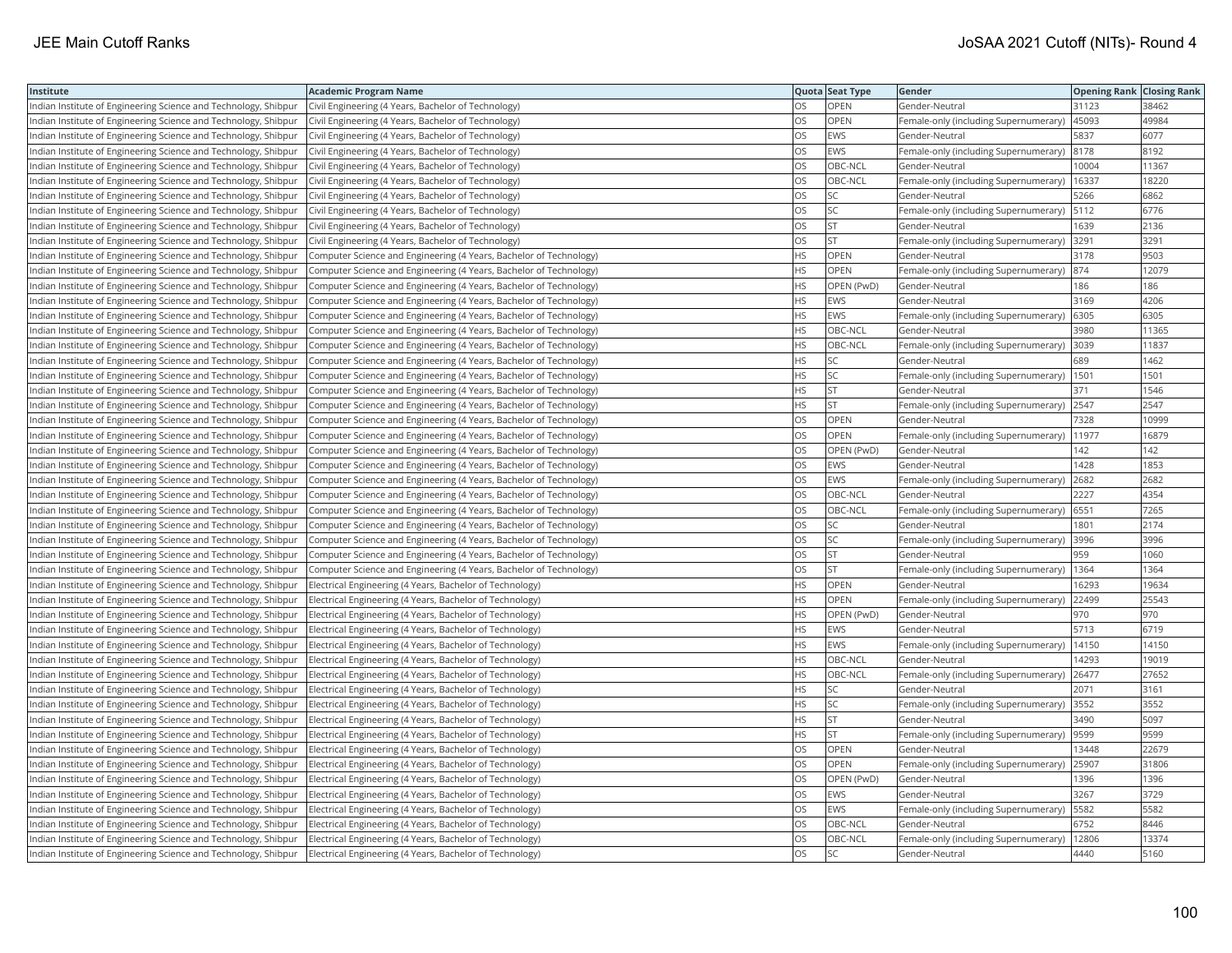| Institute                                                       | <b>Academic Program Name</b>                                                    |           | Quota Seat Type              | Gender                                        | <b>Opening Rank Closing Rank</b> |       |
|-----------------------------------------------------------------|---------------------------------------------------------------------------------|-----------|------------------------------|-----------------------------------------------|----------------------------------|-------|
| Indian Institute of Engineering Science and Technology, Shibpur | Electrical Engineering (4 Years, Bachelor of Technology)                        | OS        | SC                           | Female-only (including Supernumerary)         | 5580                             | 5580  |
| Indian Institute of Engineering Science and Technology, Shibpur | Electrical Engineering (4 Years, Bachelor of Technology)                        | OS        | <b>ST</b>                    | Gender-Neutral                                | 1266                             | 1885  |
| Indian Institute of Engineering Science and Technology, Shibpur | Electrical Engineering (4 Years, Bachelor of Technology)                        | OS.       | <b>ST</b>                    | Female-only (including Supernumerary)         | 2240                             | 2240  |
| Indian Institute of Engineering Science and Technology, Shibpur | Electronics and Telecommunication Engineering (4 Years, Bachelor of Technology) | HS.       | <b>OPEN</b>                  | Gender-Neutral                                | 10706                            | 14598 |
| Indian Institute of Engineering Science and Technology, Shibpur | Electronics and Telecommunication Engineering (4 Years, Bachelor of Technology) | HS        | <b>OPEN</b>                  | Female-only (including Supernumerary)         | 12125                            | 14616 |
| Indian Institute of Engineering Science and Technology, Shibpur | Electronics and Telecommunication Engineering (4 Years, Bachelor of Technology) | ΗS        | EWS                          | Gender-Neutral                                | 3018                             | 5525  |
| Indian Institute of Engineering Science and Technology, Shibpur | Electronics and Telecommunication Engineering (4 Years, Bachelor of Technology) | HS        | EWS                          | Female-only (including Supernumerary)         | 11557                            | 11557 |
| Indian Institute of Engineering Science and Technology, Shibpur | Electronics and Telecommunication Engineering (4 Years, Bachelor of Technology) | HS.       | OBC-NCL                      | Gender-Neutral                                | 11702                            | 15313 |
| Indian Institute of Engineering Science and Technology, Shibpur | Electronics and Telecommunication Engineering (4 Years, Bachelor of Technology) | HS.       | OBC-NCL                      | Female-only (including Supernumerary)         | 23294                            | 23294 |
| Indian Institute of Engineering Science and Technology, Shibpur | Electronics and Telecommunication Engineering (4 Years, Bachelor of Technology) | HS.       | SC                           | Gender-Neutral                                | 1640                             | 2042  |
| Indian Institute of Engineering Science and Technology, Shibpur | Electronics and Telecommunication Engineering (4 Years, Bachelor of Technology) | HS        | SC                           | Female-only (including Supernumerary)         | 3242                             | 3242  |
| Indian Institute of Engineering Science and Technology, Shibpur | Electronics and Telecommunication Engineering (4 Years, Bachelor of Technology) | HS.       | İst                          | Gender-Neutral                                | 3361                             | 4100  |
| Indian Institute of Engineering Science and Technology, Shibpur | Electronics and Telecommunication Engineering (4 Years, Bachelor of Technology) | НS        | lst                          | Female-only (including Supernumerary)   5686  |                                  | 5686  |
| Indian Institute of Engineering Science and Technology, Shibpur | Electronics and Telecommunication Engineering (4 Years, Bachelor of Technology) | OS        | OPEN                         | Gender-Neutral                                | 13510                            | 18108 |
| Indian Institute of Engineering Science and Technology, Shibpur | Electronics and Telecommunication Engineering (4 Years, Bachelor of Technology) | OS        | <b>OPEN</b>                  | Female-only (including Supernumerary) 22300   |                                  | 25314 |
| Indian Institute of Engineering Science and Technology, Shibpur | Electronics and Telecommunication Engineering (4 Years, Bachelor of Technology) | OS        | OPEN (PwD)                   | Gender-Neutral                                | 1094                             | 1094  |
| Indian Institute of Engineering Science and Technology, Shibpur | Electronics and Telecommunication Engineering (4 Years, Bachelor of Technology) | OS        | <b>EWS</b>                   | Gender-Neutral                                | 2759                             | 2846  |
| Indian Institute of Engineering Science and Technology, Shibpur | Electronics and Telecommunication Engineering (4 Years, Bachelor of Technology) | OS        | EWS                          | Female-only (including Supernumerary)         | 3706                             | 3706  |
| Indian Institute of Engineering Science and Technology, Shibpur | Electronics and Telecommunication Engineering (4 Years, Bachelor of Technology) | OS        | OBC-NCL                      | Gender-Neutral                                | 5465                             | 6904  |
| Indian Institute of Engineering Science and Technology, Shibpur | Electronics and Telecommunication Engineering (4 Years, Bachelor of Technology) | <b>OS</b> | OBC-NCL                      | Female-only (including Supernumerary)         | 9030                             | 10203 |
| Indian Institute of Engineering Science and Technology, Shibpur | Electronics and Telecommunication Engineering (4 Years, Bachelor of Technology) | OS        | OBC-NCL (PwD) Gender-Neutral |                                               | 421                              | 421   |
| Indian Institute of Engineering Science and Technology, Shibpur | Electronics and Telecommunication Engineering (4 Years, Bachelor of Technology) | OS        | SC.                          | Gender-Neutral                                | 2413                             | 3272  |
| Indian Institute of Engineering Science and Technology, Shibpur | Electronics and Telecommunication Engineering (4 Years, Bachelor of Technology) | OS        | SC                           | Female-only (including Supernumerary)   5444  |                                  | 5444  |
| Indian Institute of Engineering Science and Technology, Shibpur | Electronics and Telecommunication Engineering (4 Years, Bachelor of Technology) | OS        | <b>ST</b>                    | Gender-Neutral                                | 1449                             | 1449  |
| Indian Institute of Engineering Science and Technology, Shibpur | Information Technology (4 Years, Bachelor of Technology)                        | НS        | <b>OPEN</b>                  | Gender-Neutral                                | 9643                             | 13685 |
| Indian Institute of Engineering Science and Technology, Shibpur | Information Technology (4 Years, Bachelor of Technology)                        | HS        | OPEN                         | Female-only (including Supernumerary)         | 14823                            | 23430 |
| Indian Institute of Engineering Science and Technology, Shibpur | Information Technology (4 Years, Bachelor of Technology)                        | HS        | OPEN (PwD)                   | Gender-Neutral                                | 566                              | 566   |
| Indian Institute of Engineering Science and Technology, Shibpur | Information Technology (4 Years, Bachelor of Technology)                        | HS        | <b>EWS</b>                   | Gender-Neutral                                | 4450                             | 5258  |
| Indian Institute of Engineering Science and Technology, Shibpur | Information Technology (4 Years, Bachelor of Technology)                        | HS        | EWS                          | Female-only (including Supernumerary)         | 8613                             | 8613  |
| Indian Institute of Engineering Science and Technology, Shibpur | Information Technology (4 Years, Bachelor of Technology)                        | HS        | OBC-NCL                      | Gender-Neutral                                | 11835                            | 13547 |
| Indian Institute of Engineering Science and Technology, Shibpur | Information Technology (4 Years, Bachelor of Technology)                        | HS        | OBC-NCL                      | Female-only (including Supernumerary)   13103 |                                  | 18896 |
| Indian Institute of Engineering Science and Technology, Shibpur | Information Technology (4 Years, Bachelor of Technology)                        | HS        | OBC-NCL (PwD) Gender-Neutral |                                               | 708                              | 708   |
| Indian Institute of Engineering Science and Technology, Shibpur | Information Technology (4 Years, Bachelor of Technology)                        | HS        | SC                           | Gender-Neutral                                | 1525                             | 2283  |
| Indian Institute of Engineering Science and Technology, Shibpur | Information Technology (4 Years, Bachelor of Technology)                        | HS        | SC                           | Female-only (including Supernumerary)         | 3224                             | 3224  |
| Indian Institute of Engineering Science and Technology, Shibpur | Information Technology (4 Years, Bachelor of Technology)                        | HS        | <b>ST</b>                    | Gender-Neutral                                | 2172                             | 3134  |
| Indian Institute of Engineering Science and Technology, Shibpur | Information Technology (4 Years, Bachelor of Technology)                        | HS.       | <b>ST</b>                    | Female-only (including Supernumerary)         | 4072                             | 4072  |
| Indian Institute of Engineering Science and Technology, Shibpur | Information Technology (4 Years, Bachelor of Technology)                        | OS        | <b>OPEN</b>                  | Gender-Neutral                                | 11434                            | 13204 |
| Indian Institute of Engineering Science and Technology, Shibpur | Information Technology (4 Years, Bachelor of Technology)                        | OS        | <b>OPEN</b>                  | Female-only (including Supernumerary)   18765 |                                  | 20617 |
| Indian Institute of Engineering Science and Technology, Shibpur | (Information Technology (4 Years, Bachelor of Technology)                       | OS        | OPEN (PwD)                   | Gender-Neutral                                | 461                              | 461   |
| Indian Institute of Engineering Science and Technology, Shibpur | Information Technology (4 Years, Bachelor of Technology)                        | OS        | EWS                          | Gender-Neutral                                | 1810                             | 1909  |
| Indian Institute of Engineering Science and Technology, Shibpur | Information Technology (4 Years, Bachelor of Technology)                        | OS        | EWS                          | Female-only (including Supernumerary)         | 3455                             | 3455  |
| Indian Institute of Engineering Science and Technology, Shibpur | Information Technology (4 Years, Bachelor of Technology)                        | OS        | OBC-NCL                      | Gender-Neutral                                | 4446                             | 4997  |
| Indian Institute of Engineering Science and Technology, Shibpur | Information Technology (4 Years, Bachelor of Technology)                        | OS        | OBC-NCL                      | Female-only (including Supernumerary)         | 7846                             | 7941  |
| Indian Institute of Engineering Science and Technology, Shibpur | Information Technology (4 Years, Bachelor of Technology)                        | OS        | OBC-NCL (PwD) Gender-Neutral |                                               | 377                              | 377   |
| Indian Institute of Engineering Science and Technology, Shibpur | Information Technology (4 Years, Bachelor of Technology)                        | OS.       | <b>SC</b>                    | lGender-Neutral                               | 2456                             | 3208  |
| Indian Institute of Engineering Science and Technology, Shibpur | Information Technology (4 Years, Bachelor of Technology)                        | OS        | SC                           | Female-only (including Supernumerary)  4815   |                                  | 5845  |
| Indian Institute of Engineering Science and Technology, Shibpur | Information Technology (4 Years, Bachelor of Technology)                        | OS        | <b>ST</b>                    | Gender-Neutral                                | 1235                             | 1504  |
| Indian Institute of Engineering Science and Technology, Shibpur | Information Technology (4 Years, Bachelor of Technology)                        | OS        | <b>ST</b>                    | Female-only (including Supernumerary)  1533   |                                  | 1533  |
| Indian Institute of Engineering Science and Technology, Shibpur | Mechanical Engineering (4 Years, Bachelor of Technology)                        | HS.       | OPEN                         | Gender-Neutral                                | 15414                            | 23798 |
| Indian Institute of Engineering Science and Technology, Shibpur | Mechanical Engineering (4 Years, Bachelor of Technology)                        | HS.       | <b>OPEN</b>                  | Female-only (including Supernumerary)         | 27794                            | 32435 |
| Indian Institute of Engineering Science and Technology, Shibpur | Mechanical Engineering (4 Years, Bachelor of Technology)                        | <b>HS</b> | OPEN (PwD)                   | Gender-Neutral                                | 1399                             | 1399  |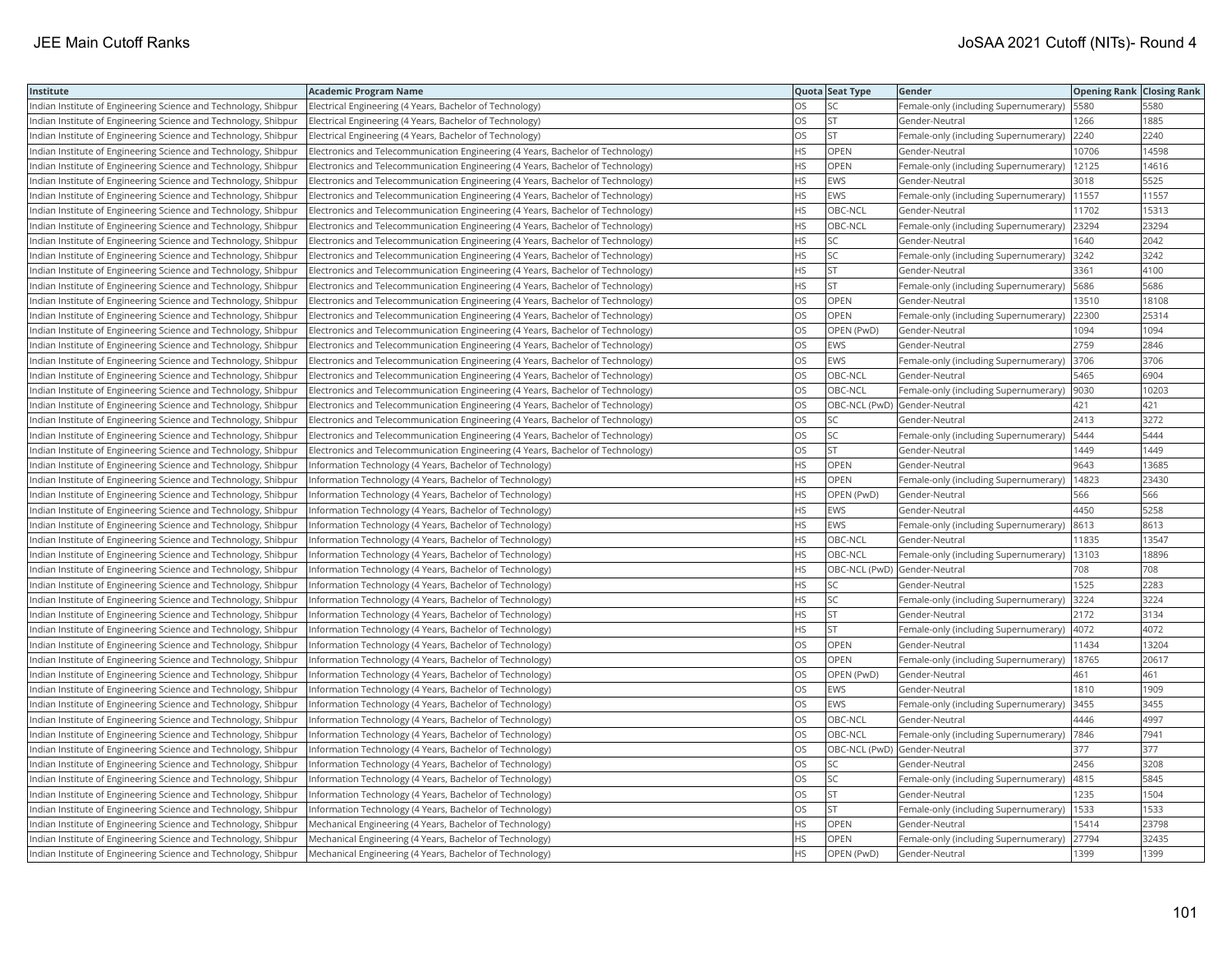| Institute                                                       | <b>Academic Program Name</b>                                           |           | Quota Seat Type | Gender                                        | <b>Opening Rank Closing Rank</b> |       |
|-----------------------------------------------------------------|------------------------------------------------------------------------|-----------|-----------------|-----------------------------------------------|----------------------------------|-------|
| Indian Institute of Engineering Science and Technology, Shibpur | Mechanical Engineering (4 Years, Bachelor of Technology)               | <b>HS</b> | EWS             | Gender-Neutral                                | 3732                             | 6819  |
| Indian Institute of Engineering Science and Technology, Shibpur | Mechanical Engineering (4 Years, Bachelor of Technology)               | ΗS        | EWS             | Female-only (including Supernumerary)         | 14681                            | 14681 |
| Indian Institute of Engineering Science and Technology, Shibpur | Mechanical Engineering (4 Years, Bachelor of Technology)               | <b>HS</b> | OBC-NCL         | Gender-Neutral                                | 18284                            | 22749 |
| Indian Institute of Engineering Science and Technology, Shibpur | Mechanical Engineering (4 Years, Bachelor of Technology)               | НS        | OBC-NCL         | Female-only (including Supernumerary)         | 25046                            | 31633 |
| Indian Institute of Engineering Science and Technology, Shibpur | Mechanical Engineering (4 Years, Bachelor of Technology)               | HS        | SC              | Gender-Neutral                                | 3544                             | 4314  |
| Indian Institute of Engineering Science and Technology, Shibpur | Mechanical Engineering (4 Years, Bachelor of Technology)               | HS.       | SC              | Female-only (including Supernumerary)   5570  |                                  | 6635  |
| Indian Institute of Engineering Science and Technology, Shibpur | Mechanical Engineering (4 Years, Bachelor of Technology)               | НS        | <b>ST</b>       | Gender-Neutral                                | 4471                             | 5185  |
| Indian Institute of Engineering Science and Technology, Shibpur | Mechanical Engineering (4 Years, Bachelor of Technology)               | HS        | <b>ST</b>       | Female-only (including Supernumerary)   15704 |                                  | 15704 |
| Indian Institute of Engineering Science and Technology, Shibpur | Mechanical Engineering (4 Years, Bachelor of Technology)               | OS        | <b>OPEN</b>     | Gender-Neutral                                | 20316                            | 28195 |
| Indian Institute of Engineering Science and Technology, Shibpur | Mechanical Engineering (4 Years, Bachelor of Technology)               | OS        | OPEN            | Female-only (including Supernumerary) 32558   |                                  | 35629 |
| Indian Institute of Engineering Science and Technology, Shibpur | Mechanical Engineering (4 Years, Bachelor of Technology)               | OS        | OPEN (PwD)      | Gender-Neutral                                | 1523                             | 1523  |
| Indian Institute of Engineering Science and Technology, Shibpur | Mechanical Engineering (4 Years, Bachelor of Technology)               | OS        | <b>EWS</b>      | Gender-Neutral                                | 4247                             | 4640  |
| Indian Institute of Engineering Science and Technology, Shibpur | Mechanical Engineering (4 Years, Bachelor of Technology)               | OS        | <b>EWS</b>      | Female-only (including Supernumerary)         | 7278                             | 7278  |
| Indian Institute of Engineering Science and Technology, Shibpur | Mechanical Engineering (4 Years, Bachelor of Technology)               | OS        | OBC-NCL         | Gender-Neutral                                | 8291                             | 9934  |
| Indian Institute of Engineering Science and Technology, Shibpur | Mechanical Engineering (4 Years, Bachelor of Technology)               | OS        | OBC-NCL         | Female-only (including Supernumerary)   13786 |                                  | 15524 |
| Indian Institute of Engineering Science and Technology, Shibpur | Mechanical Engineering (4 Years, Bachelor of Technology)               | OS        | SC              | Gender-Neutral                                | 4050                             | 5732  |
| Indian Institute of Engineering Science and Technology, Shibpur | Mechanical Engineering (4 Years, Bachelor of Technology)               | OS        | SC              | Female-only (including Supernumerary)  9382   |                                  | 9505  |
| Indian Institute of Engineering Science and Technology, Shibpur | Mechanical Engineering (4 Years, Bachelor of Technology)               | OS        | <b>ST</b>       | Gender-Neutral                                | 1974                             | 2432  |
| Indian Institute of Engineering Science and Technology, Shibpur | Metallurgy and Materials Engineering (4 Years, Bachelor of Technology) | НS        | <b>OPEN</b>     | Gender-Neutral                                | 29775                            | 38469 |
| Indian Institute of Engineering Science and Technology, Shibpur | Metallurgy and Materials Engineering (4 Years, Bachelor of Technology) | <b>HS</b> | OPEN            | Female-only (including Supernumerary)         | 34135                            | 39036 |
| Indian Institute of Engineering Science and Technology, Shibpur | Metallurgy and Materials Engineering (4 Years, Bachelor of Technology) | HS        | <b>EWS</b>      | Gender-Neutral                                | 10272                            | 10272 |
| Indian Institute of Engineering Science and Technology, Shibpur | Metallurgy and Materials Engineering (4 Years, Bachelor of Technology) | HS        | <b>EWS</b>      | Female-only (including Supernumerary)   17978 |                                  | 17978 |
| Indian Institute of Engineering Science and Technology, Shibpur | Metallurgy and Materials Engineering (4 Years, Bachelor of Technology) | HS        | OBC-NCL         | Gender-Neutral                                | 26393                            | 38515 |
| Indian Institute of Engineering Science and Technology, Shibpur | Metallurgy and Materials Engineering (4 Years, Bachelor of Technology) | HS        | OBC-NCL         | Female-only (including Supernumerary) 34526   |                                  | 34526 |
| Indian Institute of Engineering Science and Technology, Shibpur | Metallurgy and Materials Engineering (4 Years, Bachelor of Technology) | ΗS        | SC              | Gender-Neutral                                | 7403                             | 7602  |
| Indian Institute of Engineering Science and Technology, Shibpur | Metallurgy and Materials Engineering (4 Years, Bachelor of Technology) | HS        | SC              | Female-only (including Supernumerary)         | 8365                             | 8365  |
| Indian Institute of Engineering Science and Technology, Shibpur | Metallurgy and Materials Engineering (4 Years, Bachelor of Technology) | HS        | <b>ST</b>       | Gender-Neutral                                | 8828                             | 8828  |
| Indian Institute of Engineering Science and Technology, Shibpur | Metallurgy and Materials Engineering (4 Years, Bachelor of Technology) | OS        | <b>OPEN</b>     | Gender-Neutral                                | 34439                            | 41653 |
| Indian Institute of Engineering Science and Technology, Shibpur | Metallurgy and Materials Engineering (4 Years, Bachelor of Technology) | OS        | OPEN            | Female-only (including Supernumerary)         | 48928                            | 51407 |
| Indian Institute of Engineering Science and Technology, Shibpur | Metallurgy and Materials Engineering (4 Years, Bachelor of Technology) | OS        | EWS             | Gender-Neutral                                | 6314                             | 6381  |
| Indian Institute of Engineering Science and Technology, Shibpur | Metallurgy and Materials Engineering (4 Years, Bachelor of Technology) | OS        | OBC-NCL         | Gender-Neutral                                | 12635                            | 13357 |
| Indian Institute of Engineering Science and Technology, Shibpur | Metallurgy and Materials Engineering (4 Years, Bachelor of Technology) | OS        | OBC-NCL         | Female-only (including Supernumerary)         | 19203                            | 19203 |
| Indian Institute of Engineering Science and Technology, Shibpur | Metallurgy and Materials Engineering (4 Years, Bachelor of Technology) | OS        | SC              | Gender-Neutral                                | 7720                             | 8121  |
| Indian Institute of Engineering Science and Technology, Shibpur | Metallurgy and Materials Engineering (4 Years, Bachelor of Technology) | OS        | <b>SC</b>       | Female-only (including Supernumerary)  9384   |                                  | 9384  |
| Indian Institute of Engineering Science and Technology, Shibpur | Metallurgy and Materials Engineering (4 Years, Bachelor of Technology) | OS        | <b>ST</b>       | Gender-Neutral                                | 3530                             | 3530  |
| Indian Institute of Engineering Science and Technology, Shibpur | Metallurgy and Materials Engineering (4 Years, Bachelor of Technology) | OS        | <b>ST</b>       | Female-only (including Supernumerary)         | 4426                             | 4426  |
| Indian Institute of Engineering Science and Technology, Shibpur | Mining Engineering (4 Years, Bachelor of Technology)                   | <b>HS</b> | <b>OPEN</b>     | Gender-Neutral                                | 35012                            | 41982 |
| Indian Institute of Engineering Science and Technology, Shibpur | Mining Engineering (4 Years, Bachelor of Technology)                   | HS        | <b>OPEN</b>     | Female-only (including Supernumerary)  40718  |                                  | 53191 |
| Indian Institute of Engineering Science and Technology, Shibpur | Mining Engineering (4 Years, Bachelor of Technology)                   | HS        | <b>EWS</b>      | Gender-Neutral                                | 10850                            | 11593 |
| Indian Institute of Engineering Science and Technology, Shibpur | Mining Engineering (4 Years, Bachelor of Technology)                   | <b>HS</b> | OBC-NCL         | Gender-Neutral                                | 19134                            | 40320 |
| Indian Institute of Engineering Science and Technology, Shibpur | Mining Engineering (4 Years, Bachelor of Technology)                   | ΗS        | OBC-NCL         | Female-only (including Supernumerary)         | 42865                            | 42865 |
| Indian Institute of Engineering Science and Technology, Shibpur | Mining Engineering (4 Years, Bachelor of Technology)                   | HS        | SC              | Gender-Neutral                                | 5643                             | 8099  |
| Indian Institute of Engineering Science and Technology, Shibpur | Mining Engineering (4 Years, Bachelor of Technology)                   | HS        | <b>SC</b>       | Female-only (including Supernumerary)         | 7968                             | 7968  |
| Indian Institute of Engineering Science and Technology, Shibpur | Mining Engineering (4 Years, Bachelor of Technology)                   | HS        | <b>ST</b>       | Gender-Neutral                                | 10867                            | 11867 |
| Indian Institute of Engineering Science and Technology, Shibpur | Mining Engineering (4 Years, Bachelor of Technology)                   | HS        | <b>ST</b>       | Female-only (including Supernumerary) 21468   |                                  | 21468 |
| Indian Institute of Engineering Science and Technology, Shibpur | Mining Engineering (4 Years, Bachelor of Technology)                   | OS        | OPEN            | Gender-Neutral                                | 39951                            | 45036 |
| Indian Institute of Engineering Science and Technology, Shibpur | Mining Engineering (4 Years, Bachelor of Technology)                   | OS        | <b>OPEN</b>     | Female-only (including Supernumerary)   52221 |                                  | 52275 |
| Indian Institute of Engineering Science and Technology, Shibpur | Mining Engineering (4 Years, Bachelor of Technology)                   | OS        | EWS             | Gender-Neutral                                | 6945                             | 7027  |
| Indian Institute of Engineering Science and Technology, Shibpur | Mining Engineering (4 Years, Bachelor of Technology)                   | OS        | OBC-NCL         | Gender-Neutral                                | 11593                            | 13180 |
| Indian Institute of Engineering Science and Technology, Shibpur | Mining Engineering (4 Years, Bachelor of Technology)                   | OS        | OBC-NCL         | Female-only (including Supernumerary)         | 19756                            | 20982 |
| Indian Institute of Engineering Science and Technology, Shibpur | Mining Engineering (4 Years, Bachelor of Technology)                   | <b>OS</b> | SC              | Gender-Neutral                                | 7554                             | 8441  |